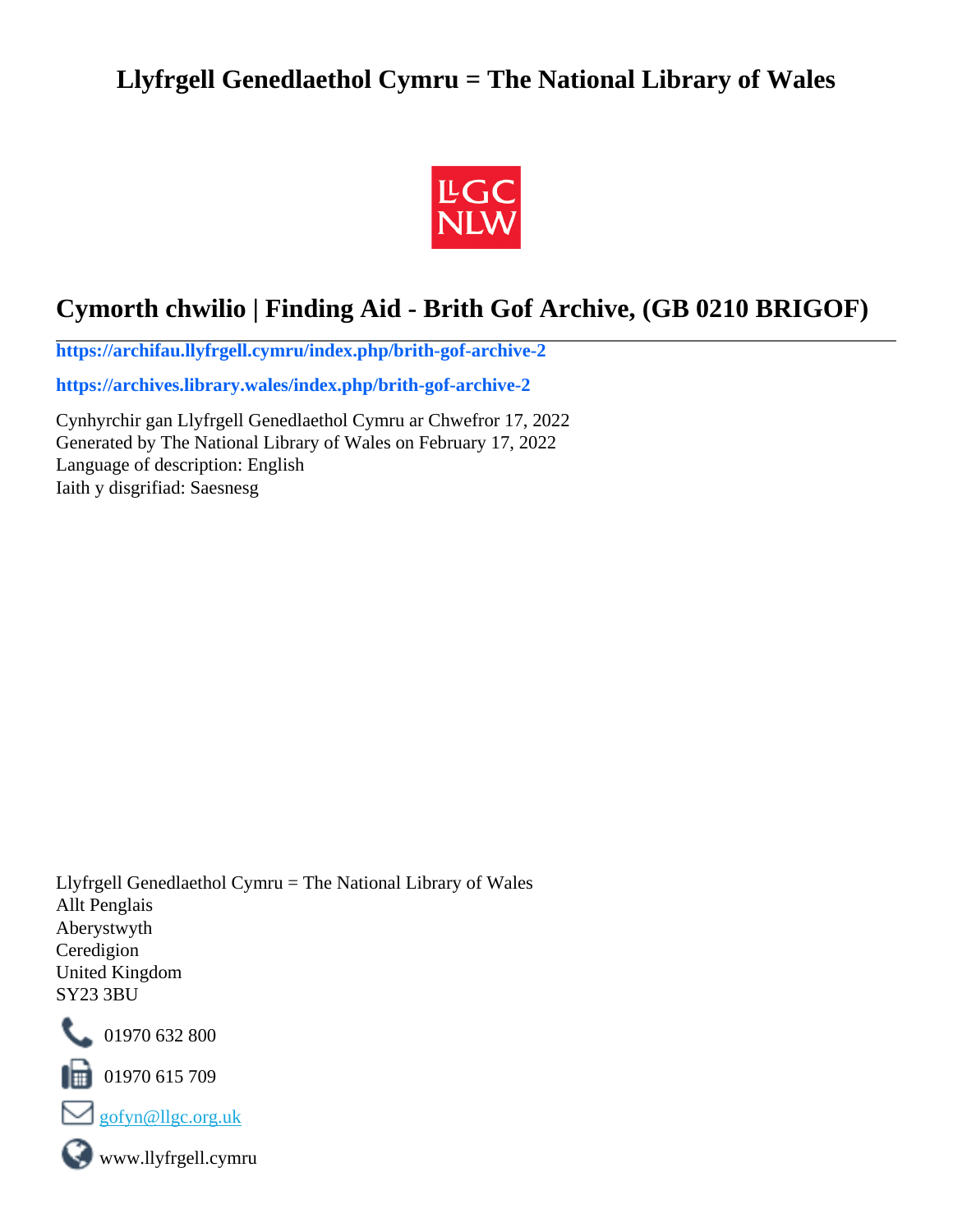# **Tabl cynnwys | Table of contents**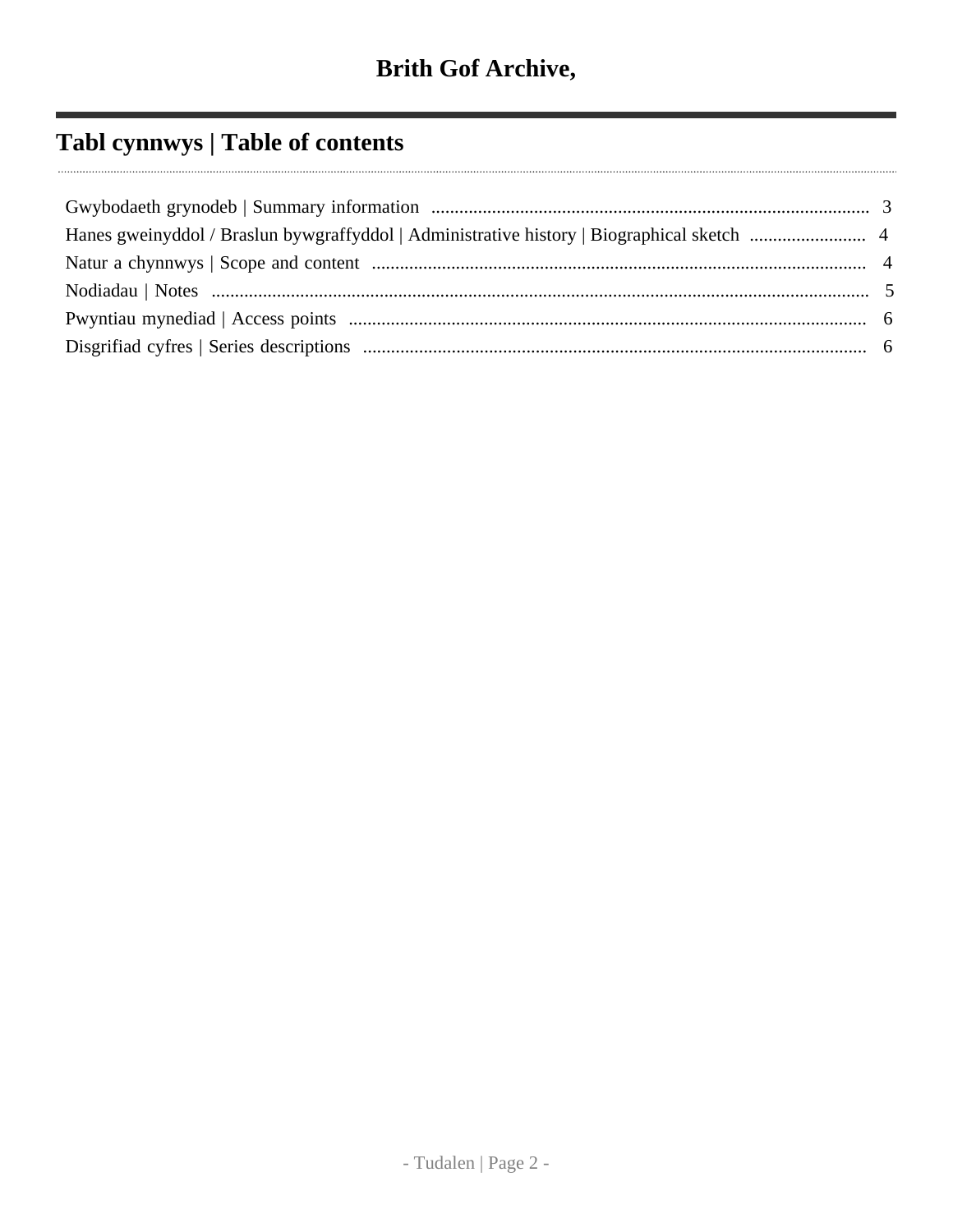$\cdots$ 

# <span id="page-2-0"></span>**Crynodeb o wybodaeth | Summary of information**

| <b>Lleoliad   Repository:</b>                                                       | Llyfrgell Genedlaethol Cymru = The National Library of Wales                                                                                                                                     |
|-------------------------------------------------------------------------------------|--------------------------------------------------------------------------------------------------------------------------------------------------------------------------------------------------|
| <b>Teitl   Title:</b>                                                               | Brith Gof Archive,                                                                                                                                                                               |
| Cod cyfeirnod  <br><b>Reference code:</b>                                           | GB 0210 BRIGOF                                                                                                                                                                                   |
| Virtua system control<br>number [alternative]:                                      | vtls004285452                                                                                                                                                                                    |
| <b>GEAC</b> system control<br>number [alternative]:                                 | (WIAbNL)0000285452                                                                                                                                                                               |
| <b>Dyddiad</b>   Date:                                                              | [1974]-[2007] / (dyddiad creu $\vert$ date of creation)                                                                                                                                          |
| Disgrifiad ffisegol  <br><b>Physical description:</b>                               | 56 large boxes, 11 small boxes, 15 outsize folders, 8 rolls, 5 outsize<br>bundles, 2 outsize envelopes, 1 item and 1 outsize volume; 8 large<br>crates end of November 2012; 1.723 cubic metres. |
| Lleoliad ffisegol  <br><b>Physical location:</b>                                    | ARCH/MSS (GB0210)                                                                                                                                                                                |
| <b>Iaith   Language:</b>                                                            | English                                                                                                                                                                                          |
| <b>Iaith   Language:</b>                                                            | Welsh                                                                                                                                                                                            |
| Dyddiadau creu,<br>golygu a dileu   Dates<br>of creation, revision<br>and deletion: | September 2012.                                                                                                                                                                                  |
| Nodyn   Note<br>[generalNote]:                                                      | Title supplied from contents of fonds.                                                                                                                                                           |
| <b>Nodyn   Note</b><br>[generalNote]:                                               | Audio-visual and video material has been transferred to the National<br>Screen and Sound Archive Wales and digital and electronic material<br>has been separated and are awaiting cataloguing.   |
| <b>Nodyn   Note</b><br>[generalNote]:                                               | Also 1 file of photographs received November 2012.                                                                                                                                               |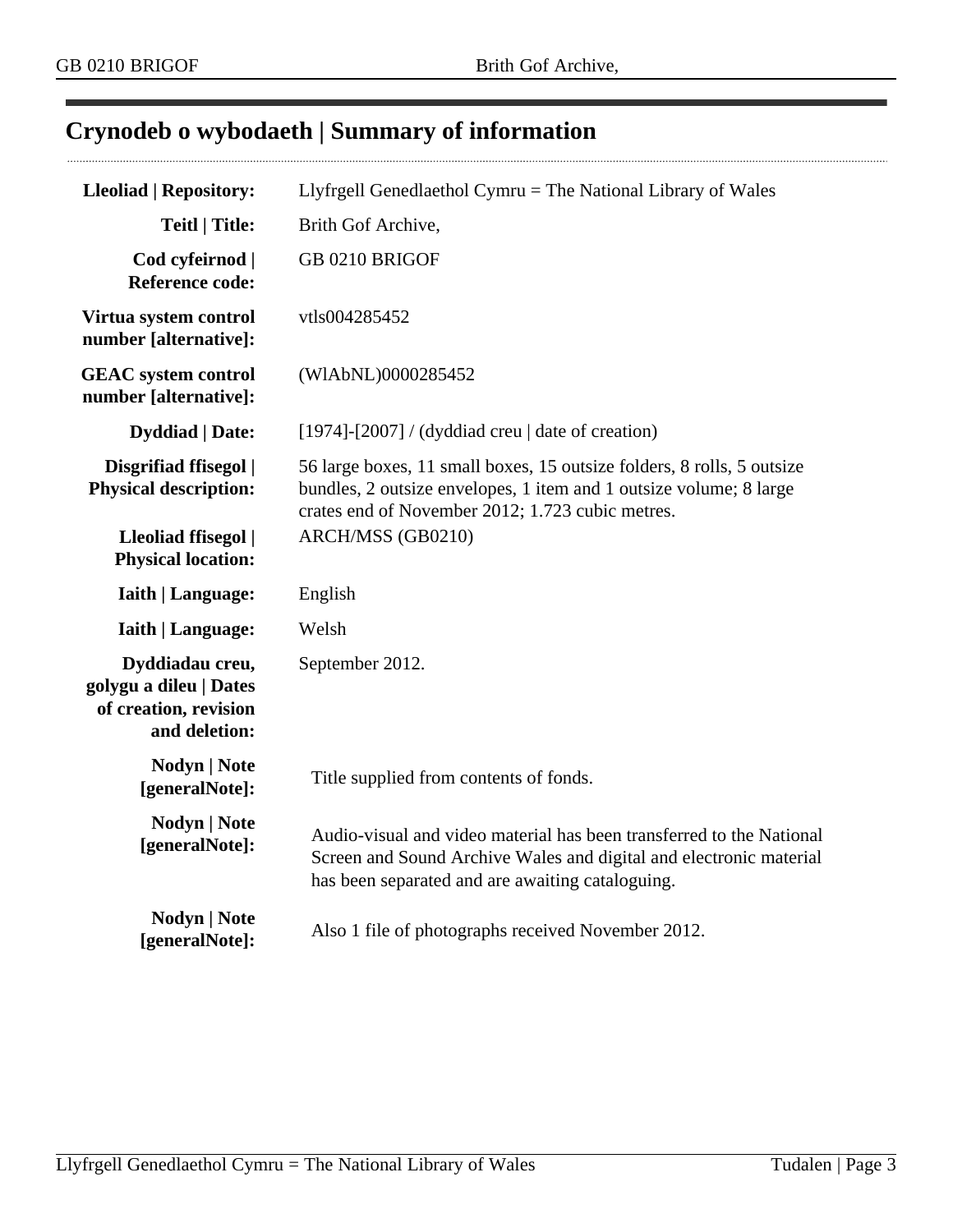# <span id="page-3-0"></span>**Hanes gweinyddol / Braslun bywgraffyddol | Administrative history | Biographical sketch**

#### **Nodyn | Note**

Brith Gof was founded in 1981 by Mike Pearson and Lis Hughes Jones, following their departure from Cardiff Laboratory Theatre. Initially they were based in Aberystwyth and were resident in the Barn Centre throughout the 1980s. In [?1987] they relocated to Cardiff but returned to West Wales in 1994 to the University of Lampeter. Whilst at the Barn Centre they met the artist Clifford McLucas who began to design elements for their performances. He eventually became a full time member of the artistic team and he and Mike Pearson became joint artistic directors of the company. Brith Gof's work in the beginning was influenced by Welsh traditions such as music and song, poetry, oratory and preaching and they developed a performance style that mixed speech and song, soliloquy and physical action. Productions were almost always created as a hybrid of four elements – physical actions, scenography, text and music. Their work also became increasingly political, drawing on aspects of Welsh history and also experiences of cultural and economic decline. Although the company created formal indoor and street performances, increasingly they concentrated on creating events for special occasions and locations and created work for non-theatrical spaces such as barns, chapels, cattle markets and farms. A further development was to build their own staging units so that a performance could be staged at any venue bringing with it its own floor, seating or lighting. The company created a variety of small, medium and eventually large scale sitespecific work and in 1988, in collaboration with the industrial music group Test Dept., their first large scale site-specific production, Gododdin, was created. After this the company concentrated on pioneering site-specific performances and two more large-scale site-specific productions followed, namely Pax (1989-1991) and Haearn (1992). Over the years the company performed in a variety of unusual locations such as disused factories, working sand quarries, ice hockey stadiums, railway stations and forests and their work was staged in various locations around the world including Italy, Germany, the Netherlands, France, South America and Hong Kong. They collaborated with a number of foreign companies including Osmego Dnia (Poland), Farfa (Denmark), Theaterlabor (Germany), Grenland Friteater (Norway), La Fura Dels Baus (Spain) and Sand and Bricks (Hong Kong). Brith Gof came to be recognised as Wales' leading performance group, setting the standards for site-specific practice in Britain and Europe. Brith Gof was also committed to pedagogical activities. The company held training and educational projects for students and also workshops, demonstrations and training programmes for wider groups of Welsh practitioners and joint projects with other Welsh and foreign groups. The company also tried to reach a wider audience through the production of television programmes. In 2004 the company was closed.

# <span id="page-3-1"></span>**Natur a chynnwys | Scope and content**

Papers of Brith Gof, including correspondence, papers and photographs relating to the company's site specific and theatre productions, projects, and television productions; together with administrative papers relating to company productions and company business and information papers; and general papers relating to the company and its work, site specific theatre and theatre in Wales. A further consignment of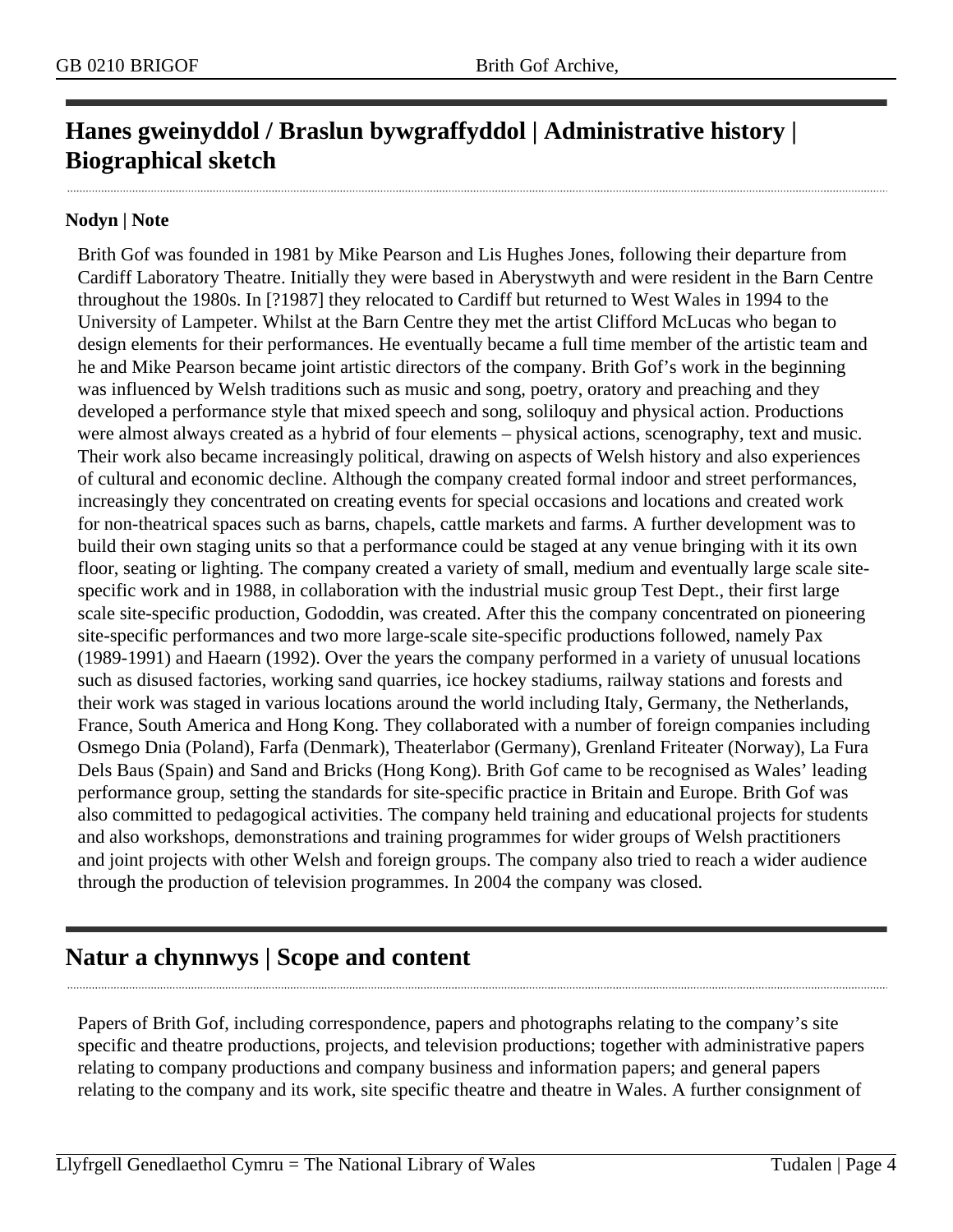8 crates Brith Gof's administrative papers were received from Mike Pearson, November 2012. This group remains uncatalogued.

# <span id="page-4-0"></span>**Nodiadau | Notes**

## **Nodiadau teitl | Title notes**

## **Ffynhonnell | Immediate source of acquisition**

Ms Margaret Ames; Llanilar; Donation; 2003-2006; 0200301637. Lis Hughes Jones per Mike Pearson; Aberystwyth; Donation; November 2012 Giles Parbery per Mike Pearson; Aberystwyth; Donation; October 2012 Centre for Performance Research per Amy Staniforth; Aberystwyth; Donation; August 2012

### **Trefniant | Arrangement**

Arranged at NLW into four groups: site specific and theatre productions and projects; television productions; administrative papers; and general papers.

### **Cyfyngiadau ar fynediad | Restrictions on access**

Readers consulting modern papers in the National Library of Wales are required to abide by the conditions set out in information provided when applying for their Readers' Tickets, whereby the reader shall become responsible for compliance with the Data Protection Act 1998 in relation to any processing by them of personal data obtained from modern records held at the Library.

### **Amodau rheoli defnydd | Conditions governing use**

Usual copyright laws apply.

### **Disgrifiadau deunydd | Related material**

See also the Clifford McLucas Archive for related papers.

### **Ychwanegiadau | Accruals**

Accruals are possible.

#### **Nodiadau eraill | Other notes**

• **Dynodwr sefydliad | Institution identifier**: Llyfrgell Genedlaethol Cymru = The National Library of **Wales**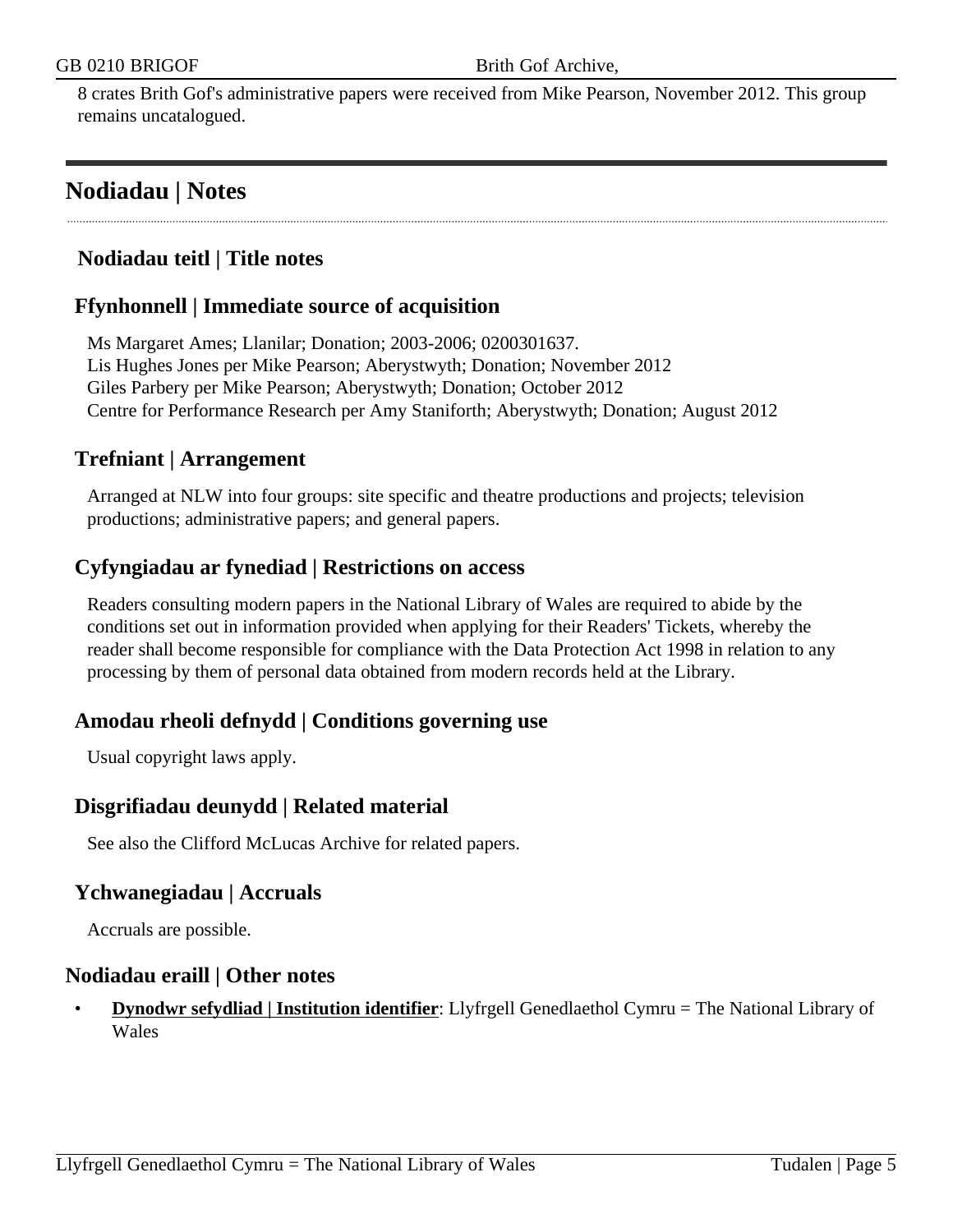## <span id="page-5-0"></span>**Pwyntiau mynediad | Access points**

- Jones, Lis Hughes (pwnc) | (subject)
- Pearson, Mike, 1949- (pwnc) | (subject)
- Theatrical companies -- Wales (pwnc) | (subject)
- Wales. (Ile)  $|$  (place)

# <span id="page-5-1"></span>**Disgrifiad cyfres | Series descriptions**

#### **Is-fonds | Subfonds P. vtls006247603: Site-specific and theatre productions and projects,**

Dyddiad | Date: [1974]-[2000], 2007. (dyddiad creu) | (date of creation)

Natur a chynnwys | Scope and content:

Correspondence, papers and images relating to Brith Gof's site-specific and theatre productions and projects including Branwen, Rhiannon, Gaeafdaith, Manawydan, Gwaed neu Fara, Gernika!, Ymfudwyr, Pedole Arian, Rhydcymerau, Lleuad, Lleuad!/Luna, Luna! (Farfa), 8961 - Caneuon Galar a Gobaith, Gwyl y Beibl, Boris, Pandaemonium: The True Cost of Coal, Disasters of War, Gododdin, EXX-1, Pax, Gwynt, Glaw, Glo a Defaid, Patagonia, Ar y Traeth/Patagonia Remics, Haearn, Arturius Rex, Eisteddfod Genedlaethol Cymru Bro Colwyn, Tri Bywyd, Estronwyr/Work in Progress (Strangers), Prydain, Sawl Bywyd, Prosiect Ecs, and Mike Pearson's productions, comprising mainly production notes and ideas; work notes; production scores; devising and planning notes and papers; texts and scripts; previews and reviews; scenographic designs and sketches; production workbooks; scenarios; storyboards; publicity material; prospectuses, proposals and marketing packs; research material; budgets and financial papers; organisational and administrative papers; and also including the work papers of Lis Hughes Jones and the stage/production manager, Giles Parbery; together with a group of production photographs, scenographic designs, preparation and research papers and Lis Hughes Jones' papers.

Disgrifiad ffisegol | Physical description: 41 large boxes, 8 small boxes (1.261 cubic metres), 8 outsize folders, 6 rolls, 5 outsize bundles, 2 outsize envelopes and 1 outsize volume.

Lleoliad ffisegol | Physical location: ARCH/MSS (GB0210)

Nodyn | Note [generalNote]:

Preferred citation: P.

Pwyntiau mynediad | Access points:

- Site-specific theater -- Wales. (pwnc) | (subject)
- Experimental theater -- Wales. (pwnc) | (subject)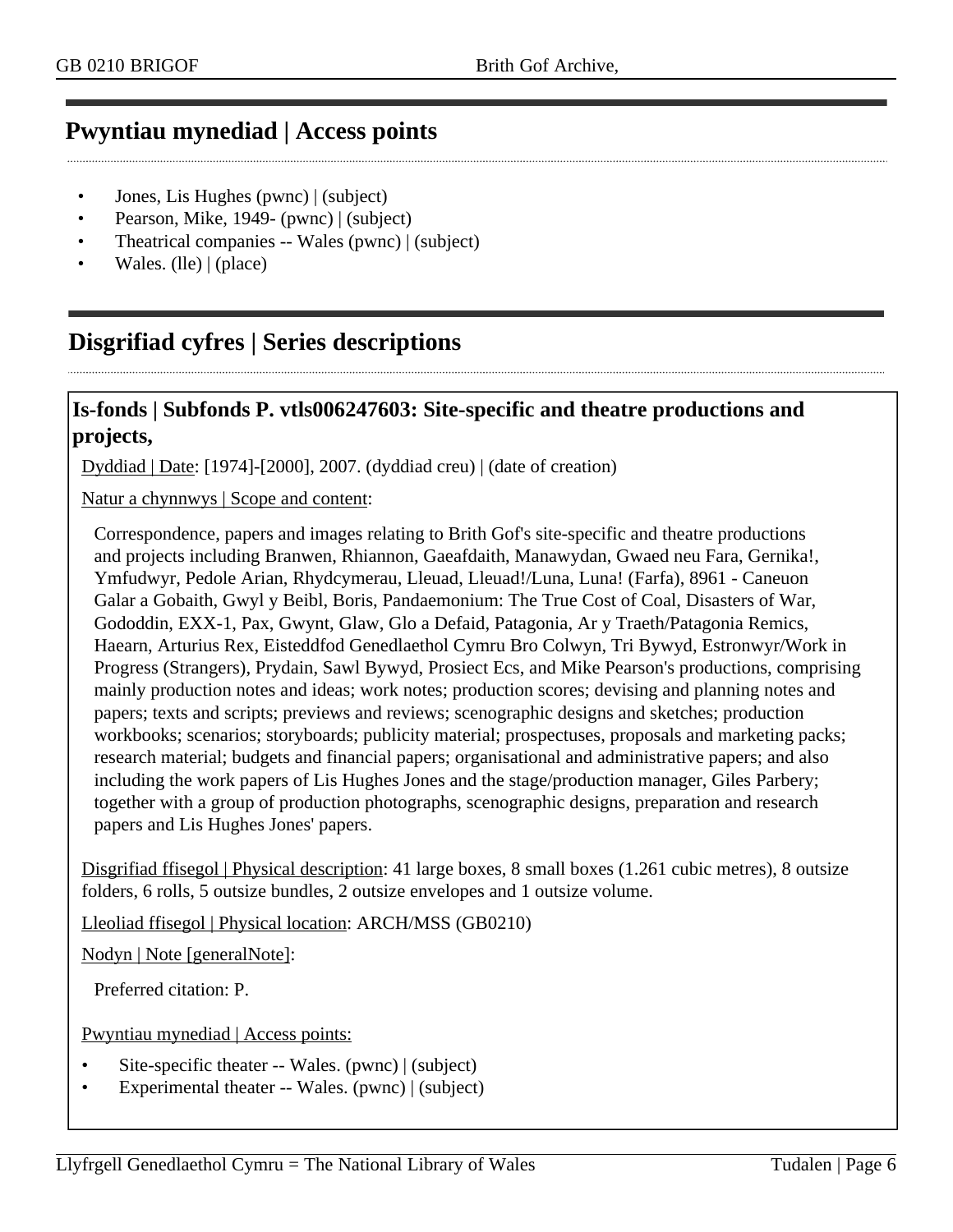#### Trefniant | Arrangement:

Arranged into twenty nine groups: 1981 productions: Branwen, Rhiannon, Gaeafdaith; 1982 productions: Manawydan and Gwaed neu Fara; Gernika!; Ymfudwyr; 1984-1985 productions: Pedole Arian, Rhydcymerau and Lleuad, Lleuad!/Luna, Luna! (Farfa); 8961 - Caneuon Galar a Gobaith; Gwyl y Beibl; Boris; Pandaemonium: The True Cost of Coal; Disasters of War; Gododdin; EXX-1; Pax; Gwynt, Glaw, Glo a Defaid; Patagonia; Ar y Traeth/Patagonia Remics; Haearn; Arturius Rex; Eisteddfod Genedlaethol Cymru Bro Colwyn; Tri Bywyd; Estronwyr/Work in Progress (Strangers); Prydain; Sawl Bywyd; Prosiect Ecs; Mike Pearson's productions; Lis Hughes Jones' papers; production photographs; scenography; and preparation, research and associated material.

#### **FFeil / rhestr eitemau | File / item list**

| Cod cyfeirnod  | Teitl   Title | Dyddiadau   Dates | Disgrifiad ffisegol   Physical |
|----------------|---------------|-------------------|--------------------------------|
| Reference code |               |                   | description                    |

#### **Sub-sub-fonds PA. vtls006366627: 1981 productions: Branwen, Rhiannon, Gaeafdaith,**

Crëwr | Creator:

Dyddiad | Date: [1981]. (dyddiad creu) | (date of creation)

Natur a chynnwys | Scope and content:

Lis Hughes Jones' papers relating to productions performed during 1981, including Branwen, Rhiannon, Rhosys Cochion and Gaeafdaith comprising production scores for Branwen and Rhosys Cochion, Branwen work notes, general production notes and other related documents and production texts for Rhiannon and Gaeafdaith.

Disgrifiad ffisegol | Physical description: 3 folders and 1 envelope.

Lleoliad ffisegol | Physical location: ARCH/MSS (GB0210)

Iaith y deunydd | Language of the material:

Nodyn | Note [generalNote]:

Preferred citation: PA.

Trefniant | Arrangement:

Arranged according to year of performance at NLW.

| FFeil / rhestr eitemau   File / item list |                                                                      |                   |                                |
|-------------------------------------------|----------------------------------------------------------------------|-------------------|--------------------------------|
| Cod cyfeirnod                             | Teitl   Title                                                        | Dyddiadau   Dates | Disgrifiad ffisegol   Physical |
| Reference code                            |                                                                      |                   | description                    |
| PA/1.                                     | <b>File - Branwen and Rhosys Cochion:</b>                            | $[1981]$ .        | $0.25$ cm.                     |
| vtls006366635                             | scores,                                                              |                   |                                |
|                                           | Natur a chynnwys / Scope and content:                                |                   |                                |
|                                           | A copy of the scores for the Branwen and Rhosys Cochion productions. |                   |                                |
|                                           | Nodyn / Note [generalNote]:                                          |                   |                                |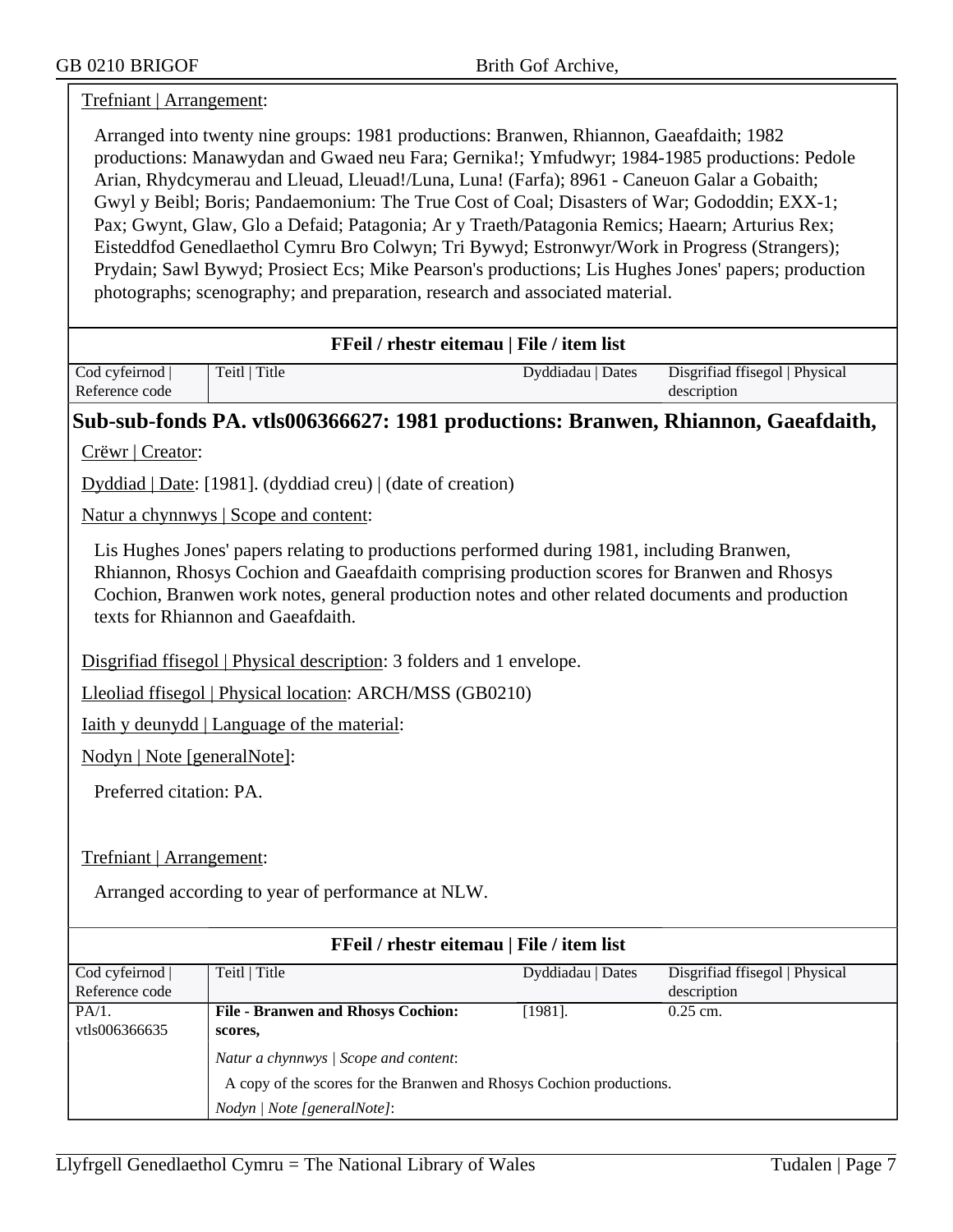|                           | Preferred citation: PA/1.                                                                                                                                                                                                                                                                                                                                                                                                                                             |
|---------------------------|-----------------------------------------------------------------------------------------------------------------------------------------------------------------------------------------------------------------------------------------------------------------------------------------------------------------------------------------------------------------------------------------------------------------------------------------------------------------------|
|                           | Lleoliad ffisegol   Physical location:                                                                                                                                                                                                                                                                                                                                                                                                                                |
|                           | ARCH/MSS (GB0210)                                                                                                                                                                                                                                                                                                                                                                                                                                                     |
| PA/2.                     | File - Branwen: documents, texts and<br>$[1981]$ .<br>$1 \text{ cm}$ .                                                                                                                                                                                                                                                                                                                                                                                                |
| vtls006366677             | worksheets,                                                                                                                                                                                                                                                                                                                                                                                                                                                           |
|                           | Natur a chynnwys / Scope and content:                                                                                                                                                                                                                                                                                                                                                                                                                                 |
|                           | Papers relating to the Branwen production, comprising work notes and general production notes<br>including notes on actions, story plan, music, characters, costumes, props, and tasks; together with<br>production texts, song lyrics, draft information leaflets, a copy of a version of the original story, Festival<br>of Celtic Film information documents and programme and correspondence regarding arranging the use of<br>Harlech Castle for the production. |
|                           | Nodyn   Note [generalNote]:                                                                                                                                                                                                                                                                                                                                                                                                                                           |
|                           | Preferred citation: PA/2.                                                                                                                                                                                                                                                                                                                                                                                                                                             |
|                           | Lleoliad ffisegol   Physical location:                                                                                                                                                                                                                                                                                                                                                                                                                                |
|                           | ARCH/MSS (GB0210)                                                                                                                                                                                                                                                                                                                                                                                                                                                     |
| PA/3.                     | $[1981]$ .<br>0.5 cm.<br>File - Rhiannon: text,                                                                                                                                                                                                                                                                                                                                                                                                                       |
| vtls006366695             |                                                                                                                                                                                                                                                                                                                                                                                                                                                                       |
|                           | Natur a chynnwys / Scope and content:                                                                                                                                                                                                                                                                                                                                                                                                                                 |
|                           | A handwritten copy of the production text and also including notes regarding the production structure and<br>imagery and copies of poems.                                                                                                                                                                                                                                                                                                                             |
|                           | Nodyn   Note [generalNote]:                                                                                                                                                                                                                                                                                                                                                                                                                                           |
|                           | Preferred citation: PA/3.                                                                                                                                                                                                                                                                                                                                                                                                                                             |
|                           | Lleoliad ffisegol   Physical location:                                                                                                                                                                                                                                                                                                                                                                                                                                |
|                           | ARCH/MSS (GB0210)                                                                                                                                                                                                                                                                                                                                                                                                                                                     |
| $PA/4$ .<br>vtls006366608 | File - Gaeafdaith: texts and scenarios,<br>$[1981]$ .<br>0.5 cm.                                                                                                                                                                                                                                                                                                                                                                                                      |
|                           | Natur a chynnwys / Scope and content:                                                                                                                                                                                                                                                                                                                                                                                                                                 |
|                           | A notebook containing texts and scenarios for the Gaeafdaith production.                                                                                                                                                                                                                                                                                                                                                                                              |
|                           | Nodyn   Note [generalNote]:                                                                                                                                                                                                                                                                                                                                                                                                                                           |
|                           | Preferred citation: PA/4.                                                                                                                                                                                                                                                                                                                                                                                                                                             |
|                           | Lleoliad ffisegol   Physical location:                                                                                                                                                                                                                                                                                                                                                                                                                                |
|                           | ARCH/MSS (GB0210)                                                                                                                                                                                                                                                                                                                                                                                                                                                     |
|                           | Sub-sub-fonds PB. vtls006372453: 1982 productions: Manawydan and Gwaed neu                                                                                                                                                                                                                                                                                                                                                                                            |
| Fara,                     |                                                                                                                                                                                                                                                                                                                                                                                                                                                                       |
| Crëwr   Creator:          |                                                                                                                                                                                                                                                                                                                                                                                                                                                                       |
|                           | Dyddiad   Date: [1982]. (dyddiad creu)   (date of creation)                                                                                                                                                                                                                                                                                                                                                                                                           |

Natur a chynnwys | Scope and content:

Lis Hughes Jones' papers relating to the Manawydan and Gwaed neu Fara productions, comprising production song scores and lyrics and texts for the Gwaed neu Fara production.

Disgrifiad ffisegol | Physical description: 4 folders.

Lleoliad ffisegol | Physical location: ARCH/MSS (GB0210)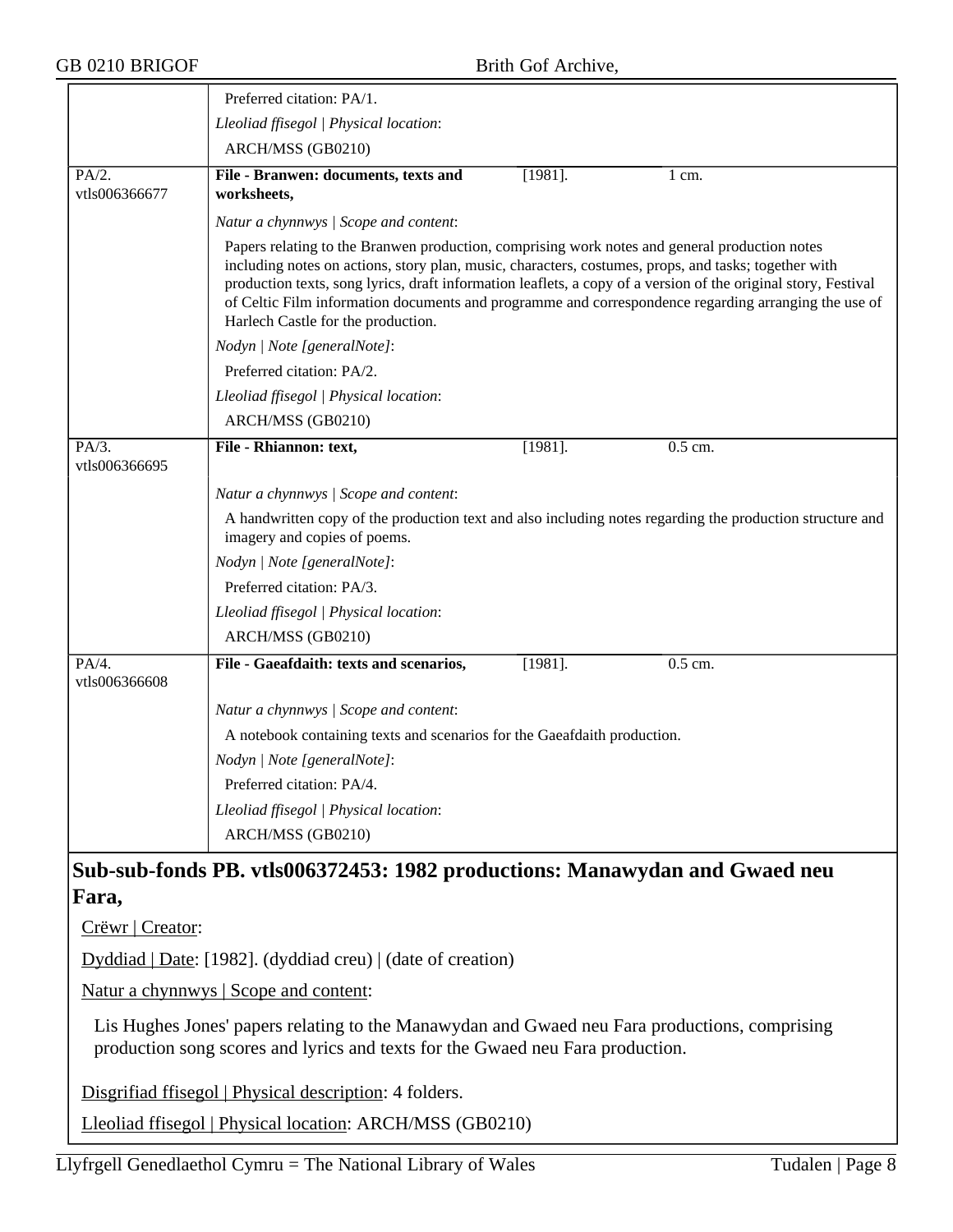Iaith y deunydd | Language of the material:

Nodyn | Note [generalNote]:

Preferred citation: PB.

#### Trefniant | Arrangement:

Arranged according to production year at NLW.

| FFeil / rhestr eitemau   File / item list |                                                                                                                                        |                   |                                               |
|-------------------------------------------|----------------------------------------------------------------------------------------------------------------------------------------|-------------------|-----------------------------------------------|
| Cod cyfeirnod  <br>Reference code         | Teitl   Title                                                                                                                          | Dyddiadau   Dates | Disgrifiad ffisegol   Physical<br>description |
| PB/1.<br>vtls006372588                    | File - Manawydan: score,                                                                                                               | $[1982]$ .        | 0.5 cm.                                       |
|                                           | Natur a chynnwys / Scope and content:                                                                                                  |                   |                                               |
|                                           | A copy of the score of songs for the Manawydan production.                                                                             |                   |                                               |
|                                           | Nodyn   Note [generalNote]:                                                                                                            |                   |                                               |
|                                           | Preferred citation: PB/1.                                                                                                              |                   |                                               |
|                                           | Lleoliad ffisegol   Physical location:                                                                                                 |                   |                                               |
|                                           | ARCH/MSS (GB0210)                                                                                                                      |                   |                                               |
| PB/2.<br>vtls006366598                    | File - Gwaed neu Fara: texts and lyrics,                                                                                               | $[1982]$ .        | 0.5 cm.                                       |
|                                           | Natur a chynnwys / Scope and content:                                                                                                  |                   |                                               |
|                                           | A notebook containing texts and lyrics for the Gwaed neu Fara production and notes relating to the texts,<br>lyrics and general ideas. |                   |                                               |
|                                           | Nodyn   Note [generalNote]:                                                                                                            |                   |                                               |
|                                           | Preferred citation: PB/2.                                                                                                              |                   |                                               |
|                                           | Lleoliad ffisegol   Physical location:                                                                                                 |                   |                                               |
|                                           | ARCH/MSS (GB0210)                                                                                                                      |                   |                                               |
| PB/3.                                     | File - Gwaed neu Fara: songs,                                                                                                          | $[1982]$ .        | $0.25$ cm.                                    |
| vtls006372609                             |                                                                                                                                        |                   |                                               |
|                                           | Natur a chynnwys / Scope and content:                                                                                                  |                   |                                               |
|                                           | A copy of the music and lyrics for the production songs.                                                                               |                   |                                               |
|                                           | Nodyn   Note [generalNote]:                                                                                                            |                   |                                               |
|                                           | Preferred citation: PB/3.                                                                                                              |                   |                                               |
|                                           | Lleoliad ffisegol   Physical location:                                                                                                 |                   |                                               |
|                                           | ARCH/MSS (GB0210)                                                                                                                      |                   |                                               |
| PB/4.<br>vtls006373120                    | File - Gwaed neu Fara: traditional<br>melodies,                                                                                        | $[1982]$ .        | 0.25 cm.                                      |
|                                           | Natur a chynnwys / Scope and content:                                                                                                  |                   |                                               |
|                                           | A music book of scores of traditional melodies for the Gwaed neu Fara production.                                                      |                   |                                               |
|                                           | Nodyn   Note [generalNote]:                                                                                                            |                   |                                               |
|                                           | Preferred citation: PB/4.                                                                                                              |                   |                                               |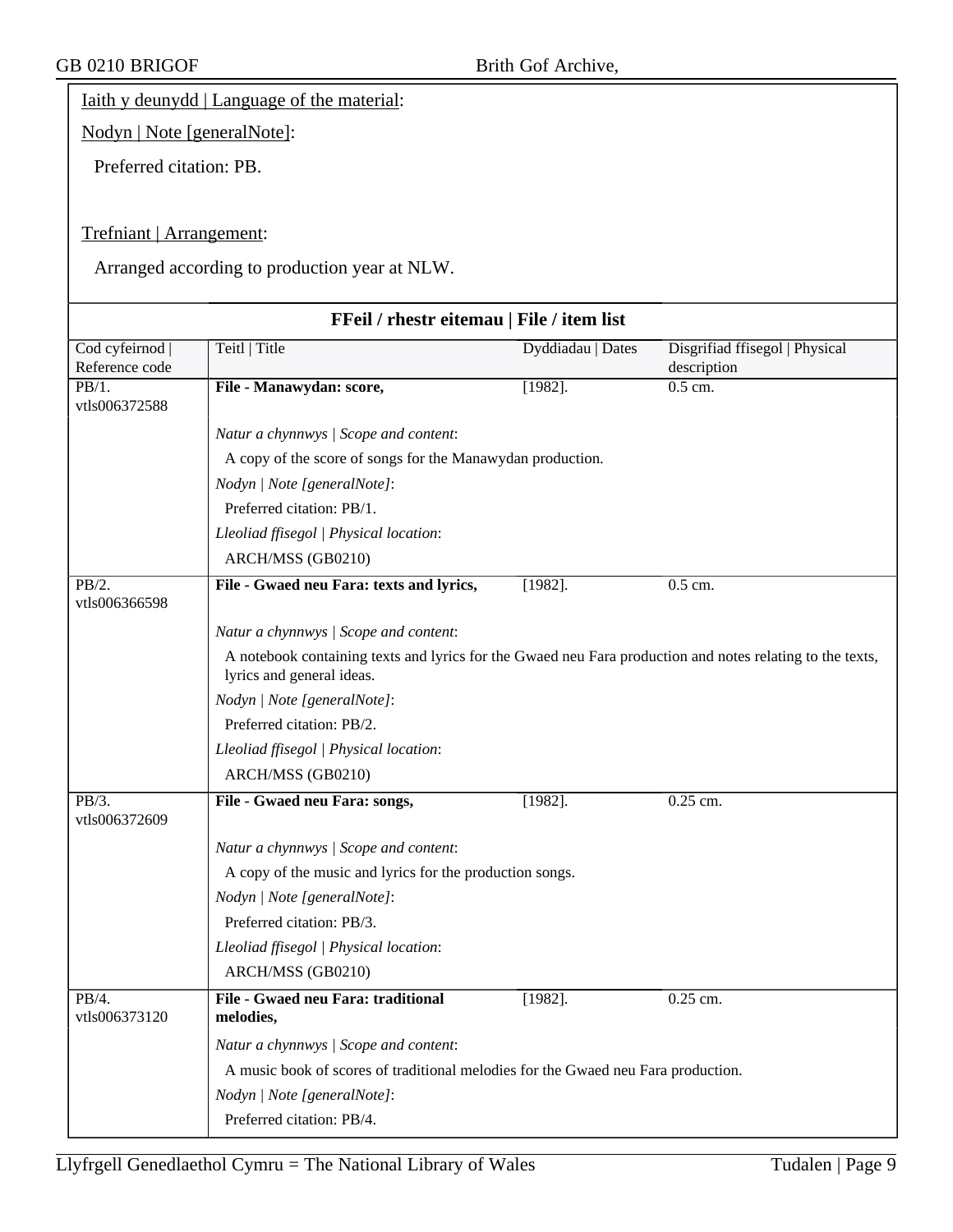*Lleoliad ffisegol | Physical location*: ARCH/MSS (GB0210)

## **Sub-sub-fonds PZ. vtls006372654: Gernika!,**

Crëwr | Creator:

Dyddiad | Date: [1983]. (dyddiad creu) | (date of creation)

Natur a chynnwys | Scope and content:

Lis Hughes Jones' papers relating to the Gernika! production including a copy of the production score and melody lines, together with production notes and notebooks.

Disgrifiad ffisegol | Physical description: 3 folders.

Lleoliad ffisegol | Physical location: ARCH/MSS (GB0210)

Iaith y deunydd | Language of the material:

Nodyn | Note [generalNote]:

Preferred citation: PZ.

Trefniant | Arrangement:

| FFeil / rhestr eitemau   File / item list |                                                                                                                                                                                                                                    |                   |                                               |
|-------------------------------------------|------------------------------------------------------------------------------------------------------------------------------------------------------------------------------------------------------------------------------------|-------------------|-----------------------------------------------|
| Cod cyfeirnod  <br>Reference code         | Teitl   Title                                                                                                                                                                                                                      | Dyddiadau   Dates | Disgrifiad ffisegol   Physical<br>description |
| $PZ/1$ .<br>vtls006372661                 | File - Full score,                                                                                                                                                                                                                 | $[1983]$ .        | 0.25 cm.                                      |
|                                           | Natur a chynnwys / Scope and content:<br>A full score of the production songs.<br>Nodyn   Note [generalNote]:<br>Preferred citation: PZ/1.<br>Lleoliad ffisegol   Physical location:<br>ARCH/MSS (GB0210)                          |                   |                                               |
| $\overline{PZ/2}$ .<br>vtls006372671      | File - Melody lines,                                                                                                                                                                                                               | $[1983]$ .        | 0.25 cm.                                      |
|                                           | Natur a chynnwys / Scope and content:<br>A volume containing the melody lines for the production music.<br>Nodyn   Note [generalNote]:<br>Preferred citation: PZ/2.<br>Lleoliad ffisegol   Physical location:<br>ARCH/MSS (GB0210) |                   |                                               |
| $PZ/3$ .<br>vtls006372753                 | File - Production notes and notebooks,                                                                                                                                                                                             | $[1983]$ .        | $\overline{1.5}$ cm.                          |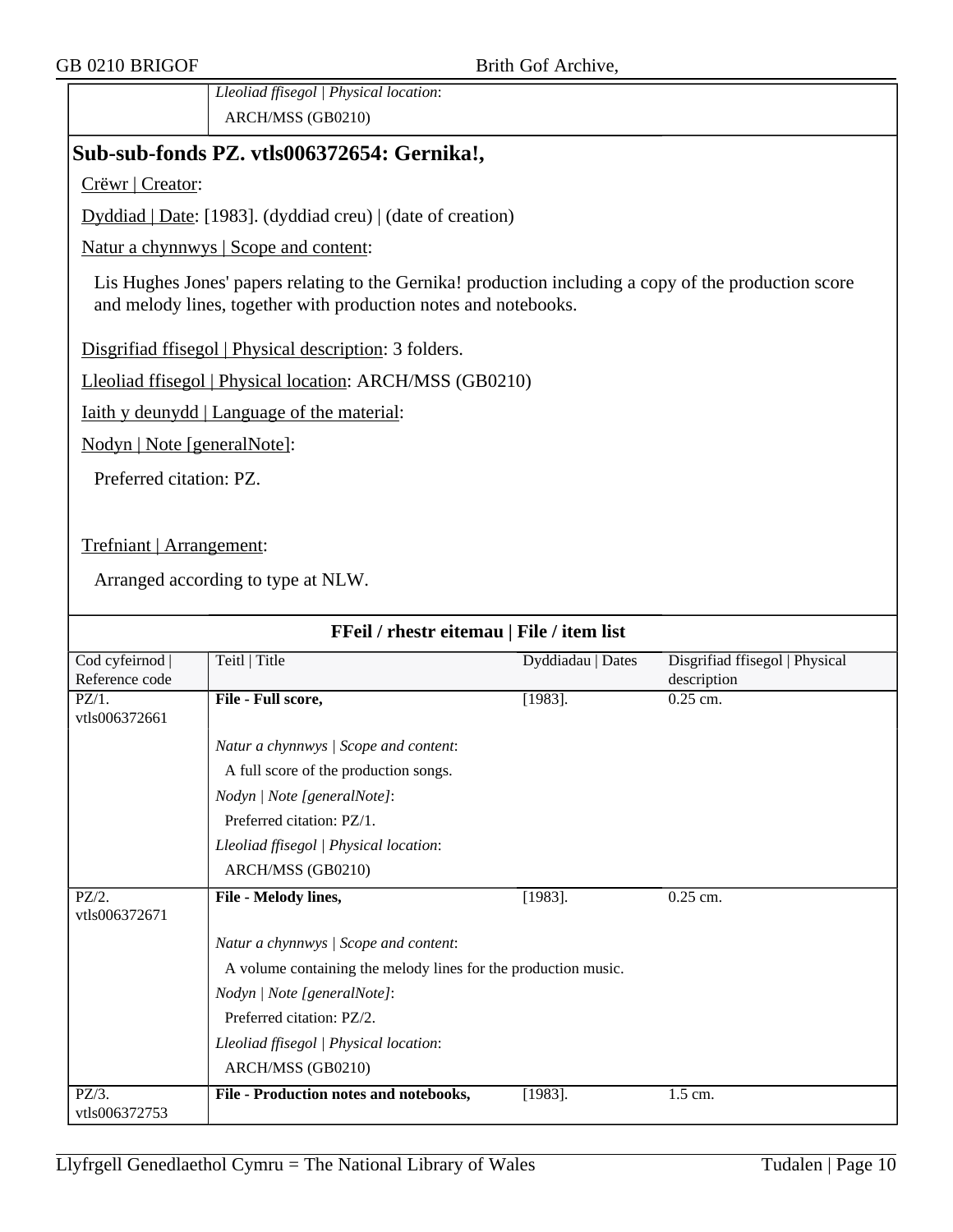*Natur a chynnwys | Scope and content*:

Loose notes and notebooks, one of which is Lis Hughes Jones' workbook, comprising notes on music, songs, an introduction speech and information about the project, presumably for participating performers, texts, lyrics, scenarios, and performance actions. *Nodyn | Note [generalNote]*: Preferred citation: PZ/3.

*Lleoliad ffisegol | Physical location*: ARCH/MSS (GB0210)

### **Sub-sub-fonds PY. vtls006247594: Ymfudwyr,**

Crëwr | Creator:

Dyddiad | Date: [1983x1986]. (dyddiad creu) | (date of creation)

Natur a chynnwys | Scope and content:

Papers and photographs relating to the Ymfudwyr production including photographs of performances, production notes and ideas and a production prop; together with Lis Hughes Jones' workbook.

Disgrifiad ffisegol | Physical description: 2 volumes, 1 envelope, 1 file and 1 item.

Lleoliad ffisegol | Physical location: ARCH/MSS (GB0210)

Iaith y deunydd | Language of the material:

Nodyn | Note [generalNote]:

All video material relating to this production has been removed (28.6.2011) and transferred.

Nodyn | Note [generalNote]:

Preferred citation: PY.

Trefniant | Arrangement:

| FFeil / rhestr eitemau   File / item list |                                         |                   |                                |
|-------------------------------------------|-----------------------------------------|-------------------|--------------------------------|
| Cod cyfeirnod                             | Teitl   Title                           | Dyddiadau   Dates | Disgrifiad ffisegol   Physical |
| Reference code                            |                                         |                   | description                    |
| PY/1.                                     | File - Photographs,                     | [1983x1986].      | $0.5$ cm.                      |
| vtls006247699                             |                                         |                   |                                |
|                                           | Natur a chynnwys / Scope and content:   |                   |                                |
|                                           | Photographs of an Ymfudwyr performance. |                   |                                |
|                                           | Nodyn / Note [generalNote]:             |                   |                                |
|                                           | Preferred citation: PY/1.               |                   |                                |
|                                           | Lleoliad ffisegol   Physical location:  |                   |                                |
|                                           | ARCH/MSS (GB0210)                       |                   |                                |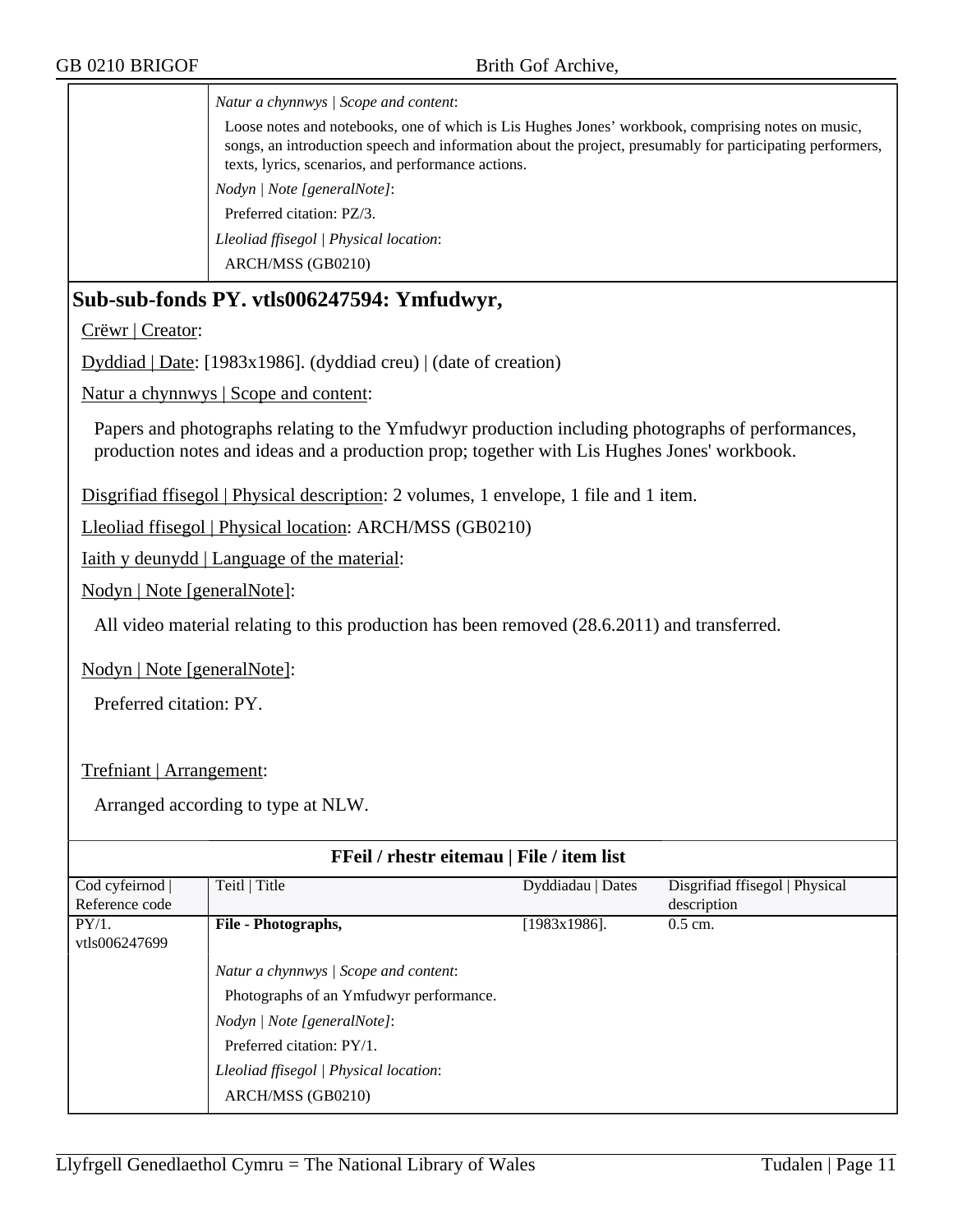| GB 0210 BRIGOF         |                                                                                                                                                                                                                                    | Brith Gof Archive, |          |
|------------------------|------------------------------------------------------------------------------------------------------------------------------------------------------------------------------------------------------------------------------------|--------------------|----------|
| PY/2.<br>vtls006247708 | File - Notes and ideas,                                                                                                                                                                                                            | $[1983x1986]$ .    | 0.75 cm. |
|                        | Natur a chynnwys / Scope and content:                                                                                                                                                                                              |                    |          |
|                        | A notebook containing notes and ideas for the Ymfudwyr production, including details of performance<br>directions, texts, props and performance structure; and also some notes relating to other productions<br>including Gernika. |                    |          |
|                        | Nodyn   Note [generalNote]:                                                                                                                                                                                                        |                    |          |
|                        | Preferred citation: PY/2.                                                                                                                                                                                                          |                    |          |
|                        | Lleoliad ffisegol   Physical location:                                                                                                                                                                                             |                    |          |
|                        | ARCH/MSS (GB0210)                                                                                                                                                                                                                  |                    |          |
| PY/3.<br>vtls006247713 | File - Photographs: touring production and<br>restaging,                                                                                                                                                                           | 1983-1986          | 3.5 cm.  |
|                        | Natur a chynnwys / Scope and content:                                                                                                                                                                                              |                    |          |
|                        | Photographs of the Ymfudwyr touring production and of the second version of the production performed<br>in 1986.                                                                                                                   |                    |          |
|                        | Nodyn   Note [generalNote]:                                                                                                                                                                                                        |                    |          |
|                        | Preferred citation: PY/3.                                                                                                                                                                                                          |                    |          |
|                        | Lleoliad ffisegol   Physical location:                                                                                                                                                                                             |                    |          |
|                        | ARCH/MSS (GB0210)                                                                                                                                                                                                                  |                    |          |
| PY/4.<br>vtls006247719 | File - Wooden doll,                                                                                                                                                                                                                | $[1983x1986]$ .    | 1 item.  |
|                        | Natur a chynnwys / Scope and content:                                                                                                                                                                                              |                    |          |
|                        | A wooden doll, which was presumably used as a prop in the Ymfudwyr production.                                                                                                                                                     |                    |          |
|                        | Nodyn   Note [generalNote]:                                                                                                                                                                                                        |                    |          |
|                        | Preferred citation: PY/4.                                                                                                                                                                                                          |                    |          |
|                        | Lleoliad ffisegol   Physical location:                                                                                                                                                                                             |                    |          |
|                        | ARCH/MSS (GB0210)                                                                                                                                                                                                                  |                    |          |
| PY/5.<br>vtls006373211 | File - Lis Hughes Jones' workbook,                                                                                                                                                                                                 | $[1983x1986]$ .    | 0.5 cm.  |
|                        | Natur a chynnwys / Scope and content:                                                                                                                                                                                              |                    |          |
|                        | Lis Hughes Jones' workbook for the Ymfudwyr production containing mainly notes relating to texts and<br>songs and other general notes.                                                                                             |                    |          |
|                        | Nodyn   Note [generalNote]:                                                                                                                                                                                                        |                    |          |
|                        | Preferred citation: PY/5.                                                                                                                                                                                                          |                    |          |
|                        | Lleoliad ffisegol   Physical location:                                                                                                                                                                                             |                    |          |
|                        | ARCH/MSS (GB0210)                                                                                                                                                                                                                  |                    |          |
|                        | Sub-sub-fonds PD. vtls006372771: 1984-1985 productions: Pedole Arian, Rhydcymerau                                                                                                                                                  |                    |          |
|                        | and Lleuad, Lleuad!/Luna, Luna! (Farfa),                                                                                                                                                                                           |                    |          |
| Crëwr   Creator:       |                                                                                                                                                                                                                                    |                    |          |
|                        |                                                                                                                                                                                                                                    |                    |          |

Dyddiad | Date: [1984]-[1985]. (dyddiad creu) | (date of creation)

Natur a chynnwys | Scope and content: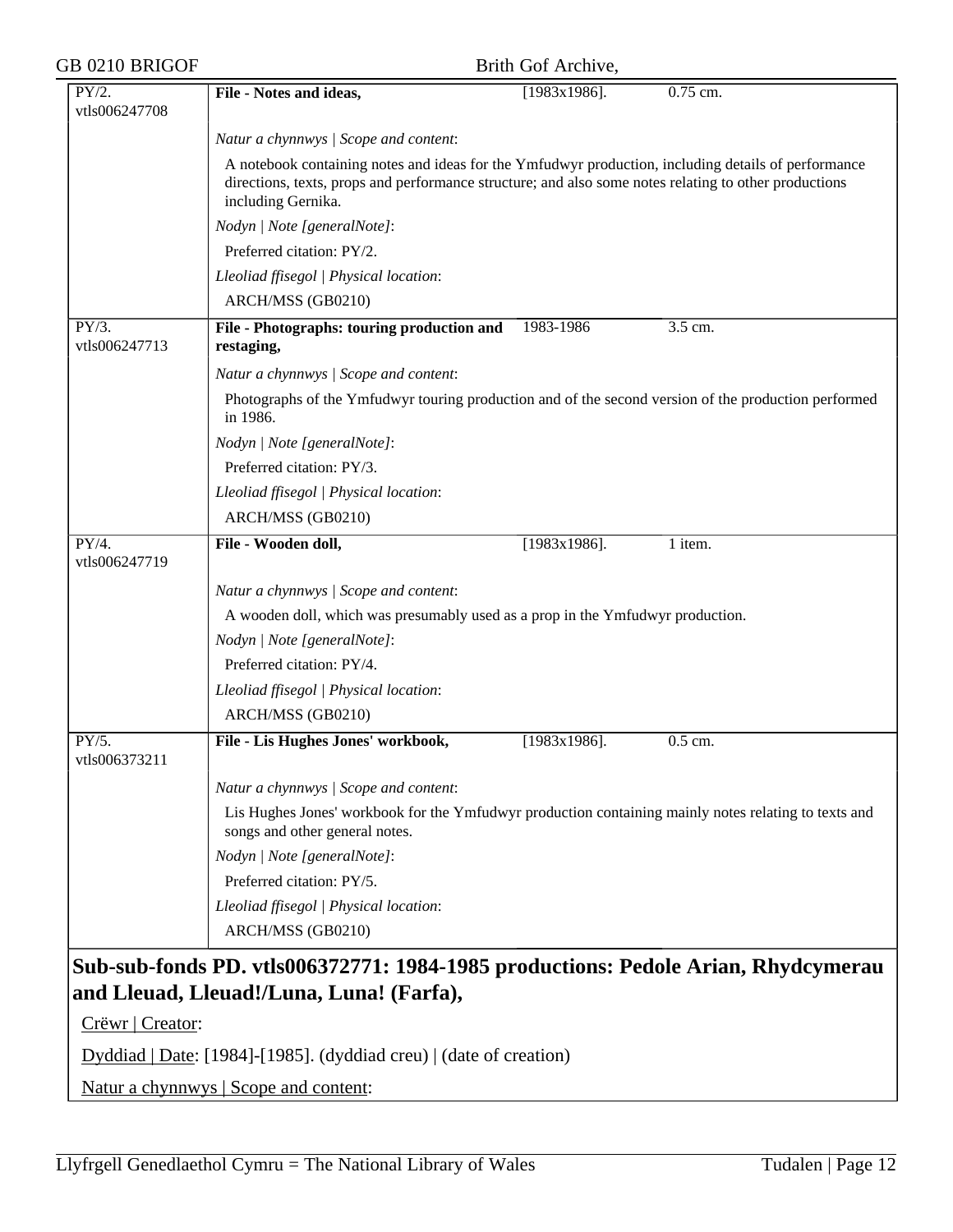Lis Hughes Jones' papers relating to the Pedole Arian, Rhydcymerau and Lleuad, Lleuad/Luna, Luna (Farfa) productions including Lis Hughes Jones' workbook, comprising [research] sources, production texts, and general production notes, including songs, scenarios, ideas and notes on actions.

Disgrifiad ffisegol | Physical description: 3 folders and 1 volume.

Lleoliad ffisegol | Physical location: ARCH/MSS (GB0210)

Iaith y deunydd | Language of the material:

Nodyn | Note [generalNote]:

Preferred citation: PD.

Trefniant | Arrangement:

Arranged according to production year at NLW.

| FFeil / rhestr eitemau   File / item list |                                                                                                                                                                                                                                                                                                                                               |                   |                                |
|-------------------------------------------|-----------------------------------------------------------------------------------------------------------------------------------------------------------------------------------------------------------------------------------------------------------------------------------------------------------------------------------------------|-------------------|--------------------------------|
| Cod cyfeirnod                             | Teitl   Title                                                                                                                                                                                                                                                                                                                                 | Dyddiadau   Dates | Disgrifiad ffisegol   Physical |
| Reference code                            |                                                                                                                                                                                                                                                                                                                                               |                   | description                    |
| PD/1.<br>vtls006372794                    | File - Pedole Arian: sources and texts,                                                                                                                                                                                                                                                                                                       | $[1984]$ .        | 0.5 cm.                        |
|                                           | Natur a chynnwys / Scope and content:                                                                                                                                                                                                                                                                                                         |                   |                                |
|                                           | [Research] sources comprising postcards and cuttings, many of which relate to fabrics and costumes,<br>together with a copy of the production texts.                                                                                                                                                                                          |                   |                                |
|                                           | Nodyn   Note [generalNote]:                                                                                                                                                                                                                                                                                                                   |                   |                                |
|                                           | Preferred citation: PD/1.                                                                                                                                                                                                                                                                                                                     |                   |                                |
|                                           | Lleoliad ffisegol   Physical location:                                                                                                                                                                                                                                                                                                        |                   |                                |
|                                           | ARCH/MSS (GB0210)                                                                                                                                                                                                                                                                                                                             |                   |                                |
| $PD/2$ .<br>vtls006372832                 | File - Rhydcymerau: texts and documents,                                                                                                                                                                                                                                                                                                      | $[1984]$ .        | 0.5 cm.                        |
|                                           | Natur a chynnwys / Scope and content:                                                                                                                                                                                                                                                                                                         |                   |                                |
|                                           | A copy of the production texts, together with a production flyer and other production notes.                                                                                                                                                                                                                                                  |                   |                                |
|                                           | Nodyn   Note [generalNote]:                                                                                                                                                                                                                                                                                                                   |                   |                                |
|                                           | Preferred citation: PD/2.                                                                                                                                                                                                                                                                                                                     |                   |                                |
|                                           | Lleoliad ffisegol   Physical location:                                                                                                                                                                                                                                                                                                        |                   |                                |
|                                           | ARCH/MSS (GB0210)                                                                                                                                                                                                                                                                                                                             |                   |                                |
| PD/3.<br>vtls006372859                    | File - Lleuad, Lleuad!/Luna, Luna!:<br>collaboration work and documents,                                                                                                                                                                                                                                                                      | $[1984]$ .        | $0.75$ cm.                     |
|                                           | Natur a chynnwys / Scope and content:                                                                                                                                                                                                                                                                                                         |                   |                                |
|                                           | Papers relating to the Lleuad, Lleuad!/Luna, Luna! Production, including a notebook containing mainly<br>notes regarding production songs and a [rough scenario], publicity material, information leaflets,<br>seminar programmes and details, a [report] on the performances in [Poland] and various notes, including<br>[production texts]. |                   |                                |
|                                           | Nodyn   Note [generalNote]:                                                                                                                                                                                                                                                                                                                   |                   |                                |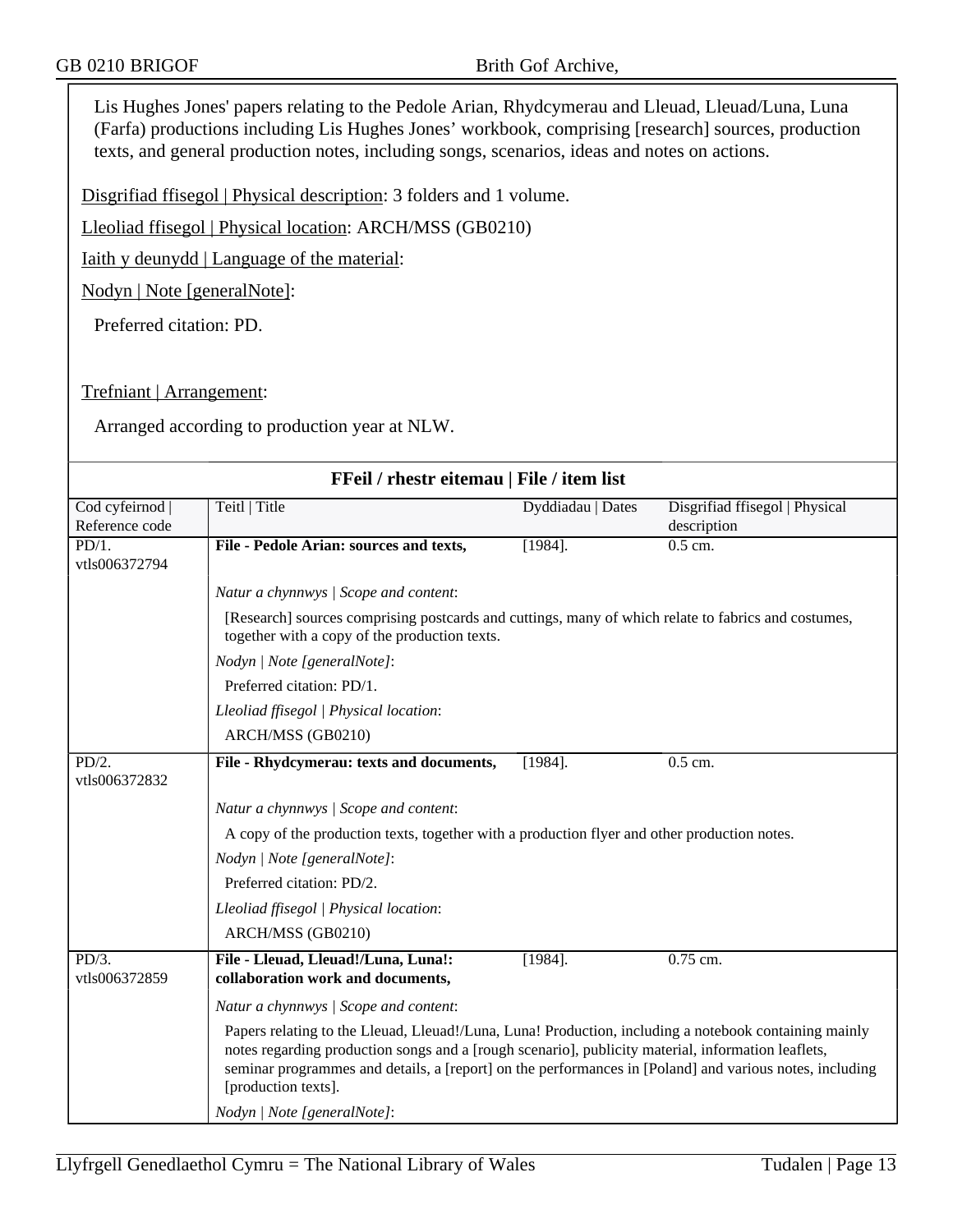| GB 0210 BRIGOF                         | Brith Gof Archive,                                                                                                                                                                                                                                                                                                                                                                                                                                                                                                                                                  |                       |                                               |
|----------------------------------------|---------------------------------------------------------------------------------------------------------------------------------------------------------------------------------------------------------------------------------------------------------------------------------------------------------------------------------------------------------------------------------------------------------------------------------------------------------------------------------------------------------------------------------------------------------------------|-----------------------|-----------------------------------------------|
|                                        | Preferred citation: PD/3.                                                                                                                                                                                                                                                                                                                                                                                                                                                                                                                                           |                       |                                               |
| Lleoliad ffisegol   Physical location: |                                                                                                                                                                                                                                                                                                                                                                                                                                                                                                                                                                     |                       |                                               |
|                                        | ARCH/MSS (GB0210)                                                                                                                                                                                                                                                                                                                                                                                                                                                                                                                                                   |                       |                                               |
| PD/4.<br>vtls006372911                 | File - Lis Hughes Jones' workbook: Pedole<br>Arian, Rhydcymerau, Lleuad, Lleuad!/<br>Luna, Luna!,                                                                                                                                                                                                                                                                                                                                                                                                                                                                   | $[1984]$ .            | 1.5 cm.                                       |
|                                        | Natur a chynnwys / Scope and content:                                                                                                                                                                                                                                                                                                                                                                                                                                                                                                                               |                       |                                               |
|                                        | Lis Hughes Jones' workbook relating to the Pedole Arian, Rhydcymerau and Lleuad, Lleuad!/Luna,<br>Luna! productions, comprising notes regarding ideas for and the walks/steps and actions in the Pedole<br>Arian parade, together with draft outline plans, performance texts and a scenario; a programme for the<br>Lleuad, Lleuad!?Luna, Luna! work in Lubawka, with notes on ideas, the parade, actions, vocals, texts and<br>a seminar, together with a final scenario; and notes for Rhydcymerau including a [draft scenario], verses<br>and production texts. |                       |                                               |
|                                        | Nodyn   Note [generalNote]:                                                                                                                                                                                                                                                                                                                                                                                                                                                                                                                                         |                       |                                               |
|                                        | Preferred citation: PD/4.                                                                                                                                                                                                                                                                                                                                                                                                                                                                                                                                           |                       |                                               |
|                                        | Lleoliad ffisegol   Physical location:                                                                                                                                                                                                                                                                                                                                                                                                                                                                                                                              |                       |                                               |
|                                        | ARCH/MSS (GB0210)                                                                                                                                                                                                                                                                                                                                                                                                                                                                                                                                                   |                       |                                               |
|                                        | Sub-sub-fonds PO. vtls006372971: 8961 - Caneuon Galar a Gobaith,                                                                                                                                                                                                                                                                                                                                                                                                                                                                                                    |                       |                                               |
| Crëwr   Creator:                       |                                                                                                                                                                                                                                                                                                                                                                                                                                                                                                                                                                     |                       |                                               |
|                                        | Dyddiad   Date: [1985]. (dyddiad creu)   (date of creation)                                                                                                                                                                                                                                                                                                                                                                                                                                                                                                         |                       |                                               |
|                                        | Natur a chynnwys   Scope and content:                                                                                                                                                                                                                                                                                                                                                                                                                                                                                                                               |                       |                                               |
|                                        | Lis Hughes Jones' papers relating to the 8961 - Caneuon Galar a Gobaith production including draft<br>texts and notes, research material and Lis Hughes Jones' workbook.                                                                                                                                                                                                                                                                                                                                                                                            |                       |                                               |
|                                        | Disgrifiad ffisegol   Physical description: 1 folder and 1 volume.                                                                                                                                                                                                                                                                                                                                                                                                                                                                                                  |                       |                                               |
|                                        | Lleoliad ffisegol   Physical location: ARCH/MSS (GB0210)                                                                                                                                                                                                                                                                                                                                                                                                                                                                                                            |                       |                                               |
|                                        | <u>Iaith y deunydd</u>   Language of the material:                                                                                                                                                                                                                                                                                                                                                                                                                                                                                                                  |                       |                                               |
| Nodyn   Note [generalNote]:            |                                                                                                                                                                                                                                                                                                                                                                                                                                                                                                                                                                     |                       |                                               |
| Preferred citation: PO.                |                                                                                                                                                                                                                                                                                                                                                                                                                                                                                                                                                                     |                       |                                               |
| Trefniant   Arrangement:               |                                                                                                                                                                                                                                                                                                                                                                                                                                                                                                                                                                     |                       |                                               |
|                                        | Arranged according to production at NLW.                                                                                                                                                                                                                                                                                                                                                                                                                                                                                                                            |                       |                                               |
|                                        | FFeil / rhestr eitemau   File / item list                                                                                                                                                                                                                                                                                                                                                                                                                                                                                                                           |                       |                                               |
| Cod cyfeirnod  <br>Reference code      | Teitl   Title                                                                                                                                                                                                                                                                                                                                                                                                                                                                                                                                                       | Dyddiadau   Dates     | Disgrifiad ffisegol   Physical<br>description |
| PO/1.<br>vtls006372967                 | File - 8961 - Caneuon Galar a Gobaith:<br>text drafts and other documents,                                                                                                                                                                                                                                                                                                                                                                                                                                                                                          | $[1984]$ - $[1987]$ . | 1.25 cm.                                      |
|                                        | Natur a chynnwys / Scope and content:                                                                                                                                                                                                                                                                                                                                                                                                                                                                                                                               |                       |                                               |
|                                        | Papers relating to the 8961 - Capeuon Galar a Gobaith production including production texts and notes                                                                                                                                                                                                                                                                                                                                                                                                                                                               |                       |                                               |

Papers relating to the 8961 - Caneuon Galar a Gobaith production including production texts and notes on texts, actions and music; together with a letter asking permission to use material in the production and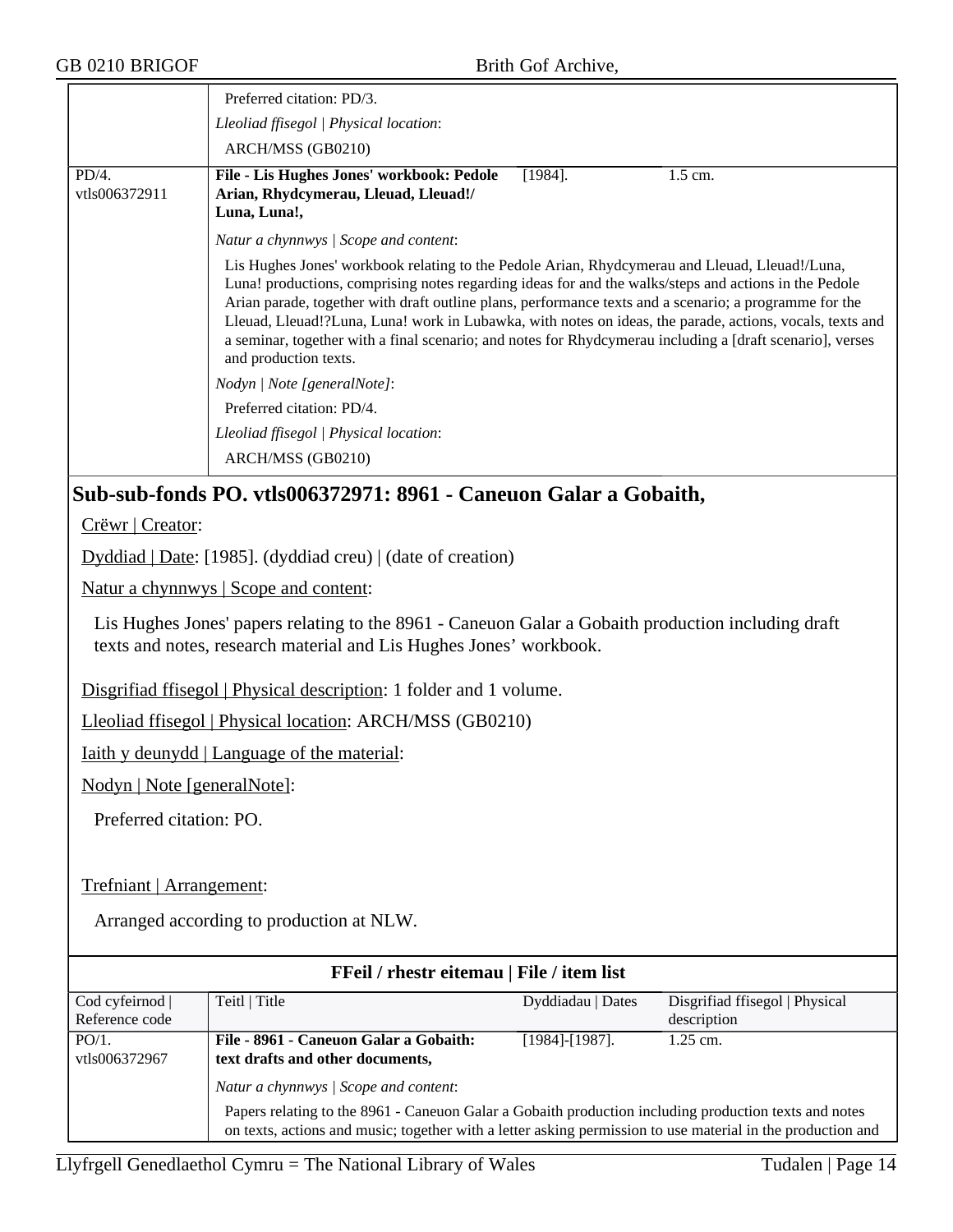|                        | research material, including magazines of the Chile Solidarity Campaign and Chile Update, newspaper<br>cuttings mainly regarding Chile, travel documents, a report by the National Commission on Disappeared<br>People (Argentina), and an Amnesty International journal. |
|------------------------|---------------------------------------------------------------------------------------------------------------------------------------------------------------------------------------------------------------------------------------------------------------------------|
|                        | Nodyn   Note [generalNote]:                                                                                                                                                                                                                                               |
|                        | Preferred citation: PO/1.                                                                                                                                                                                                                                                 |
|                        | Lleoliad ffisegol   Physical location:                                                                                                                                                                                                                                    |
|                        | ARCH/MSS (GB0210)                                                                                                                                                                                                                                                         |
| PO/2.<br>vtls006372973 | File - Lis Hughes Jones' workbook,<br>1.75 cm.<br>$[1985]$ .                                                                                                                                                                                                              |
|                        | Natur a chynnwys / Scope and content:                                                                                                                                                                                                                                     |
|                        | Lis Hughes Jones' workbook for the production including notes on music, draft texts, ideas for and details<br>of stage actions draft scenarios with diagrams, props lists and general ideas and preparatory/research<br>notes.                                            |
|                        | Nodyn   Note [generalNote]:                                                                                                                                                                                                                                               |
|                        | Papurau Lis Hughes Jones                                                                                                                                                                                                                                                  |
|                        | Nodyn   Note [generalNote]:                                                                                                                                                                                                                                               |
|                        | Preferred citation: PO/2.                                                                                                                                                                                                                                                 |
|                        | Lleoliad ffisegol   Physical location:                                                                                                                                                                                                                                    |
|                        | ARCH/MSS (GB0210)                                                                                                                                                                                                                                                         |
|                        |                                                                                                                                                                                                                                                                           |

## **Sub-sub-fonds PB. vtls006247597: Gwyl y Beibl,**

Crëwr | Creator:

Dyddiad | Date: [1985]-[1988]. (dyddiad creu) | (date of creation)

Natur a chynnwys | Scope and content:

Correspondence, papers and photographs relating to the Bible banners and the touring exhibition and to the Bible Festival in Llanrhaeadr-ym-Mochnant, including papers relating to the design of the banners and the devising, planning and production of the street performance; together with copies of festival and exhibition publications, articles regarding the banners and Lis Hughes Jones' workbook.

Disgrifiad ffisegol | Physical description: 4 folders, 2 envelopes and 1 volume.

Lleoliad ffisegol | Physical location: ARCH/MSS (GB0210)

Iaith y deunydd | Language of the material:

Nodyn | Note [generalNote]:

Preferred citation: PB.

Pwyntiau mynediad | Access points:

- Festivals -- Wales -- Llanrhaeadr-ym-Mochanant. (pwnc) | (subject)
- Anniversaries. (pwnc) | (subject)
- Wales (lle) | (place)
- Llanrhaeadr-ym-Mochanant. (lle) | (place)

#### Trefniant | Arrangement: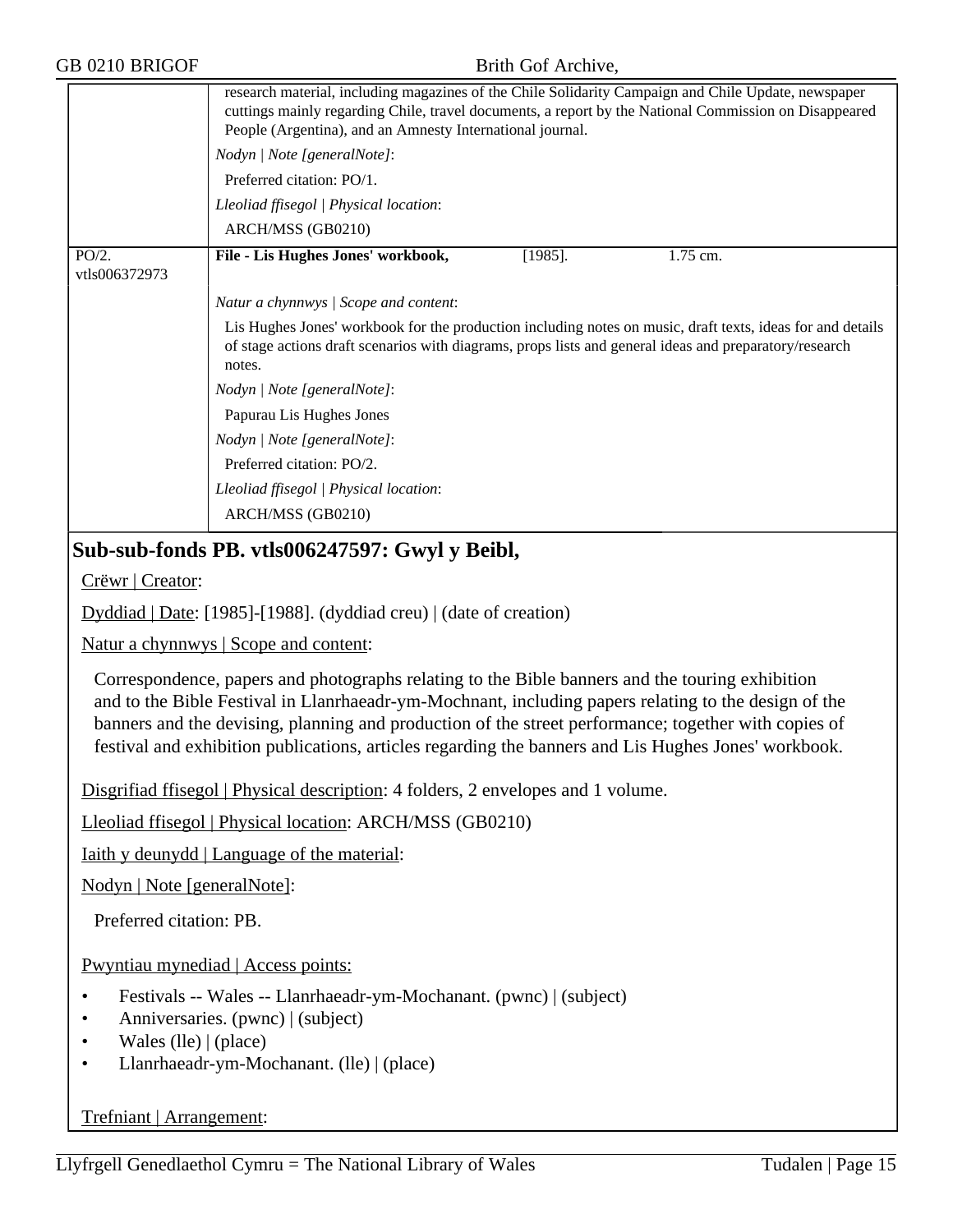Arranged according to production at NLW.

#### Disgrifiadau deunydd | Related material:

See also PV/14, PV/17, PV/19 and PV/20 for more Gwyl y Beibl photographs.

| FFeil / rhestr eitemau   File / item list |                                                                                                                                                                                                                                                                                                                                                                                                                                                                                                              |                       |                                               |  |
|-------------------------------------------|--------------------------------------------------------------------------------------------------------------------------------------------------------------------------------------------------------------------------------------------------------------------------------------------------------------------------------------------------------------------------------------------------------------------------------------------------------------------------------------------------------------|-----------------------|-----------------------------------------------|--|
| Cod cyfeirnod  <br>Reference code         | Teitl   Title                                                                                                                                                                                                                                                                                                                                                                                                                                                                                                | Dyddiadau   Dates     | Disgrifiad ffisegol   Physical<br>description |  |
| PB/1.<br>vtls006247894                    | File - Photographs and information,                                                                                                                                                                                                                                                                                                                                                                                                                                                                          | $[1987]$ - $[1988]$ . | $2.25$ cm.                                    |  |
|                                           | Natur a chynnwys / Scope and content:                                                                                                                                                                                                                                                                                                                                                                                                                                                                        |                       |                                               |  |
|                                           | Photographs and information relating to the Bible Banners, including photographs of the Cathedral<br>Churches, the banners, the banners at various locations and the work in progress; articles regarding the<br>banners and their installation at various venues; copies of the text for the project booklet; and a list of the<br>books of the bible with some quotations; together with information brochures for various cathedrals and<br>some correspondence with Clifford McLucas.                    |                       |                                               |  |
|                                           | Nodyn   Note [generalNote]:                                                                                                                                                                                                                                                                                                                                                                                                                                                                                  |                       |                                               |  |
|                                           | Preferred citation: PB/1.                                                                                                                                                                                                                                                                                                                                                                                                                                                                                    |                       |                                               |  |
|                                           | Lleoliad ffisegol   Physical location:                                                                                                                                                                                                                                                                                                                                                                                                                                                                       |                       |                                               |  |
|                                           | ARCH/MSS (GB0210)                                                                                                                                                                                                                                                                                                                                                                                                                                                                                            |                       |                                               |  |
| PB/2.<br>vtls006247960                    | File - Design and production,                                                                                                                                                                                                                                                                                                                                                                                                                                                                                | $[1985]$ .            | 2.5 cm.                                       |  |
|                                           |                                                                                                                                                                                                                                                                                                                                                                                                                                                                                                              |                       |                                               |  |
|                                           | Natur a chynnwys / Scope and content:                                                                                                                                                                                                                                                                                                                                                                                                                                                                        |                       |                                               |  |
|                                           | Correspondence and papers relating mainly to the Bible Festival and the designing and making of the<br>Bible banners for the festival, including design watercolour paintings of the banners, font and script<br>examples, design sketches, devising notes, research material, location designs and production notes and<br>recipes; together with photographs of the banners and banners in location at Llanrhaeadr-ym-Mochnant<br>and a plan of Llanrhaear-ym-Mochnant noting the location of the banners. |                       |                                               |  |
|                                           | Nodyn   Note [generalNote]:                                                                                                                                                                                                                                                                                                                                                                                                                                                                                  |                       |                                               |  |
|                                           | Preferred citation: PB/2.                                                                                                                                                                                                                                                                                                                                                                                                                                                                                    |                       |                                               |  |
|                                           | Lleoliad ffisegol   Physical location:                                                                                                                                                                                                                                                                                                                                                                                                                                                                       |                       |                                               |  |
|                                           | ARCH/MSS (GB0210)                                                                                                                                                                                                                                                                                                                                                                                                                                                                                            |                       |                                               |  |
| PB/3.<br>vtls006247994                    | File - Gwyl y Beibl booklet,                                                                                                                                                                                                                                                                                                                                                                                                                                                                                 | 1988.                 | 0.25 cm.                                      |  |
|                                           | Natur a chynnwys / Scope and content:                                                                                                                                                                                                                                                                                                                                                                                                                                                                        |                       |                                               |  |
|                                           | A copy of the Llanrhaeadr-ym-Mochnant Gwyl y Beibl booklet.                                                                                                                                                                                                                                                                                                                                                                                                                                                  |                       |                                               |  |
|                                           | Nodyn   Note [generalNote]:                                                                                                                                                                                                                                                                                                                                                                                                                                                                                  |                       |                                               |  |
|                                           | Preferred citation: PB/3.                                                                                                                                                                                                                                                                                                                                                                                                                                                                                    |                       |                                               |  |
|                                           | Lleoliad ffisegol   Physical location:                                                                                                                                                                                                                                                                                                                                                                                                                                                                       |                       |                                               |  |
|                                           | ARCH/MSS (GB0210)                                                                                                                                                                                                                                                                                                                                                                                                                                                                                            |                       |                                               |  |
| PB/4.<br>vtls006248006                    | File - Articles,                                                                                                                                                                                                                                                                                                                                                                                                                                                                                             | $[1988]$ .            | 0.75 cm.                                      |  |
|                                           | Natur a chynnwys / Scope and content:                                                                                                                                                                                                                                                                                                                                                                                                                                                                        |                       |                                               |  |
|                                           | Copies of Window in Wales and Golwg magazines, which contain articles regarding the Bible banners.                                                                                                                                                                                                                                                                                                                                                                                                           |                       |                                               |  |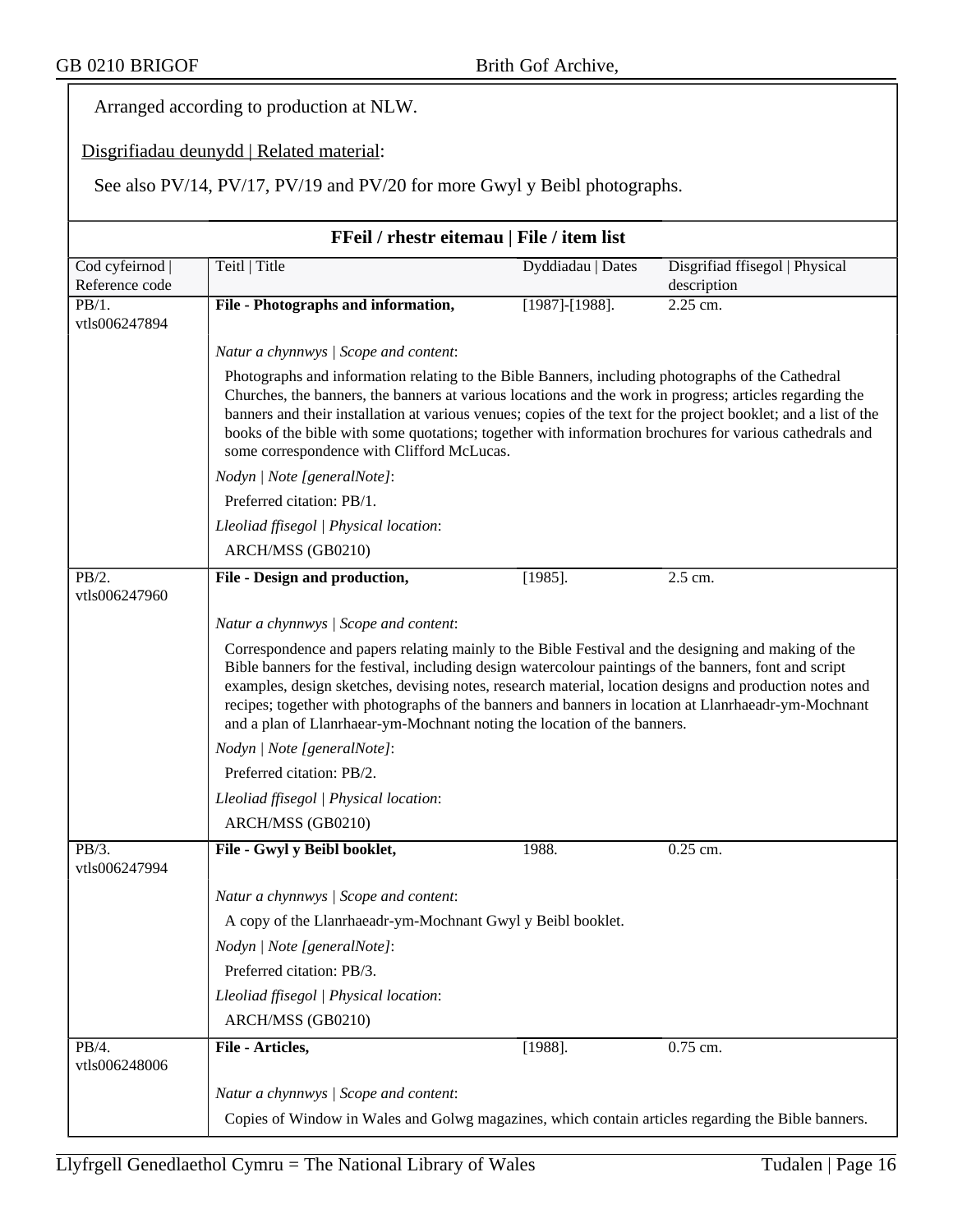| GB 0210 BRIGOF         |                                                                                                                                                                                                                                                                              | Brith Gof Archive, |                                                                                                       |
|------------------------|------------------------------------------------------------------------------------------------------------------------------------------------------------------------------------------------------------------------------------------------------------------------------|--------------------|-------------------------------------------------------------------------------------------------------|
|                        | Nodyn   Note [generalNote]:                                                                                                                                                                                                                                                  |                    |                                                                                                       |
|                        | Preferred citation: PB/4.                                                                                                                                                                                                                                                    |                    |                                                                                                       |
|                        | Lleoliad ffisegol   Physical location:                                                                                                                                                                                                                                       |                    |                                                                                                       |
|                        | ARCH/MSS (GB0210)                                                                                                                                                                                                                                                            |                    |                                                                                                       |
| PB/5.<br>vtls006248007 | File - Bible Banner's publications,                                                                                                                                                                                                                                          | 1988.              | 0.1 cm.                                                                                               |
|                        | Natur a chynnwys / Scope and content:                                                                                                                                                                                                                                        |                    |                                                                                                       |
|                        | A copy of the project publication and a flyer for the touring exhibition.                                                                                                                                                                                                    |                    |                                                                                                       |
|                        | Nodyn   Note [generalNote]:                                                                                                                                                                                                                                                  |                    |                                                                                                       |
|                        | Preferred citation: PB/5.                                                                                                                                                                                                                                                    |                    |                                                                                                       |
|                        | Lleoliad ffisegol   Physical location:                                                                                                                                                                                                                                       |                    |                                                                                                       |
|                        | ARCH/MSS (GB0210)                                                                                                                                                                                                                                                            |                    |                                                                                                       |
| PB/6.<br>vtls006248008 | File - Photographs and slides,                                                                                                                                                                                                                                               | $[1988]$ .         | 0.5 cm.                                                                                               |
|                        | Natur a chynnwys / Scope and content:                                                                                                                                                                                                                                        |                    |                                                                                                       |
|                        | Photographs and copies of photographs of the Bible banners at various venues during the touring                                                                                                                                                                              |                    | exhibition; together with slides of the banners being made and in location at Llanrhaeadr-ym-Mochant. |
|                        | Nodyn   Note [generalNote]:                                                                                                                                                                                                                                                  |                    |                                                                                                       |
|                        | Preferred citation: PB/6.                                                                                                                                                                                                                                                    |                    |                                                                                                       |
|                        | Lleoliad ffisegol   Physical location:                                                                                                                                                                                                                                       |                    |                                                                                                       |
|                        | ARCH/MSS (GB0210)                                                                                                                                                                                                                                                            |                    |                                                                                                       |
| PB/7.<br>vtls006373129 | File - Lis Hughes Jones' workbook,                                                                                                                                                                                                                                           | 1985.              | $0.5$ cm.                                                                                             |
|                        | Natur a chynnwys / Scope and content:                                                                                                                                                                                                                                        |                    |                                                                                                       |
|                        | Lis Hughes Jones' workbook for the Gwyl y Beibl production in Llanrhaeadr-ym-Mochnant, which<br>includes notes on the banners, music, ideas, the various participants, readings, texts and other general<br>notes; together with a draft scenario and a plan of the village. |                    |                                                                                                       |
|                        | Nodyn   Note [generalNote]:                                                                                                                                                                                                                                                  |                    |                                                                                                       |
|                        | Papurau Lis Hughes Jones.                                                                                                                                                                                                                                                    |                    |                                                                                                       |
|                        | Nodyn   Note [generalNote]:                                                                                                                                                                                                                                                  |                    |                                                                                                       |
|                        | Preferred citation: PB/7.                                                                                                                                                                                                                                                    |                    |                                                                                                       |
|                        | Lleoliad ffisegol   Physical location:                                                                                                                                                                                                                                       |                    |                                                                                                       |
|                        | ARCH/MSS (GB0210)                                                                                                                                                                                                                                                            |                    |                                                                                                       |
|                        | Sub-sub-fonds PR. vtls006277792: Boris,                                                                                                                                                                                                                                      |                    |                                                                                                       |
| Crëwr   Creator:       |                                                                                                                                                                                                                                                                              |                    |                                                                                                       |
|                        |                                                                                                                                                                                                                                                                              |                    |                                                                                                       |
|                        | Dyddiad   Date: [1985]. (dyddiad creu)   (date of creation)                                                                                                                                                                                                                  |                    |                                                                                                       |
|                        | Natur a chynnwys   Scope and content:                                                                                                                                                                                                                                        |                    |                                                                                                       |
|                        | Papers relating to the Boris production, including copies of the John Berger texts, a Welsh script,<br>devising notes and notes regarding general arrangements.                                                                                                              |                    |                                                                                                       |
|                        | Disgrifiad ffisegol   Physical description: 3 folders.                                                                                                                                                                                                                       |                    |                                                                                                       |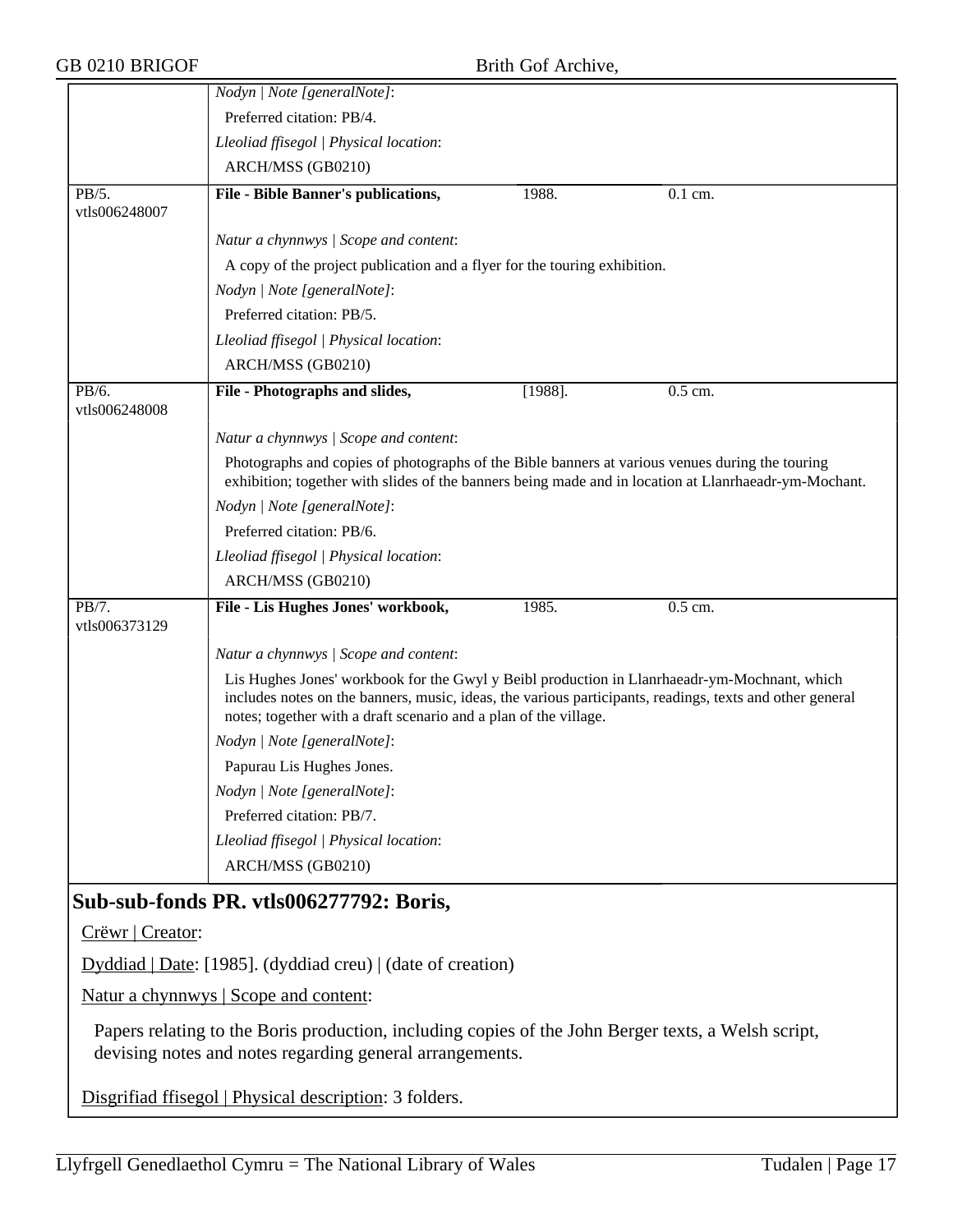Lleoliad ffisegol | Physical location: ARCH/MSS (GB0210)

Iaith y deunydd | Language of the material:

Nodyn | Note [generalNote]:

Preferred citation: PR.

Trefniant | Arrangement:

Arranged according to type at NLW.

Disgrifiadau deunydd | Related material:

See also PV/7 for production photographs.

| FFeil / rhestr eitemau   File / item list                             |                                                                                                                                                                                                       |                   |                                               |  |
|-----------------------------------------------------------------------|-------------------------------------------------------------------------------------------------------------------------------------------------------------------------------------------------------|-------------------|-----------------------------------------------|--|
| Cod cyfeirnod  <br>Reference code                                     | Teitl   Title                                                                                                                                                                                         | Dyddiadau   Dates | Disgrifiad ffisegol   Physical<br>description |  |
| PR/1.<br>vtls006277798                                                | File - Texts,                                                                                                                                                                                         | $[1985]$ .        | 1 cm.                                         |  |
|                                                                       | Natur a chynnwys / Scope and content:                                                                                                                                                                 |                   |                                               |  |
|                                                                       | Copies of the John Berger texts in English and French.                                                                                                                                                |                   |                                               |  |
|                                                                       | Nodyn   Note [generalNote]:                                                                                                                                                                           |                   |                                               |  |
|                                                                       | Preferred citation: PR/1.                                                                                                                                                                             |                   |                                               |  |
|                                                                       | Lleoliad ffisegol   Physical location:                                                                                                                                                                |                   |                                               |  |
|                                                                       | ARCH/MSS (GB0210)                                                                                                                                                                                     |                   |                                               |  |
| PR/2.<br>vtls006277805                                                | File - Devising notes,                                                                                                                                                                                | $[1985]$ .        | 0.75 cm.                                      |  |
|                                                                       | Natur a chynnwys / Scope and content:                                                                                                                                                                 |                   |                                               |  |
|                                                                       | Devising notes for the Boris production, including outline of action, scenography notes and drawings, list<br>of props, technical notes, notes on publicity and notes regarding general arrangements. |                   |                                               |  |
|                                                                       | Nodyn   Note [generalNote]:                                                                                                                                                                           |                   |                                               |  |
|                                                                       | Preferred citation: PR/2.                                                                                                                                                                             |                   |                                               |  |
|                                                                       | Lleoliad ffisegol   Physical location:                                                                                                                                                                |                   |                                               |  |
|                                                                       | ARCH/MSS (GB0210)                                                                                                                                                                                     |                   |                                               |  |
| PR/3.<br>vtls006372944                                                | File - Welsh script,                                                                                                                                                                                  | $[1985]$ .        | $0.5$ cm.                                     |  |
|                                                                       | Natur a chynnwys / Scope and content:                                                                                                                                                                 |                   |                                               |  |
|                                                                       | A Welsh version of the production script from the papers of Lis Hughes Jones.                                                                                                                         |                   |                                               |  |
|                                                                       | Nodyn   Note [generalNote]:                                                                                                                                                                           |                   |                                               |  |
|                                                                       | Preferred citation: PR/3.                                                                                                                                                                             |                   |                                               |  |
|                                                                       | Lleoliad ffisegol   Physical location:                                                                                                                                                                |                   |                                               |  |
|                                                                       | ARCH/MSS (GB0210)                                                                                                                                                                                     |                   |                                               |  |
| Sub-sub-fonds PN. vtls006277812: Pandaemonium: The True Cost of Coal, |                                                                                                                                                                                                       |                   |                                               |  |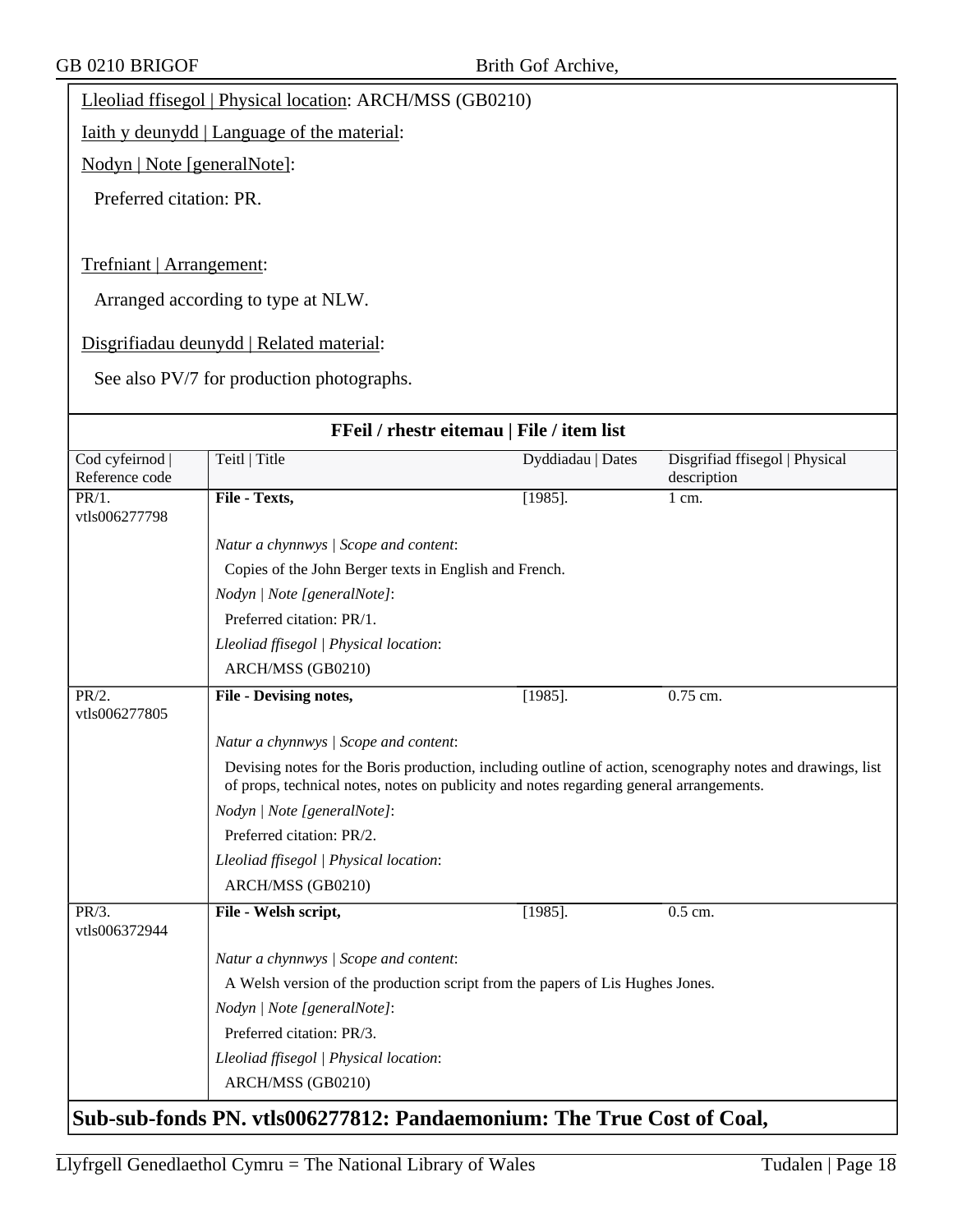#### Crëwr | Creator:

Dyddiad | Date: [1987]. (dyddiad creu) | (date of creation)

Natur a chynnwys | Scope and content:

Papers relating to the Pandaemonium production, including devising notes, a scenario, production texts, research material, and other production notes; together with Lis Hughes Jones' workbook.

Disgrifiad ffisegol | Physical description: 2 folders.

Lleoliad ffisegol | Physical location: ARCH/MSS (GB0210)

Iaith y deunydd | Language of the material:

Nodyn | Note [generalNote]:

Preferred citation: PN.

Trefniant | Arrangement:

| FFeil / rhestr eitemau   File / item list |                                                                                                                                                                                                                                                                                                                                                 |                   |                                               |  |
|-------------------------------------------|-------------------------------------------------------------------------------------------------------------------------------------------------------------------------------------------------------------------------------------------------------------------------------------------------------------------------------------------------|-------------------|-----------------------------------------------|--|
| Cod cyfeirnod  <br>Reference code         | Teitl   Title                                                                                                                                                                                                                                                                                                                                   | Dyddiadau   Dates | Disgrifiad ffisegol   Physical<br>description |  |
| PN/1.<br>vtls006277827                    | File - Devising notes,                                                                                                                                                                                                                                                                                                                          | $[1987]$ .        | 1.25 cm.                                      |  |
|                                           | Natur a chynnwys / Scope and content:                                                                                                                                                                                                                                                                                                           |                   |                                               |  |
|                                           | Devising notes for the Pandaemonium production, including notes on ideas, actions, music, performance<br>structure and texts; together with loose notes on various actions/movements that do not appear to relate to<br>this production but possibly a performance class/workshop.                                                              |                   |                                               |  |
|                                           | Nodyn   Note [generalNote]:                                                                                                                                                                                                                                                                                                                     |                   |                                               |  |
| Preferred citation: PN/1.                 |                                                                                                                                                                                                                                                                                                                                                 |                   |                                               |  |
|                                           | Lleoliad ffisegol   Physical location:                                                                                                                                                                                                                                                                                                          |                   |                                               |  |
|                                           | ARCH/MSS (GB0210)                                                                                                                                                                                                                                                                                                                               |                   |                                               |  |
| PN/2.<br>vtls006372957                    | File - Texts, scenario and other documents,                                                                                                                                                                                                                                                                                                     | $[1987]$ .        | 0.75 cm.                                      |  |
|                                           | Natur a chynnwys / Scope and content:                                                                                                                                                                                                                                                                                                           |                   |                                               |  |
|                                           | Lis Hughes Jones' notes relating to the Pandaemonium production including a scenario, production texts,<br>research material, notes regarding the music score, [song lyrics] and notes on actions; together with Lis<br>Hughes Jones' workbook containing general production notes, and notes on music, verses/lyrics, and<br>production texts. |                   |                                               |  |
|                                           | Nodyn   Note [generalNote]:                                                                                                                                                                                                                                                                                                                     |                   |                                               |  |
|                                           | Preferred citation: PN/2.                                                                                                                                                                                                                                                                                                                       |                   |                                               |  |
|                                           | Lleoliad ffisegol   Physical location:                                                                                                                                                                                                                                                                                                          |                   |                                               |  |
|                                           | ARCH/MSS (GB0210)                                                                                                                                                                                                                                                                                                                               |                   |                                               |  |
|                                           | Sub-sub-fonds PD. vtls006247601: Disasters of War,                                                                                                                                                                                                                                                                                              |                   |                                               |  |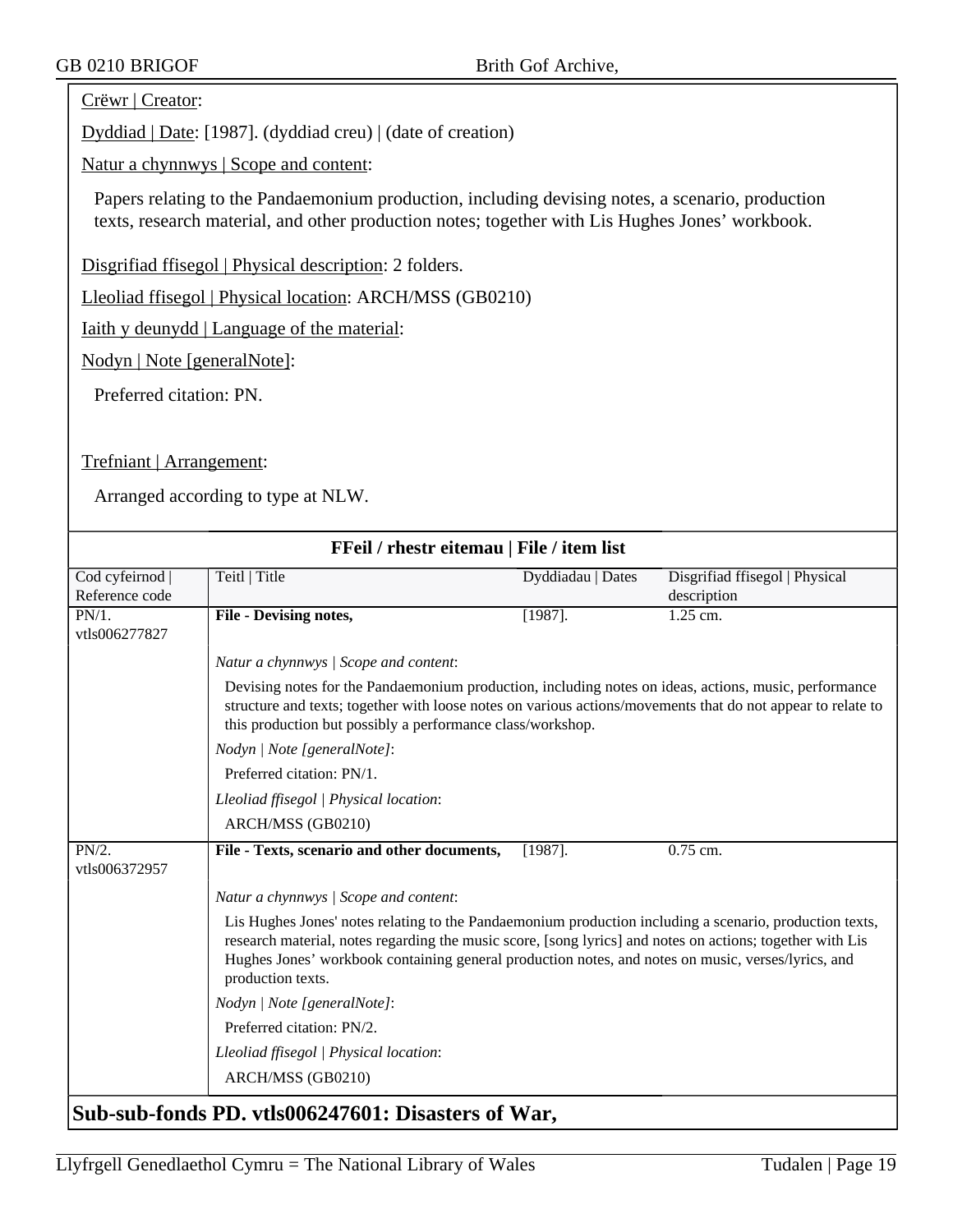#### Crëwr | Creator:

Dyddiad | Date: [1987]-[1989], 1995. (dyddiad creu) | (date of creation)

Natur a chynnwys | Scope and content:

Correspondence, papers and photographs relating to three productions of the Disasters of War project, including Part 3/Besatt, Part 8/Y Gadair Ddu and Part 10, comprising reviews, work notes, research material, production information, publicity material, and design and production notes; together with papers relating to the project in general.

Disgrifiad ffisegol | Physical description: 6 folders, 2 envelopes, 1 file and 1 outsize folder.

Lleoliad ffisegol | Physical location: ARCH/MSS (GB0210)

Nodyn | Note [generalNote]:

Preferred citation: PD.

Trefniant | Arrangement:

Arranged into four series: Part 3/Besatt; Part 8/Y Gadair Ddu (The Black Chair); Part 10; and general.

Disgrifiadau deunydd | Related material:

See PV/21-29 for photographs of the Disasters of War performances.

#### **Cyfres | Series PD1. vtls006373323: Part 2/Hiroshima,**

Crëwr | Creator:

Dyddiad | Date: 1987. (dyddiad creu) | (date of creation)

Natur a chynnwys | Scope and content:

Devising notes and texts relating to the Hiroshima production.

Disgrifiad ffisegol | Physical description: 1 folder.

Lleoliad ffisegol | Physical location: ARCH/MSS (GB0210)

Iaith y deunydd | Language of the material:

Nodyn | Note [generalNote]:

Preferred citation: PD1.

Trefniant | Arrangement: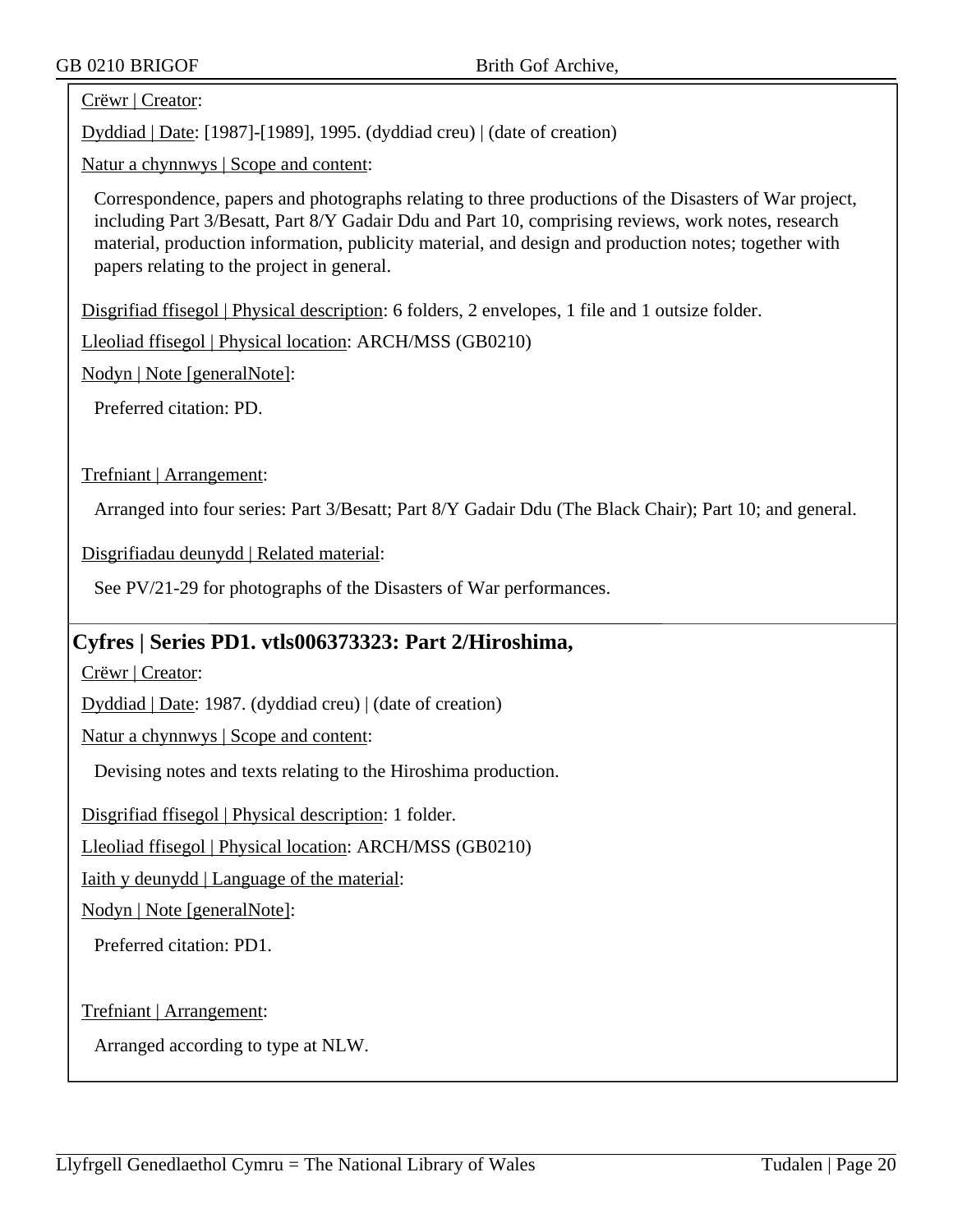| GB 0210 BRIGOF                    |                                                                                                                                                                                                                                         | Brith Gof Archive,                        |                                               |
|-----------------------------------|-----------------------------------------------------------------------------------------------------------------------------------------------------------------------------------------------------------------------------------------|-------------------------------------------|-----------------------------------------------|
|                                   |                                                                                                                                                                                                                                         | FFeil / rhestr eitemau   File / item list |                                               |
| Cod cyfeirnod  <br>Reference code | Teitl   Title                                                                                                                                                                                                                           | Dyddiadau   Dates                         | Disgrifiad ffisegol   Physical<br>description |
| PD1/1.<br>vtls006373389           | File - Devising notes and texts,                                                                                                                                                                                                        | $[1987]$ .                                | $0.75$ cm.                                    |
|                                   | Natur a chynnwys / Scope and content:                                                                                                                                                                                                   |                                           |                                               |
|                                   | Devising notes comprising facts about the bombing and aftermath, possibly to be used in the production<br>together with papers that appear to be the texts for the Hiroshima production and notes regarding music<br>and the soundtrack |                                           |                                               |
|                                   | Nodyn   Note [generalNote]:                                                                                                                                                                                                             |                                           |                                               |
|                                   | Papurau Lis Hughes Jones                                                                                                                                                                                                                |                                           |                                               |
|                                   | Nodyn   Note [generalNote]:                                                                                                                                                                                                             |                                           |                                               |
|                                   | Preferred citation: PD1/1.                                                                                                                                                                                                              |                                           |                                               |
|                                   | Lleoliad ffisegol   Physical location:                                                                                                                                                                                                  |                                           |                                               |
|                                   | ARCH/MSS (GB0210)                                                                                                                                                                                                                       |                                           |                                               |
|                                   | Cyfres   Series PD2. vtls006276632: Part 3/Besatt,                                                                                                                                                                                      |                                           |                                               |
| Crëwr   Creator:                  |                                                                                                                                                                                                                                         |                                           |                                               |
|                                   |                                                                                                                                                                                                                                         |                                           |                                               |
|                                   | Dyddiad   Date: 1987. (dyddiad creu)   (date of creation)                                                                                                                                                                               |                                           |                                               |
|                                   | Natur a chynnwys   Scope and content:                                                                                                                                                                                                   |                                           |                                               |
|                                   | Papers relating to the Besatt production including reviews, work notes, research material, production<br>information and production texts.                                                                                              |                                           |                                               |
|                                   | Disgrifiad ffisegol   Physical description: 3 folders.                                                                                                                                                                                  |                                           |                                               |
|                                   | Lleoliad ffisegol   Physical location: ARCH/MSS (GB0210)                                                                                                                                                                                |                                           |                                               |
|                                   | <u>Iaith y deunydd   Language of the material:</u>                                                                                                                                                                                      |                                           |                                               |
| Nodyn   Note [generalNote]:       |                                                                                                                                                                                                                                         |                                           |                                               |
|                                   |                                                                                                                                                                                                                                         |                                           |                                               |
| Preferred citation: PD2.          |                                                                                                                                                                                                                                         |                                           |                                               |
|                                   |                                                                                                                                                                                                                                         |                                           |                                               |
| Trefniant   Arrangement:          |                                                                                                                                                                                                                                         |                                           |                                               |
|                                   |                                                                                                                                                                                                                                         |                                           |                                               |
|                                   | Arranged according to type at NLW.                                                                                                                                                                                                      |                                           |                                               |
|                                   |                                                                                                                                                                                                                                         |                                           |                                               |
|                                   |                                                                                                                                                                                                                                         | FFeil / rhestr eitemau   File / item list |                                               |
| Cod cyfeirnod  <br>Reference code | Teitl   Title                                                                                                                                                                                                                           | Dyddiadau   Dates                         | Disgrifiad ffisegol   Physical<br>description |
| PD2/1.                            | File - Reviews,                                                                                                                                                                                                                         | 1987.                                     | 0.1 cm.                                       |
| vtls006276644                     |                                                                                                                                                                                                                                         |                                           |                                               |
|                                   | Natur a chynnwys / Scope and content:                                                                                                                                                                                                   |                                           |                                               |
|                                   | Reviews of the Besatt production in Norway.                                                                                                                                                                                             |                                           |                                               |
|                                   | Nodyn   Note [generalNote]:                                                                                                                                                                                                             |                                           |                                               |

Preferred citation: PD2/1.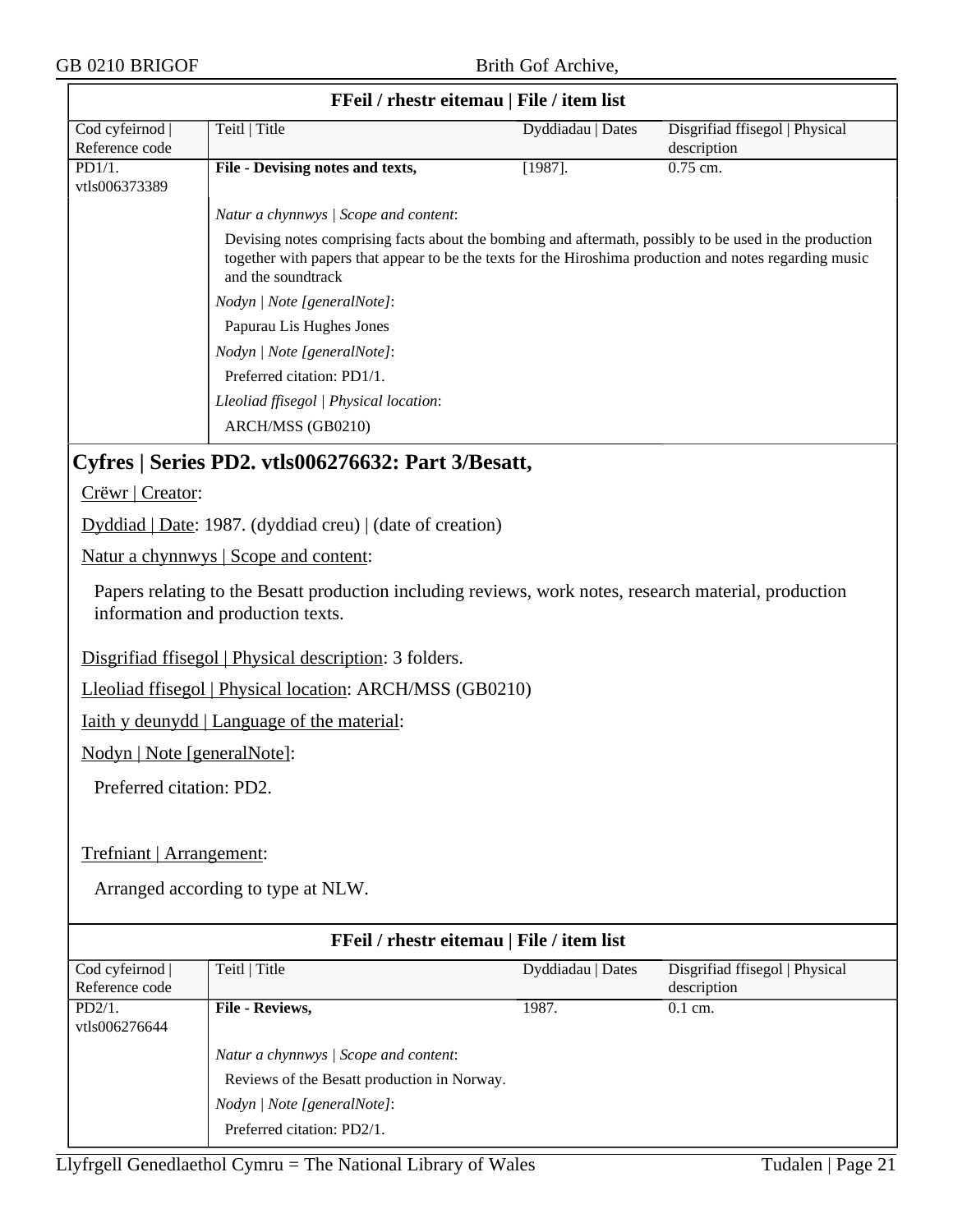# GB 0210 BRIGOF Brith Gof Archive,

|                                                                                                      | Lleoliad ffisegol   Physical location:                                                                                                                                                                  |                   |                                               |
|------------------------------------------------------------------------------------------------------|---------------------------------------------------------------------------------------------------------------------------------------------------------------------------------------------------------|-------------------|-----------------------------------------------|
|                                                                                                      | ARCH/MSS (GB0210)                                                                                                                                                                                       |                   |                                               |
| PD2/2.<br>vtls006276853                                                                              | File - Work notes,                                                                                                                                                                                      | $[1987]$ .        | 1 cm.                                         |
|                                                                                                      | Natur a chynnwys / Scope and content:                                                                                                                                                                   |                   |                                               |
|                                                                                                      | Work notes for the Besatt production, including script/text notes, a work plan, possibly for rehearsals,<br>[devising notes], notes on actions and ideas, research material and production information. |                   |                                               |
|                                                                                                      | Nodyn   Note [generalNote]:                                                                                                                                                                             |                   |                                               |
|                                                                                                      | Preferred citation: PD2/2.                                                                                                                                                                              |                   |                                               |
|                                                                                                      | Lleoliad ffisegol   Physical location:                                                                                                                                                                  |                   |                                               |
|                                                                                                      | ARCH/MSS (GB0210)                                                                                                                                                                                       |                   |                                               |
| PD2/3.<br>vtls006373315                                                                              | File - Texts,                                                                                                                                                                                           | $[1987]$ .        | 0.25 cm.                                      |
|                                                                                                      | Natur a chynnwys / Scope and content:                                                                                                                                                                   |                   |                                               |
|                                                                                                      | Texts for the Besatt production, together with details of what was to said and which music was to be<br>played together and production songs.                                                           |                   |                                               |
|                                                                                                      | Nodyn   Note [generalNote]:                                                                                                                                                                             |                   |                                               |
|                                                                                                      | Preferred citation: PD2/3.                                                                                                                                                                              |                   |                                               |
|                                                                                                      | Lleoliad ffisegol   Physical location:                                                                                                                                                                  |                   |                                               |
|                                                                                                      | ARCH/MSS (GB0210)                                                                                                                                                                                       |                   |                                               |
|                                                                                                      | Cyfres   Series PD3. vtls006373239: Part 7/Displaced Persons,                                                                                                                                           |                   |                                               |
| Dyddiad   Date: [1988]. (dyddiad creu)   (date of creation)                                          |                                                                                                                                                                                                         |                   |                                               |
| <u>Natur a chynnwys</u>   Scope and content:                                                         |                                                                                                                                                                                                         |                   |                                               |
| Papers relating to the Displaced Persons production, comprising Lis Hughes Jones' workbook.          |                                                                                                                                                                                                         |                   |                                               |
|                                                                                                      | Disgrifiad ffisegol   Physical description: 1 folder.                                                                                                                                                   |                   |                                               |
| Lleoliad ffisegol   Physical location: ARCH/MSS (GB0210)                                             |                                                                                                                                                                                                         |                   |                                               |
| Nodyn   Note [generalNote]:                                                                          |                                                                                                                                                                                                         |                   |                                               |
| Preferred citation: PD3.                                                                             |                                                                                                                                                                                                         |                   |                                               |
|                                                                                                      |                                                                                                                                                                                                         |                   |                                               |
| Trefniant   Arrangement:                                                                             |                                                                                                                                                                                                         |                   |                                               |
| Arranged according to type at NLW.                                                                   |                                                                                                                                                                                                         |                   |                                               |
| Ffurf arall ar gael   Alternative form available:                                                    |                                                                                                                                                                                                         |                   |                                               |
| Displaced Persons was part of the Disasters of War project and was a collaboration with Dance Wales. |                                                                                                                                                                                                         |                   |                                               |
|                                                                                                      | FFeil / rhestr eitemau   File / item list                                                                                                                                                               |                   |                                               |
| Cod cyfeirnod<br>Reference code                                                                      | Teitl   Title                                                                                                                                                                                           | Dyddiadau   Dates | Disgrifiad ffisegol   Physical<br>description |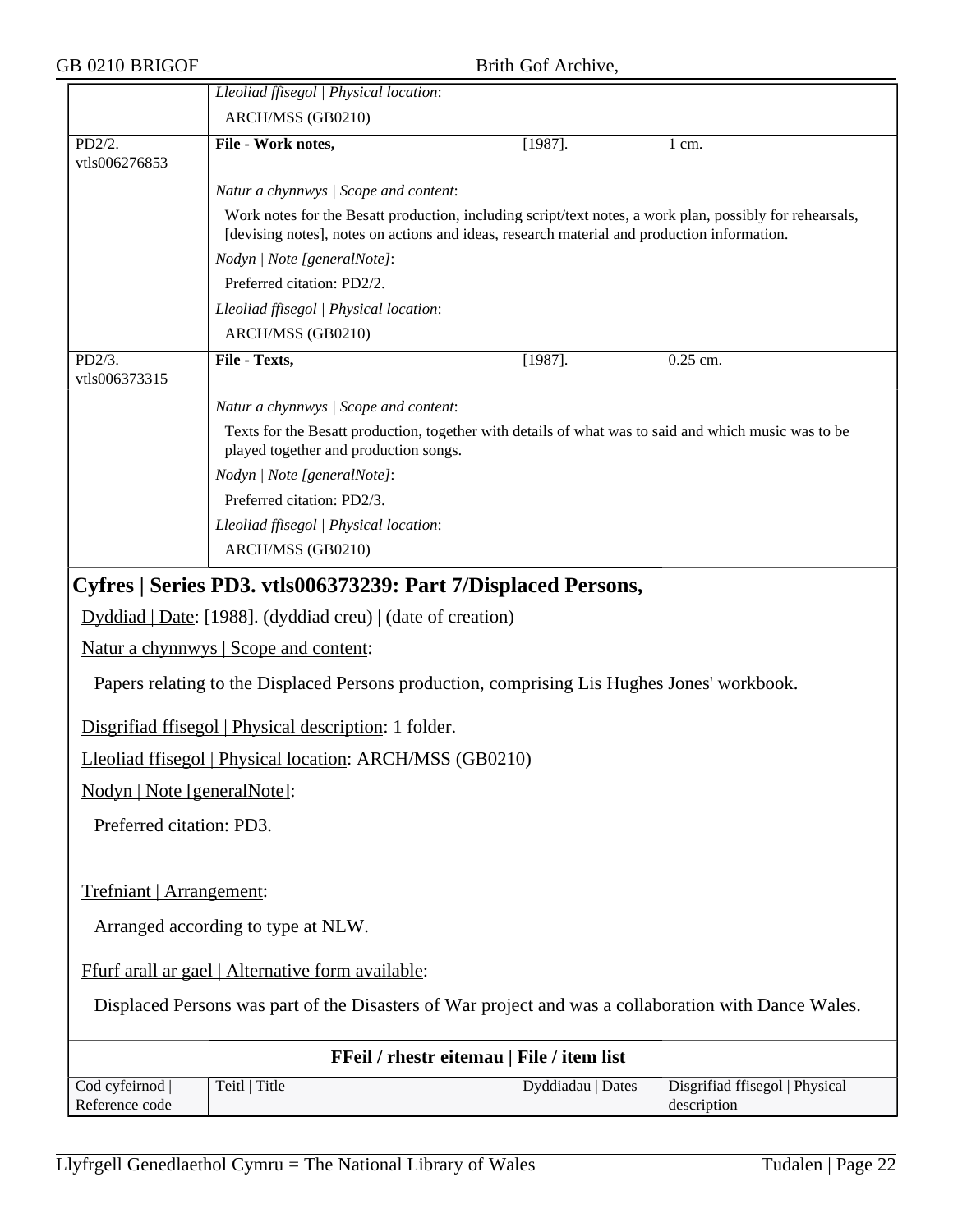| GB 0210 BRIGOF                    |                                                                                                                                                                                                                                                                                                                                                                                                 | Brith Gof Archive,                        |                                               |  |
|-----------------------------------|-------------------------------------------------------------------------------------------------------------------------------------------------------------------------------------------------------------------------------------------------------------------------------------------------------------------------------------------------------------------------------------------------|-------------------------------------------|-----------------------------------------------|--|
| PD3/1.<br>vtls006373249           | File - Lis Hughes Jones' workbook,                                                                                                                                                                                                                                                                                                                                                              | $[1988]$ .                                | $0.75$ cm.                                    |  |
|                                   | Natur a chynnwys / Scope and content:                                                                                                                                                                                                                                                                                                                                                           |                                           |                                               |  |
|                                   | Lis Hughes Jones' workbook for the Displaced Persons production including draft scenarios, details of<br>and ideas for video, sound, stage directions and improvisation, dynamic notes, details of photographs [to<br>be taken], songs and some texts, correspondence and publicity material.<br>Nodyn   Note [generalNote]:                                                                    |                                           |                                               |  |
|                                   | Preferred citation: PD3/1.                                                                                                                                                                                                                                                                                                                                                                      |                                           |                                               |  |
|                                   | Lleoliad ffisegol   Physical location:                                                                                                                                                                                                                                                                                                                                                          |                                           |                                               |  |
|                                   | ARCH/MSS (GB0210)                                                                                                                                                                                                                                                                                                                                                                               |                                           |                                               |  |
|                                   | Cyfres   Series PD4. vtls006247920: Part 8/Y Gadair Ddu (The Black Chair),                                                                                                                                                                                                                                                                                                                      |                                           |                                               |  |
| Crëwr   Creator:                  |                                                                                                                                                                                                                                                                                                                                                                                                 |                                           |                                               |  |
|                                   | Dyddiad   Date: [1988]-[1989]. (dyddiad creu)   (date of creation)                                                                                                                                                                                                                                                                                                                              |                                           |                                               |  |
|                                   | Natur a chynnwys   Scope and content:                                                                                                                                                                                                                                                                                                                                                           |                                           |                                               |  |
| Gadair Ddu' banners.              | Correspondence and papers relating mainly to the design and production of the Disasters of War: 'Y                                                                                                                                                                                                                                                                                              |                                           |                                               |  |
|                                   | Disgrifiad ffisegol   Physical description: 2 folders.                                                                                                                                                                                                                                                                                                                                          |                                           |                                               |  |
|                                   | Lleoliad ffisegol   Physical location: ARCH/MSS (GB0210)                                                                                                                                                                                                                                                                                                                                        |                                           |                                               |  |
|                                   | <u>Iaith y deunydd   Language of the material:</u>                                                                                                                                                                                                                                                                                                                                              |                                           |                                               |  |
| Nodyn   Note [generalNote]:       |                                                                                                                                                                                                                                                                                                                                                                                                 |                                           |                                               |  |
| Preferred citation: PD4.          |                                                                                                                                                                                                                                                                                                                                                                                                 |                                           |                                               |  |
| Trefniant   Arrangement:          |                                                                                                                                                                                                                                                                                                                                                                                                 |                                           |                                               |  |
|                                   | Arranged according to type at NLW.                                                                                                                                                                                                                                                                                                                                                              |                                           |                                               |  |
|                                   | Disgrifiadau deunydd   Related material:                                                                                                                                                                                                                                                                                                                                                        |                                           |                                               |  |
|                                   | See also GE5/45 in the Clifford McLucas Collection for the original banners.                                                                                                                                                                                                                                                                                                                    |                                           |                                               |  |
|                                   |                                                                                                                                                                                                                                                                                                                                                                                                 | FFeil / rhestr eitemau   File / item list |                                               |  |
| Cod cyfeirnod  <br>Reference code | Teitl   Title                                                                                                                                                                                                                                                                                                                                                                                   | Dyddiadau   Dates                         | Disgrifiad ffisegol   Physical<br>description |  |
| PD4/1.<br>vtls006247932           | File - 'Cadair Ddu' banners,                                                                                                                                                                                                                                                                                                                                                                    | [1988]-[1989].                            | 1.5 cm.                                       |  |
|                                   | Natur a chynnwys / Scope and content:                                                                                                                                                                                                                                                                                                                                                           |                                           |                                               |  |
|                                   | Correspondence and papers relating to the Disasters of War: 'Cadair Ddu' banners, including preliminary<br>design sketches and notes, location sketches, correspondence and papers regarding materials, material<br>samples and photographs of the finished designs; together with slide images of the Bible banners and<br>correspondence regarding the production of banners for Plaid Cymru. |                                           |                                               |  |
|                                   | Nodyn   Note [generalNote]:                                                                                                                                                                                                                                                                                                                                                                     |                                           |                                               |  |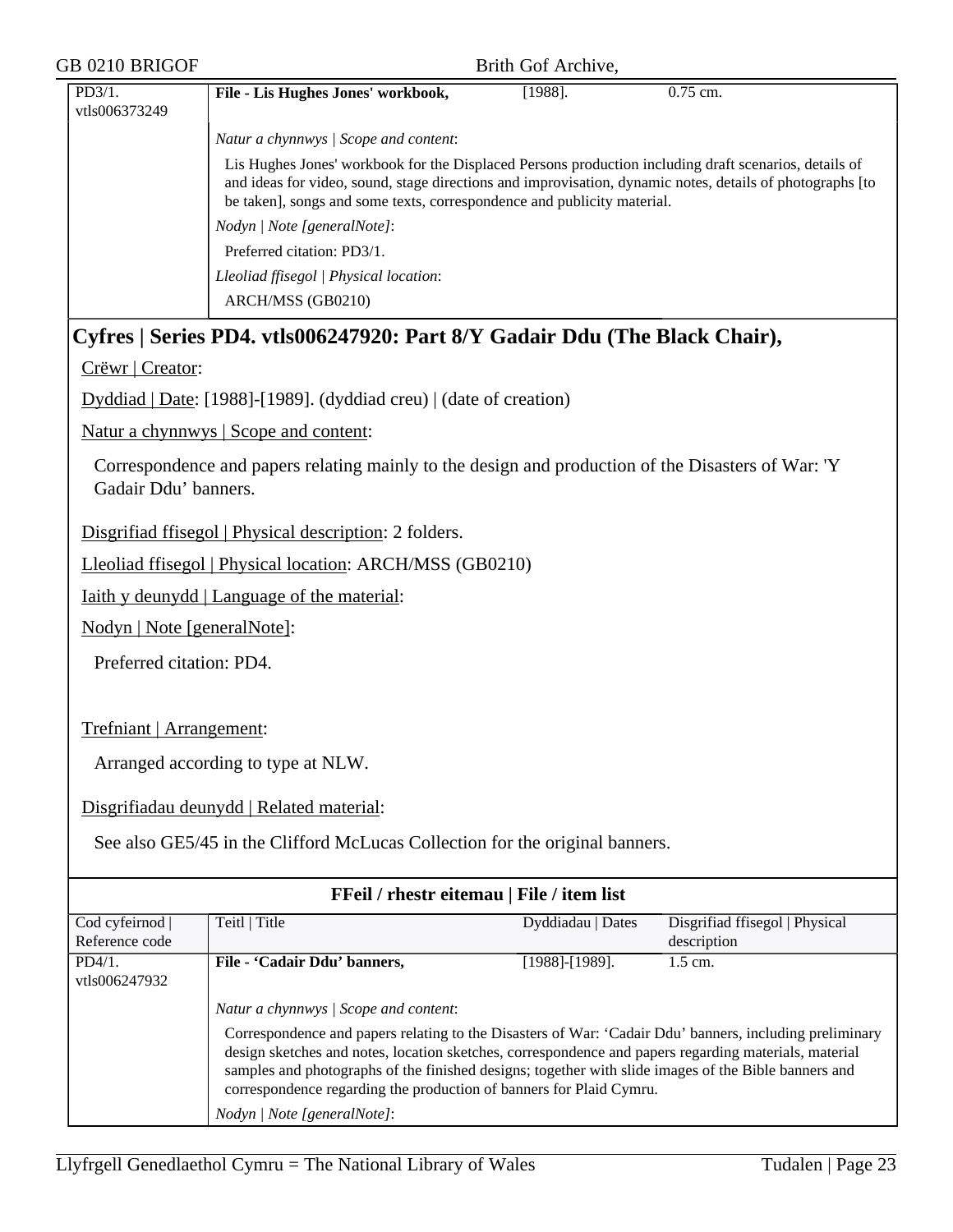|                                              | Preferred citation: PD4/1.                                                                                                                              |            |           |
|----------------------------------------------|---------------------------------------------------------------------------------------------------------------------------------------------------------|------------|-----------|
|                                              | Lleoliad ffisegol   Physical location:                                                                                                                  |            |           |
|                                              | ARCH/MSS (GB0210)                                                                                                                                       |            |           |
| $PD4/2$ .<br>vtls006373290                   | File - Texts,                                                                                                                                           | $[1988]$ . | $0.1$ cm. |
|                                              | Natur a chynnwys / Scope and content:                                                                                                                   |            |           |
|                                              | Texts for the production from [Nic Ros] to Lis Hughes Jones, including a sheet showing the order in<br>which the banners were to be displayed on stage. |            |           |
|                                              | Nodyn   Note [generalNote]:                                                                                                                             |            |           |
|                                              | Preferred citation: PD4/2.                                                                                                                              |            |           |
|                                              | Lleoliad ffisegol   Physical location:                                                                                                                  |            |           |
|                                              | ARCH/MSS (GB0210)                                                                                                                                       |            |           |
| Cyfres   Series PD5. vtls006284876: Part 10, |                                                                                                                                                         |            |           |
| Crëwr   Creator:                             |                                                                                                                                                         |            |           |
|                                              | Dyddiad   Date: [1989]. (dyddiad creu)   (date of creation)                                                                                             |            |           |

Natur a chynnwys | Scope and content:

Correspondence, papers and photographs relating to Part 10 of the Disasters of War project.

Disgrifiad ffisegol | Physical description: 1 outsize folder.

Lleoliad ffisegol | Physical location: ARCH/MSS (GB0210)

Iaith y deunydd | Language of the material:

Nodyn | Note [generalNote]:

Preferred citation: PD5.

Trefniant | Arrangement:

| FFeil / rhestr eitemau   File / item list |                                                                                                                                                                                                                                                                                                                                                                              |                   |                                |
|-------------------------------------------|------------------------------------------------------------------------------------------------------------------------------------------------------------------------------------------------------------------------------------------------------------------------------------------------------------------------------------------------------------------------------|-------------------|--------------------------------|
| Cod cyfeirnod                             | Teitl   Title                                                                                                                                                                                                                                                                                                                                                                | Dyddiadau   Dates | Disgrifiad ffisegol   Physical |
| Reference code                            |                                                                                                                                                                                                                                                                                                                                                                              |                   | description                    |
| PD5/1.                                    | File - Hong Kong - Sand and Bricks                                                                                                                                                                                                                                                                                                                                           | $[1989]$ .        | 0.25 cm. (outsize folder)      |
| vtls006284878                             | collaboration,                                                                                                                                                                                                                                                                                                                                                               |                   |                                |
|                                           | Natur a chynnwys / Scope and content:<br>Correspondence, papers and photographs relating to the collaboration with Sand and Bricks in Hong<br>Kong of Part 10 of the Disasters of War production, including also publicity material, notes that are<br>presumably scene synopses with a running order and prop/other technical details, and a sketch relating to<br>the set. |                   |                                |
|                                           |                                                                                                                                                                                                                                                                                                                                                                              |                   |                                |
|                                           | Nodyn / Note [generalNote]:                                                                                                                                                                                                                                                                                                                                                  |                   |                                |
|                                           | Preferred citation: PD5/1.                                                                                                                                                                                                                                                                                                                                                   |                   |                                |
|                                           | Lleoliad ffisegol   Physical location:                                                                                                                                                                                                                                                                                                                                       |                   |                                |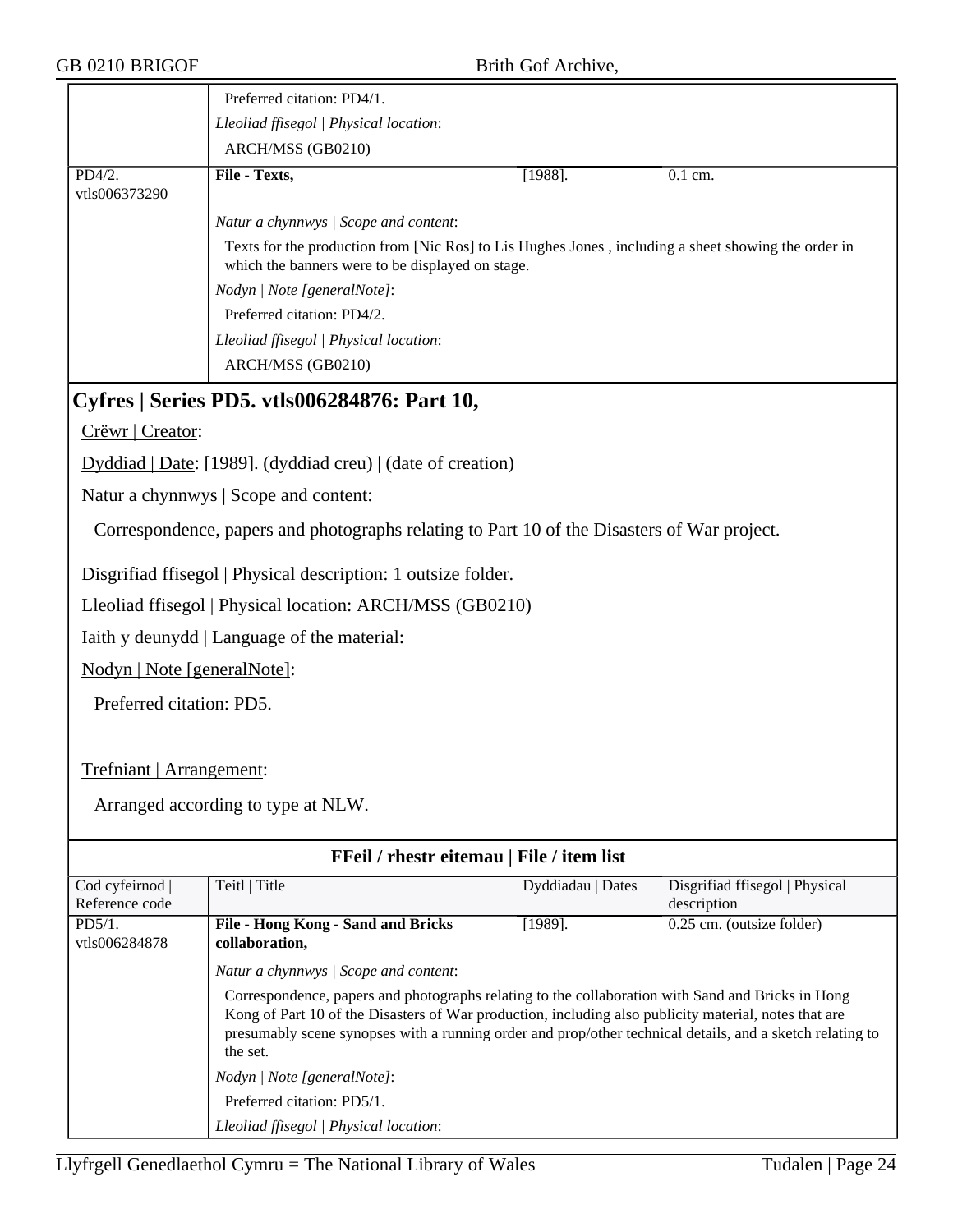ARCH/MSS (GB0210)

## **Cyfres | Series PD6. vtls006276556: General,**

Dyddiad | Date: [1987]-[1989], 1995. (dyddiad creu) | (date of creation)

Natur a chynnwys | Scope and content:

Papers relating to the Disasters of War project in general, including a publicity pack and a project brochure, a Magdalena newsletter containing an article relating to the project and Lis Hughes Jones' papers which include production texts and research sources.

Disgrifiad ffisegol | Physical description: 2 folders, 2 envelopes and 1 volume.

Lleoliad ffisegol | Physical location: ARCH/MSS (GB0210)

Iaith y deunydd | Language of the material:

Nodyn | Note [generalNote]:

Preferred citation: PD6.

Trefniant | Arrangement:

| FFeil / rhestr eitemau   File / item list |                                                                                                                                                                   |                   |                                |  |
|-------------------------------------------|-------------------------------------------------------------------------------------------------------------------------------------------------------------------|-------------------|--------------------------------|--|
| Cod cyfeirnod                             | Teitl   Title                                                                                                                                                     | Dyddiadau   Dates | Disgrifiad ffisegol   Physical |  |
| Reference code                            |                                                                                                                                                                   |                   | description                    |  |
| $PD6/1$ .                                 | File - Publicity pack,                                                                                                                                            | $[1987]$ .        | $0.25$ cm.                     |  |
| vtls006276624                             |                                                                                                                                                                   |                   |                                |  |
|                                           | Natur a chynnwys / Scope and content:                                                                                                                             |                   |                                |  |
|                                           | A publicity pack for Disasters of War: Parts 1 and 2, including production descriptions and technical<br>information, photographs, a newsletter and some reviews. |                   |                                |  |
|                                           | Nodyn   Note [generalNote]:                                                                                                                                       |                   |                                |  |
|                                           | Preferred citation: PD6/1.                                                                                                                                        |                   |                                |  |
|                                           | Lleoliad ffisegol   Physical location:                                                                                                                            |                   |                                |  |
|                                           | ARCH/MSS (GB0210)                                                                                                                                                 |                   |                                |  |
| $PD\overline{6/2}$ .<br>vtls006276857     | File - Project brochure,                                                                                                                                          | $[1987]$ .        | $0.1$ cm.                      |  |
|                                           | Nodyn   Note [generalNote]:                                                                                                                                       |                   |                                |  |
|                                           | Preferred citation: PD6/2.                                                                                                                                        |                   |                                |  |
|                                           | Lleoliad ffisegol   Physical location:                                                                                                                            |                   |                                |  |
|                                           | ARCH/MSS (GB0210)                                                                                                                                                 |                   |                                |  |
| $PD6/3$ .<br>vtls006276869                | File - Magdalena newsletter,                                                                                                                                      | 1995.             | $0.1$ cm.                      |  |
|                                           | Natur a chynnwys / Scope and content:                                                                                                                             |                   |                                |  |
|                                           | A copy of a Magdalena newsletter which contains an article by Lis Hughes Jones in which she discusses<br>the Disasters of War project.                            |                   |                                |  |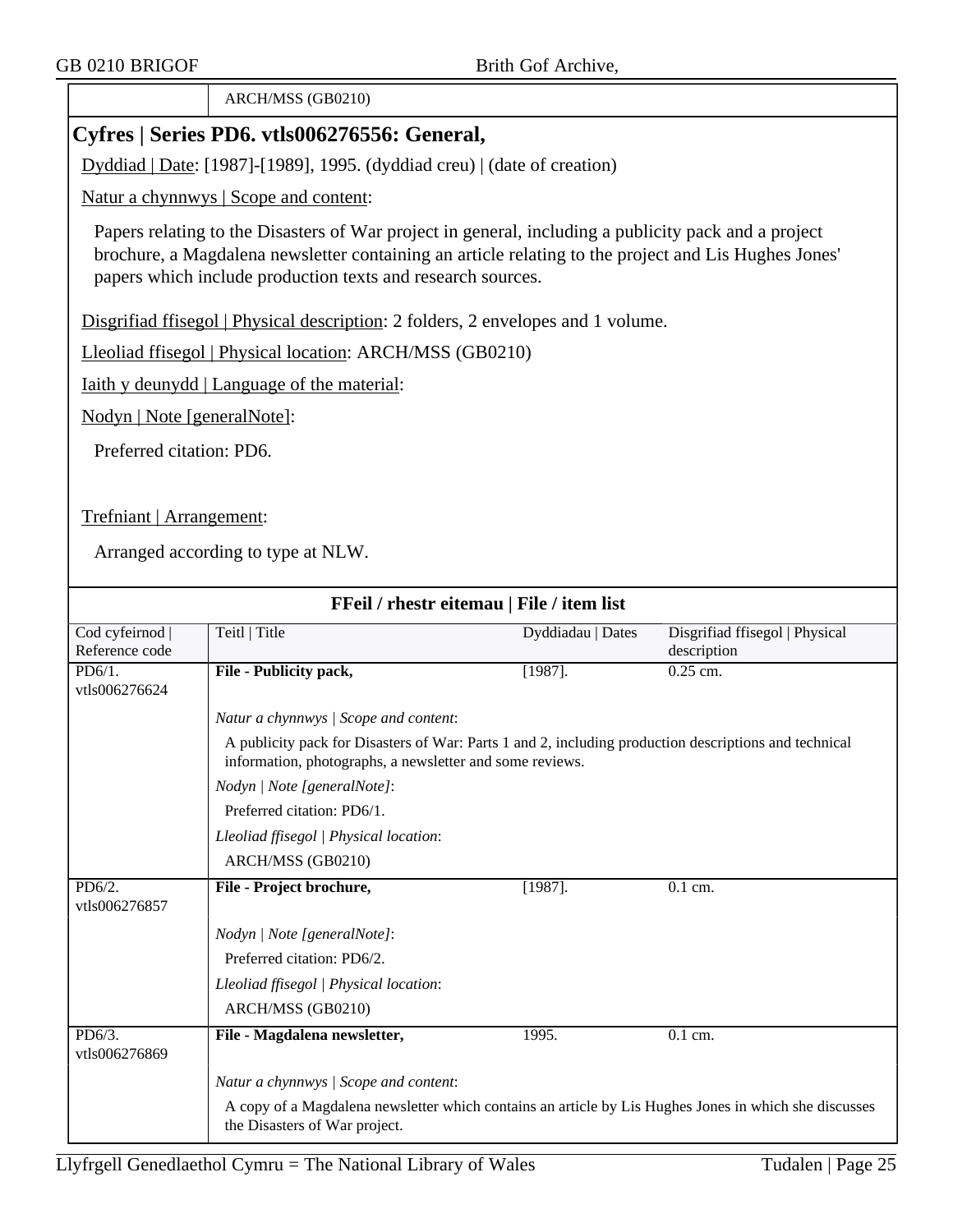|                                                                                                                                                                                                                                                                                                                                                                                                                                                                                                                | Nodyn   Note [generalNote]:                                                                                                                                                                                                                                                                                        |  |  |  |  |
|----------------------------------------------------------------------------------------------------------------------------------------------------------------------------------------------------------------------------------------------------------------------------------------------------------------------------------------------------------------------------------------------------------------------------------------------------------------------------------------------------------------|--------------------------------------------------------------------------------------------------------------------------------------------------------------------------------------------------------------------------------------------------------------------------------------------------------------------|--|--|--|--|
|                                                                                                                                                                                                                                                                                                                                                                                                                                                                                                                | Preferred citation: PD6/3.                                                                                                                                                                                                                                                                                         |  |  |  |  |
|                                                                                                                                                                                                                                                                                                                                                                                                                                                                                                                | Lleoliad ffisegol   Physical location:                                                                                                                                                                                                                                                                             |  |  |  |  |
|                                                                                                                                                                                                                                                                                                                                                                                                                                                                                                                | ARCH/MSS (GB0210)                                                                                                                                                                                                                                                                                                  |  |  |  |  |
| PD6/4.                                                                                                                                                                                                                                                                                                                                                                                                                                                                                                         | File - Lis Hughes Jones' workbook,<br>1.75 cm.<br>$[1987]$ - $[1988]$ .                                                                                                                                                                                                                                            |  |  |  |  |
| vtls006373416                                                                                                                                                                                                                                                                                                                                                                                                                                                                                                  |                                                                                                                                                                                                                                                                                                                    |  |  |  |  |
|                                                                                                                                                                                                                                                                                                                                                                                                                                                                                                                | Natur a chynnwys / Scope and content:                                                                                                                                                                                                                                                                              |  |  |  |  |
|                                                                                                                                                                                                                                                                                                                                                                                                                                                                                                                | Lis Hughes Jones' workbook for the productions of the Disasters of War project including work plans<br>and event timetables, and notes on various elements including the Goya etchings, general ideas, an<br>improvisations day and improvisations, stage actions and dynamics, together with some research notes. |  |  |  |  |
|                                                                                                                                                                                                                                                                                                                                                                                                                                                                                                                | Nodyn   Note [generalNote]:                                                                                                                                                                                                                                                                                        |  |  |  |  |
|                                                                                                                                                                                                                                                                                                                                                                                                                                                                                                                | Preferred citation: PD6/4.                                                                                                                                                                                                                                                                                         |  |  |  |  |
|                                                                                                                                                                                                                                                                                                                                                                                                                                                                                                                | Lleoliad ffisegol   Physical location:                                                                                                                                                                                                                                                                             |  |  |  |  |
|                                                                                                                                                                                                                                                                                                                                                                                                                                                                                                                | ARCH/MSS (GB0210)                                                                                                                                                                                                                                                                                                  |  |  |  |  |
| PD6/5.                                                                                                                                                                                                                                                                                                                                                                                                                                                                                                         | File - Lis Hughes Jones' papers,<br>$[1987]$ - $[1989]$ .<br>2.5 cm.                                                                                                                                                                                                                                               |  |  |  |  |
| vtls006375334                                                                                                                                                                                                                                                                                                                                                                                                                                                                                                  |                                                                                                                                                                                                                                                                                                                    |  |  |  |  |
|                                                                                                                                                                                                                                                                                                                                                                                                                                                                                                                | Natur a chynnwys / Scope and content:                                                                                                                                                                                                                                                                              |  |  |  |  |
|                                                                                                                                                                                                                                                                                                                                                                                                                                                                                                                | Lis Hughes Jones' papers relating to the Disasters of War productions, including details of exercises<br>and other notes, presumably for a workshop, production texts, performance directions, draft [scenarios],<br>production texts entitled EXX-1, songs and research sources                                   |  |  |  |  |
|                                                                                                                                                                                                                                                                                                                                                                                                                                                                                                                | Nodyn   Note [generalNote]:                                                                                                                                                                                                                                                                                        |  |  |  |  |
|                                                                                                                                                                                                                                                                                                                                                                                                                                                                                                                | Preferred citation: PD6/5.                                                                                                                                                                                                                                                                                         |  |  |  |  |
|                                                                                                                                                                                                                                                                                                                                                                                                                                                                                                                | Lleoliad ffisegol   Physical location:                                                                                                                                                                                                                                                                             |  |  |  |  |
|                                                                                                                                                                                                                                                                                                                                                                                                                                                                                                                | ARCH/MSS (GB0210)                                                                                                                                                                                                                                                                                                  |  |  |  |  |
|                                                                                                                                                                                                                                                                                                                                                                                                                                                                                                                | Sub-sub-fonds PG. vtls006247617: Gododdin,                                                                                                                                                                                                                                                                         |  |  |  |  |
| Crëwr   Creator:                                                                                                                                                                                                                                                                                                                                                                                                                                                                                               |                                                                                                                                                                                                                                                                                                                    |  |  |  |  |
|                                                                                                                                                                                                                                                                                                                                                                                                                                                                                                                | $Dyddiad   Date: [1988] - [1989]$ . (dyddiad creu)   (date of creation)                                                                                                                                                                                                                                            |  |  |  |  |
|                                                                                                                                                                                                                                                                                                                                                                                                                                                                                                                | Natur a chynnwys   Scope and content:                                                                                                                                                                                                                                                                              |  |  |  |  |
| Correspondence, papers and photographs relating to the Gododdin production, regarding the<br>performances in Scotland, Holland, Italy, Germany and Cardiff and the production in general,<br>comprising mainly scenographic designs and sketches, production workbooks, work plans, scenarios,<br>previews, reviews and publicity material; together with papers relating to the exhibition held at the<br>Chapter Arts Centre relating to the Gododdin production and Clifford McLucas' visual diary artwork. |                                                                                                                                                                                                                                                                                                                    |  |  |  |  |
| Disgrifiad ffisegol   Physical description: 4 boxes (0.114 cubic metres)                                                                                                                                                                                                                                                                                                                                                                                                                                       |                                                                                                                                                                                                                                                                                                                    |  |  |  |  |
| Lleoliad ffisegol   Physical location: ARCH/MSS (GB0210)                                                                                                                                                                                                                                                                                                                                                                                                                                                       |                                                                                                                                                                                                                                                                                                                    |  |  |  |  |
| Nodyn   Note [generalNote]:                                                                                                                                                                                                                                                                                                                                                                                                                                                                                    |                                                                                                                                                                                                                                                                                                                    |  |  |  |  |
| Preferred citation: PG.                                                                                                                                                                                                                                                                                                                                                                                                                                                                                        |                                                                                                                                                                                                                                                                                                                    |  |  |  |  |
|                                                                                                                                                                                                                                                                                                                                                                                                                                                                                                                |                                                                                                                                                                                                                                                                                                                    |  |  |  |  |
| Trefniant   Arrangement:                                                                                                                                                                                                                                                                                                                                                                                                                                                                                       |                                                                                                                                                                                                                                                                                                                    |  |  |  |  |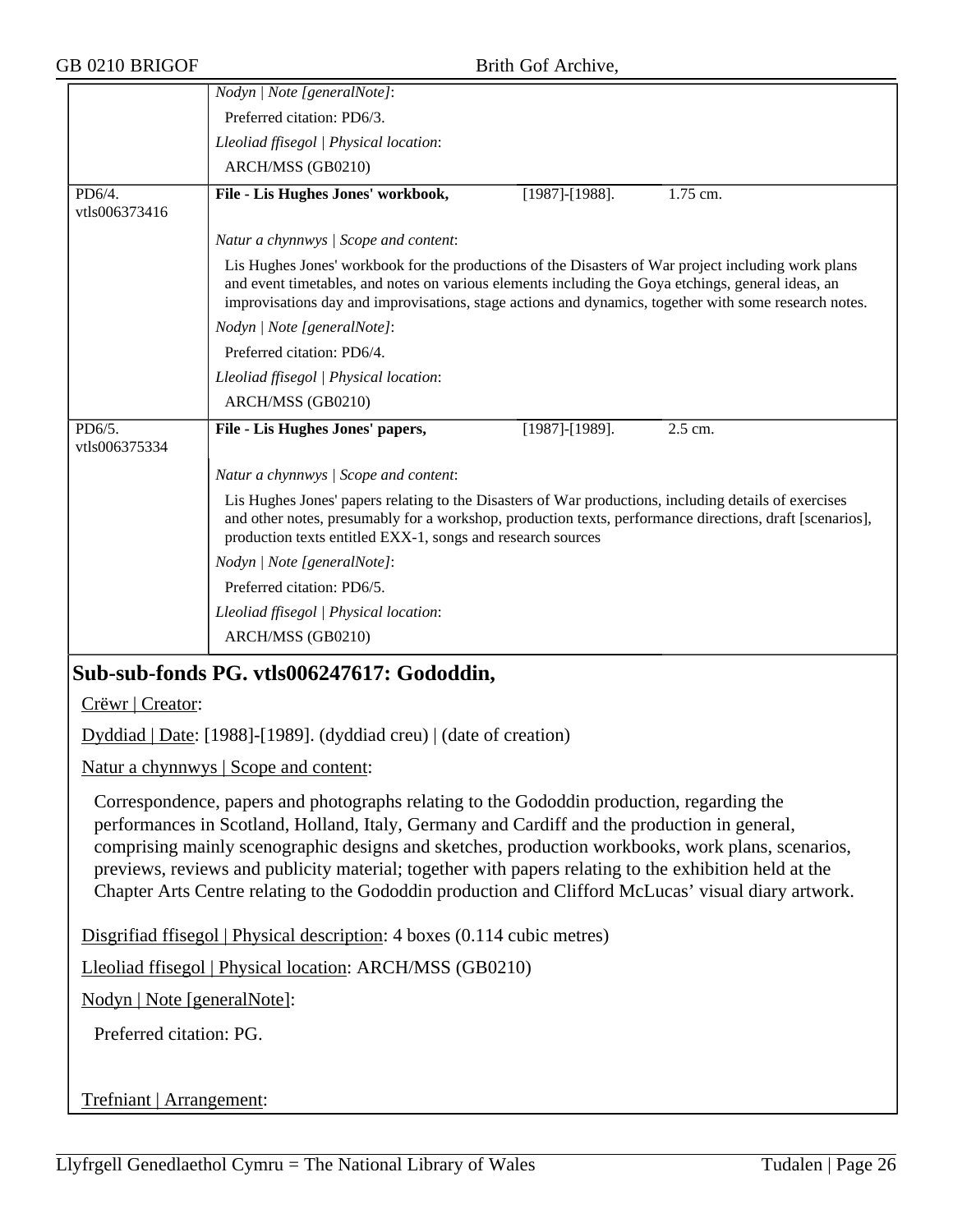Arranged into six series: Glasgow, Scotland; Leeuwarden, the Netherlands; Polverigi, Italy; Hamburg, Germany; Cardiff; and general.

## **Cyfres | Series PG1. vtls006248011: Glasgow, Scotland,**

Crëwr | Creator:

Dyddiad | Date: 1989. (dyddiad creu) | (date of creation)

Natur a chynnwys | Scope and content:

Papers relating to the Gododdin production performed at Glasgow, Scotland, including scenographic designs and sketches, venue plans and copies of the production workbook.

Disgrifiad ffisegol | Physical description: 1 folder and 1 envelope.

Lleoliad ffisegol | Physical location: ARCH/MSS (GB0210)

Nodyn | Note [generalNote]:

Preferred citation: PG1.

Trefniant | Arrangement:

| FFeil / rhestr eitemau   File / item list |                                                                                                                                                                                  |                   |                                               |  |
|-------------------------------------------|----------------------------------------------------------------------------------------------------------------------------------------------------------------------------------|-------------------|-----------------------------------------------|--|
| Cod cyfeirnod<br>Reference code           | Teitl   Title                                                                                                                                                                    | Dyddiadau   Dates | Disgrifiad ffisegol   Physical<br>description |  |
| PG1/1.<br>vtls006248014                   | File - Scenography and venue,                                                                                                                                                    | 1989.             | $1 \text{ cm}$ .                              |  |
|                                           | Natur a chynnwys / Scope and content:                                                                                                                                            |                   |                                               |  |
|                                           | Scenographic designs and sketches and venue plans by Clifford McLucas for the production of Gododdin<br>in Glasgow.<br>Nodyn   Note [generalNote]:<br>Preferred citation: PG1/1. |                   |                                               |  |
|                                           |                                                                                                                                                                                  |                   |                                               |  |
|                                           |                                                                                                                                                                                  |                   |                                               |  |
|                                           | Lleoliad ffisegol   Physical location:                                                                                                                                           |                   |                                               |  |
|                                           | ARCH/MSS (GB0210)                                                                                                                                                                |                   |                                               |  |
| PG1/2.<br>vtls006248015                   | File - Production workbook,                                                                                                                                                      | 1989.             | $1 \text{ cm}$ .                              |  |
|                                           | Natur a chynnwys / Scope and content:                                                                                                                                            |                   |                                               |  |
|                                           | A proof and final copy of the workbook for the Glasgow production of Gododdin, which had been<br>written specifically for that performance following a visit to the venue.       |                   |                                               |  |
|                                           | Nodyn   Note [generalNote]:                                                                                                                                                      |                   |                                               |  |
|                                           | Preferred citation: PG1/2.                                                                                                                                                       |                   |                                               |  |
|                                           | Lleoliad ffisegol   Physical location:                                                                                                                                           |                   |                                               |  |
|                                           | ARCH/MSS (GB0210)                                                                                                                                                                |                   |                                               |  |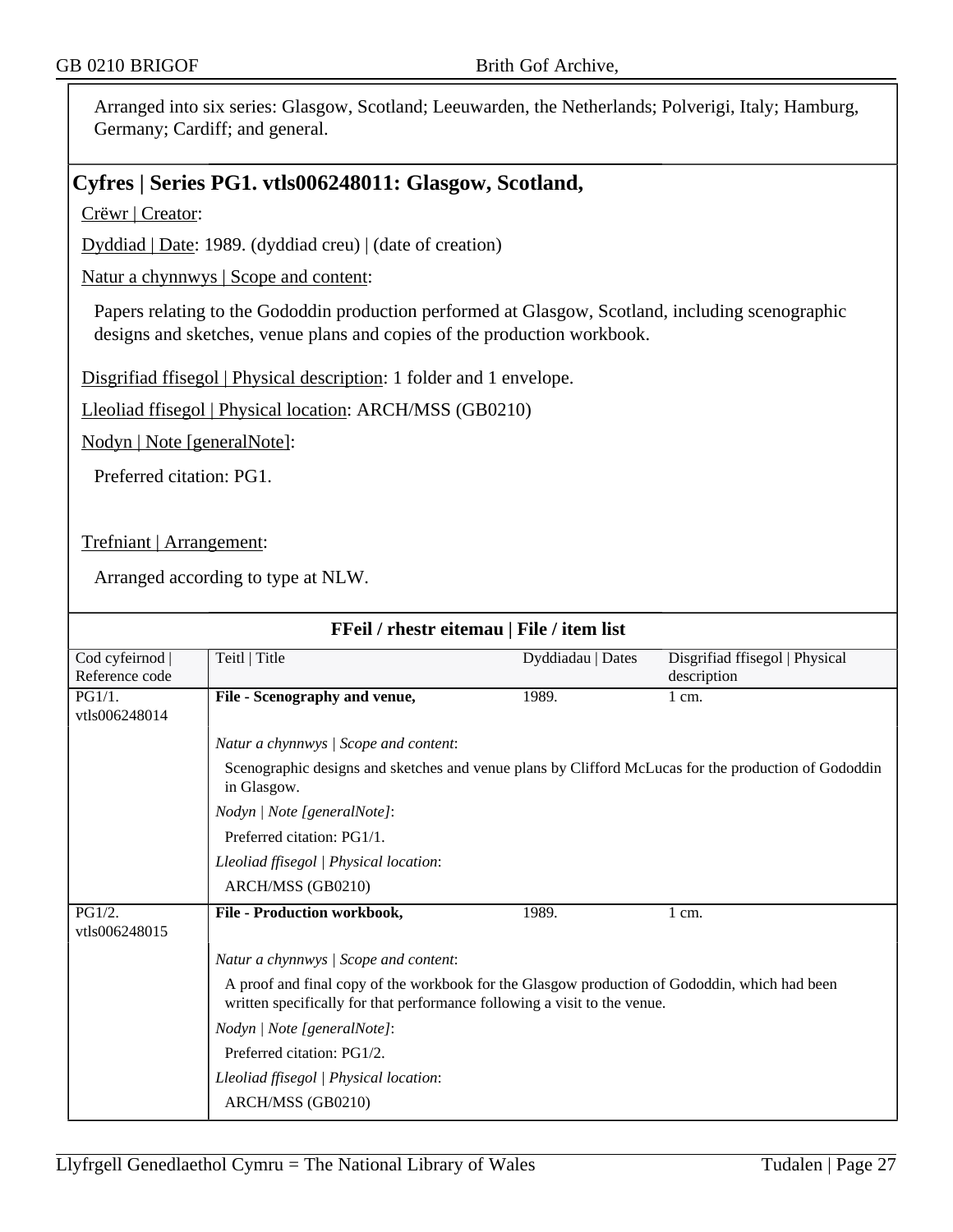## **Cyfres | Series PG2. vtls006248134: Leeuwarden, the Netherlands,**

Crëwr | Creator:

Dyddiad | Date: [1989]. (dyddiad creu) | (date of creation)

Natur a chynnwys | Scope and content:

Papers relating to the Gododdin production performed at Leeuwarden, the Netherlands, including scenographic designs and sketches, copies of the production workbook and performance photographs.

Disgrifiad ffisegol | Physical description: 3 folders and 1 envelope.

Lleoliad ffisegol | Physical location: ARCH/MSS (GB0210)

Nodyn | Note [generalNote]:

Preferred citation: PG2.

Trefniant | Arrangement:

| FFeil / rhestr eitemau   File / item list |                                                                                                                                                                                                                                            |                   |                                               |  |  |  |
|-------------------------------------------|--------------------------------------------------------------------------------------------------------------------------------------------------------------------------------------------------------------------------------------------|-------------------|-----------------------------------------------|--|--|--|
| Cod cyfeirnod  <br>Reference code         | Teitl   Title                                                                                                                                                                                                                              | Dyddiadau   Dates | Disgrifiad ffisegol   Physical<br>description |  |  |  |
| PG2/1.<br>vtls006248148                   | File - Scenography,                                                                                                                                                                                                                        | 1989.             | $0.5$ cm.                                     |  |  |  |
|                                           | Natur a chynnwys / Scope and content:                                                                                                                                                                                                      |                   |                                               |  |  |  |
|                                           | Scenographic designs and venue plans by Clifford McLucas for the production of Gododdin in<br>Leeuwarden in the Netherlands. The file also includes a photograph of the venue.                                                             |                   |                                               |  |  |  |
|                                           | Nodyn   Note [generalNote]:                                                                                                                                                                                                                |                   |                                               |  |  |  |
|                                           | Preferred citation: PG2/1.                                                                                                                                                                                                                 |                   |                                               |  |  |  |
|                                           | Lleoliad ffisegol   Physical location:                                                                                                                                                                                                     |                   |                                               |  |  |  |
|                                           | ARCH/MSS (GB0210)                                                                                                                                                                                                                          |                   |                                               |  |  |  |
| PG2/2.<br>vtls006248155                   | <b>File - Production workbook,</b>                                                                                                                                                                                                         | 1989.             | $1 \text{ cm}$ .                              |  |  |  |
|                                           | Natur a chynnwys / Scope and content:                                                                                                                                                                                                      |                   |                                               |  |  |  |
|                                           | A proof and final copy of the workbook for the Leeuwarden production of Gododdin, which had been<br>written specifically for that performance following a visit to the venue; together with some negatives of<br>photographs of the venue. |                   |                                               |  |  |  |
|                                           | Nodyn   Note [generalNote]:                                                                                                                                                                                                                |                   |                                               |  |  |  |
|                                           | Preferred citation: PG2/2.                                                                                                                                                                                                                 |                   |                                               |  |  |  |
|                                           | Lleoliad ffisegol   Physical location:                                                                                                                                                                                                     |                   |                                               |  |  |  |
|                                           | ARCH/MSS (GB0210)                                                                                                                                                                                                                          |                   |                                               |  |  |  |
| PG2/3.<br>vtls006248352                   | File - Photographs,                                                                                                                                                                                                                        | $[1989]$ .        | 0.25 cm.                                      |  |  |  |
|                                           | Natur a chynnwys / Scope and content:                                                                                                                                                                                                      |                   |                                               |  |  |  |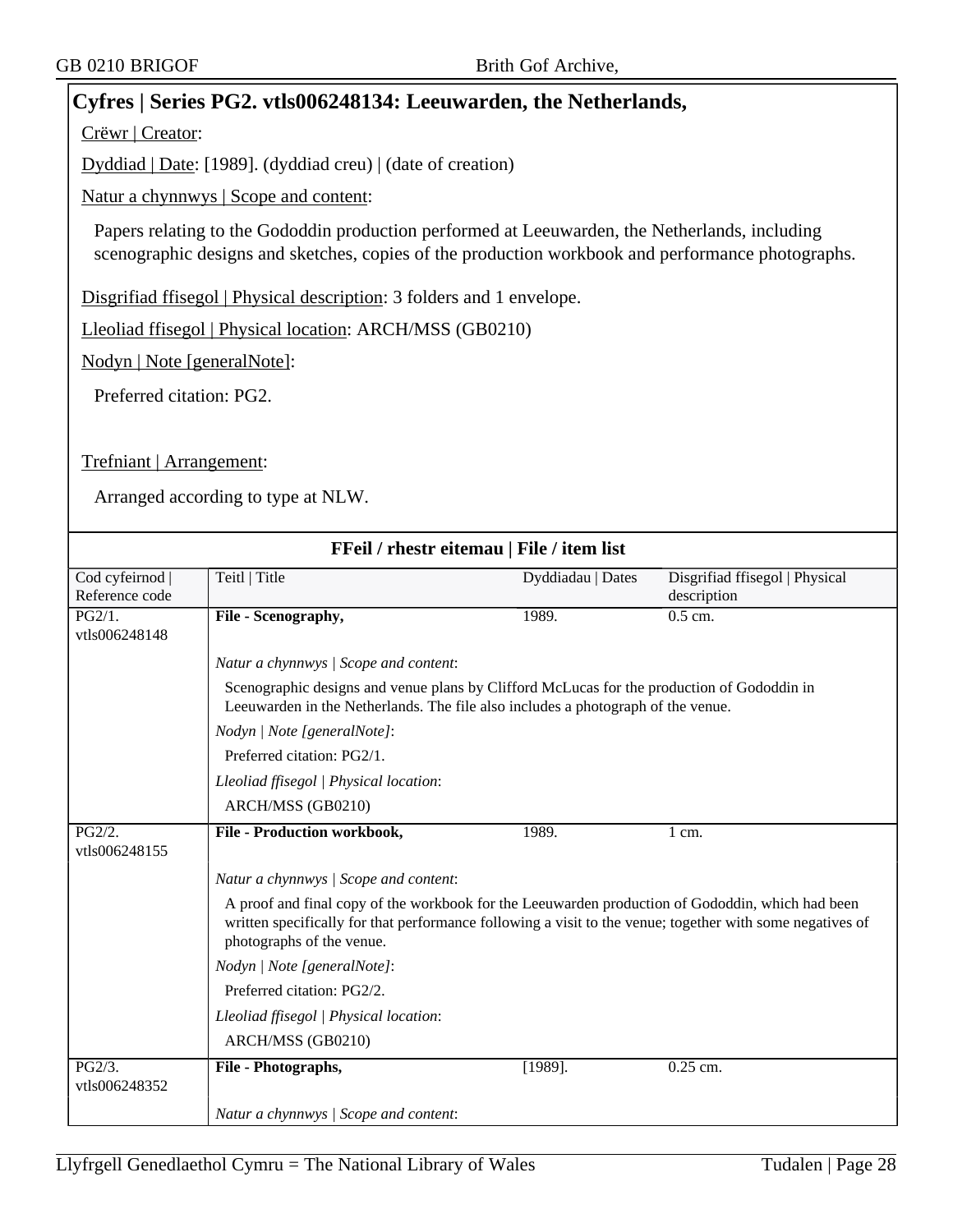Photographs of the performance in Leeuwarden, together with a press review. *Nodyn | Note [generalNote]*: Preferred citation: PG2/3. *Lleoliad ffisegol | Physical location*: ARCH/MSS (GB0210)

## **Cyfres | Series PG3. vtls006248161: Polverigi, Italy,**

Crëwr | Creator:

Dyddiad | Date: [1989]. (dyddiad creu) | (date of creation)

Natur a chynnwys | Scope and content:

Papers relating to the Gododdin production performed in Polveriggi, Italy, including scenographic designs and sketches, copies of the production workbook, production scenario, negatives of photographs of the location in Poliverigi and audience instructions.

Disgrifiad ffisegol | Physical description: 4 envelopes and 1 folder.

Lleoliad ffisegol | Physical location: ARCH/MSS (GB0210)

Iaith y deunydd | Language of the material:

Nodyn | Note [generalNote]:

Preferred citation: PG3.

Trefniant | Arrangement:

| FFeil / rhestr eitemau   File / item list |                                                                                                                |                   |                                |  |
|-------------------------------------------|----------------------------------------------------------------------------------------------------------------|-------------------|--------------------------------|--|
| Cod cyfeirnod                             | Teitl   Title                                                                                                  | Dyddiadau   Dates | Disgrifiad ffisegol   Physical |  |
| Reference code                            |                                                                                                                |                   | description                    |  |
| PG3/1.                                    | File - Scenography,                                                                                            | 1989.             | $1 \text{ cm}$ .               |  |
| vtls006248171                             |                                                                                                                |                   |                                |  |
|                                           | Natur a chynnwys / Scope and content:                                                                          |                   |                                |  |
|                                           | Scenographic designs and sketches by Clifford McLucas for the production of Gododdin in Polverigi in<br>Italy. |                   |                                |  |
|                                           | Nodyn   Note [generalNote]:                                                                                    |                   |                                |  |
|                                           | Preferred citation: PG3/1.                                                                                     |                   |                                |  |
|                                           | Lleoliad ffisegol   Physical location:                                                                         |                   |                                |  |
|                                           | ARCH/MSS (GB0210)                                                                                              |                   |                                |  |
|                                           |                                                                                                                |                   |                                |  |
| PG3/2.<br>vtls006248174                   | File - Scenario and scenography,                                                                               | 1989.             | $0.25$ cm.                     |  |
|                                           | Natur a chynnwys / Scope and content:                                                                          |                   |                                |  |
|                                           | A copy of a scenario for the production together with some scenographic designs.                               |                   |                                |  |
|                                           | Nodyn   Note [generalNote]:                                                                                    |                   |                                |  |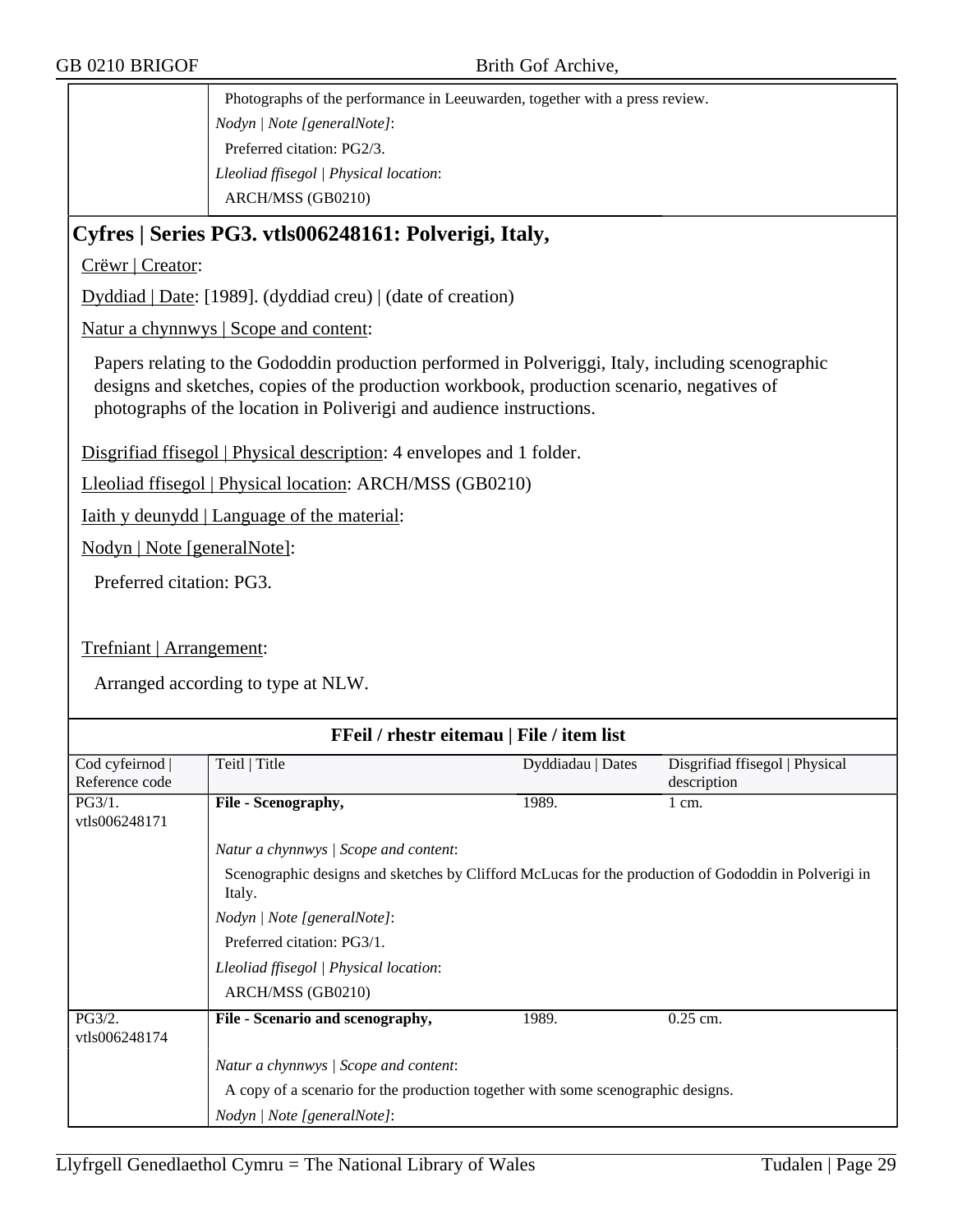|                         | Preferred citation: PG3/2.                                                                                                                                                   |            |                      |
|-------------------------|------------------------------------------------------------------------------------------------------------------------------------------------------------------------------|------------|----------------------|
|                         | Lleoliad ffisegol   Physical location:                                                                                                                                       |            |                      |
|                         | ARCH/MSS (GB0210)                                                                                                                                                            |            |                      |
| PG3/3.<br>vtls006248179 | File - Photographic negatives,                                                                                                                                               | 1989.      | 0.1 cm.              |
|                         | Natur a chynnwys / Scope and content:                                                                                                                                        |            |                      |
|                         | Negatives of photographs of the location in Poliverigi for the performance of Gododdin.                                                                                      |            |                      |
|                         | Nodyn   Note [generalNote]:                                                                                                                                                  |            |                      |
|                         | Preferred citation: PG3/3.                                                                                                                                                   |            |                      |
|                         | Lleoliad ffisegol   Physical location:                                                                                                                                       |            |                      |
|                         | ARCH/MSS (GB0210)                                                                                                                                                            |            |                      |
| PG3/4.<br>vtls006248187 | File - Production workbook,                                                                                                                                                  | 1989.      | $1 \text{ cm}$ .     |
|                         | Natur a chynnwys / Scope and content:                                                                                                                                        |            |                      |
|                         | A proof and final copy of the workbook for the Polverigi production of Gododdin, which had been<br>written specifically for that performance following a visit to the venue. |            |                      |
|                         | Nodyn   Note [generalNote]:                                                                                                                                                  |            |                      |
|                         | Preferred citation: PG3/4.                                                                                                                                                   |            |                      |
|                         | Lleoliad ffisegol   Physical location:                                                                                                                                       |            |                      |
|                         | ARCH/MSS (GB0210)                                                                                                                                                            |            |                      |
| PG3/5.<br>vtls006287946 | File - Audience instructions,                                                                                                                                                | $[1989]$ . | $\overline{0.1}$ cm. |
|                         | Natur a chynnwys / Scope and content:                                                                                                                                        |            |                      |
|                         | Instructions for members of the audience.                                                                                                                                    |            |                      |
|                         | Nodyn   Note [generalNote]:                                                                                                                                                  |            |                      |
|                         | Preferred citation: PG3/5.                                                                                                                                                   |            |                      |
|                         | Lleoliad ffisegol   Physical location:                                                                                                                                       |            |                      |
|                         | ARCH/MSS (GB0210)                                                                                                                                                            |            |                      |
|                         | Cyfres   Series PG4. vtls006248194: Hamburg, Germany,                                                                                                                        |            |                      |

Crëwr | Creator:

Dyddiad | Date: 1989. (dyddiad creu) | (date of creation)

Natur a chynnwys | Scope and content:

Papers relating to the Gododdin production performed in Hamburg, Germany, including scenographic designs and sketches, venue plans, copies of the production workbook, photographs of the venue and a festival programme

Disgrifiad ffisegol | Physical description: 1 envelope, 1 folder and 1 volume.

Lleoliad ffisegol | Physical location: ARCH/MSS (GB0210)

Iaith y deunydd | Language of the material:

Nodyn | Note [generalNote]: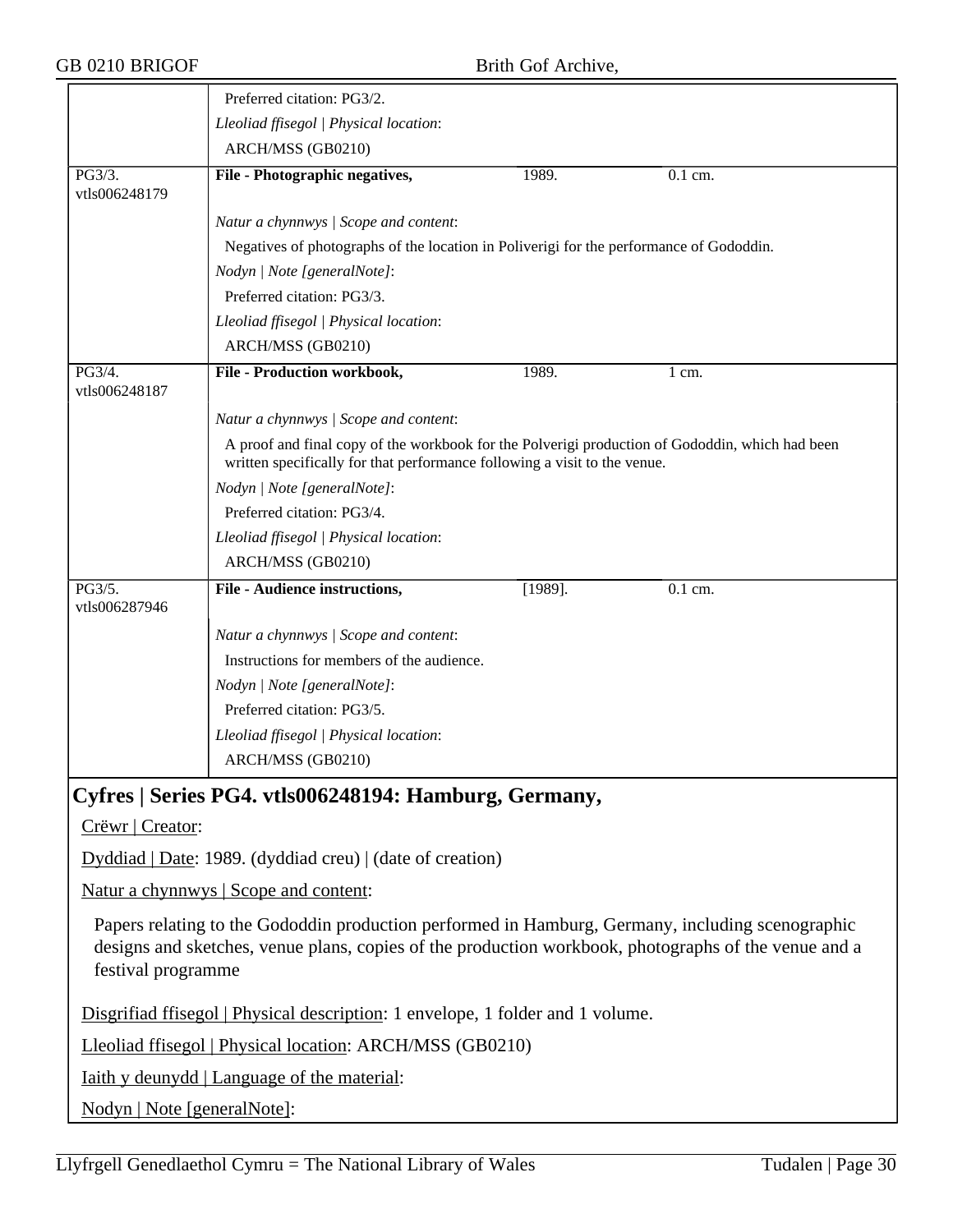Preferred citation: PG4.

#### Trefniant | Arrangement:

|                                 | FFeil / rhestr eitemau   File / item list                                                                                                                                                                                                                                                                                          |                   |                                               |  |  |
|---------------------------------|------------------------------------------------------------------------------------------------------------------------------------------------------------------------------------------------------------------------------------------------------------------------------------------------------------------------------------|-------------------|-----------------------------------------------|--|--|
| Cod cyfeirnod<br>Reference code | Teitl   Title                                                                                                                                                                                                                                                                                                                      | Dyddiadau   Dates | Disgrifiad ffisegol   Physical<br>description |  |  |
| PG4/1.<br>vtls006248210         | File - Scenography,                                                                                                                                                                                                                                                                                                                | 1989.             | 1.5 cm.                                       |  |  |
|                                 | Natur a chynnwys / Scope and content:                                                                                                                                                                                                                                                                                              |                   |                                               |  |  |
|                                 | Scenographic sketches and designs and venue plans by Clifford McLucas for the production of Gododdin<br>in Hamburg in Germany. The file also includes photocopied joiner photographs of the venue and<br>sketches relating to some of the visual diary artwork by Clifford McLucas, which was based on the<br>Gododdin production. |                   |                                               |  |  |
|                                 | Nodyn   Note [generalNote]:                                                                                                                                                                                                                                                                                                        |                   |                                               |  |  |
|                                 | Preferred citation: PG4/1.                                                                                                                                                                                                                                                                                                         |                   |                                               |  |  |
|                                 | Lleoliad ffisegol   Physical location:                                                                                                                                                                                                                                                                                             |                   |                                               |  |  |
|                                 | ARCH/MSS (GB0210)                                                                                                                                                                                                                                                                                                                  |                   |                                               |  |  |
| PG4/2.<br>vtls006248283         | File - Draft workbook and venue<br>information,                                                                                                                                                                                                                                                                                    | 1989.             | 0.75 cm.                                      |  |  |
|                                 | Natur a chynnwys / Scope and content:                                                                                                                                                                                                                                                                                              |                   |                                               |  |  |
|                                 | A proof copy of the workbook for the Hamburg production of Gododdin, which had been written<br>specifically for that performance following a visit to the venue; together with some photographs of the<br>venue and a festival programme.                                                                                          |                   |                                               |  |  |
|                                 | Nodyn   Note [generalNote]:                                                                                                                                                                                                                                                                                                        |                   |                                               |  |  |
|                                 | Preferred citation: PG4/2.                                                                                                                                                                                                                                                                                                         |                   |                                               |  |  |
|                                 | Lleoliad ffisegol   Physical location:                                                                                                                                                                                                                                                                                             |                   |                                               |  |  |
|                                 | ARCH/MSS (GB0210)                                                                                                                                                                                                                                                                                                                  |                   |                                               |  |  |
| PG4/3.<br>vtls006248288         | File - Production workbook,                                                                                                                                                                                                                                                                                                        | 1989.             | 0.5 cm.                                       |  |  |
|                                 | Natur a chynnwys / Scope and content:                                                                                                                                                                                                                                                                                              |                   |                                               |  |  |
|                                 | A final copy of the workbook for the Hamburg production of Gododdin, which had been written<br>specifically for that performance following a visit to the venue.                                                                                                                                                                   |                   |                                               |  |  |
|                                 | Nodyn   Note [generalNote]:                                                                                                                                                                                                                                                                                                        |                   |                                               |  |  |
|                                 | Preferred citation: PG4/3.                                                                                                                                                                                                                                                                                                         |                   |                                               |  |  |
|                                 | Lleoliad ffisegol   Physical location:                                                                                                                                                                                                                                                                                             |                   |                                               |  |  |
|                                 | ARCH/MSS (GB0210)                                                                                                                                                                                                                                                                                                                  |                   |                                               |  |  |
|                                 | Cyfres   Series PG5. vtls006248300: Cardiff,                                                                                                                                                                                                                                                                                       |                   |                                               |  |  |
| Crëwr   Creator:                |                                                                                                                                                                                                                                                                                                                                    |                   |                                               |  |  |
|                                 | Dyddiad   Date: [1988]. (dyddiad creu)   (date of creation)                                                                                                                                                                                                                                                                        |                   |                                               |  |  |
|                                 |                                                                                                                                                                                                                                                                                                                                    |                   |                                               |  |  |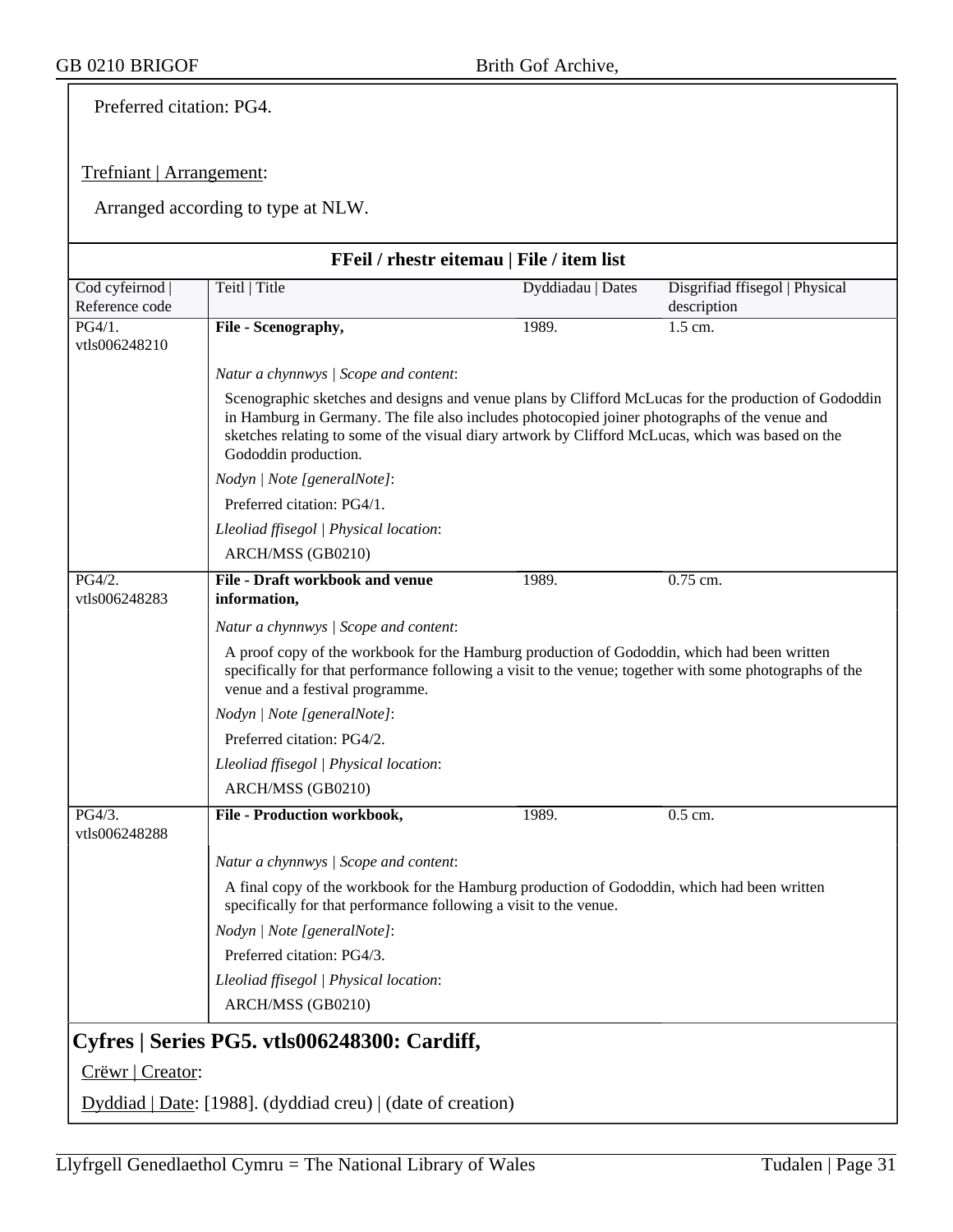#### Natur a chynnwys | Scope and content:

Papers and images relating to the Gododdin production performed in Cardiff, including scenographic sketches and designs, venue plans, project workplan and slides of set construction and the performance; together with papers relating to Clifford McLucas' visual diary artwork

Disgrifiad ffisegol | Physical description: 2 envelopes and 2 slide containers.

Lleoliad ffisegol | Physical location: ARCH/MSS (GB0210)

Iaith y deunydd | Language of the material:

Nodyn | Note [generalNote]:

Preferred citation: PG5.

Trefniant | Arrangement:

|                                 | FFeil / rhestr eitemau   File / item list                                                                                                                                                                                                                                                                                                |                   |                                               |  |
|---------------------------------|------------------------------------------------------------------------------------------------------------------------------------------------------------------------------------------------------------------------------------------------------------------------------------------------------------------------------------------|-------------------|-----------------------------------------------|--|
| Cod cyfeirnod<br>Reference code | Teitl   Title                                                                                                                                                                                                                                                                                                                            | Dyddiadau   Dates | Disgrifiad ffisegol   Physical<br>description |  |
| PG5/1.<br>vtls006248313         | File - Scenography,                                                                                                                                                                                                                                                                                                                      | [1988]            | 2 cm.                                         |  |
|                                 | Natur a chynnwys / Scope and content:                                                                                                                                                                                                                                                                                                    |                   |                                               |  |
|                                 | Scenographic sketches and designs and venue plans by Clifford McLucas for the production of Gododdin<br>in Cardiff, together with a workplan for the project. The file also includes some papers, notes and<br>sketches relating to some of the visual diary artwork by Clifford McLucas, which was based on the<br>Gododdin production. |                   |                                               |  |
|                                 | Nodyn   Note [generalNote]:                                                                                                                                                                                                                                                                                                              |                   |                                               |  |
|                                 | Preferred citation: PG5/1.                                                                                                                                                                                                                                                                                                               |                   |                                               |  |
|                                 | Lleoliad ffisegol   Physical location:                                                                                                                                                                                                                                                                                                   |                   |                                               |  |
|                                 | ARCH/MSS (GB0210)                                                                                                                                                                                                                                                                                                                        |                   |                                               |  |
| PG5/2.<br>vtls006248336         | File - Slides,                                                                                                                                                                                                                                                                                                                           | $[1988]$ .        | 2 slide containers.                           |  |
|                                 | Natur a chynnwys / Scope and content:                                                                                                                                                                                                                                                                                                    |                   |                                               |  |
|                                 | Slides of the construction of the set for the Cardiff production of Gododdin, together with some slides of<br>the performance.                                                                                                                                                                                                           |                   |                                               |  |
|                                 | Nodyn   Note [generalNote]:                                                                                                                                                                                                                                                                                                              |                   |                                               |  |
|                                 | Preferred citation: PG5/2.                                                                                                                                                                                                                                                                                                               |                   |                                               |  |
|                                 | Lleoliad ffisegol   Physical location:                                                                                                                                                                                                                                                                                                   |                   |                                               |  |
|                                 | ARCH/MSS (GB0210)                                                                                                                                                                                                                                                                                                                        |                   |                                               |  |
|                                 | Cyfres   Series PG6. vtls006248345: General,                                                                                                                                                                                                                                                                                             |                   |                                               |  |
|                                 | Dyddiad   Date: [1988]-[1989]. (dyddiad creu)   (date of creation)                                                                                                                                                                                                                                                                       |                   |                                               |  |
|                                 | Natur a chynnwys   Scope and content:                                                                                                                                                                                                                                                                                                    |                   |                                               |  |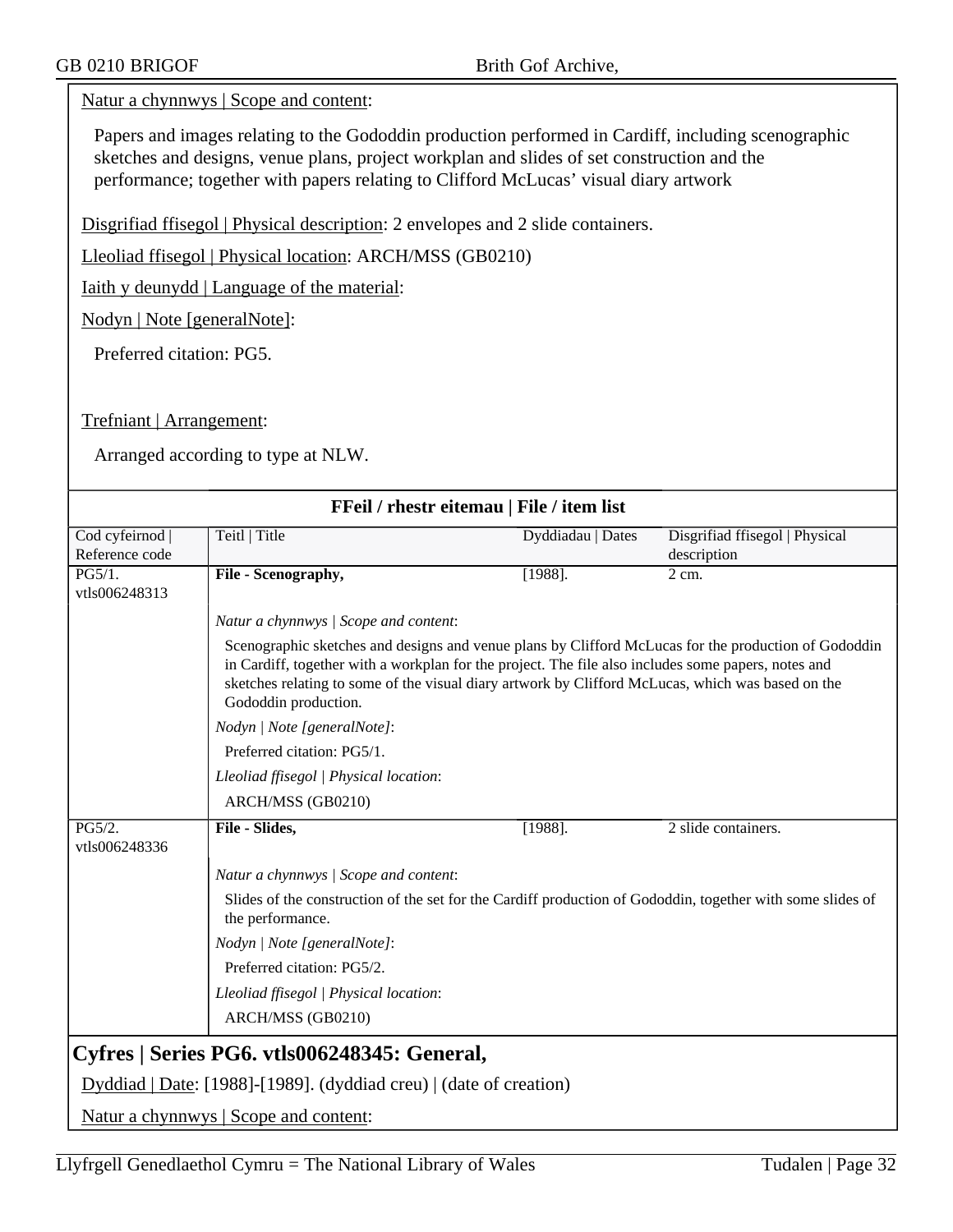Papers and photographs relating to the various Gododdin performances and to the production in general, including also previews and reviews, production information, publicity material and papers relating to the exhibition held at the Chapter Arts Centre relating to the Gododdin production; together with papers of the stage manager, Giles Parbery and Lis Hughes Jones' workfile.

Disgrifiad ffisegol | Physical description: 2 large boxes & 1 small box (0.067 cubic metres).

Lleoliad ffisegol | Physical location: ARCH/MSS (GB0210)

Iaith y deunydd | Language of the material:

Nodyn | Note [generalNote]:

Preferred citation: PG6.

#### Trefniant | Arrangement:

|                                   | FFeil / rhestr eitemau   File / item list                                                                                                                                                                                                                                                                                                                    |                              |                                               |  |
|-----------------------------------|--------------------------------------------------------------------------------------------------------------------------------------------------------------------------------------------------------------------------------------------------------------------------------------------------------------------------------------------------------------|------------------------------|-----------------------------------------------|--|
| Cod cyfeirnod  <br>Reference code | Teitl   Title                                                                                                                                                                                                                                                                                                                                                | Dyddiadau   Dates            | Disgrifiad ffisegol   Physical<br>description |  |
| PG6/1.<br>vtls006248487           | <b>File - Previews and reviews,</b>                                                                                                                                                                                                                                                                                                                          | $\overline{[1988]}.$ [1989]. | 6 cm.                                         |  |
|                                   | Natur a chynnwys / Scope and content:                                                                                                                                                                                                                                                                                                                        |                              |                                               |  |
|                                   | Previews and reviews relating to the Gododdin production, including the performances at Glasgow,<br>Cardiff, Polverigi and Leeurwarden and of the soundtrack by the Test Department.                                                                                                                                                                         |                              |                                               |  |
|                                   | Nodyn   Note [generalNote]:                                                                                                                                                                                                                                                                                                                                  |                              |                                               |  |
|                                   | Preferred citation: PG6/1.                                                                                                                                                                                                                                                                                                                                   |                              |                                               |  |
|                                   | Lleoliad ffisegol   Physical location:                                                                                                                                                                                                                                                                                                                       |                              |                                               |  |
|                                   | ARCH/MSS (GB0210)                                                                                                                                                                                                                                                                                                                                            |                              |                                               |  |
| PG6/2.<br>vtls006248498           | File - Photographs,                                                                                                                                                                                                                                                                                                                                          | [1988]-[1989].               | 28.5 cm.                                      |  |
|                                   | Natur a chynnwys / Scope and content:                                                                                                                                                                                                                                                                                                                        |                              |                                               |  |
|                                   | Photographs of the various Gododdin productions, showing performances, the musicians, venues and<br>sites, props, set preparations and rehearsals and including some photocopies of photographs.                                                                                                                                                             |                              |                                               |  |
|                                   | Nodyn   Note [generalNote]:                                                                                                                                                                                                                                                                                                                                  |                              |                                               |  |
|                                   | Preferred citation: PG6/2.                                                                                                                                                                                                                                                                                                                                   |                              |                                               |  |
|                                   | Lleoliad ffisegol   Physical location:                                                                                                                                                                                                                                                                                                                       |                              |                                               |  |
|                                   | ARCH/MSS (GB0210)                                                                                                                                                                                                                                                                                                                                            |                              |                                               |  |
| PG6/3.<br>vtls006248501           | File - Information,                                                                                                                                                                                                                                                                                                                                          | $[1988]-[1989].$             | 2.75 cm.                                      |  |
|                                   | Natur a chynnwys / Scope and content:                                                                                                                                                                                                                                                                                                                        |                              |                                               |  |
|                                   | Information relating to the Gododdin production, possibly in preparation for the restaging of Gododdin<br>following the Cardiff production, including copies and variations of the Gododdin production<br>information booklet; together with draft copies of scenographic designs that were included in the<br>booklets and notes and a production scenario. |                              |                                               |  |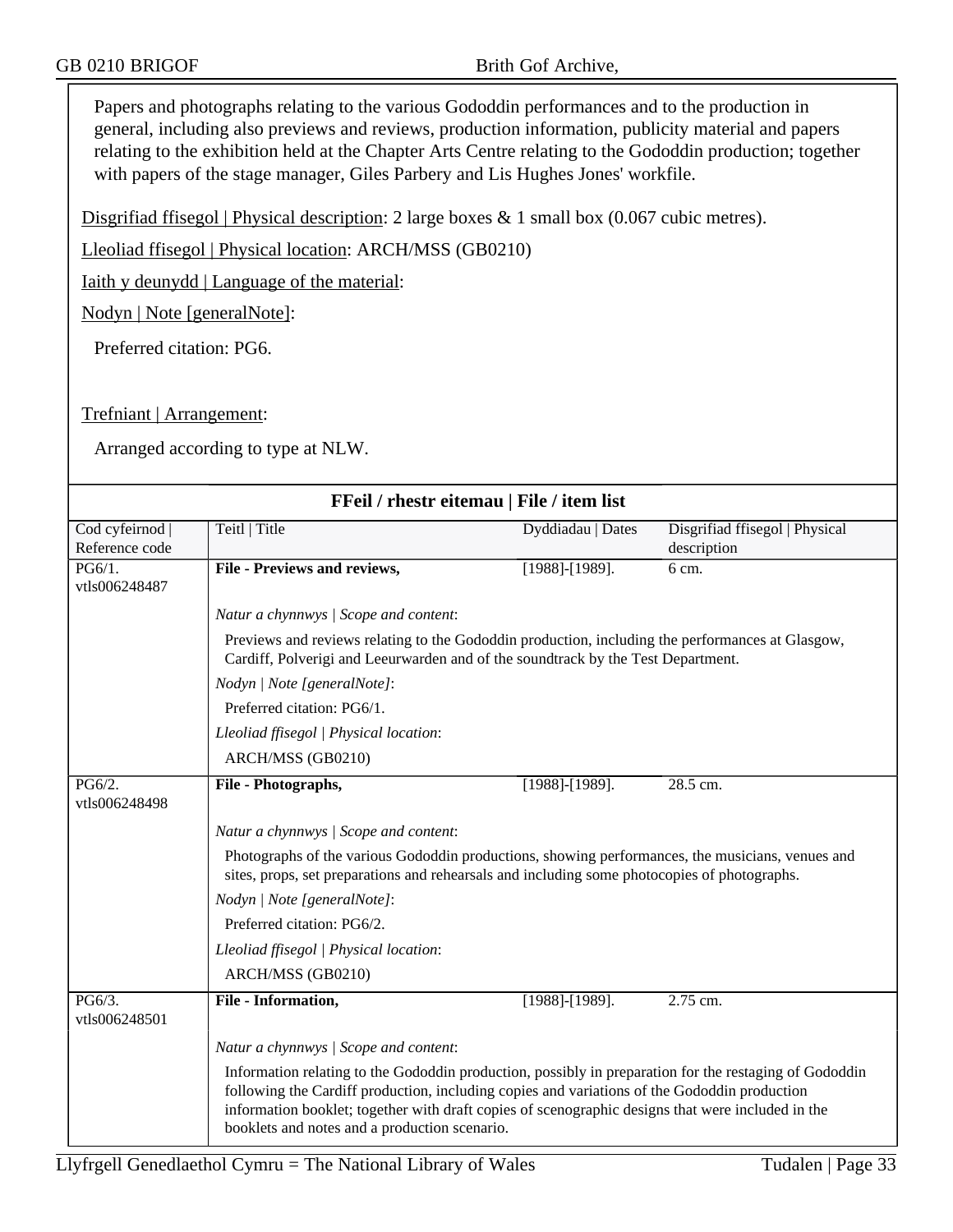|                         | Nodyn   Note [generalNote]:                                                                                                                                                                                                                                                                                                                                                                                                                                                                                                                                                                                                                                                |                  |          |
|-------------------------|----------------------------------------------------------------------------------------------------------------------------------------------------------------------------------------------------------------------------------------------------------------------------------------------------------------------------------------------------------------------------------------------------------------------------------------------------------------------------------------------------------------------------------------------------------------------------------------------------------------------------------------------------------------------------|------------------|----------|
|                         | Preferred citation: PG6/3.                                                                                                                                                                                                                                                                                                                                                                                                                                                                                                                                                                                                                                                 |                  |          |
|                         | Lleoliad ffisegol   Physical location:                                                                                                                                                                                                                                                                                                                                                                                                                                                                                                                                                                                                                                     |                  |          |
|                         | ARCH/MSS (GB0210)                                                                                                                                                                                                                                                                                                                                                                                                                                                                                                                                                                                                                                                          |                  |          |
| PG6/4.<br>vtls006248502 | File - Publicity material,                                                                                                                                                                                                                                                                                                                                                                                                                                                                                                                                                                                                                                                 | [1988]-[1989].   | 0.25 cm. |
|                         |                                                                                                                                                                                                                                                                                                                                                                                                                                                                                                                                                                                                                                                                            |                  |          |
|                         | Natur a chynnwys / Scope and content:                                                                                                                                                                                                                                                                                                                                                                                                                                                                                                                                                                                                                                      |                  |          |
|                         | Publicity material relating to the Cardiff production of Gododdin; together with a postcard advertising the<br>other four productions and the Pax concerts.                                                                                                                                                                                                                                                                                                                                                                                                                                                                                                                |                  |          |
|                         | Nodyn   Note [generalNote]:                                                                                                                                                                                                                                                                                                                                                                                                                                                                                                                                                                                                                                                |                  |          |
|                         | Preferred citation: PG6/4.                                                                                                                                                                                                                                                                                                                                                                                                                                                                                                                                                                                                                                                 |                  |          |
|                         | Lleoliad ffisegol   Physical location:                                                                                                                                                                                                                                                                                                                                                                                                                                                                                                                                                                                                                                     |                  |          |
|                         | ARCH/MSS (GB0210)                                                                                                                                                                                                                                                                                                                                                                                                                                                                                                                                                                                                                                                          |                  |          |
| PG6/5.                  | File - Chapter exhibition,                                                                                                                                                                                                                                                                                                                                                                                                                                                                                                                                                                                                                                                 | 1989.            | 0.5 cm.  |
| vtls006248504           |                                                                                                                                                                                                                                                                                                                                                                                                                                                                                                                                                                                                                                                                            |                  |          |
|                         | Natur a chynnwys / Scope and content:                                                                                                                                                                                                                                                                                                                                                                                                                                                                                                                                                                                                                                      |                  |          |
|                         | Papers relating to the exhibition held at the Chapter Arts Centre relating to the Gododdin production,<br>including a programme, correspondence, with installation designs and a pamphlet.                                                                                                                                                                                                                                                                                                                                                                                                                                                                                 |                  |          |
|                         | Nodyn   Note [generalNote]:                                                                                                                                                                                                                                                                                                                                                                                                                                                                                                                                                                                                                                                |                  |          |
|                         | Preferred citation: PG6/5.                                                                                                                                                                                                                                                                                                                                                                                                                                                                                                                                                                                                                                                 |                  |          |
|                         | Lleoliad ffisegol   Physical location:                                                                                                                                                                                                                                                                                                                                                                                                                                                                                                                                                                                                                                     |                  |          |
|                         | ARCH/MSS (GB0210)                                                                                                                                                                                                                                                                                                                                                                                                                                                                                                                                                                                                                                                          |                  |          |
| PG6/6.<br>vtls006361799 | File - Giles Parbery's production papers,                                                                                                                                                                                                                                                                                                                                                                                                                                                                                                                                                                                                                                  | $[1988]-[1989].$ | 8 cm.    |
|                         | Natur a chynnwys / Scope and content:                                                                                                                                                                                                                                                                                                                                                                                                                                                                                                                                                                                                                                      |                  |          |
|                         | Correspondence and papers from the stage manager, Giles Parbery, relating to the Gododdin production,<br>including a production timetable and work schedules, venue and performance photographs, scenographic<br>plans with notes, presumably by Giles Parbery, production scenarios for the various venues with<br>notes by Giles Parbery, notes regarding props, equipment, actions, work plans, task lists, general<br>arrangements and other general production notes, and production workbooks containing notes; together<br>with correspondence and papers regarding general arrangements and production arrangements, including<br>technical aspects and equipment. |                  |          |
|                         | Nodyn   Note [generalNote]:                                                                                                                                                                                                                                                                                                                                                                                                                                                                                                                                                                                                                                                |                  |          |
|                         | Preferred citation: PG6/6.                                                                                                                                                                                                                                                                                                                                                                                                                                                                                                                                                                                                                                                 |                  |          |
|                         | Lleoliad ffisegol   Physical location:                                                                                                                                                                                                                                                                                                                                                                                                                                                                                                                                                                                                                                     |                  |          |
|                         | ARCH/MSS (GB0210)                                                                                                                                                                                                                                                                                                                                                                                                                                                                                                                                                                                                                                                          |                  |          |
| PG6/7.<br>vtls006373485 | File - Lis Hughes Jones' workfile,                                                                                                                                                                                                                                                                                                                                                                                                                                                                                                                                                                                                                                         | [1988]-[1989].   | 2 cm.    |
|                         | Natur a chynnwys / Scope and content:                                                                                                                                                                                                                                                                                                                                                                                                                                                                                                                                                                                                                                      |                  |          |
|                         | Lis Hughes Jones' workfile for the Gododdin production containing general production papers and papers<br>relating to the production music and songs, including a copy of the texts spoken and sung by Lis Hughes<br>Jones, [extracts from the Gododdin poem], draft [running order] for the production music, extracts of<br>the [score] and details of performance music and soundtrack, and correspondence and papers relating to<br>arrangements for the Gododdin LP; together with postcards, a programme for a twentieth celebration for<br>the Gododdin production, project information and scenographic plans.<br>Nodyn   Note [generalNote]:                      |                  |          |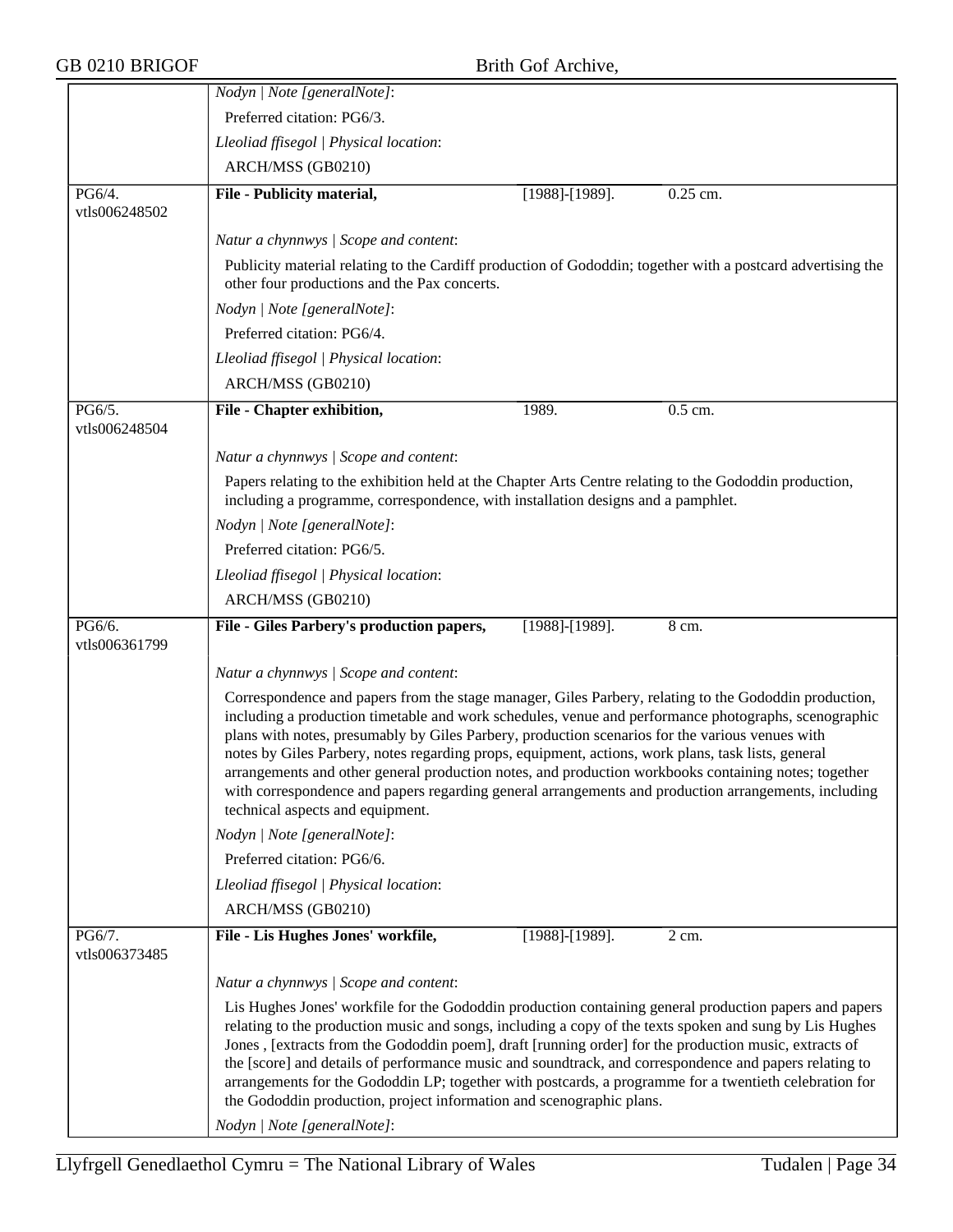|                         | Preferred citation: PG6/7.<br>Lleoliad ffisegol   Physical location:<br>ARCH/MSS (GB0210)       |
|-------------------------|-------------------------------------------------------------------------------------------------|
| PG6/8.<br>vtls006377422 | <b>File - Giles Parbery papers: transportation</b><br>$[1989]$ .<br>$0.25$ cm.<br>arrangements, |
|                         | Natur a chynnwys / Scope and content:                                                           |
|                         | Transportation arrangements for the [Gododdin] production                                       |
|                         | Nodyn / Note [generalNote]:                                                                     |
|                         | Preferred citation: PG6/8.                                                                      |
|                         | Lleoliad ffisegol   Physical location:                                                          |
|                         | ARCH/MSS (GB0210)                                                                               |

## **Sub-sub-fonds PX. vtls006247621: EXX-1,**

Crëwr | Creator:

Dyddiad | Date: [1989]. (dyddiad creu) | (date of creation)

Natur a chynnwys | Scope and content:

Papers and photographs relating to the EXX-1 production comprising mainly stage directions, prospectus, scenographic designs, reviews, and a soundtrack information leaflet; together with a copy of Clifford McLucas' visual diary artwork which was based on the EXX-1 production and a file of the production manager, Giles Parbery's papers.

Disgrifiad ffisegol | Physical description: 1 small box (0.009 cubic metres).

Lleoliad ffisegol | Physical location: ARCH/MSS (GB0210)

Iaith y deunydd | Language of the material:

Nodyn | Note [generalNote]:

Preferred citation: PX.

Trefniant | Arrangement:

| FFeil / rhestr eitemau   File / item list |                                                                                                                                                                                                                                                                                      |                   |                                |  |
|-------------------------------------------|--------------------------------------------------------------------------------------------------------------------------------------------------------------------------------------------------------------------------------------------------------------------------------------|-------------------|--------------------------------|--|
| Cod cyfeirnod                             | Teitl   Title                                                                                                                                                                                                                                                                        | Dyddiadau   Dates | Disgrifiad ffisegol   Physical |  |
| Reference code                            |                                                                                                                                                                                                                                                                                      |                   | description                    |  |
| $PX/1$ .                                  | File - Stage directions and prospectus,                                                                                                                                                                                                                                              | [1989].           | $0.25$ cm.                     |  |
| vtls006250662                             |                                                                                                                                                                                                                                                                                      |                   |                                |  |
|                                           | Natur a chynnwys / Scope and content:                                                                                                                                                                                                                                                |                   |                                |  |
|                                           | Handwritten notes that appear to be stage directions for the EXX-1 performance, possibly written by<br>production manager, Giles Parbery, together with a prospectus for the production, possibly for a proposed<br>later performance of the production at non-theatrical locations. |                   |                                |  |
|                                           | Nodyn / Note [generalNote]:                                                                                                                                                                                                                                                          |                   |                                |  |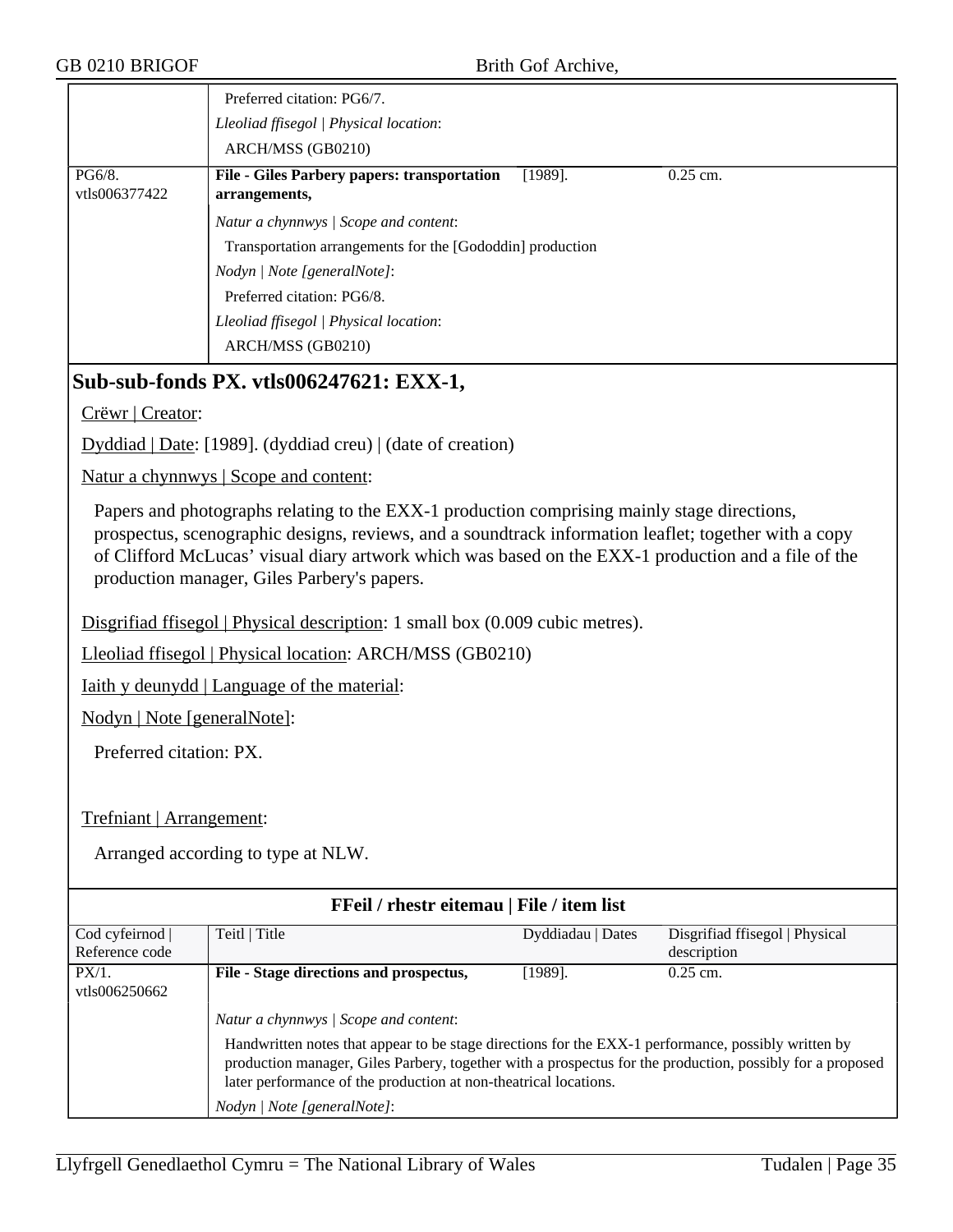|                        | Preferred citation: PX/1.                                                                                                                                                                   |            |                      |  |  |  |
|------------------------|---------------------------------------------------------------------------------------------------------------------------------------------------------------------------------------------|------------|----------------------|--|--|--|
|                        | Lleoliad ffisegol   Physical location:                                                                                                                                                      |            |                      |  |  |  |
|                        | ARCH/MSS (GB0210)                                                                                                                                                                           |            |                      |  |  |  |
| $\overline{PX/2}$ .    | File - Scenographic designs,                                                                                                                                                                | $[1989]$ . | 0.75 cm.             |  |  |  |
| vtls006250666          |                                                                                                                                                                                             |            |                      |  |  |  |
|                        | Natur a chynnwys / Scope and content:                                                                                                                                                       |            |                      |  |  |  |
|                        | Scenographic designs for the EXX-1 production by Clifford McLucas; some of the sketches appear to be<br>for Clifford McLucas' visual diary artwork which was based on the EXX-1 production. |            |                      |  |  |  |
|                        | Nodyn   Note [generalNote]:                                                                                                                                                                 |            |                      |  |  |  |
|                        | Preferred citation: PX/2.                                                                                                                                                                   |            |                      |  |  |  |
|                        | Lleoliad ffisegol   Physical location:                                                                                                                                                      |            |                      |  |  |  |
|                        | ARCH/MSS (GB0210)                                                                                                                                                                           |            |                      |  |  |  |
| PX/3.<br>vtls006250669 | File - Press reviews,                                                                                                                                                                       | $[1989]$ . | 0.75 cm.             |  |  |  |
|                        | Natur a chynnwys / Scope and content:                                                                                                                                                       |            |                      |  |  |  |
|                        | Reviews of the EXX-1 production together with a copy of a press release.                                                                                                                    |            |                      |  |  |  |
|                        | Nodyn   Note [generalNote]:                                                                                                                                                                 |            |                      |  |  |  |
|                        | Preferred citation: PX/3.                                                                                                                                                                   |            |                      |  |  |  |
|                        | Lleoliad ffisegol   Physical location:                                                                                                                                                      |            |                      |  |  |  |
|                        | ARCH/MSS (GB0210)                                                                                                                                                                           |            |                      |  |  |  |
| PX/4.                  | File - Information leaflet,                                                                                                                                                                 | 1989.      | $\overline{0.1}$ cm. |  |  |  |
| vtls006250677          |                                                                                                                                                                                             |            |                      |  |  |  |
|                        | Natur a chynnwys / Scope and content:                                                                                                                                                       |            |                      |  |  |  |
|                        | An information leaflet regarding the EXX-1 soundtrack and book and also the restaging of Gododdin and<br>the soundtrack.                                                                    |            |                      |  |  |  |
|                        | Nodyn   Note [generalNote]:                                                                                                                                                                 |            |                      |  |  |  |
|                        | Preferred citation: PX/4.                                                                                                                                                                   |            |                      |  |  |  |
|                        | Lleoliad ffisegol   Physical location:                                                                                                                                                      |            |                      |  |  |  |
|                        | ARCH/MSS (GB0210)                                                                                                                                                                           |            |                      |  |  |  |
| PX/5.                  | File - Photographs,                                                                                                                                                                         | $[1989]$ . | $0.5$ cm.            |  |  |  |
| vtls006250682          |                                                                                                                                                                                             |            |                      |  |  |  |
|                        | Natur a chynnwys / Scope and content:                                                                                                                                                       |            |                      |  |  |  |
|                        | Photographs of the cast members and performance rehearsals.                                                                                                                                 |            |                      |  |  |  |
|                        | Nodyn   Note [generalNote]:                                                                                                                                                                 |            |                      |  |  |  |
|                        | Preferred citation: PX/5.                                                                                                                                                                   |            |                      |  |  |  |
|                        | Lleoliad ffisegol   Physical location:                                                                                                                                                      |            |                      |  |  |  |
|                        | ARCH/MSS (GB0210)                                                                                                                                                                           |            |                      |  |  |  |
| PX/6.<br>vtls006288420 | File - Visual diary artwork,                                                                                                                                                                | $[1989]$ . | 0.1 cm.              |  |  |  |
|                        | Natur a chynnwys / Scope and content:                                                                                                                                                       |            |                      |  |  |  |
|                        | Photocopies of Clifford McLucas' visual diary artwork which was inspired by the EXX-1 production.                                                                                           |            |                      |  |  |  |
|                        | Nodyn   Note [generalNote]:                                                                                                                                                                 |            |                      |  |  |  |
|                        | Preferred citation: PX/6.                                                                                                                                                                   |            |                      |  |  |  |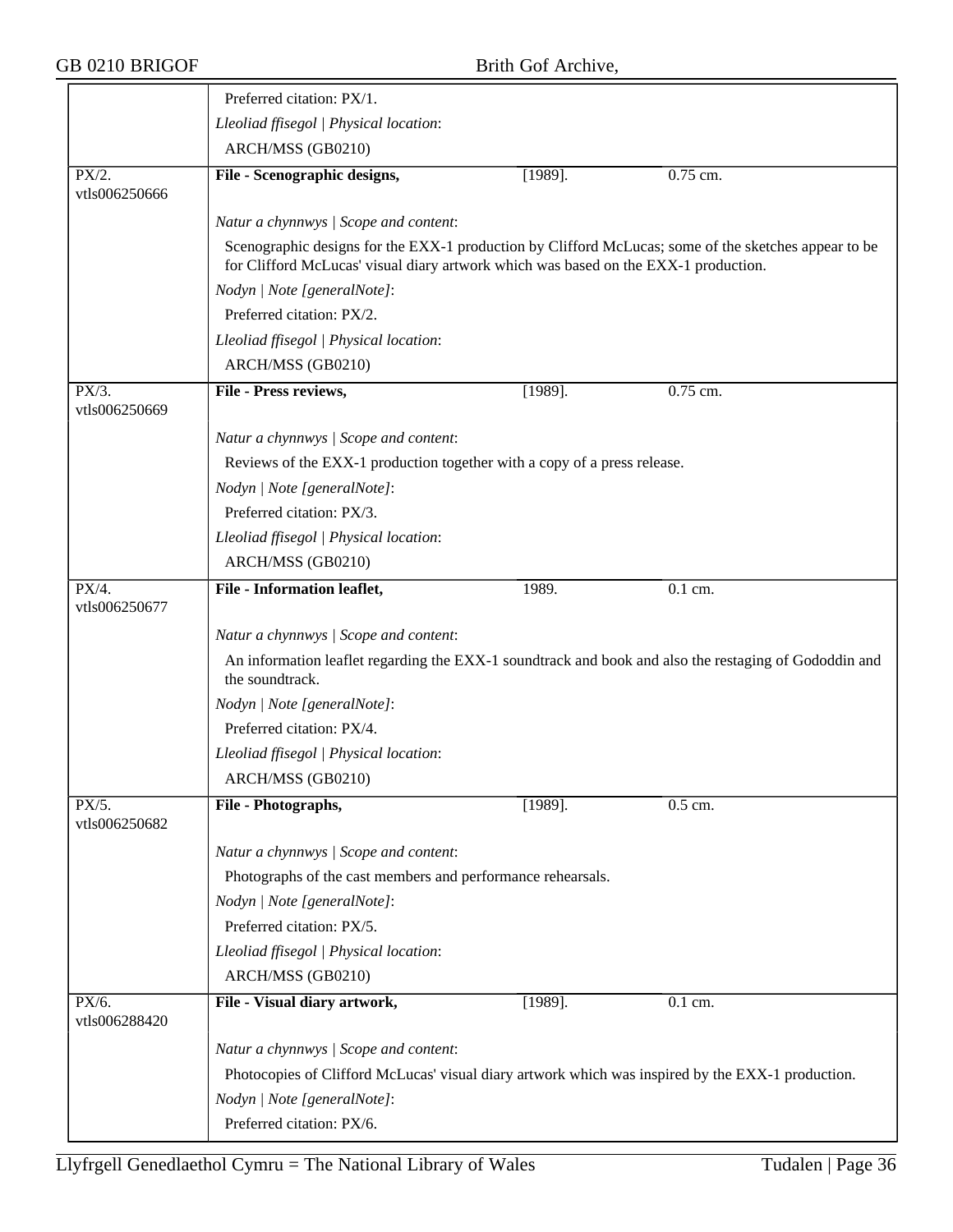|                        | Lleoliad ffisegol   Physical location:                                                                                                                                                                                                                                                                                                                                                                                                                                                                                                                                                            |
|------------------------|---------------------------------------------------------------------------------------------------------------------------------------------------------------------------------------------------------------------------------------------------------------------------------------------------------------------------------------------------------------------------------------------------------------------------------------------------------------------------------------------------------------------------------------------------------------------------------------------------|
|                        | ARCH/MSS (GB0210)                                                                                                                                                                                                                                                                                                                                                                                                                                                                                                                                                                                 |
| PX/7.<br>vtls006340187 | File - Giles Parbery's production papers,<br>$[1989]$ .<br>$0.5$ cm.                                                                                                                                                                                                                                                                                                                                                                                                                                                                                                                              |
|                        | Natur a chynnwys / Scope and content:                                                                                                                                                                                                                                                                                                                                                                                                                                                                                                                                                             |
|                        | Correspondence and papers from the production manager, Giles Parbery, relating to the EXX-1<br>production including a setting list noting props placement, production notes regarding details such as<br>[lighting], sound and design, work schedule, performance running lists for individual performances<br>noting details of music, characters' action and [stage manager] action with plans of the stage noting<br>character and [stage manager] actions, a production schedule, lighting equipment brochure, reviews and<br>an information leaflet regarding the production and soundtrack. |
|                        | Nodyn   Note [generalNote]:                                                                                                                                                                                                                                                                                                                                                                                                                                                                                                                                                                       |
|                        | Preferred citation: PX/7.                                                                                                                                                                                                                                                                                                                                                                                                                                                                                                                                                                         |
|                        | Lleoliad ffisegol   Physical location:                                                                                                                                                                                                                                                                                                                                                                                                                                                                                                                                                            |
|                        | ARCH/MSS (GB0210)                                                                                                                                                                                                                                                                                                                                                                                                                                                                                                                                                                                 |
|                        | Sub-sub-fonds PP. vtls006247629: Pax,<br>$\mathbf{D}$ 11' 11 $\mathbf{D}$ (110001110001 / 11' 1 ) 1/1, $\mathbf{C}$ ( )                                                                                                                                                                                                                                                                                                                                                                                                                                                                           |

Dyddiad | Date: [1989]-[1993]. (dyddiad creu) | (date of creation)

Natur a chynnwys | Scope and content:

Correspondence, papers and images relating to the Pax project, including the Los Angeles production, the preparatory etudes and the productions in Cardiff, Glasgow and Aberystwyth, comprising items such as notes, scenographic sketches, research material, scenarios and scores, prospectuses, booklets, publicity material, reviews and previews.

Disgrifiad ffisegol | Physical description: 5 boxes (0.1433 cubic metres) and 3 outsize bundles.

Lleoliad ffisegol | Physical location: ARCH/MSS (GB0210)

Nodyn | Note [generalNote]:

Preferred citation: PP.

#### Trefniant | Arrangement:

Arranged into four series: Los Angeles; Etudes: Los Angeles, Llythyron o'r Nefoedd and Westminster Abbey; Cardiff, Glasgow, Aberystwyth; and general.

# **Cyfres | Series PP1. vtls006247625: Los Angeles,**

Crëwr | Creator:

Dyddiad | Date: [1990]-[1993]. (dyddiad creu) | (date of creation)

Natur a chynnwys | Scope and content:

Correspondence, papers and photographs relating to the Los Angeles production, including devising notes and ideas, scenographic sketches, research material relating to the L.A. Riots, production quotes and texts, performance notes and directions, performance [scenarios], copies of the production prospectus and production marketing packs, publicity material, reviews and previews; together with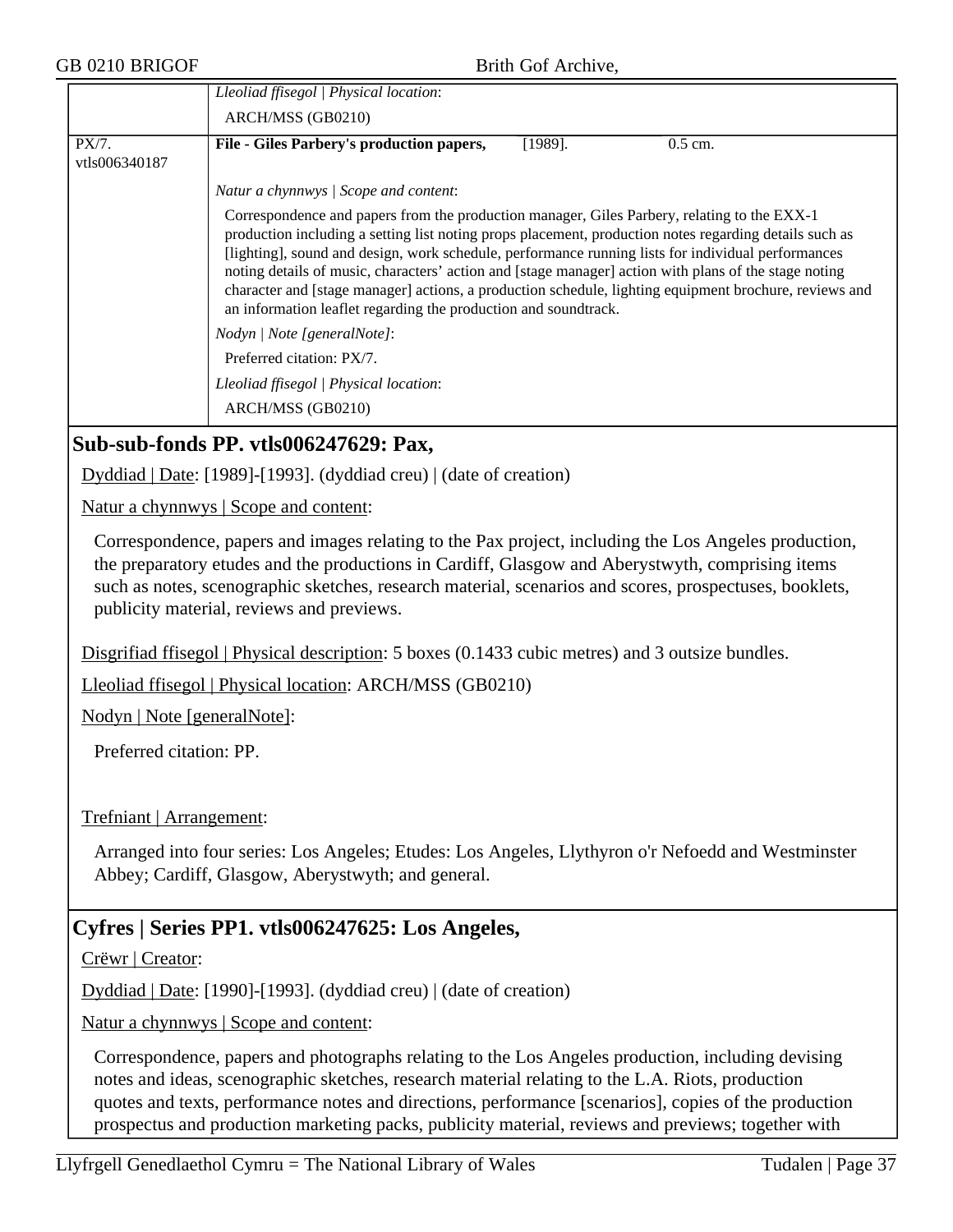correspondence and papers from production manager, Giles Parbury, mainly relating to the Los Angeles performances at the Mayfest Festival, Glasgow, Buenos Aires, Argentina and [Europe?], including Fribourg and Grenoble .

Disgrifiad ffisegol | Physical description: 9 folders, 10 envelopes, 1 file and 1 notebook.

Lleoliad ffisegol | Physical location: ARCH/MSS (GB0210)

Iaith y deunydd | Language of the material:

Nodyn | Note [generalNote]:

All audio-visual material has been removed (23.6.2011) and transferred.

Nodyn | Note [generalNote]:

Preferred citation: PP1.

Trefniant | Arrangement:

| FFeil / rhestr eitemau   File / item list |                                                                                                                                                                          |                   |                                               |
|-------------------------------------------|--------------------------------------------------------------------------------------------------------------------------------------------------------------------------|-------------------|-----------------------------------------------|
| Cod cyfeirnod<br>Reference code           | Teitl   Title                                                                                                                                                            | Dyddiadau   Dates | Disgrifiad ffisegol   Physical<br>description |
| PP1/1.<br>vtls006251090                   | File - Ideas and devising notes,                                                                                                                                         | $[1990]$ .        | $0.25$ cm.                                    |
|                                           | Natur a chynnwys / Scope and content:                                                                                                                                    |                   |                                               |
|                                           | Handwritten and typed devising notes and ideas by [Clifford McLucas] for the Los Angeles production.                                                                     |                   |                                               |
|                                           | Nodyn   Note [generalNote]:                                                                                                                                              |                   |                                               |
|                                           | Preferred citation: PP1/1.                                                                                                                                               |                   |                                               |
|                                           | Lleoliad ffisegol   Physical location:                                                                                                                                   |                   |                                               |
|                                           | ARCH/MSS (GB0210)                                                                                                                                                        |                   |                                               |
| $\overline{PP1/2}$ .<br>vtls006251097     | File - Scenographic sketches,                                                                                                                                            | $[1990x1993]$ .   | $\overline{0.1}$ cm.                          |
|                                           | Natur a chynnwys / Scope and content:                                                                                                                                    |                   |                                               |
|                                           | Scenographic sketches by Clifford McLucas for the Los Angeles production.                                                                                                |                   |                                               |
|                                           | Nodyn   Note [generalNote]:                                                                                                                                              |                   |                                               |
|                                           | Preferred citation: PP1/2.                                                                                                                                               |                   |                                               |
|                                           | Lleoliad ffisegol   Physical location:                                                                                                                                   |                   |                                               |
|                                           | ARCH/MSS (GB0210)                                                                                                                                                        |                   |                                               |
| $\overline{PP1/3.}$<br>vtls006251101      | <b>File - Newspaper cuttings,</b>                                                                                                                                        | 1992.             | $\overline{1.5}$ cm.                          |
|                                           | Natur a chynnwys / Scope and content:                                                                                                                                    |                   |                                               |
|                                           | Newspaper cuttings relating to the L.A. Riots, presumably collected as research for the Los Angeles<br>production; together with a sheet of fees for the year 1993/1994. |                   |                                               |
|                                           | Nodyn   Note [generalNote]:                                                                                                                                              |                   |                                               |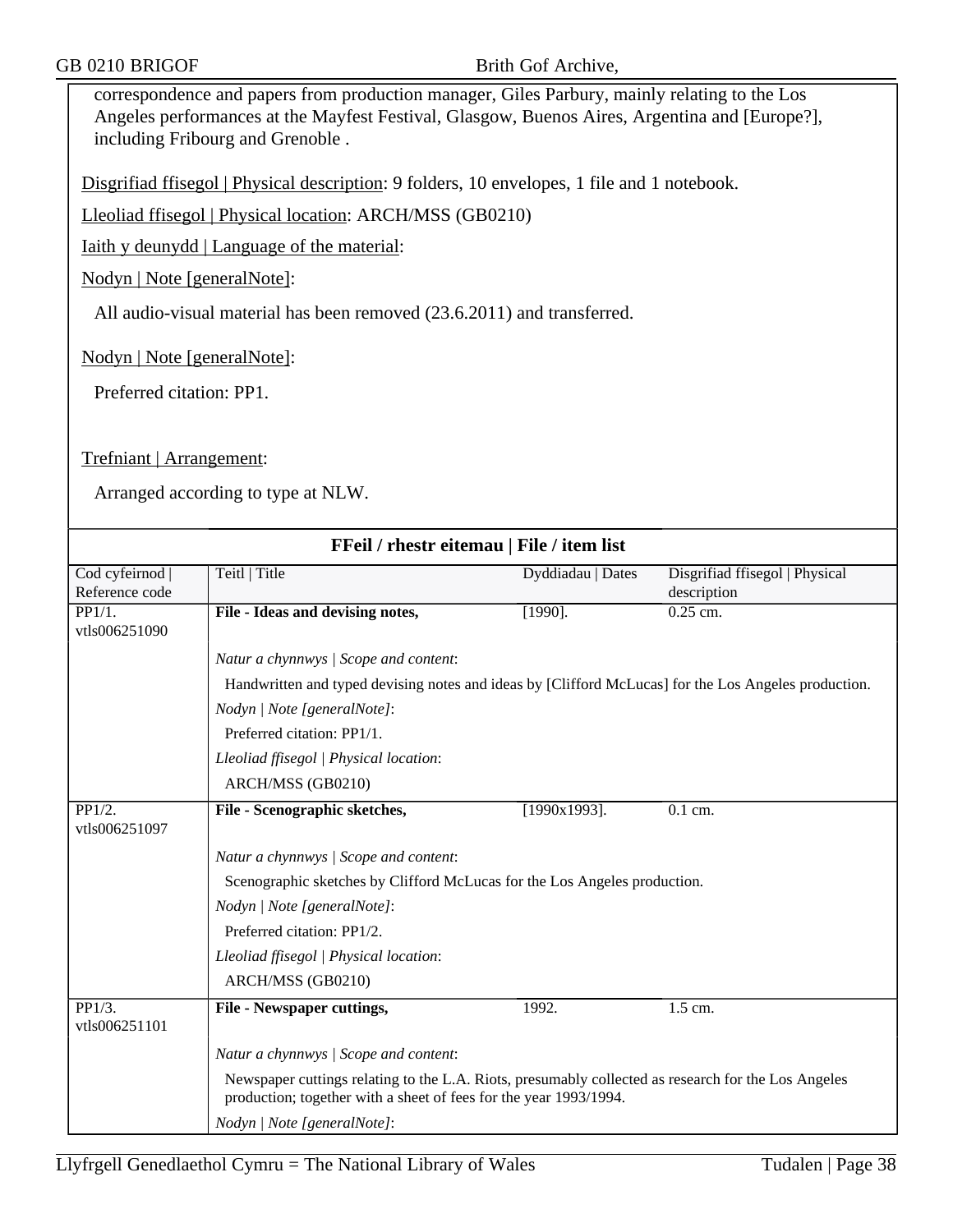|                         | Preferred citation: PP1/3.                                                                                                                                         |                 |                      |  |
|-------------------------|--------------------------------------------------------------------------------------------------------------------------------------------------------------------|-----------------|----------------------|--|
|                         | Lleoliad ffisegol   Physical location:                                                                                                                             |                 |                      |  |
|                         | ARCH/MSS (GB0210)                                                                                                                                                  |                 |                      |  |
| PP1/4.<br>vtls006251108 | File - Texts,                                                                                                                                                      | $[1990x1993]$ . | 0.25 cm.             |  |
|                         | Natur a chynnwys / Scope and content:                                                                                                                              |                 |                      |  |
|                         | A collection of quotes and texts for the Los Angeles production.                                                                                                   |                 |                      |  |
|                         | Nodyn   Note [generalNote]:                                                                                                                                        |                 |                      |  |
|                         | Preferred citation: PP1/4.                                                                                                                                         |                 |                      |  |
|                         | Lleoliad ffisegol   Physical location:                                                                                                                             |                 |                      |  |
|                         | ARCH/MSS (GB0210)                                                                                                                                                  |                 |                      |  |
| PP1/5.<br>vtls006251113 | File - Notebook,                                                                                                                                                   | $[1990x1993]$ . | $1$ cm.              |  |
|                         | Natur a chynnwys / Scope and content:                                                                                                                              |                 |                      |  |
|                         | A notebook containing performance notes and directions.                                                                                                            |                 |                      |  |
|                         | Nodyn   Note [generalNote]:                                                                                                                                        |                 |                      |  |
|                         | Preferred citation: PP1/5.                                                                                                                                         |                 |                      |  |
|                         | Lleoliad ffisegol   Physical location:                                                                                                                             |                 |                      |  |
|                         | ARCH/MSS (GB0210)                                                                                                                                                  |                 |                      |  |
| PP1/6.<br>vtls006251118 | File - [Scenarios],                                                                                                                                                | $[1990]$ .      | 0.25 cm.             |  |
|                         | Natur a chynnwys / Scope and content:                                                                                                                              |                 |                      |  |
|                         | Performance [scenarios] for the Los Angeles and Pax productions.                                                                                                   |                 |                      |  |
|                         | Nodyn   Note [generalNote]:                                                                                                                                        |                 |                      |  |
|                         | Preferred citation: PP1/6.                                                                                                                                         |                 |                      |  |
|                         | Lleoliad ffisegol   Physical location:                                                                                                                             |                 |                      |  |
|                         | ARCH/MSS (GB0210)                                                                                                                                                  |                 |                      |  |
| PP1/7.<br>vtls006251129 | File - Prospectus,                                                                                                                                                 | [1990], [1993]. | $\overline{0.5}$ cm. |  |
|                         | Natur a chynnwys / Scope and content:                                                                                                                              |                 |                      |  |
|                         | Draft and master copies of the prospectus for the Los Angeles production; together with a page from a<br>later production update.                                  |                 |                      |  |
|                         | Nodyn   Note [generalNote]:                                                                                                                                        |                 |                      |  |
|                         | Preferred citation: PP1/7.                                                                                                                                         |                 |                      |  |
|                         | Lleoliad ffisegol   Physical location:                                                                                                                             |                 |                      |  |
|                         | ARCH/MSS (GB0210)                                                                                                                                                  |                 |                      |  |
| PP1/8.<br>vtls006251131 | File - Marketing packs,                                                                                                                                            | [1990], [1993]. | 0.5 cm.              |  |
|                         | Natur a chynnwys / Scope and content:                                                                                                                              |                 |                      |  |
|                         | Copies of a production marketing pack, presumably produced for possible promoters, comprising an<br>early version for the earlier productions and a later version. |                 |                      |  |
|                         | Nodyn   Note [generalNote]:                                                                                                                                        |                 |                      |  |
|                         | Preferred citation: PP1/8.                                                                                                                                         |                 |                      |  |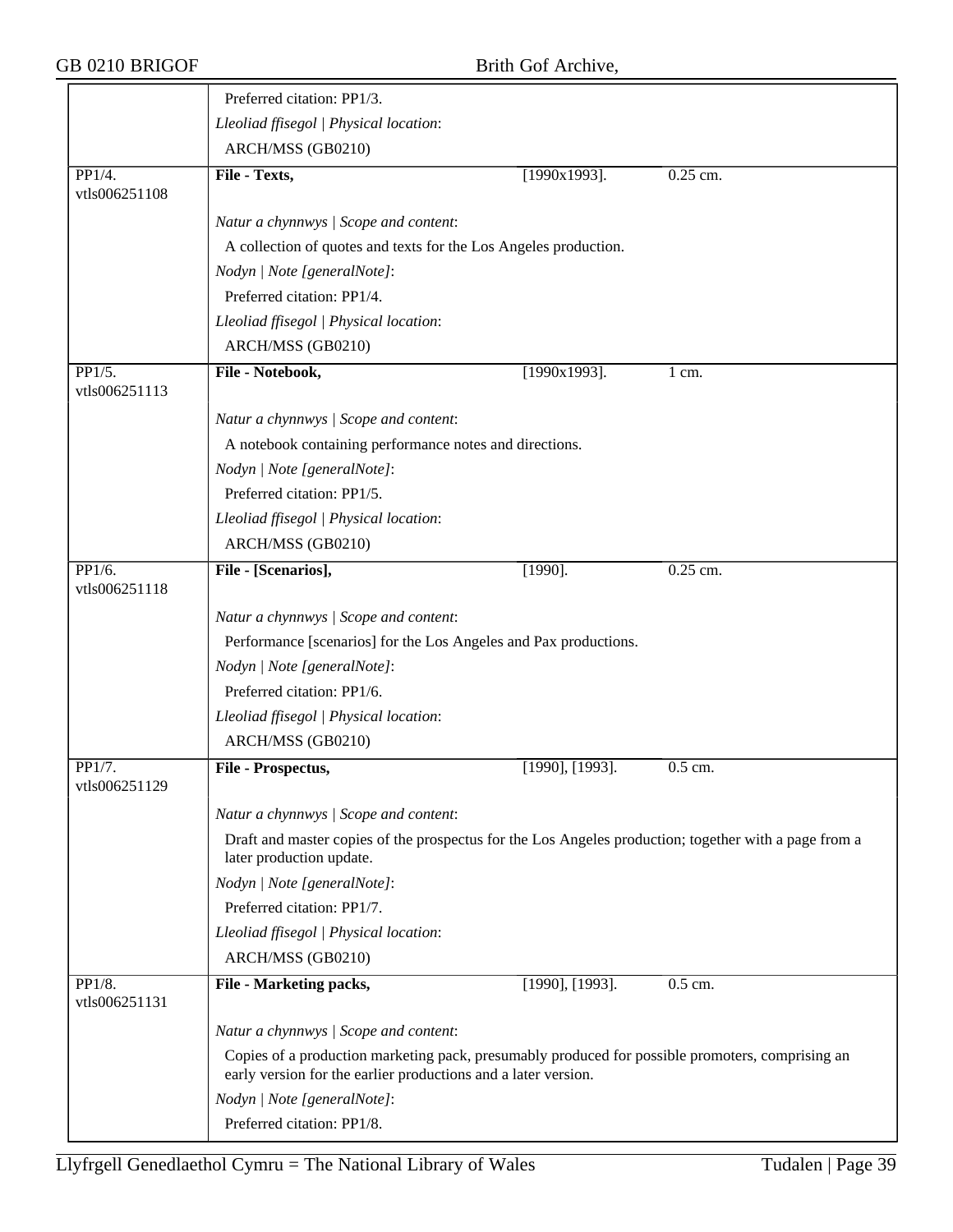|                          | Lleoliad ffisegol   Physical location:                                                                                                                                                                                                                                                                                                                                                                                                                                                                                                                         |                 |          |  |  |
|--------------------------|----------------------------------------------------------------------------------------------------------------------------------------------------------------------------------------------------------------------------------------------------------------------------------------------------------------------------------------------------------------------------------------------------------------------------------------------------------------------------------------------------------------------------------------------------------------|-----------------|----------|--|--|
|                          | ARCH/MSS (GB0210)                                                                                                                                                                                                                                                                                                                                                                                                                                                                                                                                              |                 |          |  |  |
| PP1/9.                   | File - Publicity material,                                                                                                                                                                                                                                                                                                                                                                                                                                                                                                                                     | 1990-1993.      | 1.25 cm. |  |  |
| vtls006251134            |                                                                                                                                                                                                                                                                                                                                                                                                                                                                                                                                                                |                 |          |  |  |
|                          | Natur a chynnwys / Scope and content:<br>Publicity material for the various Los Angeles productions, including at Rhymney, Glasgow, Fribourg,<br>Grenoble, Buenos Aires, Taliesin Theatre, Theatr y Werin and at the Time Festival at Grenzen.                                                                                                                                                                                                                                                                                                                 |                 |          |  |  |
|                          |                                                                                                                                                                                                                                                                                                                                                                                                                                                                                                                                                                |                 |          |  |  |
|                          | Nodyn   Note [generalNote]:                                                                                                                                                                                                                                                                                                                                                                                                                                                                                                                                    |                 |          |  |  |
|                          | Preferred citation: PP1/9.                                                                                                                                                                                                                                                                                                                                                                                                                                                                                                                                     |                 |          |  |  |
|                          | Lleoliad ffisegol   Physical location:                                                                                                                                                                                                                                                                                                                                                                                                                                                                                                                         |                 |          |  |  |
|                          | ARCH/MSS (GB0210)                                                                                                                                                                                                                                                                                                                                                                                                                                                                                                                                              |                 |          |  |  |
|                          |                                                                                                                                                                                                                                                                                                                                                                                                                                                                                                                                                                |                 |          |  |  |
| PP1/10.<br>vtls006251138 | File - Reviews,                                                                                                                                                                                                                                                                                                                                                                                                                                                                                                                                                | [1990]-[1993].  | 1.5 cm.  |  |  |
|                          | Natur a chynnwys / Scope and content:                                                                                                                                                                                                                                                                                                                                                                                                                                                                                                                          |                 |          |  |  |
|                          | Reviews and previews for the various Los Angeles productions, including at Rhymney, Glasgow,<br>Fribourg, Grenoble, Buenos Aires, and Taliesin Theatre and Theatr y Werin.<br>Nodyn   Note [generalNote]:                                                                                                                                                                                                                                                                                                                                                      |                 |          |  |  |
|                          |                                                                                                                                                                                                                                                                                                                                                                                                                                                                                                                                                                |                 |          |  |  |
|                          | Preferred citation: PP1/10.                                                                                                                                                                                                                                                                                                                                                                                                                                                                                                                                    |                 |          |  |  |
|                          | Lleoliad ffisegol   Physical location:                                                                                                                                                                                                                                                                                                                                                                                                                                                                                                                         |                 |          |  |  |
|                          | ARCH/MSS (GB0210)                                                                                                                                                                                                                                                                                                                                                                                                                                                                                                                                              |                 |          |  |  |
| PP1/11.                  | File - Photographs,                                                                                                                                                                                                                                                                                                                                                                                                                                                                                                                                            | $[1990x1993]$ . | 10 cm.   |  |  |
| vtls006251147            |                                                                                                                                                                                                                                                                                                                                                                                                                                                                                                                                                                |                 |          |  |  |
|                          | Natur a chynnwys / Scope and content:                                                                                                                                                                                                                                                                                                                                                                                                                                                                                                                          |                 |          |  |  |
|                          | Photographs, slides and negatives of various performances of the Los Angeles production, together<br>with photographs of the venues, rehearsals and actors and some photographs that may be of the Pax<br>production.                                                                                                                                                                                                                                                                                                                                          |                 |          |  |  |
|                          | Nodyn   Note [generalNote]:                                                                                                                                                                                                                                                                                                                                                                                                                                                                                                                                    |                 |          |  |  |
|                          | Preferred citation: PP1/11.                                                                                                                                                                                                                                                                                                                                                                                                                                                                                                                                    |                 |          |  |  |
|                          | Lleoliad ffisegol   Physical location:                                                                                                                                                                                                                                                                                                                                                                                                                                                                                                                         |                 |          |  |  |
|                          | ARCH/MSS (GB0210)                                                                                                                                                                                                                                                                                                                                                                                                                                                                                                                                              |                 |          |  |  |
| PP1/12.<br>vtls006339337 | File - Los Angeles and solos,                                                                                                                                                                                                                                                                                                                                                                                                                                                                                                                                  | 1991.           | 0.5 cm.  |  |  |
|                          | Natur a chynnwys / Scope and content:                                                                                                                                                                                                                                                                                                                                                                                                                                                                                                                          |                 |          |  |  |
|                          | Correspondence and papers from Giles Parbury relating to the Los Angeles performance at the Mayfest<br>Festival, Glasgow, including show accounts, venue and set plans, papers regarding set arrangements<br>and technical details, work timetable, reviews, production information including a structural summary<br>and [scenario], and rehearsal details; together with papers relating to a solo performances at St Fagans<br>Museum and Chapter Arts Centre, including performance schedules, set and venue plans and papers<br>regarding equipment hire. |                 |          |  |  |
|                          | Nodyn   Note [generalNote]:                                                                                                                                                                                                                                                                                                                                                                                                                                                                                                                                    |                 |          |  |  |
|                          | Preferred citation: PP1/12.                                                                                                                                                                                                                                                                                                                                                                                                                                                                                                                                    |                 |          |  |  |
|                          | Lleoliad ffisegol   Physical location:                                                                                                                                                                                                                                                                                                                                                                                                                                                                                                                         |                 |          |  |  |
|                          | ARCH/MSS (GB0210)                                                                                                                                                                                                                                                                                                                                                                                                                                                                                                                                              |                 |          |  |  |
| PP1/13.                  | File - Los Angeles, Buenos Aires,                                                                                                                                                                                                                                                                                                                                                                                                                                                                                                                              | $[1992]$ .      | 1.25 cm. |  |  |
| vtls006339375            |                                                                                                                                                                                                                                                                                                                                                                                                                                                                                                                                                                |                 |          |  |  |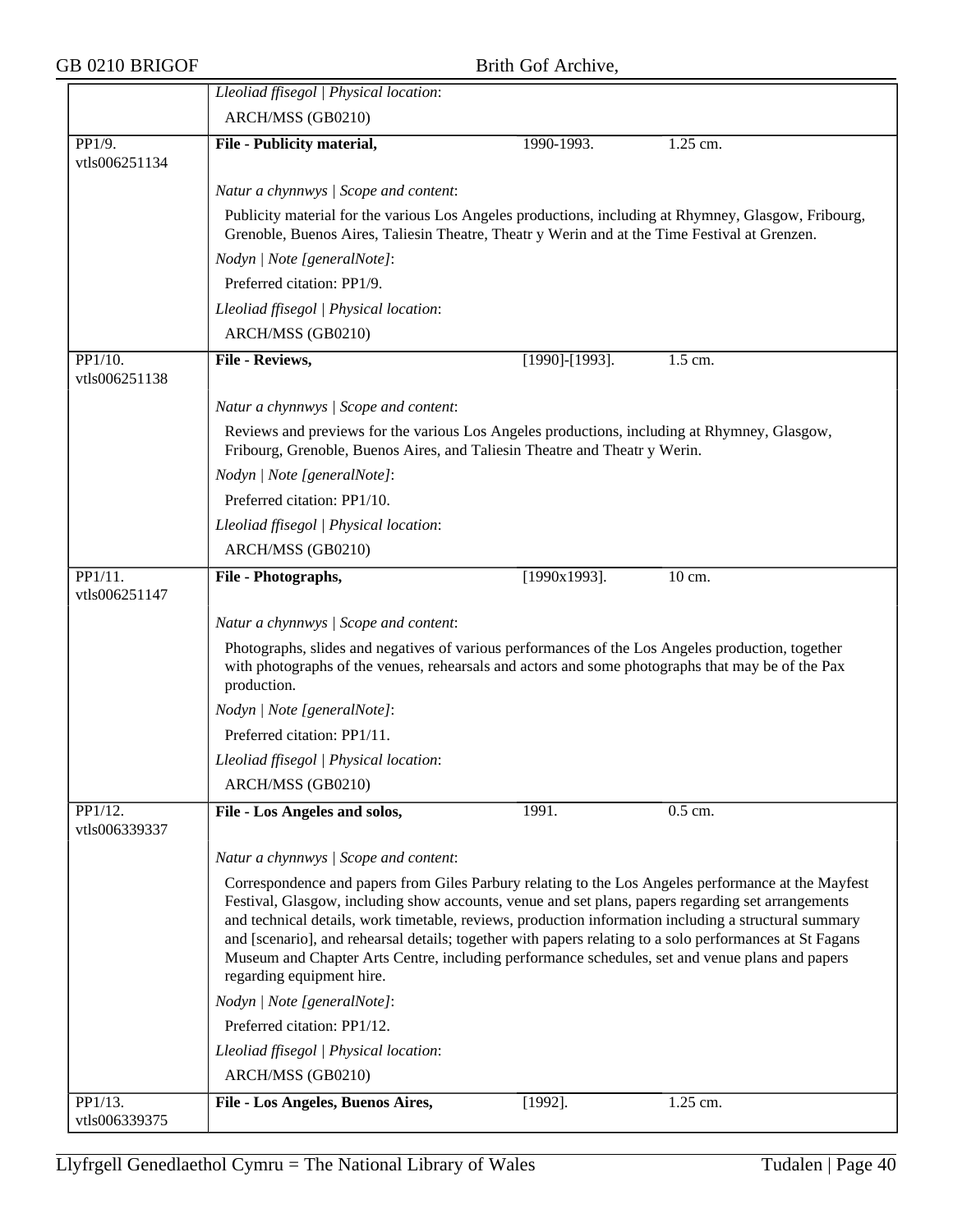|                          | Natur a chynnwys / Scope and content:                                                                                                                                                                                                                                                                                                                                                                                                                                                                                                                                                                                                                                         |
|--------------------------|-------------------------------------------------------------------------------------------------------------------------------------------------------------------------------------------------------------------------------------------------------------------------------------------------------------------------------------------------------------------------------------------------------------------------------------------------------------------------------------------------------------------------------------------------------------------------------------------------------------------------------------------------------------------------------|
|                          | Correspondence and papers of the production manager, Giles Parbery, relating to the Los Angeles<br>performance at Buenos Aires, including props lists with notes and images, details and arrangements for<br>technical and set requirements, venue plans, a contract and work schedules and trip itineraries.                                                                                                                                                                                                                                                                                                                                                                 |
|                          | Nodyn   Note [generalNote]:                                                                                                                                                                                                                                                                                                                                                                                                                                                                                                                                                                                                                                                   |
|                          | Preferred citation: PP1/13.                                                                                                                                                                                                                                                                                                                                                                                                                                                                                                                                                                                                                                                   |
|                          | Lleoliad ffisegol   Physical location:                                                                                                                                                                                                                                                                                                                                                                                                                                                                                                                                                                                                                                        |
|                          | ARCH/MSS (GB0210)                                                                                                                                                                                                                                                                                                                                                                                                                                                                                                                                                                                                                                                             |
| PP1/14.<br>vtls006339816 | File - Giles Parbery's papers: Los Angeles<br>$[1991]$ - $[1993]$ .<br>1 cm.<br>(Prompt copy),                                                                                                                                                                                                                                                                                                                                                                                                                                                                                                                                                                                |
|                          | Natur a chynnwys / Scope and content:                                                                                                                                                                                                                                                                                                                                                                                                                                                                                                                                                                                                                                         |
|                          | Correspondence and papers from the production manager, Giles Parbery, relating mainly to technical<br>aspects of the Los Angeles production, including performances in Gent, Aberystwyth and Buenos Aires,<br>including a technical running order with details of cast members' actions, stage and set plans noting<br>technical and prop details, timings for technical effects, props and equipment lists, some of which relate<br>to the exportation and re-importation of items, a work schedule for Buenos Aires and sound and fx<br>(effects) plots.                                                                                                                    |
|                          | Nodyn   Note [generalNote]:                                                                                                                                                                                                                                                                                                                                                                                                                                                                                                                                                                                                                                                   |
|                          | Preferred citation: PP1/14.                                                                                                                                                                                                                                                                                                                                                                                                                                                                                                                                                                                                                                                   |
|                          | Lleoliad ffisegol   Physical location:                                                                                                                                                                                                                                                                                                                                                                                                                                                                                                                                                                                                                                        |
|                          | ARCH/MSS (GB0210)                                                                                                                                                                                                                                                                                                                                                                                                                                                                                                                                                                                                                                                             |
| PP1/15.<br>vtls006376497 | File - Giles Parbery's papers: Los Angeles,<br>$[1992]$ .<br>2 cm.                                                                                                                                                                                                                                                                                                                                                                                                                                                                                                                                                                                                            |
|                          | Natur a chynnwys / Scope and content:                                                                                                                                                                                                                                                                                                                                                                                                                                                                                                                                                                                                                                         |
|                          | Giles Parbery's papers relating to the arrangement and administration of the Los Angeles production [in<br>Europe?], including performances in Fribourg, Grenoble and Cardiff, comprising, vehicle hire papers,<br>travel documents and arrangements, budgets, production and rehearsal schedules, address database of<br>cast/crew members, draft publicity material, props and equipment lists and details and correspondence<br>and papers regarding technical aspects, including Stage Electrics hire price booklet, plans, checklists, and<br>venue plans and details; together with information regarding the Belluard Festival, other companies and<br>theatre spaces. |
|                          | Nodyn   Note [generalNote]:                                                                                                                                                                                                                                                                                                                                                                                                                                                                                                                                                                                                                                                   |
|                          | Preferred citation: PP1/15.                                                                                                                                                                                                                                                                                                                                                                                                                                                                                                                                                                                                                                                   |
|                          | Lleoliad ffisegol   Physical location:                                                                                                                                                                                                                                                                                                                                                                                                                                                                                                                                                                                                                                        |
|                          | ARCH/MSS (GB0210)                                                                                                                                                                                                                                                                                                                                                                                                                                                                                                                                                                                                                                                             |
|                          | Cyfrog   Sorios DD2, ytls006251240; Ftudos: Los Angeles I lythyron o'r Nefoedd ond                                                                                                                                                                                                                                                                                                                                                                                                                                                                                                                                                                                            |

# **Cyfres | Series PP2. vtls006251249: Etudes: Los Angeles, Llythyron o'r Nefoedd and Westminster Abbey,**

Crëwr | Creator:

Dyddiad | Date: 1989-1990. (dyddiad creu) | (date of creation)

Natur a chynnwys | Scope and content:

Photographs and slides of Los Angeles, Llythyron o'r Nefoedd, including the rehearsals at St Germain's, Cardiff, and the Pax concert at Westminster Abbey; together with Lis Hughes Jones' workfile for the production.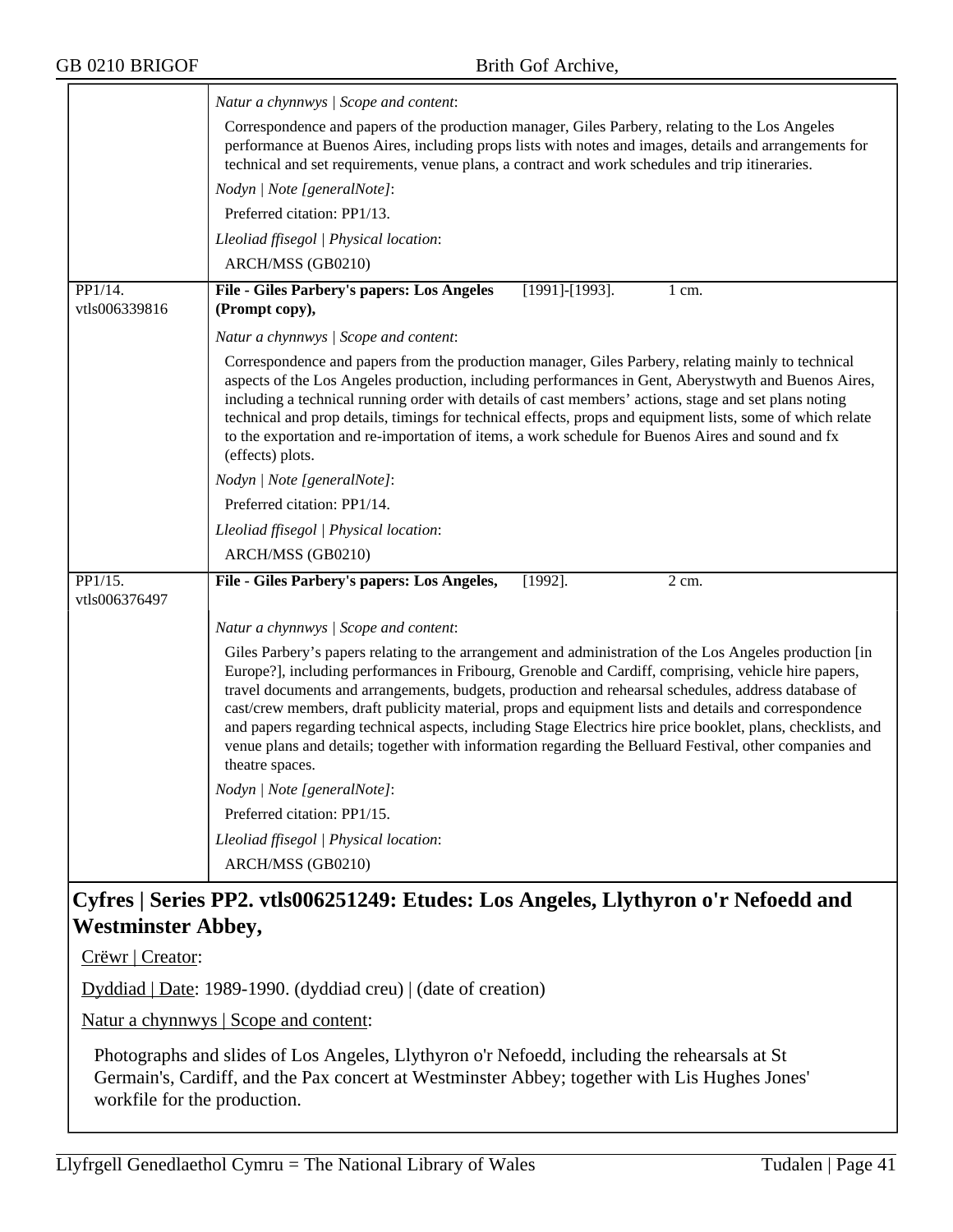Disgrifiad ffisegol | Physical description: 2 files, 1 folder, 1 envelope and 1 box of slides.

Lleoliad ffisegol | Physical location: ARCH/MSS (GB0210)

Iaith y deunydd | Language of the material:

Nodyn | Note [generalNote]:

Preferred citation: PP2.

### Trefniant | Arrangement:

Arranged according to type at NLW.

| FFeil / rhestr eitemau   File / item list |                                                                                                                                                                                                                                                                                                                                                                                                                                                                                     |                       |                                |
|-------------------------------------------|-------------------------------------------------------------------------------------------------------------------------------------------------------------------------------------------------------------------------------------------------------------------------------------------------------------------------------------------------------------------------------------------------------------------------------------------------------------------------------------|-----------------------|--------------------------------|
| Cod cyfeirnod                             | Teitl   Title                                                                                                                                                                                                                                                                                                                                                                                                                                                                       | Dyddiadau   Dates     | Disgrifiad ffisegol   Physical |
| Reference code                            |                                                                                                                                                                                                                                                                                                                                                                                                                                                                                     |                       | description                    |
| PP2/1.                                    | File - Photographs and slides,                                                                                                                                                                                                                                                                                                                                                                                                                                                      | 1989-1990.            | 10.5 cm.                       |
| vtls006252270                             |                                                                                                                                                                                                                                                                                                                                                                                                                                                                                     |                       |                                |
|                                           | Natur a chynnwys / Scope and content:                                                                                                                                                                                                                                                                                                                                                                                                                                               |                       |                                |
|                                           | Photographs and slides of the preparations for, rehearsals and performances of Los Angeles, Llythyron<br>o'r Nefoedd and the Pax concert at Westminster Abbey.                                                                                                                                                                                                                                                                                                                      |                       |                                |
|                                           | Nodyn   Note [generalNote]:                                                                                                                                                                                                                                                                                                                                                                                                                                                         |                       |                                |
|                                           | Preferred citation: PP2/1.                                                                                                                                                                                                                                                                                                                                                                                                                                                          |                       |                                |
|                                           | Lleoliad ffisegol   Physical location:                                                                                                                                                                                                                                                                                                                                                                                                                                              |                       |                                |
|                                           | ARCH/MSS (GB0210)                                                                                                                                                                                                                                                                                                                                                                                                                                                                   |                       |                                |
| PP2/2.<br>vtls006373699                   | File - Lis Hughes Jones' workfile,                                                                                                                                                                                                                                                                                                                                                                                                                                                  | $[1989]$ - $[1990]$ . | $1.25$ cm.                     |
|                                           | Natur a chynnwys / Scope and content:                                                                                                                                                                                                                                                                                                                                                                                                                                               |                       |                                |
|                                           | Lis Hughes Jones' workfile for the Llythyron o'r Nefoedd production including daily work plans for<br>[rehearsals] including names of [participants] and notes on tasks, dynamics and actions; word association<br>lists; a general work plan; notes on ideas, workshops, dynamics and stage actions; production checklists;<br>draft scenarios; verses and songs; venue plans; research material; a draft copy of the production texts;<br>publicity material; and correspondence. |                       |                                |
|                                           | Nodyn   Note [generalNote]:                                                                                                                                                                                                                                                                                                                                                                                                                                                         |                       |                                |
|                                           | Preferred citation: PP2/2.                                                                                                                                                                                                                                                                                                                                                                                                                                                          |                       |                                |
|                                           | Lleoliad ffisegol   Physical location:                                                                                                                                                                                                                                                                                                                                                                                                                                              |                       |                                |
|                                           | ARCH/MSS (GB0210)                                                                                                                                                                                                                                                                                                                                                                                                                                                                   |                       |                                |
|                                           | $C_{\rm{refnod}}$   $C_{\rm{enio}}$ DD2 $_{\rm{reflo}}$ 06.251245. $C_{\rm{ordiff}}$ $C_{\rm{loggou}}$ Abountwith                                                                                                                                                                                                                                                                                                                                                                   |                       |                                |

# **Cyfres | Series PP3. vtls006251245: Cardiff, Glasgow, Aberystwyth,**

Crëwr | Creator:

Dyddiad | Date: [1989x1991]. (dyddiad creu) | (date of creation)

Natur a chynnwys | Scope and content:

Correspondence, papers and images relating to the Pax production and the performances in Cardiff, Glasgow and Aberystwyth, including information booklets, publicity material and programmes, previews and reviews, press releases, work, devising notes, production and performance notes,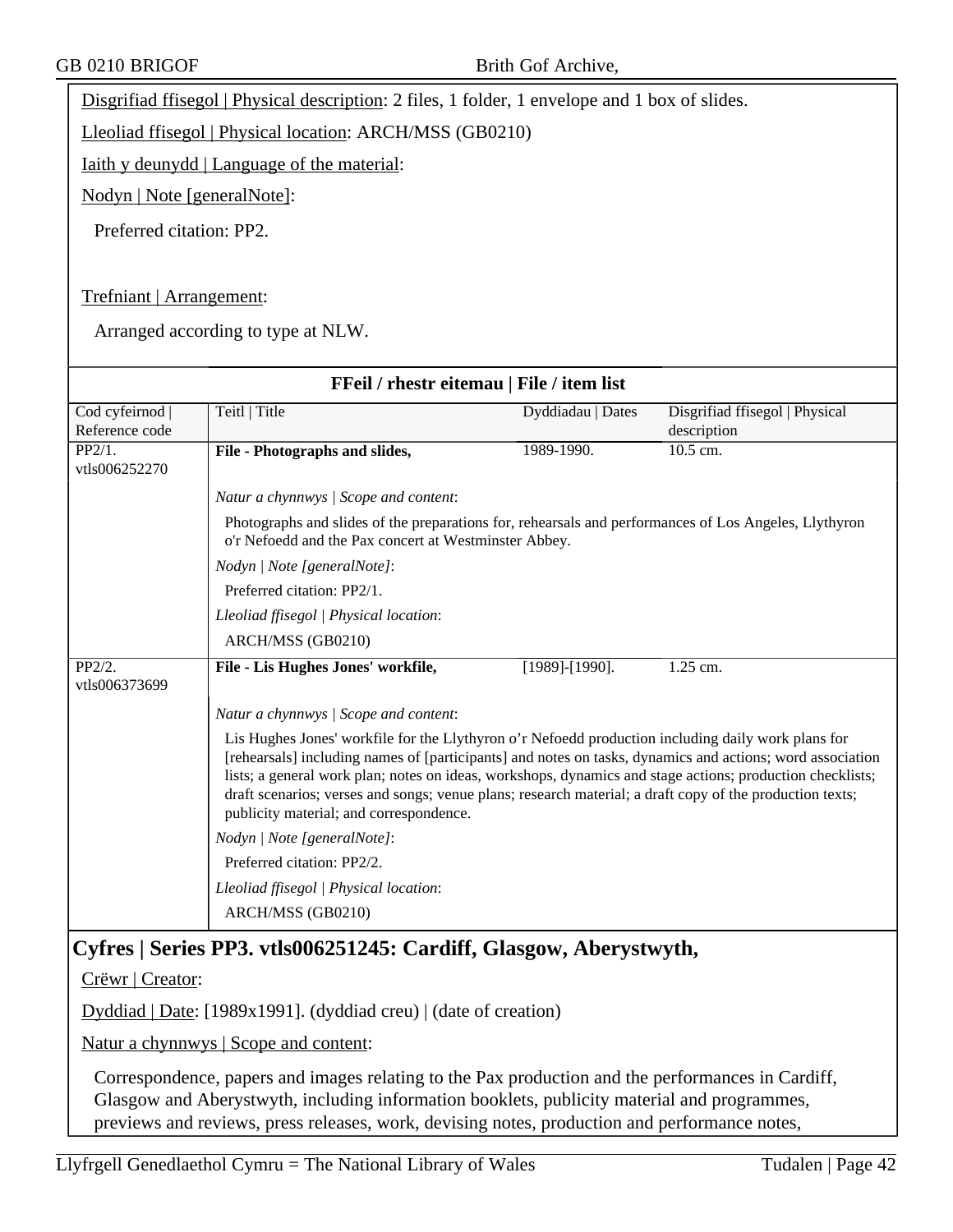schematic scenarios, a wokring score, proposals, prospectus, research material, and scenographic sketches and designs; together with the papers of the production manager Giles Parbery relating to the Aberystwyth and Glasgow Pax productions.

Disgrifiad ffisegol | Physical description: 20 folders, 7 files, 6 envelopes and 1 bundle.

Lleoliad ffisegol | Physical location: ARCH/MSS (GB0210)

Iaith y deunydd | Language of the material:

Nodyn | Note [generalNote]:

All video material has been removed (28.6.2011) and transferred.

Nodyn | Note [generalNote]:

Preferred citation: PP3.

Trefniant | Arrangement:

|                                   | FFeil / rhestr eitemau   File / item list                                                                                                                                                                                                                                                                                                                                                                                                                         |                       |                                               |
|-----------------------------------|-------------------------------------------------------------------------------------------------------------------------------------------------------------------------------------------------------------------------------------------------------------------------------------------------------------------------------------------------------------------------------------------------------------------------------------------------------------------|-----------------------|-----------------------------------------------|
| Cod cyfeirnod  <br>Reference code | Teitl   Title                                                                                                                                                                                                                                                                                                                                                                                                                                                     | Dyddiadau   Dates     | Disgrifiad ffisegol   Physical<br>description |
| PP3/1.<br>vtls006251248           | File - Photographs,                                                                                                                                                                                                                                                                                                                                                                                                                                               | $[1989x1991]$ .       | 35 cm.                                        |
|                                   | Natur a chynnwys / Scope and content:                                                                                                                                                                                                                                                                                                                                                                                                                             |                       |                                               |
|                                   | Photographs, slides and negatives of the various Pax productions showing the venues, rehearsals and<br>performances at St David's Hall Cardiff, [?the Tramway], Glasgow and Aberystwyth Railway Station;<br>the file also includes some images of the etudes productions at Llanbadarn Fawr Church with Cyrff<br>Ystwth and Dance Wales and at Westminster Abbey and photocopies of images presumably to be used in<br>publicity material and other publications. |                       |                                               |
|                                   | Nodyn   Note [generalNote]:                                                                                                                                                                                                                                                                                                                                                                                                                                       |                       |                                               |
|                                   | Preferred citation: PP3/1.                                                                                                                                                                                                                                                                                                                                                                                                                                        |                       |                                               |
|                                   | Lleoliad ffisegol   Physical location:                                                                                                                                                                                                                                                                                                                                                                                                                            |                       |                                               |
|                                   | ARCH/MSS (GB0210)                                                                                                                                                                                                                                                                                                                                                                                                                                                 |                       |                                               |
| PP3/2.<br>vtls006251251           | File - Sponsors booklet,                                                                                                                                                                                                                                                                                                                                                                                                                                          | $[1991]$ .            | $0.5$ cm.                                     |
|                                   | Natur a chynnwys / Scope and content:                                                                                                                                                                                                                                                                                                                                                                                                                             |                       |                                               |
|                                   | A master copy of the ISL sponsors booklet; together with a final copy of some of the pages.                                                                                                                                                                                                                                                                                                                                                                       |                       |                                               |
|                                   | Nodyn   Note [generalNote]:                                                                                                                                                                                                                                                                                                                                                                                                                                       |                       |                                               |
|                                   | Preferred citation: PP3/2.                                                                                                                                                                                                                                                                                                                                                                                                                                        |                       |                                               |
|                                   | Lleoliad ffisegol   Physical location:                                                                                                                                                                                                                                                                                                                                                                                                                            |                       |                                               |
|                                   | ARCH/MSS (GB0210)                                                                                                                                                                                                                                                                                                                                                                                                                                                 |                       |                                               |
| PP3/3.<br>vtls006251252           | File - Publicity and programmes,                                                                                                                                                                                                                                                                                                                                                                                                                                  | $[1990]$ - $[1991]$ . | $2.5$ cm.                                     |
|                                   | Natur a chynnwys / Scope and content:                                                                                                                                                                                                                                                                                                                                                                                                                             |                       |                                               |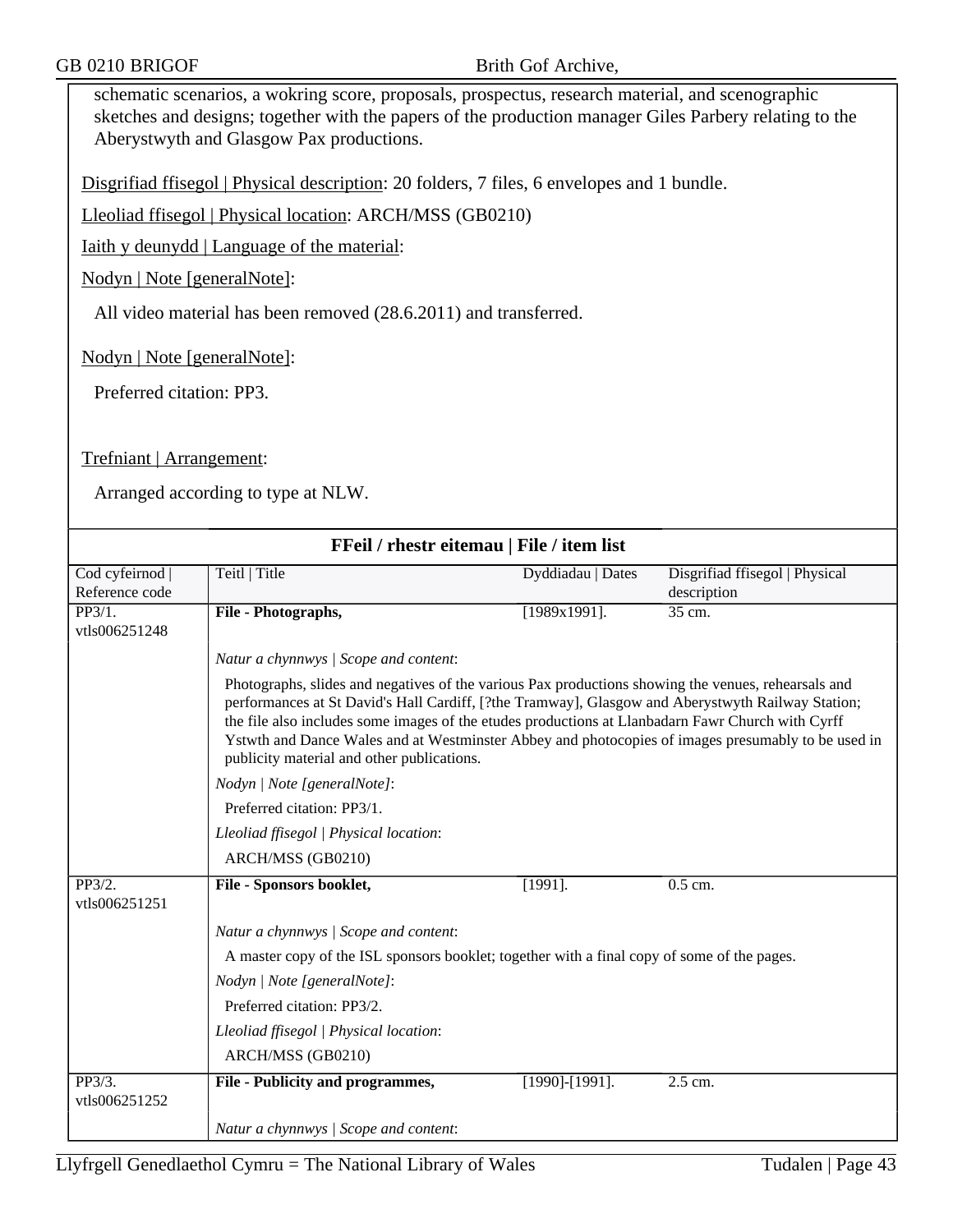|                         | Publicity material and programmes for the performances of Pax at Glasgow, Cardiff and Aberystwyth;<br>together with a copies of information booklets including the user's handbook for Cardiff, a booklet for the<br>Pax concerts, and a sponsors brochure. |                       |         |  |  |  |
|-------------------------|-------------------------------------------------------------------------------------------------------------------------------------------------------------------------------------------------------------------------------------------------------------|-----------------------|---------|--|--|--|
|                         | Nodyn   Note [generalNote]:                                                                                                                                                                                                                                 |                       |         |  |  |  |
|                         | Preferred citation: PP3/3.                                                                                                                                                                                                                                  |                       |         |  |  |  |
|                         | Lleoliad ffisegol   Physical location:                                                                                                                                                                                                                      |                       |         |  |  |  |
|                         | ARCH/MSS (GB0210)                                                                                                                                                                                                                                           |                       |         |  |  |  |
| PP3/4.<br>vtls006251426 | File - Information booklets and leaflets,                                                                                                                                                                                                                   | $[1989]$ - $[1990]$ . | 1.5 cm. |  |  |  |
|                         | Natur a chynnwys / Scope and content:                                                                                                                                                                                                                       |                       |         |  |  |  |
|                         | Various information booklets and leaflets for the Pax production, including a booklets for the Pax<br>concerts, potential sponsors, and a compilation of press previews, reviews and other recent articles;<br>together with leaflets for the Pax concerts. |                       |         |  |  |  |
|                         | Nodyn   Note [generalNote]:                                                                                                                                                                                                                                 |                       |         |  |  |  |
|                         | Preferred citation: PP3/4.                                                                                                                                                                                                                                  |                       |         |  |  |  |
|                         | Lleoliad ffisegol   Physical location:                                                                                                                                                                                                                      |                       |         |  |  |  |
|                         | ARCH/MSS (GB0210)                                                                                                                                                                                                                                           |                       |         |  |  |  |
| PP3/5.<br>vtls006251443 | File - Previews and reviews,                                                                                                                                                                                                                                | $[1990]$ - $[1991]$ . | 2.5 cm. |  |  |  |
|                         | Natur a chynnwys / Scope and content:                                                                                                                                                                                                                       |                       |         |  |  |  |
|                         | Previews and reviews of the Pax performances at St David's Hall, Cardiff, Glasgow and the Railway<br>Station, Aberystwyth; also included are some reviews of the performance with Cyrff Ystwyth in<br>Llanbadarn Church and Los Angeles in Rhymni.          |                       |         |  |  |  |
|                         | Nodyn   Note [generalNote]:                                                                                                                                                                                                                                 |                       |         |  |  |  |
|                         | Preferred citation: PP3/5.                                                                                                                                                                                                                                  |                       |         |  |  |  |
|                         | Lleoliad ffisegol   Physical location:                                                                                                                                                                                                                      |                       |         |  |  |  |
|                         | ARCH/MSS (GB0210)                                                                                                                                                                                                                                           |                       |         |  |  |  |
| PP3/6.<br>vtls006251710 | File - Press release,                                                                                                                                                                                                                                       | 1990.                 | 0.1 cm. |  |  |  |
|                         | Natur a chynnwys / Scope and content:                                                                                                                                                                                                                       |                       |         |  |  |  |
|                         | A press release for the Pax production at St David's Hall, Cardiff.                                                                                                                                                                                         |                       |         |  |  |  |
|                         | Nodyn   Note [generalNote]:                                                                                                                                                                                                                                 |                       |         |  |  |  |
|                         | Preferred citation: PP3/6.                                                                                                                                                                                                                                  |                       |         |  |  |  |
|                         | Lleoliad ffisegol   Physical location:                                                                                                                                                                                                                      |                       |         |  |  |  |
|                         | ARCH/MSS (GB0210)                                                                                                                                                                                                                                           |                       |         |  |  |  |
| PP3/7.<br>vtls006251761 | File - Work notes,                                                                                                                                                                                                                                          | [1990]-[1991].        | 0.5 cm. |  |  |  |
|                         | Natur a chynnwys / Scope and content:                                                                                                                                                                                                                       |                       |         |  |  |  |
|                         | Work notes and memos relating to the Pax productions and including production notes relating to the<br>soundtrack, appraisal notes, and production texts; together with a proposal for a performance of Pax at<br>Aberystwyth and an analysis of Pax.       |                       |         |  |  |  |
|                         | Nodyn   Note [generalNote]:                                                                                                                                                                                                                                 |                       |         |  |  |  |
|                         | Preferred citation: PP3/7.                                                                                                                                                                                                                                  |                       |         |  |  |  |
|                         | Lleoliad ffisegol   Physical location:                                                                                                                                                                                                                      |                       |         |  |  |  |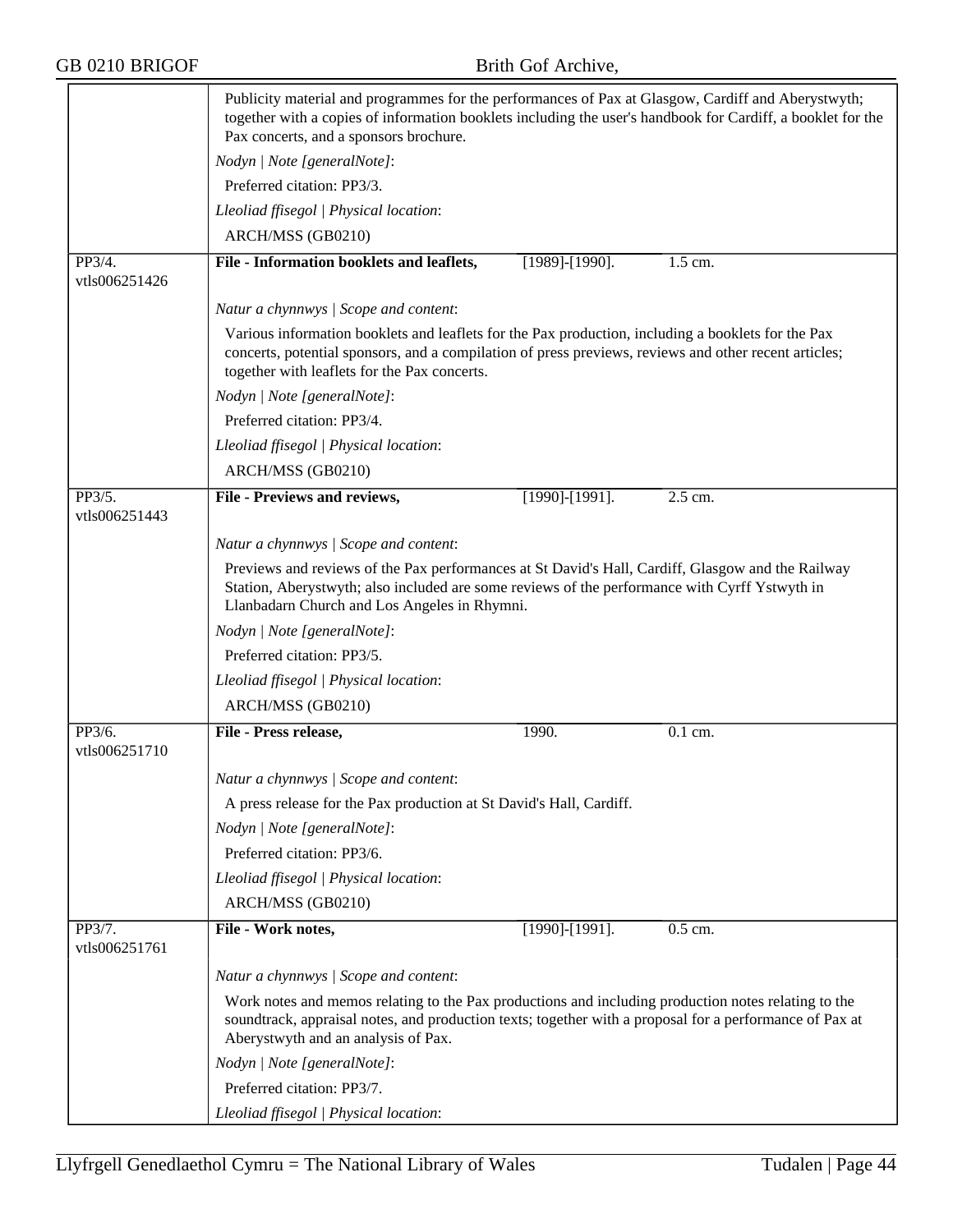$\overline{\phantom{0}}$ 

|                          | ARCH/MSS (GB0210)                                                                                                                                                                                                                                                                                                                                       |                 |            |  |  |  |
|--------------------------|---------------------------------------------------------------------------------------------------------------------------------------------------------------------------------------------------------------------------------------------------------------------------------------------------------------------------------------------------------|-----------------|------------|--|--|--|
| PP3/8.<br>vtls006251766  | File - Graphics,                                                                                                                                                                                                                                                                                                                                        | $[1989x1991]$ . | 0.5 cm.    |  |  |  |
|                          | Natur a chynnwys / Scope and content:                                                                                                                                                                                                                                                                                                                   |                 |            |  |  |  |
|                          | Various versions of images of the Pax production, presumably to be used in productions booklets;<br>together with master copies of some pages.                                                                                                                                                                                                          |                 |            |  |  |  |
|                          | Nodyn   Note [generalNote]:                                                                                                                                                                                                                                                                                                                             |                 |            |  |  |  |
|                          | Preferred citation: PP3/8.                                                                                                                                                                                                                                                                                                                              |                 |            |  |  |  |
|                          | Lleoliad ffisegol   Physical location:                                                                                                                                                                                                                                                                                                                  |                 |            |  |  |  |
|                          | ARCH/MSS (GB0210)                                                                                                                                                                                                                                                                                                                                       |                 |            |  |  |  |
| PP3/9.<br>vtls006251791  | File - Production and performance notes,                                                                                                                                                                                                                                                                                                                | 1990.           | $0.75$ cm. |  |  |  |
|                          | Natur a chynnwys / Scope and content:                                                                                                                                                                                                                                                                                                                   |                 |            |  |  |  |
|                          | A booklet containing production and performance notes, with a handwritten draft of the notes; together<br>with loose papers that include notes relating to the production and a scenographic sketch relating to a<br>proposed performance in Glasgow.                                                                                                   |                 |            |  |  |  |
|                          | Nodyn   Note [generalNote]:                                                                                                                                                                                                                                                                                                                             |                 |            |  |  |  |
|                          | Preferred citation: PP3/9.                                                                                                                                                                                                                                                                                                                              |                 |            |  |  |  |
|                          | Lleoliad ffisegol   Physical location:                                                                                                                                                                                                                                                                                                                  |                 |            |  |  |  |
|                          | ARCH/MSS (GB0210)                                                                                                                                                                                                                                                                                                                                       |                 |            |  |  |  |
| PP3/10.<br>vtls006251804 | File - Draft devising, production and<br>performance notes and scenarios,                                                                                                                                                                                                                                                                               | $[1989x1991]$ . | $0.75$ cm. |  |  |  |
|                          | Natur a chynnwys / Scope and content:                                                                                                                                                                                                                                                                                                                   |                 |            |  |  |  |
|                          | A notebook containing draft devising notes, production and performance notes and draft scenarios.                                                                                                                                                                                                                                                       |                 |            |  |  |  |
|                          | Nodyn   Note [generalNote]:                                                                                                                                                                                                                                                                                                                             |                 |            |  |  |  |
|                          | Preferred citation: PP3/10.                                                                                                                                                                                                                                                                                                                             |                 |            |  |  |  |
|                          | Lleoliad ffisegol   Physical location:                                                                                                                                                                                                                                                                                                                  |                 |            |  |  |  |
|                          | ARCH/MSS (GB0210)                                                                                                                                                                                                                                                                                                                                       |                 |            |  |  |  |
| PP3/11.<br>vtls006251848 | File - Devising, planning and research<br>notes,                                                                                                                                                                                                                                                                                                        | $[1991]$ .      | 0.5 cm.    |  |  |  |
|                          | Natur a chynnwys / Scope and content:                                                                                                                                                                                                                                                                                                                   |                 |            |  |  |  |
|                          | Various papers relating to the Pax production, including a proposal for the performance of Pax at<br>Aberystwyth Railway Station; notes and schematic scenarios relating to the Glasgow production;<br>direction notes for Jigsaw Dance Theatre; and notes for the performance at Aberystwyth Railway Station;<br>together with some research material. |                 |            |  |  |  |
|                          | Nodyn   Note [generalNote]:                                                                                                                                                                                                                                                                                                                             |                 |            |  |  |  |
|                          | Preferred citation: PP3/11.                                                                                                                                                                                                                                                                                                                             |                 |            |  |  |  |
|                          | Lleoliad ffisegol   Physical location:                                                                                                                                                                                                                                                                                                                  |                 |            |  |  |  |
|                          | ARCH/MSS (GB0210)                                                                                                                                                                                                                                                                                                                                       |                 |            |  |  |  |
| PP3/12.<br>vtls006251849 | File - Schematic scenario,                                                                                                                                                                                                                                                                                                                              | $[1991]$ .      | 0.25 cm.   |  |  |  |
|                          | Natur a chynnwys / Scope and content:                                                                                                                                                                                                                                                                                                                   |                 |            |  |  |  |
|                          | A copy of a schematic scenario for the Glasgow performance of Pax, which has been annotated and<br>which also includes some scenographic designs.                                                                                                                                                                                                       |                 |            |  |  |  |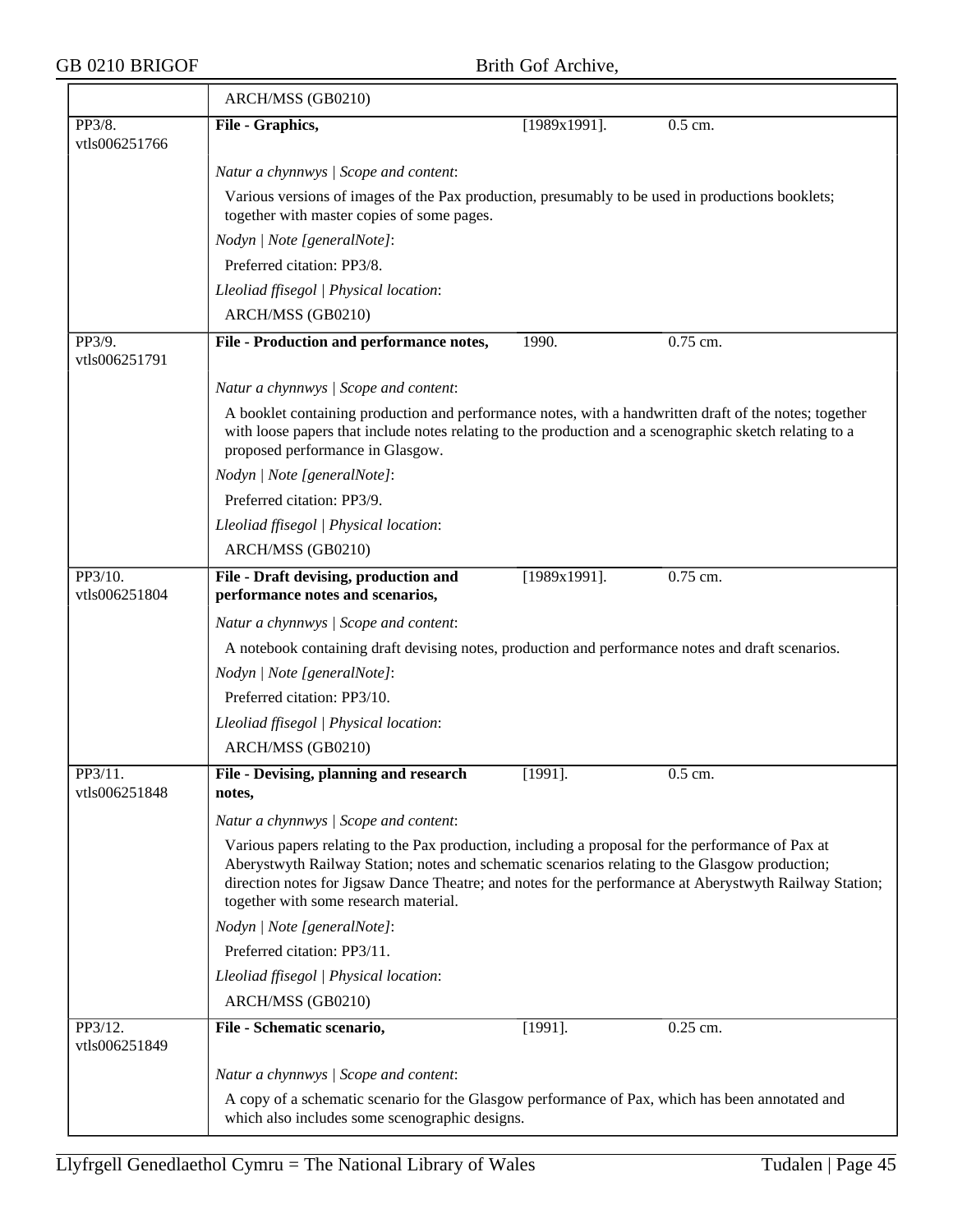|                          | Nodyn   Note [generalNote]:                                                                                                                                                                                                                                                                                                                                          |                 |            |
|--------------------------|----------------------------------------------------------------------------------------------------------------------------------------------------------------------------------------------------------------------------------------------------------------------------------------------------------------------------------------------------------------------|-----------------|------------|
|                          | Preferred citation: PP3/12.                                                                                                                                                                                                                                                                                                                                          |                 |            |
|                          | Lleoliad ffisegol   Physical location:                                                                                                                                                                                                                                                                                                                               |                 |            |
|                          | ARCH/MSS (GB0210)                                                                                                                                                                                                                                                                                                                                                    |                 |            |
| PP3/13.                  | File - Draft prospectus,                                                                                                                                                                                                                                                                                                                                             | $[1990x1991]$ . | $0.75$ cm. |
| vtls006251853            |                                                                                                                                                                                                                                                                                                                                                                      |                 |            |
|                          | Natur a chynnwys / Scope and content:                                                                                                                                                                                                                                                                                                                                |                 |            |
|                          | A draft copy of the prospectus for the Pax production, together with copies of various images and various<br>pages from the prospectus.                                                                                                                                                                                                                              |                 |            |
|                          | Nodyn   Note [generalNote]:                                                                                                                                                                                                                                                                                                                                          |                 |            |
|                          | Preferred citation: PP3/13.                                                                                                                                                                                                                                                                                                                                          |                 |            |
|                          | Lleoliad ffisegol   Physical location:                                                                                                                                                                                                                                                                                                                               |                 |            |
|                          | ARCH/MSS (GB0210)                                                                                                                                                                                                                                                                                                                                                    |                 |            |
| PP3/14.<br>vtls006251857 | File - Correspondence,                                                                                                                                                                                                                                                                                                                                               | 1987-1991.      | $0.25$ cm. |
|                          | Natur a chynnwys / Scope and content:                                                                                                                                                                                                                                                                                                                                |                 |            |
|                          | Correspondence relating to the Pax production, regarding matters such as promoting Pax and discussing<br>performing Pax at various venues, reactions to performances, and auditions for the production; together<br>with some correspondence relating to Brith Gof activities in general.                                                                            |                 |            |
|                          | Nodyn   Note [generalNote]:                                                                                                                                                                                                                                                                                                                                          |                 |            |
|                          | Preferred citation: PP3/14.                                                                                                                                                                                                                                                                                                                                          |                 |            |
|                          | Lleoliad ffisegol   Physical location:                                                                                                                                                                                                                                                                                                                               |                 |            |
|                          | ARCH/MSS (GB0210)                                                                                                                                                                                                                                                                                                                                                    |                 |            |
| PP3/15.                  | File - Working 'score',                                                                                                                                                                                                                                                                                                                                              | $[1991]$ .      | 0.1 cm.    |
| vtls006252080            |                                                                                                                                                                                                                                                                                                                                                                      |                 |            |
|                          | Natur a chynnwys / Scope and content:                                                                                                                                                                                                                                                                                                                                |                 |            |
|                          | Copies of a working 'score' for the Aberystwyth production of Pax.                                                                                                                                                                                                                                                                                                   |                 |            |
|                          | Nodyn   Note [generalNote]:                                                                                                                                                                                                                                                                                                                                          |                 |            |
|                          | Preferred citation: PP3/15.                                                                                                                                                                                                                                                                                                                                          |                 |            |
|                          | Lleoliad ffisegol   Physical location:                                                                                                                                                                                                                                                                                                                               |                 |            |
|                          | ARCH/MSS (GB0210)                                                                                                                                                                                                                                                                                                                                                    |                 |            |
| PP3/16.                  | File - Administrative and production                                                                                                                                                                                                                                                                                                                                 | 1989-1991.      | 2.25 cm.   |
| vtls006252318            | papers,                                                                                                                                                                                                                                                                                                                                                              |                 |            |
|                          | Natur a chynnwys / Scope and content:                                                                                                                                                                                                                                                                                                                                |                 |            |
|                          | Clifford McLucas' administrative and production papers, mainly relating to the Pax Aberystwyth<br>production, including a strategy, appraisal, proposed scenario, draft production scores and plans of the<br>railway station; together with sketch designs for a production brochure, general devising notes and<br>sketches and a scenographic design for Glasgow. |                 |            |
|                          | Nodyn   Note [generalNote]:                                                                                                                                                                                                                                                                                                                                          |                 |            |
|                          | Preferred citation: PP3/16.                                                                                                                                                                                                                                                                                                                                          |                 |            |
|                          | Lleoliad ffisegol   Physical location:                                                                                                                                                                                                                                                                                                                               |                 |            |
|                          | ARCH/MSS (GB0210)                                                                                                                                                                                                                                                                                                                                                    |                 |            |
| PP3/17.                  | File - Scenography, plans and artwork,                                                                                                                                                                                                                                                                                                                               | [1990]-[1991].  | 3.5 cm.    |
| vtls006252530            |                                                                                                                                                                                                                                                                                                                                                                      |                 |            |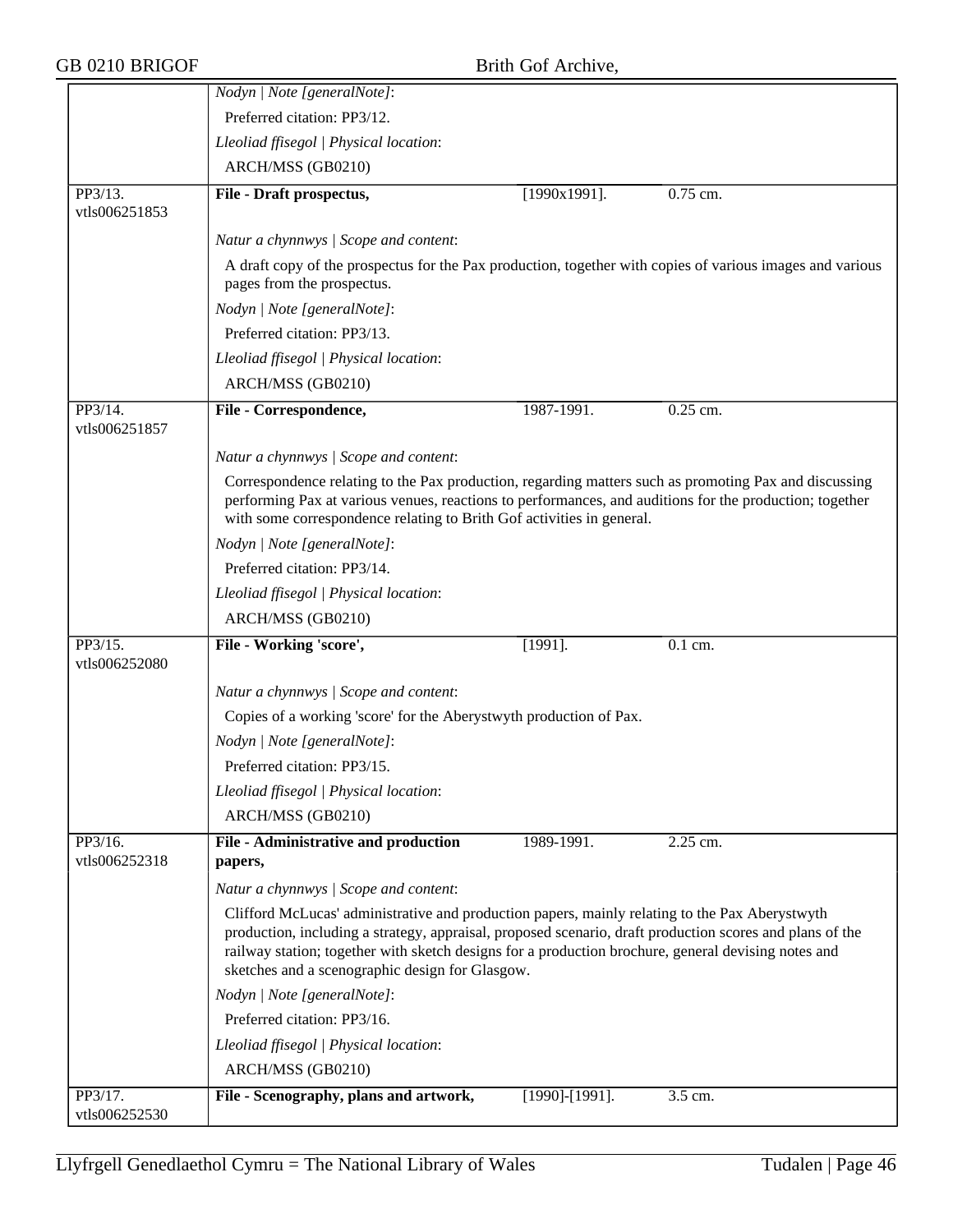|                          | Natur a chynnwys / Scope and content:                                                                                                                                                                                                                                                                                                                                                                                                                                                                                                                                                                                                                                                                                                                                            |  |  |  |
|--------------------------|----------------------------------------------------------------------------------------------------------------------------------------------------------------------------------------------------------------------------------------------------------------------------------------------------------------------------------------------------------------------------------------------------------------------------------------------------------------------------------------------------------------------------------------------------------------------------------------------------------------------------------------------------------------------------------------------------------------------------------------------------------------------------------|--|--|--|
|                          | Scenographic and prop designs and sketches by [Clifford McLucas] mainly relating to the Pax production<br>in St David's Hall, Glasgow and Aberystwyth; together with some plans and artwork.                                                                                                                                                                                                                                                                                                                                                                                                                                                                                                                                                                                     |  |  |  |
|                          | Nodyn   Note [generalNote]:                                                                                                                                                                                                                                                                                                                                                                                                                                                                                                                                                                                                                                                                                                                                                      |  |  |  |
|                          | <b>OUTSIDE OF BOX</b>                                                                                                                                                                                                                                                                                                                                                                                                                                                                                                                                                                                                                                                                                                                                                            |  |  |  |
|                          | Nodyn   Note [generalNote]:                                                                                                                                                                                                                                                                                                                                                                                                                                                                                                                                                                                                                                                                                                                                                      |  |  |  |
|                          | Preferred citation: PP3/17.                                                                                                                                                                                                                                                                                                                                                                                                                                                                                                                                                                                                                                                                                                                                                      |  |  |  |
|                          | Lleoliad ffisegol   Physical location:                                                                                                                                                                                                                                                                                                                                                                                                                                                                                                                                                                                                                                                                                                                                           |  |  |  |
|                          | ARCH/MSS (GB0210)                                                                                                                                                                                                                                                                                                                                                                                                                                                                                                                                                                                                                                                                                                                                                                |  |  |  |
| PP3/18.                  | 1991.<br>0.25 cm.<br>File - Proposed scenario,                                                                                                                                                                                                                                                                                                                                                                                                                                                                                                                                                                                                                                                                                                                                   |  |  |  |
| vtls006288810            |                                                                                                                                                                                                                                                                                                                                                                                                                                                                                                                                                                                                                                                                                                                                                                                  |  |  |  |
|                          | Natur a chynnwys / Scope and content:                                                                                                                                                                                                                                                                                                                                                                                                                                                                                                                                                                                                                                                                                                                                            |  |  |  |
|                          | A copy of a proposed scenario for the Pax Aberystwyth production; together with some plans of the<br>railway station.                                                                                                                                                                                                                                                                                                                                                                                                                                                                                                                                                                                                                                                            |  |  |  |
|                          | Nodyn   Note [generalNote]:                                                                                                                                                                                                                                                                                                                                                                                                                                                                                                                                                                                                                                                                                                                                                      |  |  |  |
|                          | Preferred citation: PP3/18.                                                                                                                                                                                                                                                                                                                                                                                                                                                                                                                                                                                                                                                                                                                                                      |  |  |  |
|                          | Lleoliad ffisegol   Physical location:                                                                                                                                                                                                                                                                                                                                                                                                                                                                                                                                                                                                                                                                                                                                           |  |  |  |
|                          | ARCH/MSS (GB0210)                                                                                                                                                                                                                                                                                                                                                                                                                                                                                                                                                                                                                                                                                                                                                                |  |  |  |
| PP3/19.                  | $\overline{1.75}$ cm.<br>$[1991]$ .<br>File - Giles Parbery's papers: Pax                                                                                                                                                                                                                                                                                                                                                                                                                                                                                                                                                                                                                                                                                                        |  |  |  |
| vtls006339472            | Aberystwyth,                                                                                                                                                                                                                                                                                                                                                                                                                                                                                                                                                                                                                                                                                                                                                                     |  |  |  |
|                          | Natur a chynnwys / Scope and content:                                                                                                                                                                                                                                                                                                                                                                                                                                                                                                                                                                                                                                                                                                                                            |  |  |  |
|                          | Correspondence and papers from the production manager, Giles Parbery, relating mainly to technical<br>aspects of the Pax production at Aberystwyth Railway Station, including production accounts, work<br>schedule noting technical tasks, lists of props and technical equipment, plans of Aberystwyth Railway<br>station noting technical details, equipment hire invoices, brochures and quotes, a proposed scenario<br>for the Pax production at Aberystwyth Railway station, strategy notes by Clifford McLucas outlining<br>individuals' responsibilities, a fire safety document, and financial papers including budgets; together with<br>correspondence regarding technical arrangements and requirements and arrangements with the police and<br>St John's Ambulance. |  |  |  |
|                          | Nodyn   Note [generalNote]:                                                                                                                                                                                                                                                                                                                                                                                                                                                                                                                                                                                                                                                                                                                                                      |  |  |  |
|                          | Preferred citation: PP3/19.                                                                                                                                                                                                                                                                                                                                                                                                                                                                                                                                                                                                                                                                                                                                                      |  |  |  |
|                          | Lleoliad ffisegol   Physical location:                                                                                                                                                                                                                                                                                                                                                                                                                                                                                                                                                                                                                                                                                                                                           |  |  |  |
|                          | ARCH/MSS (GB0210)                                                                                                                                                                                                                                                                                                                                                                                                                                                                                                                                                                                                                                                                                                                                                                |  |  |  |
| PP3/20.<br>vtls006362101 | File - Giles Parbery's papers: Pax Glasgow,<br>$[1991]$ .<br>1.75 cm.                                                                                                                                                                                                                                                                                                                                                                                                                                                                                                                                                                                                                                                                                                            |  |  |  |
|                          | Natur a chynnwys / Scope and content:                                                                                                                                                                                                                                                                                                                                                                                                                                                                                                                                                                                                                                                                                                                                            |  |  |  |
|                          | Correspondence and papers from the production manager, Giles Parbery, relating mainly to the Pax<br>production in Glasgow, including scenographic plans and sketches, venue plans, timetable of artistic<br>meetings, production schedules, work schedules and work strategy, electrical equipment location<br>diagrams, details of equipment, articles and materials required, a production 'score', crew and cast<br>member details and budgets.                                                                                                                                                                                                                                                                                                                               |  |  |  |
|                          | Nodyn   Note [generalNote]:                                                                                                                                                                                                                                                                                                                                                                                                                                                                                                                                                                                                                                                                                                                                                      |  |  |  |
|                          | Preferred citation: PP3/20.                                                                                                                                                                                                                                                                                                                                                                                                                                                                                                                                                                                                                                                                                                                                                      |  |  |  |
|                          | Lleoliad ffisegol   Physical location:                                                                                                                                                                                                                                                                                                                                                                                                                                                                                                                                                                                                                                                                                                                                           |  |  |  |
|                          | ARCH/MSS (GB0210)                                                                                                                                                                                                                                                                                                                                                                                                                                                                                                                                                                                                                                                                                                                                                                |  |  |  |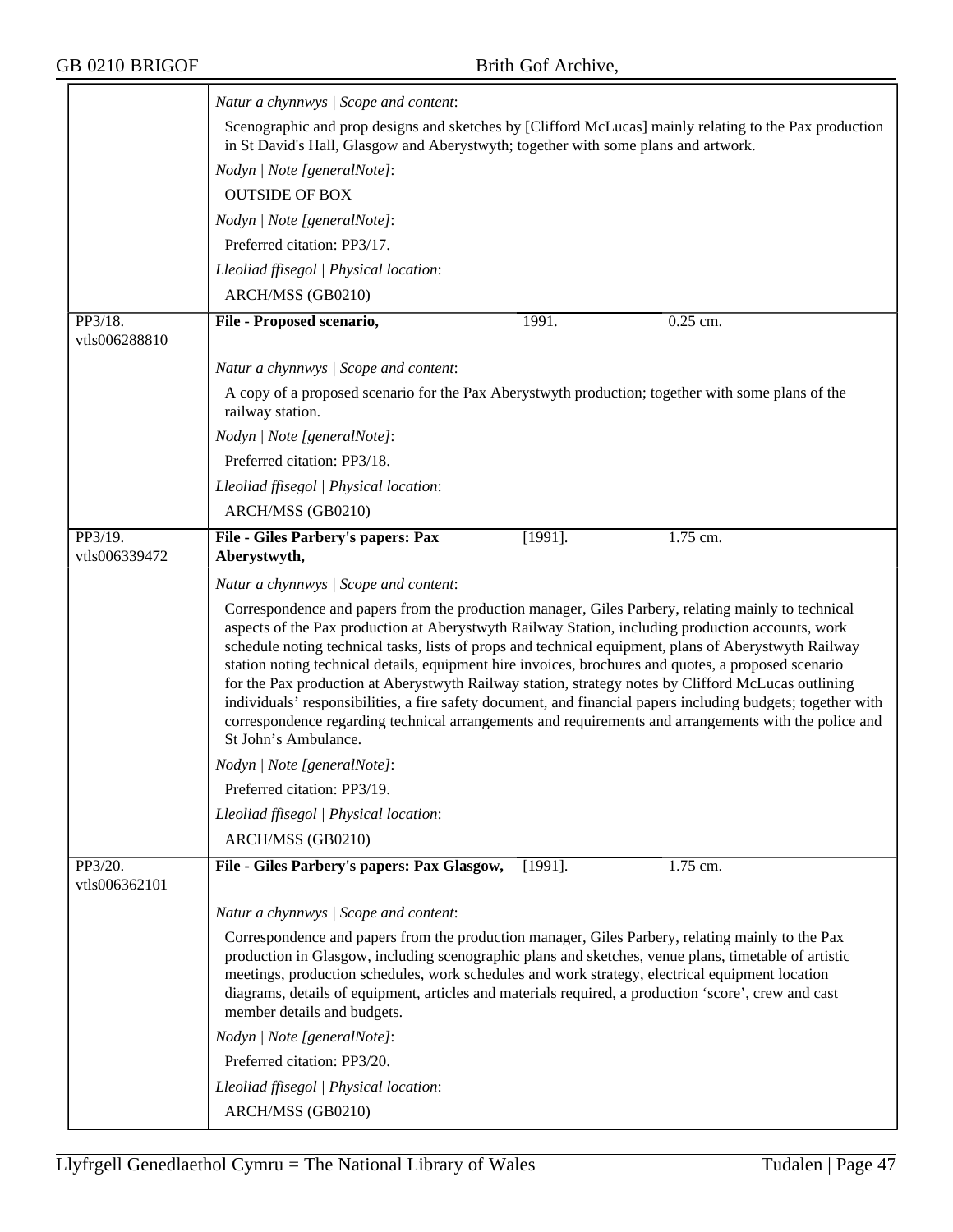# **Cyfres | Series PP4. vtls006251462: General,**

Dyddiad | Date: [1989]-[1991]. (dyddiad creu) | (date of creation)

Natur a chynnwys | Scope and content:

Correspondence and papers relating to the 'Pax' project in general, including the various performances and 'Pax' cantata, comprising mainly proposals, discussion and development notes, research material, scenographic designs, sketches and artwork, a production score, and photographs; together with papers relating to a possible gallery installation relating to the Pax production and Lis Hughes Jones' vocal score and papers relating to the Liberetto.

Disgrifiad ffisegol | Physical description: 8 envelopes, 7 folders, 1 file, 1 outsize folder and 1 outsize bundle.

Lleoliad ffisegol | Physical location: ARCH/MSS (GB0210)

Iaith y deunydd | Language of the material:

Nodyn | Note [generalNote]:

Preferred citation: PP4.

Trefniant | Arrangement:

| FFeil / rhestr eitemau   File / item list |                                                                                                                                                                            |                   |                                |
|-------------------------------------------|----------------------------------------------------------------------------------------------------------------------------------------------------------------------------|-------------------|--------------------------------|
|                                           |                                                                                                                                                                            |                   |                                |
| Cod cyfeirnod                             | Teitl   Title                                                                                                                                                              | Dyddiadau   Dates | Disgrifiad ffisegol   Physical |
| Reference code                            |                                                                                                                                                                            |                   | description                    |
| PP4/1.<br>vtls006251703                   | File - Proposal,                                                                                                                                                           | $[1989]$ .        | $0.5$ cm.                      |
|                                           | Natur a chynnwys / Scope and content:                                                                                                                                      |                   |                                |
|                                           | A proposal for the Pax Cantata for Cathedrals.                                                                                                                             |                   |                                |
|                                           | Nodyn   Note [generalNote]:                                                                                                                                                |                   |                                |
|                                           | Preferred citation: PP4/1.                                                                                                                                                 |                   |                                |
|                                           | Lleoliad ffisegol   Physical location:                                                                                                                                     |                   |                                |
|                                           | ARCH/MSS (GB0210)                                                                                                                                                          |                   |                                |
| PP4/2.<br>vtls006251865                   | File - Notes by Clifford McLucas,                                                                                                                                          | 1989.             | 1 cm.                          |
|                                           | Natur a chynnwys / Scope and content:                                                                                                                                      |                   |                                |
|                                           | Copies of notes by Clifford McLucas, written in the form of a letter, containing a discussion on Brith Gof<br>and on how to develop Pax following the Gododdin production. |                   |                                |
|                                           | Nodyn   Note [generalNote]:                                                                                                                                                |                   |                                |
|                                           | Preferred citation: PP4/2.                                                                                                                                                 |                   |                                |
|                                           | Lleoliad ffisegol   Physical location:                                                                                                                                     |                   |                                |
|                                           | ARCH/MSS (GB0210)                                                                                                                                                          |                   |                                |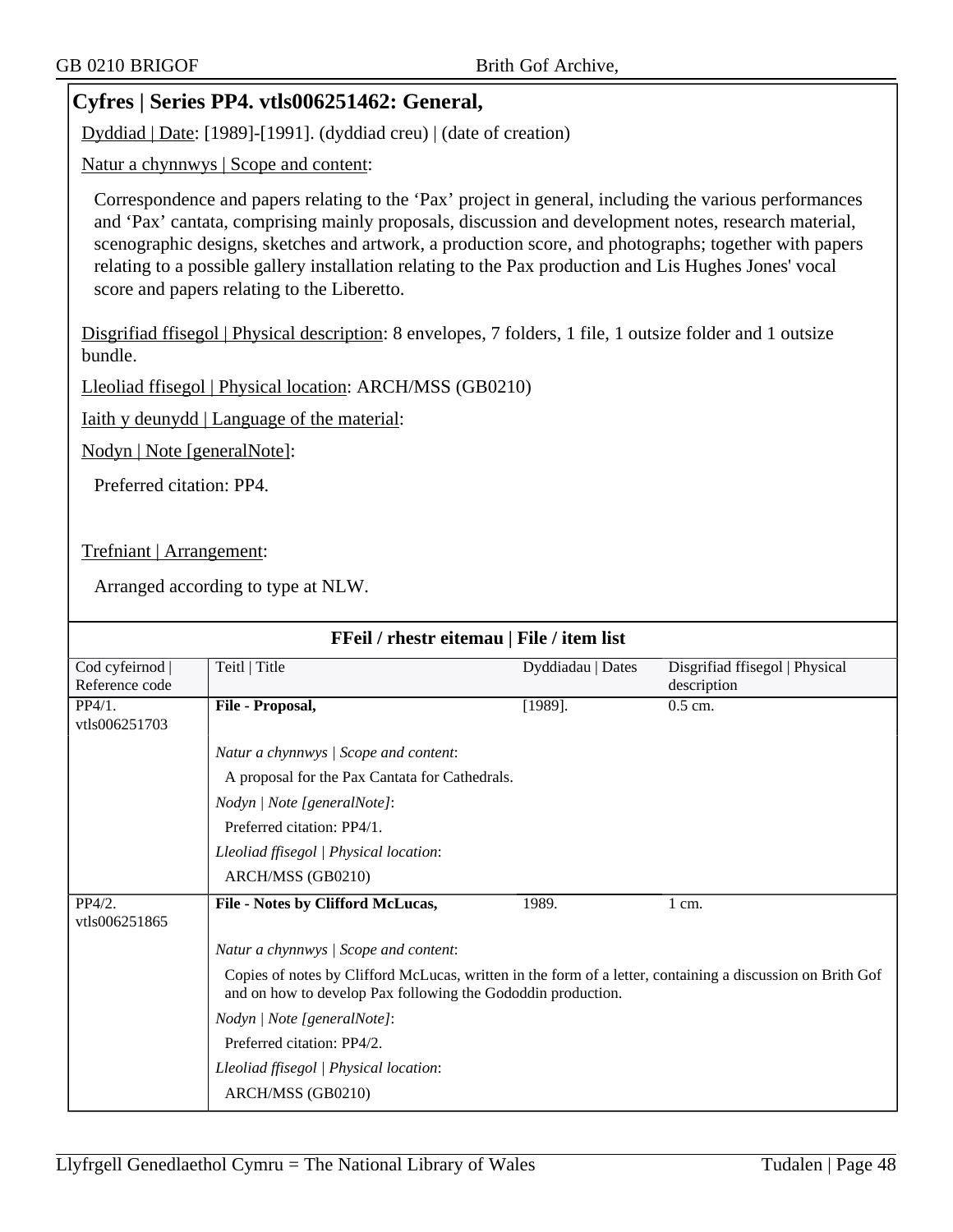| GB 0210 BRIGOF          |                                                                                                                                                                                                                                                                                                                                                                                                                                                                          | Brith Gof Archive,    |                      |  |
|-------------------------|--------------------------------------------------------------------------------------------------------------------------------------------------------------------------------------------------------------------------------------------------------------------------------------------------------------------------------------------------------------------------------------------------------------------------------------------------------------------------|-----------------------|----------------------|--|
| PP4/3.                  | File - Development notes,                                                                                                                                                                                                                                                                                                                                                                                                                                                | $[1989]$ .            | 0.25 cm.             |  |
| vtls006251868           |                                                                                                                                                                                                                                                                                                                                                                                                                                                                          |                       |                      |  |
|                         | Natur a chynnwys / Scope and content:                                                                                                                                                                                                                                                                                                                                                                                                                                    |                       |                      |  |
|                         | Two sets of handwritten notes relating to the development of the Pax production; together with an open<br>letter from [Lis Hughes Jones] regarding how to move forward and the issues involved.                                                                                                                                                                                                                                                                          |                       |                      |  |
|                         | Nodyn   Note [generalNote]:                                                                                                                                                                                                                                                                                                                                                                                                                                              |                       |                      |  |
|                         | Preferred citation: PP4/3.                                                                                                                                                                                                                                                                                                                                                                                                                                               |                       |                      |  |
|                         | Lleoliad ffisegol   Physical location:                                                                                                                                                                                                                                                                                                                                                                                                                                   |                       |                      |  |
|                         | ARCH/MSS (GB0210)                                                                                                                                                                                                                                                                                                                                                                                                                                                        |                       |                      |  |
| PP4/4.<br>vtls006252065 | File - Pictures,                                                                                                                                                                                                                                                                                                                                                                                                                                                         | n.d.                  | $\overline{0.1}$ cm. |  |
|                         | Natur a chynnwys / Scope and content:                                                                                                                                                                                                                                                                                                                                                                                                                                    |                       |                      |  |
|                         | Religious pictures, presumably kept for research purposes.                                                                                                                                                                                                                                                                                                                                                                                                               |                       |                      |  |
|                         | Nodyn   Note [generalNote]:                                                                                                                                                                                                                                                                                                                                                                                                                                              |                       |                      |  |
|                         | Preferred citation: PP4/4.                                                                                                                                                                                                                                                                                                                                                                                                                                               |                       |                      |  |
|                         | Lleoliad ffisegol   Physical location:                                                                                                                                                                                                                                                                                                                                                                                                                                   |                       |                      |  |
|                         | ARCH/MSS (GB0210)                                                                                                                                                                                                                                                                                                                                                                                                                                                        |                       |                      |  |
| PP4/5.<br>vtls006252073 | File - Scenography,                                                                                                                                                                                                                                                                                                                                                                                                                                                      | $[1989x1990]$ .       | 0.25 cm.             |  |
|                         | Natur a chynnwys / Scope and content:                                                                                                                                                                                                                                                                                                                                                                                                                                    |                       |                      |  |
|                         | Scenographic designs, sketches and artwork by Clifford McLucas, some of which may have been<br>displayed in an installation; together with a plan of the scaffolding structure by the scaffolding company<br>ISL.                                                                                                                                                                                                                                                        |                       |                      |  |
|                         | Nodyn   Note [generalNote]:                                                                                                                                                                                                                                                                                                                                                                                                                                              |                       |                      |  |
|                         | Preferred citation: PP4/5.                                                                                                                                                                                                                                                                                                                                                                                                                                               |                       |                      |  |
|                         | Lleoliad ffisegol   Physical location:                                                                                                                                                                                                                                                                                                                                                                                                                                   |                       |                      |  |
|                         | ARCH/MSS (GB0210)                                                                                                                                                                                                                                                                                                                                                                                                                                                        |                       |                      |  |
| PP4/6.<br>vtls006252078 | File - Pax installation,                                                                                                                                                                                                                                                                                                                                                                                                                                                 | $[1990x1991]$ .       | 0.1 cm.              |  |
|                         | Natur a chynnwys / Scope and content:                                                                                                                                                                                                                                                                                                                                                                                                                                    |                       |                      |  |
|                         | Papers relating to a possible gallery installation relating to the Pax production, including an outline<br>description and a [diagram of the main elements of the installation].                                                                                                                                                                                                                                                                                         |                       |                      |  |
|                         | Nodyn   Note [generalNote]:                                                                                                                                                                                                                                                                                                                                                                                                                                              |                       |                      |  |
|                         | Preferred citation: PP4/6.                                                                                                                                                                                                                                                                                                                                                                                                                                               |                       |                      |  |
|                         | Lleoliad ffisegol   Physical location:                                                                                                                                                                                                                                                                                                                                                                                                                                   |                       |                      |  |
|                         | ARCH/MSS (GB0210)                                                                                                                                                                                                                                                                                                                                                                                                                                                        |                       |                      |  |
| PP4/7.<br>vtls006252251 | File - Clifford McLucas' scenography,                                                                                                                                                                                                                                                                                                                                                                                                                                    | $[1989]$ - $[1991]$ . | 5 cm.                |  |
|                         | Natur a chynnwys / Scope and content:                                                                                                                                                                                                                                                                                                                                                                                                                                    |                       |                      |  |
|                         | Scenographic and prop designs and sketches by Clifford McLucas relating to the Pax production,<br>including designs for the sets of the performances at Aberystwyth Railway Station, Llanbadarn Church,<br>St David's Hall and Glasgow; together with scenographic artwork and devising work also by Clifford<br>McLucas, relating to the Pax production, a production score, photographs, an information brochure and<br>some of Clifford McLucas' 'ghost' photographs. |                       |                      |  |
|                         | Nodyn   Note [generalNote]:                                                                                                                                                                                                                                                                                                                                                                                                                                              |                       |                      |  |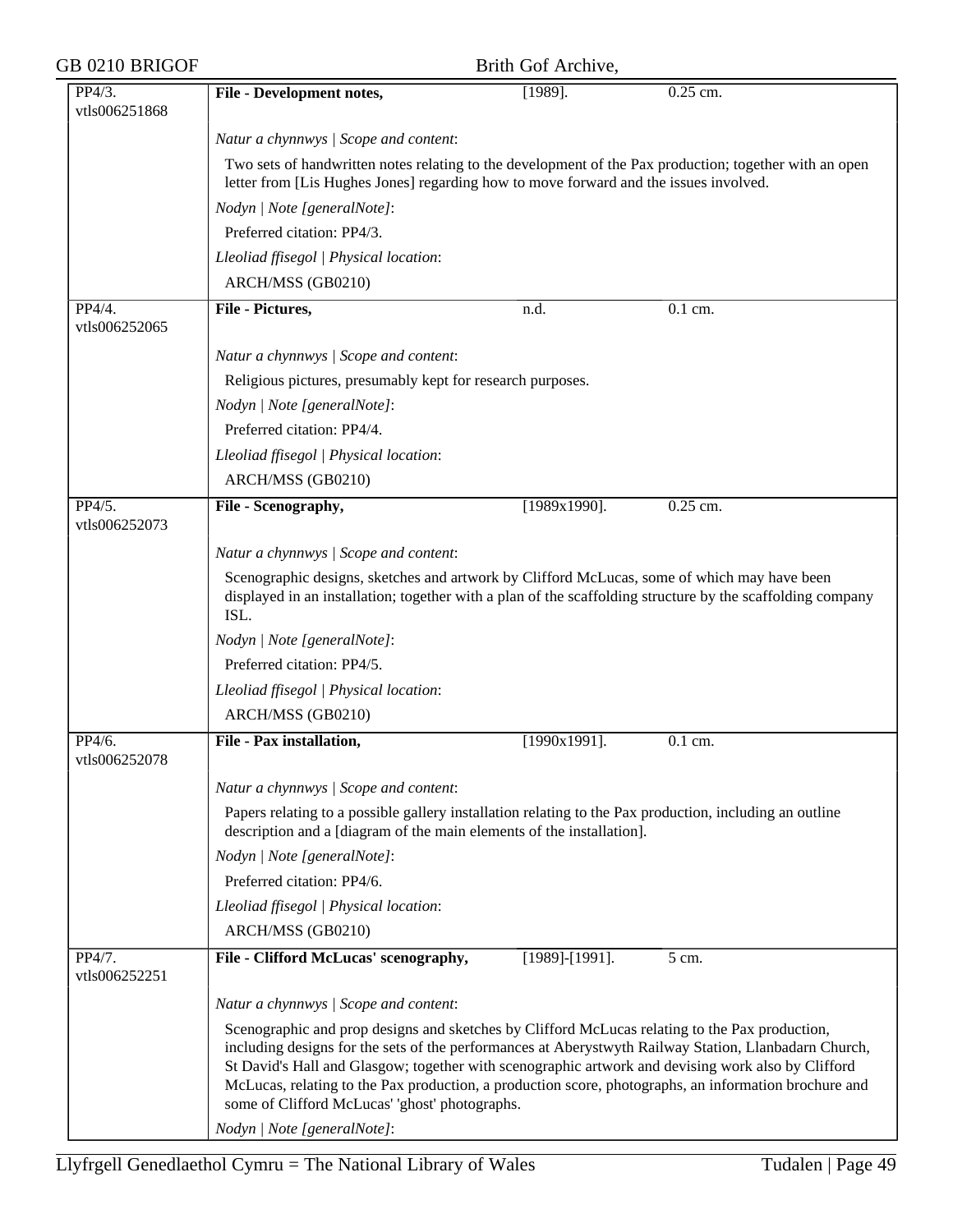|                          | <b>BUNDLE OUTSIDE OF BOX</b>                                                                                                                                                                           |                 |                      |
|--------------------------|--------------------------------------------------------------------------------------------------------------------------------------------------------------------------------------------------------|-----------------|----------------------|
|                          | Nodyn   Note [generalNote]:                                                                                                                                                                            |                 |                      |
|                          | Preferred citation: PP4/7.                                                                                                                                                                             |                 |                      |
|                          | Lleoliad ffisegol   Physical location:                                                                                                                                                                 |                 |                      |
|                          | ARCH/MSS (GB0210)                                                                                                                                                                                      |                 |                      |
| PP4/8.<br>vtls006252492  | File - Preparatory material,                                                                                                                                                                           | $[1989x1991]$ . | 1 cm.                |
|                          | Natur a chynnwys / Scope and content:                                                                                                                                                                  |                 |                      |
|                          | Preparatory material for the Pax productions brochure/brochures, including artwork by [Clifford]<br>McLucas] and various versions of photographs.                                                      |                 |                      |
|                          | Nodyn   Note [generalNote]:                                                                                                                                                                            |                 |                      |
|                          | Preferred citation: PP4/8.                                                                                                                                                                             |                 |                      |
|                          | Lleoliad ffisegol   Physical location:                                                                                                                                                                 |                 |                      |
|                          | ARCH/MSS (GB0210)                                                                                                                                                                                      |                 |                      |
| PP4/9.<br>vtls006252542  | File - Proof pages,                                                                                                                                                                                    | $[1989x1991]$ . | $\overline{0.1}$ cm. |
|                          | Natur a chynnwys / Scope and content:                                                                                                                                                                  |                 |                      |
|                          | Proof copies of pages that may have been intended for use in a production brochure.                                                                                                                    |                 |                      |
|                          | Nodyn   Note [generalNote]:                                                                                                                                                                            |                 |                      |
|                          | Preferred citation: PP4/9.                                                                                                                                                                             |                 |                      |
|                          | Lleoliad ffisegol   Physical location:                                                                                                                                                                 |                 |                      |
|                          | ARCH/MSS (GB0210)                                                                                                                                                                                      |                 |                      |
| PP4/10.<br>vtls006252558 | File - Development notes,                                                                                                                                                                              | $[1990]$ .      | $0.1$ cm.            |
|                          | Natur a chynnwys / Scope and content:                                                                                                                                                                  |                 |                      |
|                          | Notes by [Clifford McLucas] relating to the development of Pax.                                                                                                                                        |                 |                      |
|                          | Nodyn   Note [generalNote]:                                                                                                                                                                            |                 |                      |
|                          | Preferred citation: PP4/10.                                                                                                                                                                            |                 |                      |
|                          | Lleoliad ffisegol   Physical location:                                                                                                                                                                 |                 |                      |
|                          | ARCH/MSS (GB0210)                                                                                                                                                                                      |                 |                      |
| PP4/11.<br>vtls006252647 | File - Music: photographs,                                                                                                                                                                             | 1989-1990.      | 2 cm.                |
|                          | Natur a chynnwys / Scope and content:                                                                                                                                                                  |                 |                      |
|                          | Photographs showing the Brith Gof orchestra rehearsing and recording the music for [Pax], and<br>rehearsing for the Pax concert; together with some photographs of the music for EXX-1 being recorded. |                 |                      |
|                          | Nodyn   Note [generalNote]:                                                                                                                                                                            |                 |                      |
|                          | Preferred citation: PP4/11.                                                                                                                                                                            |                 |                      |
|                          | Lleoliad ffisegol   Physical location:                                                                                                                                                                 |                 |                      |
|                          | ARCH/MSS (GB0210)                                                                                                                                                                                      |                 |                      |
| PP4/12.                  | File - Scenography and props,                                                                                                                                                                          | [1989x1991].    | $1 \text{ cm}$ .     |

*Natur a chynnwys | Scope and content*:

vtls006272594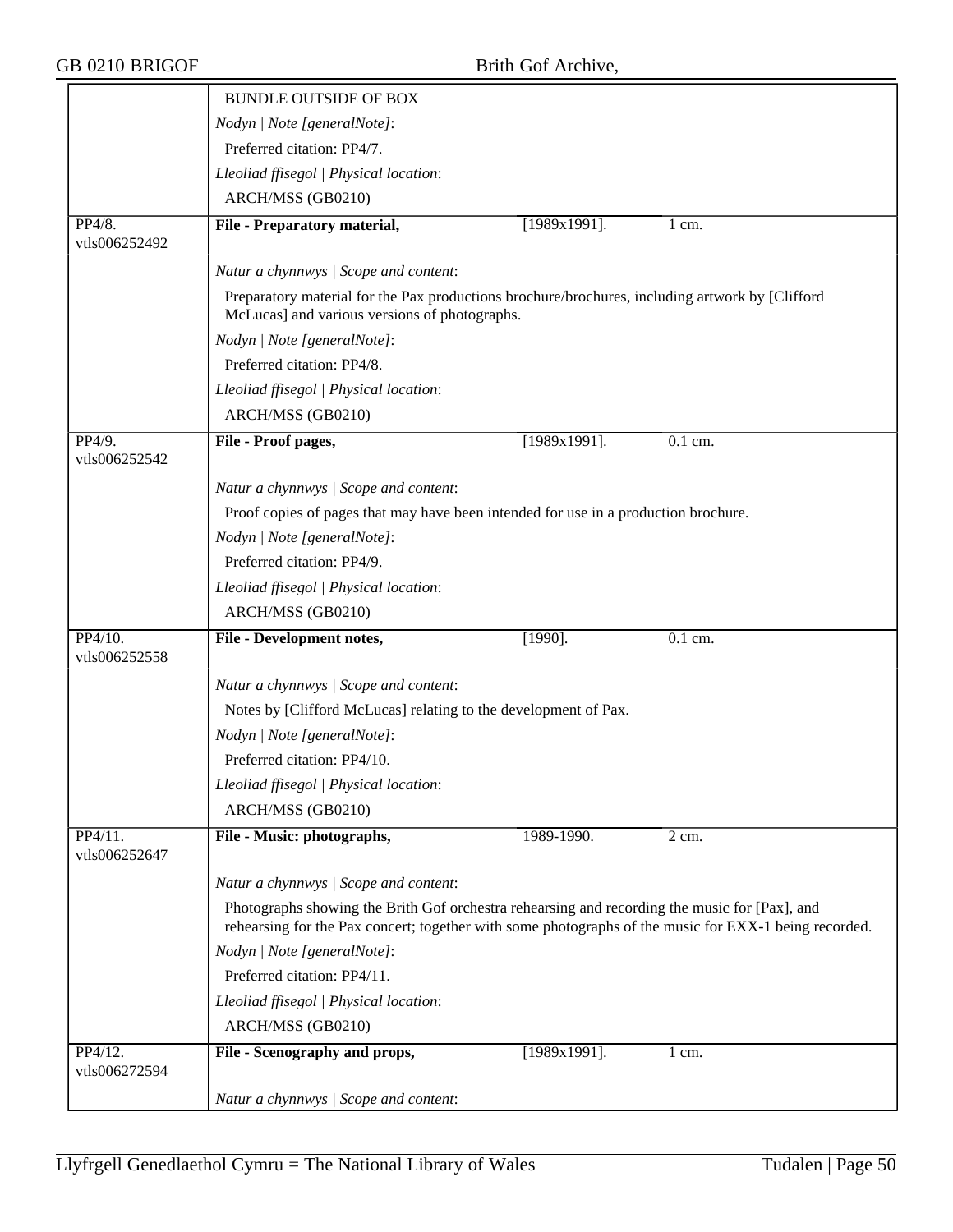|                          | Scenographic designs and drawings, sketch designs and drawings of props by Clifford McLucas, together<br>with posters for the performance at Glasgow, a stage plan of St David's Hall, photocopies of photographs<br>to be used in publicity material and a preview of the performance at the St David's Hall.                                                                                                                                                                                            |                       |           |  |
|--------------------------|-----------------------------------------------------------------------------------------------------------------------------------------------------------------------------------------------------------------------------------------------------------------------------------------------------------------------------------------------------------------------------------------------------------------------------------------------------------------------------------------------------------|-----------------------|-----------|--|
|                          | Nodyn   Note [generalNote]:                                                                                                                                                                                                                                                                                                                                                                                                                                                                               |                       |           |  |
|                          | <b>OUTSIDE OF BOX</b>                                                                                                                                                                                                                                                                                                                                                                                                                                                                                     |                       |           |  |
|                          | Nodyn   Note [generalNote]:                                                                                                                                                                                                                                                                                                                                                                                                                                                                               |                       |           |  |
|                          | Preferred citation: PP4/12.                                                                                                                                                                                                                                                                                                                                                                                                                                                                               |                       |           |  |
|                          | Lleoliad ffisegol   Physical location:                                                                                                                                                                                                                                                                                                                                                                                                                                                                    |                       |           |  |
|                          | ARCH/MSS (GB0210)                                                                                                                                                                                                                                                                                                                                                                                                                                                                                         |                       |           |  |
| PP4/13.                  | File - Unidentified draft score,                                                                                                                                                                                                                                                                                                                                                                                                                                                                          | $[1989x1991]$ .       | $0.1$ cm. |  |
| vtls006288785            |                                                                                                                                                                                                                                                                                                                                                                                                                                                                                                           |                       |           |  |
|                          | Natur a chynnwys / Scope and content:                                                                                                                                                                                                                                                                                                                                                                                                                                                                     |                       |           |  |
|                          | An unidentified draft score, noting the musical elements of a performance and some other technical and<br>character elements.                                                                                                                                                                                                                                                                                                                                                                             |                       |           |  |
|                          | Nodyn   Note [generalNote]:                                                                                                                                                                                                                                                                                                                                                                                                                                                                               |                       |           |  |
|                          | Preferred citation: PP4/13.                                                                                                                                                                                                                                                                                                                                                                                                                                                                               |                       |           |  |
|                          | Lleoliad ffisegol   Physical location:                                                                                                                                                                                                                                                                                                                                                                                                                                                                    |                       |           |  |
|                          | ARCH/MSS (GB0210)                                                                                                                                                                                                                                                                                                                                                                                                                                                                                         |                       |           |  |
| $PP4/14$ .               | File - Miscellaneous loose papers,                                                                                                                                                                                                                                                                                                                                                                                                                                                                        | $[1989x1991]$ .       | 0.1 cm.   |  |
| vtls006288791            |                                                                                                                                                                                                                                                                                                                                                                                                                                                                                                           |                       |           |  |
|                          | Natur a chynnwys / Scope and content:                                                                                                                                                                                                                                                                                                                                                                                                                                                                     |                       |           |  |
|                          | Miscellaneous loose papers which include a hand-drawn map of the Clydach area and a page of<br>unidentified notes.                                                                                                                                                                                                                                                                                                                                                                                        |                       |           |  |
|                          | Nodyn   Note [generalNote]:                                                                                                                                                                                                                                                                                                                                                                                                                                                                               |                       |           |  |
|                          | Preferred citation: PP4/14.                                                                                                                                                                                                                                                                                                                                                                                                                                                                               |                       |           |  |
|                          | Lleoliad ffisegol   Physical location:                                                                                                                                                                                                                                                                                                                                                                                                                                                                    |                       |           |  |
|                          | ARCH/MSS (GB0210)                                                                                                                                                                                                                                                                                                                                                                                                                                                                                         |                       |           |  |
| PP4/15.                  | File - Lis Hughes Jones' vocal score,                                                                                                                                                                                                                                                                                                                                                                                                                                                                     | $[1990]$ .            | 0.75 cm.  |  |
| vtls006373505            |                                                                                                                                                                                                                                                                                                                                                                                                                                                                                                           |                       |           |  |
|                          | Nodyn   Note [generalNote]:                                                                                                                                                                                                                                                                                                                                                                                                                                                                               |                       |           |  |
|                          | Preferred citation: PP4/15.                                                                                                                                                                                                                                                                                                                                                                                                                                                                               |                       |           |  |
|                          | Lleoliad ffisegol   Physical location:                                                                                                                                                                                                                                                                                                                                                                                                                                                                    |                       |           |  |
|                          | ARCH/MSS (GB0210)                                                                                                                                                                                                                                                                                                                                                                                                                                                                                         |                       |           |  |
| PP4/16.<br>vtls006373513 | File - Liberetto,                                                                                                                                                                                                                                                                                                                                                                                                                                                                                         | $[1989]$ - $[1990]$ . | 2 cm.     |  |
|                          | Natur a chynnwys / Scope and content:                                                                                                                                                                                                                                                                                                                                                                                                                                                                     |                       |           |  |
|                          | Lis Hughes Jones' papers relating to the Pax Liberetto including draft copies of elements of the<br>production texts, some of which are annotated and some which are set out in the form of a production<br>'scenario', devising notes, ideas, notes from research sources and plot outlines; together with some of Lis<br>Hughes Jones' working notes comprising general production notes and papers regarding the production<br>texts, structure and music and including a scenario and notes on ideas. |                       |           |  |
|                          | Nodyn   Note [generalNote]:                                                                                                                                                                                                                                                                                                                                                                                                                                                                               |                       |           |  |
|                          | Preferred citation: PP4/16.                                                                                                                                                                                                                                                                                                                                                                                                                                                                               |                       |           |  |
|                          | Lleoliad ffisegol   Physical location:                                                                                                                                                                                                                                                                                                                                                                                                                                                                    |                       |           |  |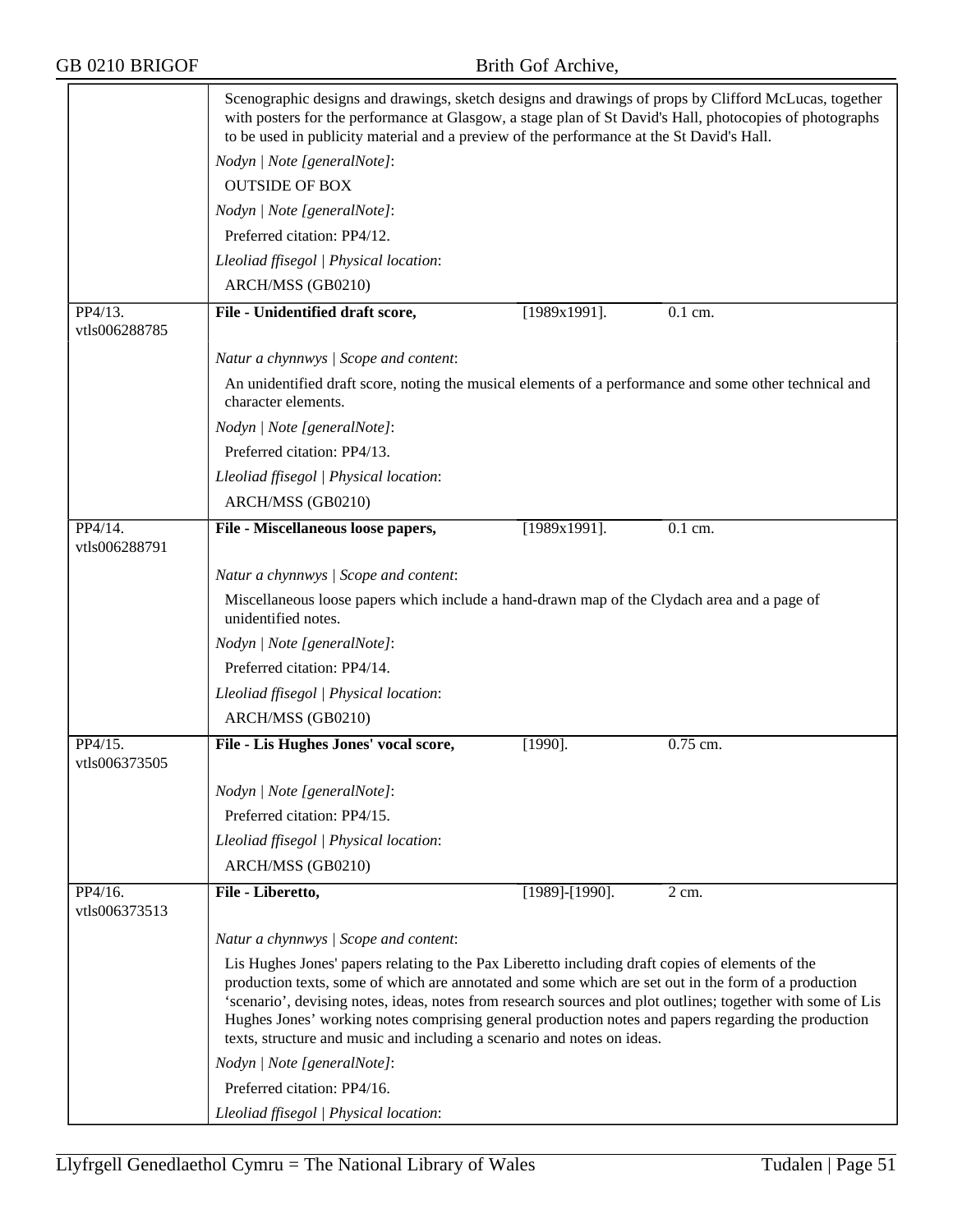|                          | ARCH/MSS (GB0210)                                                                                                                                    |                 |           |
|--------------------------|------------------------------------------------------------------------------------------------------------------------------------------------------|-----------------|-----------|
| PP4/17.<br>vtls006377415 | File - Scenographic drawing,                                                                                                                         | $[1989x1991]$ . | $0.1$ cm. |
|                          | Natur a chynnwys / Scope and content:                                                                                                                |                 |           |
|                          | A scenographic drawing for the Pax production by [Clifford McLucas] from Giles Parbery's papers. It is<br>unclear which performance this relates to. |                 |           |
|                          | <i>Nodyn</i>   <i>Note</i> [general <i>Note</i> ]:                                                                                                   |                 |           |
|                          | Preferred citation: PP4/17.                                                                                                                          |                 |           |
|                          | Lleoliad ffisegol   Physical location:                                                                                                               |                 |           |
|                          | ARCH/MSS (GB0210)                                                                                                                                    |                 |           |

# **Sub-sub-fonds PW. vtls006252669: Gwynt, Glaw, Glo a Defaid,**

Crëwr | Creator:

Dyddiad | Date: 1991. (dyddiad creu) | (date of creation)

Natur a chynnwys | Scope and content:

Papers and photographs relating to the Gwynt, Glaw, Glo a Defaid production, including a notebook, an information leaflet, previews and reviews, and design and final copies of the production poster.

Disgrifiad ffisegol | Physical description: 1 box (0.029 cubic metres).

Lleoliad ffisegol | Physical location: ARCH/MSS (GB0210)

Iaith y deunydd | Language of the material:

Nodyn | Note [generalNote]:

Preferred citation: PW.

### Trefniant | Arrangement:

| <b>FFeil</b> / rhestr eitemau   File / item list |                                                                                                                                                                  |                                                                              |                                               |
|--------------------------------------------------|------------------------------------------------------------------------------------------------------------------------------------------------------------------|------------------------------------------------------------------------------|-----------------------------------------------|
| Cod cyfeirnod  <br>Reference code                | Teitl   Title                                                                                                                                                    | Dyddiadau   Dates                                                            | Disgrifiad ffisegol   Physical<br>description |
| $PW/1$ .<br>vtls006252670                        | File - Notebook,                                                                                                                                                 | $[1991]$ .                                                                   | $1.25$ cm.                                    |
|                                                  | Natur a chynnwys / Scope and content:<br>Nodyn / Note [generalNote]:<br>Preferred citation: PW/1.<br>Lleoliad ffisegol   Physical location:<br>ARCH/MSS (GB0210) | A notebook containing ideas, devising and research notes and scene outlines. |                                               |
| $PW/2$ .<br>vtls006252720                        | File - Photographs,                                                                                                                                              | $[1991]$ .                                                                   | 2 cm.                                         |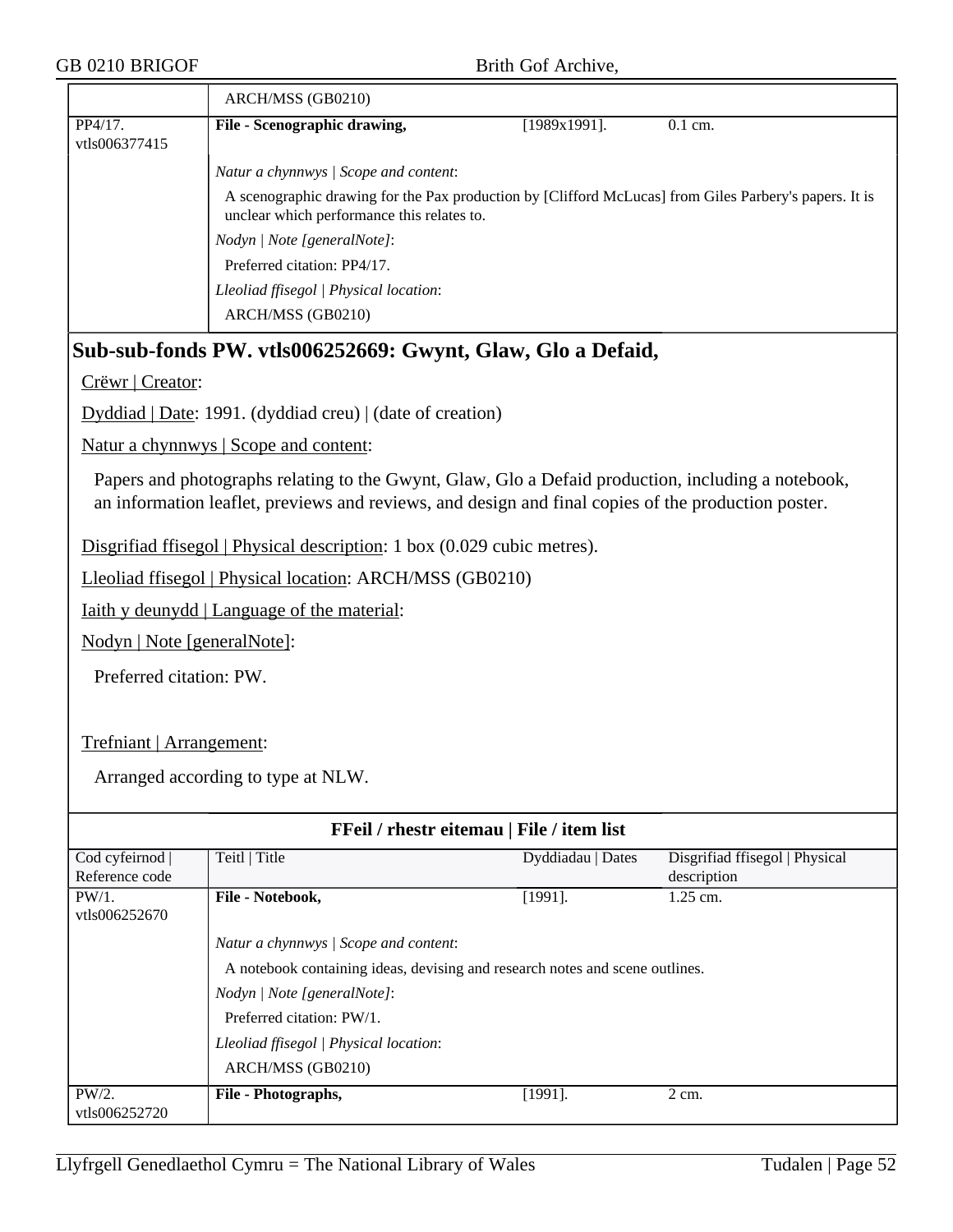|                        | Natur a chynnwys / Scope and content:                                                                                                                                                                                                                                      |       |            |  |
|------------------------|----------------------------------------------------------------------------------------------------------------------------------------------------------------------------------------------------------------------------------------------------------------------------|-------|------------|--|
|                        | Photographs of a performance workshop and of a performance of Gwynt, Glaw, Glo a Defaid, both at<br>Chapter Arts Centre, Cardiff.                                                                                                                                          |       |            |  |
|                        | Nodyn   Note [generalNote]:                                                                                                                                                                                                                                                |       |            |  |
|                        | Preferred citation: PW/2.                                                                                                                                                                                                                                                  |       |            |  |
|                        | Lleoliad ffisegol   Physical location:                                                                                                                                                                                                                                     |       |            |  |
|                        | ARCH/MSS (GB0210)                                                                                                                                                                                                                                                          |       |            |  |
| PW/3.<br>vtls006252729 | File - Information and press publicity,                                                                                                                                                                                                                                    | 1991. | $0.25$ cm. |  |
|                        | Natur a chynnwys / Scope and content:                                                                                                                                                                                                                                      |       |            |  |
|                        | An information leaflet for the Gwynt, Glaw, Glo, a Defaid production, previews and reviews of the<br>performance, and a copy of the production poster; together with an article relating to Mike Peters'<br>involvement with Pax, a personal letter and performance notes. |       |            |  |
|                        | Nodyn   Note [generalNote]:                                                                                                                                                                                                                                                |       |            |  |
|                        | Preferred citation: PW/3.                                                                                                                                                                                                                                                  |       |            |  |
|                        | Lleoliad ffisegol   Physical location:                                                                                                                                                                                                                                     |       |            |  |
|                        | ARCH/MSS (GB0210)                                                                                                                                                                                                                                                          |       |            |  |
| PW/4.<br>vtls006252777 | File - Poster,                                                                                                                                                                                                                                                             | 1991. | $0.1$ cm.  |  |
|                        | Natur a chynnwys / Scope and content:                                                                                                                                                                                                                                      |       |            |  |
|                        | A design copy of the poster for the Gwynt, Glaw, Glo a Defaid production, together with copies of the<br>image used on the poster.                                                                                                                                         |       |            |  |
|                        | Nodyn   Note [generalNote]:                                                                                                                                                                                                                                                |       |            |  |
|                        | Preferred citation: PW/4.                                                                                                                                                                                                                                                  |       |            |  |
|                        | Lleoliad ffisegol   Physical location:                                                                                                                                                                                                                                     |       |            |  |
|                        | ARCH/MSS (GB0210)                                                                                                                                                                                                                                                          |       |            |  |

# **Sub-sub-fonds PT. vtls006247634: Patagonia,**

Crëwr | Creator:

Dyddiad | Date: [1986]-[1995]. (dyddiad creu) | (date of creation)

Natur a chynnwys | Scope and content:

Photographs and papers relating to the Patagonia production, including photographs taken during visits by some members of Brith Gof to Patagonia in 1986, of Tomi and Eddie Davies at their home in Patagonia and performance photographs; devising notes and research material; publicity material; scenographic plans and designs; venue information; previews and reviews; and draft copies of pages from the production [prospectus]; together with correspondence and papers relating to the arrangement of the performance of Patagonia at the various venues, the correspondence and papers of the production manager, Giles Parbery and Lis Hughes Jones' workfile.

Disgrifiad ffisegol | Physical description: 2 large boxes (0.058 cubic metres).

Lleoliad ffisegol | Physical location: ARCH/MSS (GB0210)

Iaith y deunydd | Language of the material:

Nodyn | Note [generalNote]:

Llyfrgell Genedlaethol Cymru = The National Library of Wales Tudalen | Page 53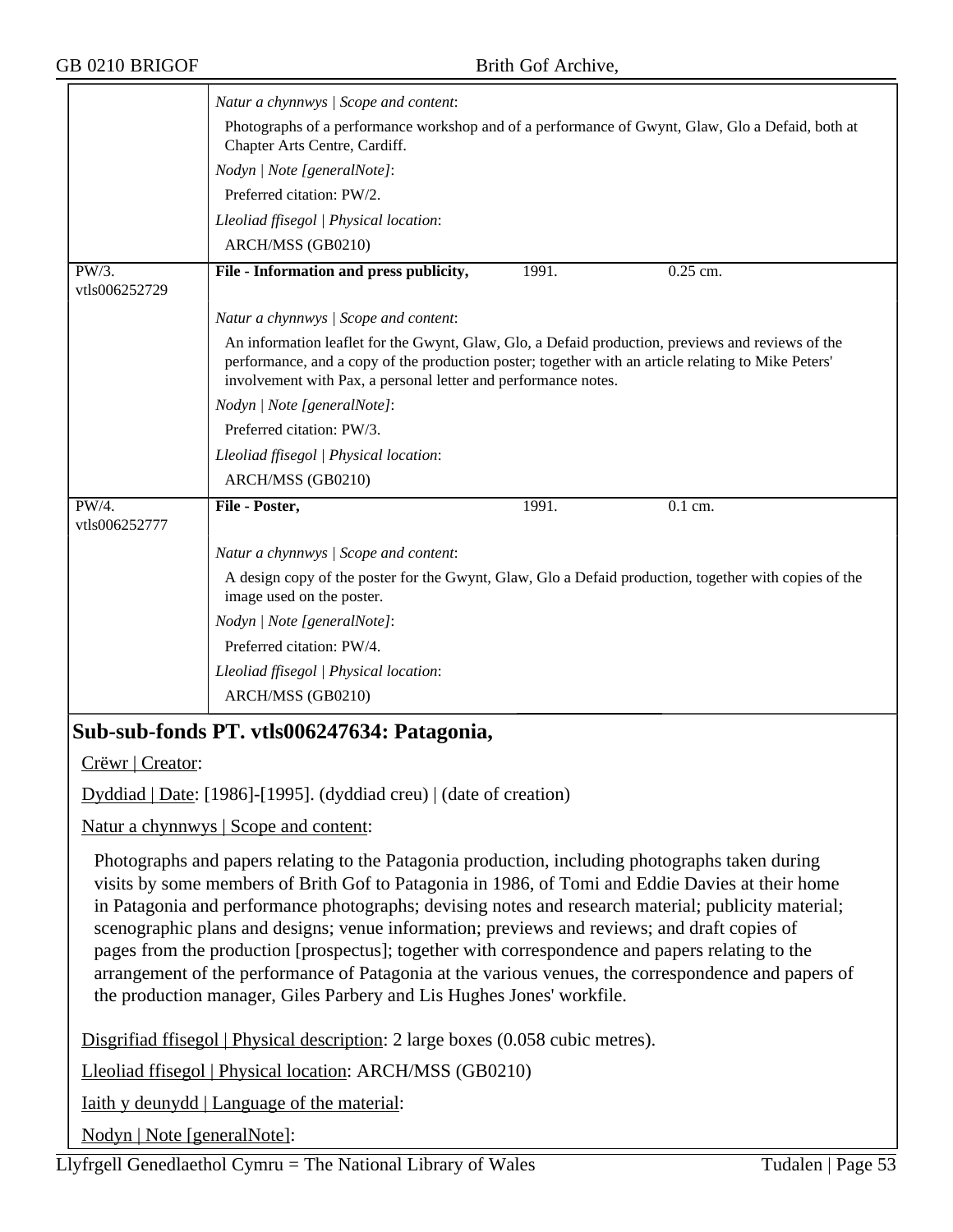Preferred citation: PT.

## Trefniant | Arrangement:

|                                   | FFeil / rhestr eitemau   File / item list                                                                                                                                                                                                                   |                       |                                               |  |
|-----------------------------------|-------------------------------------------------------------------------------------------------------------------------------------------------------------------------------------------------------------------------------------------------------------|-----------------------|-----------------------------------------------|--|
| Cod cyfeirnod  <br>Reference code | Teitl   Title                                                                                                                                                                                                                                               | Dyddiadau   Dates     | Disgrifiad ffisegol   Physical<br>description |  |
| PT/1.<br>vtls006255885            | File - Photographs: visits to Patagonia,                                                                                                                                                                                                                    | $[1986]$ .            | 11.5 cm.                                      |  |
|                                   | Natur a chynnwys / Scope and content:                                                                                                                                                                                                                       |                       |                                               |  |
|                                   | Photographs taken during visits by some members of Brith Gof to Patagonia in 1986, and including<br>images of an open-air performance during that visit, although it is unclear whether this was a public<br>performance.                                   |                       |                                               |  |
|                                   | Nodyn   Note [generalNote]:                                                                                                                                                                                                                                 |                       |                                               |  |
|                                   | Preferred citation: PT/1.                                                                                                                                                                                                                                   |                       |                                               |  |
|                                   | Lleoliad ffisegol   Physical location:                                                                                                                                                                                                                      |                       |                                               |  |
|                                   | ARCH/MSS (GB0210)                                                                                                                                                                                                                                           |                       |                                               |  |
| PT/2.                             | <b>File - Performance and publicity</b>                                                                                                                                                                                                                     | $[1991]$ - $[1992]$ . | 4 cm.                                         |  |
| vtls006255908                     | photographs,                                                                                                                                                                                                                                                |                       |                                               |  |
|                                   | Natur a chynnwys / Scope and content:                                                                                                                                                                                                                       |                       |                                               |  |
|                                   | Photographs of the performance of the Patagonia production, including photographs of cast members,<br>possibly taken as publicity photographs.                                                                                                              |                       |                                               |  |
|                                   | Nodyn   Note [generalNote]:                                                                                                                                                                                                                                 |                       |                                               |  |
|                                   | Preferred citation: PT/2.                                                                                                                                                                                                                                   |                       |                                               |  |
|                                   | Lleoliad ffisegol   Physical location:                                                                                                                                                                                                                      |                       |                                               |  |
|                                   | ARCH/MSS (GB0210)                                                                                                                                                                                                                                           |                       |                                               |  |
| PT/3.<br>vtls006255981            | File - Devising notes,                                                                                                                                                                                                                                      | $[1992]$ .            | $\overline{2}$ cm.                            |  |
|                                   | Natur a chynnwys / Scope and content:                                                                                                                                                                                                                       |                       |                                               |  |
|                                   | Devising notes by [Clifford McLucas] for the Patagonia production, including notes relating to the<br>set, props, performance, lighting, sounds and costumes; together with notes that appear to relate to a<br>Patagonia film/video.                       |                       |                                               |  |
|                                   | Nodyn   Note [generalNote]:                                                                                                                                                                                                                                 |                       |                                               |  |
|                                   | Preferred citation: PT/3.                                                                                                                                                                                                                                   |                       |                                               |  |
|                                   | Lleoliad ffisegol   Physical location:                                                                                                                                                                                                                      |                       |                                               |  |
|                                   | ARCH/MSS (GB0210)                                                                                                                                                                                                                                           |                       |                                               |  |
| PT/4.<br>vtls006255991            | File - Publicity material and programmes,                                                                                                                                                                                                                   | $[1992]$ .            | 0.5 cm.                                       |  |
|                                   | Natur a chynnwys / Scope and content:                                                                                                                                                                                                                       |                       |                                               |  |
|                                   | Publicity material and programmes for performances at Taliesin Arts Centre, Swansea, Sherman Theatre,<br>Cardiff, and the Barclays New Stages Festival of Independent Theatre; together with a draft copy of some<br>of the text for one of the programmes. |                       |                                               |  |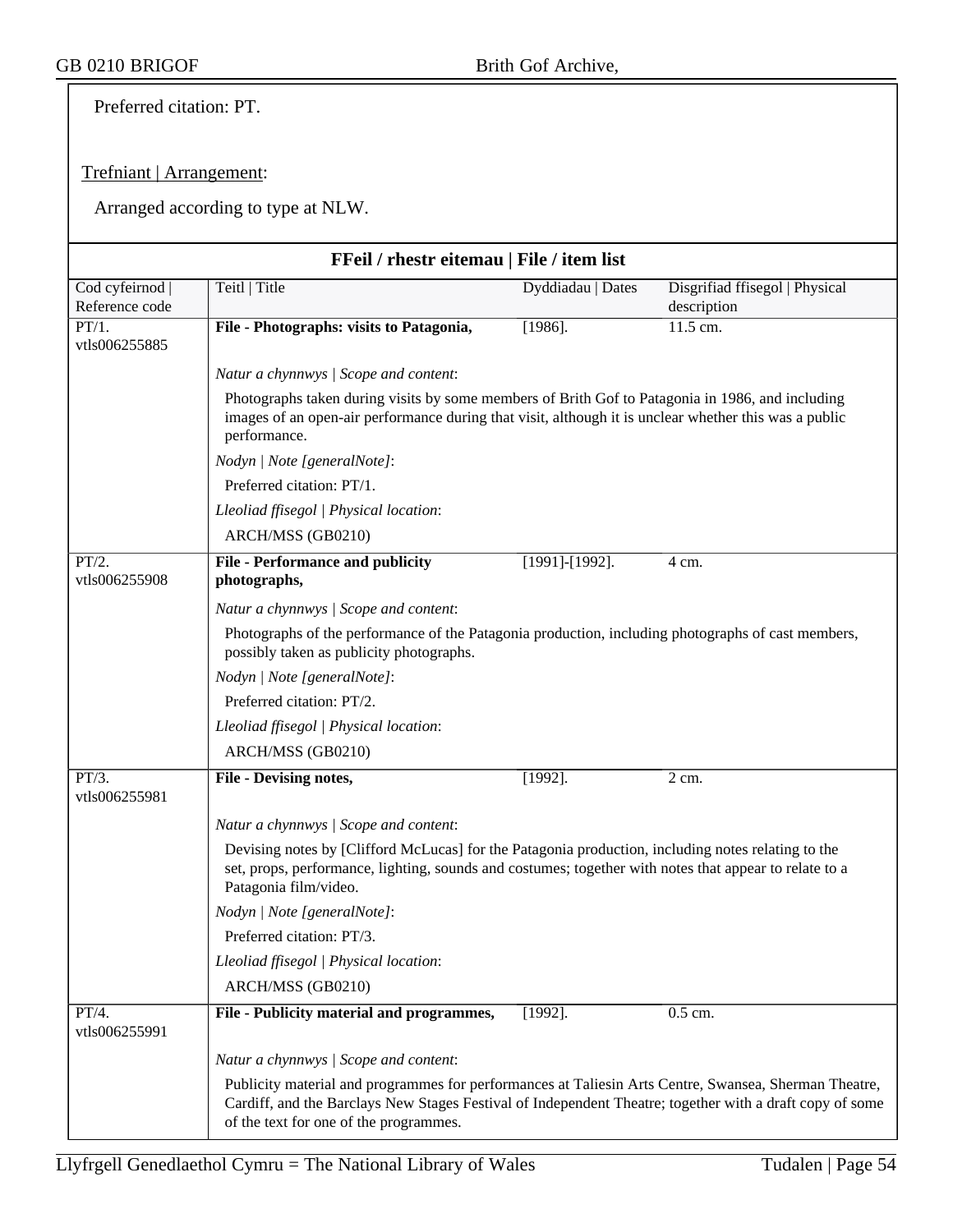|                        | Nodyn   Note [generalNote]:                                                                                                                                                                               |            |                  |  |
|------------------------|-----------------------------------------------------------------------------------------------------------------------------------------------------------------------------------------------------------|------------|------------------|--|
|                        | Preferred citation: PT/4.                                                                                                                                                                                 |            |                  |  |
|                        | Lleoliad ffisegol   Physical location:                                                                                                                                                                    |            |                  |  |
|                        | ARCH/MSS (GB0210)                                                                                                                                                                                         |            |                  |  |
| PT/5.<br>vtls006255993 | File - Poem: Patagonia,                                                                                                                                                                                   | n.d.       | $0.1$ cm.        |  |
|                        | Natur a chynnwys / Scope and content:                                                                                                                                                                     |            |                  |  |
|                        | A copy of a poem under the title Patagonia.                                                                                                                                                               |            |                  |  |
|                        | Nodyn   Note [generalNote]:                                                                                                                                                                               |            |                  |  |
|                        | Preferred citation: PT/5.                                                                                                                                                                                 |            |                  |  |
|                        | Lleoliad ffisegol   Physical location:                                                                                                                                                                    |            |                  |  |
|                        | ARCH/MSS (GB0210)                                                                                                                                                                                         |            |                  |  |
| PT/6.<br>vtls006255994 | File - Scenography,                                                                                                                                                                                       | $[1992]$ . | $1 \text{ cm}$ . |  |
|                        | Natur a chynnwys / Scope and content:                                                                                                                                                                     |            |                  |  |
|                        | A scenographic plan of the stage layout for the Patagonia production, together with draft scenographic<br>designs.                                                                                        |            |                  |  |
|                        | Nodyn   Note [generalNote]:                                                                                                                                                                               |            |                  |  |
|                        | Preferred citation: PT/6.                                                                                                                                                                                 |            |                  |  |
|                        | Lleoliad ffisegol   Physical location:                                                                                                                                                                    |            |                  |  |
|                        | ARCH/MSS (GB0210)                                                                                                                                                                                         |            |                  |  |
| PT/7.<br>vtls006255999 | File - Venue information,                                                                                                                                                                                 | $[1992]$ . | $0.5$ cm.        |  |
|                        | Natur a chynnwys / Scope and content:                                                                                                                                                                     |            |                  |  |
|                        | Information relating to venues, including a side elevation plan of the Royal Court Theatre, a technical<br>information pack for the Taliesin Arts Centre and a plan of University of Warwick Arts Centre. |            |                  |  |
|                        | Nodyn   Note [generalNote]:                                                                                                                                                                               |            |                  |  |
|                        | Preferred citation: PT/7.                                                                                                                                                                                 |            |                  |  |
|                        | Lleoliad ffisegol   Physical location:                                                                                                                                                                    |            |                  |  |
|                        | ARCH/MSS (GB0210)                                                                                                                                                                                         |            |                  |  |
| PT/8.<br>vtls006256004 | File - Previews and reviews,                                                                                                                                                                              | 1992.      | $0.5$ cm.        |  |
|                        | Natur a chynnwys / Scope and content:                                                                                                                                                                     |            |                  |  |
|                        | Previews and reviews of the various performances of Patagonia, together with a letter of praise for the<br>Royal Court Theatre performance from David Hunt.                                               |            |                  |  |
|                        | Nodyn   Note [generalNote]:                                                                                                                                                                               |            |                  |  |
|                        | Preferred citation: PT/8.                                                                                                                                                                                 |            |                  |  |
|                        | Lleoliad ffisegol   Physical location:                                                                                                                                                                    |            |                  |  |
|                        | ARCH/MSS (GB0210)                                                                                                                                                                                         |            |                  |  |
| PT/9.<br>vtls006256012 | File - Prospectus,                                                                                                                                                                                        | $[1991]$ . | 0.5 cm.          |  |
|                        | Natur a chynnwys / Scope and content:                                                                                                                                                                     |            |                  |  |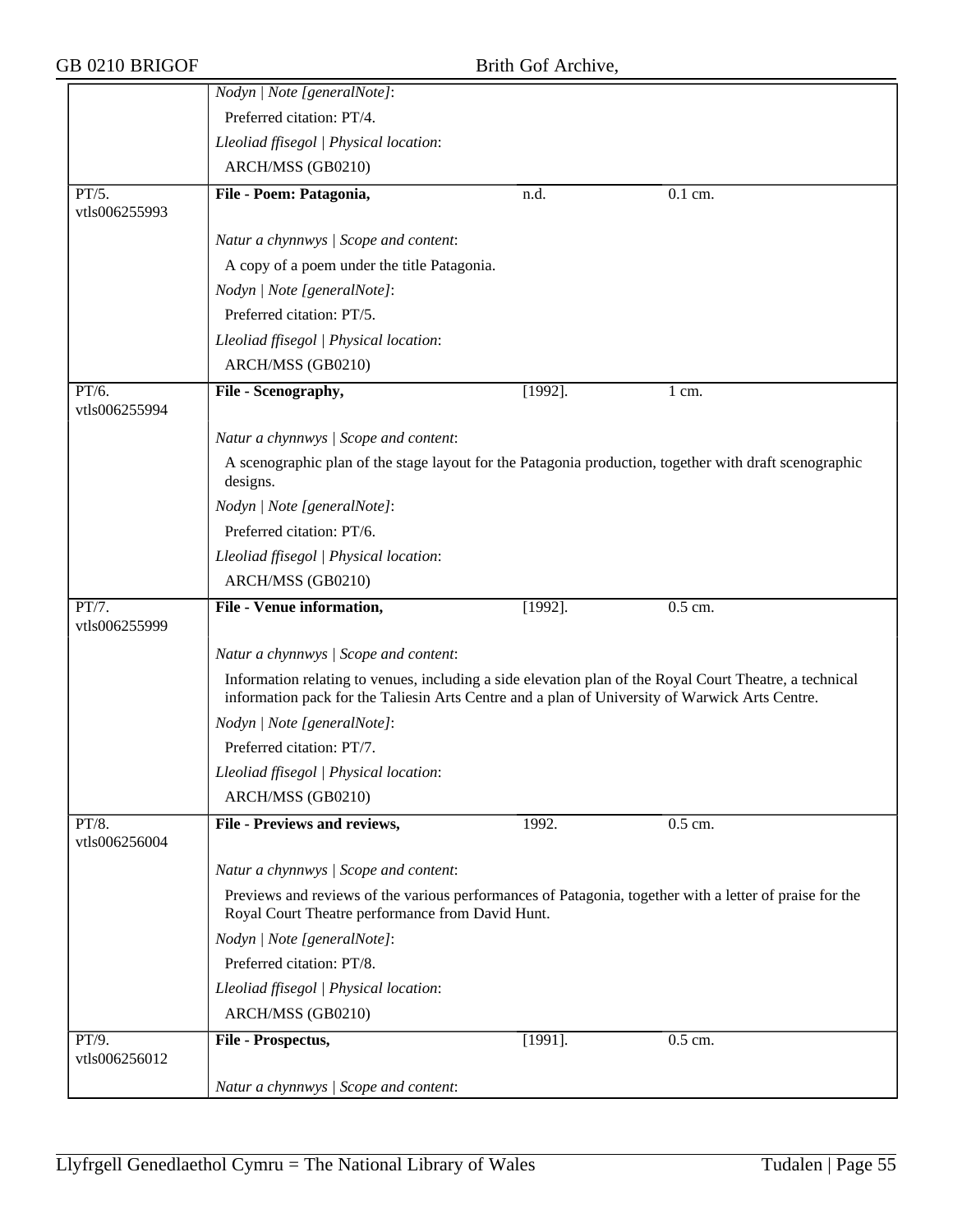|                            | A draft copy of pages from the [prospectus] for the Patagonia production; together with colour<br>photocopies of photographs that were used in the prospectus and examples of pages from prospectuses<br>for other productions. |                   |                                                                                                    |
|----------------------------|---------------------------------------------------------------------------------------------------------------------------------------------------------------------------------------------------------------------------------|-------------------|----------------------------------------------------------------------------------------------------|
|                            | Nodyn   Note [generalNote]:                                                                                                                                                                                                     |                   |                                                                                                    |
|                            | Preferred citation: PT/9.                                                                                                                                                                                                       |                   |                                                                                                    |
|                            | Lleoliad ffisegol   Physical location:                                                                                                                                                                                          |                   |                                                                                                    |
|                            | ARCH/MSS (GB0210)                                                                                                                                                                                                               |                   |                                                                                                    |
| $PT/10$ .<br>vtls006256117 | File - Photographs and photocopies,                                                                                                                                                                                             | n.d.              | 0.5 cm.                                                                                            |
|                            | Natur a chynnwys / Scope and content:                                                                                                                                                                                           |                   |                                                                                                    |
|                            | Photographs and photocopies of the photographs of Tomi and Eddie Davies at their home in Patagonia<br>and other views.                                                                                                          |                   |                                                                                                    |
|                            | Nodyn   Note [generalNote]:                                                                                                                                                                                                     |                   |                                                                                                    |
|                            | Preferred citation: PT/10.                                                                                                                                                                                                      |                   |                                                                                                    |
|                            | Lleoliad ffisegol   Physical location:                                                                                                                                                                                          |                   |                                                                                                    |
|                            | ARCH/MSS (GB0210)                                                                                                                                                                                                               |                   |                                                                                                    |
| $PT/11$ .<br>vtls006256122 | File - Photocopies,                                                                                                                                                                                                             | n.d.              | $0.1$ cm.                                                                                          |
|                            | Natur a chynnwys / Scope and content:                                                                                                                                                                                           |                   |                                                                                                    |
|                            | Photocopies of photographs, documents and an extract from a production booklet, some of which were<br>possibly used in production information booklets.                                                                         |                   |                                                                                                    |
|                            | Nodyn   Note [generalNote]:                                                                                                                                                                                                     |                   |                                                                                                    |
|                            | Preferred citation: PT/11.                                                                                                                                                                                                      |                   |                                                                                                    |
|                            | Lleoliad ffisegol   Physical location:                                                                                                                                                                                          |                   |                                                                                                    |
|                            | ARCH/MSS (GB0210)                                                                                                                                                                                                               |                   |                                                                                                    |
| PT/12.                     | <b>File - Newspaper cutting,</b>                                                                                                                                                                                                | December 3, 1995. | 0.1 cm.                                                                                            |
| vtls006256128              |                                                                                                                                                                                                                                 |                   |                                                                                                    |
|                            | Natur a chynnwys / Scope and content:                                                                                                                                                                                           |                   |                                                                                                    |
|                            | Iwan ap Llwyd.                                                                                                                                                                                                                  |                   | A newspaper page containing a story regarding Butch Cassidy and the Sundance Kid and the murder of |
|                            | Nodyn   Note [generalNote]:                                                                                                                                                                                                     |                   |                                                                                                    |
|                            | Preferred citation: PT/12.                                                                                                                                                                                                      |                   |                                                                                                    |
|                            | Lleoliad ffisegol   Physical location:                                                                                                                                                                                          |                   |                                                                                                    |
|                            | ARCH/MSS (GB0210)                                                                                                                                                                                                               |                   |                                                                                                    |
| PT/13.<br>vtls006256131    | File - [Lighting printout],                                                                                                                                                                                                     | $[1992]$ .        | $\overline{0.1}$ cm.                                                                               |
|                            | Natur a chynnwys / Scope and content:                                                                                                                                                                                           |                   |                                                                                                    |
|                            | A printout from a lighting desk for the Patagonia production.                                                                                                                                                                   |                   |                                                                                                    |
|                            | Nodyn   Note [generalNote]:                                                                                                                                                                                                     |                   |                                                                                                    |
|                            | Preferred citation: PT/13.                                                                                                                                                                                                      |                   |                                                                                                    |
|                            | Lleoliad ffisegol   Physical location:                                                                                                                                                                                          |                   |                                                                                                    |
|                            | ARCH/MSS (GB0210)                                                                                                                                                                                                               |                   |                                                                                                    |
| PT/14.                     | File - Arrangements with venues,                                                                                                                                                                                                | 1992.             | 1.5 cm.                                                                                            |
| vtls006256269              |                                                                                                                                                                                                                                 |                   |                                                                                                    |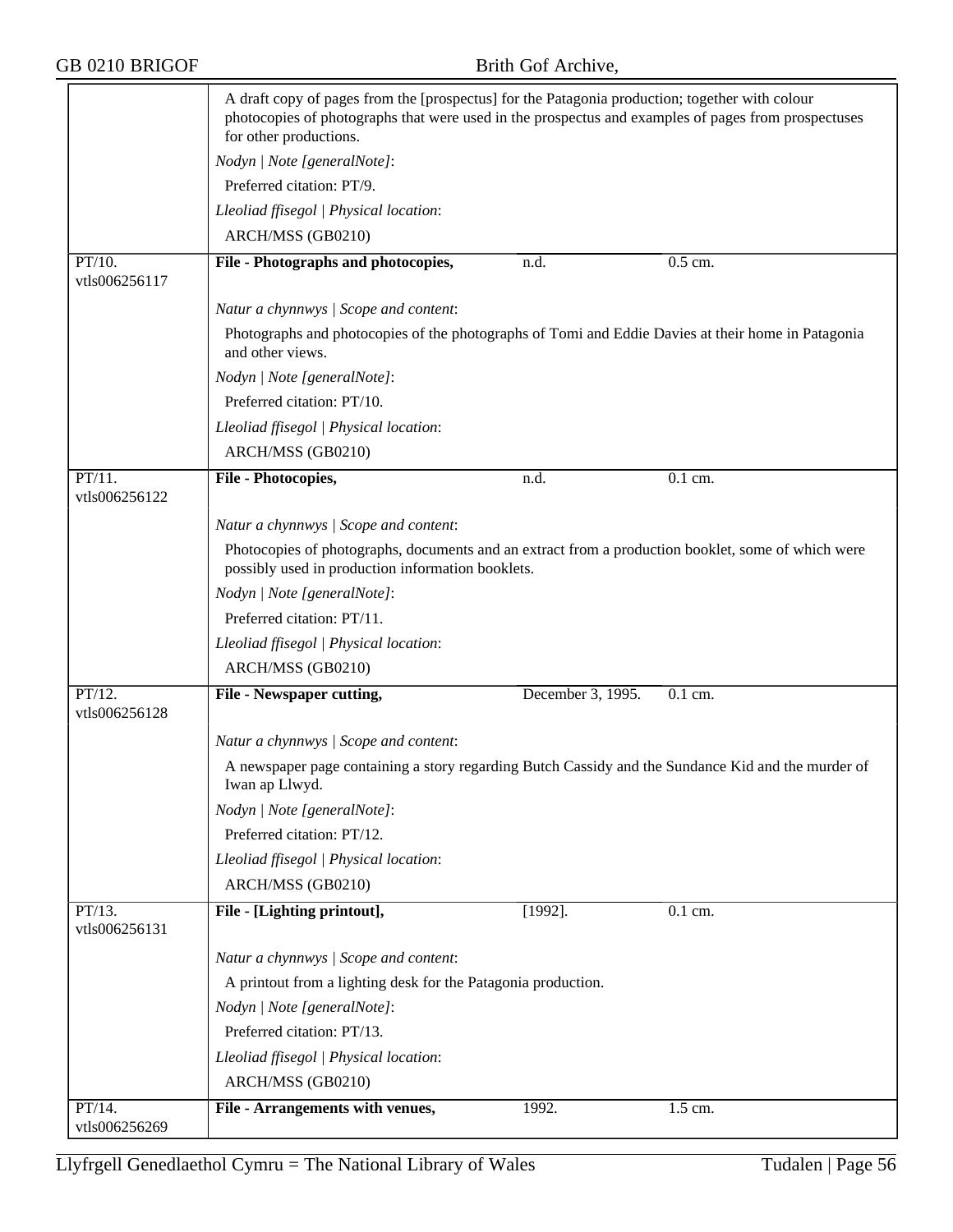|                         | Natur a chynnwys / Scope and content:                                                                                                                                                                                                                                                                                                                                                                                                                                                                                                                                                                                                                                                                                                                                                                                                                     |
|-------------------------|-----------------------------------------------------------------------------------------------------------------------------------------------------------------------------------------------------------------------------------------------------------------------------------------------------------------------------------------------------------------------------------------------------------------------------------------------------------------------------------------------------------------------------------------------------------------------------------------------------------------------------------------------------------------------------------------------------------------------------------------------------------------------------------------------------------------------------------------------------------|
|                         | Correspondence and papers relating to the arrangement of the performance of Patagonia at the various<br>venues, including details regarding equipment, technical and production facts and figures, venue plans,<br>and a handbook and information regarding the Sherman Theatre.                                                                                                                                                                                                                                                                                                                                                                                                                                                                                                                                                                          |
|                         | Nodyn   Note [generalNote]:                                                                                                                                                                                                                                                                                                                                                                                                                                                                                                                                                                                                                                                                                                                                                                                                                               |
|                         | Preferred citation: PT/14.                                                                                                                                                                                                                                                                                                                                                                                                                                                                                                                                                                                                                                                                                                                                                                                                                                |
|                         | Lleoliad ffisegol   Physical location:                                                                                                                                                                                                                                                                                                                                                                                                                                                                                                                                                                                                                                                                                                                                                                                                                    |
|                         | ARCH/MSS (GB0210)                                                                                                                                                                                                                                                                                                                                                                                                                                                                                                                                                                                                                                                                                                                                                                                                                                         |
| PT/15.                  | File - Draft text,<br>$[1992]$ .<br>0.1 cm.                                                                                                                                                                                                                                                                                                                                                                                                                                                                                                                                                                                                                                                                                                                                                                                                               |
| vtls006256310           |                                                                                                                                                                                                                                                                                                                                                                                                                                                                                                                                                                                                                                                                                                                                                                                                                                                           |
|                         | Natur a chynnwys / Scope and content:                                                                                                                                                                                                                                                                                                                                                                                                                                                                                                                                                                                                                                                                                                                                                                                                                     |
|                         | A draft copy of information relating to the Patagonia production.                                                                                                                                                                                                                                                                                                                                                                                                                                                                                                                                                                                                                                                                                                                                                                                         |
|                         | Nodyn   Note [generalNote]:                                                                                                                                                                                                                                                                                                                                                                                                                                                                                                                                                                                                                                                                                                                                                                                                                               |
|                         | Preferred citation: PT/15.                                                                                                                                                                                                                                                                                                                                                                                                                                                                                                                                                                                                                                                                                                                                                                                                                                |
|                         | Lleoliad ffisegol   Physical location:                                                                                                                                                                                                                                                                                                                                                                                                                                                                                                                                                                                                                                                                                                                                                                                                                    |
|                         | ARCH/MSS (GB0210)                                                                                                                                                                                                                                                                                                                                                                                                                                                                                                                                                                                                                                                                                                                                                                                                                                         |
| PT/16.<br>vtls006339942 | 5.5 cm.<br>File - Giles Parbery's production papers,<br>$[1992]$ .                                                                                                                                                                                                                                                                                                                                                                                                                                                                                                                                                                                                                                                                                                                                                                                        |
|                         | Natur a chynnwys / Scope and content:                                                                                                                                                                                                                                                                                                                                                                                                                                                                                                                                                                                                                                                                                                                                                                                                                     |
|                         | Correspondence and papers from the production manager, Giles Parbery, relating to the Patagonia<br>production including a technical running order with details of cast members' actions and the production<br>script on the back, props list, setting list showing the placement of props on set, cue sheets, details of and<br>information relating to lighting effects, including stage and set plans noting [lighting] details, various<br>venue stage plans noting lighting and technical details, a general plan of the stage layout by Clifford<br>McLucas, production and technical information for performances, performance contracts with venues and<br>festivals, general notes regarding arrangements for the performances at Swansea and Cardiff, production<br>schedules, and original script material such as notes and research material. |
|                         | Nodyn   Note [generalNote]:                                                                                                                                                                                                                                                                                                                                                                                                                                                                                                                                                                                                                                                                                                                                                                                                                               |
|                         | Preferred citation: PT/16.                                                                                                                                                                                                                                                                                                                                                                                                                                                                                                                                                                                                                                                                                                                                                                                                                                |
|                         | Lleoliad ffisegol   Physical location:                                                                                                                                                                                                                                                                                                                                                                                                                                                                                                                                                                                                                                                                                                                                                                                                                    |
|                         | ARCH/MSS (GB0210)                                                                                                                                                                                                                                                                                                                                                                                                                                                                                                                                                                                                                                                                                                                                                                                                                                         |
| PT/17.<br>vtls006373711 | File - Lis Hughes Jones' workfile,<br>$[1992]$ .<br>$1 \text{ cm}$ .                                                                                                                                                                                                                                                                                                                                                                                                                                                                                                                                                                                                                                                                                                                                                                                      |
|                         | Natur a chynnwys / Scope and content:                                                                                                                                                                                                                                                                                                                                                                                                                                                                                                                                                                                                                                                                                                                                                                                                                     |
|                         | Lis Hughes Jones' workfile for the Patagonia production including publicity and information papers such<br>as press cuttings, press releases, a flyer and press comments; production texts; a scenographic staging<br>plan; a timetable for the production and rehearsals in Cardiff; and research material.                                                                                                                                                                                                                                                                                                                                                                                                                                                                                                                                              |
|                         | Nodyn   Note [generalNote]:                                                                                                                                                                                                                                                                                                                                                                                                                                                                                                                                                                                                                                                                                                                                                                                                                               |
|                         | Preferred citation: PT/17.                                                                                                                                                                                                                                                                                                                                                                                                                                                                                                                                                                                                                                                                                                                                                                                                                                |
|                         | Lleoliad ffisegol   Physical location:                                                                                                                                                                                                                                                                                                                                                                                                                                                                                                                                                                                                                                                                                                                                                                                                                    |
|                         | ARCH/MSS (GB0210)                                                                                                                                                                                                                                                                                                                                                                                                                                                                                                                                                                                                                                                                                                                                                                                                                                         |
|                         | Sub-sub-fonds PC. vtls006247636: Ar y Traeth/Patagonia Remics,                                                                                                                                                                                                                                                                                                                                                                                                                                                                                                                                                                                                                                                                                                                                                                                            |
| Crëwr   Creator:        |                                                                                                                                                                                                                                                                                                                                                                                                                                                                                                                                                                                                                                                                                                                                                                                                                                                           |

Dyddiad | Date: [1992]. (dyddiad creu) | (date of creation)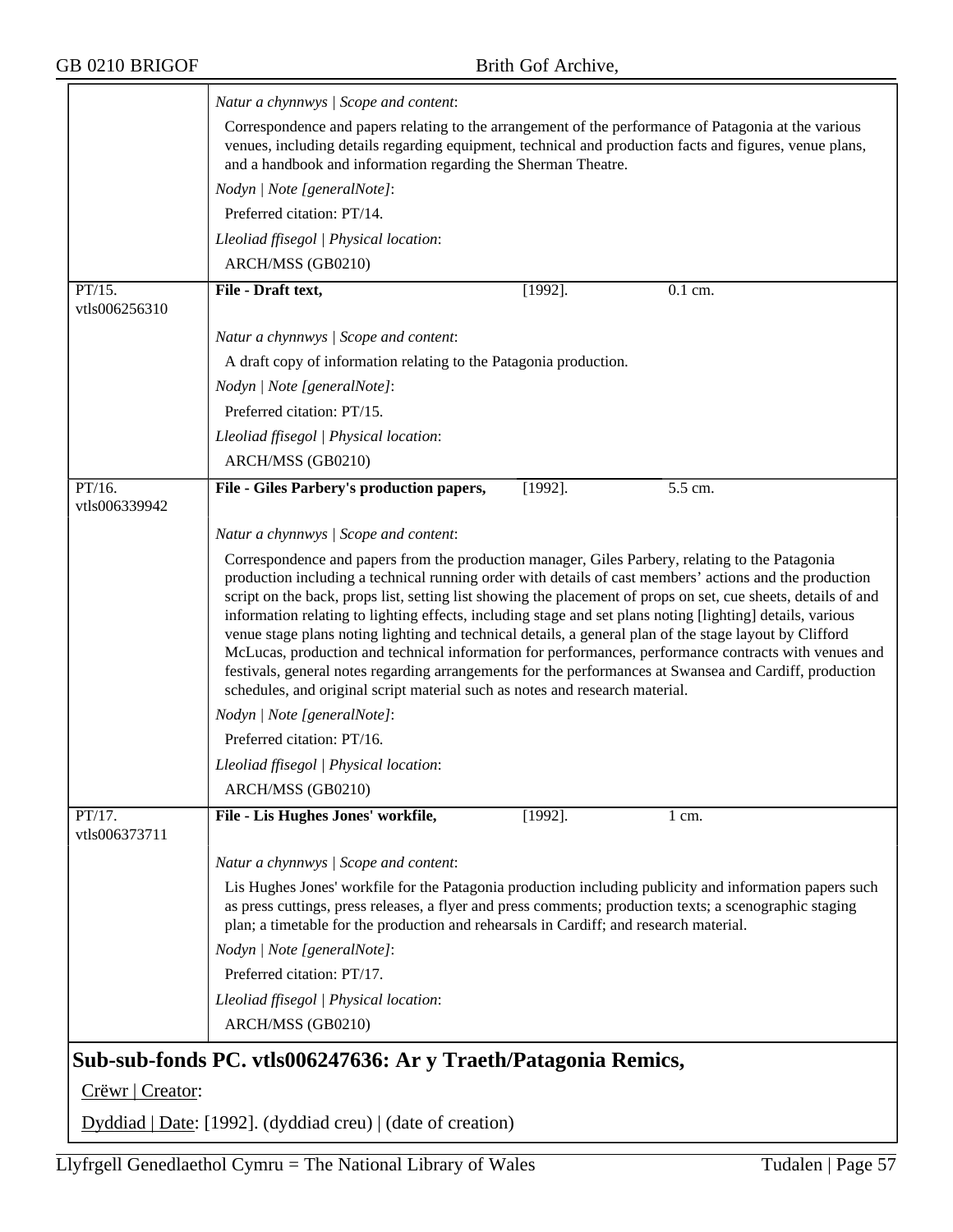### Natur a chynnwys | Scope and content:

Photographs and papers relating to the performance of Ar y Traeth/Patagonia Remics at the National Eisteddfod, including suggestions for the production and papers relating to the arrangement and promotion of the production; together with papers of the production manager Giles Parbery.

Disgrifiad ffisegol | Physical description: 2 envelopes and 2 folders.

Lleoliad ffisegol | Physical location: ARCH/MSS (GB0210)

Iaith y deunydd | Language of the material:

Nodyn | Note [generalNote]:

Preferred citation: PC.

Trefniant | Arrangement:

| FFeil / rhestr eitemau   File / item list |                                                                                                                                                                                                                                                                                                                                                       |                                                                                                     |                                               |  |
|-------------------------------------------|-------------------------------------------------------------------------------------------------------------------------------------------------------------------------------------------------------------------------------------------------------------------------------------------------------------------------------------------------------|-----------------------------------------------------------------------------------------------------|-----------------------------------------------|--|
| Cod cyfeirnod<br>Reference code           | Teitl   Title                                                                                                                                                                                                                                                                                                                                         | Dyddiadau   Dates                                                                                   | Disgrifiad ffisegol   Physical<br>description |  |
| $\overline{PC/1}$ .<br>vtls006256273      | File - Photographs,                                                                                                                                                                                                                                                                                                                                   | $[1992]$ .                                                                                          | $0.5$ cm.                                     |  |
|                                           | Natur a chynnwys / Scope and content:                                                                                                                                                                                                                                                                                                                 |                                                                                                     |                                               |  |
|                                           | with photographs of cast members.                                                                                                                                                                                                                                                                                                                     | Photographs of the performance of Ar y Traeth/Patagonia Remics at the National Eisteddfod, together |                                               |  |
|                                           | Nodyn   Note [generalNote]:                                                                                                                                                                                                                                                                                                                           |                                                                                                     |                                               |  |
|                                           | Preferred citation: PC/1.                                                                                                                                                                                                                                                                                                                             |                                                                                                     |                                               |  |
|                                           | Lleoliad ffisegol   Physical location:                                                                                                                                                                                                                                                                                                                |                                                                                                     |                                               |  |
|                                           | ARCH/MSS (GB0210)                                                                                                                                                                                                                                                                                                                                     |                                                                                                     |                                               |  |
| PC/2.<br>vtls006256320                    | <b>File - Production notes,</b>                                                                                                                                                                                                                                                                                                                       | May 24, 1992.                                                                                       | 0.1 cm.                                       |  |
|                                           | Natur a chynnwys / Scope and content:                                                                                                                                                                                                                                                                                                                 |                                                                                                     |                                               |  |
|                                           | Typed notes comprising suggestions for the Patagonia production at the National Eisteddfod.                                                                                                                                                                                                                                                           |                                                                                                     |                                               |  |
|                                           | Nodyn   Note [generalNote]:                                                                                                                                                                                                                                                                                                                           |                                                                                                     |                                               |  |
|                                           | Preferred citation: PC/2.                                                                                                                                                                                                                                                                                                                             |                                                                                                     |                                               |  |
|                                           | Lleoliad ffisegol   Physical location:                                                                                                                                                                                                                                                                                                                |                                                                                                     |                                               |  |
|                                           | ARCH/MSS (GB0210)                                                                                                                                                                                                                                                                                                                                     |                                                                                                     |                                               |  |
| $\overline{PC/3}$ .<br>vtls006256325      | File - Arrangements and publicity,                                                                                                                                                                                                                                                                                                                    | 1992.                                                                                               | $\overline{0.1}$ cm.                          |  |
|                                           | Natur a chynnwys / Scope and content:                                                                                                                                                                                                                                                                                                                 |                                                                                                     |                                               |  |
|                                           | Papers relating to the arrangement and promotion of the Patagonia production at the National Eisteddfod,<br>including a work schedule, a poster, and notes and sketches for the promotional material; together with<br>notes relating to the sale of Patagonia t-shirts and a newspaper preview of Patagonia at the Taliesin Arts<br>Centre, Swansea. |                                                                                                     |                                               |  |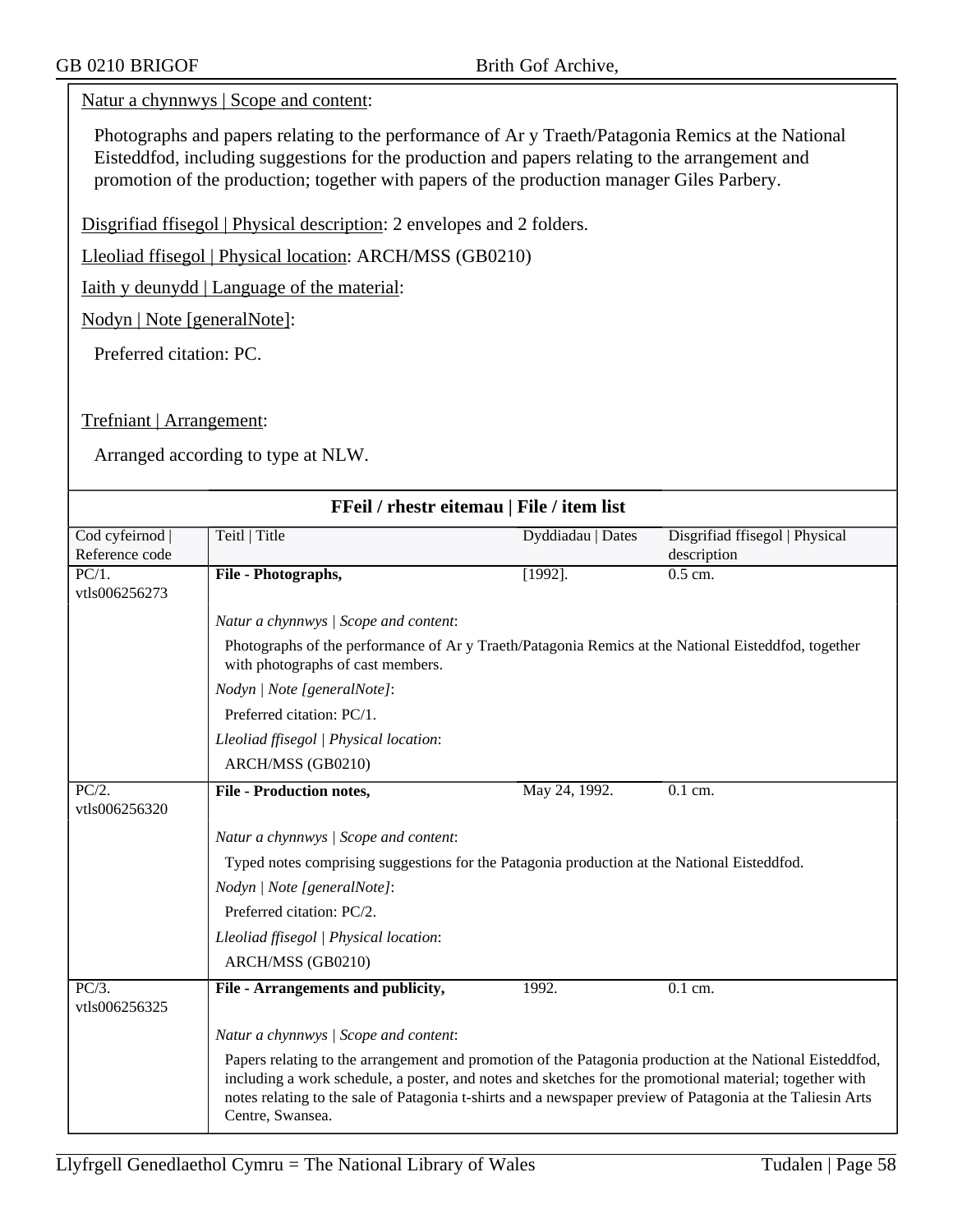|                             | лни оог тимп о,                                                                                                                                                                                                                                                                                                                                                                                                                                                                                                                                                                                                                                                                                                                                             |                   |
|-----------------------------|-------------------------------------------------------------------------------------------------------------------------------------------------------------------------------------------------------------------------------------------------------------------------------------------------------------------------------------------------------------------------------------------------------------------------------------------------------------------------------------------------------------------------------------------------------------------------------------------------------------------------------------------------------------------------------------------------------------------------------------------------------------|-------------------|
|                             | Nodyn   Note [generalNote]:                                                                                                                                                                                                                                                                                                                                                                                                                                                                                                                                                                                                                                                                                                                                 |                   |
|                             | Preferred citation: PC/3.                                                                                                                                                                                                                                                                                                                                                                                                                                                                                                                                                                                                                                                                                                                                   |                   |
|                             | Lleoliad ffisegol   Physical location:                                                                                                                                                                                                                                                                                                                                                                                                                                                                                                                                                                                                                                                                                                                      |                   |
|                             | ARCH/MSS (GB0210)                                                                                                                                                                                                                                                                                                                                                                                                                                                                                                                                                                                                                                                                                                                                           |                   |
| PC/4.<br>vtls006339870      | File - Giles Parbery's papers: Ar y Traeth,<br>1.5 cm.<br>1992.                                                                                                                                                                                                                                                                                                                                                                                                                                                                                                                                                                                                                                                                                             |                   |
|                             | Natur a chynnwys / Scope and content:                                                                                                                                                                                                                                                                                                                                                                                                                                                                                                                                                                                                                                                                                                                       |                   |
|                             | Correspondence and papers from the production manager, Giles Parbery, relating to the Ar y Traeth/<br>Patagonia Remics production at the National Eisteddfod, including details of actions for technical<br>effects, a production schedule, props lists, a running order of technical and crew members' actions, and<br>stage plans, some of which note technical elements; together with Eisteddfod administrative papers<br>regarding arrangements for the rehearsals and performance and technical information and details forms, a<br>programme of events and competitions at the Eisteddfod, including details of performances by Brith Gof<br>and other companies, a copy of a poem entitled Patagonia and a plan of the Royal Court Theatre, London. |                   |
|                             | Nodyn   Note [generalNote]:                                                                                                                                                                                                                                                                                                                                                                                                                                                                                                                                                                                                                                                                                                                                 |                   |
|                             | Preferred citation: PC/4.                                                                                                                                                                                                                                                                                                                                                                                                                                                                                                                                                                                                                                                                                                                                   |                   |
|                             | Lleoliad ffisegol   Physical location:                                                                                                                                                                                                                                                                                                                                                                                                                                                                                                                                                                                                                                                                                                                      |                   |
|                             | ARCH/MSS (GB0210)                                                                                                                                                                                                                                                                                                                                                                                                                                                                                                                                                                                                                                                                                                                                           |                   |
|                             | Sub-sub-fonds PF. vtls006247640: Haearn,                                                                                                                                                                                                                                                                                                                                                                                                                                                                                                                                                                                                                                                                                                                    |                   |
| Crëwr   Creator:            |                                                                                                                                                                                                                                                                                                                                                                                                                                                                                                                                                                                                                                                                                                                                                             |                   |
|                             | Dyddiad   Date: [1991]-[1994]. (dyddiad creu)   (date of creation)                                                                                                                                                                                                                                                                                                                                                                                                                                                                                                                                                                                                                                                                                          |                   |
|                             | Natur a chynnwys   Scope and content:                                                                                                                                                                                                                                                                                                                                                                                                                                                                                                                                                                                                                                                                                                                       |                   |
|                             | Correspondence, photographs and papers reating to the Haearn production at the Old British<br>Coal Works, Tredegar and to possible re-stagings of the production, including publicity papers,<br>scenographic papers, administrative and financial papers, together with details of performance<br>structures, storyboards, scores, copies of production texts and scripts, and devising notes and papers.                                                                                                                                                                                                                                                                                                                                                  |                   |
|                             | Disgrifiad ffisegol   Physical description: 4 large boxes (0.114 cubic metres), 4 outsize folders and 2 rolls.                                                                                                                                                                                                                                                                                                                                                                                                                                                                                                                                                                                                                                              |                   |
|                             | Lleoliad ffisegol   Physical location: ARCH/MSS (GB0210)                                                                                                                                                                                                                                                                                                                                                                                                                                                                                                                                                                                                                                                                                                    |                   |
| Nodyn   Note [generalNote]: |                                                                                                                                                                                                                                                                                                                                                                                                                                                                                                                                                                                                                                                                                                                                                             |                   |
| Preferred citation: PF.     |                                                                                                                                                                                                                                                                                                                                                                                                                                                                                                                                                                                                                                                                                                                                                             |                   |
| Trefniant   Arrangement:    |                                                                                                                                                                                                                                                                                                                                                                                                                                                                                                                                                                                                                                                                                                                                                             |                   |
|                             | Arranged into two series: Old British Coal Works, Tredegar; and re-stagings.                                                                                                                                                                                                                                                                                                                                                                                                                                                                                                                                                                                                                                                                                |                   |
|                             | Cyfres   Series PF1. vtls006252792: Old British Coal Works, Tredegar,                                                                                                                                                                                                                                                                                                                                                                                                                                                                                                                                                                                                                                                                                       |                   |
|                             | Dyddiad   Date: [1991]-[1993]. (dyddiad creu)   (date of creation)                                                                                                                                                                                                                                                                                                                                                                                                                                                                                                                                                                                                                                                                                          |                   |
|                             | Natur a chynnwys   Scope and content:                                                                                                                                                                                                                                                                                                                                                                                                                                                                                                                                                                                                                                                                                                                       |                   |
|                             | Correspondence, papers and photographs relating to the Haearn production at the Old British Coal<br>Works, Tredegar, including press papers, details of scenographic elements and scenographic sketches,                                                                                                                                                                                                                                                                                                                                                                                                                                                                                                                                                    |                   |
|                             | Llyfrgell Genedlaethol Cymru = The National Library of Wales                                                                                                                                                                                                                                                                                                                                                                                                                                                                                                                                                                                                                                                                                                | Tudalen   Page 59 |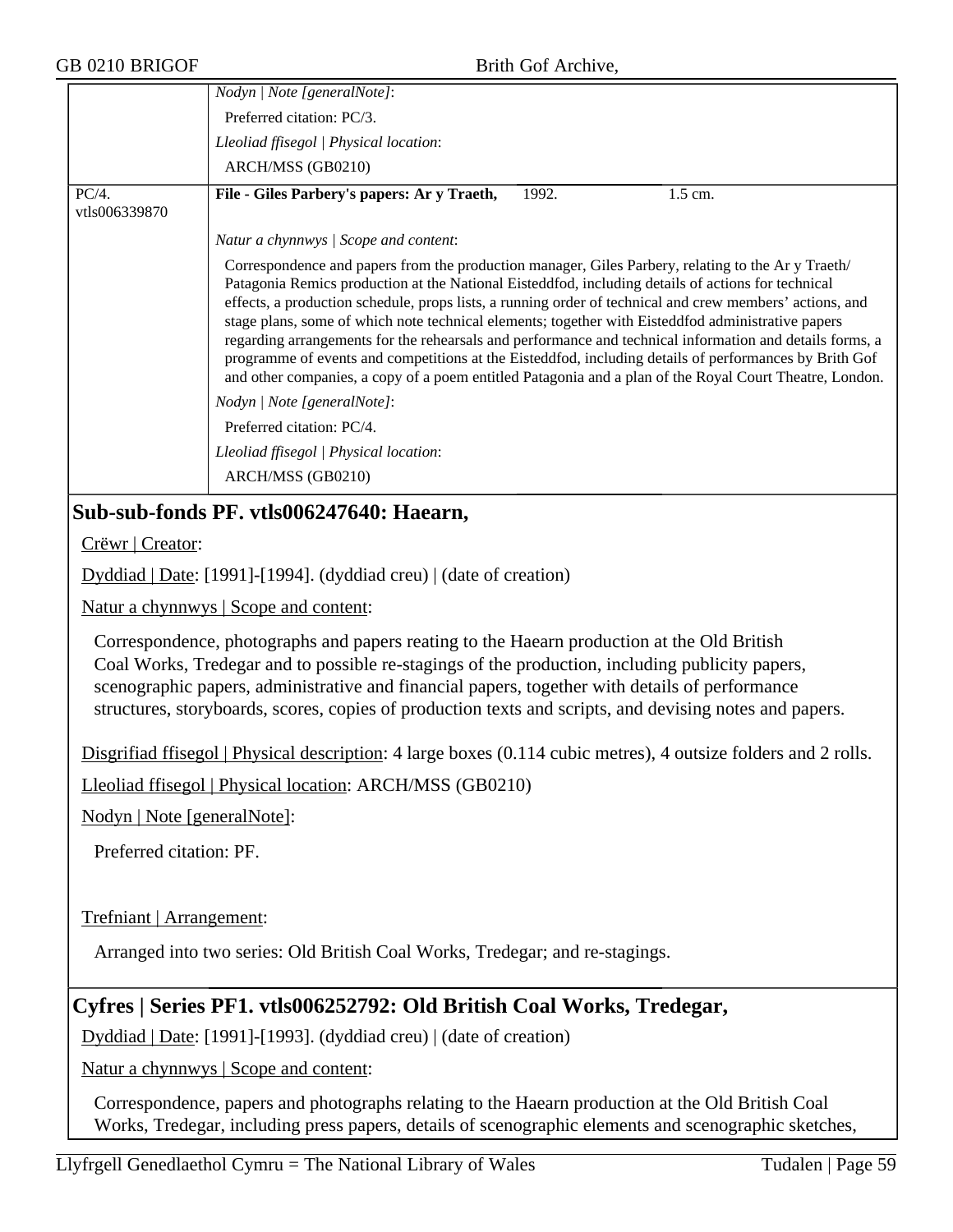plans and designs, publicity material, administrative papers, site/venue plans, workplans and task lists, scenarios, details of performance structures, storyboards and scores, copies of production texts and scripts, research material, budgets, production publications, devising notes and papers and the musical score for the production; together with copies of the Seven Architectures booklet by Clifford McLucas and a file of the stage manager, Giles Parbery's papers.

Disgrifiad ffisegol | Physical description: 35 envelopes, 23 folders, 8 volumes, 1 file and 1 outsize folder.

Lleoliad ffisegol | Physical location: ARCH/MSS (GB0210)

Iaith y deunydd | Language of the material:

Nodyn | Note [generalNote]:

Preferred citation: PF1.

### Trefniant | Arrangement:

| FFeil / rhestr eitemau   File / item list   |                                                                                                                                                                                                                                                                                                                                                                          |                       |                                               |  |  |
|---------------------------------------------|--------------------------------------------------------------------------------------------------------------------------------------------------------------------------------------------------------------------------------------------------------------------------------------------------------------------------------------------------------------------------|-----------------------|-----------------------------------------------|--|--|
| Cod cyfeirnod<br>Reference code             | Teitl   Title                                                                                                                                                                                                                                                                                                                                                            | Dyddiadau   Dates     | Disgrifiad ffisegol   Physical<br>description |  |  |
| $\overline{\text{PF1}/1.}$<br>vtls006252809 | File - Press file,                                                                                                                                                                                                                                                                                                                                                       | $[1992]$ - $[1993]$ . | $1.75$ cm.                                    |  |  |
|                                             | Natur a chynnwys / Scope and content:                                                                                                                                                                                                                                                                                                                                    |                       |                                               |  |  |
|                                             | Previews, reviews, press releases and production information, including images and photographs;<br>together with information regarding press contacts, some of which come from Nia [Piercy's] press file.                                                                                                                                                                |                       |                                               |  |  |
|                                             | Nodyn   Note [generalNote]:                                                                                                                                                                                                                                                                                                                                              |                       |                                               |  |  |
|                                             | Preferred citation: PF1/1.                                                                                                                                                                                                                                                                                                                                               |                       |                                               |  |  |
|                                             | Lleoliad ffisegol   Physical location:                                                                                                                                                                                                                                                                                                                                   |                       |                                               |  |  |
|                                             | ARCH/MSS (GB0210)                                                                                                                                                                                                                                                                                                                                                        |                       |                                               |  |  |
| PF1/2.<br>vtls006252933                     | File - Administration and arrangements,                                                                                                                                                                                                                                                                                                                                  | $[1992]$ .            | $1 \text{ cm}$ .                              |  |  |
|                                             | Natur a chynnwys / Scope and content:                                                                                                                                                                                                                                                                                                                                    |                       |                                               |  |  |
|                                             | Correspondence and papers relating to the administration and arrangement of the Haearn production,<br>including publicity material information, minutes of various meetings, site/venue plans, scenographic<br>plans and designs, performance structures, work and task lists, a schematic scenario, timetables and<br>action plans, together with a preliminary budget. |                       |                                               |  |  |
|                                             | Nodyn   Note [generalNote]:                                                                                                                                                                                                                                                                                                                                              |                       |                                               |  |  |
|                                             | Preferred citation: PF1/2.                                                                                                                                                                                                                                                                                                                                               |                       |                                               |  |  |
|                                             | Lleoliad ffisegol   Physical location:                                                                                                                                                                                                                                                                                                                                   |                       |                                               |  |  |
|                                             | ARCH/MSS (GB0210)                                                                                                                                                                                                                                                                                                                                                        |                       |                                               |  |  |
| PF1/3.<br>vtls006252938                     | File - Creation, arrangement and<br>administration,                                                                                                                                                                                                                                                                                                                      | $[1991]$ - $[1992]$ . | 16.5 cm.                                      |  |  |
|                                             | Natur a chynnwys / Scope and content:                                                                                                                                                                                                                                                                                                                                    |                       |                                               |  |  |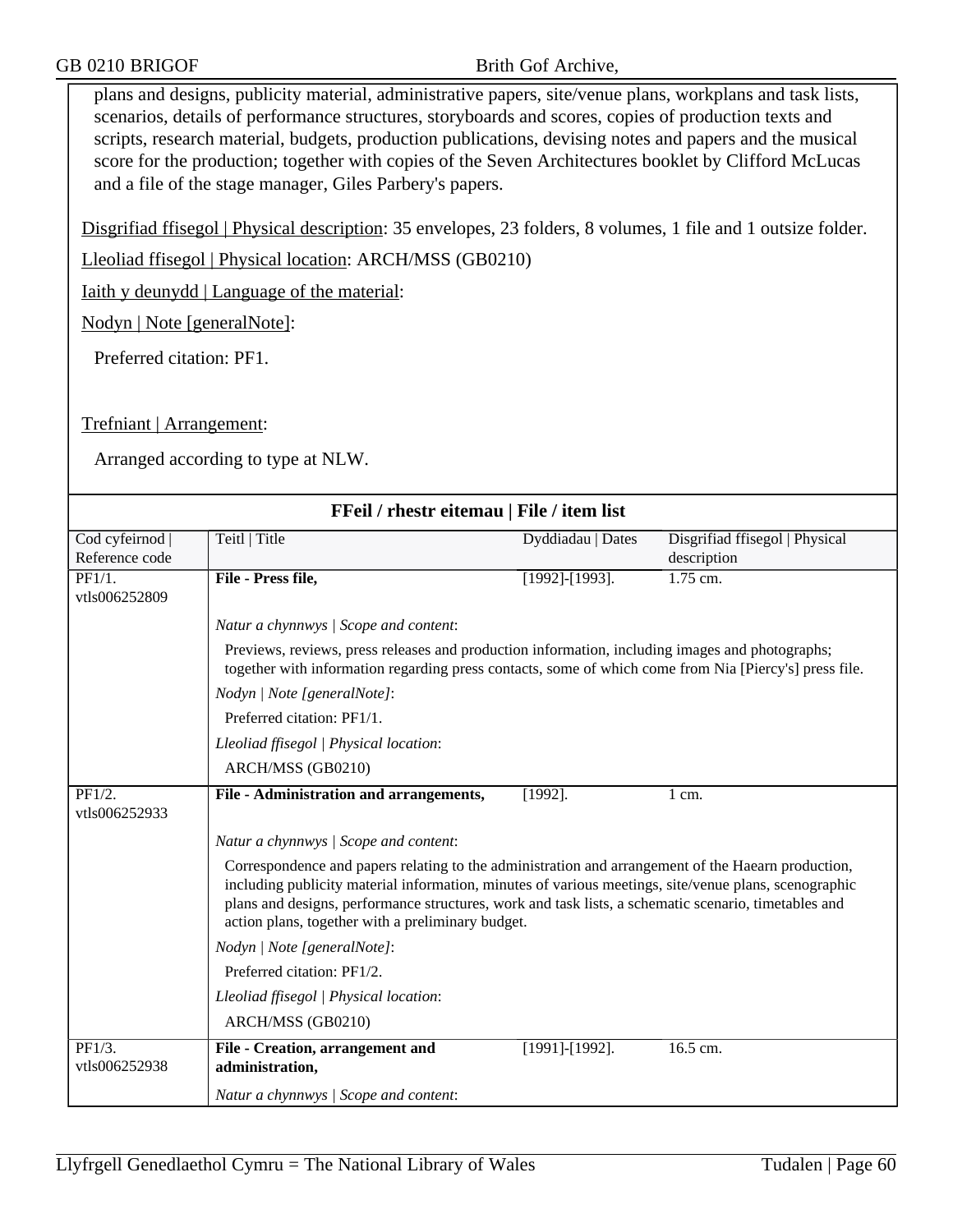|                                       | Correspondence and papers relating to the creation, arrangement and administration of the Haearn<br>production, including drafts, workings and translations of the production scripts; papers regarding<br>scenographic elements such as lighting, equipment and props; research material; workplans and<br>timetables; site plans and scenographic plans; performance structures, scenarios, storyboards and scores;<br>notes for performers; budgets; and negatives and copies of photographs of the venue; together with<br>correspondence and papers regarding the televised version and relating to possible UK and foreign re-<br>stagings. |            |          |  |
|---------------------------------------|---------------------------------------------------------------------------------------------------------------------------------------------------------------------------------------------------------------------------------------------------------------------------------------------------------------------------------------------------------------------------------------------------------------------------------------------------------------------------------------------------------------------------------------------------------------------------------------------------------------------------------------------------|------------|----------|--|
|                                       | Nodyn   Note [generalNote]:                                                                                                                                                                                                                                                                                                                                                                                                                                                                                                                                                                                                                       |            |          |  |
|                                       | Preferred citation: PF1/3.                                                                                                                                                                                                                                                                                                                                                                                                                                                                                                                                                                                                                        |            |          |  |
|                                       | Lleoliad ffisegol   Physical location:                                                                                                                                                                                                                                                                                                                                                                                                                                                                                                                                                                                                            |            |          |  |
|                                       | ARCH/MSS (GB0210)                                                                                                                                                                                                                                                                                                                                                                                                                                                                                                                                                                                                                                 |            |          |  |
| PF1/4.                                | File - Texts/Scripts,                                                                                                                                                                                                                                                                                                                                                                                                                                                                                                                                                                                                                             | $[1992]$ . | 8 cm.    |  |
| vtls006253748                         |                                                                                                                                                                                                                                                                                                                                                                                                                                                                                                                                                                                                                                                   |            |          |  |
|                                       | Natur a chynnwys / Scope and content:                                                                                                                                                                                                                                                                                                                                                                                                                                                                                                                                                                                                             |            |          |  |
|                                       | Draft and final copies of the texts and scripts for the Haearn production, together with notes and details<br>regarding themes and imagery, and a production structure and [scenario].                                                                                                                                                                                                                                                                                                                                                                                                                                                            |            |          |  |
|                                       | Nodyn   Note [generalNote]:                                                                                                                                                                                                                                                                                                                                                                                                                                                                                                                                                                                                                       |            |          |  |
|                                       | Preferred citation: PF1/4.                                                                                                                                                                                                                                                                                                                                                                                                                                                                                                                                                                                                                        |            |          |  |
|                                       | Lleoliad ffisegol   Physical location:                                                                                                                                                                                                                                                                                                                                                                                                                                                                                                                                                                                                            |            |          |  |
|                                       | ARCH/MSS (GB0210)                                                                                                                                                                                                                                                                                                                                                                                                                                                                                                                                                                                                                                 |            |          |  |
| $\overline{PF1/5}$ .<br>vtls006253749 | File - Production booklet and prospectuses,                                                                                                                                                                                                                                                                                                                                                                                                                                                                                                                                                                                                       | $[1992]$ . | 5.25 cm. |  |
|                                       | Natur a chynnwys / Scope and content:                                                                                                                                                                                                                                                                                                                                                                                                                                                                                                                                                                                                             |            |          |  |
|                                       | Draft, master and final copies of the production booklet, [prospectuses], prospectus appendices and<br>marketing pack; together with design copies of various pages, copies of images and text used and the<br>production programme and a portfolio of productions for 1991, 1992 and 1993.                                                                                                                                                                                                                                                                                                                                                       |            |          |  |
|                                       | Nodyn   Note [generalNote]:                                                                                                                                                                                                                                                                                                                                                                                                                                                                                                                                                                                                                       |            |          |  |
|                                       | Preferred citation: PF1/5.                                                                                                                                                                                                                                                                                                                                                                                                                                                                                                                                                                                                                        |            |          |  |
|                                       | Lleoliad ffisegol   Physical location:                                                                                                                                                                                                                                                                                                                                                                                                                                                                                                                                                                                                            |            |          |  |
|                                       | ARCH/MSS (GB0210)                                                                                                                                                                                                                                                                                                                                                                                                                                                                                                                                                                                                                                 |            |          |  |
| PF1/6.<br>vtls006253755               | File - Publicity material,                                                                                                                                                                                                                                                                                                                                                                                                                                                                                                                                                                                                                        | 1992.      | 0.1 cm.  |  |
|                                       | Natur a chynnwys / Scope and content:                                                                                                                                                                                                                                                                                                                                                                                                                                                                                                                                                                                                             |            |          |  |
|                                       | Publicity material comprising a poster and flyers.                                                                                                                                                                                                                                                                                                                                                                                                                                                                                                                                                                                                |            |          |  |
|                                       | Nodyn   Note [generalNote]:                                                                                                                                                                                                                                                                                                                                                                                                                                                                                                                                                                                                                       |            |          |  |
|                                       | Preferred citation: PF1/6.                                                                                                                                                                                                                                                                                                                                                                                                                                                                                                                                                                                                                        |            |          |  |
|                                       | Lleoliad ffisegol   Physical location:                                                                                                                                                                                                                                                                                                                                                                                                                                                                                                                                                                                                            |            |          |  |
|                                       | ARCH/MSS (GB0210)                                                                                                                                                                                                                                                                                                                                                                                                                                                                                                                                                                                                                                 |            |          |  |
| $\overline{PF1/7}$ .<br>vtls006253884 | File - Storyboards,                                                                                                                                                                                                                                                                                                                                                                                                                                                                                                                                                                                                                               | $[1992]$ . | 2.5 cm.  |  |
|                                       | Natur a chynnwys / Scope and content:                                                                                                                                                                                                                                                                                                                                                                                                                                                                                                                                                                                                             |            |          |  |
|                                       | Copies of the production storyboard, including a copy noting sound cues and a copy with notes for a tv<br>edit.                                                                                                                                                                                                                                                                                                                                                                                                                                                                                                                                   |            |          |  |
|                                       | Nodyn   Note [generalNote]:                                                                                                                                                                                                                                                                                                                                                                                                                                                                                                                                                                                                                       |            |          |  |
|                                       | Preferred citation: PF1/7.                                                                                                                                                                                                                                                                                                                                                                                                                                                                                                                                                                                                                        |            |          |  |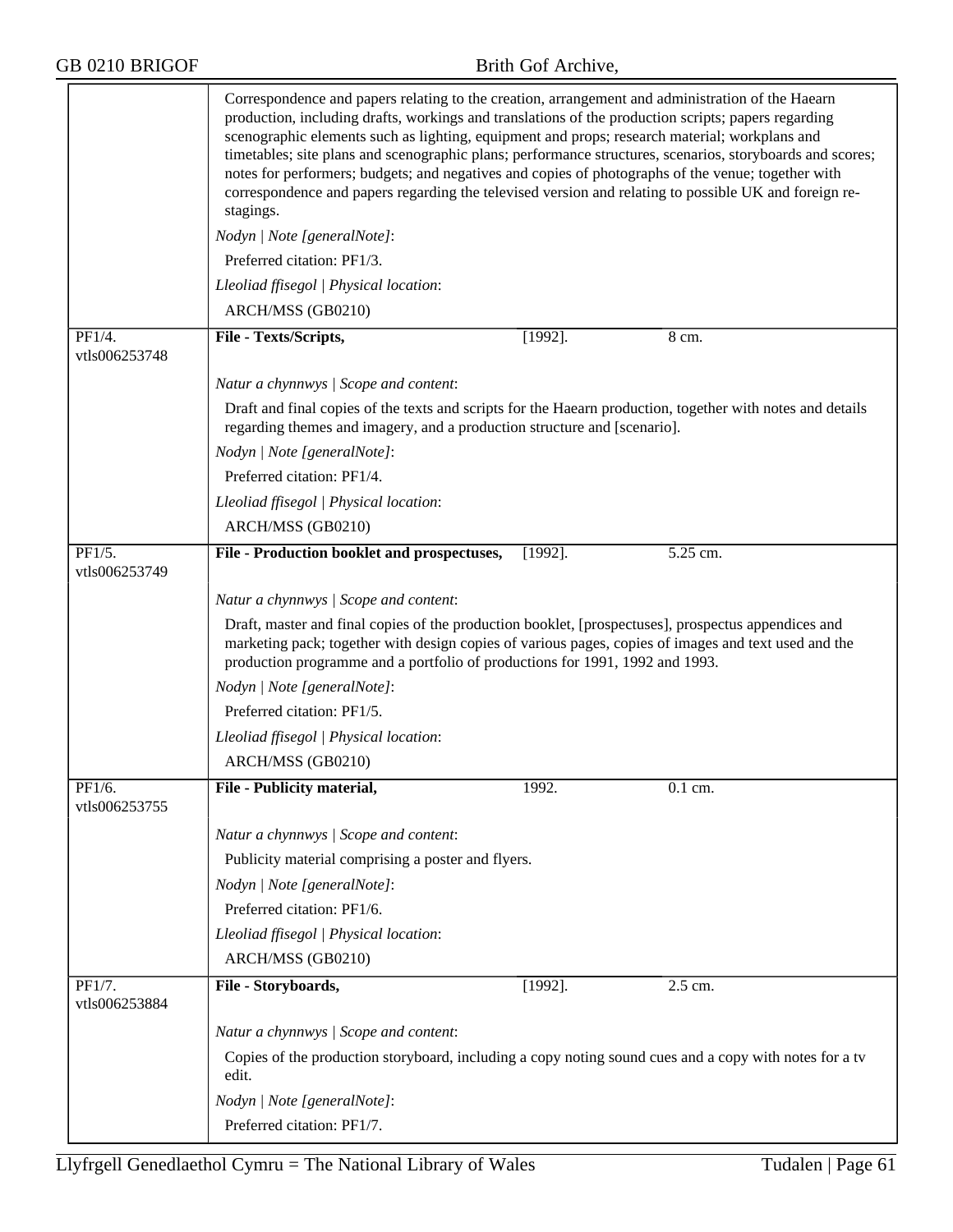|                          | Lleoliad ffisegol   Physical location:                                                                                                                                                                                     |                 |            |  |  |  |
|--------------------------|----------------------------------------------------------------------------------------------------------------------------------------------------------------------------------------------------------------------------|-----------------|------------|--|--|--|
|                          | ARCH/MSS (GB0210)                                                                                                                                                                                                          |                 |            |  |  |  |
| PF1/8.                   | File - Photographs and slides,                                                                                                                                                                                             | $[1992]$ .      | 4.75 cm.   |  |  |  |
| vtls006253921            |                                                                                                                                                                                                                            |                 |            |  |  |  |
|                          | Natur a chynnwys / Scope and content:                                                                                                                                                                                      |                 |            |  |  |  |
|                          | Photographs and slides relating to the Haearn production, including publicity photographs, photographs<br>to be used in production booklets, and photographs of the [rehearsals], performance and venue.                   |                 |            |  |  |  |
|                          | Nodyn   Note [generalNote]:                                                                                                                                                                                                |                 |            |  |  |  |
|                          | Preferred citation: PF1/8.                                                                                                                                                                                                 |                 |            |  |  |  |
|                          | Lleoliad ffisegol   Physical location:                                                                                                                                                                                     |                 |            |  |  |  |
|                          | ARCH/MSS (GB0210)                                                                                                                                                                                                          |                 |            |  |  |  |
| PF1/9.                   | File - Research material,                                                                                                                                                                                                  | $[1992]$ .      | 1.5 cm.    |  |  |  |
| vtls006253931            |                                                                                                                                                                                                                            |                 |            |  |  |  |
|                          | Natur a chynnwys / Scope and content:                                                                                                                                                                                      |                 |            |  |  |  |
|                          | Photocopies and booklets, presumably kept as research material, relating to the industrial history of the<br>Gwent Valleys, Tredegar, galvanism and the poet Gwenallt.                                                     |                 |            |  |  |  |
|                          | Nodyn   Note [generalNote]:                                                                                                                                                                                                |                 |            |  |  |  |
|                          | Preferred citation: PF1/9.                                                                                                                                                                                                 |                 |            |  |  |  |
|                          | Lleoliad ffisegol   Physical location:                                                                                                                                                                                     |                 |            |  |  |  |
|                          | ARCH/MSS (GB0210)                                                                                                                                                                                                          |                 |            |  |  |  |
| PF1/10.                  | File - Scenographic drawings,                                                                                                                                                                                              | $[1992]$ .      | $0.75$ cm. |  |  |  |
| vtls006254292            |                                                                                                                                                                                                                            |                 |            |  |  |  |
|                          | Natur a chynnwys / Scope and content:                                                                                                                                                                                      |                 |            |  |  |  |
|                          | Scenographic drawings by Clifford McLucas, some of which show the arrangement of scenographic<br>elements and units and one which is a design for the [Pax] production; together with a plan of the venue<br>in Amsterdam. |                 |            |  |  |  |
|                          | Nodyn   Note [generalNote]:                                                                                                                                                                                                |                 |            |  |  |  |
|                          | Preferred citation: PF1/10.                                                                                                                                                                                                |                 |            |  |  |  |
|                          | Lleoliad ffisegol   Physical location:                                                                                                                                                                                     |                 |            |  |  |  |
|                          | ARCH/MSS (GB0210)                                                                                                                                                                                                          |                 |            |  |  |  |
| PF1/11.                  | File - Devising notes: the score,                                                                                                                                                                                          | $[1992]$ .      | 0.5 cm.    |  |  |  |
| vtls006254304            |                                                                                                                                                                                                                            |                 |            |  |  |  |
|                          | Natur a chynnwys / Scope and content:                                                                                                                                                                                      |                 |            |  |  |  |
|                          | Devising notes by Clifford McLucas possibly for a visual or production score for the Haearn production.                                                                                                                    |                 |            |  |  |  |
|                          | Nodyn   Note [generalNote]:                                                                                                                                                                                                |                 |            |  |  |  |
|                          | Preferred citation: PF1/11.                                                                                                                                                                                                |                 |            |  |  |  |
|                          |                                                                                                                                                                                                                            |                 |            |  |  |  |
|                          | Lleoliad ffisegol   Physical location:                                                                                                                                                                                     |                 |            |  |  |  |
|                          | ARCH/MSS (GB0210)                                                                                                                                                                                                          |                 |            |  |  |  |
| PF1/12.<br>vtls006254315 | File - Musical score,                                                                                                                                                                                                      | $[1991x1992]$ . | 3 cm.      |  |  |  |
|                          | Natur a chynnwys / Scope and content:                                                                                                                                                                                      |                 |            |  |  |  |
|                          | An annotated copy of the musical score for the Haearn production, and also including a copy of the<br>production scripts/texts.                                                                                            |                 |            |  |  |  |
|                          | Nodyn   Note [generalNote]:                                                                                                                                                                                                |                 |            |  |  |  |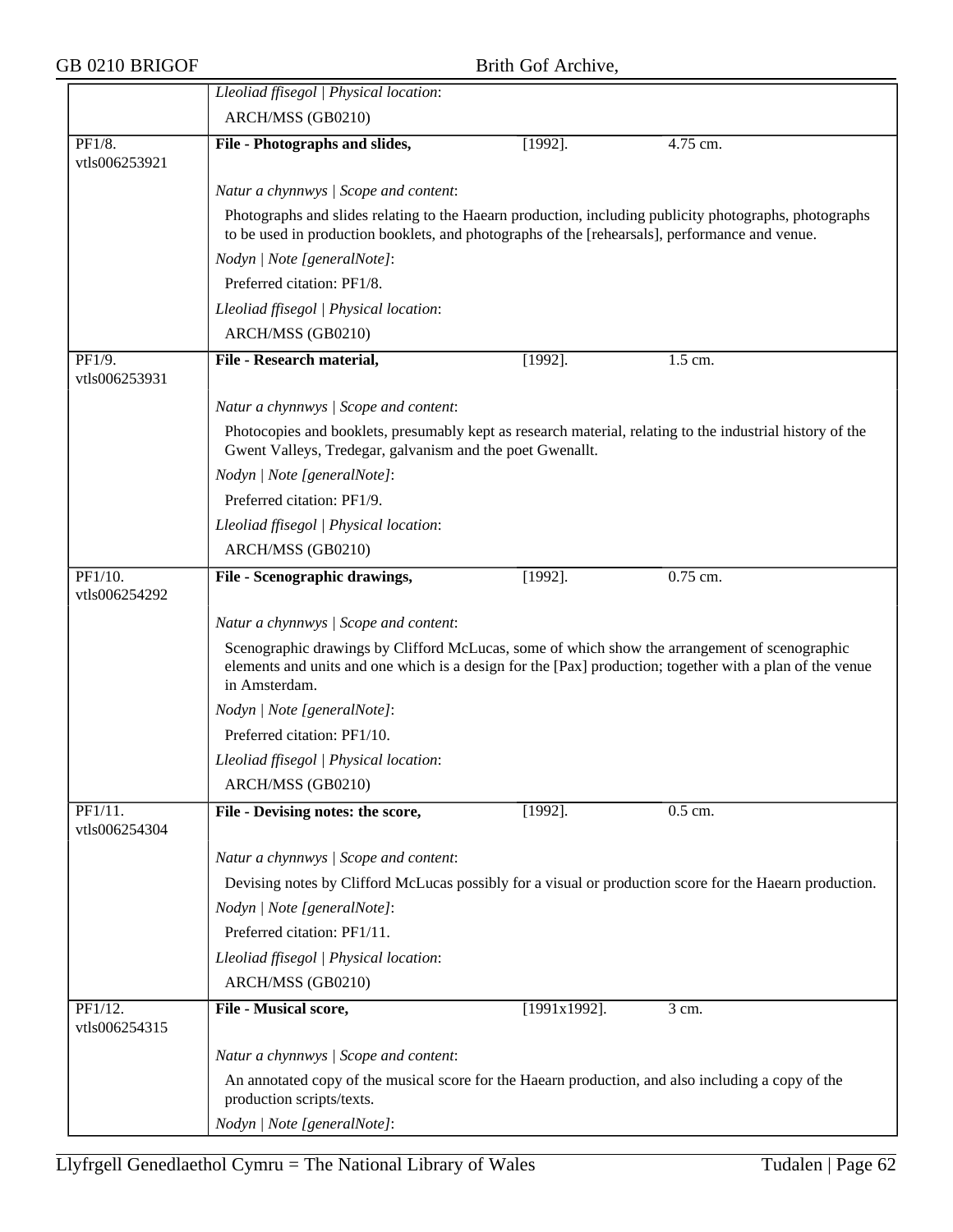|                          | Preferred citation: PF1/12.                                                                                                                                                                                                                                                                                                                                                                                                                                                                                                                                                                                                           |  |  |  |
|--------------------------|---------------------------------------------------------------------------------------------------------------------------------------------------------------------------------------------------------------------------------------------------------------------------------------------------------------------------------------------------------------------------------------------------------------------------------------------------------------------------------------------------------------------------------------------------------------------------------------------------------------------------------------|--|--|--|
|                          | Lleoliad ffisegol   Physical location:                                                                                                                                                                                                                                                                                                                                                                                                                                                                                                                                                                                                |  |  |  |
|                          | ARCH/MSS (GB0210)                                                                                                                                                                                                                                                                                                                                                                                                                                                                                                                                                                                                                     |  |  |  |
| PF1/13.<br>vtls006254319 | 1992.<br>1.5 cm.<br>File - Devising papers,                                                                                                                                                                                                                                                                                                                                                                                                                                                                                                                                                                                           |  |  |  |
|                          | Natur a chynnwys / Scope and content:                                                                                                                                                                                                                                                                                                                                                                                                                                                                                                                                                                                                 |  |  |  |
|                          | Papers relating to the devising of the Haearn production including an action plan, comprising devising<br>and planning notes on the themes, form and content of the production; a schematic scenario; structural<br>ideas; draft scripts/texts; details of simulations; and research material.                                                                                                                                                                                                                                                                                                                                        |  |  |  |
|                          | Nodyn   Note [generalNote]:                                                                                                                                                                                                                                                                                                                                                                                                                                                                                                                                                                                                           |  |  |  |
|                          | Preferred citation: PF1/13.                                                                                                                                                                                                                                                                                                                                                                                                                                                                                                                                                                                                           |  |  |  |
|                          | Lleoliad ffisegol   Physical location:                                                                                                                                                                                                                                                                                                                                                                                                                                                                                                                                                                                                |  |  |  |
|                          | ARCH/MSS (GB0210)                                                                                                                                                                                                                                                                                                                                                                                                                                                                                                                                                                                                                     |  |  |  |
| PF1/14.<br>vtls006254321 | File - Devising, creation and arrangement,<br>$[1992]$ .<br>1 cm.                                                                                                                                                                                                                                                                                                                                                                                                                                                                                                                                                                     |  |  |  |
|                          | Natur a chynnwys / Scope and content:                                                                                                                                                                                                                                                                                                                                                                                                                                                                                                                                                                                                 |  |  |  |
|                          | Papers relating to the devising, creation and arrangement of the Haearn production, including timetables,<br>scenographic designs of the venueand of workstations/units, showing scenographic elements, with<br>accompanying notes, performance timings, copies of texts and scripts, and research material regarding<br>robots. Papers relating to the devising, creation and arrangement of the Haearn production, including<br>timetables, scenographic designs of the venue, showing scenographic elements, with accompanying<br>notes, performance timings, copies of texts and scripts, and research material regarding robots. |  |  |  |
|                          | Nodyn   Note [generalNote]:                                                                                                                                                                                                                                                                                                                                                                                                                                                                                                                                                                                                           |  |  |  |
|                          | Preferred citation: PF1/14.                                                                                                                                                                                                                                                                                                                                                                                                                                                                                                                                                                                                           |  |  |  |
|                          | Lleoliad ffisegol   Physical location:                                                                                                                                                                                                                                                                                                                                                                                                                                                                                                                                                                                                |  |  |  |
|                          | ARCH/MSS (GB0210)                                                                                                                                                                                                                                                                                                                                                                                                                                                                                                                                                                                                                     |  |  |  |
| PF1/15.<br>vtls006255206 | File - Devising notes: themes, structure and<br>1992.<br>1 cm.<br>scripts,                                                                                                                                                                                                                                                                                                                                                                                                                                                                                                                                                            |  |  |  |
|                          | Natur a chynnwys / Scope and content:                                                                                                                                                                                                                                                                                                                                                                                                                                                                                                                                                                                                 |  |  |  |
|                          | Research and devising notes by [Clifford McLucas] for the Haearn production, relating to themes,<br>structure and scripts.                                                                                                                                                                                                                                                                                                                                                                                                                                                                                                            |  |  |  |
|                          | Nodyn   Note [generalNote]:                                                                                                                                                                                                                                                                                                                                                                                                                                                                                                                                                                                                           |  |  |  |
|                          | Preferred citation: PF1/15.                                                                                                                                                                                                                                                                                                                                                                                                                                                                                                                                                                                                           |  |  |  |
|                          | Lleoliad ffisegol   Physical location:                                                                                                                                                                                                                                                                                                                                                                                                                                                                                                                                                                                                |  |  |  |
|                          | ARCH/MSS (GB0210)                                                                                                                                                                                                                                                                                                                                                                                                                                                                                                                                                                                                                     |  |  |  |
| PF1/16.<br>vtls006255221 | File - Scenography,<br>$[1992]$ .<br>0.1 cm.                                                                                                                                                                                                                                                                                                                                                                                                                                                                                                                                                                                          |  |  |  |
|                          | Natur a chynnwys / Scope and content:                                                                                                                                                                                                                                                                                                                                                                                                                                                                                                                                                                                                 |  |  |  |
|                          | Scenographic sketches and designs and a master copy of pages of a [storyboard] relating to the<br>scenography of the Haearn production.                                                                                                                                                                                                                                                                                                                                                                                                                                                                                               |  |  |  |
|                          | Nodyn   Note [generalNote]:                                                                                                                                                                                                                                                                                                                                                                                                                                                                                                                                                                                                           |  |  |  |
|                          | Preferred citation: PF1/16.                                                                                                                                                                                                                                                                                                                                                                                                                                                                                                                                                                                                           |  |  |  |
|                          | Lleoliad ffisegol   Physical location:                                                                                                                                                                                                                                                                                                                                                                                                                                                                                                                                                                                                |  |  |  |
|                          | ARCH/MSS (GB0210)                                                                                                                                                                                                                                                                                                                                                                                                                                                                                                                                                                                                                     |  |  |  |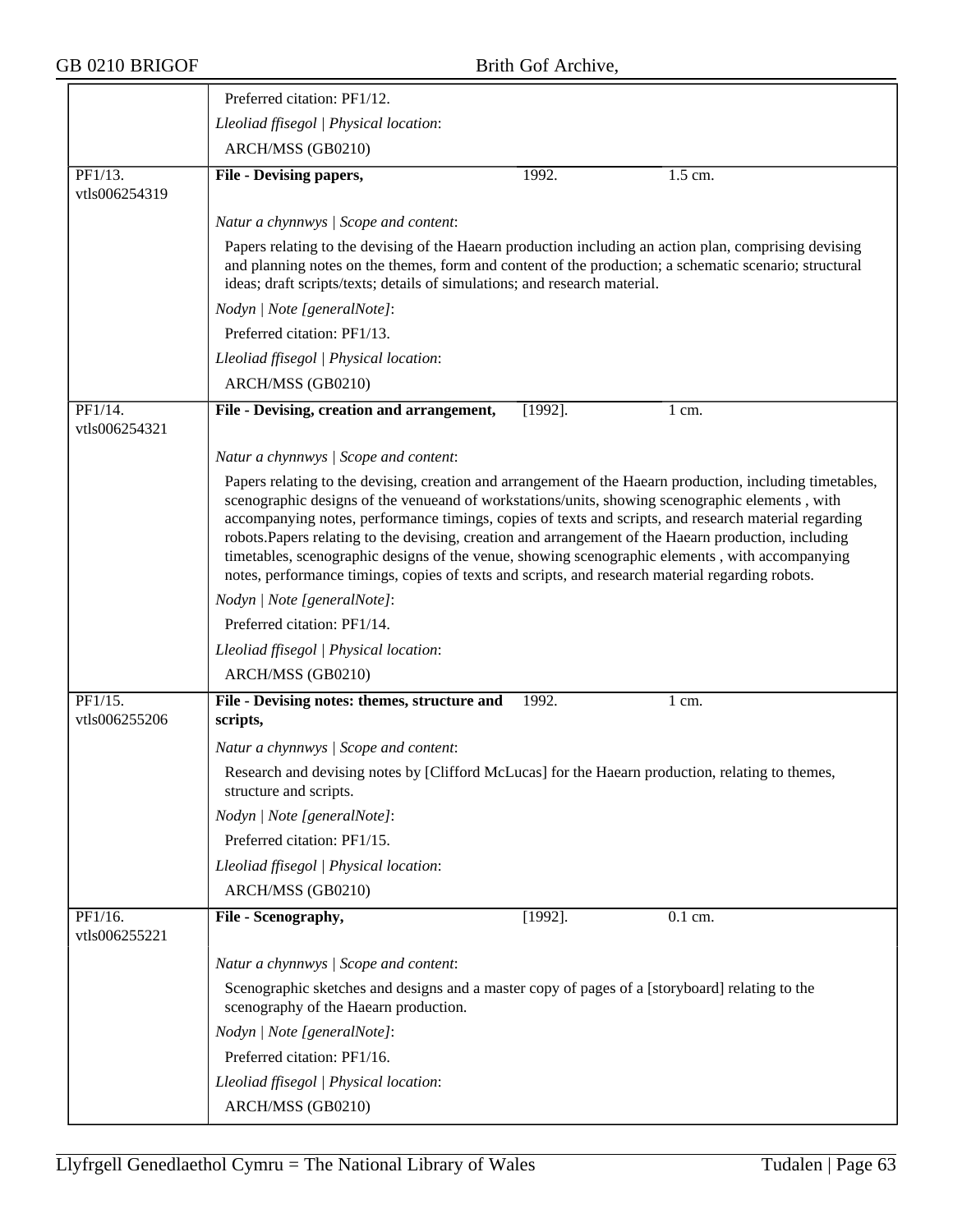| GB 0210 BRIGOF           | Brith Gof Archive,                                                                                                                                                                              |            |            |  |  |
|--------------------------|-------------------------------------------------------------------------------------------------------------------------------------------------------------------------------------------------|------------|------------|--|--|
| PF1/17.<br>vtls006255284 | File - Devising notes: strucutre and form,                                                                                                                                                      | 1992.      | $1$ cm.    |  |  |
|                          | Natur a chynnwys / Scope and content:                                                                                                                                                           |            |            |  |  |
|                          | Devising notes and papers by [Clifford McLucas] relating to the strucutre and form of the production,<br>and including copies of the schematic scenario, narrative structure and storyboards.   |            |            |  |  |
|                          | Nodyn   Note [generalNote]:                                                                                                                                                                     |            |            |  |  |
|                          | Preferred citation: PF1/17.                                                                                                                                                                     |            |            |  |  |
|                          | Lleoliad ffisegol   Physical location:                                                                                                                                                          |            |            |  |  |
|                          | ARCH/MSS (GB0210)                                                                                                                                                                               |            |            |  |  |
| PF1/18.<br>vtls006255322 | File - Devising notes: venue, set and<br>scenography,                                                                                                                                           | 1992.      | 1 cm.      |  |  |
|                          | Natur a chynnwys / Scope and content:                                                                                                                                                           |            |            |  |  |
|                          | Devising notes and papers by [Clifford McLucas] mainly relating to the venue, set and scenographic<br>elements of the Haearn production; together with some research papers relating to robots. |            |            |  |  |
|                          | Nodyn   Note [generalNote]:                                                                                                                                                                     |            |            |  |  |
|                          | Preferred citation: PF1/18.                                                                                                                                                                     |            |            |  |  |
|                          | Lleoliad ffisegol   Physical location:                                                                                                                                                          |            |            |  |  |
|                          | ARCH/MSS (GB0210)                                                                                                                                                                               |            |            |  |  |
| PF1/19.<br>vtls006255474 | <b>File - The Seven Architectures,</b>                                                                                                                                                          | $[1992]$ . | $0.25$ cm. |  |  |
|                          | Natur a chynnwys / Scope and content:                                                                                                                                                           |            |            |  |  |
|                          | Copies of the Seven Architectures booklet by Clifford McLucas, which appears to relate to the structure<br>and scenography of the production.                                                   |            |            |  |  |
|                          | Nodyn   Note [generalNote]:                                                                                                                                                                     |            |            |  |  |
|                          | Preferred citation: PF1/19.                                                                                                                                                                     |            |            |  |  |
|                          | Lleoliad ffisegol   Physical location:                                                                                                                                                          |            |            |  |  |
|                          | ARCH/MSS (GB0210)                                                                                                                                                                               |            |            |  |  |
| PF1/20.<br>vtls006295003 | <b>File - Narrative structure.</b>                                                                                                                                                              | 1992.      | $0.1$ cm.  |  |  |
|                          | Natur a chynnwys / Scope and content:                                                                                                                                                           |            |            |  |  |
|                          | A copy of the narrative structure for the production.                                                                                                                                           |            |            |  |  |
|                          | Nodyn   Note [generalNote]:                                                                                                                                                                     |            |            |  |  |
|                          | Preferred citation: PF1/20.                                                                                                                                                                     |            |            |  |  |
|                          | Lleoliad ffisegol   Physical location:                                                                                                                                                          |            |            |  |  |
|                          | ARCH/MSS (GB0210)                                                                                                                                                                               |            |            |  |  |
| PF1/21.<br>vtls006295118 | File - Correspondence,                                                                                                                                                                          | 1992.      | 0.1 cm.    |  |  |
|                          | Natur a chynnwys / Scope and content:                                                                                                                                                           |            |            |  |  |
|                          | Two letters of congratulations on the performance of Haearn at Tredegar.                                                                                                                        |            |            |  |  |
|                          | Nodyn   Note [generalNote]:                                                                                                                                                                     |            |            |  |  |
|                          | Preferred citation: PF1/21.                                                                                                                                                                     |            |            |  |  |
|                          | Lleoliad ffisegol   Physical location:                                                                                                                                                          |            |            |  |  |
|                          | ARCH/MSS (GB0210)                                                                                                                                                                               |            |            |  |  |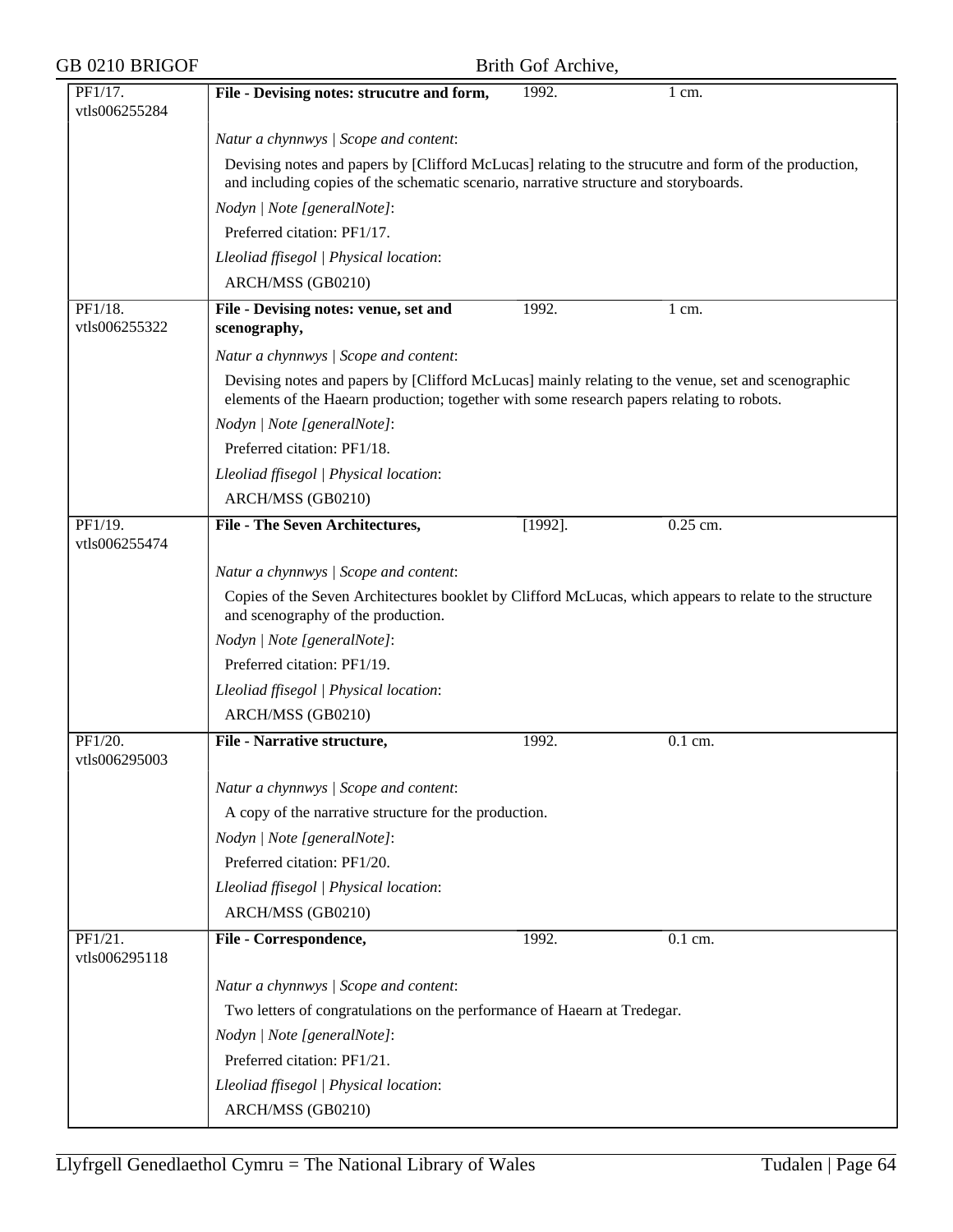| GB 0210 BRIGOF                         | Brith Gof Archive,                                                                                                           |                  |           |  |  |
|----------------------------------------|------------------------------------------------------------------------------------------------------------------------------|------------------|-----------|--|--|
| PF1/22.<br>vtls006295128               | File - Notes on structure,                                                                                                   | August 20, 1992. | 0.1 cm.   |  |  |
|                                        | Natur a chynnwys / Scope and content:                                                                                        |                  |           |  |  |
|                                        | Some thoughts on the structure of Haearn and its place in the television programme of the same name, by<br>Clifford McLucas. |                  |           |  |  |
|                                        | Nodyn   Note [generalNote]:                                                                                                  |                  |           |  |  |
|                                        | Preferred citation: PF1/22.                                                                                                  |                  |           |  |  |
|                                        | Lleoliad ffisegol   Physical location:                                                                                       |                  |           |  |  |
|                                        | ARCH/MSS (GB0210)                                                                                                            |                  |           |  |  |
| PF1/23.<br>vtls006295167               | File - Hospital props,                                                                                                       | $[1992]$ .       | 0.1 cm.   |  |  |
|                                        | Natur a chynnwys / Scope and content:                                                                                        |                  |           |  |  |
|                                        | A list of hospitals and hospital props, with contact details.                                                                |                  |           |  |  |
|                                        | Nodyn   Note [generalNote]:                                                                                                  |                  |           |  |  |
|                                        | Preferred citation: PF1/23.                                                                                                  |                  |           |  |  |
|                                        | Lleoliad ffisegol   Physical location:                                                                                       |                  |           |  |  |
|                                        | ARCH/MSS (GB0210)                                                                                                            |                  |           |  |  |
| $\overline{PF1/24}$ .<br>vtls006295169 | File - Sketch,                                                                                                               | $[1992]$ .       | $0.1$ cm. |  |  |
|                                        | Natur a chynnwys / Scope and content:                                                                                        |                  |           |  |  |
|                                        | A sketch on acetate relating to the production on which the location of television cameras has been noted.                   |                  |           |  |  |
|                                        | Nodyn   Note [generalNote]:                                                                                                  |                  |           |  |  |
|                                        | Preferred citation: PF1/24.                                                                                                  |                  |           |  |  |
|                                        | Lleoliad ffisegol   Physical location:                                                                                       |                  |           |  |  |
|                                        | ARCH/MSS (GB0210)                                                                                                            |                  |           |  |  |
| PF1/25.<br>vtls006295172               | File - Book extracts,                                                                                                        | [after 1992].    | 0.1 cm.   |  |  |
|                                        | Natur a chynnwys / Scope and content:                                                                                        |                  |           |  |  |
|                                        | Extracts from a book/books relating mainly to the Haearn production.                                                         |                  |           |  |  |
|                                        | Nodyn   Note [generalNote]:                                                                                                  |                  |           |  |  |
|                                        | Preferred citation: PF1/25.                                                                                                  |                  |           |  |  |
|                                        | Lleoliad ffisegol   Physical location:                                                                                       |                  |           |  |  |
|                                        | ARCH/MSS (GB0210)                                                                                                            |                  |           |  |  |
| PF1/26.<br>vtls006295175               | File - Handwritten note,                                                                                                     | $[1992]$ .       | 0.1 cm.   |  |  |
|                                        | Natur a chynnwys / Scope and content:                                                                                        |                  |           |  |  |
|                                        | A handwritten note, notifying of the discovery of breeding barn owls.                                                        |                  |           |  |  |
|                                        | Nodyn   Note [generalNote]:                                                                                                  |                  |           |  |  |
|                                        | Preferred citation: PF1/26.                                                                                                  |                  |           |  |  |
|                                        | Lleoliad ffisegol   Physical location:                                                                                       |                  |           |  |  |
|                                        | ARCH/MSS (GB0210)                                                                                                            |                  |           |  |  |
| PF1/27.<br>vtls006342602               | File - Giles Parbery's papers,                                                                                               | $[1992]$ .       | 2.5 cm.   |  |  |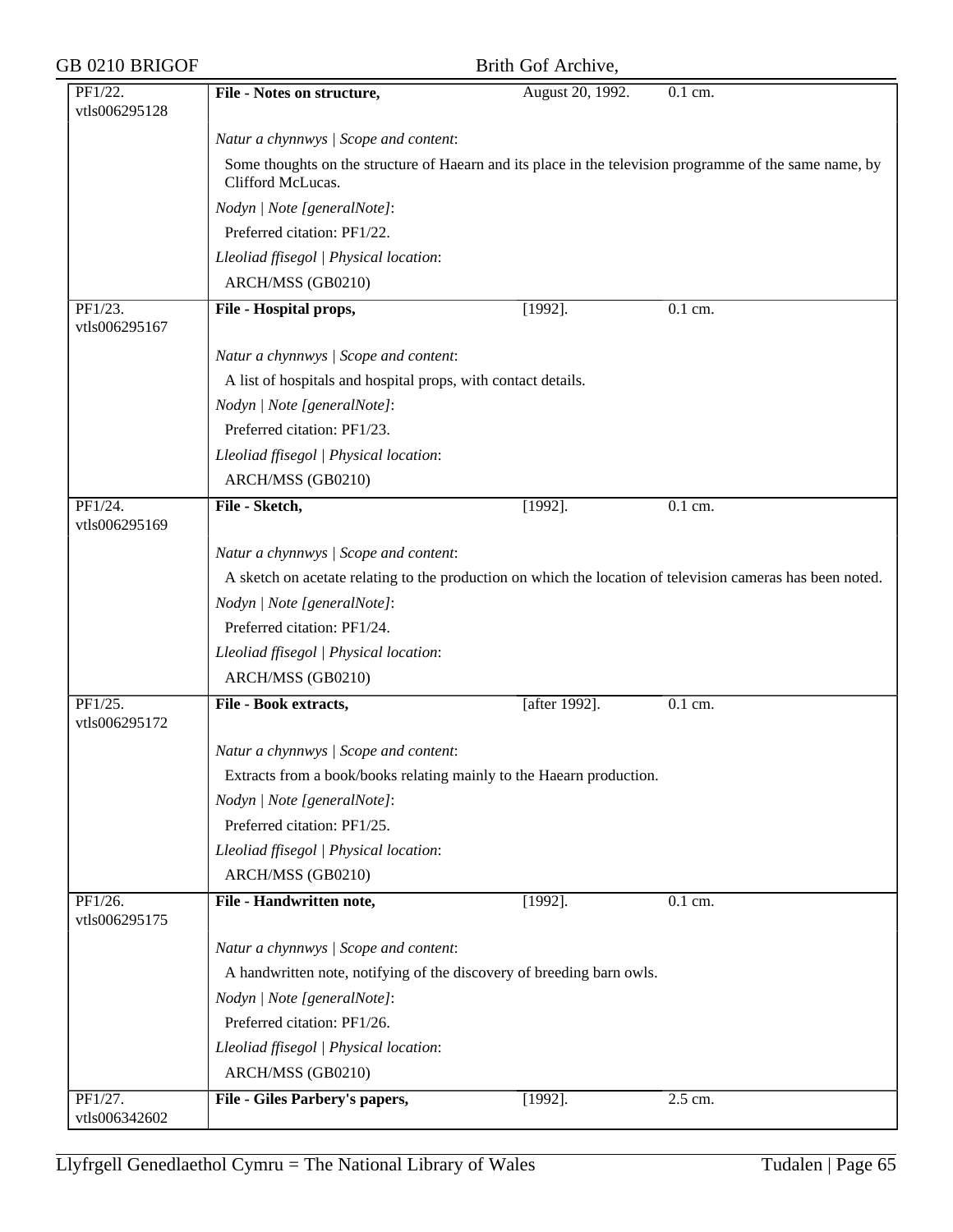*Natur a chynnwys | Scope and content*:

Correspondence and papers from the stage manager, Giles Parbery, mainly relating to the Haearn production, including venue plans, some of which have details of equipment used, a production scenario and storyboard, with additional notes regarding soundtrack and other special effects, publicity material, images and details of scenographic elements such as set 'workstations/units' and props, some of which have details of special effects, budgets and production costs, and various production notes, including notes for performers and notes on the set 'workstations/units'; together with correspondence and papers relating to sponsorship, the arrangement of equipment, lighting and special effects and venue arrangements including the arrangement of temporary theatre licence and alterations at the venue.

*Nodyn | Note [generalNote]*:

Preferred citation: PF1/27.

*Lleoliad ffisegol | Physical location*:

ARCH/MSS (GB0210)

## **Cyfres | Series PF2. vtls006254306: Re-stagings,**

Dyddiad | Date: 1991-[1994]. (dyddiad creu) | (date of creation)

Natur a chynnwys | Scope and content:

Correspondence, papers and photographs relating to re-stagings of Haearn in Wrexham, Birmingham, Amsterdam and Douai, including administrative and financial papers comprising funding applications, project information, proposals, timetables and discussion notes; together with venue plans, scenographic workings, sketches and designs, devising notes and production storyboards.

Disgrifiad ffisegol | Physical description: 4 folders, 4 outsize folders, 2 rolls, 1 envelope and 1 file.

Lleoliad ffisegol | Physical location: ARCH/MSS (GB0210)

Iaith y deunydd | Language of the material:

Nodyn | Note [generalNote]:

Preferred citation: PF2.

Trefniant | Arrangement:

| FFeil / rhestr eitemau   File / item list |                                                                                                                                                                                                                                                                                                               |                   |                                |  |
|-------------------------------------------|---------------------------------------------------------------------------------------------------------------------------------------------------------------------------------------------------------------------------------------------------------------------------------------------------------------|-------------------|--------------------------------|--|
| Cod cyfeirnod                             | Teitl   Title                                                                                                                                                                                                                                                                                                 | Dyddiadau   Dates | Disgrifiad ffisegol   Physical |  |
| Reference code                            |                                                                                                                                                                                                                                                                                                               |                   | description                    |  |
| $PF2/1$ .                                 | File - Update,                                                                                                                                                                                                                                                                                                | 1993.             | $0.1$ cm.                      |  |
| vtls006254308                             |                                                                                                                                                                                                                                                                                                               |                   |                                |  |
|                                           | Natur a chynnwys / Scope and content:<br>An update regarding further possible stagings of Haearn; together with a letter informing that it will not<br>be possible to perform Haearn in Douai, France.<br>Nodyn / Note [generalNote]:<br>Preferred citation: PF2/1.<br>Lleoliad ffisegol   Physical location: |                   |                                |  |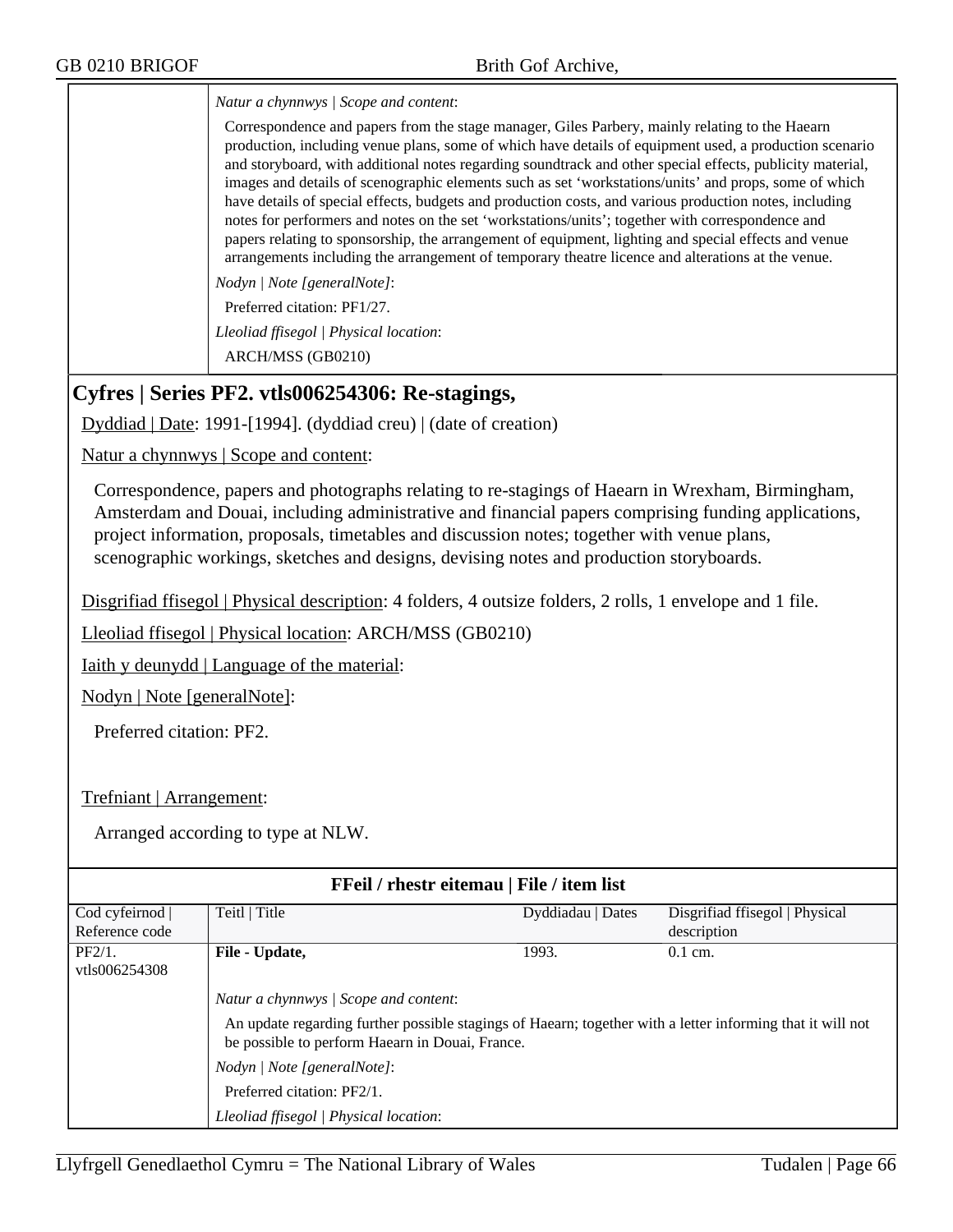|                         | ARCH/MSS (GB0210)                                                                                                                                                                                                                                                                                                                                                                                                                   |                                                                                                                                                                                                                                                                                                                                                                                                            |          |  |  |  |
|-------------------------|-------------------------------------------------------------------------------------------------------------------------------------------------------------------------------------------------------------------------------------------------------------------------------------------------------------------------------------------------------------------------------------------------------------------------------------|------------------------------------------------------------------------------------------------------------------------------------------------------------------------------------------------------------------------------------------------------------------------------------------------------------------------------------------------------------------------------------------------------------|----------|--|--|--|
| PF2/2.                  | File - Administration and arrangement,                                                                                                                                                                                                                                                                                                                                                                                              | [1992]-[1994].                                                                                                                                                                                                                                                                                                                                                                                             | 2.5 cm.  |  |  |  |
| vtls006254322           |                                                                                                                                                                                                                                                                                                                                                                                                                                     |                                                                                                                                                                                                                                                                                                                                                                                                            |          |  |  |  |
|                         | Natur a chynnwys / Scope and content:                                                                                                                                                                                                                                                                                                                                                                                               |                                                                                                                                                                                                                                                                                                                                                                                                            |          |  |  |  |
|                         |                                                                                                                                                                                                                                                                                                                                                                                                                                     | Correspondence and papers relating to the arrangement and administration of re-stagings of the<br>Haearn production in Wrexham, Amsterdam, Douai, Copenhagen and Birmingham, including funding<br>applications, income and expenditure figures, budgets, project information, proposal, timetables, a paper<br>regarding the principles of performing Haearn abroad and a copy of a production prospectus. |          |  |  |  |
|                         | Nodyn   Note [generalNote]:                                                                                                                                                                                                                                                                                                                                                                                                         |                                                                                                                                                                                                                                                                                                                                                                                                            |          |  |  |  |
|                         | Preferred citation: PF2/2.                                                                                                                                                                                                                                                                                                                                                                                                          |                                                                                                                                                                                                                                                                                                                                                                                                            |          |  |  |  |
|                         | Lleoliad ffisegol   Physical location:                                                                                                                                                                                                                                                                                                                                                                                              |                                                                                                                                                                                                                                                                                                                                                                                                            |          |  |  |  |
|                         | ARCH/MSS (GB0210)                                                                                                                                                                                                                                                                                                                                                                                                                   |                                                                                                                                                                                                                                                                                                                                                                                                            |          |  |  |  |
| PF2/3.<br>vtls006254876 | File - Haearn: Wrexham (1),                                                                                                                                                                                                                                                                                                                                                                                                         | 1991-1993.                                                                                                                                                                                                                                                                                                                                                                                                 | 1.5 cm.  |  |  |  |
|                         | Natur a chynnwys / Scope and content:                                                                                                                                                                                                                                                                                                                                                                                               |                                                                                                                                                                                                                                                                                                                                                                                                            |          |  |  |  |
|                         | Correspondence and papers relating to the arrangement and administration of re-staging the Haearn<br>production in Wrexham, including notes from meetings, discussion notes, Welsh Arts Council (WAC)<br>papers regarding Drama Project Plans and an application to the WAC Partnership Projects Scheme;<br>together with an appraisal report of Pax Aberystwyth and a letter relating to the performance of Haearn at<br>Tredegar. |                                                                                                                                                                                                                                                                                                                                                                                                            |          |  |  |  |
|                         | Nodyn   Note [generalNote]:                                                                                                                                                                                                                                                                                                                                                                                                         |                                                                                                                                                                                                                                                                                                                                                                                                            |          |  |  |  |
|                         | Preferred citation: PF2/3.                                                                                                                                                                                                                                                                                                                                                                                                          |                                                                                                                                                                                                                                                                                                                                                                                                            |          |  |  |  |
|                         | Lleoliad ffisegol   Physical location:                                                                                                                                                                                                                                                                                                                                                                                              |                                                                                                                                                                                                                                                                                                                                                                                                            |          |  |  |  |
|                         | ARCH/MSS (GB0210)                                                                                                                                                                                                                                                                                                                                                                                                                   |                                                                                                                                                                                                                                                                                                                                                                                                            |          |  |  |  |
| PF2/4.                  | File - Haearn: Wrexham (2),                                                                                                                                                                                                                                                                                                                                                                                                         | $[1993]$ .                                                                                                                                                                                                                                                                                                                                                                                                 | 1.25 cm. |  |  |  |
| vtls006255648           |                                                                                                                                                                                                                                                                                                                                                                                                                                     |                                                                                                                                                                                                                                                                                                                                                                                                            |          |  |  |  |
|                         | Natur a chynnwys / Scope and content:                                                                                                                                                                                                                                                                                                                                                                                               |                                                                                                                                                                                                                                                                                                                                                                                                            |          |  |  |  |
|                         | steelworker.                                                                                                                                                                                                                                                                                                                                                                                                                        | Notes by [Clifford McLucas] relating to the arrangement of re-staging Haearn in Wrexham, together<br>with two booklets including a collection of pictures of Brymbo Steelworks and an autobiography of a                                                                                                                                                                                                   |          |  |  |  |
|                         | Nodyn   Note [generalNote]:                                                                                                                                                                                                                                                                                                                                                                                                         |                                                                                                                                                                                                                                                                                                                                                                                                            |          |  |  |  |
|                         | ITEM OUTSIDE OF BOX                                                                                                                                                                                                                                                                                                                                                                                                                 |                                                                                                                                                                                                                                                                                                                                                                                                            |          |  |  |  |
|                         | Nodyn   Note [generalNote]:                                                                                                                                                                                                                                                                                                                                                                                                         |                                                                                                                                                                                                                                                                                                                                                                                                            |          |  |  |  |
|                         | Preferred citation: PF2/4.                                                                                                                                                                                                                                                                                                                                                                                                          |                                                                                                                                                                                                                                                                                                                                                                                                            |          |  |  |  |
|                         | Lleoliad ffisegol   Physical location:                                                                                                                                                                                                                                                                                                                                                                                              |                                                                                                                                                                                                                                                                                                                                                                                                            |          |  |  |  |
|                         | ARCH/MSS (GB0210)                                                                                                                                                                                                                                                                                                                                                                                                                   |                                                                                                                                                                                                                                                                                                                                                                                                            |          |  |  |  |
| PF2/5.<br>vtls006254940 | File - Haearn: Birmingham,                                                                                                                                                                                                                                                                                                                                                                                                          | 1992-1993.                                                                                                                                                                                                                                                                                                                                                                                                 | 0.25 cm. |  |  |  |
|                         | Natur a chynnwys / Scope and content:                                                                                                                                                                                                                                                                                                                                                                                               |                                                                                                                                                                                                                                                                                                                                                                                                            |          |  |  |  |
|                         | Correspondence and papers relating to the arrangement and administration of re-staging the Haearn<br>production in Birmingham, including discussion notes and a model/timetable for foreign stagings.                                                                                                                                                                                                                               |                                                                                                                                                                                                                                                                                                                                                                                                            |          |  |  |  |
|                         | Nodyn   Note [generalNote]:                                                                                                                                                                                                                                                                                                                                                                                                         |                                                                                                                                                                                                                                                                                                                                                                                                            |          |  |  |  |
|                         | Preferred citation: PF2/5.                                                                                                                                                                                                                                                                                                                                                                                                          |                                                                                                                                                                                                                                                                                                                                                                                                            |          |  |  |  |
|                         | Lleoliad ffisegol   Physical location:                                                                                                                                                                                                                                                                                                                                                                                              |                                                                                                                                                                                                                                                                                                                                                                                                            |          |  |  |  |
|                         | ARCH/MSS (GB0210)                                                                                                                                                                                                                                                                                                                                                                                                                   |                                                                                                                                                                                                                                                                                                                                                                                                            |          |  |  |  |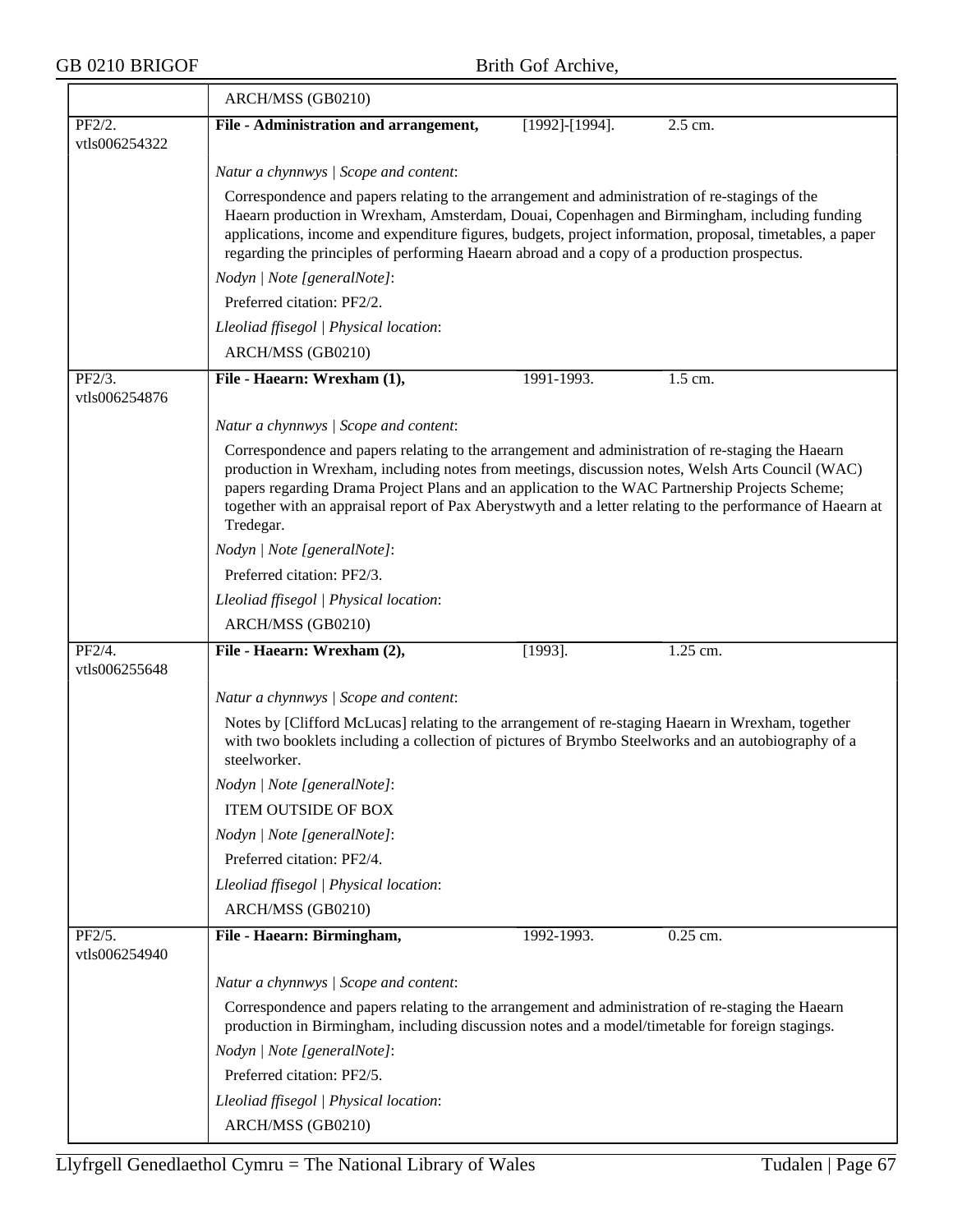| GB 0210 BRIGOF          |                                                                                                                                                                                                                                                                                                                                                                                              | Brith Gof Archive,    |           |  |  |
|-------------------------|----------------------------------------------------------------------------------------------------------------------------------------------------------------------------------------------------------------------------------------------------------------------------------------------------------------------------------------------------------------------------------------------|-----------------------|-----------|--|--|
| PF2/6.<br>vtls006255169 | File - Haearn: Amsterdam (1),                                                                                                                                                                                                                                                                                                                                                                | 1992-1993.            | $1.5$ cm. |  |  |
|                         | Natur a chynnwys / Scope and content:                                                                                                                                                                                                                                                                                                                                                        |                       |           |  |  |
|                         | Correspondence and papers relating to the arrangement and administration of re-staging the Haearn<br>production in Amsterdam, including negatives of the [venue], scenographic designs, venue plans, a<br>model/timetable for foreign stagings, budgets, and background notes.                                                                                                               |                       |           |  |  |
|                         | Nodyn   Note [generalNote]:                                                                                                                                                                                                                                                                                                                                                                  |                       |           |  |  |
|                         | Preferred citation: PF2/6.                                                                                                                                                                                                                                                                                                                                                                   |                       |           |  |  |
|                         | Lleoliad ffisegol   Physical location:                                                                                                                                                                                                                                                                                                                                                       |                       |           |  |  |
|                         | ARCH/MSS (GB0210)                                                                                                                                                                                                                                                                                                                                                                            |                       |           |  |  |
| PF2/7.<br>vtls006255706 | File - Haearn: Amsterdam (2),                                                                                                                                                                                                                                                                                                                                                                | $[1993]$ .            | 2.5 cm.   |  |  |
|                         | Natur a chynnwys / Scope and content:                                                                                                                                                                                                                                                                                                                                                        |                       |           |  |  |
|                         | Correspondence, photographs and papers relating to the arrangement of re-staging Haearn in Amsterdam<br>including photographs, negatives and slides of the venue, venue plans and scenographic workings,<br>sketches and designs; together with a booklet containing details of various buildings in Amsterdam,<br>including the gashounder.                                                 |                       |           |  |  |
|                         | Nodyn   Note [generalNote]:                                                                                                                                                                                                                                                                                                                                                                  |                       |           |  |  |
|                         | <b>ITEM OUTSIDE OF BOX</b>                                                                                                                                                                                                                                                                                                                                                                   |                       |           |  |  |
|                         | Nodyn   Note [generalNote]:                                                                                                                                                                                                                                                                                                                                                                  |                       |           |  |  |
|                         | Preferred citation: PF2/7.                                                                                                                                                                                                                                                                                                                                                                   |                       |           |  |  |
|                         | Lleoliad ffisegol   Physical location:                                                                                                                                                                                                                                                                                                                                                       |                       |           |  |  |
|                         | ARCH/MSS (GB0210)                                                                                                                                                                                                                                                                                                                                                                            |                       |           |  |  |
| PF2/8.<br>vtls006255181 | File - Haearn: Douai (1),                                                                                                                                                                                                                                                                                                                                                                    | 1993.                 | $0.5$ cm. |  |  |
|                         | Natur a chynnwys / Scope and content:                                                                                                                                                                                                                                                                                                                                                        |                       |           |  |  |
|                         | Correspondence and papers relating to the arrangement and administration of re-staging the Haearn<br>production in Douai, including scenographic designs, budget, devising notes and designs.                                                                                                                                                                                                |                       |           |  |  |
|                         | Nodyn   Note [generalNote]:                                                                                                                                                                                                                                                                                                                                                                  |                       |           |  |  |
|                         | Preferred citation: PF2/8.                                                                                                                                                                                                                                                                                                                                                                   |                       |           |  |  |
|                         | Lleoliad ffisegol   Physical location:                                                                                                                                                                                                                                                                                                                                                       |                       |           |  |  |
|                         | ARCH/MSS (GB0210)                                                                                                                                                                                                                                                                                                                                                                            |                       |           |  |  |
| PF2/9.<br>vtls006255491 | File - Haearn: Douai (2),                                                                                                                                                                                                                                                                                                                                                                    | $[1992]$ - $[1993]$ . | 2.5 cm.   |  |  |
|                         | Natur a chynnwys / Scope and content:                                                                                                                                                                                                                                                                                                                                                        |                       |           |  |  |
|                         | Correspondence, photographs and papers relating to the arrangement of re-staging Haearn in Douai,<br>including photographs of a [proposed] venue, [which was an unused factory], photocopied photographs,<br>plans and details of the Hippodrome in Douai as an alternative venue, budgets, project timetables, notes<br>regarding equipment, production information and scenographic plans. |                       |           |  |  |
|                         | Nodyn   Note [generalNote]:                                                                                                                                                                                                                                                                                                                                                                  |                       |           |  |  |
|                         | <b>ITEM OUTSIDE OF BOX</b>                                                                                                                                                                                                                                                                                                                                                                   |                       |           |  |  |
|                         | Nodyn   Note [generalNote]:                                                                                                                                                                                                                                                                                                                                                                  |                       |           |  |  |
|                         | Preferred citation: PF2/9.                                                                                                                                                                                                                                                                                                                                                                   |                       |           |  |  |
|                         | Lleoliad ffisegol   Physical location:                                                                                                                                                                                                                                                                                                                                                       |                       |           |  |  |
|                         | ARCH/MSS (GB0210)                                                                                                                                                                                                                                                                                                                                                                            |                       |           |  |  |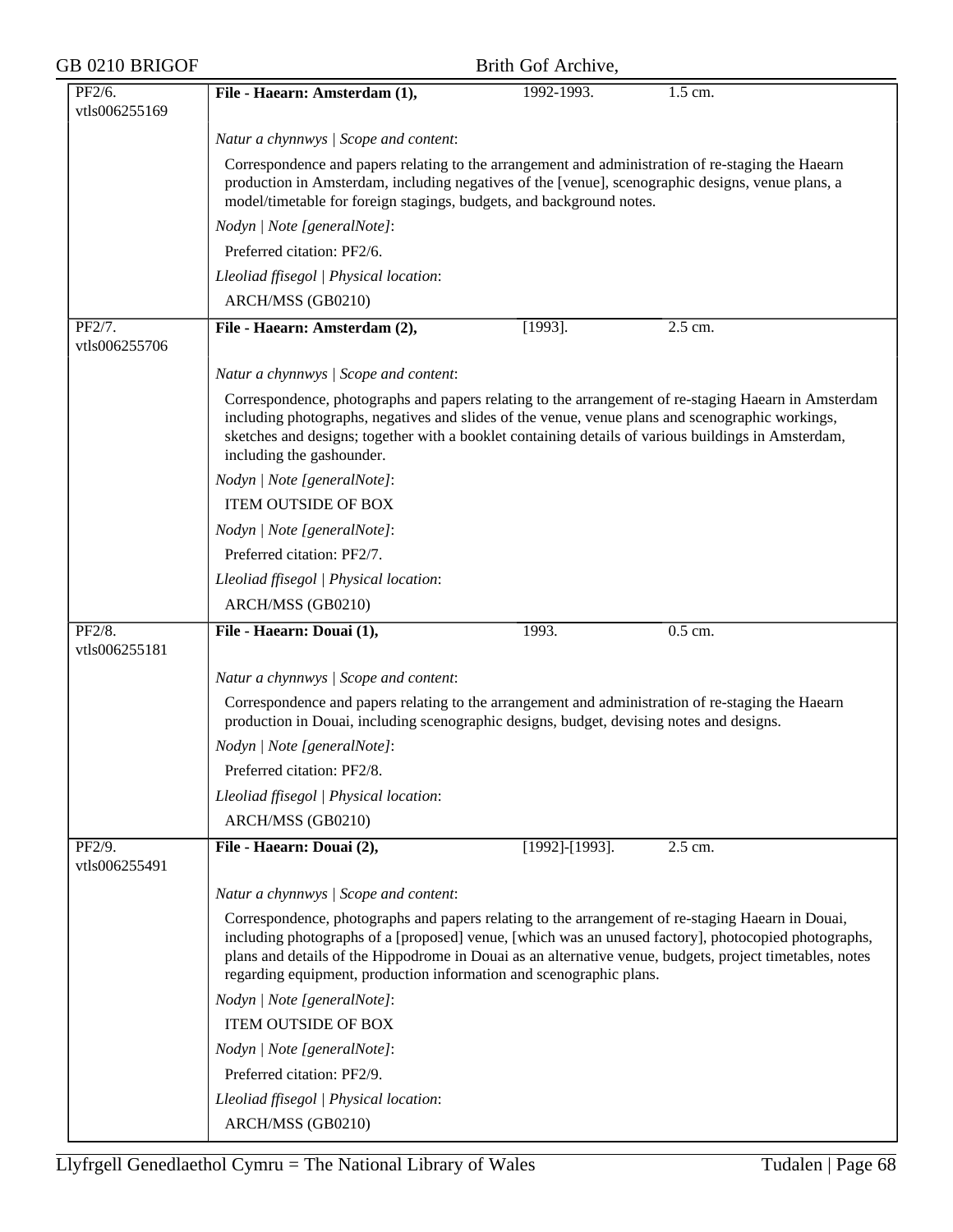| GB 0210 BRIGOF |                             | Brith Gof Archive,                                                                                                                                                                                              |            |                                                                                                                                                                                                                                                                                                                          |  |  |
|----------------|-----------------------------|-----------------------------------------------------------------------------------------------------------------------------------------------------------------------------------------------------------------|------------|--------------------------------------------------------------------------------------------------------------------------------------------------------------------------------------------------------------------------------------------------------------------------------------------------------------------------|--|--|
|                | PF2/10.<br>vtls006255767    | File - Haearn: Reworkings,                                                                                                                                                                                      | $[1992]$ . | 1.75 cm.                                                                                                                                                                                                                                                                                                                 |  |  |
|                |                             | Natur a chynnwys / Scope and content:                                                                                                                                                                           |            |                                                                                                                                                                                                                                                                                                                          |  |  |
|                |                             | for Theatre', which appear to be production storyboards, containing details of scripts, with general                                                                                                            |            | Papers that possibly relate to the reworking of the Haearn production, including a booklet entitled 'Notes<br>notes and timings, and details of all production elements; together with devising notes, drawings and<br>scenographic designs by [Clifford McLucas] and a timetable/plan for Haearn abroad and in Wrexham. |  |  |
|                |                             | Nodyn   Note [generalNote]:                                                                                                                                                                                     |            |                                                                                                                                                                                                                                                                                                                          |  |  |
|                |                             | <b>ITEM OUTSIDE OF BOX</b>                                                                                                                                                                                      |            |                                                                                                                                                                                                                                                                                                                          |  |  |
|                |                             | Nodyn   Note [generalNote]:                                                                                                                                                                                     |            |                                                                                                                                                                                                                                                                                                                          |  |  |
|                |                             | Preferred citation: PF2/10.                                                                                                                                                                                     |            |                                                                                                                                                                                                                                                                                                                          |  |  |
|                |                             | Lleoliad ffisegol   Physical location:                                                                                                                                                                          |            |                                                                                                                                                                                                                                                                                                                          |  |  |
|                |                             | ARCH/MSS (GB0210)                                                                                                                                                                                               |            |                                                                                                                                                                                                                                                                                                                          |  |  |
|                | PF2/11.<br>vtls006284816    | File - Venue plans, Douai,                                                                                                                                                                                      | $[1993]$ . | 2 rolls.                                                                                                                                                                                                                                                                                                                 |  |  |
|                |                             | Natur a chynnwys / Scope and content:                                                                                                                                                                           |            |                                                                                                                                                                                                                                                                                                                          |  |  |
|                |                             | Plans of the venue in Douai, France for a possible re-staging of the Haearn production.                                                                                                                         |            |                                                                                                                                                                                                                                                                                                                          |  |  |
|                |                             | Nodyn   Note [generalNote]:                                                                                                                                                                                     |            |                                                                                                                                                                                                                                                                                                                          |  |  |
|                |                             | <b>ITEM OUTSIDE OF BOX</b>                                                                                                                                                                                      |            |                                                                                                                                                                                                                                                                                                                          |  |  |
|                |                             | Nodyn   Note [generalNote]:                                                                                                                                                                                     |            |                                                                                                                                                                                                                                                                                                                          |  |  |
|                |                             | Preferred citation: PF2/11.                                                                                                                                                                                     |            |                                                                                                                                                                                                                                                                                                                          |  |  |
|                |                             | Lleoliad ffisegol   Physical location:                                                                                                                                                                          |            |                                                                                                                                                                                                                                                                                                                          |  |  |
|                |                             | ARCH/MSS (GB0210)                                                                                                                                                                                               |            |                                                                                                                                                                                                                                                                                                                          |  |  |
|                |                             | Sub-sub-fonds PA. vtls006255866: Arturius Rex,                                                                                                                                                                  |            |                                                                                                                                                                                                                                                                                                                          |  |  |
|                | Crëwr   Creator:            |                                                                                                                                                                                                                 |            |                                                                                                                                                                                                                                                                                                                          |  |  |
|                |                             | $Dyddiad   Date: [1985], [1990] - [1995].$ (dyddiad creu)   (date of creation)                                                                                                                                  |            |                                                                                                                                                                                                                                                                                                                          |  |  |
|                |                             | Natur a chynnwys   Scope and content:                                                                                                                                                                           |            |                                                                                                                                                                                                                                                                                                                          |  |  |
|                | scripts.                    | Papers and photographs relating to productions that were part of the Auturius Rex Project, including<br>press, marketing and publicity material, production information, notes and ideas, and production texts/ |            |                                                                                                                                                                                                                                                                                                                          |  |  |
|                |                             | Disgrifiad ffisegol   Physical description: 1 large box (0.029 cubic metres).                                                                                                                                   |            |                                                                                                                                                                                                                                                                                                                          |  |  |
|                |                             | Lleoliad ffisegol   Physical location: ARCH/MSS (GB0210)                                                                                                                                                        |            |                                                                                                                                                                                                                                                                                                                          |  |  |
|                | Nodyn   Note [generalNote]: |                                                                                                                                                                                                                 |            |                                                                                                                                                                                                                                                                                                                          |  |  |
|                |                             | All video material has been removed (29.6.2011 and 8.8.2012) and transferred.                                                                                                                                   |            |                                                                                                                                                                                                                                                                                                                          |  |  |
|                | Nodyn   Note [generalNote]: |                                                                                                                                                                                                                 |            |                                                                                                                                                                                                                                                                                                                          |  |  |
|                | Preferred citation: PA.     |                                                                                                                                                                                                                 |            |                                                                                                                                                                                                                                                                                                                          |  |  |
|                |                             |                                                                                                                                                                                                                 |            |                                                                                                                                                                                                                                                                                                                          |  |  |
|                | Trefniant   Arrangement:    |                                                                                                                                                                                                                 |            |                                                                                                                                                                                                                                                                                                                          |  |  |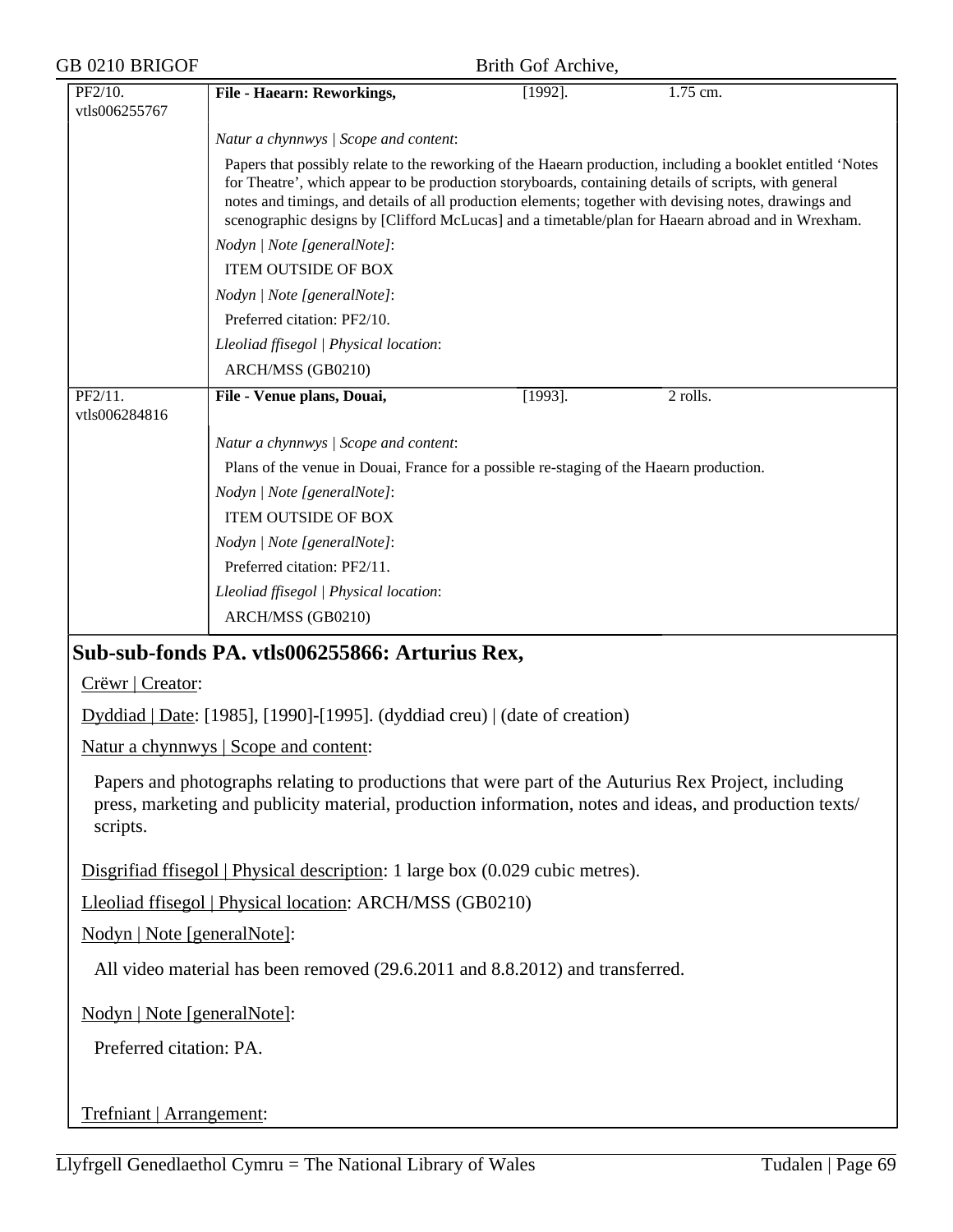Arranged into five series: DOA and Camlann; Cusanu Esgyrn; Pen Urien; Arturius Rex; and general.

## **Cyfres | Series PA1. vtls006256331: DOA and Camlann,**

Crëwr | Creator:

Dyddiad | Date: [1985], [1990]-[1995]. (dyddiad creu) | (date of creation)

Natur a chynnwys | Scope and content:

Correspondence and papers relating to the DOA and Camlann productions, including press releases, marketing information, publicity material, reviews and responses to reviews, and typed extracts from a book/books, some of which relate to D.O.A. and Camlann; together with photographs of the cast members and performances and a file of the production manager, Giles Parbery's papers.

Disgrifiad ffisegol | Physical description: 6 folders and 3 envelopes.

Lleoliad ffisegol | Physical location: ARCH/MSS (GB0210)

Iaith y deunydd | Language of the material:

Nodyn | Note [generalNote]:

Preferred citation: PA1.

Trefniant | Arrangement:

| FFeil / rhestr eitemau   File / item list |                                                                                                                                                                                                                                                      |                        |                                               |  |  |
|-------------------------------------------|------------------------------------------------------------------------------------------------------------------------------------------------------------------------------------------------------------------------------------------------------|------------------------|-----------------------------------------------|--|--|
| Cod cyfeirnod<br>Reference code           | Teitl   Title                                                                                                                                                                                                                                        | Dyddiadau   Dates      | Disgrifiad ffisegol   Physical<br>description |  |  |
| PA1/1.<br>vtls006256717                   | File - Press release,                                                                                                                                                                                                                                | September 16,<br>1993. | $0.1$ cm.                                     |  |  |
|                                           | Natur a chynnwys / Scope and content:                                                                                                                                                                                                                |                        |                                               |  |  |
|                                           | A press release for a performance of D.O.A. at the Chapter Theatre.                                                                                                                                                                                  |                        |                                               |  |  |
|                                           | Nodyn   Note [generalNote]:                                                                                                                                                                                                                          |                        |                                               |  |  |
|                                           | Preferred citation: PA1/1.                                                                                                                                                                                                                           |                        |                                               |  |  |
|                                           | Lleoliad ffisegol   Physical location:                                                                                                                                                                                                               |                        |                                               |  |  |
|                                           | ARCH/MSS (GB0210)                                                                                                                                                                                                                                    |                        |                                               |  |  |
| PA1/2.<br>vtls006256723                   | File - Marketing information,                                                                                                                                                                                                                        | $[1993]$ .             | $0.25$ cm.                                    |  |  |
|                                           | Natur a chynnwys / Scope and content:                                                                                                                                                                                                                |                        |                                               |  |  |
|                                           | Marketing information for the Camlann production, which includes general information regarding Brith<br>Gof, information regarding the production and the Arturius Rex project, tour schedule, letters, press<br>releases and a performance outline. |                        |                                               |  |  |
|                                           | Nodyn   Note [generalNote]:                                                                                                                                                                                                                          |                        |                                               |  |  |
|                                           | Preferred citation: PA1/2.                                                                                                                                                                                                                           |                        |                                               |  |  |
|                                           | Lleoliad ffisegol   Physical location:                                                                                                                                                                                                               |                        |                                               |  |  |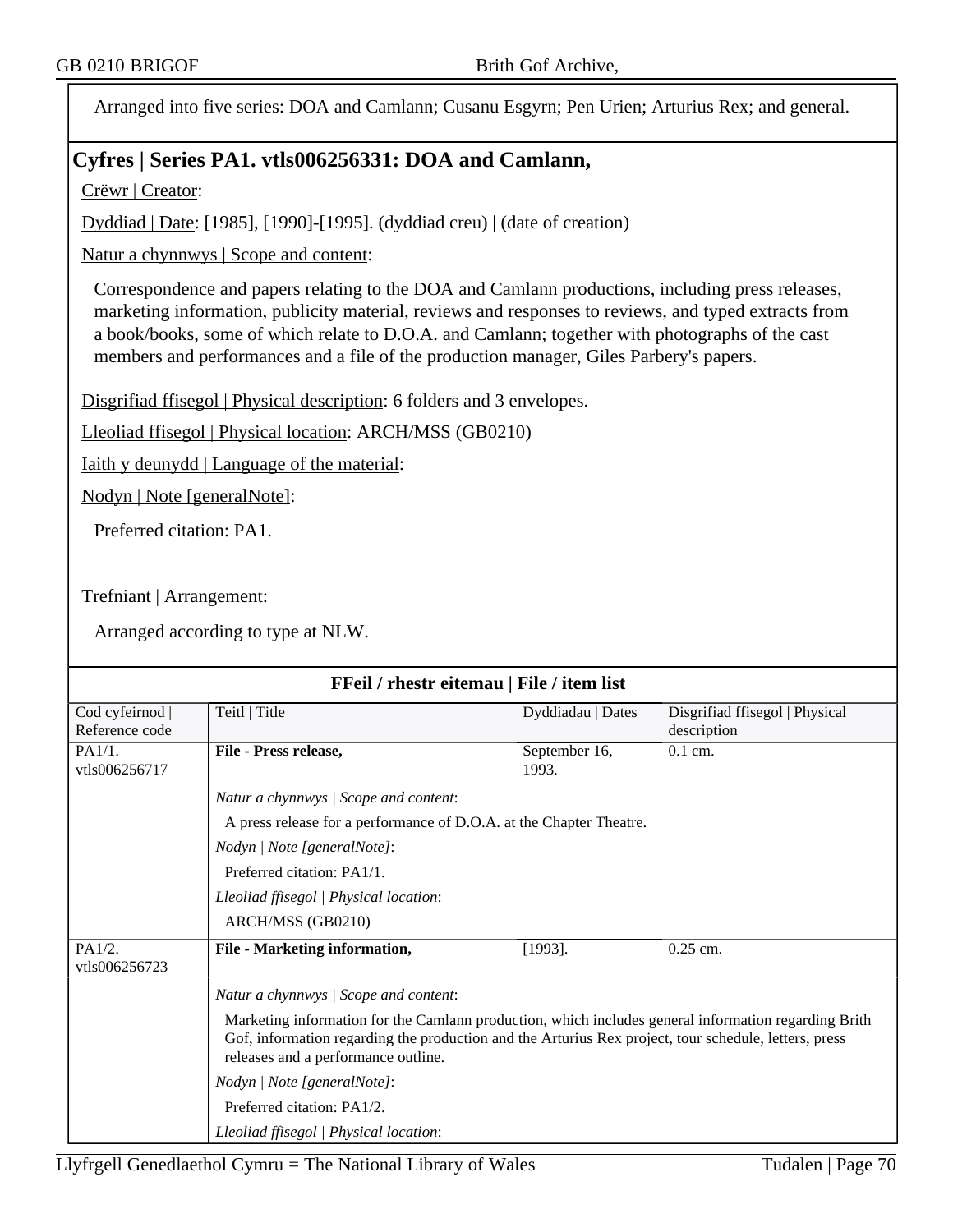|                         | ARCH/MSS (GB0210)                                                                                                                                                                                                                                                                                                                                                                                                                                                                        |                       |                  |  |  |
|-------------------------|------------------------------------------------------------------------------------------------------------------------------------------------------------------------------------------------------------------------------------------------------------------------------------------------------------------------------------------------------------------------------------------------------------------------------------------------------------------------------------------|-----------------------|------------------|--|--|
| PA1/3.<br>vtls006256738 | File - Photographs,                                                                                                                                                                                                                                                                                                                                                                                                                                                                      | $[1993]$ .            | 0.5 cm.          |  |  |
|                         | Natur a chynnwys / Scope and content:                                                                                                                                                                                                                                                                                                                                                                                                                                                    |                       |                  |  |  |
|                         | Photographs of the cast members and performances of D.O.A. and Camlann.                                                                                                                                                                                                                                                                                                                                                                                                                  |                       |                  |  |  |
|                         | Nodyn   Note [generalNote]:                                                                                                                                                                                                                                                                                                                                                                                                                                                              |                       |                  |  |  |
|                         | Preferred citation: PA1/3.                                                                                                                                                                                                                                                                                                                                                                                                                                                               |                       |                  |  |  |
|                         | Lleoliad ffisegol   Physical location:                                                                                                                                                                                                                                                                                                                                                                                                                                                   |                       |                  |  |  |
|                         | ARCH/MSS (GB0210)                                                                                                                                                                                                                                                                                                                                                                                                                                                                        |                       |                  |  |  |
| PA1/4.<br>vtls006256902 | File - Publicity material,                                                                                                                                                                                                                                                                                                                                                                                                                                                               | $[1993]$ .            | 0.1 cm.          |  |  |
|                         | Natur a chynnwys / Scope and content:                                                                                                                                                                                                                                                                                                                                                                                                                                                    |                       |                  |  |  |
|                         | Flyers for a tour of the D.O.A. production and the Europäisches Festival, where Camlann was performed.                                                                                                                                                                                                                                                                                                                                                                                   |                       |                  |  |  |
|                         | Nodyn   Note [generalNote]:                                                                                                                                                                                                                                                                                                                                                                                                                                                              |                       |                  |  |  |
|                         | Preferred citation: PA1/4.                                                                                                                                                                                                                                                                                                                                                                                                                                                               |                       |                  |  |  |
|                         | Lleoliad ffisegol   Physical location:                                                                                                                                                                                                                                                                                                                                                                                                                                                   |                       |                  |  |  |
|                         | ARCH/MSS (GB0210)                                                                                                                                                                                                                                                                                                                                                                                                                                                                        |                       |                  |  |  |
| PA1/5.<br>vtls006257202 | File - Reviews,                                                                                                                                                                                                                                                                                                                                                                                                                                                                          | $[1994]$ .            | $1 \text{ cm}$ . |  |  |
|                         | Natur a chynnwys / Scope and content:                                                                                                                                                                                                                                                                                                                                                                                                                                                    |                       |                  |  |  |
|                         | Reviews of the D.O.A. and Camlann performances and a letter by Mike Pearson regarding the reviews<br>and requesting opinions on the performances and the work of Brith Gof; together with a copy of a poem<br>'Sarajevo Story'.                                                                                                                                                                                                                                                          |                       |                  |  |  |
|                         | Nodyn   Note [generalNote]:                                                                                                                                                                                                                                                                                                                                                                                                                                                              |                       |                  |  |  |
|                         | Preferred citation: PA1/5.                                                                                                                                                                                                                                                                                                                                                                                                                                                               |                       |                  |  |  |
|                         | Lleoliad ffisegol   Physical location:                                                                                                                                                                                                                                                                                                                                                                                                                                                   |                       |                  |  |  |
|                         | ARCH/MSS (GB0210)                                                                                                                                                                                                                                                                                                                                                                                                                                                                        |                       |                  |  |  |
| PA1/6.<br>vtls006257243 | File - Responses, opinions and reviews,                                                                                                                                                                                                                                                                                                                                                                                                                                                  | $[1987]$ - $[1995]$ . | 1.75 cm.         |  |  |
|                         | Natur a chynnwys / Scope and content:                                                                                                                                                                                                                                                                                                                                                                                                                                                    |                       |                  |  |  |
|                         | Correspondence and papers mainly comprising responses, opinions and reviews relating to the D.O.A.<br>and Camlann productions, some of which are in response to Mike Pearson's letter requesting opinions on<br>the performances; together with a later review of Arturius Rex; a copy of the D.O.A. script; information<br>regarding Brith Gof, the company's work and other earlier productions and a pamphlet for a seminar to<br>be given by Mike Pearson: Performance and the Past. |                       |                  |  |  |
|                         | Nodyn   Note [generalNote]:                                                                                                                                                                                                                                                                                                                                                                                                                                                              |                       |                  |  |  |
|                         | Preferred citation: PA1/6.                                                                                                                                                                                                                                                                                                                                                                                                                                                               |                       |                  |  |  |
|                         | Lleoliad ffisegol   Physical location:                                                                                                                                                                                                                                                                                                                                                                                                                                                   |                       |                  |  |  |
|                         | ARCH/MSS (GB0210)                                                                                                                                                                                                                                                                                                                                                                                                                                                                        |                       |                  |  |  |
| PA1/7.<br>vtls006257245 | File - Miscellaneous,                                                                                                                                                                                                                                                                                                                                                                                                                                                                    | [1992]-[1993].        | 0.5 cm.          |  |  |
|                         | Natur a chynnwys / Scope and content:                                                                                                                                                                                                                                                                                                                                                                                                                                                    |                       |                  |  |  |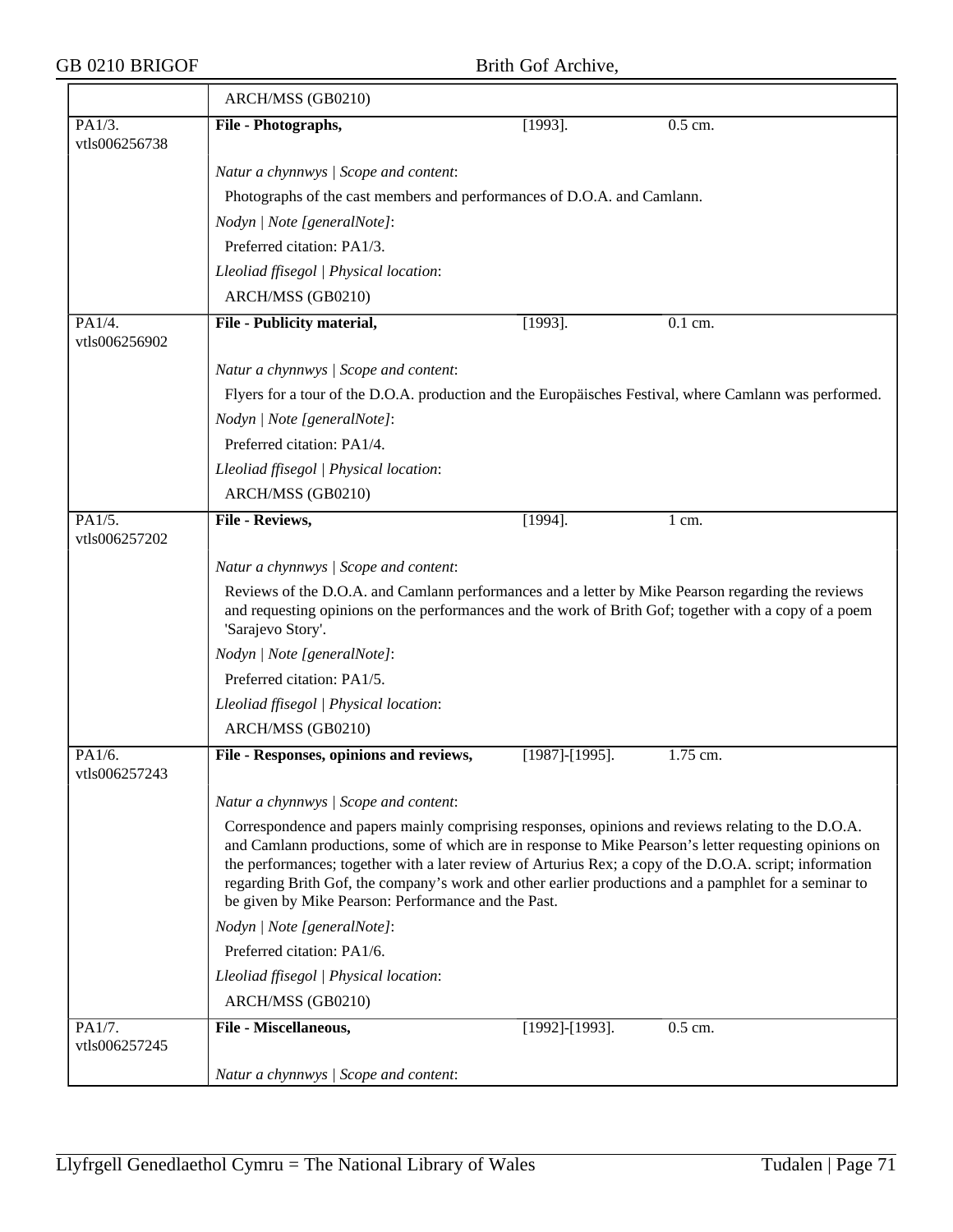|                         | Typed extracts from books/articles/presentations, presumably by Mike Pearson, some of which relate to<br>D.O.A. and Camlann, and a press release for the performance of D.O.A. at the Cardiff Festival; together<br>with a flyer and photographs relating to the In Black and White performance.                                                                                                                                                                                                                                                                                     |  |  |
|-------------------------|--------------------------------------------------------------------------------------------------------------------------------------------------------------------------------------------------------------------------------------------------------------------------------------------------------------------------------------------------------------------------------------------------------------------------------------------------------------------------------------------------------------------------------------------------------------------------------------|--|--|
|                         | Nodyn   Note [generalNote]:                                                                                                                                                                                                                                                                                                                                                                                                                                                                                                                                                          |  |  |
|                         | Preferred citation: PA1/7.                                                                                                                                                                                                                                                                                                                                                                                                                                                                                                                                                           |  |  |
|                         | Lleoliad ffisegol   Physical location:                                                                                                                                                                                                                                                                                                                                                                                                                                                                                                                                               |  |  |
|                         | ARCH/MSS (GB0210)                                                                                                                                                                                                                                                                                                                                                                                                                                                                                                                                                                    |  |  |
| PA1/8.<br>vtls006339960 | $[1993]$ .<br>File - Giles Parbery's production papers,<br>2.5 cm.                                                                                                                                                                                                                                                                                                                                                                                                                                                                                                                   |  |  |
|                         | Natur a chynnwys / Scope and content:                                                                                                                                                                                                                                                                                                                                                                                                                                                                                                                                                |  |  |
|                         | Correspondence and papers from the production manager, Giles Parbery, relating to the Camlann<br>production including venue plans, production notes noting details of props and equipment, production<br>meeting papers, work schedules and timetables, performance script/texts with technical, sound and action<br>details on the back, a general structure of the performance music elements and marketing information;<br>together with correspondence and papers regarding general arrangements relating to equipment, venue,<br>music/soundtrack, performance and expenditure. |  |  |
|                         | Nodyn   Note [generalNote]:                                                                                                                                                                                                                                                                                                                                                                                                                                                                                                                                                          |  |  |
|                         | Preferred citation: PA1/8.                                                                                                                                                                                                                                                                                                                                                                                                                                                                                                                                                           |  |  |
|                         | Lleoliad ffisegol   Physical location:                                                                                                                                                                                                                                                                                                                                                                                                                                                                                                                                               |  |  |
|                         | ARCH/MSS (GB0210)                                                                                                                                                                                                                                                                                                                                                                                                                                                                                                                                                                    |  |  |
|                         | Cyfres   Series PA2. vtls006256674: Cusanu Esgyrn,                                                                                                                                                                                                                                                                                                                                                                                                                                                                                                                                   |  |  |
| Crëwr   Creator:        |                                                                                                                                                                                                                                                                                                                                                                                                                                                                                                                                                                                      |  |  |
|                         | $Dyddiad   Date: 1994. (dyddiad creu)   (date of creation)$                                                                                                                                                                                                                                                                                                                                                                                                                                                                                                                          |  |  |
|                         | <u>Natur a chynnwys</u>   Scope and content:                                                                                                                                                                                                                                                                                                                                                                                                                                                                                                                                         |  |  |
|                         | Papers relating to the Cusanu Esgyrn production including a copy of production texts/scripts, publicity<br>meterial photographs and a file of Giles Derbury's peners containing correspondence and peners                                                                                                                                                                                                                                                                                                                                                                            |  |  |

material, photographs and a file of Giles Parbury's papers containing correspondence and papers relating to administrative and financial matters, the arrangement of the production and including production texts.

Disgrifiad ffisegol | Physical description: 3 envelopes & 1 folder.

Lleoliad ffisegol | Physical location: ARCH/MSS (GB0210)

Iaith y deunydd | Language of the material:

Nodyn | Note [generalNote]:

Preferred citation: PA2.

Trefniant | Arrangement:

| <b>FFeil / rhestr eitemau   File / item list</b> |               |                   |                                |  |  |
|--------------------------------------------------|---------------|-------------------|--------------------------------|--|--|
| Cod cyfeirnod                                    | Teitl   Title | Dyddiadau   Dates | Disgrifiad ffisegol   Physical |  |  |
| Reference code                                   |               |                   | description                    |  |  |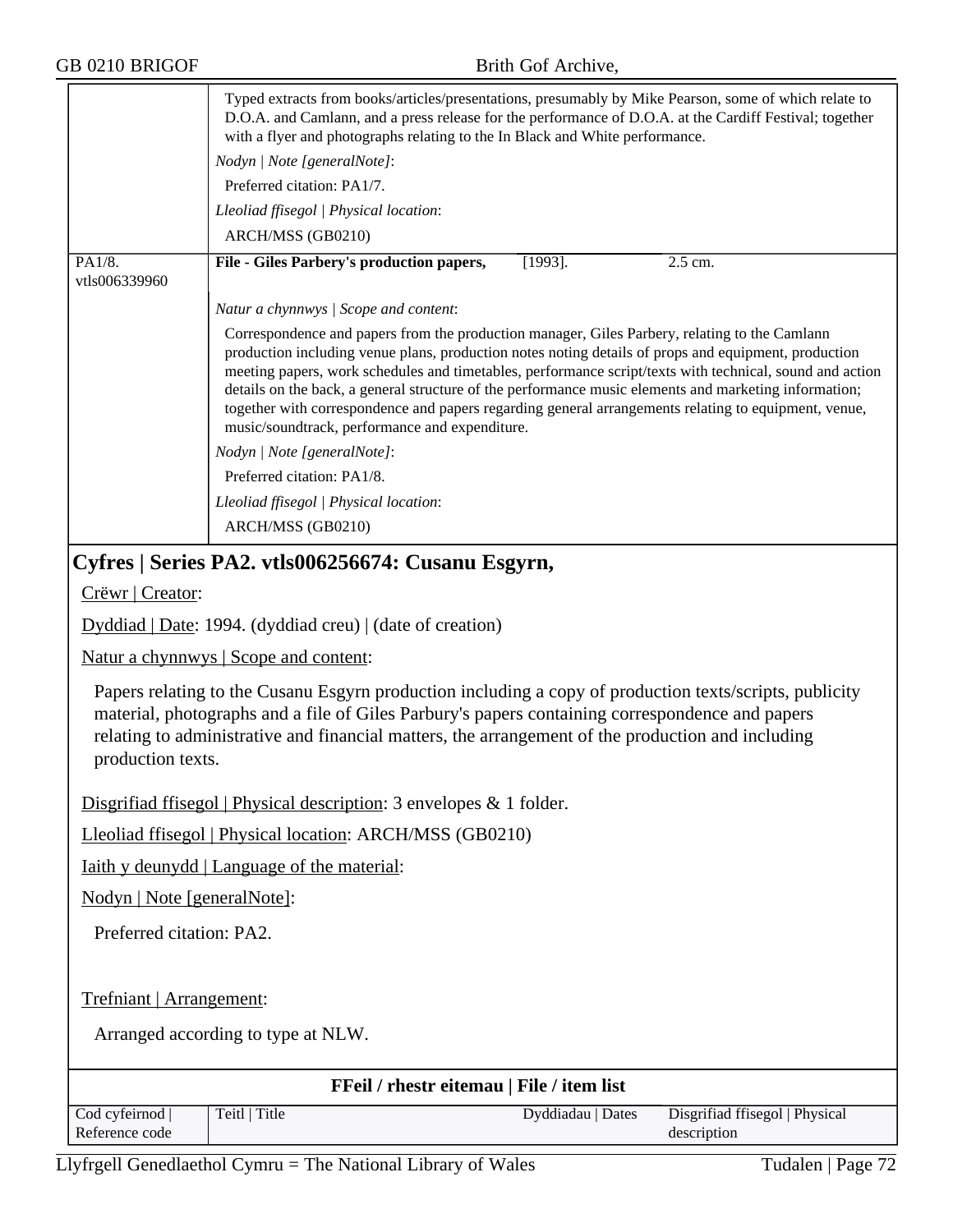| GB 0210 BRIGOF          |                                                                                                                                                                                                                                                                                                                                                                                                                                                                                                                                                                                                                                                                                                                                  | Brith Gof Archive, |                      |
|-------------------------|----------------------------------------------------------------------------------------------------------------------------------------------------------------------------------------------------------------------------------------------------------------------------------------------------------------------------------------------------------------------------------------------------------------------------------------------------------------------------------------------------------------------------------------------------------------------------------------------------------------------------------------------------------------------------------------------------------------------------------|--------------------|----------------------|
| PA2/1.<br>vtls006256684 | File - Text/scripts,                                                                                                                                                                                                                                                                                                                                                                                                                                                                                                                                                                                                                                                                                                             | $[1994]$ .         | $0.25$ cm.           |
|                         | Natur a chynnwys / Scope and content:                                                                                                                                                                                                                                                                                                                                                                                                                                                                                                                                                                                                                                                                                            |                    |                      |
|                         | A copy of the text/scripts for the production.                                                                                                                                                                                                                                                                                                                                                                                                                                                                                                                                                                                                                                                                                   |                    |                      |
|                         | Nodyn   Note [generalNote]:                                                                                                                                                                                                                                                                                                                                                                                                                                                                                                                                                                                                                                                                                                      |                    |                      |
|                         | Preferred citation: PA2/1.                                                                                                                                                                                                                                                                                                                                                                                                                                                                                                                                                                                                                                                                                                       |                    |                      |
|                         | Lleoliad ffisegol   Physical location:                                                                                                                                                                                                                                                                                                                                                                                                                                                                                                                                                                                                                                                                                           |                    |                      |
|                         | ARCH/MSS (GB0210)                                                                                                                                                                                                                                                                                                                                                                                                                                                                                                                                                                                                                                                                                                                |                    |                      |
| PA2/2.<br>vtls006256691 | File - Publicity,                                                                                                                                                                                                                                                                                                                                                                                                                                                                                                                                                                                                                                                                                                                | $[1994]$ .         | $0.1$ cm.            |
|                         | Natur a chynnwys / Scope and content:                                                                                                                                                                                                                                                                                                                                                                                                                                                                                                                                                                                                                                                                                            |                    |                      |
|                         | Publicity material relating to the production including a flyer, programme and press release.                                                                                                                                                                                                                                                                                                                                                                                                                                                                                                                                                                                                                                    |                    |                      |
|                         | Nodyn   Note [generalNote]:                                                                                                                                                                                                                                                                                                                                                                                                                                                                                                                                                                                                                                                                                                      |                    |                      |
|                         | Preferred citation: PA2/2.                                                                                                                                                                                                                                                                                                                                                                                                                                                                                                                                                                                                                                                                                                       |                    |                      |
|                         | Lleoliad ffisegol   Physical location:                                                                                                                                                                                                                                                                                                                                                                                                                                                                                                                                                                                                                                                                                           |                    |                      |
|                         | ARCH/MSS (GB0210)                                                                                                                                                                                                                                                                                                                                                                                                                                                                                                                                                                                                                                                                                                                |                    |                      |
| PA2/3.<br>vtls006256695 | File - Photographs,                                                                                                                                                                                                                                                                                                                                                                                                                                                                                                                                                                                                                                                                                                              | $[1994]$ .         | $\overline{0.5}$ cm. |
|                         | Natur a chynnwys / Scope and content:                                                                                                                                                                                                                                                                                                                                                                                                                                                                                                                                                                                                                                                                                            |                    |                      |
|                         | Photographs of the performance, props and musicians.                                                                                                                                                                                                                                                                                                                                                                                                                                                                                                                                                                                                                                                                             |                    |                      |
|                         | Nodyn   Note [generalNote]:                                                                                                                                                                                                                                                                                                                                                                                                                                                                                                                                                                                                                                                                                                      |                    |                      |
|                         | Preferred citation: PA2/3.                                                                                                                                                                                                                                                                                                                                                                                                                                                                                                                                                                                                                                                                                                       |                    |                      |
|                         | Lleoliad ffisegol   Physical location:                                                                                                                                                                                                                                                                                                                                                                                                                                                                                                                                                                                                                                                                                           |                    |                      |
|                         | ARCH/MSS (GB0210)                                                                                                                                                                                                                                                                                                                                                                                                                                                                                                                                                                                                                                                                                                                |                    |                      |
| PA2/4.<br>vtls006338854 | File - Giles Parbury's production papers,                                                                                                                                                                                                                                                                                                                                                                                                                                                                                                                                                                                                                                                                                        | $[1994]$ .         | 1.5 cm.              |
|                         | Natur a chynnwys / Scope and content:                                                                                                                                                                                                                                                                                                                                                                                                                                                                                                                                                                                                                                                                                            |                    |                      |
|                         | A file of Giles Parbury's papers relating to the Cusanu Esgyrn production, including correspondence<br>and papers regarding filming the production at the Eisteddfod in 1994, venue arrangements and<br>administration, payment of fees, equipment hire, soundtrack technical requirements and general<br>production arrangements; together with work schedules, production information and publicity material,<br>production budgets, press release, photographs of the venue, contact details, details of payments made<br>and invoices, plans and maps relating to the eisteddfod field and set, and production texts.<br>Nodyn   Note [generalNote]:<br>Preferred citation: PA2/4.<br>Lleoliad ffisegol   Physical location: |                    |                      |
|                         | ARCH/MSS (GB0210)                                                                                                                                                                                                                                                                                                                                                                                                                                                                                                                                                                                                                                                                                                                |                    |                      |
|                         | Cyfres   Series PA3. vtls006256699: Pen Urien,                                                                                                                                                                                                                                                                                                                                                                                                                                                                                                                                                                                                                                                                                   |                    |                      |
| Crëwr   Creator:        |                                                                                                                                                                                                                                                                                                                                                                                                                                                                                                                                                                                                                                                                                                                                  |                    |                      |
|                         | $Dyddiad   Date: 1994. (dyddiad creu)   (date of creation)$                                                                                                                                                                                                                                                                                                                                                                                                                                                                                                                                                                                                                                                                      |                    |                      |
|                         | Natur a chynnwys   Scope and content:                                                                                                                                                                                                                                                                                                                                                                                                                                                                                                                                                                                                                                                                                            |                    |                      |
|                         |                                                                                                                                                                                                                                                                                                                                                                                                                                                                                                                                                                                                                                                                                                                                  |                    |                      |

Production notes relating to the Pen Urien production.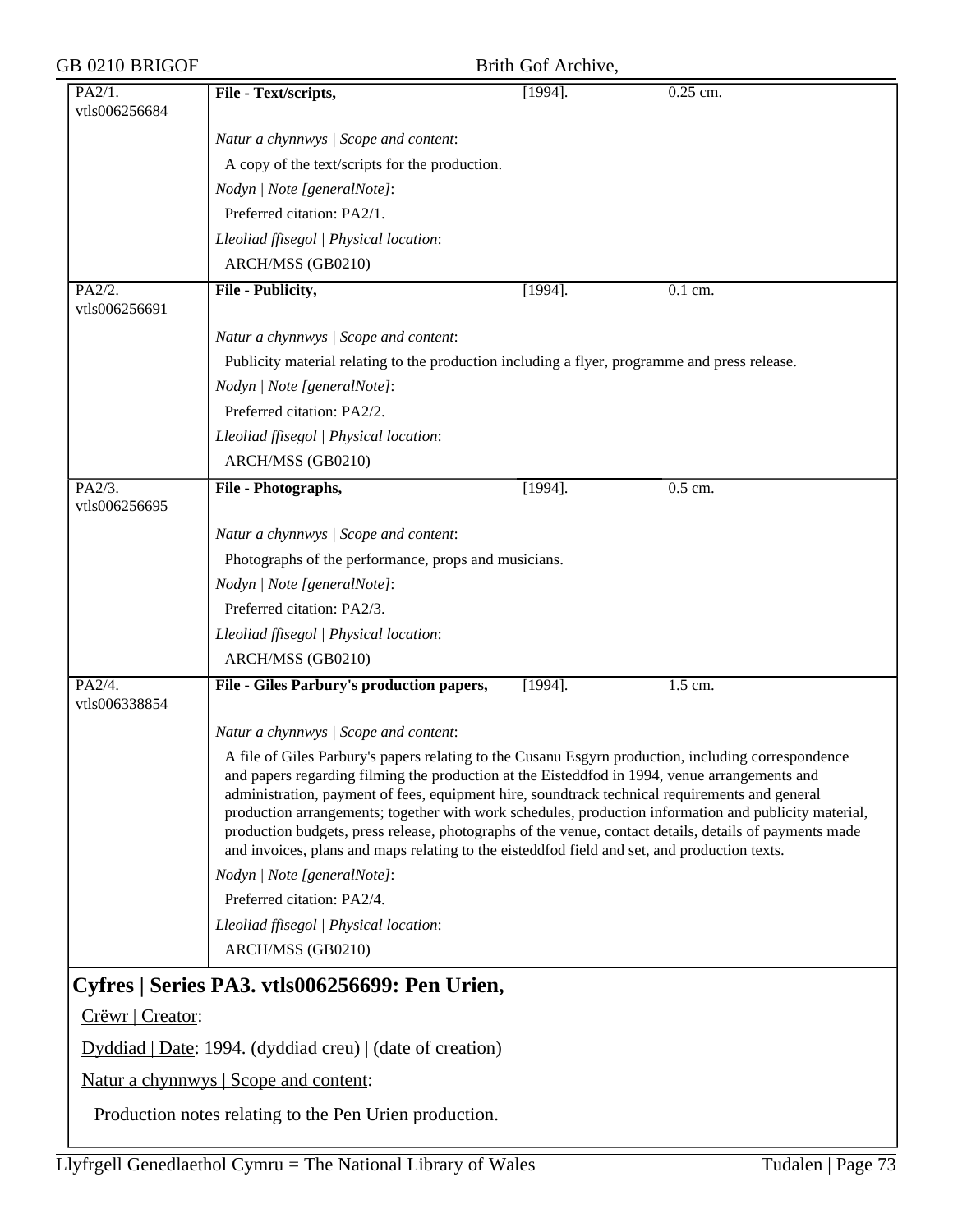Disgrifiad ffisegol | Physical description: 1 envelope.

Lleoliad ffisegol | Physical location: ARCH/MSS (GB0210)

Nodyn | Note [generalNote]:

Preferred citation: PA3.

Trefniant | Arrangement:

Arranged according to type at NLW.

| FFeil / rhestr eitemau   File / item list |                                                                                                                        |                   |                                |  |
|-------------------------------------------|------------------------------------------------------------------------------------------------------------------------|-------------------|--------------------------------|--|
| Cod cyfeirnod                             | Teitl   Title                                                                                                          | Dyddiadau   Dates | Disgrifiad ffisegol   Physical |  |
| Reference code                            |                                                                                                                        |                   | description                    |  |
| PA3/1.<br>vtls006256703                   | <b>File - Production notes,</b>                                                                                        | $[1994]$ .        | $0.25$ cm.                     |  |
|                                           | Natur a chynnwys   Scope and content:                                                                                  |                   |                                |  |
|                                           | Notes outlining the Pen Urien production; together with details of the Arturius Rex project with a<br>covering letter. |                   |                                |  |
|                                           | Nodyn   Note [generalNote]:                                                                                            |                   |                                |  |
|                                           | Preferred citation: PA3/1.                                                                                             |                   |                                |  |
|                                           | Lleoliad ffisegol   Physical location:                                                                                 |                   |                                |  |
|                                           | ARCH/MSS (GB0210)                                                                                                      |                   |                                |  |

## **Cyfres | Series PA4. vtls006257318: Arturius Rex,**

Crëwr | Creator:

Dyddiad | Date: [1993]-[1995]. (dyddiad creu) | (date of creation)

Natur a chynnwys | Scope and content:

Papers relating to the Arturius Rex production, including press previews and reviews, publicity material, production information, notes and ideas and a notebook of devising notes.

Disgrifiad ffisegol | Physical description: 2 folders, 1 envelope and 1 large notebook.

Lleoliad ffisegol | Physical location: ARCH/MSS (GB0210)

Iaith y deunydd | Language of the material:

Nodyn | Note [generalNote]:

Preferred citation: PA4.

Trefniant | Arrangement: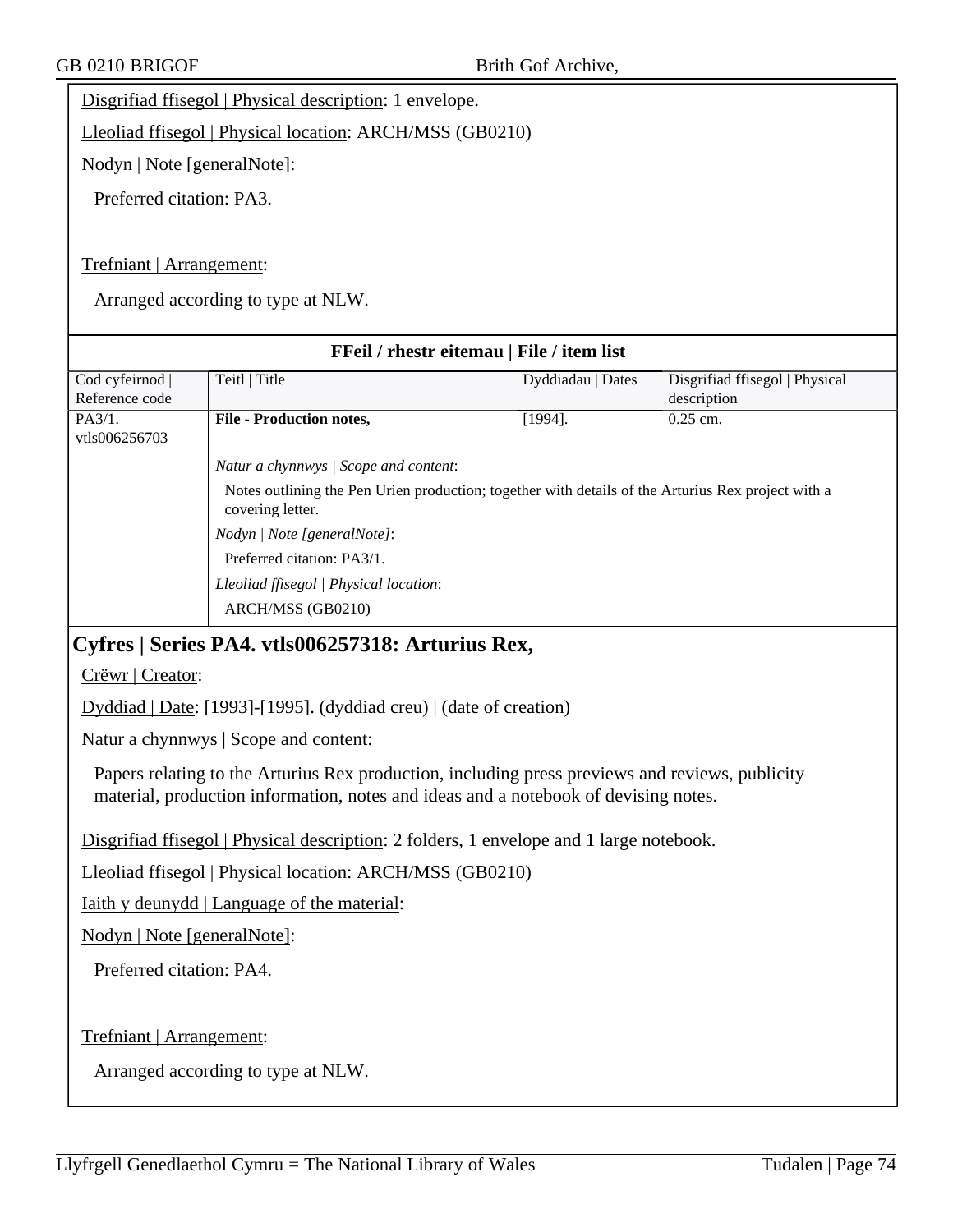| FFeil / rhestr eitemau   File / item list |                                                                                                                                                                                                                                                                                         |                       |                                               |  |  |
|-------------------------------------------|-----------------------------------------------------------------------------------------------------------------------------------------------------------------------------------------------------------------------------------------------------------------------------------------|-----------------------|-----------------------------------------------|--|--|
| Cod cyfeirnod  <br>Reference code         | Teitl   Title                                                                                                                                                                                                                                                                           | Dyddiadau   Dates     | Disgrifiad ffisegol   Physical<br>description |  |  |
| $PA\overline{4/1}$ .<br>vtls006257374     | File - Previews and reviews,                                                                                                                                                                                                                                                            | $[1994]$ - $[1995]$ . | $0.25$ cm.                                    |  |  |
|                                           | Natur a chynnwys / Scope and content:                                                                                                                                                                                                                                                   |                       |                                               |  |  |
|                                           | Previews and reviews relating mainly to the Arturius Rex production.                                                                                                                                                                                                                    |                       |                                               |  |  |
|                                           | Nodyn   Note [generalNote]:                                                                                                                                                                                                                                                             |                       |                                               |  |  |
|                                           | Preferred citation: PA4/1.                                                                                                                                                                                                                                                              |                       |                                               |  |  |
|                                           | Lleoliad ffisegol   Physical location:                                                                                                                                                                                                                                                  |                       |                                               |  |  |
|                                           | ARCH/MSS (GB0210)                                                                                                                                                                                                                                                                       |                       |                                               |  |  |
| PA4/2.<br>vtls006257388                   | File - Information and ideas,                                                                                                                                                                                                                                                           | $[1994]$ .            | 0.25 cm.                                      |  |  |
|                                           | Natur a chynnwys / Scope and content:                                                                                                                                                                                                                                                   |                       |                                               |  |  |
|                                           | Information papers relating to the production, including an information release and associated papers;<br>together with notes and ideas relating to the production.                                                                                                                     |                       |                                               |  |  |
|                                           | Nodyn   Note [generalNote]:                                                                                                                                                                                                                                                             |                       |                                               |  |  |
|                                           | Preferred citation: PA4/2.                                                                                                                                                                                                                                                              |                       |                                               |  |  |
|                                           | Lleoliad ffisegol   Physical location:                                                                                                                                                                                                                                                  |                       |                                               |  |  |
|                                           | ARCH/MSS (GB0210)                                                                                                                                                                                                                                                                       |                       |                                               |  |  |
| PA4/3.<br>vtls006257403                   | File - Publicity material,                                                                                                                                                                                                                                                              | 1994.                 | 0.1 cm.                                       |  |  |
|                                           | Natur a chynnwys / Scope and content:                                                                                                                                                                                                                                                   |                       |                                               |  |  |
|                                           | A poster, programme and invitation to the Arturius Rex production.                                                                                                                                                                                                                      |                       |                                               |  |  |
|                                           | Nodyn   Note [generalNote]:                                                                                                                                                                                                                                                             |                       |                                               |  |  |
|                                           | Preferred citation: PA4/3.                                                                                                                                                                                                                                                              |                       |                                               |  |  |
|                                           | Lleoliad ffisegol   Physical location:                                                                                                                                                                                                                                                  |                       |                                               |  |  |
|                                           | ARCH/MSS (GB0210)                                                                                                                                                                                                                                                                       |                       |                                               |  |  |
| PA4/4<br>vtls006257483                    | <b>File - Devising notes,</b>                                                                                                                                                                                                                                                           | $[1993x1994]$ .       | 1.5 cm.                                       |  |  |
|                                           | Natur a chynnwys / Scope and content:                                                                                                                                                                                                                                                   |                       |                                               |  |  |
|                                           | Devising notes by [Clifford McLucas] for the [Arturius Rex] production, including notes on ideas,<br>lighting, with details of performance action, scenography and publicity material; together with notes<br>relating to the D.O.A., Camlann, Cusanu Esgyrn and Pen Urien productions. |                       |                                               |  |  |
|                                           | Nodyn   Note [generalNote]:                                                                                                                                                                                                                                                             |                       |                                               |  |  |
|                                           | Preferred citation: PA4/4                                                                                                                                                                                                                                                               |                       |                                               |  |  |
|                                           | Lleoliad ffisegol   Physical location:                                                                                                                                                                                                                                                  |                       |                                               |  |  |
|                                           | ARCH/MSS (GB0210)                                                                                                                                                                                                                                                                       |                       |                                               |  |  |
|                                           | Cyfres   Series PA5. vtls006257446: General,                                                                                                                                                                                                                                            |                       |                                               |  |  |
|                                           | Dyddiad   Date: [1993]-[1994]. (dyddiad creu)   (date of creation)                                                                                                                                                                                                                      |                       |                                               |  |  |
|                                           | <u>Natur a chynnwys</u>   Scope and content:                                                                                                                                                                                                                                            |                       |                                               |  |  |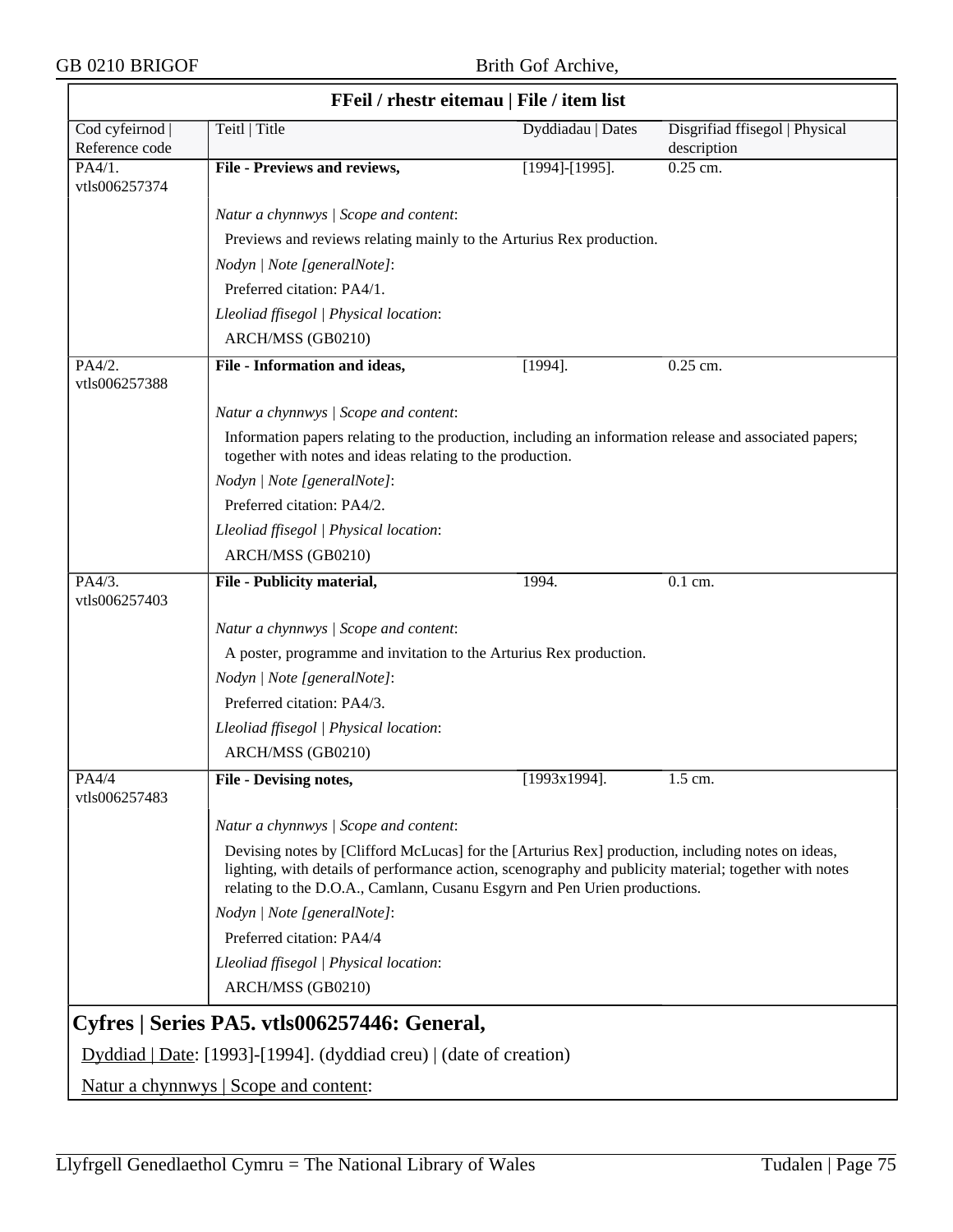Mixed papers relating to the Arturius Rex project, including project information, a fragmented sketch, photographs, notes and copies of lettering and symbols.

Disgrifiad ffisegol | Physical description: 4 envelopes and 2 folders.

Lleoliad ffisegol | Physical location: ARCH/MSS (GB0210)

Iaith y deunydd | Language of the material:

Nodyn | Note [generalNote]:

Preferred citation: PA5.

Trefniant | Arrangement:

| FFeil / rhestr eitemau   File / item list |                                                                                                                                                |                   |                                               |  |  |
|-------------------------------------------|------------------------------------------------------------------------------------------------------------------------------------------------|-------------------|-----------------------------------------------|--|--|
| Cod cyfeirnod  <br>Reference code         | Teitl Title                                                                                                                                    | Dyddiadau   Dates | Disgrifiad ffisegol   Physical<br>description |  |  |
| PA5/1.<br>vtls006257453                   | File - Information,                                                                                                                            | [1993]-[1994].    | $0.25$ cm.                                    |  |  |
|                                           | Natur a chynnwys / Scope and content:                                                                                                          |                   |                                               |  |  |
|                                           | Information relating to the Arturius Rex project, together with some information relating to Brith Gof and<br>including recent press comments. |                   |                                               |  |  |
|                                           | Nodyn   Note [generalNote]:                                                                                                                    |                   |                                               |  |  |
|                                           | Preferred citation: PA5/1.                                                                                                                     |                   |                                               |  |  |
|                                           | Lleoliad ffisegol   Physical location:                                                                                                         |                   |                                               |  |  |
|                                           | ARCH/MSS (GB0210)                                                                                                                              |                   |                                               |  |  |
| PA5/2.<br>vtls006257490                   | File - Fragmented sketch,                                                                                                                      | $[1993x1994]$ .   | 49 x 52 cm.                                   |  |  |
|                                           | Natur a chynnwys / Scope and content:                                                                                                          |                   |                                               |  |  |
|                                           | A sketch cut into a number of fragments, some of which have been joined together.                                                              |                   |                                               |  |  |
|                                           | Nodyn   Note [generalNote]:                                                                                                                    |                   |                                               |  |  |
|                                           | Preferred citation: PA5/2.                                                                                                                     |                   |                                               |  |  |
|                                           | Lleoliad ffisegol   Physical location:                                                                                                         |                   |                                               |  |  |
|                                           | ARCH/MSS (GB0210)                                                                                                                              |                   |                                               |  |  |
| PA5/3.<br>vtls006257497                   | File - Unidentified photographs,                                                                                                               | $[1993x1994]$ .   | 0.1 cm.                                       |  |  |
|                                           | Natur a chynnwys / Scope and content:                                                                                                          |                   |                                               |  |  |
|                                           | Photographs of a set and cast members from an unidentified production.                                                                         |                   |                                               |  |  |
|                                           | Nodyn   Note [generalNote]:                                                                                                                    |                   |                                               |  |  |
|                                           | Preferred citation: PA5/3.                                                                                                                     |                   |                                               |  |  |
|                                           | Lleoliad ffisegol   Physical location:                                                                                                         |                   |                                               |  |  |
|                                           | ARCH/MSS (GB0210)                                                                                                                              |                   |                                               |  |  |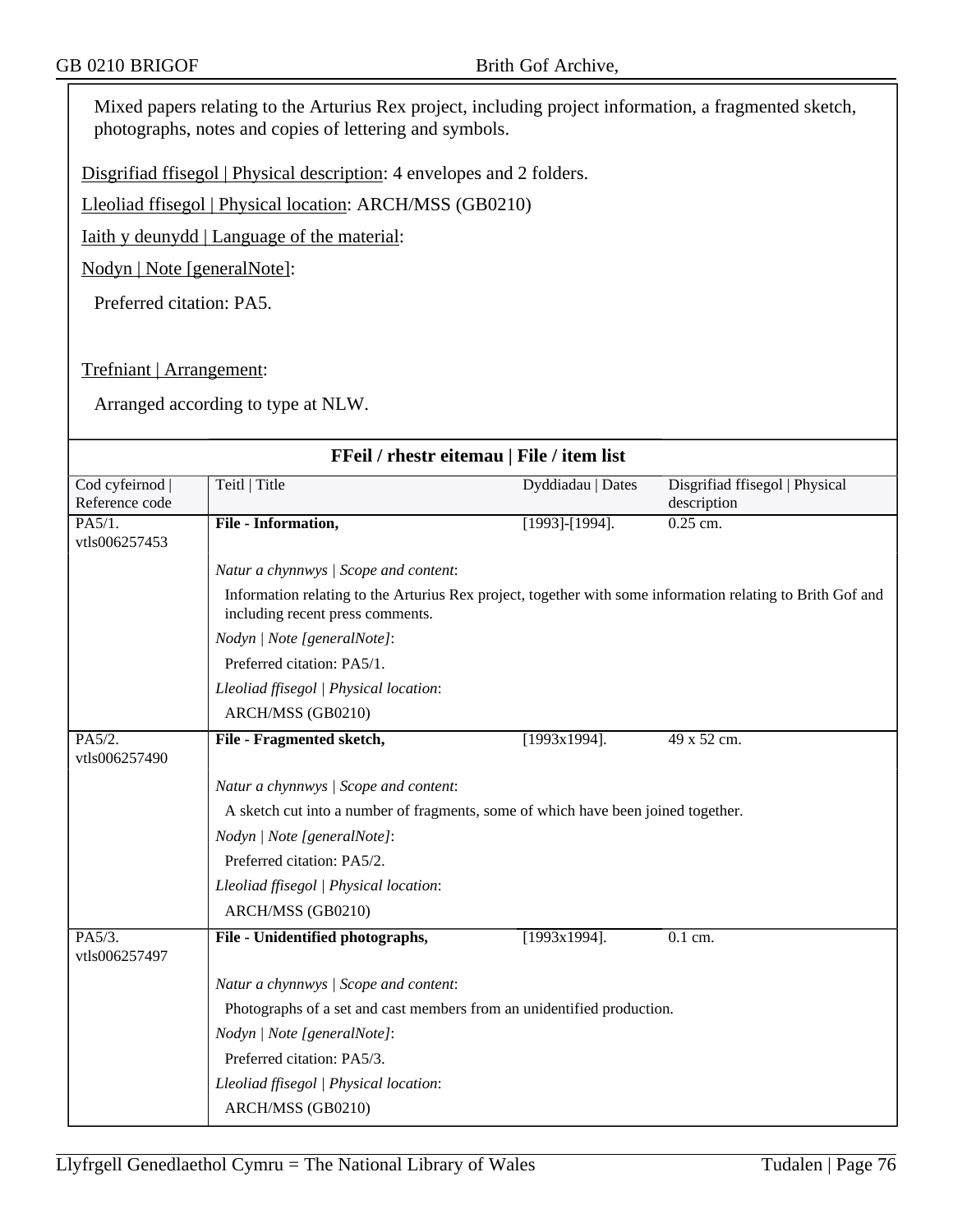| GB 0210 BRIGOF              |                                                                                                                                                                                                                                                                                                                       | Brith Gof Archive, |            |  |  |
|-----------------------------|-----------------------------------------------------------------------------------------------------------------------------------------------------------------------------------------------------------------------------------------------------------------------------------------------------------------------|--------------------|------------|--|--|
| PA5/4.<br>vtls006257501     | File - Handwritten notes,                                                                                                                                                                                                                                                                                             | $[1993x1994]$ .    | 0.1 cm.    |  |  |
|                             | Natur a chynnwys / Scope and content:                                                                                                                                                                                                                                                                                 |                    |            |  |  |
|                             | Handwritten notes, possibly part of a script.                                                                                                                                                                                                                                                                         |                    |            |  |  |
|                             | Nodyn   Note [generalNote]:                                                                                                                                                                                                                                                                                           |                    |            |  |  |
|                             | Preferred citation: PA5/4.                                                                                                                                                                                                                                                                                            |                    |            |  |  |
|                             | Lleoliad ffisegol   Physical location:                                                                                                                                                                                                                                                                                |                    |            |  |  |
|                             | ARCH/MSS (GB0210)                                                                                                                                                                                                                                                                                                     |                    |            |  |  |
| PA5/5.<br>vtls006257567     | File - Lettering,                                                                                                                                                                                                                                                                                                     | $[1993x1994]$ .    | $0.1$ cm.  |  |  |
|                             | Natur a chynnwys / Scope and content:                                                                                                                                                                                                                                                                                 |                    |            |  |  |
|                             | Copies of lettering and symbols.                                                                                                                                                                                                                                                                                      |                    |            |  |  |
|                             | Nodyn   Note [generalNote]:                                                                                                                                                                                                                                                                                           |                    |            |  |  |
|                             | Preferred citation: PA5/5.                                                                                                                                                                                                                                                                                            |                    |            |  |  |
|                             | Lleoliad ffisegol   Physical location:                                                                                                                                                                                                                                                                                |                    |            |  |  |
|                             | ARCH/MSS (GB0210)                                                                                                                                                                                                                                                                                                     |                    |            |  |  |
| PA5/6.<br>vtls006340283     | File - Giles Parbery's production papers,                                                                                                                                                                                                                                                                             | $[1994]$ .         | $0.75$ cm. |  |  |
|                             | Natur a chynnwys / Scope and content:                                                                                                                                                                                                                                                                                 |                    |            |  |  |
|                             | performance format noting actions and music details, a work schedule, props list a list of quotations for<br>slide projection and copies of a script entitled 'Devoid' with details of actions and soundtrack.<br>Nodyn   Note [generalNote]:<br>Preferred citation: PA5/6.<br>Lleoliad ffisegol   Physical location: |                    |            |  |  |
|                             | ARCH/MSS (GB0210)                                                                                                                                                                                                                                                                                                     |                    |            |  |  |
| Crëwr   Creator:            | Sub-sub-fonds PS. vtls006260022: Eisteddfod Genedlaethol Cymru Bro Colwyn,<br>Dyddiad   Date: [1995]. (dyddiad creu)   (date of creation)                                                                                                                                                                             |                    |            |  |  |
|                             | Natur a chynnwys   Scope and content:                                                                                                                                                                                                                                                                                 |                    |            |  |  |
|                             | Correspondence and papers relating to the general arrangements and planned activities for the Brith<br>Gof stall during the Eisteddfod.                                                                                                                                                                               |                    |            |  |  |
|                             | Disgrifiad ffisegol   Physical description: 1 small box (0.009 cubic metres).                                                                                                                                                                                                                                         |                    |            |  |  |
|                             | Lleoliad ffisegol   Physical location: ARCH/MSS (GB0210)                                                                                                                                                                                                                                                              |                    |            |  |  |
|                             | <u>Iaith y deunydd   Language of the material:</u>                                                                                                                                                                                                                                                                    |                    |            |  |  |
| Nodyn   Note [generalNote]: |                                                                                                                                                                                                                                                                                                                       |                    |            |  |  |
|                             | Audio-visual material has been removed (29 June 2011) and transferred.                                                                                                                                                                                                                                                |                    |            |  |  |
| Nodyn   Note [generalNote]: |                                                                                                                                                                                                                                                                                                                       |                    |            |  |  |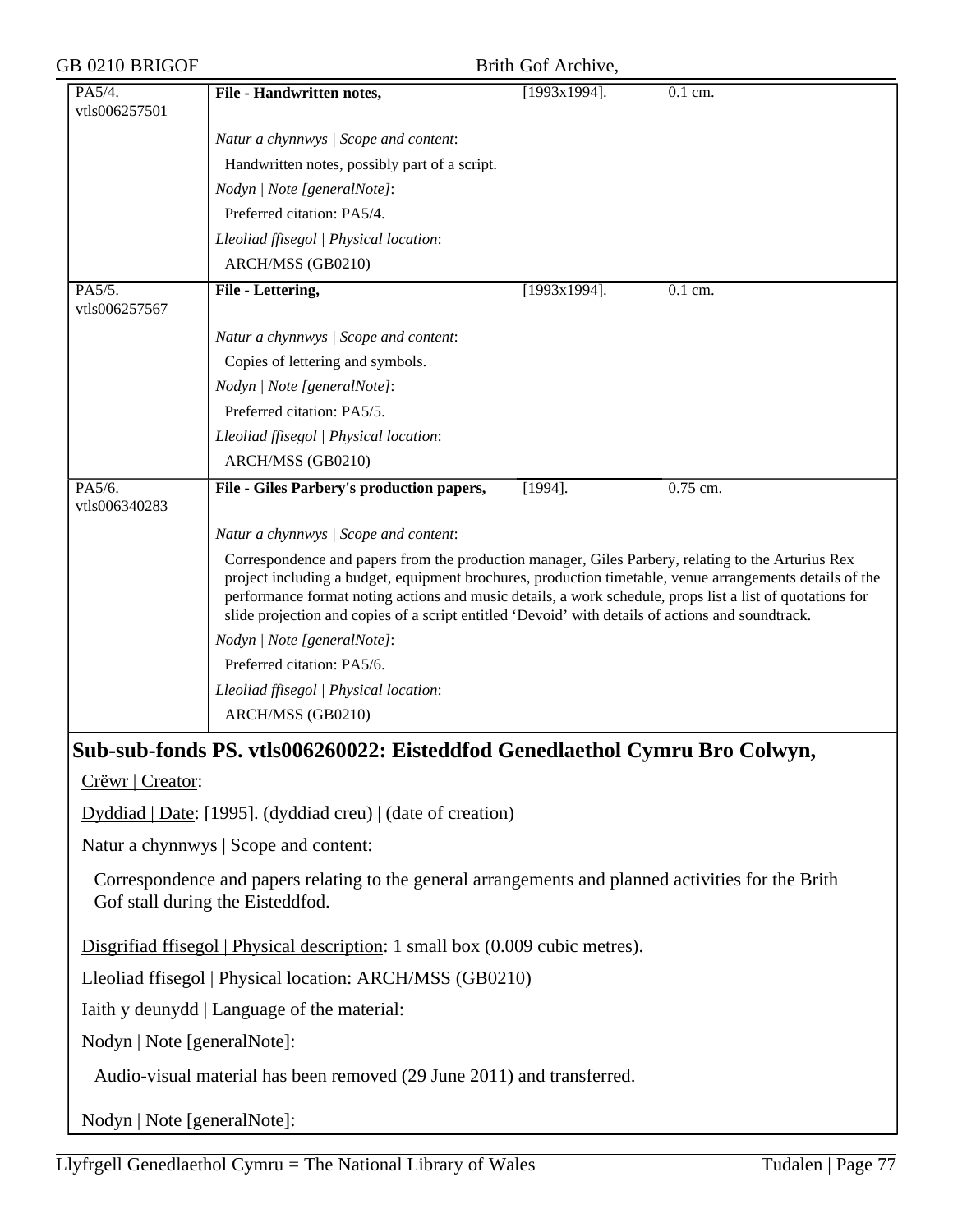Preferred citation: PS.

### Trefniant | Arrangement:

Arranged according to type at NLW.

| <b>FFeil</b> / rhestr eitemau   File / item list |                                                                                                                                                                                                                                                                                                                                                             |                   |                                |  |
|--------------------------------------------------|-------------------------------------------------------------------------------------------------------------------------------------------------------------------------------------------------------------------------------------------------------------------------------------------------------------------------------------------------------------|-------------------|--------------------------------|--|
| Cod cyfeirnod                                    | Teitl   Title                                                                                                                                                                                                                                                                                                                                               | Dyddiadau   Dates | Disgrifiad ffisegol   Physical |  |
| Reference code                                   |                                                                                                                                                                                                                                                                                                                                                             |                   | description                    |  |
| PS/1.<br>vtls006260026                           | File - Arrangements and activities,                                                                                                                                                                                                                                                                                                                         | 1995.             | $0.25$ cm.                     |  |
|                                                  | Natur a chynnwys / Scope and content:                                                                                                                                                                                                                                                                                                                       |                   |                                |  |
|                                                  | Correspondence and papers relating to general arrangements for the Brith Gof stall during the Eisteddfod<br>and to the planned activities, including correspondence regarding lectures/talks, a paper regarding Brith<br>Gof's activities at previous eisteddfodau and for the week at this eisteddfod, scenographic designs and an<br>information leaflet. |                   |                                |  |
|                                                  | Nodyn / Note [generalNote]:                                                                                                                                                                                                                                                                                                                                 |                   |                                |  |
|                                                  | Preferred citation: PS/1.                                                                                                                                                                                                                                                                                                                                   |                   |                                |  |
|                                                  | Lleoliad ffisegol   Physical location:                                                                                                                                                                                                                                                                                                                      |                   |                                |  |
|                                                  | ARCH/MSS (GB0210)                                                                                                                                                                                                                                                                                                                                           |                   |                                |  |

### **Sub-sub-fonds PL. vtls006247650: Tri Bywyd,**

Crëwr | Creator:

Dyddiad | Date: [1994]-[1999]. (dyddiad creu) | (date of creation)

Natur a chynnwys | Scope and content:

Correspondence, papers and photographs relating to the Tri Bywyd production and also associated publications, including correspondence and papers regarding arrangements and administration of all aspects of the production, research material, production 'scores', production texts and scripts, explanatory or descriptive notes, publicity and information material, a production proposal, reviews, devising notes and sketches, joiner photographs, and notes on performance actions.

Disgrifiad ffisegol | Physical description: Two large boxes (0.058 cubic metres) and 3 outsize bundles.

Lleoliad ffisegol | Physical location: ARCH/MSS (GB0210)

Iaith y deunydd | Language of the material:

Nodyn | Note [generalNote]:

Preferred citation: PL.

Trefniant | Arrangement: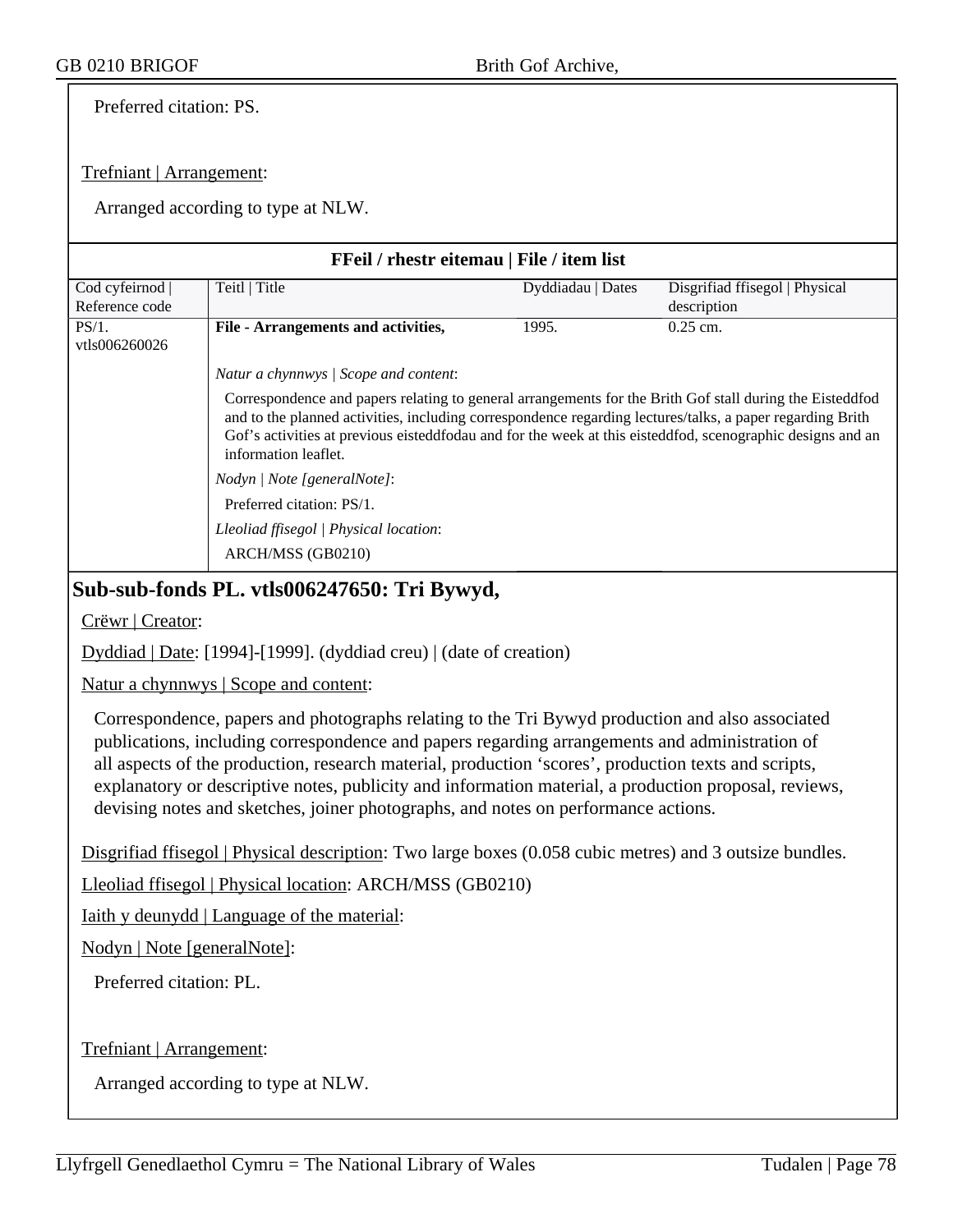|                                   | FFeil / rhestr eitemau   File / item list                                                                                                                                                                                                                                                                                                                                                                                                                                                                                                                                                                            |                   |                                               |  |  |  |
|-----------------------------------|----------------------------------------------------------------------------------------------------------------------------------------------------------------------------------------------------------------------------------------------------------------------------------------------------------------------------------------------------------------------------------------------------------------------------------------------------------------------------------------------------------------------------------------------------------------------------------------------------------------------|-------------------|-----------------------------------------------|--|--|--|
| Cod cyfeirnod  <br>Reference code | Teitl   Title                                                                                                                                                                                                                                                                                                                                                                                                                                                                                                                                                                                                        | Dyddiadau   Dates | Disgrifiad ffisegol   Physical<br>description |  |  |  |
| PL/1.<br>vtls006258152            | File - Arrangement and administration,                                                                                                                                                                                                                                                                                                                                                                                                                                                                                                                                                                               | $[1995]$ .        | 6 cm.                                         |  |  |  |
|                                   | Natur a chynnwys / Scope and content:                                                                                                                                                                                                                                                                                                                                                                                                                                                                                                                                                                                |                   |                                               |  |  |  |
|                                   | Correspondence and papers relating to the arrangement and administration of the Tri Bywyd production,<br>including correspondence regarding publicity material, props, sets, equipment, accommodation and<br>general arrangements and information; production budgets, draft and master copies of the project<br>proposal, draft copies of the text for publicity material, research material, contracts and task and<br>budget checklists; together with papers relating to the production including set designs, notes regarding<br>production music, scripts and texts, and details of the performance structure. |                   |                                               |  |  |  |
|                                   | Nodyn   Note [generalNote]:                                                                                                                                                                                                                                                                                                                                                                                                                                                                                                                                                                                          |                   |                                               |  |  |  |
|                                   | DISPOSE OF CV's OR CLOSE FILE?                                                                                                                                                                                                                                                                                                                                                                                                                                                                                                                                                                                       |                   |                                               |  |  |  |
|                                   | Nodyn   Note [generalNote]:                                                                                                                                                                                                                                                                                                                                                                                                                                                                                                                                                                                          |                   |                                               |  |  |  |
|                                   | Preferred citation: PL/1.                                                                                                                                                                                                                                                                                                                                                                                                                                                                                                                                                                                            |                   |                                               |  |  |  |
|                                   | Lleoliad ffisegol   Physical location:                                                                                                                                                                                                                                                                                                                                                                                                                                                                                                                                                                               |                   |                                               |  |  |  |
|                                   | ARCH/MSS (GB0210)                                                                                                                                                                                                                                                                                                                                                                                                                                                                                                                                                                                                    |                   |                                               |  |  |  |
| PL/2.<br>vtls006258160            | File - Research material,                                                                                                                                                                                                                                                                                                                                                                                                                                                                                                                                                                                            | $[1995]$ .        | 0.75 cm.                                      |  |  |  |
|                                   | Natur a chynnwys / Scope and content:                                                                                                                                                                                                                                                                                                                                                                                                                                                                                                                                                                                |                   |                                               |  |  |  |
|                                   | Research material for the Tri Bywyd production, including a photocopy of 'Wreath on the Crown' the<br>story of Sarah Jacob, OS maps, photocopies of aerial photographs of Cardiff and information regarding<br>aerial photography.                                                                                                                                                                                                                                                                                                                                                                                   |                   |                                               |  |  |  |
|                                   | Nodyn   Note [generalNote]:                                                                                                                                                                                                                                                                                                                                                                                                                                                                                                                                                                                          |                   |                                               |  |  |  |
|                                   | Preferred citation: PL/2.                                                                                                                                                                                                                                                                                                                                                                                                                                                                                                                                                                                            |                   |                                               |  |  |  |
|                                   | Lleoliad ffisegol   Physical location:                                                                                                                                                                                                                                                                                                                                                                                                                                                                                                                                                                               |                   |                                               |  |  |  |
|                                   | ARCH/MSS (GB0210)                                                                                                                                                                                                                                                                                                                                                                                                                                                                                                                                                                                                    |                   |                                               |  |  |  |
| $PL/3$ .<br>vtls006258163         | File - Photographs and slides,                                                                                                                                                                                                                                                                                                                                                                                                                                                                                                                                                                                       | $[1995]$ .        | 6.25 cm.                                      |  |  |  |
|                                   | Natur a chynnwys / Scope and content:                                                                                                                                                                                                                                                                                                                                                                                                                                                                                                                                                                                |                   |                                               |  |  |  |
|                                   | Photographs and slides relating to the Tri Bywyd production, including images of the performance, set<br>construction, site at Esgair Fraith, and Eddie Ladd in rehearsal; together with photographs of the chapter<br>by Clifford McLucas, based on the Tri Bywyd production, for the publication edited by Nick Kaye: Site-<br>Specific Art: Performance, Place and Documentation, devising notes, scenographic designs, research<br>material, joiner photographs of the site, publicity material and the production score.                                                                                        |                   |                                               |  |  |  |
|                                   | Nodyn   Note [generalNote]:                                                                                                                                                                                                                                                                                                                                                                                                                                                                                                                                                                                          |                   |                                               |  |  |  |
|                                   | Check about the Host and the Ghost publication and that the title is correct.                                                                                                                                                                                                                                                                                                                                                                                                                                                                                                                                        |                   |                                               |  |  |  |
|                                   | Nodyn   Note [generalNote]:                                                                                                                                                                                                                                                                                                                                                                                                                                                                                                                                                                                          |                   |                                               |  |  |  |
|                                   | Preferred citation: PL/3.                                                                                                                                                                                                                                                                                                                                                                                                                                                                                                                                                                                            |                   |                                               |  |  |  |
|                                   | Lleoliad ffisegol   Physical location:                                                                                                                                                                                                                                                                                                                                                                                                                                                                                                                                                                               |                   |                                               |  |  |  |
|                                   | ARCH/MSS (GB0210)                                                                                                                                                                                                                                                                                                                                                                                                                                                                                                                                                                                                    |                   |                                               |  |  |  |
| PL/4.<br>vtls006258165            | <b>File - Production scores,</b>                                                                                                                                                                                                                                                                                                                                                                                                                                                                                                                                                                                     | $[1995]$ .        | $1 \text{ cm}$ .                              |  |  |  |
|                                   | Natur a chynnwys / Scope and content:                                                                                                                                                                                                                                                                                                                                                                                                                                                                                                                                                                                |                   |                                               |  |  |  |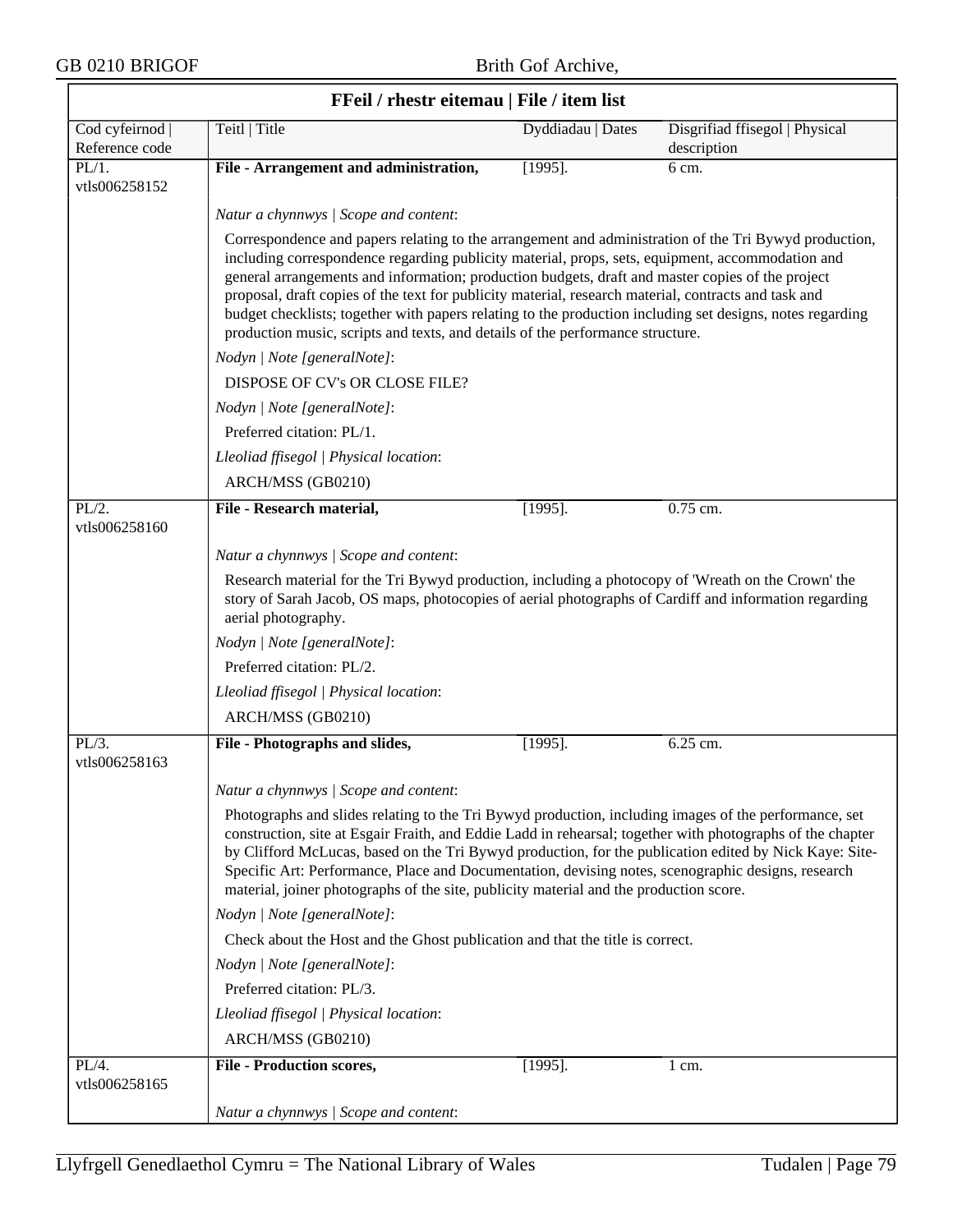|                           | Copies of the production scores noting details of action, texts, general 'scenario', lights, sound and<br>general dynamic, including a file containing Clifford [McLucas'] copy, which also contains scenographic<br>designs, ideas for Eddie Ladd's physical sections and a work timetable. |            |                      |  |
|---------------------------|----------------------------------------------------------------------------------------------------------------------------------------------------------------------------------------------------------------------------------------------------------------------------------------------|------------|----------------------|--|
|                           | Nodyn   Note [generalNote]:                                                                                                                                                                                                                                                                  |            |                      |  |
|                           | Preferred citation: PL/4.                                                                                                                                                                                                                                                                    |            |                      |  |
|                           | Lleoliad ffisegol   Physical location:                                                                                                                                                                                                                                                       |            |                      |  |
|                           | ARCH/MSS (GB0210)                                                                                                                                                                                                                                                                            |            |                      |  |
| PL/5.<br>vtls006258167    | File - Photographs: National Eisteddfod of<br>Wales,                                                                                                                                                                                                                                         | $[1995]$ . | 1.5 cm.              |  |
|                           | Crëwr   Creator:                                                                                                                                                                                                                                                                             |            |                      |  |
|                           | Natur a chynnwys / Scope and content:                                                                                                                                                                                                                                                        |            |                      |  |
|                           | Photographs of the Brith Gof stand and the structure that was built at the 1995 Bro Colwyn National<br>Eisteddfod.                                                                                                                                                                           |            |                      |  |
|                           | Nodyn   Note [generalNote]:                                                                                                                                                                                                                                                                  |            |                      |  |
|                           | Preferred citation: PL/5.                                                                                                                                                                                                                                                                    |            |                      |  |
|                           | Lleoliad ffisegol   Physical location:                                                                                                                                                                                                                                                       |            |                      |  |
|                           | ARCH/MSS (GB0210)                                                                                                                                                                                                                                                                            |            |                      |  |
| PL/6.                     | File - Script and texts,                                                                                                                                                                                                                                                                     | $[1995]$ . | 1.25 cm.             |  |
| vtls006259174             |                                                                                                                                                                                                                                                                                              |            |                      |  |
|                           | Natur a chynnwys / Scope and content:                                                                                                                                                                                                                                                        |            |                      |  |
|                           | A copy of the performance script and texts, with notes regarding the lighting and the graphics that were<br>to be broadcast.                                                                                                                                                                 |            |                      |  |
|                           | Nodyn   Note [generalNote]:                                                                                                                                                                                                                                                                  |            |                      |  |
|                           | Preferred citation: PL/6.                                                                                                                                                                                                                                                                    |            |                      |  |
|                           | Lleoliad ffisegol   Physical location:                                                                                                                                                                                                                                                       |            |                      |  |
|                           | ARCH/MSS (GB0210)                                                                                                                                                                                                                                                                            |            |                      |  |
| PL/7.<br>vtls006259264    | <b>File - Explanatory notes,</b>                                                                                                                                                                                                                                                             | $[1995]$ . | $\overline{0.1}$ cm. |  |
|                           | Natur a chynnwys / Scope and content:                                                                                                                                                                                                                                                        |            |                      |  |
|                           | Explanatory or descriptive notes by Clifford McLucas relating to the production.                                                                                                                                                                                                             |            |                      |  |
|                           | Nodyn   Note [generalNote]:                                                                                                                                                                                                                                                                  |            |                      |  |
|                           | Preferred citation: PL/7.                                                                                                                                                                                                                                                                    |            |                      |  |
|                           | Lleoliad ffisegol   Physical location:                                                                                                                                                                                                                                                       |            |                      |  |
|                           | ARCH/MSS (GB0210)                                                                                                                                                                                                                                                                            |            |                      |  |
| $PL/8$ .<br>vtls006259433 | File - Publicity and information material,                                                                                                                                                                                                                                                   | $[1995]$ . | 0.25 cm.             |  |
|                           | Natur a chynnwys / Scope and content:                                                                                                                                                                                                                                                        |            |                      |  |
|                           | Publicity and information material relating to the production, including a pamphlet regarding Brith Gof's<br>temporary relocating to Lampeter in preparation for the Tri Bywyd production.                                                                                                   |            |                      |  |
|                           | Nodyn   Note [generalNote]:                                                                                                                                                                                                                                                                  |            |                      |  |
|                           | Preferred citation: PL/8.                                                                                                                                                                                                                                                                    |            |                      |  |
|                           | Lleoliad ffisegol   Physical location:                                                                                                                                                                                                                                                       |            |                      |  |
|                           | ARCH/MSS (GB0210)                                                                                                                                                                                                                                                                            |            |                      |  |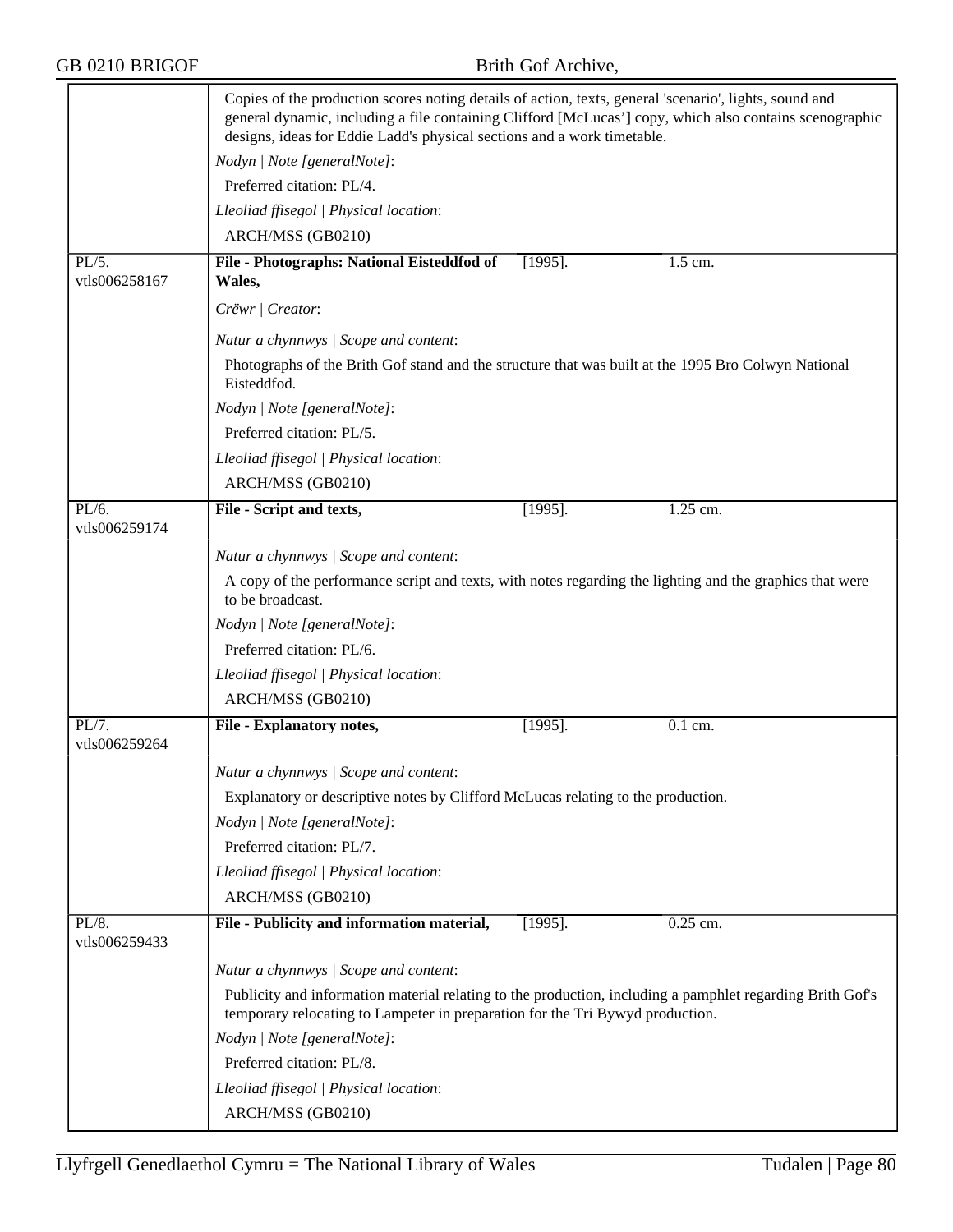| GB 0210 BRIGOF             |                                                                                                                                                                                                                                                                                                                                                                                                                                                                                                                                                                                                                     | Brith Gof Archive,   |         |  |  |  |
|----------------------------|---------------------------------------------------------------------------------------------------------------------------------------------------------------------------------------------------------------------------------------------------------------------------------------------------------------------------------------------------------------------------------------------------------------------------------------------------------------------------------------------------------------------------------------------------------------------------------------------------------------------|----------------------|---------|--|--|--|
| PL/9.<br>vtls006259446     | File - Proposal,                                                                                                                                                                                                                                                                                                                                                                                                                                                                                                                                                                                                    | $[1995]$ .           | 0.1 cm. |  |  |  |
|                            | Natur a chynnwys / Scope and content:                                                                                                                                                                                                                                                                                                                                                                                                                                                                                                                                                                               |                      |         |  |  |  |
|                            | A design copy of the production proposal.                                                                                                                                                                                                                                                                                                                                                                                                                                                                                                                                                                           |                      |         |  |  |  |
|                            |                                                                                                                                                                                                                                                                                                                                                                                                                                                                                                                                                                                                                     |                      |         |  |  |  |
|                            | Nodyn   Note [generalNote]:<br>Preferred citation: PL/9.                                                                                                                                                                                                                                                                                                                                                                                                                                                                                                                                                            |                      |         |  |  |  |
|                            |                                                                                                                                                                                                                                                                                                                                                                                                                                                                                                                                                                                                                     |                      |         |  |  |  |
|                            | Lleoliad ffisegol   Physical location:                                                                                                                                                                                                                                                                                                                                                                                                                                                                                                                                                                              |                      |         |  |  |  |
|                            | ARCH/MSS (GB0210)                                                                                                                                                                                                                                                                                                                                                                                                                                                                                                                                                                                                   |                      |         |  |  |  |
| $PL/10$ .<br>vtls006259463 | File - Reviews,                                                                                                                                                                                                                                                                                                                                                                                                                                                                                                                                                                                                     | 1995.                | 1.5 cm. |  |  |  |
|                            | Natur a chynnwys / Scope and content:                                                                                                                                                                                                                                                                                                                                                                                                                                                                                                                                                                               |                      |         |  |  |  |
|                            | Production reviews, including correspondence and papers responding to a review in the Independent<br>newspaper and an Aberystwyth Arts Centre programme of events.                                                                                                                                                                                                                                                                                                                                                                                                                                                  |                      |         |  |  |  |
|                            | Nodyn   Note [generalNote]:                                                                                                                                                                                                                                                                                                                                                                                                                                                                                                                                                                                         |                      |         |  |  |  |
|                            | Preferred citation: PL/10.                                                                                                                                                                                                                                                                                                                                                                                                                                                                                                                                                                                          |                      |         |  |  |  |
|                            | Lleoliad ffisegol   Physical location:                                                                                                                                                                                                                                                                                                                                                                                                                                                                                                                                                                              |                      |         |  |  |  |
|                            | ARCH/MSS (GB0210)                                                                                                                                                                                                                                                                                                                                                                                                                                                                                                                                                                                                   |                      |         |  |  |  |
| $PL/11$ .<br>vtls006259507 | File - Devising notes: Pethau Amrywiol,                                                                                                                                                                                                                                                                                                                                                                                                                                                                                                                                                                             | $\sqrt{1995x1996}$ . | 1.5 cm. |  |  |  |
|                            | Crëwr   Creator:                                                                                                                                                                                                                                                                                                                                                                                                                                                                                                                                                                                                    |                      |         |  |  |  |
|                            | Natur a chynnwys / Scope and content:                                                                                                                                                                                                                                                                                                                                                                                                                                                                                                                                                                               |                      |         |  |  |  |
|                            |                                                                                                                                                                                                                                                                                                                                                                                                                                                                                                                                                                                                                     |                      |         |  |  |  |
|                            | A spiral notebook containing notes and sketches in the hand of [Clifford McLucas] relating to a number<br>of productions/projects, including notes relating to Hafod and the Hafod production; notes and structure<br>designs relating to the work at the National Eisteddfod in [?1995] and 1996; and notes relating to the<br>Eddie Ladd production Once Upon a Time in the West; together with notes relating to the Tri Bywyd<br>production and the Tri Bywyd publication, namely Clifford McLucas' chapter in the publication edited by<br>Nick Kaye: Site-Specific Art: Performance, Place and Documentation. |                      |         |  |  |  |
|                            | Nodyn   Note [generalNote]:                                                                                                                                                                                                                                                                                                                                                                                                                                                                                                                                                                                         |                      |         |  |  |  |
|                            | Preferred citation: PL/11.                                                                                                                                                                                                                                                                                                                                                                                                                                                                                                                                                                                          |                      |         |  |  |  |
|                            | Lleoliad ffisegol   Physical location:                                                                                                                                                                                                                                                                                                                                                                                                                                                                                                                                                                              |                      |         |  |  |  |
|                            | ARCH/MSS (GB0210)                                                                                                                                                                                                                                                                                                                                                                                                                                                                                                                                                                                                   |                      |         |  |  |  |
| PL/12.<br>vtls006259640    | File - Devising notes: Tri Bywyd,                                                                                                                                                                                                                                                                                                                                                                                                                                                                                                                                                                                   | [1994]-[1995].       | 2.5 cm. |  |  |  |
|                            | Natur a chynnwys / Scope and content:                                                                                                                                                                                                                                                                                                                                                                                                                                                                                                                                                                               |                      |         |  |  |  |
|                            | A spiral notebook containing devising sketches and notes, research papers and notes, development and<br>outline plans, draft text for the proposal and draft production [scores]; and also including correspondence<br>and papers relating to architecture events at Chapter; together with additional notes and scenographic<br>designs, some of which were also used in Clifford McLucas' chapter in the publication edited by Nick<br>Kaye: Site-Specific Art: Performance, Place and Documentation and the proposed Host and the Ghost<br>publication.                                                          |                      |         |  |  |  |
|                            | Nodyn   Note [generalNote]:                                                                                                                                                                                                                                                                                                                                                                                                                                                                                                                                                                                         |                      |         |  |  |  |
|                            | <b>ITEM OUTSIDE OF BOX</b>                                                                                                                                                                                                                                                                                                                                                                                                                                                                                                                                                                                          |                      |         |  |  |  |
|                            | Nodyn   Note [generalNote]:                                                                                                                                                                                                                                                                                                                                                                                                                                                                                                                                                                                         |                      |         |  |  |  |
|                            | Preferred citation: PL/12.                                                                                                                                                                                                                                                                                                                                                                                                                                                                                                                                                                                          |                      |         |  |  |  |
|                            | Lleoliad ffisegol   Physical location:                                                                                                                                                                                                                                                                                                                                                                                                                                                                                                                                                                              |                      |         |  |  |  |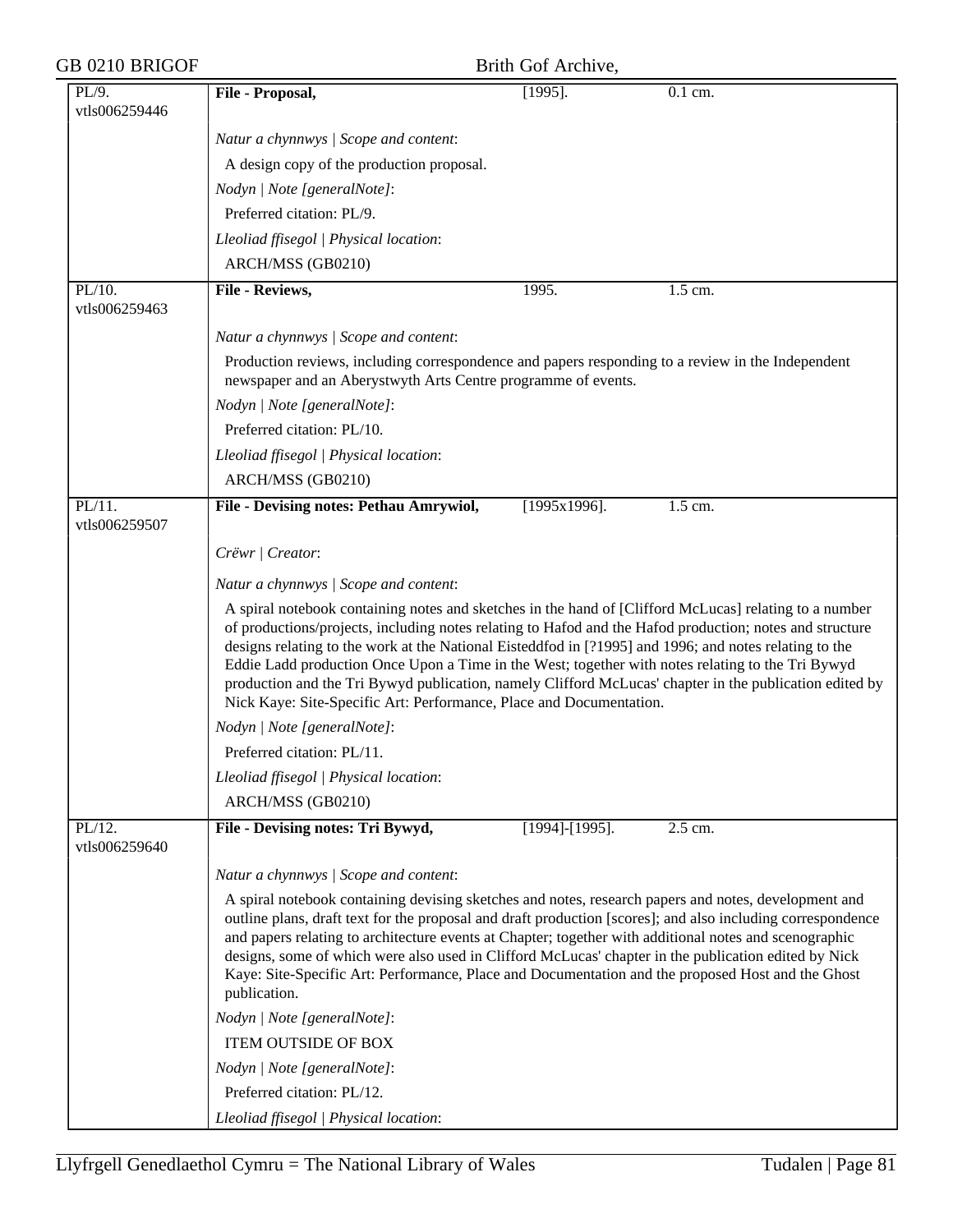|                            | ARCH/MSS (GB0210)                                                                                                                                                                                                                                                                                                                                                                                                                         |                 |         |
|----------------------------|-------------------------------------------------------------------------------------------------------------------------------------------------------------------------------------------------------------------------------------------------------------------------------------------------------------------------------------------------------------------------------------------------------------------------------------------|-----------------|---------|
| PL/13.<br>vtls006259785    | File - Joiner photographs,                                                                                                                                                                                                                                                                                                                                                                                                                | $[1994x1995]$ . | 0.5 cm. |
|                            | Natur a chynnwys / Scope and content:                                                                                                                                                                                                                                                                                                                                                                                                     |                 |         |
|                            | Joiner photographs of the site at Esgair Fraith.                                                                                                                                                                                                                                                                                                                                                                                          |                 |         |
|                            | Nodyn   Note [generalNote]:                                                                                                                                                                                                                                                                                                                                                                                                               |                 |         |
|                            | <b>ITEM OUTSIDE OF BOX</b>                                                                                                                                                                                                                                                                                                                                                                                                                |                 |         |
|                            | Nodyn   Note [generalNote]:                                                                                                                                                                                                                                                                                                                                                                                                               |                 |         |
|                            | Preferred citation: PL/13.                                                                                                                                                                                                                                                                                                                                                                                                                |                 |         |
|                            | Lleoliad ffisegol   Physical location:                                                                                                                                                                                                                                                                                                                                                                                                    |                 |         |
|                            | ARCH/MSS (GB0210)                                                                                                                                                                                                                                                                                                                                                                                                                         |                 |         |
| $PL/14$ .<br>vtls006260009 | File - Tri Bywyd publications,                                                                                                                                                                                                                                                                                                                                                                                                            | $[1998x1999]$ . | $2$ cm. |
|                            | Crëwr   Creator:                                                                                                                                                                                                                                                                                                                                                                                                                          |                 |         |
|                            | Natur a chynnwys / Scope and content:                                                                                                                                                                                                                                                                                                                                                                                                     |                 |         |
|                            | Draft, proof and mock-up copies of pages of Tri Bywyd publications, namely the proposed The Host<br>and Ghost publication and the chapter by Clifford McLucas for the publication edited by Nick Kaye:<br>Site-Specific Art: Performance, Place and Documentation, together with illustrative material such as<br>scenographic designs, draft production score, maps and an outline plan, some of which were used in the<br>publications. |                 |         |
|                            | Nodyn   Note [generalNote]:                                                                                                                                                                                                                                                                                                                                                                                                               |                 |         |
|                            | ITEM OUTSIDE OF BOX                                                                                                                                                                                                                                                                                                                                                                                                                       |                 |         |
|                            | Nodyn   Note [generalNote]:                                                                                                                                                                                                                                                                                                                                                                                                               |                 |         |
|                            | Preferred citation: PL/14.                                                                                                                                                                                                                                                                                                                                                                                                                |                 |         |
|                            | Lleoliad ffisegol   Physical location:                                                                                                                                                                                                                                                                                                                                                                                                    |                 |         |
|                            | ARCH/MSS (GB0210)                                                                                                                                                                                                                                                                                                                                                                                                                         |                 |         |
| PL/15.<br>vtls006295686    | File - Thirteen Lies,                                                                                                                                                                                                                                                                                                                                                                                                                     | $[1995]$ .      | 0.1 cm. |
|                            | Natur a chynnwys / Scope and content:                                                                                                                                                                                                                                                                                                                                                                                                     |                 |         |
|                            | Copies of the Tri Bywyd thirteen lies.                                                                                                                                                                                                                                                                                                                                                                                                    |                 |         |
|                            | Nodyn   Note [generalNote]:                                                                                                                                                                                                                                                                                                                                                                                                               |                 |         |
|                            | Preferred citation: PL/15.                                                                                                                                                                                                                                                                                                                                                                                                                |                 |         |
|                            | Lleoliad ffisegol   Physical location:                                                                                                                                                                                                                                                                                                                                                                                                    |                 |         |
|                            | ARCH/MSS (GB0210)                                                                                                                                                                                                                                                                                                                                                                                                                         |                 |         |
| PL/16.<br>vtls006295687    | File - Ideas for physical sections,                                                                                                                                                                                                                                                                                                                                                                                                       | $[1995]$ .      | 0.1 cm. |
|                            | Natur a chynnwys / Scope and content:                                                                                                                                                                                                                                                                                                                                                                                                     |                 |         |
|                            | A list of ideas for Eddie Ladd's physical sections.                                                                                                                                                                                                                                                                                                                                                                                       |                 |         |
|                            | Nodyn   Note [generalNote]:                                                                                                                                                                                                                                                                                                                                                                                                               |                 |         |
|                            | Preferred citation: PL/16.                                                                                                                                                                                                                                                                                                                                                                                                                |                 |         |
|                            | Lleoliad ffisegol   Physical location:                                                                                                                                                                                                                                                                                                                                                                                                    |                 |         |
|                            | ARCH/MSS (GB0210)                                                                                                                                                                                                                                                                                                                                                                                                                         |                 |         |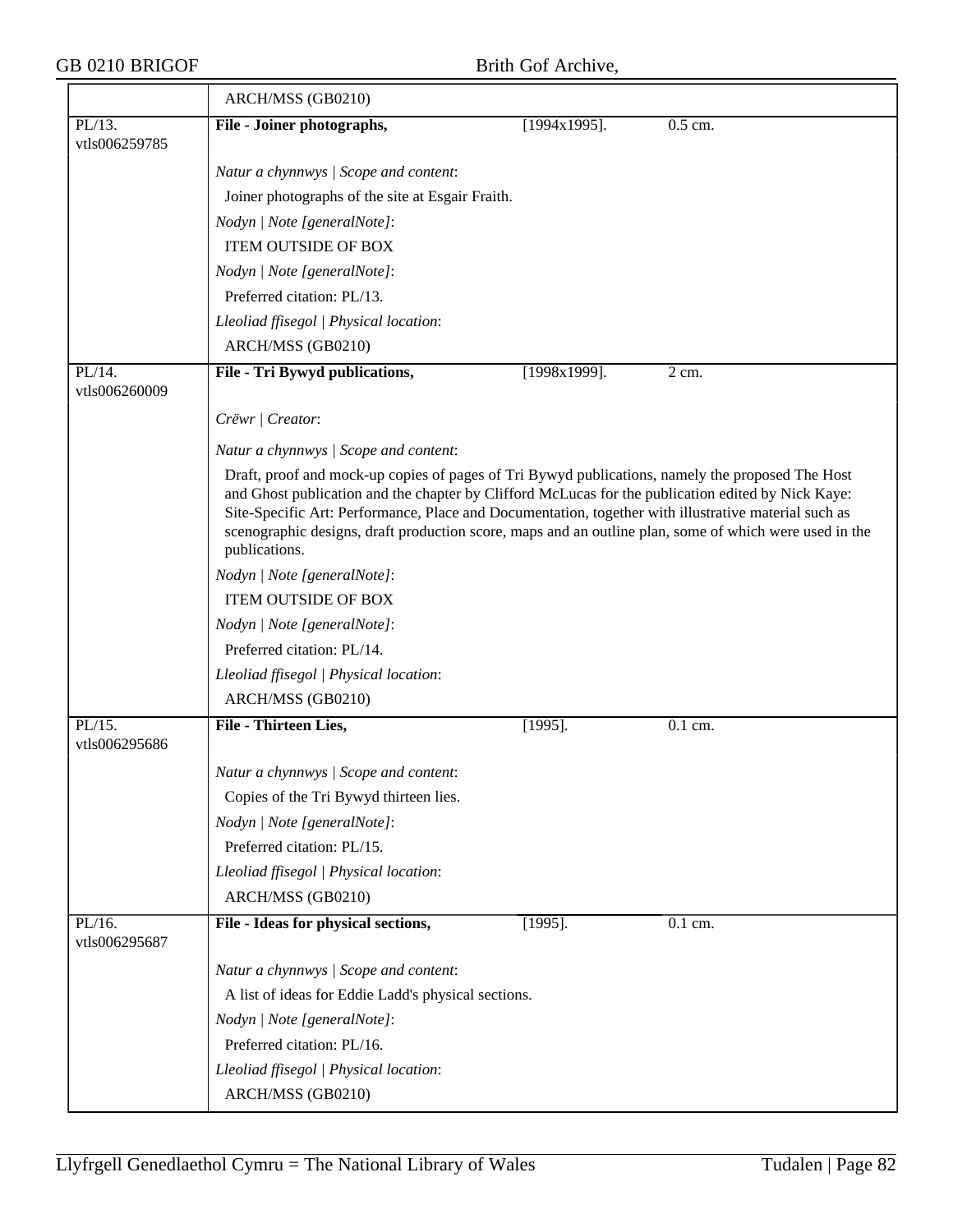| GB 0210 BRIGOF             |                                                                                                                                                                                                                                                                                       | Brith Gof Archive, |           |  |
|----------------------------|---------------------------------------------------------------------------------------------------------------------------------------------------------------------------------------------------------------------------------------------------------------------------------------|--------------------|-----------|--|
| PL/17.<br>vtls006295708    | File - Illustrative material,                                                                                                                                                                                                                                                         | $[1995]$ .         | $0.1$ cm. |  |
|                            | Natur a chynnwys / Scope and content:                                                                                                                                                                                                                                                 |                    |           |  |
|                            | Photocopies of maps and scenographic designs most of which were used as illustrative elements in<br>Clifford McLucas' chapter in the publication edited by Nick Kaye: Site-Specific Art: Performance, Place<br>and Documentation and the proposed The Host and the Ghost publication. |                    |           |  |
|                            | Nodyn   Note [generalNote]:                                                                                                                                                                                                                                                           |                    |           |  |
|                            | Preferred citation: PL/17.                                                                                                                                                                                                                                                            |                    |           |  |
|                            | Lleoliad ffisegol   Physical location:                                                                                                                                                                                                                                                |                    |           |  |
|                            | ARCH/MSS (GB0210)                                                                                                                                                                                                                                                                     |                    |           |  |
| $PL/18$ .<br>vtls006295716 | File - [Performance actions],                                                                                                                                                                                                                                                         | $[1995]$ .         | 0.1 cm.   |  |
|                            | Natur a chynnwys / Scope and content:                                                                                                                                                                                                                                                 |                    |           |  |
|                            | Handwritten notes that appear to be performance actions.                                                                                                                                                                                                                              |                    |           |  |
|                            | Nodyn   Note [generalNote]:                                                                                                                                                                                                                                                           |                    |           |  |
|                            | Preferred citation: PL/18.                                                                                                                                                                                                                                                            |                    |           |  |
|                            | Lleoliad ffisegol   Physical location:                                                                                                                                                                                                                                                |                    |           |  |
|                            | ARCH/MSS (GB0210)                                                                                                                                                                                                                                                                     |                    |           |  |
| PL/19.<br>vtls006295718    | File - Breakdown of ticket sales,                                                                                                                                                                                                                                                     | 1995.              | $0.1$ cm. |  |
|                            | Natur a chynnwys / Scope and content:                                                                                                                                                                                                                                                 |                    |           |  |
|                            | A fax containing a breakdown of ticket sales.                                                                                                                                                                                                                                         |                    |           |  |
|                            | Nodyn   Note [generalNote]:                                                                                                                                                                                                                                                           |                    |           |  |
|                            | Preferred citation: PL/19.                                                                                                                                                                                                                                                            |                    |           |  |
|                            | Lleoliad ffisegol   Physical location:                                                                                                                                                                                                                                                |                    |           |  |
|                            | ARCH/MSS (GB0210)                                                                                                                                                                                                                                                                     |                    |           |  |
| PL/20.<br>vtls006295719    | File - Press list,                                                                                                                                                                                                                                                                    | $[1995]$ .         | 0.1 cm.   |  |
|                            | Natur a chynnwys / Scope and content:                                                                                                                                                                                                                                                 |                    |           |  |
|                            | A list of news programmes and radio stations that had possibly covered the Tri Bywyd production.                                                                                                                                                                                      |                    |           |  |
|                            | Nodyn   Note [generalNote]:                                                                                                                                                                                                                                                           |                    |           |  |
|                            | Preferred citation: PL/20.                                                                                                                                                                                                                                                            |                    |           |  |
|                            | Lleoliad ffisegol   Physical location:                                                                                                                                                                                                                                                |                    |           |  |
|                            | ARCH/MSS (GB0210)                                                                                                                                                                                                                                                                     |                    |           |  |
| $PL/21$ .<br>vtls006295720 | File - Unidentified negatives,                                                                                                                                                                                                                                                        | $[1995]$ .         | 0.25 cm.  |  |
|                            | Nodyn   Note [generalNote]:                                                                                                                                                                                                                                                           |                    |           |  |
|                            | Preferred citation: PL/21.                                                                                                                                                                                                                                                            |                    |           |  |
|                            | Lleoliad ffisegol   Physical location:                                                                                                                                                                                                                                                |                    |           |  |
|                            | ARCH/MSS (GB0210)                                                                                                                                                                                                                                                                     |                    |           |  |
| $PL/22$ .<br>vtls006295724 | File - Miscellaneous,                                                                                                                                                                                                                                                                 | $[1995]$ .         | 0.1 cm.   |  |
|                            | Natur a chynnwys / Scope and content:                                                                                                                                                                                                                                                 |                    |           |  |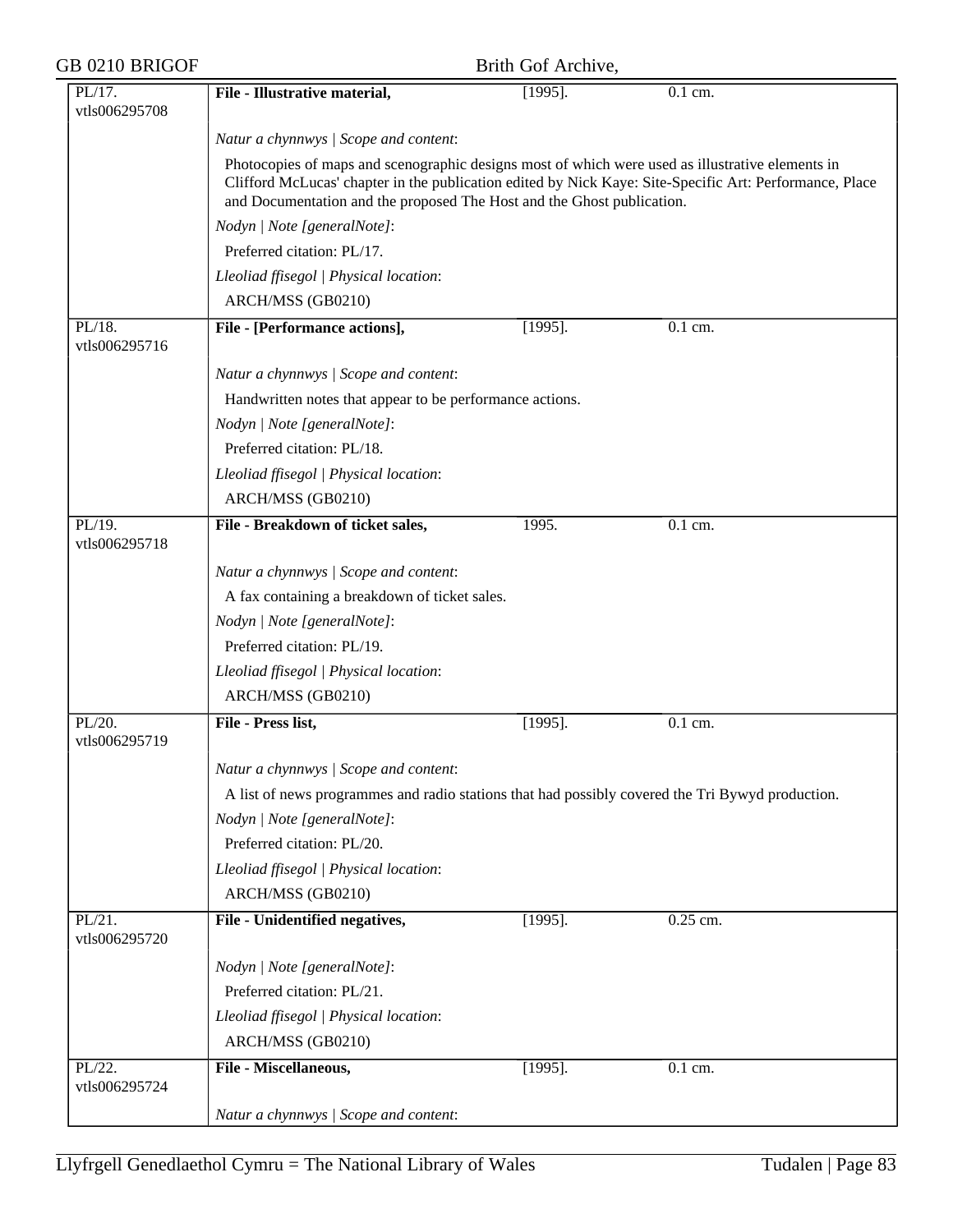Miscellaneous papers including notes regarding font, handwritten arrows, possibly denoting stage movements and a note regarding a DAT recording. *Nodyn | Note [generalNote]*: Preferred citation: PL/22. *Lleoliad ffisegol | Physical location*: ARCH/MSS (GB0210)

### **Sub-sub-fonds PU. vtls006247652: Estronwyr/Work in Progress (Strangers),**

Crëwr | Creator: Fura dels Baus (Theater company)

Dyddiad | Date: [1985]-[1996]. (dyddiad creu) | (date of creation)

Natur a chynnwys | Scope and content:

Correspondence and papers relating to the Estronwyr/Work in Progress (Strangers) production with La Fura del Baus, including devising notes and sketches, production texts, a project information document, a funding application, photographs and photocopies of photographs, La Fura Del Baus company publications, publicity material, performance organising principles, and research material.

Disgrifiad ffisegol | Physical description: 1 small box (0.009 cubic metres).

Lleoliad ffisegol | Physical location: ARCH/MSS (GB0210)

Iaith y deunydd | Language of the material:

Nodyn | Note [generalNote]:

Video material has been removed (29 June 2011 and 10 August 2012) and transferred.

Nodyn | Note [generalNote]:

Preferred citation: PU.

### Trefniant | Arrangement:

| <b>FFeil</b> / rhestr eitemau   File / item list |                                                                                                                                                                       |                   |                                |  |  |
|--------------------------------------------------|-----------------------------------------------------------------------------------------------------------------------------------------------------------------------|-------------------|--------------------------------|--|--|
| Cod cyfeirnod                                    | Teitl   Title                                                                                                                                                         | Dyddiadau   Dates | Disgrifiad ffisegol   Physical |  |  |
| Reference code                                   |                                                                                                                                                                       |                   | description                    |  |  |
| $PU/1$ .                                         | File - Devising notes and scenographic                                                                                                                                | $[1995]$ .        | 1 cm.                          |  |  |
| vtls006257610                                    | sketches,                                                                                                                                                             |                   |                                |  |  |
|                                                  | Natur a chynnwys / Scope and content:                                                                                                                                 |                   |                                |  |  |
|                                                  | Devising notes and sketches by [Clifford McLucas], including general ideas, technical details and<br>performance structure; together with some scenographic sketches. |                   |                                |  |  |
|                                                  | Nodyn / Note [generalNote]:                                                                                                                                           |                   |                                |  |  |
|                                                  | Preferred citation: PU/1.                                                                                                                                             |                   |                                |  |  |
|                                                  | Lleoliad ffisegol   Physical location:                                                                                                                                |                   |                                |  |  |
|                                                  | ARCH/MSS (GB0210)                                                                                                                                                     |                   |                                |  |  |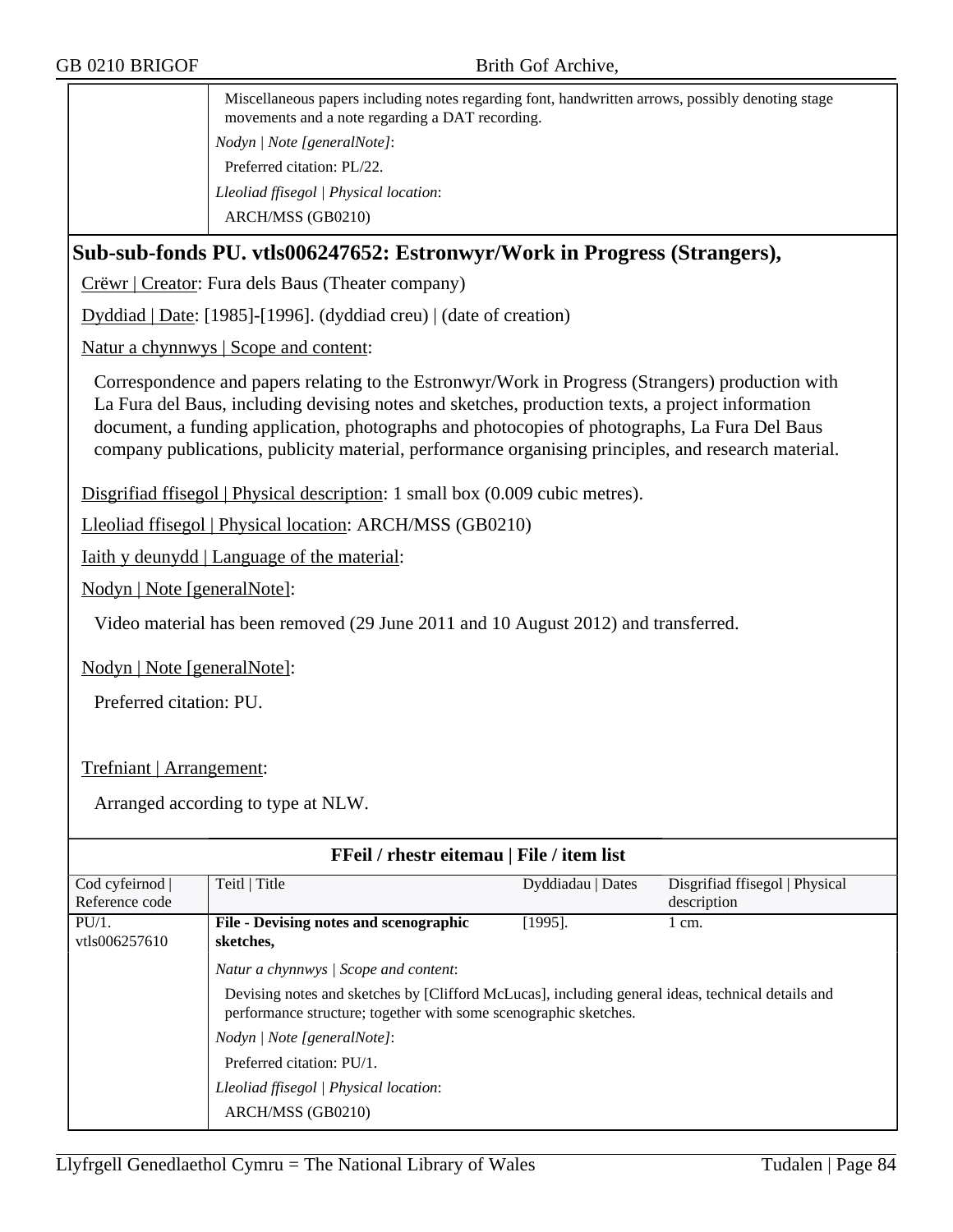| GB 0210 BRIGOF         |                                                                                                                                                                                                                              | Brith Gof Archive, |                      |  |  |
|------------------------|------------------------------------------------------------------------------------------------------------------------------------------------------------------------------------------------------------------------------|--------------------|----------------------|--|--|
| PU/2.<br>vtls006257612 | File - Texts,                                                                                                                                                                                                                | $[1995]$ .         | 0.25 cm.             |  |  |
|                        | Natur a chynnwys / Scope and content:                                                                                                                                                                                        |                    |                      |  |  |
|                        | A copy of the texts used in scenes 2, 4, 6 and 8 by Brith Gof in the Work in Progress production.                                                                                                                            |                    |                      |  |  |
|                        | Nodyn   Note [generalNote]:                                                                                                                                                                                                  |                    |                      |  |  |
|                        | Preferred citation: PU/2.                                                                                                                                                                                                    |                    |                      |  |  |
|                        | Lleoliad ffisegol   Physical location:                                                                                                                                                                                       |                    |                      |  |  |
|                        | ARCH/MSS (GB0210)                                                                                                                                                                                                            |                    |                      |  |  |
| PU/3.                  | <b>File - Information document,</b>                                                                                                                                                                                          | 1995.              | 0.25 cm.             |  |  |
| vtls006257615          |                                                                                                                                                                                                                              |                    |                      |  |  |
|                        | Natur a chynnwys / Scope and content:                                                                                                                                                                                        |                    |                      |  |  |
|                        | A copy of a project information document.                                                                                                                                                                                    |                    |                      |  |  |
|                        | Nodyn   Note [generalNote]:                                                                                                                                                                                                  |                    |                      |  |  |
|                        | Preferred citation: PU/3.                                                                                                                                                                                                    |                    |                      |  |  |
|                        | Lleoliad ffisegol   Physical location:                                                                                                                                                                                       |                    |                      |  |  |
|                        | ARCH/MSS (GB0210)                                                                                                                                                                                                            |                    |                      |  |  |
| PU/4.<br>vtls006257621 | File - Funding application,                                                                                                                                                                                                  | 1995.              | $\overline{0.1}$ cm. |  |  |
|                        | Natur a chynnwys / Scope and content:                                                                                                                                                                                        |                    |                      |  |  |
|                        | An application for funding by Chapter Arts Centre to the Arts Council of Wales, which includes budget<br>details, for funding to bring La Fura Dels Baus to Wales and continue the Work in Progress project.                 |                    |                      |  |  |
|                        | Nodyn   Note [generalNote]:                                                                                                                                                                                                  |                    |                      |  |  |
|                        | Preferred citation: PU/4.                                                                                                                                                                                                    |                    |                      |  |  |
|                        | Lleoliad ffisegol   Physical location:                                                                                                                                                                                       |                    |                      |  |  |
|                        | ARCH/MSS (GB0210)                                                                                                                                                                                                            |                    |                      |  |  |
| PU/5.<br>vtls006257625 | File - Photographs,                                                                                                                                                                                                          | $[1995]$ -[1996].  | 0.5 cm.              |  |  |
|                        | Natur a chynnwys / Scope and content:                                                                                                                                                                                        |                    |                      |  |  |
|                        | Photographs of the performance and cast members; together with some correspondence, including a<br>letter relating to the development of and arrangements for the production and a letter looking back on the<br>production. |                    |                      |  |  |
|                        | Nodyn   Note [generalNote]:                                                                                                                                                                                                  |                    |                      |  |  |
|                        | Preferred citation: PU/5.                                                                                                                                                                                                    |                    |                      |  |  |
|                        | Lleoliad ffisegol   Physical location:                                                                                                                                                                                       |                    |                      |  |  |
|                        | ARCH/MSS (GB0210)                                                                                                                                                                                                            |                    |                      |  |  |
| PU/6.<br>vtls006257627 | File - Photocopies,                                                                                                                                                                                                          | $[1995]$ .         | 0.25 cm.             |  |  |
|                        | Natur a chynnwys / Scope and content:                                                                                                                                                                                        |                    |                      |  |  |
|                        | Photocopies of photographs of the performance.                                                                                                                                                                               |                    |                      |  |  |
|                        | Nodyn   Note [generalNote]:                                                                                                                                                                                                  |                    |                      |  |  |
|                        | Preferred citation: PU/6.                                                                                                                                                                                                    |                    |                      |  |  |
|                        | Lleoliad ffisegol   Physical location:                                                                                                                                                                                       |                    |                      |  |  |
|                        | ARCH/MSS (GB0210)                                                                                                                                                                                                            |                    |                      |  |  |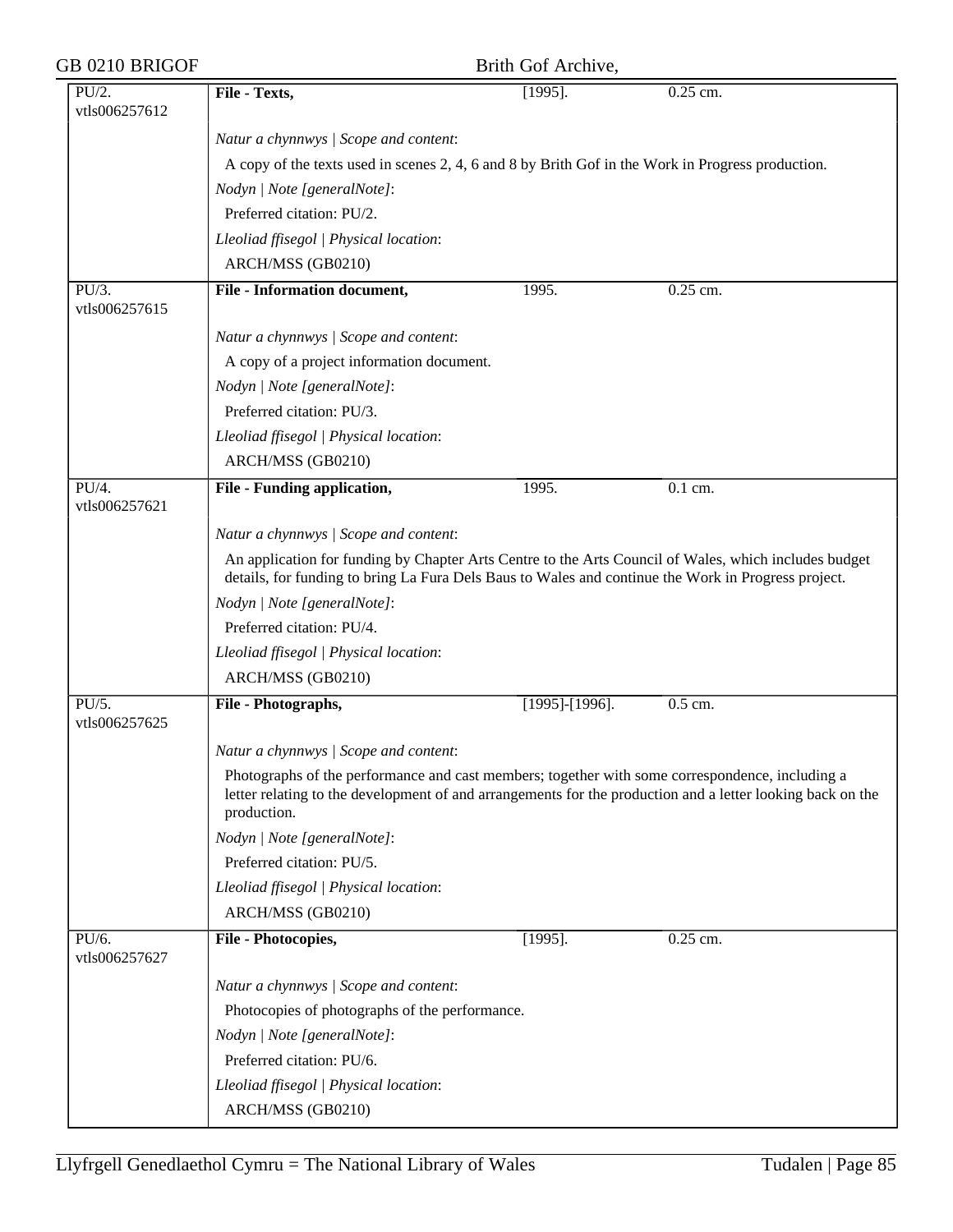| GB 0210 BRIGOF |                                                                                                                                                                                                                                                                       | Brith Gof Archive, |          |  |
|----------------|-----------------------------------------------------------------------------------------------------------------------------------------------------------------------------------------------------------------------------------------------------------------------|--------------------|----------|--|
| PU/7.          | File - Publications and booklets,                                                                                                                                                                                                                                     | $[1985]$ -[1994].  | 1.75 cm. |  |
| vtls006257629  |                                                                                                                                                                                                                                                                       |                    |          |  |
|                | Natur a chynnwys / Scope and content:                                                                                                                                                                                                                                 |                    |          |  |
|                | Publications and booklets relating to the La Fura Del Baus company and its productions.                                                                                                                                                                               |                    |          |  |
|                | Nodyn   Note [generalNote]:                                                                                                                                                                                                                                           |                    |          |  |
|                | Preferred citation: PU/7.                                                                                                                                                                                                                                             |                    |          |  |
|                | Lleoliad ffisegol   Physical location:                                                                                                                                                                                                                                |                    |          |  |
|                | ARCH/MSS (GB0210)                                                                                                                                                                                                                                                     |                    |          |  |
| PU/8.          | File - Publicity,                                                                                                                                                                                                                                                     | $[1995]$ .         | 0.5 cm.  |  |
| vtls006257933  |                                                                                                                                                                                                                                                                       |                    |          |  |
|                | Natur a chynnwys / Scope and content:                                                                                                                                                                                                                                 |                    |          |  |
|                | Publicity material relating to the work with La Fura Dels Baus, including a leaflet for Work in Progress,<br>and programmes for the Gal.les a la Tardor festival, where Estronwyr was performed; together with press<br>releases.                                     |                    |          |  |
|                | Nodyn   Note [generalNote]:                                                                                                                                                                                                                                           |                    |          |  |
|                | Preferred citation: PU/8.                                                                                                                                                                                                                                             |                    |          |  |
|                | Lleoliad ffisegol   Physical location:                                                                                                                                                                                                                                |                    |          |  |
|                | ARCH/MSS (GB0210)                                                                                                                                                                                                                                                     |                    |          |  |
| PU/9.          | File - Certificate,                                                                                                                                                                                                                                                   | December 9, 1995.  | 0.1 cm.  |  |
| vtls006258002  |                                                                                                                                                                                                                                                                       |                    |          |  |
|                | Natur a chynnwys / Scope and content:                                                                                                                                                                                                                                 |                    |          |  |
|                | A certificate to certify that a student had worked with Brith Gof and La Fura Dels Baus as a performer in<br>the show Work in Progress.                                                                                                                               |                    |          |  |
|                | Nodyn   Note [generalNote]:                                                                                                                                                                                                                                           |                    |          |  |
|                | Preferred citation: PU/9.                                                                                                                                                                                                                                             |                    |          |  |
|                | Lleoliad ffisegol   Physical location:                                                                                                                                                                                                                                |                    |          |  |
|                | ARCH/MSS (GB0210)                                                                                                                                                                                                                                                     |                    |          |  |
| PU/10.         | File - Correspondence,                                                                                                                                                                                                                                                | $[1995]$ .         | 0.75 cm. |  |
| vtls006258042  |                                                                                                                                                                                                                                                                       |                    |          |  |
|                | Natur a chynnwys / Scope and content:                                                                                                                                                                                                                                 |                    |          |  |
|                | Correspondence relating to the administration and arrangement of the collaboration and production with<br>La Fura Dels Baus, and including information about the Gal.les a la Tardor festival, the video link of the<br>performance, funding, and production details. |                    |          |  |
|                | Nodyn   Note [generalNote]:                                                                                                                                                                                                                                           |                    |          |  |
|                | Preferred citation: PU/10.                                                                                                                                                                                                                                            |                    |          |  |
|                | Lleoliad ffisegol   Physical location:                                                                                                                                                                                                                                |                    |          |  |
|                | ARCH/MSS (GB0210)                                                                                                                                                                                                                                                     |                    |          |  |
| $PU/11$ .      | <b>File - Directions,</b>                                                                                                                                                                                                                                             | $[1995]$ .         | 0.1 cm.  |  |
| vtls006258048  |                                                                                                                                                                                                                                                                       |                    |          |  |
|                | Natur a chynnwys / Scope and content:                                                                                                                                                                                                                                 |                    |          |  |
|                | Details of some organising principles, which appear to be directions for a performance.                                                                                                                                                                               |                    |          |  |
|                | Nodyn   Note [generalNote]:                                                                                                                                                                                                                                           |                    |          |  |
|                | Preferred citation: PU/11.                                                                                                                                                                                                                                            |                    |          |  |
|                | Lleoliad ffisegol   Physical location:                                                                                                                                                                                                                                |                    |          |  |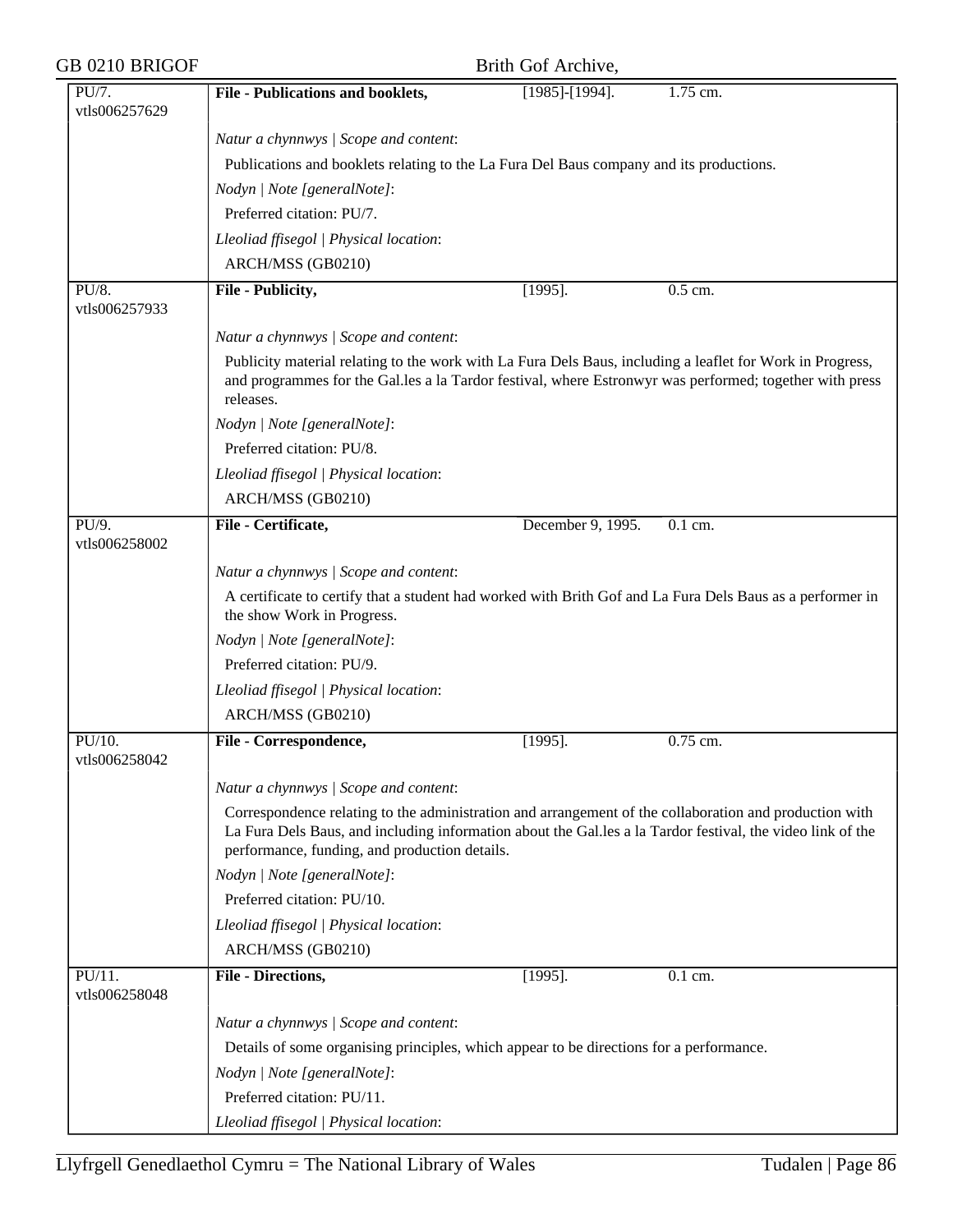|                                 | ARCH/MSS (GB0210)                                                                                                                                                                                                                                                                                                                                                            |                   |                                               |
|---------------------------------|------------------------------------------------------------------------------------------------------------------------------------------------------------------------------------------------------------------------------------------------------------------------------------------------------------------------------------------------------------------------------|-------------------|-----------------------------------------------|
| PU/12.<br>vtls006258053         | File - Research material,                                                                                                                                                                                                                                                                                                                                                    | $[1995]$ .        | 0.1 cm.                                       |
|                                 | Natur a chynnwys / Scope and content:                                                                                                                                                                                                                                                                                                                                        |                   |                                               |
|                                 | A photocopy of a newspaper photograph of Fred West, presumably kept as research material.                                                                                                                                                                                                                                                                                    |                   |                                               |
|                                 | Nodyn   Note [generalNote]:                                                                                                                                                                                                                                                                                                                                                  |                   |                                               |
|                                 | Preferred citation: PU/12.                                                                                                                                                                                                                                                                                                                                                   |                   |                                               |
|                                 | Lleoliad ffisegol   Physical location:<br>ARCH/MSS (GB0210)                                                                                                                                                                                                                                                                                                                  |                   |                                               |
|                                 | Sub-sub-fonds PK. vtls006247654: Prydain,                                                                                                                                                                                                                                                                                                                                    |                   |                                               |
| Crëwr   Creator:                |                                                                                                                                                                                                                                                                                                                                                                              |                   |                                               |
|                                 | Dyddiad   Date: [1995]-[1996]. (dyddiad creu)   (date of creation)                                                                                                                                                                                                                                                                                                           |                   |                                               |
|                                 | Natur a chynnwys   Scope and content:                                                                                                                                                                                                                                                                                                                                        |                   |                                               |
|                                 | Correspondence and papers relating to the Prydain production including devising notes and<br>papers, scenographic designs, plans of the Tramway, Glasgow and Zap Club, Brighton, notes on<br>production development, research material, production texts, publicity material, previews and reviews,<br>performance photographs, administrative papers and performance notes. |                   |                                               |
|                                 | Disgrifiad ffisegol   Physical description: 1 large box (0.029 cubic metres).                                                                                                                                                                                                                                                                                                |                   |                                               |
|                                 | Lleoliad ffisegol   Physical location: ARCH/MSS (GB0210)                                                                                                                                                                                                                                                                                                                     |                   |                                               |
|                                 | <u>Iaith y deunydd   Language of the material:</u>                                                                                                                                                                                                                                                                                                                           |                   |                                               |
| Nodyn   Note [generalNote]:     |                                                                                                                                                                                                                                                                                                                                                                              |                   |                                               |
|                                 | Audio visual material has been removed (29 June 2011) and transferred.                                                                                                                                                                                                                                                                                                       |                   |                                               |
| Nodyn   Note [generalNote]:     |                                                                                                                                                                                                                                                                                                                                                                              |                   |                                               |
| Preferred citation: PK.         |                                                                                                                                                                                                                                                                                                                                                                              |                   |                                               |
| Trefniant   Arrangement:        |                                                                                                                                                                                                                                                                                                                                                                              |                   |                                               |
|                                 | Arranged according to type at NLW.                                                                                                                                                                                                                                                                                                                                           |                   |                                               |
|                                 | FFeil / rhestr eitemau   File / item list                                                                                                                                                                                                                                                                                                                                    |                   |                                               |
| Cod cyfeirnod<br>Reference code | Teitl   Title                                                                                                                                                                                                                                                                                                                                                                | Dyddiadau   Dates | Disgrifiad ffisegol   Physical<br>description |
| PK/1.<br>vtls006260310          | File - Devising notebook,                                                                                                                                                                                                                                                                                                                                                    | $[1996]$ .        | 2 cm.                                         |
|                                 | Natur a chynnwys / Scope and content:                                                                                                                                                                                                                                                                                                                                        |                   |                                               |
|                                 | A spiral notebook containing [Clifford McLucas'] devising notes and papers, comprising ideas, sketches,<br>scenographic sketches and designs, including a draft copy of a Prydain scenography booklet, copies<br>of pages from the Sabotage production booklet, action/performance directions, and publicity material<br>designs.                                            |                   |                                               |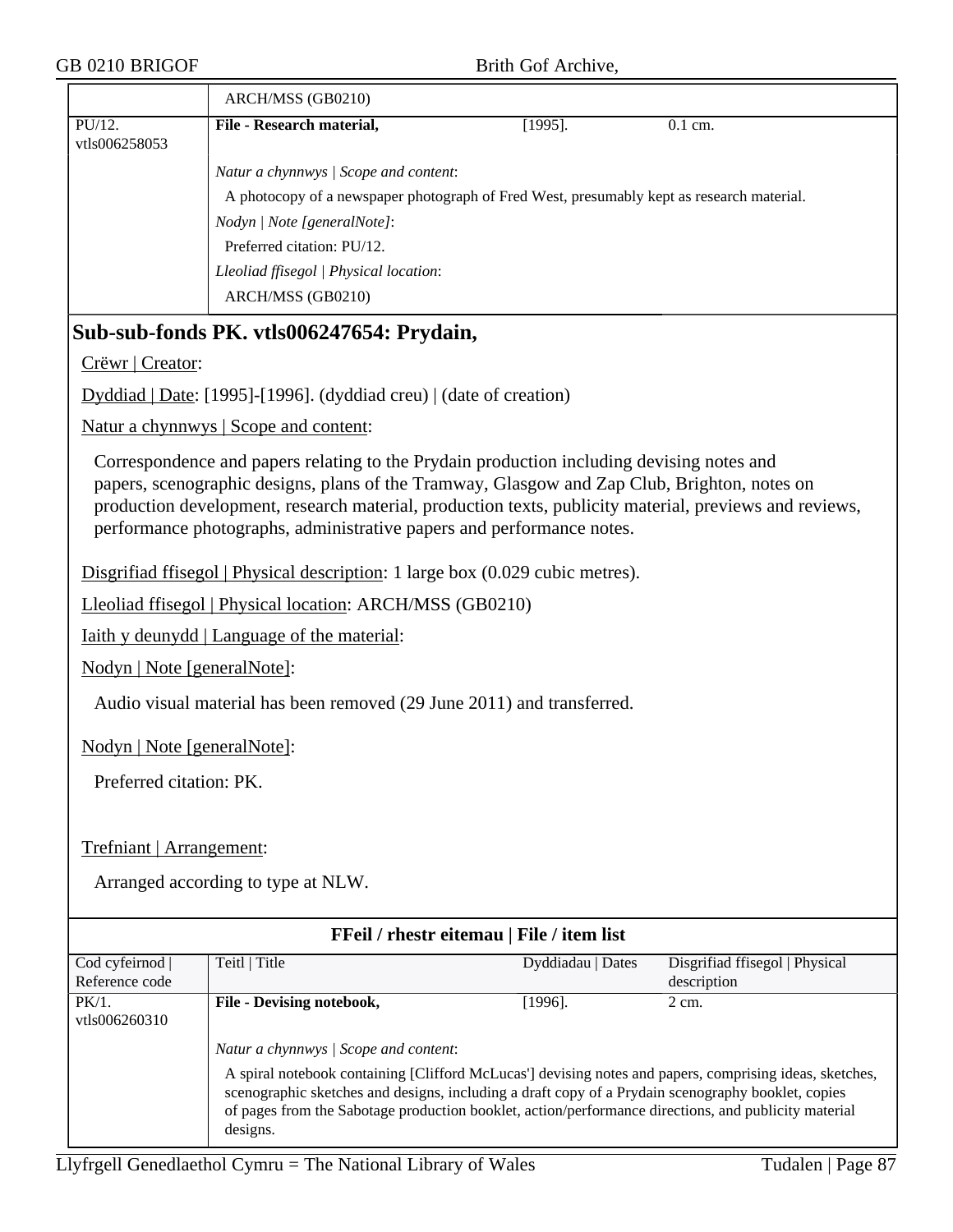|                        | Nodyn   Note [generalNote]:                                                                                                                                                                                                                                                                                                      |                 |                  |
|------------------------|----------------------------------------------------------------------------------------------------------------------------------------------------------------------------------------------------------------------------------------------------------------------------------------------------------------------------------|-----------------|------------------|
|                        | Preferred citation: PK/1.                                                                                                                                                                                                                                                                                                        |                 |                  |
|                        | Lleoliad ffisegol   Physical location:                                                                                                                                                                                                                                                                                           |                 |                  |
|                        | ARCH/MSS (GB0210)                                                                                                                                                                                                                                                                                                                |                 |                  |
| PK/2.<br>vtls006260374 | File - Scenography,                                                                                                                                                                                                                                                                                                              | $[1996]$ .      | 1.25 cm.         |
|                        | Natur a chynnwys / Scope and content:                                                                                                                                                                                                                                                                                            |                 |                  |
|                        | Scenographic designs for the Prydain production, including a copy of the notes booklet on architecture                                                                                                                                                                                                                           |                 |                  |
|                        | and scenography by Clifford McLucas, which also contains notes on sounds, action and lighting.<br>Nodyn   Note [generalNote]:                                                                                                                                                                                                    |                 |                  |
|                        | Preferred citation: PK/2.                                                                                                                                                                                                                                                                                                        |                 |                  |
|                        |                                                                                                                                                                                                                                                                                                                                  |                 |                  |
|                        | Lleoliad ffisegol   Physical location:                                                                                                                                                                                                                                                                                           |                 |                  |
|                        | ARCH/MSS (GB0210)                                                                                                                                                                                                                                                                                                                |                 |                  |
| PK/3.<br>vtls006260389 | File - Venue plans,                                                                                                                                                                                                                                                                                                              | $[1996]$ .      | $1 \text{ cm}$ . |
|                        |                                                                                                                                                                                                                                                                                                                                  |                 |                  |
|                        | Natur a chynnwys / Scope and content:                                                                                                                                                                                                                                                                                            |                 |                  |
|                        | Plans of the Tramway, Glasgow and also the Zap Club, Brighton.                                                                                                                                                                                                                                                                   |                 |                  |
|                        | Nodyn   Note [generalNote]:                                                                                                                                                                                                                                                                                                      |                 |                  |
|                        | Preferred citation: PK/3.                                                                                                                                                                                                                                                                                                        |                 |                  |
|                        | Lleoliad ffisegol   Physical location:                                                                                                                                                                                                                                                                                           |                 |                  |
|                        | ARCH/MSS (GB0210)                                                                                                                                                                                                                                                                                                                |                 |                  |
| PK/4.<br>vtls006260403 | File - Background and development notes,                                                                                                                                                                                                                                                                                         | $[1995]$ .      | 0.25 cm.         |
|                        |                                                                                                                                                                                                                                                                                                                                  |                 |                  |
|                        | Natur a chynnwys / Scope and content:                                                                                                                                                                                                                                                                                            |                 |                  |
|                        | Notes and background notes on the development of the Prydain production.                                                                                                                                                                                                                                                         |                 |                  |
|                        | Nodyn   Note [generalNote]:<br>Preferred citation: PK/4.                                                                                                                                                                                                                                                                         |                 |                  |
|                        |                                                                                                                                                                                                                                                                                                                                  |                 |                  |
|                        | Lleoliad ffisegol   Physical location:                                                                                                                                                                                                                                                                                           |                 |                  |
|                        | ARCH/MSS (GB0210)                                                                                                                                                                                                                                                                                                                |                 |                  |
| PK/5.<br>vtls006260414 | File - Research material,                                                                                                                                                                                                                                                                                                        | $[1995x1996]$ . | $0.25$ cm.       |
|                        | Natur a chynnwys / Scope and content:                                                                                                                                                                                                                                                                                            |                 |                  |
|                        | A photocopy of a printed book, entitled 'A Discourse etc.', which is from 'A Discourse on the Love<br>of Our Country: Delivered on Nov. 4, 1789, at the Meeting-house in the Old Jewry, to the Society for<br>Commemorating the Revolution in Great Britain by Richard Price, [the text of which was used in the<br>production]. |                 |                  |
|                        | Nodyn   Note [generalNote]:                                                                                                                                                                                                                                                                                                      |                 |                  |
|                        | Preferred citation: PK/5.                                                                                                                                                                                                                                                                                                        |                 |                  |
|                        | Lleoliad ffisegol   Physical location:                                                                                                                                                                                                                                                                                           |                 |                  |
|                        | ARCH/MSS (GB0210)                                                                                                                                                                                                                                                                                                                |                 |                  |
| PK/6.<br>vtls006260626 | File - Texts,                                                                                                                                                                                                                                                                                                                    | $[1996]$ .      | 1.5 cm.          |
|                        | Natur a chynnwys / Scope and content:                                                                                                                                                                                                                                                                                            |                 |                  |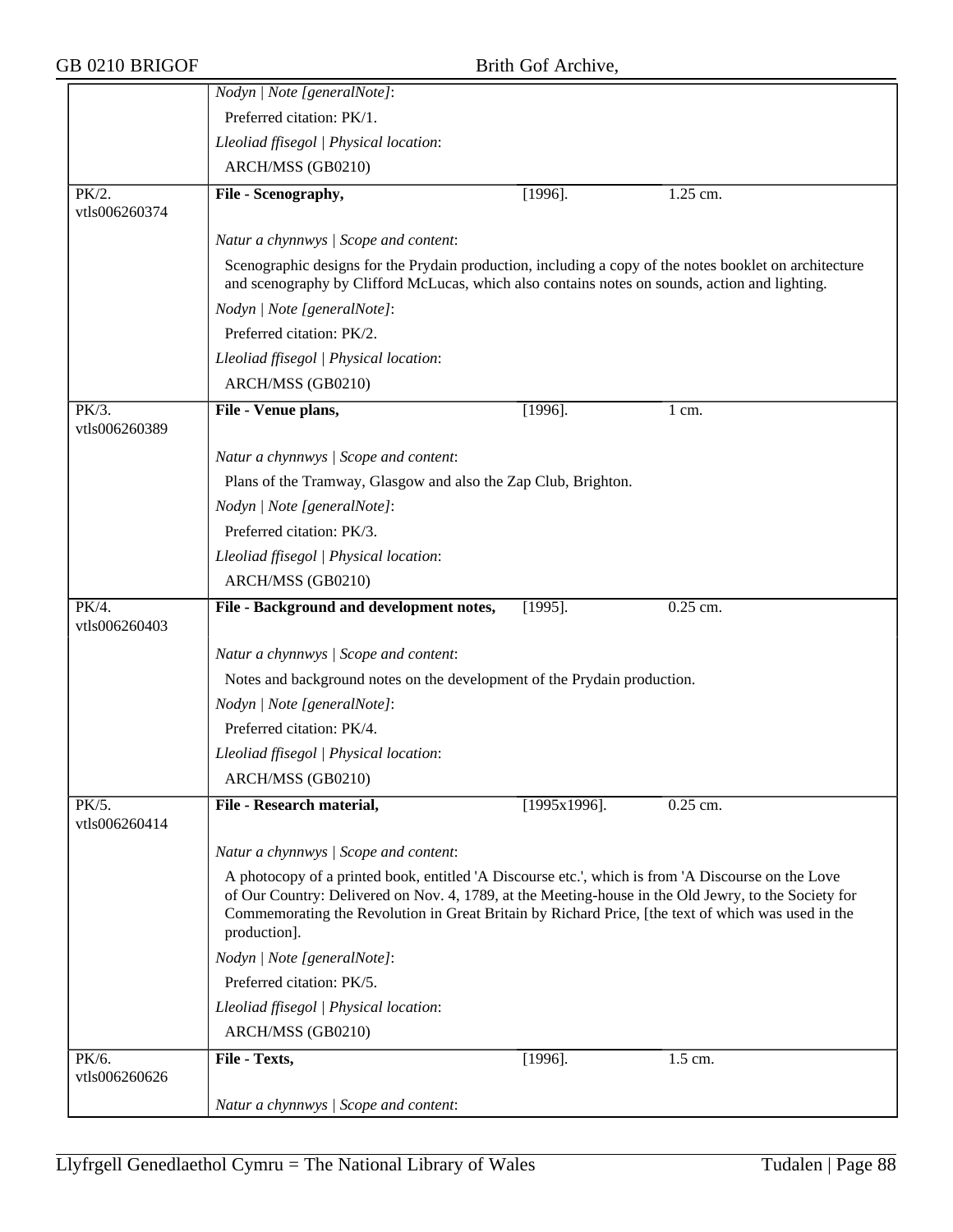|                            | Texts, some of which were taken from Henry V by Shakespeare, work by William Blake and a discourse<br>by Richard Price, used during the production and as screen texts.                                                   |            |            |  |  |  |
|----------------------------|---------------------------------------------------------------------------------------------------------------------------------------------------------------------------------------------------------------------------|------------|------------|--|--|--|
|                            | Nodyn   Note [generalNote]:                                                                                                                                                                                               |            |            |  |  |  |
|                            | Preferred citation: PK/6.                                                                                                                                                                                                 |            |            |  |  |  |
|                            | Lleoliad ffisegol   Physical location:                                                                                                                                                                                    |            |            |  |  |  |
|                            | ARCH/MSS (GB0210)                                                                                                                                                                                                         |            |            |  |  |  |
| PK/7.<br>vtls006260146     | File - Publicity material,                                                                                                                                                                                                | $[1996]$ . | 0.75 cm.   |  |  |  |
|                            | Natur a chynnwys / Scope and content:                                                                                                                                                                                     |            |            |  |  |  |
|                            | Publicity material for the Prydain production, including a programme and poster for the Tramway,<br>Glasgow, which include details of the performance of Prydain, and flyers and a poster for the Cardiff<br>performance. |            |            |  |  |  |
|                            | Nodyn   Note [generalNote]:                                                                                                                                                                                               |            |            |  |  |  |
|                            | Preferred citation: PK/7.                                                                                                                                                                                                 |            |            |  |  |  |
|                            | Lleoliad ffisegol   Physical location:                                                                                                                                                                                    |            |            |  |  |  |
|                            | ARCH/MSS (GB0210)                                                                                                                                                                                                         |            |            |  |  |  |
| PK/8.<br>vtls006260165     | File - Previews and reviews,                                                                                                                                                                                              | 1996.      | 0.25 cm.   |  |  |  |
|                            | Natur a chynnwys / Scope and content:                                                                                                                                                                                     |            |            |  |  |  |
|                            | Previews and reviews of the Prydain performances at Glasgow and Cardiff.                                                                                                                                                  |            |            |  |  |  |
|                            | Nodyn   Note [generalNote]:                                                                                                                                                                                               |            |            |  |  |  |
|                            | Preferred citation: PK/8.                                                                                                                                                                                                 |            |            |  |  |  |
|                            | Lleoliad ffisegol   Physical location:                                                                                                                                                                                    |            |            |  |  |  |
|                            | ARCH/MSS (GB0210)                                                                                                                                                                                                         |            |            |  |  |  |
| PK/9.<br>vtls006260631     | File - Photographs,                                                                                                                                                                                                       | $[1996]$ . | 0.25 cm.   |  |  |  |
|                            | Natur a chynnwys / Scope and content:                                                                                                                                                                                     |            |            |  |  |  |
|                            | Photographs of the performance of Prydain in Glasgow.                                                                                                                                                                     |            |            |  |  |  |
|                            | Nodyn   Note [generalNote]:                                                                                                                                                                                               |            |            |  |  |  |
|                            | Preferred citation: PK/9.                                                                                                                                                                                                 |            |            |  |  |  |
|                            | Lleoliad ffisegol   Physical location:                                                                                                                                                                                    |            |            |  |  |  |
|                            | ARCH/MSS (GB0210)                                                                                                                                                                                                         |            |            |  |  |  |
| PK/10.<br>vtls006260634    | File - Correspondence,                                                                                                                                                                                                    | $[1996]$ . | $0.1$ cm.  |  |  |  |
|                            | Natur a chynnwys / Scope and content:                                                                                                                                                                                     |            |            |  |  |  |
|                            | Correspondence regarding arrangements for the staging of Prydain at Glasgow and the development of<br>the production.                                                                                                     |            |            |  |  |  |
|                            | Nodyn   Note [generalNote]:                                                                                                                                                                                               |            |            |  |  |  |
|                            | Preferred citation: PK/10.                                                                                                                                                                                                |            |            |  |  |  |
|                            | Lleoliad ffisegol   Physical location:                                                                                                                                                                                    |            |            |  |  |  |
|                            | ARCH/MSS (GB0210)                                                                                                                                                                                                         |            |            |  |  |  |
| $PK/11$ .<br>vtls006260694 | File - Administration and arrangements,                                                                                                                                                                                   | $[1996]$ . | $0.25$ cm. |  |  |  |
|                            | Natur a chynnwys / Scope and content:                                                                                                                                                                                     |            |            |  |  |  |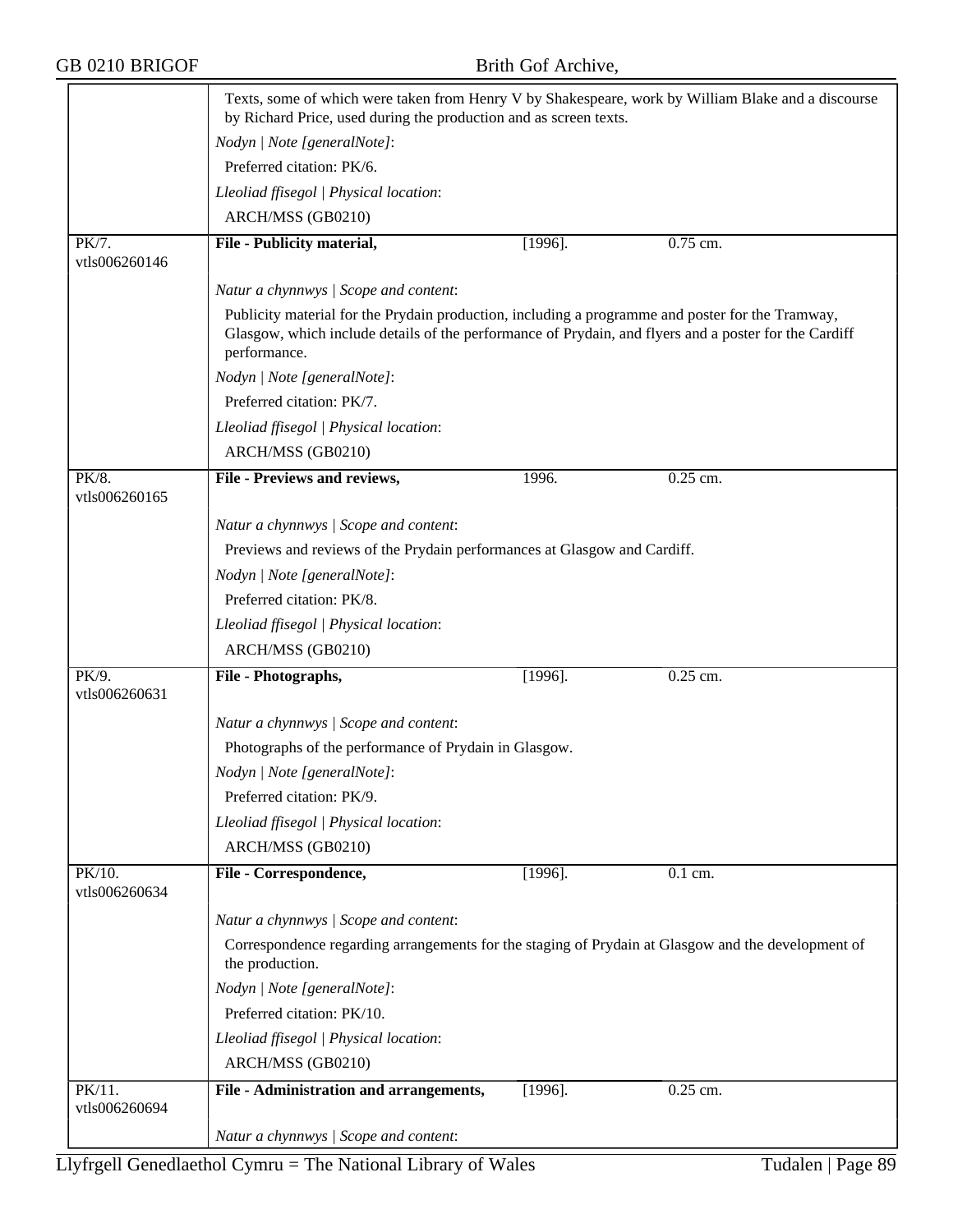|                         | Papers relating to the administration and arrangement of the Prydain production, including a budget<br>checklist, task lists, timetable, notes, and various contact details. |            |            |  |
|-------------------------|------------------------------------------------------------------------------------------------------------------------------------------------------------------------------|------------|------------|--|
|                         | Nodyn   Note [generalNote]:                                                                                                                                                  |            |            |  |
|                         | Preferred citation: PK/11.                                                                                                                                                   |            |            |  |
|                         | Lleoliad ffisegol   Physical location:                                                                                                                                       |            |            |  |
|                         | ARCH/MSS (GB0210)                                                                                                                                                            |            |            |  |
| PK/12.<br>vtls006260712 | <b>File - Performance notes,</b>                                                                                                                                             | $[1996]$ . | $0.25$ cm. |  |
|                         | Natur a chynnwys / Scope and content:                                                                                                                                        |            |            |  |
|                         | Notes relating to the performances, including notes on actions and [performance plans], some of which<br>possibly relate to a workshop.                                      |            |            |  |
|                         | Nodyn   Note [generalNote]:                                                                                                                                                  |            |            |  |
|                         | Preferred citation: PK/12.                                                                                                                                                   |            |            |  |
|                         | Lleoliad ffisegol   Physical location:                                                                                                                                       |            |            |  |
|                         | ARCH/MSS (GB0210)                                                                                                                                                            |            |            |  |

## **Sub-sub-fonds PH. vtls006247659: Sawl Bywyd,**

Crëwr | Creator:

Dyddiad | Date: [1996x1997]. (dyddiad creu) | (date of creation)

Natur a chynnwys | Scope and content:

Correspondence and papers relating to the Sawl Bywyd production including, production photographs, scenario, display, flyer and draft copies of the production programme for the week, copies of a production information brochure, devising notes, draft budgets, press releases, administrative papers, production texts and scripts, scenographic sketches and designs, soundtrack list and draft and final copies of a marketing pack; together with research material relating to Dutch Schultz.

Disgrifiad ffisegol | Physical description: 1 large box, 1 small box (0.038 cubic metres) and 1 outsize folder.

Lleoliad ffisegol | Physical location: ARCH/MSS (GB0210)

Iaith y deunydd | Language of the material:

Nodyn | Note [generalNote]:

Audio-visual and video material has been removed (30 June 2011) and transferred.

Nodyn | Note [generalNote]:

Preferred citation: PH.

Trefniant | Arrangement: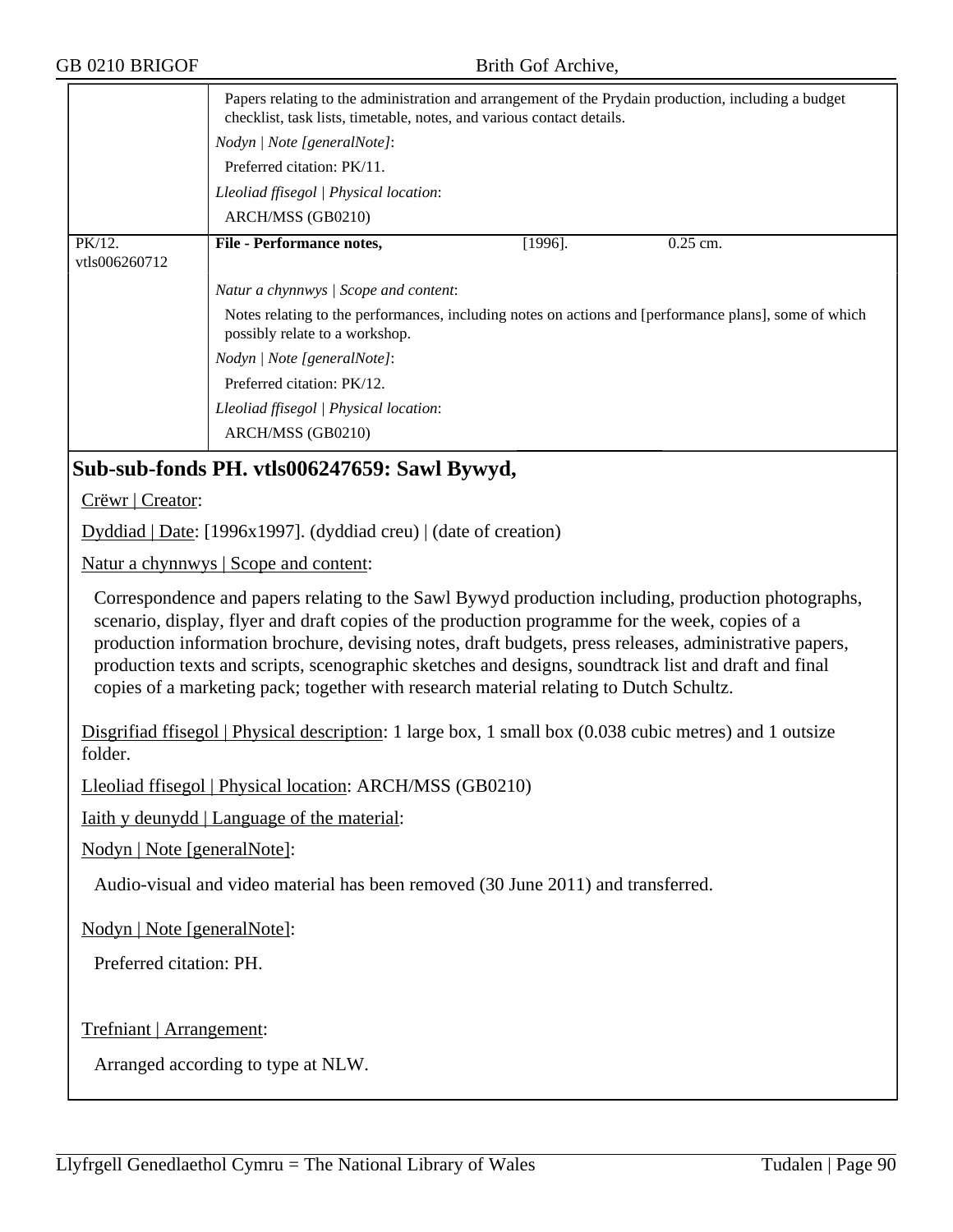$\overline{\phantom{0}}$ 

|                                   | FFeil / rhestr eitemau   File / item list                                                                                                                                                                                         |                   |                                               |
|-----------------------------------|-----------------------------------------------------------------------------------------------------------------------------------------------------------------------------------------------------------------------------------|-------------------|-----------------------------------------------|
| Cod cyfeirnod  <br>Reference code | Teitl   Title                                                                                                                                                                                                                     | Dyddiadau   Dates | Disgrifiad ffisegol   Physical<br>description |
| PH/1.<br>vtls006260734            | File - Photographs,                                                                                                                                                                                                               | $[1996]$ .        | 6.5 cm.                                       |
|                                   | Natur a chynnwys / Scope and content:                                                                                                                                                                                             |                   |                                               |
|                                   | Photographs of the Sawl Bywyd performance, set and props at the 1996 National Eisteddfod of Wales in<br>Llandeilo.                                                                                                                |                   |                                               |
|                                   | Nodyn   Note [generalNote]:                                                                                                                                                                                                       |                   |                                               |
|                                   | Preferred citation: PH/1.                                                                                                                                                                                                         |                   |                                               |
|                                   | Lleoliad ffisegol   Physical location:                                                                                                                                                                                            |                   |                                               |
|                                   | ARCH/MSS (GB0210)                                                                                                                                                                                                                 |                   |                                               |
| PH/2.<br>vtls006260741            | File - Production scenario,                                                                                                                                                                                                       | $[1996]$ .        | 3 cm.                                         |
|                                   | Natur a chynnwys / Scope and content:                                                                                                                                                                                             |                   |                                               |
|                                   | A scenario for the Sawl Bywyd performances during the Eisteddfod week, including directions,<br>scenographic sketches and details of actions and soundtrack; together with polaroid photographs of a<br>performance/performances. |                   |                                               |
|                                   | Nodyn   Note [generalNote]:                                                                                                                                                                                                       |                   |                                               |
|                                   | Preferred citation: PH/2.                                                                                                                                                                                                         |                   |                                               |
|                                   | Lleoliad ffisegol   Physical location:                                                                                                                                                                                            |                   |                                               |
|                                   | ARCH/MSS (GB0210)                                                                                                                                                                                                                 |                   |                                               |
| PH/3.<br>vtls006260745            | File - Programmes,                                                                                                                                                                                                                | 1996.             | 6 cm.                                         |
|                                   | Natur a chynnwys / Scope and content:                                                                                                                                                                                             |                   |                                               |
|                                   | Display copies of the programme for the week of Sawl Bywyd performances by Brith Gof at the 1996<br>National Eisteddfod.                                                                                                          |                   |                                               |
|                                   | Nodyn   Note [generalNote]:                                                                                                                                                                                                       |                   |                                               |
|                                   | Item outside of box.                                                                                                                                                                                                              |                   |                                               |
|                                   | Nodyn   Note [generalNote]:                                                                                                                                                                                                       |                   |                                               |
|                                   | Preferred citation: PH/3.                                                                                                                                                                                                         |                   |                                               |
|                                   | Lleoliad ffisegol   Physical location:                                                                                                                                                                                            |                   |                                               |
|                                   | ARCH/MSS (GB0210)                                                                                                                                                                                                                 |                   |                                               |
| PH/4.<br>vtls006261766            | <b>File - Devising notes,</b>                                                                                                                                                                                                     | $[1996]$ .        | 2 cm.                                         |
|                                   | Natur a chynnwys / Scope and content:                                                                                                                                                                                             |                   |                                               |
|                                   | Devising notes by [Clifford McLucas] for the Sawl Bywyd production, including scenographic sketches,<br>work timetables, production notes, script notes and stage directions.                                                     |                   |                                               |
|                                   | Nodyn   Note [generalNote]:                                                                                                                                                                                                       |                   |                                               |
|                                   | Preferred citation: PH/4.                                                                                                                                                                                                         |                   |                                               |
|                                   | Lleoliad ffisegol   Physical location:                                                                                                                                                                                            |                   |                                               |
|                                   | ARCH/MSS (GB0210)                                                                                                                                                                                                                 |                   |                                               |
| PH/5.<br>vtls006261780            | <b>File - Production budgets,</b>                                                                                                                                                                                                 | $[1996]$ .        | 0.25 cm.                                      |

٦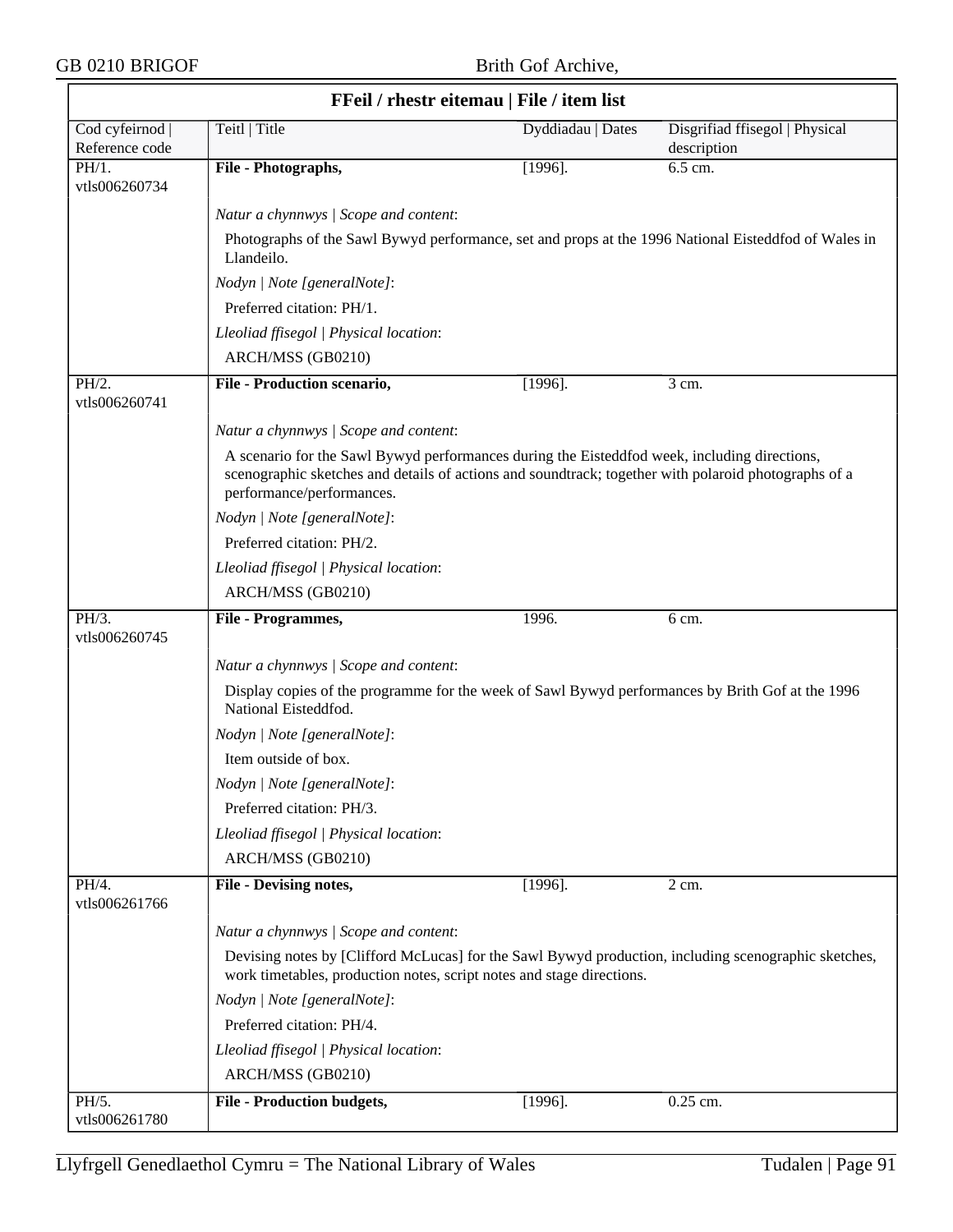| Draft production budgets.<br>Nodyn   Note [generalNote]:<br>Preferred citation: PH/5.<br>Lleoliad ffisegol   Physical location:<br>ARCH/MSS (GB0210)<br><b>File - Production information,</b> | $[1996]$ .                  |            |                                                                                                                                                                                                                                                                                                                                                                                                                                                                                                                                                                                                                                                                                                                                                                                                                                                                                                                                                                                                                                                              |
|-----------------------------------------------------------------------------------------------------------------------------------------------------------------------------------------------|-----------------------------|------------|--------------------------------------------------------------------------------------------------------------------------------------------------------------------------------------------------------------------------------------------------------------------------------------------------------------------------------------------------------------------------------------------------------------------------------------------------------------------------------------------------------------------------------------------------------------------------------------------------------------------------------------------------------------------------------------------------------------------------------------------------------------------------------------------------------------------------------------------------------------------------------------------------------------------------------------------------------------------------------------------------------------------------------------------------------------|
|                                                                                                                                                                                               |                             |            |                                                                                                                                                                                                                                                                                                                                                                                                                                                                                                                                                                                                                                                                                                                                                                                                                                                                                                                                                                                                                                                              |
|                                                                                                                                                                                               |                             |            |                                                                                                                                                                                                                                                                                                                                                                                                                                                                                                                                                                                                                                                                                                                                                                                                                                                                                                                                                                                                                                                              |
|                                                                                                                                                                                               |                             |            |                                                                                                                                                                                                                                                                                                                                                                                                                                                                                                                                                                                                                                                                                                                                                                                                                                                                                                                                                                                                                                                              |
|                                                                                                                                                                                               |                             |            |                                                                                                                                                                                                                                                                                                                                                                                                                                                                                                                                                                                                                                                                                                                                                                                                                                                                                                                                                                                                                                                              |
|                                                                                                                                                                                               |                             |            |                                                                                                                                                                                                                                                                                                                                                                                                                                                                                                                                                                                                                                                                                                                                                                                                                                                                                                                                                                                                                                                              |
|                                                                                                                                                                                               |                             | 0.75 cm.   |                                                                                                                                                                                                                                                                                                                                                                                                                                                                                                                                                                                                                                                                                                                                                                                                                                                                                                                                                                                                                                                              |
|                                                                                                                                                                                               |                             |            |                                                                                                                                                                                                                                                                                                                                                                                                                                                                                                                                                                                                                                                                                                                                                                                                                                                                                                                                                                                                                                                              |
| Natur a chynnwys / Scope and content:                                                                                                                                                         |                             |            |                                                                                                                                                                                                                                                                                                                                                                                                                                                                                                                                                                                                                                                                                                                                                                                                                                                                                                                                                                                                                                                              |
| notes.                                                                                                                                                                                        |                             |            |                                                                                                                                                                                                                                                                                                                                                                                                                                                                                                                                                                                                                                                                                                                                                                                                                                                                                                                                                                                                                                                              |
| Nodyn   Note [generalNote]:                                                                                                                                                                   |                             |            |                                                                                                                                                                                                                                                                                                                                                                                                                                                                                                                                                                                                                                                                                                                                                                                                                                                                                                                                                                                                                                                              |
| Preferred citation: PH/6.                                                                                                                                                                     |                             |            |                                                                                                                                                                                                                                                                                                                                                                                                                                                                                                                                                                                                                                                                                                                                                                                                                                                                                                                                                                                                                                                              |
| Lleoliad ffisegol   Physical location:                                                                                                                                                        |                             |            |                                                                                                                                                                                                                                                                                                                                                                                                                                                                                                                                                                                                                                                                                                                                                                                                                                                                                                                                                                                                                                                              |
| ARCH/MSS (GB0210)                                                                                                                                                                             |                             |            |                                                                                                                                                                                                                                                                                                                                                                                                                                                                                                                                                                                                                                                                                                                                                                                                                                                                                                                                                                                                                                                              |
| <b>File - Press information,</b>                                                                                                                                                              | $[1996]$ .                  | $0.25$ cm. |                                                                                                                                                                                                                                                                                                                                                                                                                                                                                                                                                                                                                                                                                                                                                                                                                                                                                                                                                                                                                                                              |
| Natur a chynnwys / Scope and content:                                                                                                                                                         |                             |            |                                                                                                                                                                                                                                                                                                                                                                                                                                                                                                                                                                                                                                                                                                                                                                                                                                                                                                                                                                                                                                                              |
|                                                                                                                                                                                               |                             |            |                                                                                                                                                                                                                                                                                                                                                                                                                                                                                                                                                                                                                                                                                                                                                                                                                                                                                                                                                                                                                                                              |
| Nodyn   Note [generalNote]:                                                                                                                                                                   |                             |            |                                                                                                                                                                                                                                                                                                                                                                                                                                                                                                                                                                                                                                                                                                                                                                                                                                                                                                                                                                                                                                                              |
| Preferred citation: PH/7.                                                                                                                                                                     |                             |            |                                                                                                                                                                                                                                                                                                                                                                                                                                                                                                                                                                                                                                                                                                                                                                                                                                                                                                                                                                                                                                                              |
| Lleoliad ffisegol   Physical location:                                                                                                                                                        |                             |            |                                                                                                                                                                                                                                                                                                                                                                                                                                                                                                                                                                                                                                                                                                                                                                                                                                                                                                                                                                                                                                                              |
| ARCH/MSS (GB0210)                                                                                                                                                                             |                             |            |                                                                                                                                                                                                                                                                                                                                                                                                                                                                                                                                                                                                                                                                                                                                                                                                                                                                                                                                                                                                                                                              |
| File - Arrangements and administration,                                                                                                                                                       | $[1996]$ .                  | 2.5 cm.    |                                                                                                                                                                                                                                                                                                                                                                                                                                                                                                                                                                                                                                                                                                                                                                                                                                                                                                                                                                                                                                                              |
| Natur a chynnwys / Scope and content:                                                                                                                                                         |                             |            |                                                                                                                                                                                                                                                                                                                                                                                                                                                                                                                                                                                                                                                                                                                                                                                                                                                                                                                                                                                                                                                              |
| response to the work.                                                                                                                                                                         |                             |            |                                                                                                                                                                                                                                                                                                                                                                                                                                                                                                                                                                                                                                                                                                                                                                                                                                                                                                                                                                                                                                                              |
| Nodyn   Note [generalNote]:                                                                                                                                                                   |                             |            |                                                                                                                                                                                                                                                                                                                                                                                                                                                                                                                                                                                                                                                                                                                                                                                                                                                                                                                                                                                                                                                              |
| Preferred citation: PH/8.                                                                                                                                                                     |                             |            |                                                                                                                                                                                                                                                                                                                                                                                                                                                                                                                                                                                                                                                                                                                                                                                                                                                                                                                                                                                                                                                              |
| Lleoliad ffisegol   Physical location:                                                                                                                                                        |                             |            |                                                                                                                                                                                                                                                                                                                                                                                                                                                                                                                                                                                                                                                                                                                                                                                                                                                                                                                                                                                                                                                              |
| ARCH/MSS (GB0210)                                                                                                                                                                             |                             |            |                                                                                                                                                                                                                                                                                                                                                                                                                                                                                                                                                                                                                                                                                                                                                                                                                                                                                                                                                                                                                                                              |
| File - Scripts and texts,                                                                                                                                                                     | $[1996]$ .                  | 3.5 cm.    |                                                                                                                                                                                                                                                                                                                                                                                                                                                                                                                                                                                                                                                                                                                                                                                                                                                                                                                                                                                                                                                              |
| Natur a chynnwys / Scope and content:                                                                                                                                                         |                             |            |                                                                                                                                                                                                                                                                                                                                                                                                                                                                                                                                                                                                                                                                                                                                                                                                                                                                                                                                                                                                                                                              |
| material at the National Library of Wales.                                                                                                                                                    |                             |            |                                                                                                                                                                                                                                                                                                                                                                                                                                                                                                                                                                                                                                                                                                                                                                                                                                                                                                                                                                                                                                                              |
|                                                                                                                                                                                               |                             |            |                                                                                                                                                                                                                                                                                                                                                                                                                                                                                                                                                                                                                                                                                                                                                                                                                                                                                                                                                                                                                                                              |
|                                                                                                                                                                                               | Nodyn   Note [generalNote]: |            | Draft and final copies of a production information brochure, some of which have handwritten notes<br>on them, listing the participants, sources of 28 group physical sequences, sources used for the texts,<br>production timetable and a plan of the Brith Gof stall; together with some handwritten performance<br>Copies of press releases for the Sawl Bywyd production; together with a performance timetable.<br>Correspondence and papers relating to the arrangement and administration of the Sawl Bywyd<br>performances at the 1996 National Eisteddfod, including stall/set arrangements, a basic performance<br>plan for the week and scenographic designs; together with correspondence relating to financial and<br>sponsorship matters, organising materials for the set, arrangements with performers and a letter of<br>Copies of production texts and scripts, some of which are in handwritten form; together with photocopies<br>of material, some of which were possibly used in the texts and scripts; together with request slips for |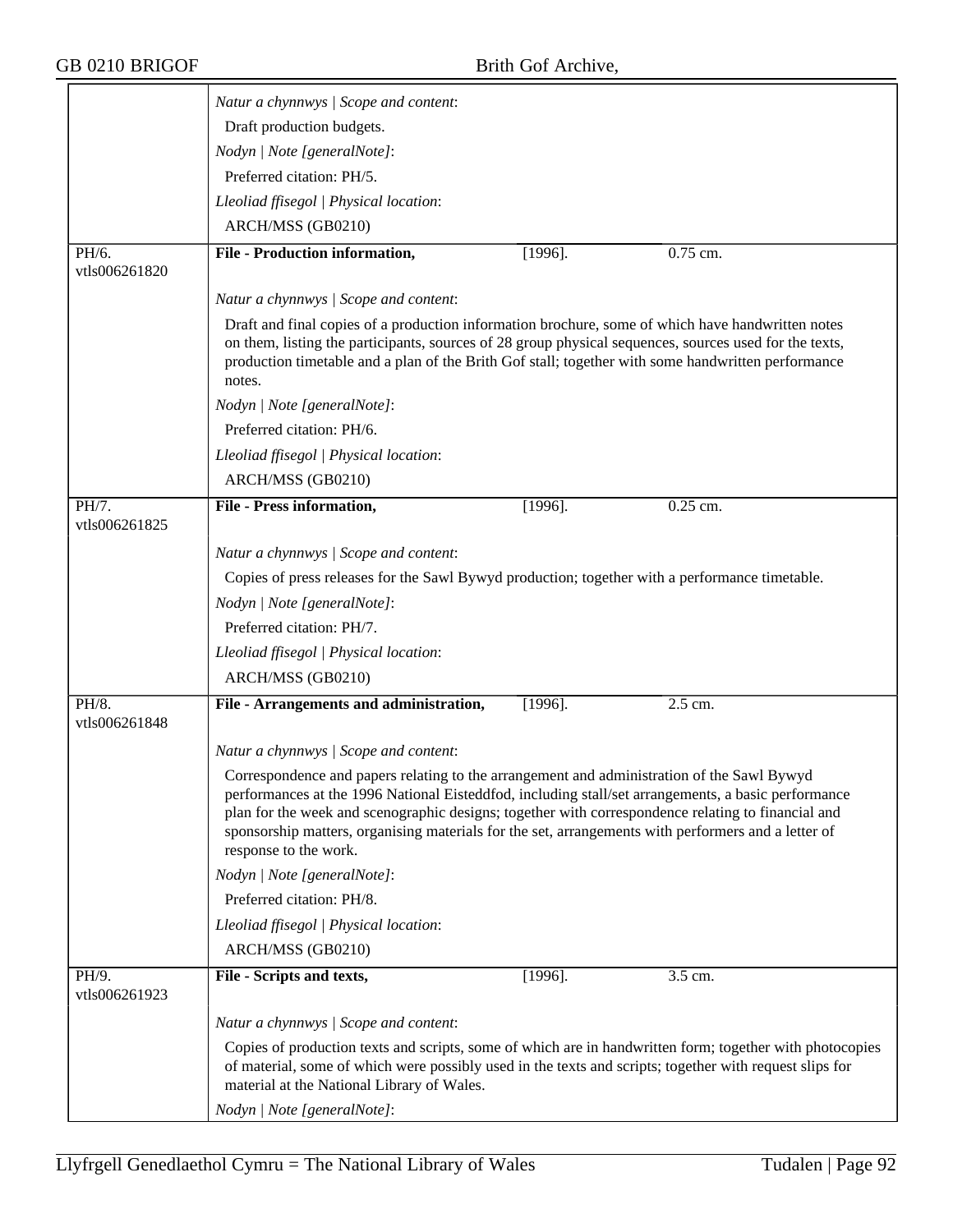|                            | Preferred citation: PH/9.                                                                                                                                    |                 |                      |  |
|----------------------------|--------------------------------------------------------------------------------------------------------------------------------------------------------------|-----------------|----------------------|--|
|                            | Lleoliad ffisegol   Physical location:                                                                                                                       |                 |                      |  |
|                            | ARCH/MSS (GB0210)                                                                                                                                            |                 |                      |  |
| PH/10.<br>vtls006261928    | File - Scenography,                                                                                                                                          | $[1996]$ .      | $\overline{1.5}$ cm. |  |
|                            | Natur a chynnwys / Scope and content:                                                                                                                        |                 |                      |  |
|                            | Scenographic sketches and designs; together with a plan of the Point, Cardiff Bay and the Eisteddfod<br>field.                                               |                 |                      |  |
|                            | Nodyn   Note [generalNote]:                                                                                                                                  |                 |                      |  |
|                            | Preferred citation: PH/10.                                                                                                                                   |                 |                      |  |
|                            | Lleoliad ffisegol   Physical location:                                                                                                                       |                 |                      |  |
|                            | ARCH/MSS (GB0210)                                                                                                                                            |                 |                      |  |
| $PH/11$ .<br>vtls006261935 | File - Performance timetable,                                                                                                                                | 1996.           | 0.1 cm.              |  |
|                            | Natur a chynnwys / Scope and content:                                                                                                                        |                 |                      |  |
|                            | A flyer version of the performance timetable; together with a draft version in English.                                                                      |                 |                      |  |
|                            | Nodyn   Note [generalNote]:                                                                                                                                  |                 |                      |  |
|                            | Preferred citation: PH/11.                                                                                                                                   |                 |                      |  |
|                            | Lleoliad ffisegol   Physical location:                                                                                                                       |                 |                      |  |
|                            | ARCH/MSS (GB0210)                                                                                                                                            |                 |                      |  |
| PH/12.<br>vtls006262039    | File - [Soundtrack notes],                                                                                                                                   | $[1996]$ .      | 0.1 cm.              |  |
|                            | Natur a chynnwys / Scope and content:                                                                                                                        |                 |                      |  |
|                            | A list noting the soundtrack for each section of the performance.                                                                                            |                 |                      |  |
|                            | Nodyn   Note [generalNote]:                                                                                                                                  |                 |                      |  |
|                            | Preferred citation: PH/12.                                                                                                                                   |                 |                      |  |
|                            | Lleoliad ffisegol   Physical location:                                                                                                                       |                 |                      |  |
|                            | ARCH/MSS (GB0210)                                                                                                                                            |                 |                      |  |
| PH/13.<br>vtls006260744    | File - Marketing pack,                                                                                                                                       | $[1996x1997]$ . | $0.5$ cm.            |  |
|                            | Natur a chynnwys / Scope and content:                                                                                                                        |                 |                      |  |
|                            | Draft and final copies of the marketing pack for further performances of the Sawl Bywyd production,<br>following its performance at the National Eisteddfod. |                 |                      |  |
|                            | Nodyn   Note [generalNote]:                                                                                                                                  |                 |                      |  |
|                            | <b>OUTSIZE FOLDER OUTSIDE OF BOX</b>                                                                                                                         |                 |                      |  |
|                            | Nodyn   Note [generalNote]:                                                                                                                                  |                 |                      |  |
|                            | Preferred citation: PH/13.                                                                                                                                   |                 |                      |  |
|                            | Lleoliad ffisegol   Physical location:                                                                                                                       |                 |                      |  |
|                            | ARCH/MSS (GB0210)                                                                                                                                            |                 |                      |  |
| PH/14.<br>vtls006377275    | File - Dutch Schultz,                                                                                                                                        | $[1996]$ .      | 0.5 cm.              |  |
|                            | Natur a chynnwys / Scope and content:                                                                                                                        |                 |                      |  |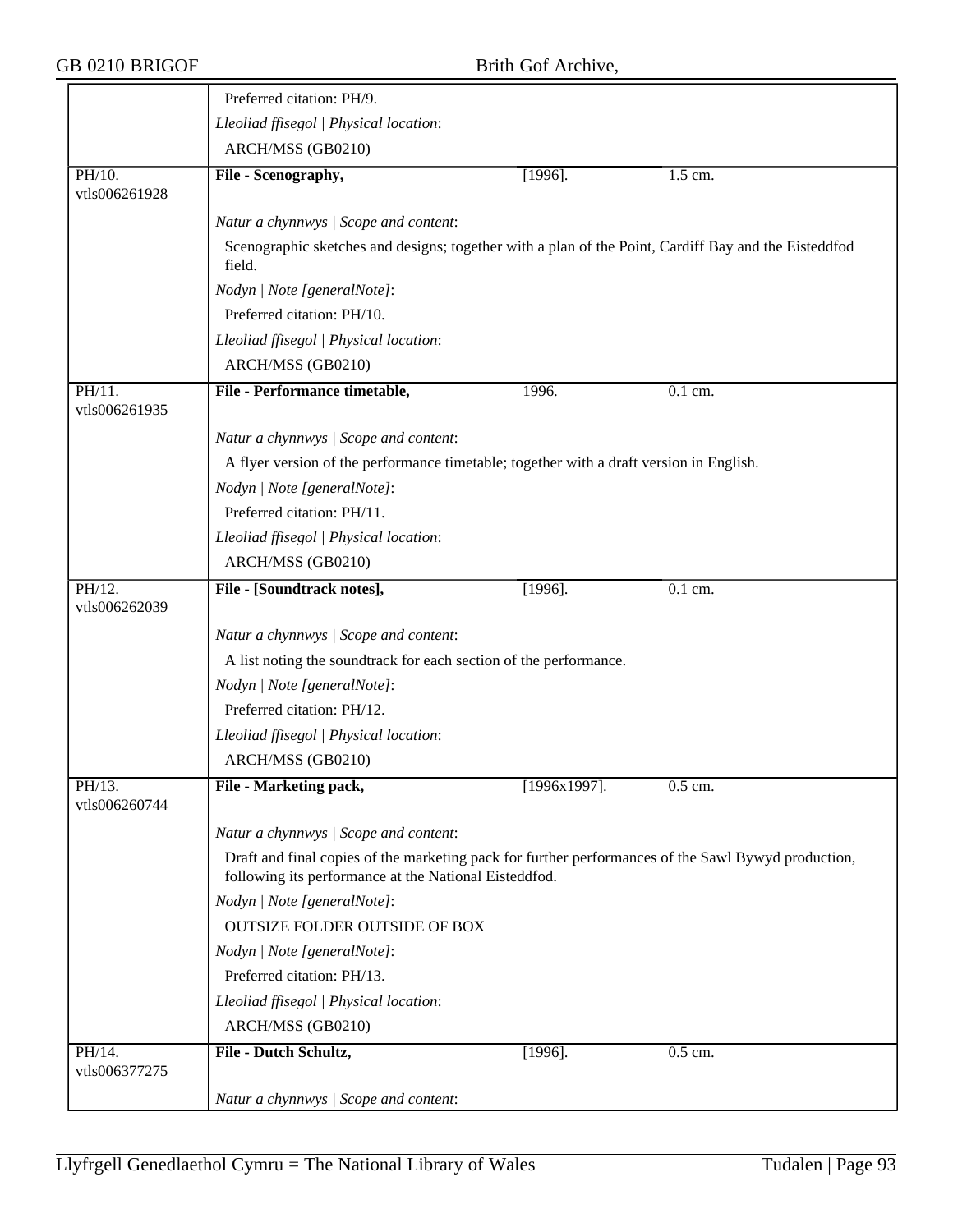Research material relating to Dutch Schultz comprising copies of printed material and photographs, together with some pages of music and a [performance plan], possibly relating to the Sawl Bywyd production. *Nodyn | Note [generalNote]*: Preferred citation: PH/14. *Lleoliad ffisegol | Physical location*: ARCH/MSS (GB0210)

## **Sub-sub-fonds PE. vtls006247663: Prosiect Ecs,**

Crëwr | Creator:

Dyddiad | Date: [1986]-[2000]. (dyddiad creu) | (date of creation)

Natur a chynnwys | Scope and content:

Correspondence and papers relating to the Once Upon a Time in the West, Hafod, Lla'th (Gwynfyd), Y Dyddiau Olaf/Y Dyddiau Cyntaf, Llais Cynan (On Forgetting), Draw, Draw yn . . . (On Leaving) productions of Prosiect Ecs, the Host and the Ghost publication and to the project in general, including texts and scripts, production scores/scenarios, marketing booklets, publicity and information material, reviews, preparation and devising material, production booklets, research material, photographs and slides, script and action notes, technical notes and specification, workplans and organisational papers, scenographic papers, press information and releases, financial papers, notes and sketches relating to video graphics, video editing and camera placement and administrative papers; together with mockups, preparatory and design papers for the proposed 'The Host and the Ghost' publication.

Disgrifiad ffisegol | Physical description: 10 large boxes, 2 small boxes (0.304 cubic metres), 3 outsize folders, 2 outsize volumes and 1 bundle.

Lleoliad ffisegol | Physical location: ARCH/MSS (GB0210)

Nodyn | Note [generalNote]:

Preferred citation: PE.

### Trefniant | Arrangement:

Arranged into eight series: Once Upon a Time in the West; Hafod; Lla'th (Gwynfyd); Y Dyddiau Olaf/ Y Dyddiau Cyntaf; Llais Cynan (On Forgetting); Draw, Draw yn . . . (On Leaving); the Host and the Ghost; and general.

### **Cyfres | Series PE1. vtls006247660: Once Upon a Time in the West,**

Crëwr | Creator:

Dyddiad | Date: [1996]-[1997]. (dyddiad creu) | (date of creation)

Natur a chynnwys | Scope and content:

Correspondence and papers relating to the Once Upon a Time in the West production including, texts and scripts, production score, marketing pack, publicity material, slide images, reviews, notes and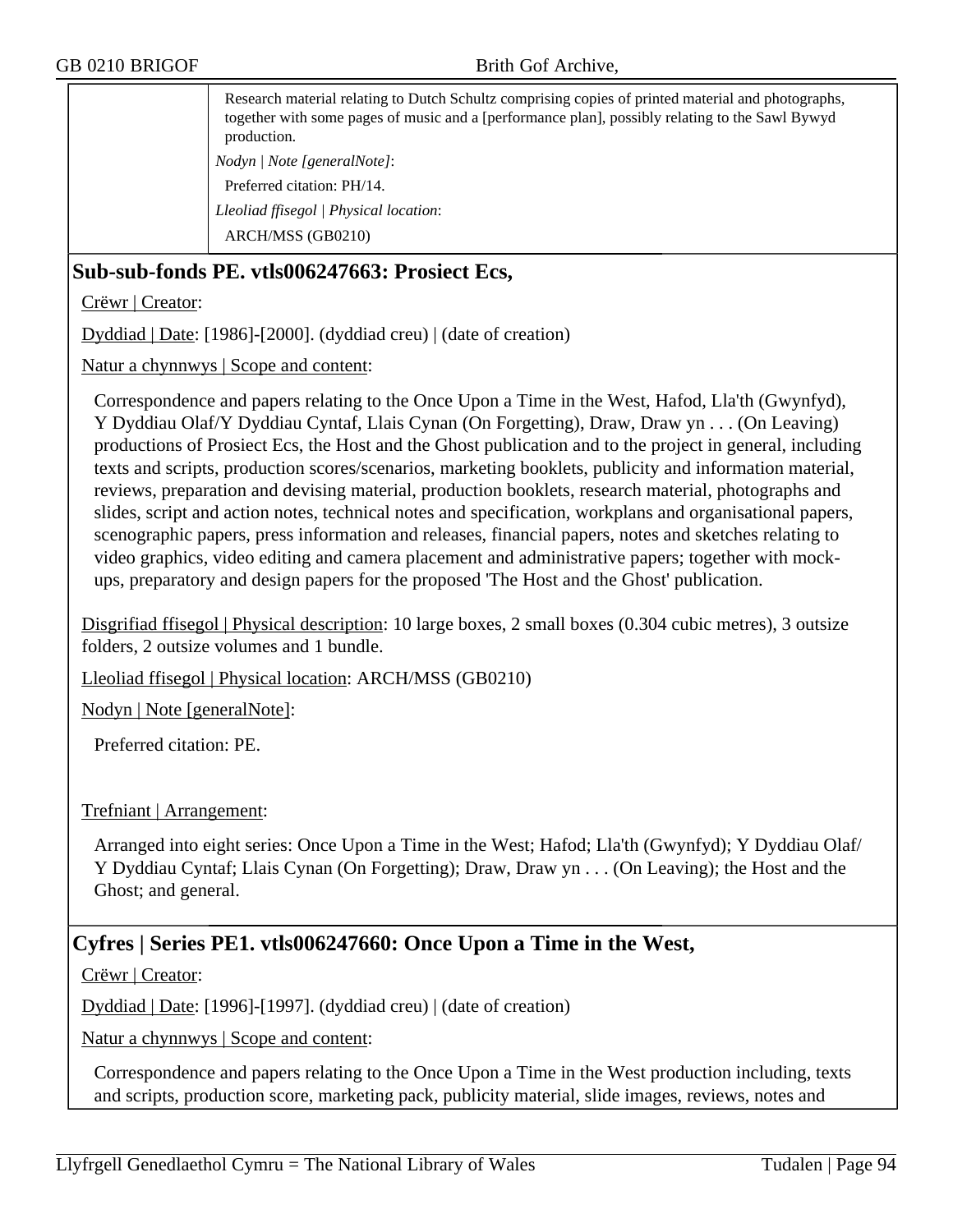sketches; together with papers relating to the [arrangement of a performance in the Sibiu Festival, Romania].

Disgrifiad ffisegol | Physical description: 1 large box (0.029 cubic metres).

Lleoliad ffisegol | Physical location: ARCH/MSS (GB0210)

Iaith y deunydd | Language of the material:

Nodyn | Note [generalNote]:

All video material has been removed (28 June 2011) and transferred.

Nodyn | Note [generalNote]:

Preferred citation: PE1.

Trefniant | Arrangement:

|                         | FFeil / rhestr eitemau   File / item list                                                                                                                                          |                   |                                |
|-------------------------|------------------------------------------------------------------------------------------------------------------------------------------------------------------------------------|-------------------|--------------------------------|
| Cod cyfeirnod           | Teitl   Title                                                                                                                                                                      | Dyddiadau   Dates | Disgrifiad ffisegol   Physical |
| Reference code          |                                                                                                                                                                                    |                   | description                    |
| PE1/1.                  | File - Texts and scripts,                                                                                                                                                          | $[1996]$ .        | $1 \text{ cm}$ .               |
| vtls006262129           |                                                                                                                                                                                    |                   |                                |
|                         | Natur a chynnwys / Scope and content:                                                                                                                                              |                   |                                |
|                         | Texts and scripts for the Once Upon a Time in the West production, including a draft script which has<br>direction notes and extracts from a section of the production.            |                   |                                |
|                         | Nodyn   Note [generalNote]:                                                                                                                                                        |                   |                                |
|                         | Preferred citation: PE1/1.                                                                                                                                                         |                   |                                |
|                         | Lleoliad ffisegol   Physical location:                                                                                                                                             |                   |                                |
|                         | ARCH/MSS (GB0210)                                                                                                                                                                  |                   |                                |
| PE1/2.                  | <b>File - Production score,</b>                                                                                                                                                    | $[1996]$ .        | 3.5 cm.                        |
| vtls006262133           |                                                                                                                                                                                    |                   |                                |
|                         | Natur a chynnwys / Scope and content:                                                                                                                                              |                   |                                |
|                         | Copies of the production score, including a final copy, many of which are annotated; together with a draft<br>version of a production [programme] and the programme text in Welsh. |                   |                                |
|                         | Nodyn   Note [generalNote]:                                                                                                                                                        |                   |                                |
|                         | Preferred citation: PE1/2.                                                                                                                                                         |                   |                                |
|                         | Lleoliad ffisegol   Physical location:                                                                                                                                             |                   |                                |
|                         | ARCH/MSS (GB0210)                                                                                                                                                                  |                   |                                |
| PE1/3.<br>vtls006262252 | File - Marketing pack,                                                                                                                                                             | $[1996x1997]$ .   | 0.5 cm.                        |
|                         | Natur a chynnwys / Scope and content:                                                                                                                                              |                   |                                |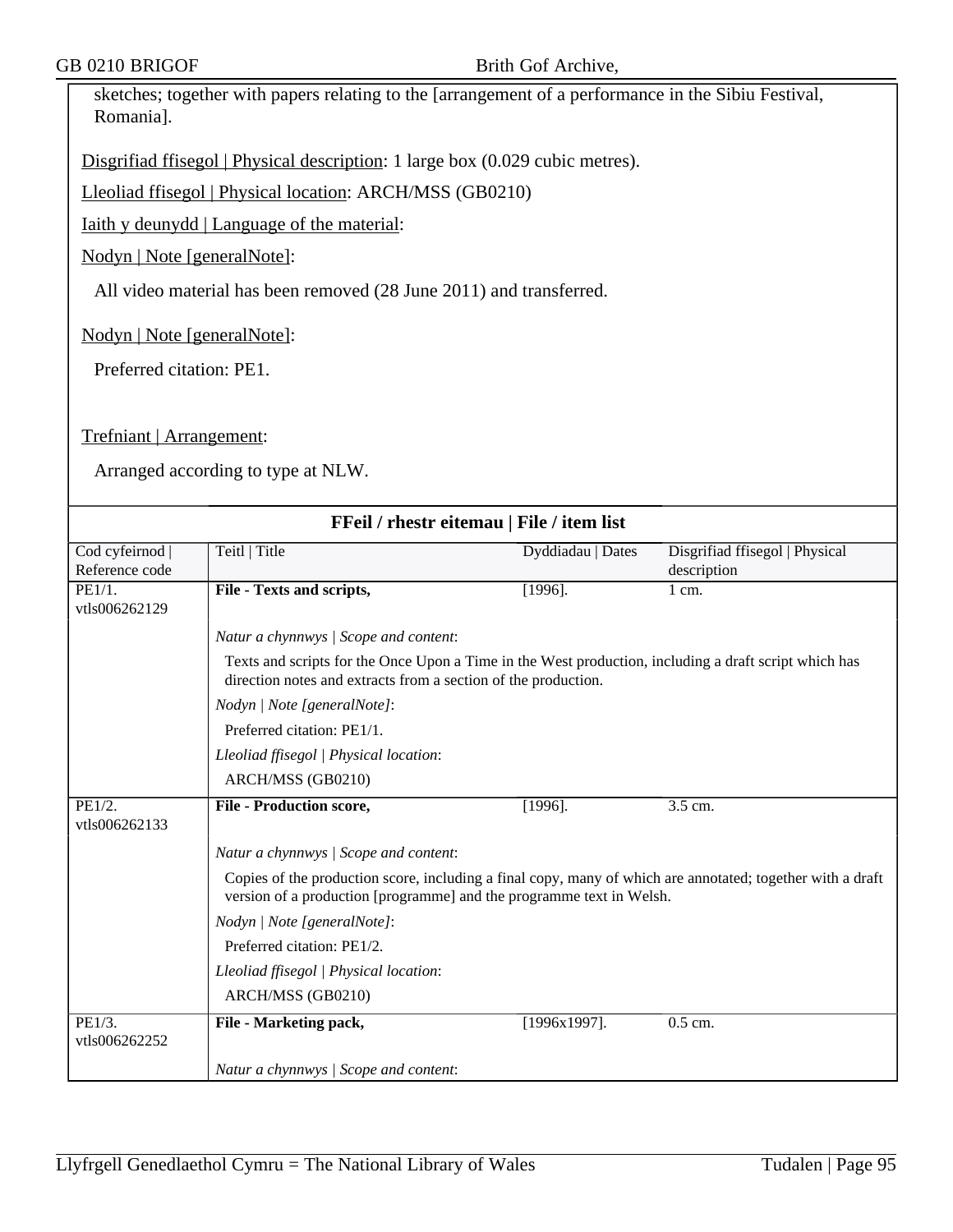|                         | Draft and final copies of a marketing pack for potential promoters, including a version for performances<br>in Wales only and a version for performances outside of Wales; together with a covering letter noting<br>details of all three of their proposed small, medium and large productions. |                                                                                                          |            |  |  |
|-------------------------|--------------------------------------------------------------------------------------------------------------------------------------------------------------------------------------------------------------------------------------------------------------------------------------------------|----------------------------------------------------------------------------------------------------------|------------|--|--|
|                         | Nodyn   Note [generalNote]:                                                                                                                                                                                                                                                                      |                                                                                                          |            |  |  |
|                         | Preferred citation: PE1/3.                                                                                                                                                                                                                                                                       |                                                                                                          |            |  |  |
|                         | Lleoliad ffisegol   Physical location:                                                                                                                                                                                                                                                           |                                                                                                          |            |  |  |
|                         | ARCH/MSS (GB0210)                                                                                                                                                                                                                                                                                |                                                                                                          |            |  |  |
| PE1/4.<br>vtls006262266 | File - Publicity material,                                                                                                                                                                                                                                                                       | $[1996]$ .                                                                                               | $0.1$ cm.  |  |  |
|                         | Natur a chynnwys / Scope and content:                                                                                                                                                                                                                                                            |                                                                                                          |            |  |  |
|                         | A poster and flyers for the production.                                                                                                                                                                                                                                                          |                                                                                                          |            |  |  |
|                         | Nodyn   Note [generalNote]:                                                                                                                                                                                                                                                                      |                                                                                                          |            |  |  |
|                         | Preferred citation: PE1/4.                                                                                                                                                                                                                                                                       |                                                                                                          |            |  |  |
|                         | Lleoliad ffisegol   Physical location:                                                                                                                                                                                                                                                           |                                                                                                          |            |  |  |
|                         | ARCH/MSS (GB0210)                                                                                                                                                                                                                                                                                |                                                                                                          |            |  |  |
| PE1/5.<br>vtls006262283 | File - Slides,                                                                                                                                                                                                                                                                                   | $[1996]$ .                                                                                               | 1 cm.      |  |  |
|                         | Natur a chynnwys / Scope and content:                                                                                                                                                                                                                                                            |                                                                                                          |            |  |  |
|                         | Slide images of the performance of Once Upon a Time in the West and a venue.                                                                                                                                                                                                                     |                                                                                                          |            |  |  |
|                         | Nodyn   Note [generalNote]:                                                                                                                                                                                                                                                                      |                                                                                                          |            |  |  |
|                         | Preferred citation: PE1/5.                                                                                                                                                                                                                                                                       |                                                                                                          |            |  |  |
|                         | Lleoliad ffisegol   Physical location:                                                                                                                                                                                                                                                           |                                                                                                          |            |  |  |
|                         | ARCH/MSS (GB0210)                                                                                                                                                                                                                                                                                |                                                                                                          |            |  |  |
| PE1/6.<br>vtls006262294 | File - Reviews,                                                                                                                                                                                                                                                                                  | 1996.                                                                                                    | 0.5 cm.    |  |  |
|                         | Nodyn   Note [generalNote]:                                                                                                                                                                                                                                                                      |                                                                                                          |            |  |  |
|                         | Preferred citation: PE1/6.                                                                                                                                                                                                                                                                       |                                                                                                          |            |  |  |
|                         | Lleoliad ffisegol   Physical location:                                                                                                                                                                                                                                                           |                                                                                                          |            |  |  |
|                         | ARCH/MSS (GB0210)                                                                                                                                                                                                                                                                                |                                                                                                          |            |  |  |
| PE1/7.                  | File - Notes and sketches,                                                                                                                                                                                                                                                                       | $[1996]$ .                                                                                               | $0.75$ cm. |  |  |
| vtls006262326           |                                                                                                                                                                                                                                                                                                  |                                                                                                          |            |  |  |
|                         | Natur a chynnwys / Scope and content:                                                                                                                                                                                                                                                            |                                                                                                          |            |  |  |
|                         | timetables and workplans.                                                                                                                                                                                                                                                                        | Notes and sketches relating to scenography, performance timings, stage directions, lighting, performance |            |  |  |
|                         | Nodyn   Note [generalNote]:                                                                                                                                                                                                                                                                      |                                                                                                          |            |  |  |
|                         | Preferred citation: PE1/7.                                                                                                                                                                                                                                                                       |                                                                                                          |            |  |  |
|                         | Lleoliad ffisegol   Physical location:                                                                                                                                                                                                                                                           |                                                                                                          |            |  |  |
|                         | ARCH/MSS (GB0210)                                                                                                                                                                                                                                                                                |                                                                                                          |            |  |  |
| PE1/8.<br>vtls006262348 | File - Notepad,                                                                                                                                                                                                                                                                                  | $[1996]$ .                                                                                               | 0.5 cm.    |  |  |
|                         | Natur a chynnwys / Scope and content:                                                                                                                                                                                                                                                            |                                                                                                          |            |  |  |
|                         | Notes relating to the Eisteddod and the Once Upon a Time in the West production; and also including<br>notes of receipts.                                                                                                                                                                        |                                                                                                          |            |  |  |
|                         | Nodyn   Note [generalNote]:                                                                                                                                                                                                                                                                      |                                                                                                          |            |  |  |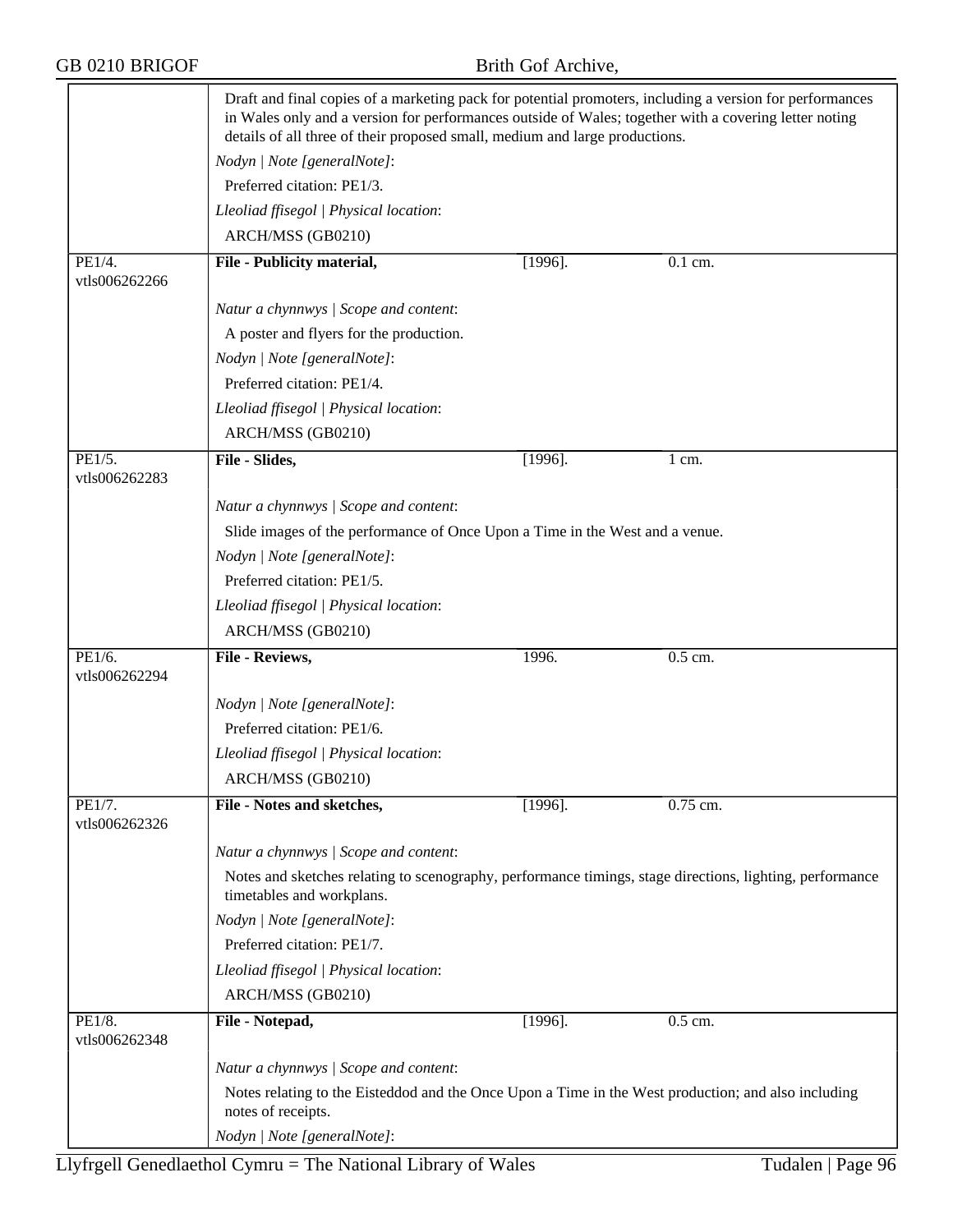| GB 0210 BRIGOF              | Brith Gof Archive,                                                                                                                                                                                                                                                                                                                                                                                                                                                                                                                                                                                                       |  |  |
|-----------------------------|--------------------------------------------------------------------------------------------------------------------------------------------------------------------------------------------------------------------------------------------------------------------------------------------------------------------------------------------------------------------------------------------------------------------------------------------------------------------------------------------------------------------------------------------------------------------------------------------------------------------------|--|--|
|                             | Preferred citation: PE1/8.                                                                                                                                                                                                                                                                                                                                                                                                                                                                                                                                                                                               |  |  |
|                             | Lleoliad ffisegol   Physical location:                                                                                                                                                                                                                                                                                                                                                                                                                                                                                                                                                                                   |  |  |
|                             | ARCH/MSS (GB0210)                                                                                                                                                                                                                                                                                                                                                                                                                                                                                                                                                                                                        |  |  |
| PE1/9.                      | File - Administration and arrangements,<br>$0.5$ cm.<br>1997.                                                                                                                                                                                                                                                                                                                                                                                                                                                                                                                                                            |  |  |
| vtls006262359               |                                                                                                                                                                                                                                                                                                                                                                                                                                                                                                                                                                                                                          |  |  |
|                             | Natur a chynnwys / Scope and content:                                                                                                                                                                                                                                                                                                                                                                                                                                                                                                                                                                                    |  |  |
|                             | Papers relating to the [arrangement of performing the Once Upon a Time in the West production in<br>the Sibiu Festival, Romania], including a Carnet de Passages for the transportation of professional<br>equipment, directions to Sibiu, and a contract between Brith Gof and Owain Huw Wright to assist<br>with the production in the Sibiu Festival; together with equipment invoices and a letter regarding a<br>performance of the production in Theatr Gwynedd.                                                                                                                                                   |  |  |
|                             | Nodyn   Note [generalNote]:                                                                                                                                                                                                                                                                                                                                                                                                                                                                                                                                                                                              |  |  |
|                             | Preferred citation: PE1/9.                                                                                                                                                                                                                                                                                                                                                                                                                                                                                                                                                                                               |  |  |
|                             | Lleoliad ffisegol   Physical location:                                                                                                                                                                                                                                                                                                                                                                                                                                                                                                                                                                                   |  |  |
|                             | ARCH/MSS (GB0210)                                                                                                                                                                                                                                                                                                                                                                                                                                                                                                                                                                                                        |  |  |
|                             | Cyfres   Series PE2. vtls006263471: Hafod,                                                                                                                                                                                                                                                                                                                                                                                                                                                                                                                                                                               |  |  |
|                             | Crëwr   Creator: Hafod Mansion (Ceredigion, Wales)                                                                                                                                                                                                                                                                                                                                                                                                                                                                                                                                                                       |  |  |
|                             | Dyddiad   Date: [1986]-[1997]. (dyddiad creu)   (date of creation)                                                                                                                                                                                                                                                                                                                                                                                                                                                                                                                                                       |  |  |
|                             | Natur a chynnwys   Scope and content:                                                                                                                                                                                                                                                                                                                                                                                                                                                                                                                                                                                    |  |  |
| administrative papers.      | Correspondence and papers relating to the Hafod project, including photographs and slides,<br>project booklets, publicity and information material, scenographic and prop sketches and designs,<br>performance outline and details, production scripts and texts, press releases, research and preparatory<br>material, examples of information packs, draft performance [scores], devising notes, a plan of<br>Hafod, work plans, joiner photographs, copies of a marketing pack, design copies of set [banners],<br>budgets, travel arrangements, venue plans, reviews, tour memorabilia, general production notes and |  |  |
|                             | Disgrifiad ffisegol   Physical description: 5 large boxes (0.143 cubic metres) and 1 outsize folder.                                                                                                                                                                                                                                                                                                                                                                                                                                                                                                                     |  |  |
|                             | Lleoliad ffisegol   Physical location: ARCH/MSS (GB0210)                                                                                                                                                                                                                                                                                                                                                                                                                                                                                                                                                                 |  |  |
|                             | Iaith y deunydd   Language of the material:                                                                                                                                                                                                                                                                                                                                                                                                                                                                                                                                                                              |  |  |
|                             | Nodyn   Note [generalNote]:                                                                                                                                                                                                                                                                                                                                                                                                                                                                                                                                                                                              |  |  |
|                             | All audio-visual and electronic material has been removed (29 June 2011) and transferred, except for<br>two audio cassette tapes that are in the information packs (PE2/11).                                                                                                                                                                                                                                                                                                                                                                                                                                             |  |  |
| Nodyn   Note [generalNote]: |                                                                                                                                                                                                                                                                                                                                                                                                                                                                                                                                                                                                                          |  |  |
|                             | Preferred citation: PE2.                                                                                                                                                                                                                                                                                                                                                                                                                                                                                                                                                                                                 |  |  |

Trefniant | Arrangement: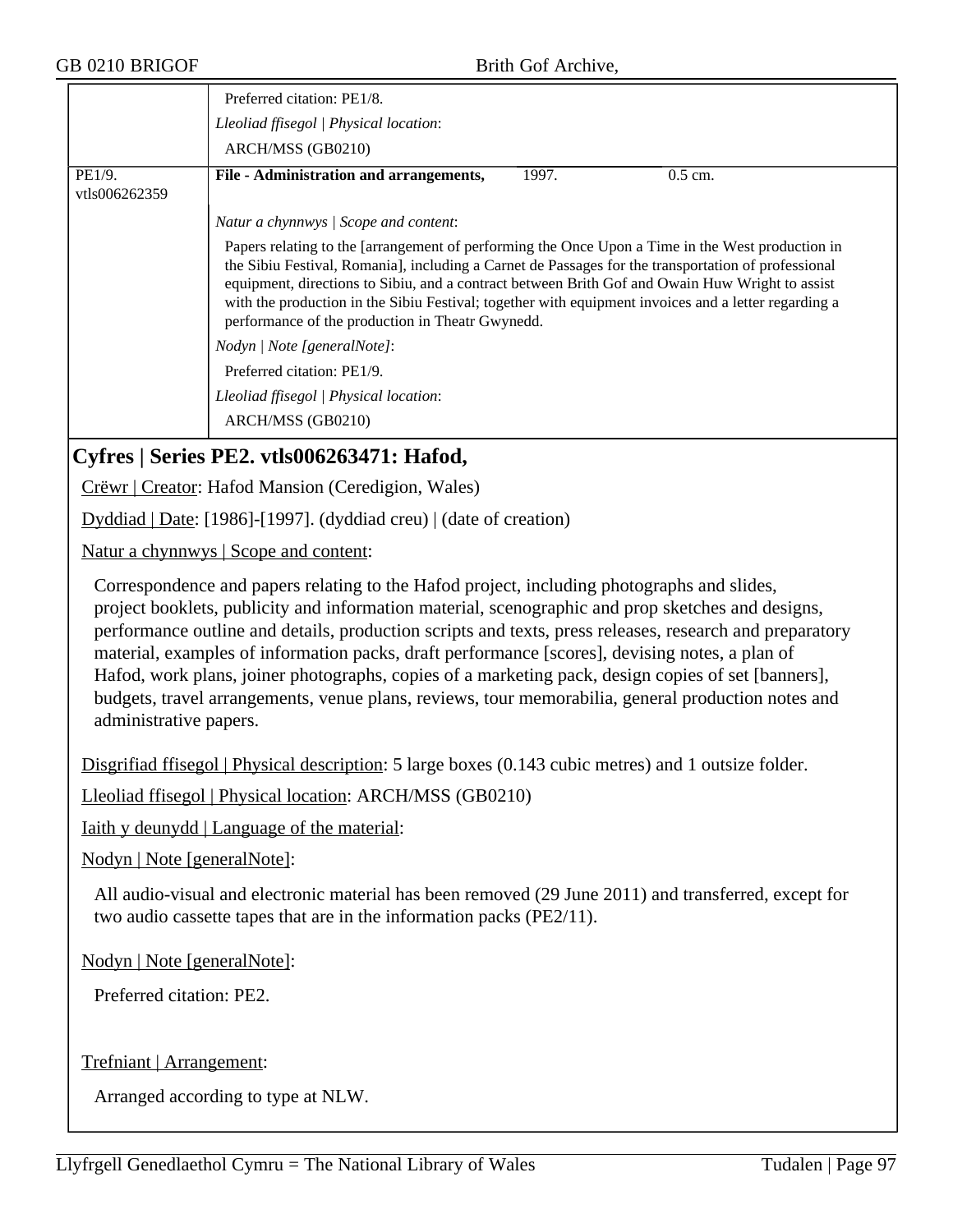|                                   | FFeil / rhestr eitemau   File / item list<br>Teitl   Title                                                                                                                                                                                                                                                                                                                                                                                   | Dyddiadau   Dates     |                                               |  |  |
|-----------------------------------|----------------------------------------------------------------------------------------------------------------------------------------------------------------------------------------------------------------------------------------------------------------------------------------------------------------------------------------------------------------------------------------------------------------------------------------------|-----------------------|-----------------------------------------------|--|--|
| Cod cyfeirnod  <br>Reference code |                                                                                                                                                                                                                                                                                                                                                                                                                                              |                       | Disgrifiad ffisegol   Physical<br>description |  |  |
| PE2/1.                            | File - Photographs,                                                                                                                                                                                                                                                                                                                                                                                                                          | $[1997]$ .            | 12.75 cm.                                     |  |  |
| vtls006263660                     |                                                                                                                                                                                                                                                                                                                                                                                                                                              |                       |                                               |  |  |
|                                   | Natur a chynnwys / Scope and content:                                                                                                                                                                                                                                                                                                                                                                                                        |                       |                                               |  |  |
|                                   | Photographs and negatives of performances, venue, props, cast members, [workshop], and photographs<br>used for publicity material.                                                                                                                                                                                                                                                                                                           |                       |                                               |  |  |
|                                   | Nodyn   Note [generalNote]:                                                                                                                                                                                                                                                                                                                                                                                                                  |                       |                                               |  |  |
|                                   | Preferred citation: PE2/1.                                                                                                                                                                                                                                                                                                                                                                                                                   |                       |                                               |  |  |
|                                   | Lleoliad ffisegol   Physical location:                                                                                                                                                                                                                                                                                                                                                                                                       |                       |                                               |  |  |
|                                   | ARCH/MSS (GB0210)                                                                                                                                                                                                                                                                                                                                                                                                                            |                       |                                               |  |  |
| PE2/2.<br>vtls006263671           | <b>File - Production booklet,</b>                                                                                                                                                                                                                                                                                                                                                                                                            | 1997.                 | 0.5 cm.                                       |  |  |
|                                   | Natur a chynnwys / Scope and content:                                                                                                                                                                                                                                                                                                                                                                                                        |                       |                                               |  |  |
|                                   | A copy of the 'Notes on research' booklet by Clifford McLucas, which were notes written to try and                                                                                                                                                                                                                                                                                                                                           |                       |                                               |  |  |
|                                   | outline the research and development process for the project.                                                                                                                                                                                                                                                                                                                                                                                |                       |                                               |  |  |
|                                   | Nodyn   Note [generalNote]:                                                                                                                                                                                                                                                                                                                                                                                                                  |                       |                                               |  |  |
|                                   | Preferred citation: PE2/2.                                                                                                                                                                                                                                                                                                                                                                                                                   |                       |                                               |  |  |
|                                   | Lleoliad ffisegol   Physical location:                                                                                                                                                                                                                                                                                                                                                                                                       |                       |                                               |  |  |
|                                   | ARCH/MSS (GB0210)                                                                                                                                                                                                                                                                                                                                                                                                                            |                       |                                               |  |  |
| PE2/3.                            | File - Publicity and information material,                                                                                                                                                                                                                                                                                                                                                                                                   | $[1997]$ .            | $0.5$ cm.                                     |  |  |
| vtls006263683                     |                                                                                                                                                                                                                                                                                                                                                                                                                                              |                       |                                               |  |  |
|                                   | Natur a chynnwys / Scope and content:                                                                                                                                                                                                                                                                                                                                                                                                        |                       |                                               |  |  |
|                                   | Publicity and information material including flyers, postcard, draft and final copies of the programme, a<br>master copy of a poster, a leaflet giving directions to the first presentation and a leaflet regarding Brith<br>Gof's new work, which included Tuag at Hafod; together with a leaflet on structure, which contains an<br>outline of Handel's Eight Great Suites, Mariamne's life span and a timeline for the French Revolution. |                       |                                               |  |  |
|                                   | Nodyn   Note [generalNote]:                                                                                                                                                                                                                                                                                                                                                                                                                  |                       |                                               |  |  |
|                                   | Preferred citation: PE2/3.                                                                                                                                                                                                                                                                                                                                                                                                                   |                       |                                               |  |  |
|                                   | Lleoliad ffisegol   Physical location:                                                                                                                                                                                                                                                                                                                                                                                                       |                       |                                               |  |  |
|                                   | ARCH/MSS (GB0210)                                                                                                                                                                                                                                                                                                                                                                                                                            |                       |                                               |  |  |
| PE2/4.                            | <b>File - Production notes,</b>                                                                                                                                                                                                                                                                                                                                                                                                              | $[1997]$ .            | 1.25 cm.                                      |  |  |
| vtls006263884                     |                                                                                                                                                                                                                                                                                                                                                                                                                                              |                       |                                               |  |  |
|                                   | Natur a chynnwys / Scope and content:                                                                                                                                                                                                                                                                                                                                                                                                        |                       |                                               |  |  |
|                                   | General notes relating to the production, including notes on performance actions, basic walks, costumes                                                                                                                                                                                                                                                                                                                                      |                       |                                               |  |  |
|                                   | and the soundtrack; together with a list of letters to be used and transcribed copies of the letters, action<br>diagrams, scenographic designs and some [production texts].                                                                                                                                                                                                                                                                  |                       |                                               |  |  |
|                                   | Nodyn   Note [generalNote]:                                                                                                                                                                                                                                                                                                                                                                                                                  |                       |                                               |  |  |
|                                   | Preferred citation: PE2/4.                                                                                                                                                                                                                                                                                                                                                                                                                   |                       |                                               |  |  |
|                                   | Lleoliad ffisegol   Physical location:                                                                                                                                                                                                                                                                                                                                                                                                       |                       |                                               |  |  |
|                                   | ARCH/MSS (GB0210)                                                                                                                                                                                                                                                                                                                                                                                                                            |                       |                                               |  |  |
| PE2/5.                            | File - Administration and arrangement,                                                                                                                                                                                                                                                                                                                                                                                                       | $[1996]$ - $[1997]$ . | 2.5 cm.                                       |  |  |
| vtls006263891                     |                                                                                                                                                                                                                                                                                                                                                                                                                                              |                       |                                               |  |  |
|                                   | Natur a chynnwys / Scope and content:                                                                                                                                                                                                                                                                                                                                                                                                        |                       |                                               |  |  |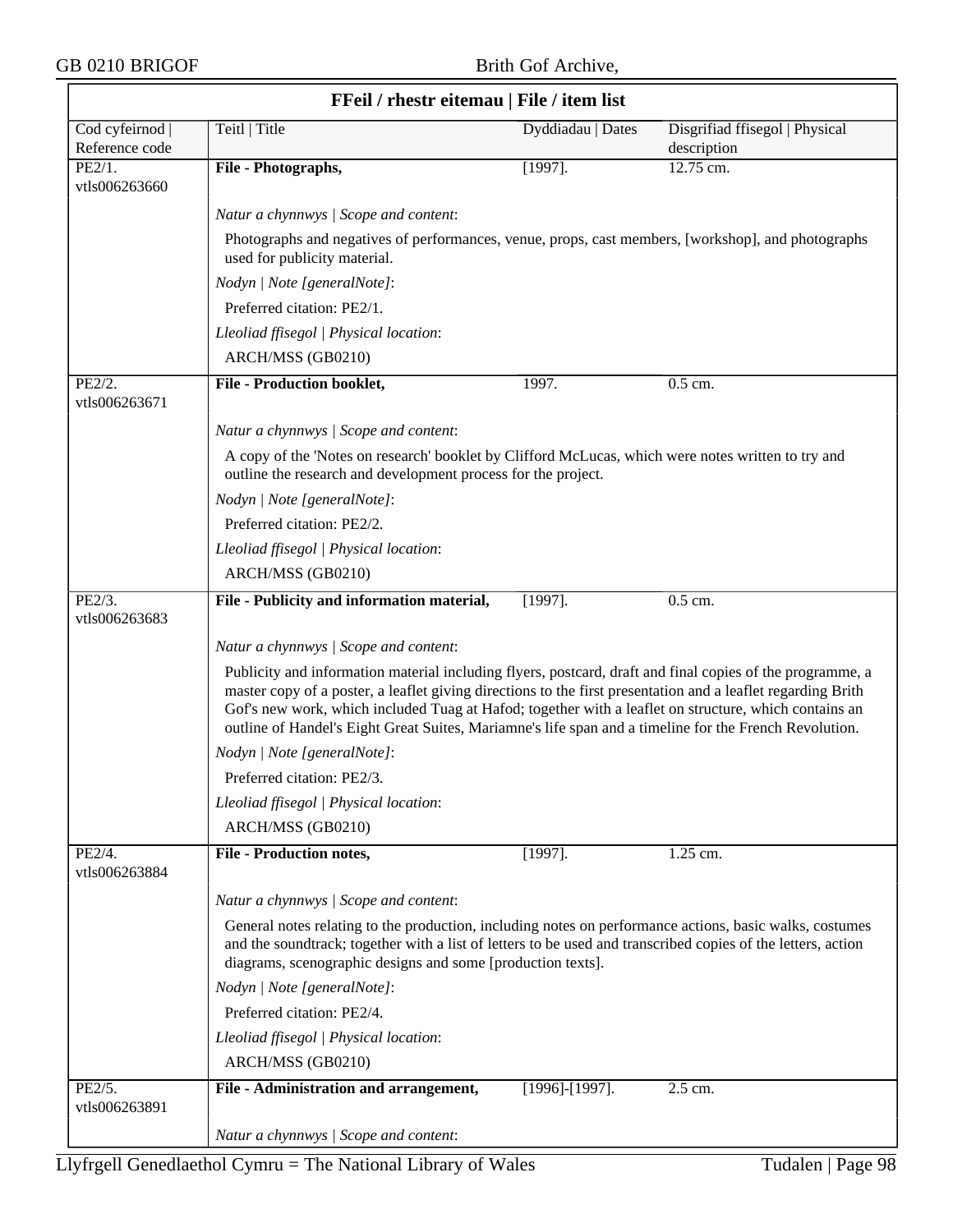|                         | Correspondence and papers relating to the administration and arrangement of the Hafod project,<br>including budgets, enquiries regarding materials, transcribed copies of letters from Mariamne Johnes,<br>performance outline and details, notes on artistic researches, and some prop designs. |                       |           |
|-------------------------|--------------------------------------------------------------------------------------------------------------------------------------------------------------------------------------------------------------------------------------------------------------------------------------------------|-----------------------|-----------|
|                         | Nodyn   Note [generalNote]:                                                                                                                                                                                                                                                                      |                       |           |
|                         | Preferred citation: PE2/5.                                                                                                                                                                                                                                                                       |                       |           |
|                         | Lleoliad ffisegol   Physical location:                                                                                                                                                                                                                                                           |                       |           |
|                         | ARCH/MSS (GB0210)                                                                                                                                                                                                                                                                                |                       |           |
| PE2/6.<br>vtls006263916 | <b>File - Contact lists and audience</b><br>arrangement,                                                                                                                                                                                                                                         | $[1996]$ - $[1997]$ . | 0.5 cm.   |
|                         | Natur a chynnwys / Scope and content:                                                                                                                                                                                                                                                            |                       |           |
|                         | Contact lists, details and mailing labels, including mailing lists for press releases, together with a seating<br>schedule and some allocated tickets.                                                                                                                                           |                       |           |
|                         | Nodyn   Note [generalNote]:                                                                                                                                                                                                                                                                      |                       |           |
|                         | Preferred citation: PE2/6.                                                                                                                                                                                                                                                                       |                       |           |
|                         | Lleoliad ffisegol   Physical location:                                                                                                                                                                                                                                                           |                       |           |
|                         | ARCH/MSS (GB0210)                                                                                                                                                                                                                                                                                |                       |           |
| PE2/7.<br>vtls006263968 | <b>File - Production texts,</b>                                                                                                                                                                                                                                                                  | $[1997]$ .            | $0.5$ cm. |
|                         | Natur a chynnwys / Scope and content:                                                                                                                                                                                                                                                            |                       |           |
|                         | A copy of the 'Thirteen Decoys' text and a page of the 'wordsalad', which formed part of the production<br>texts and which were also possibly used in the marketing packs.                                                                                                                       |                       |           |
|                         | Nodyn   Note [generalNote]:                                                                                                                                                                                                                                                                      |                       |           |
|                         | Preferred citation: PE2/7.                                                                                                                                                                                                                                                                       |                       |           |
|                         | Lleoliad ffisegol   Physical location:                                                                                                                                                                                                                                                           |                       |           |
|                         | ARCH/MSS (GB0210)                                                                                                                                                                                                                                                                                |                       |           |
| PE2/8.<br>vtls006263971 | <b>File - Press information,</b>                                                                                                                                                                                                                                                                 | 1997.                 | 0.1 cm.   |
|                         | Natur a chynnwys / Scope and content:                                                                                                                                                                                                                                                            |                       |           |
|                         | Press releases for the first presentation and the finished performance, together with some notes for editors<br>regarding the project.                                                                                                                                                           |                       |           |
|                         | Nodyn   Note [generalNote]:                                                                                                                                                                                                                                                                      |                       |           |
|                         | Preferred citation: PE2/8.                                                                                                                                                                                                                                                                       |                       |           |
|                         | Lleoliad ffisegol   Physical location:                                                                                                                                                                                                                                                           |                       |           |
|                         | ARCH/MSS (GB0210)                                                                                                                                                                                                                                                                                |                       |           |
| PE2/9.<br>vtls006264037 | File - Research and research material,                                                                                                                                                                                                                                                           | $[1997]$ .            | 3 cm.     |
|                         | Natur a chynnwys / Scope and content:                                                                                                                                                                                                                                                            |                       |           |
|                         | Research material which includes postcards, photocopies of printed material and copies of the Friends of<br>Hafod newsletter.                                                                                                                                                                    |                       |           |
|                         | Nodyn   Note [generalNote]:                                                                                                                                                                                                                                                                      |                       |           |
|                         | Preferred citation: PE2/9.                                                                                                                                                                                                                                                                       |                       |           |
|                         | Lleoliad ffisegol   Physical location:                                                                                                                                                                                                                                                           |                       |           |
|                         | ARCH/MSS (GB0210)                                                                                                                                                                                                                                                                                |                       |           |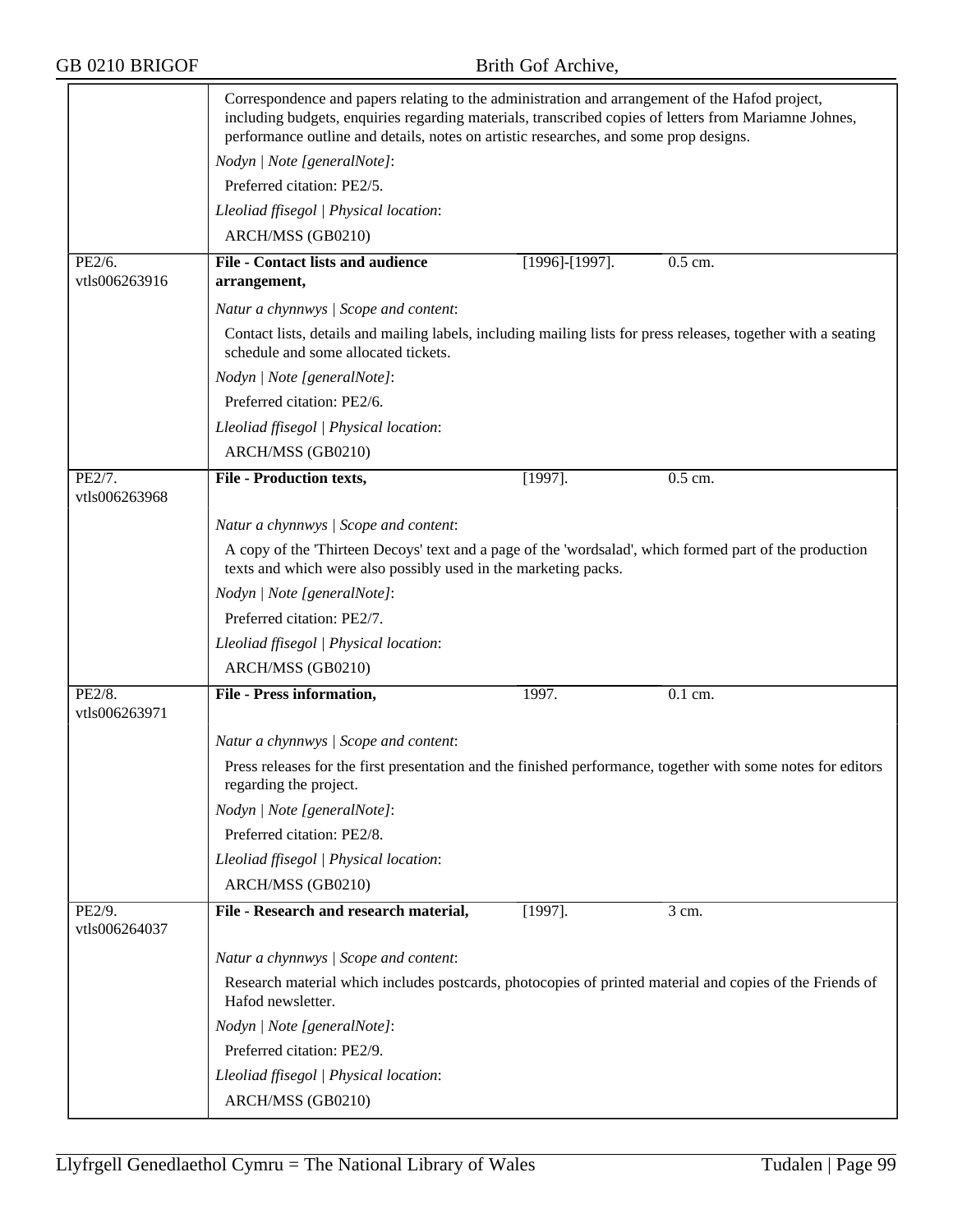| GB 0210 BRIGOF           |                                                                                                                                                                                                                                           | Brith Gof Archive, |                                                                                                       |  |  |
|--------------------------|-------------------------------------------------------------------------------------------------------------------------------------------------------------------------------------------------------------------------------------------|--------------------|-------------------------------------------------------------------------------------------------------|--|--|
| PE2/10.<br>vtls006297161 | File - Text preparation,                                                                                                                                                                                                                  | $[1997]$ .         | 0.25 cm.                                                                                              |  |  |
|                          | Natur a chynnwys / Scope and content:                                                                                                                                                                                                     |                    |                                                                                                       |  |  |
|                          | An enquiry regarding obtaining a copy of a television programme about the making of the film 'Tiger<br>Bay'; together with a transcript of an extract of script, presumably from Tiger Bay, which was possibly<br>used in the production. |                    |                                                                                                       |  |  |
|                          | Nodyn   Note [generalNote]:                                                                                                                                                                                                               |                    |                                                                                                       |  |  |
|                          | Preferred citation: PE2/10.                                                                                                                                                                                                               |                    |                                                                                                       |  |  |
|                          | Lleoliad ffisegol   Physical location:                                                                                                                                                                                                    |                    |                                                                                                       |  |  |
|                          | ARCH/MSS (GB0210)                                                                                                                                                                                                                         |                    |                                                                                                       |  |  |
| PE2/11.<br>vtls006264058 | <b>File - Information packs,</b>                                                                                                                                                                                                          | $[1997]$ .         | 10.5 cm.                                                                                              |  |  |
|                          | Natur a chynnwys / Scope and content:                                                                                                                                                                                                     |                    |                                                                                                       |  |  |
|                          | Examples of information packs, which were project back-up materials, and of the material used in the<br>packs that were presented to audience members, and which appeared to vary in content.                                             |                    |                                                                                                       |  |  |
|                          | Nodyn   Note [generalNote]:                                                                                                                                                                                                               |                    |                                                                                                       |  |  |
|                          | Preferred citation: PE2/11.                                                                                                                                                                                                               |                    |                                                                                                       |  |  |
|                          | Lleoliad ffisegol   Physical location:                                                                                                                                                                                                    |                    |                                                                                                       |  |  |
|                          | ARCH/MSS (GB0210)                                                                                                                                                                                                                         |                    |                                                                                                       |  |  |
| PE2/12.<br>vtls006264563 | File - Scenography,                                                                                                                                                                                                                       | $[1997]$ .         | $0.25$ cm.                                                                                            |  |  |
|                          | Natur a chynnwys / Scope and content:                                                                                                                                                                                                     |                    |                                                                                                       |  |  |
|                          | designs.                                                                                                                                                                                                                                  |                    | Scenographic sketches and designs, including venue plans and a plan of Hafod; together with some prop |  |  |
|                          | Nodyn   Note [generalNote]:                                                                                                                                                                                                               |                    |                                                                                                       |  |  |
|                          | Preferred citation: PE2/12.                                                                                                                                                                                                               |                    |                                                                                                       |  |  |
|                          | Lleoliad ffisegol   Physical location:                                                                                                                                                                                                    |                    |                                                                                                       |  |  |
|                          | ARCH/MSS (GB0210)                                                                                                                                                                                                                         |                    |                                                                                                       |  |  |
| PE2/13.<br>vtls006264594 | File - Performance [scores],                                                                                                                                                                                                              | $[1997]$ .         | $1 \text{ cm}$ .                                                                                      |  |  |
|                          | Natur a chynnwys / Scope and content:                                                                                                                                                                                                     |                    |                                                                                                       |  |  |
|                          | Draft performance [scores] noting details of timings, actions, and soundtrack.                                                                                                                                                            |                    |                                                                                                       |  |  |
|                          | Nodyn   Note [generalNote]:                                                                                                                                                                                                               |                    |                                                                                                       |  |  |
|                          | Preferred citation: PE2/13.                                                                                                                                                                                                               |                    |                                                                                                       |  |  |
|                          | Lleoliad ffisegol   Physical location:                                                                                                                                                                                                    |                    |                                                                                                       |  |  |
|                          | ARCH/MSS (GB0210)                                                                                                                                                                                                                         |                    |                                                                                                       |  |  |
| PE2/14.<br>vtls006264661 | <b>File - Audience presentations,</b>                                                                                                                                                                                                     | $[1997]$ .         | $0.1$ cm.                                                                                             |  |  |
|                          | Natur a chynnwys / Scope and content:                                                                                                                                                                                                     |                    |                                                                                                       |  |  |
|                          | Presentations to the audience before the installation presentations.                                                                                                                                                                      |                    |                                                                                                       |  |  |
|                          | Nodyn   Note [generalNote]:                                                                                                                                                                                                               |                    |                                                                                                       |  |  |
|                          | Preferred citation: PE2/14.                                                                                                                                                                                                               |                    |                                                                                                       |  |  |
|                          | Lleoliad ffisegol   Physical location:                                                                                                                                                                                                    |                    |                                                                                                       |  |  |
|                          | ARCH/MSS (GB0210)                                                                                                                                                                                                                         |                    |                                                                                                       |  |  |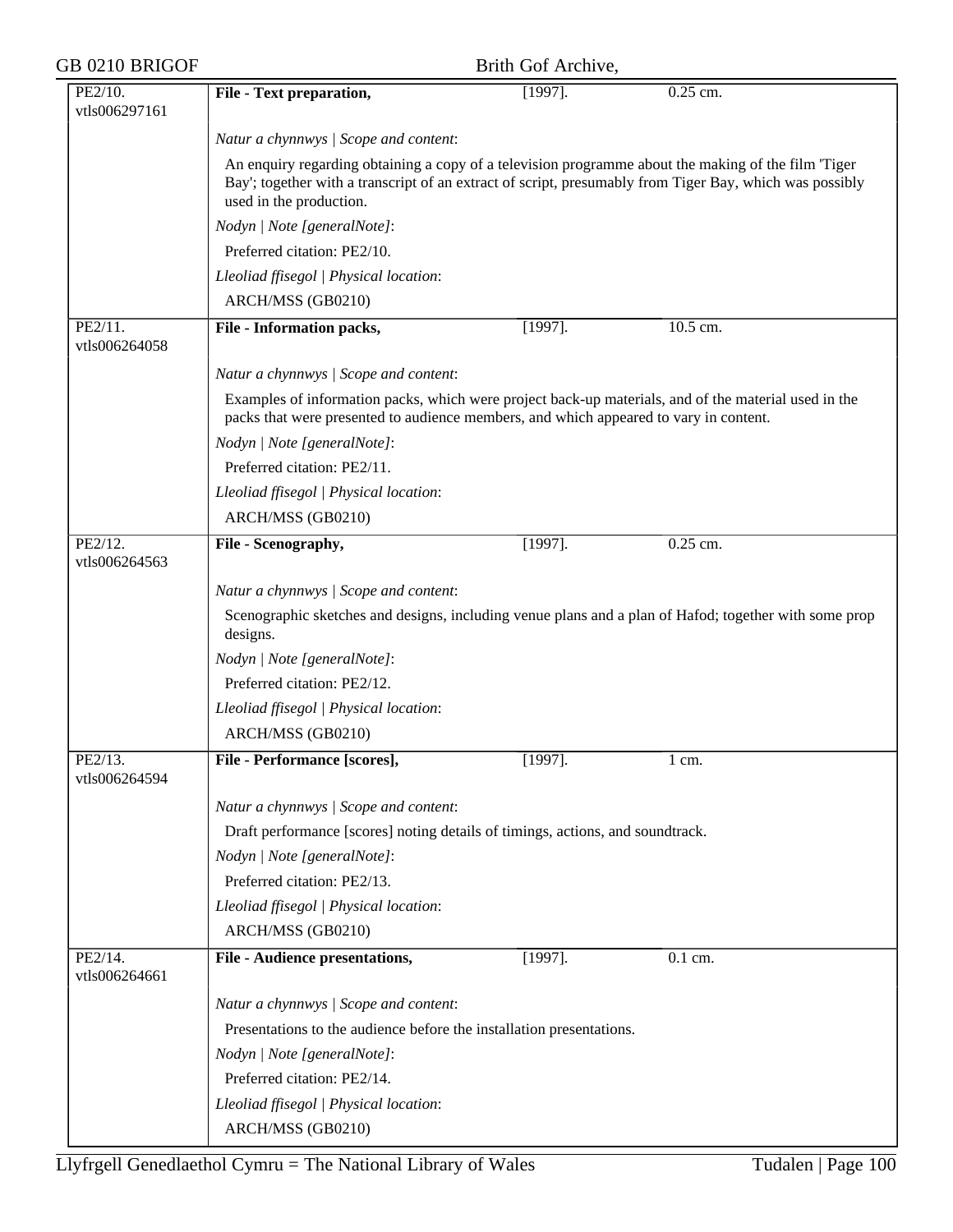| GB 0210 BRIGOF           | Brith Gof Archive,                                                                                                                                                                                                                                                                                                                         |
|--------------------------|--------------------------------------------------------------------------------------------------------------------------------------------------------------------------------------------------------------------------------------------------------------------------------------------------------------------------------------------|
| PE2/15.<br>vtls006298421 | April 6, 1997.<br>$\overline{0.1}$ cm.<br>File - Letter: response to the Tuag at<br><b>Hafod presentations,</b>                                                                                                                                                                                                                            |
|                          | Natur a chynnwys / Scope and content:                                                                                                                                                                                                                                                                                                      |
|                          | A letter written in response to the Tuag at Hafod presentations by a member of the audience.                                                                                                                                                                                                                                               |
|                          | Nodyn   Note [generalNote]:                                                                                                                                                                                                                                                                                                                |
|                          | Preferred citation: PE2/15.                                                                                                                                                                                                                                                                                                                |
|                          | Lleoliad ffisegol   Physical location:                                                                                                                                                                                                                                                                                                     |
|                          | ARCH/MSS (GB0210)                                                                                                                                                                                                                                                                                                                          |
| PE2/16.<br>vtls006264682 | File - Tuag at Hafod devising notes,<br>$[1996x1997]$ .<br>1.5 cm.                                                                                                                                                                                                                                                                         |
|                          | Natur a chynnwys / Scope and content:                                                                                                                                                                                                                                                                                                      |
|                          | A notebook containing devising notes, research, workplans, technical notes, draft texts, prop designs<br>and scenographic designs for Tuag at Hafod and the Lunacy in his Common Sense; and also including<br>instructions for the press photographs.                                                                                      |
|                          | Nodyn   Note [generalNote]:                                                                                                                                                                                                                                                                                                                |
|                          | Preferred citation: PE2/16.                                                                                                                                                                                                                                                                                                                |
|                          | Lleoliad ffisegol   Physical location:                                                                                                                                                                                                                                                                                                     |
|                          | ARCH/MSS (GB0210)                                                                                                                                                                                                                                                                                                                          |
| PE2/17.<br>vtls006264936 | 1.25 cm.<br>File - Tuag at Hafod and Hafod devising<br>$[1997]$ .<br>notes,                                                                                                                                                                                                                                                                |
|                          | Natur a chynnwys / Scope and content:                                                                                                                                                                                                                                                                                                      |
|                          | A notebook containing devising notes that appear to relate to the Tuag at Hafod project, including<br>research, workplans, performance [scores], draft texts for project publications, technical notes and<br>scenographic designs; together with papers relating to the performance of Hafod at the Bala National<br>Eisteddfod of Wales. |
|                          | Nodyn   Note [generalNote]:                                                                                                                                                                                                                                                                                                                |
|                          | Preferred citation: PE2/17.                                                                                                                                                                                                                                                                                                                |
|                          | Lleoliad ffisegol   Physical location:                                                                                                                                                                                                                                                                                                     |
|                          | ARCH/MSS (GB0210)                                                                                                                                                                                                                                                                                                                          |
| PE2/18.<br>vtls006264955 | 0.5 cm.<br>File - Scenography,<br>$[1997]$ .                                                                                                                                                                                                                                                                                               |
|                          | Natur a chynnwys / Scope and content:                                                                                                                                                                                                                                                                                                      |
|                          | Copies of a scenographic diagram and plans relating to the various performances of the Hafod - A Life<br>in Eight Great Suites production at the South Bank Centre, Florence and Sardinia, including venue plans<br>and some plans of Hafod.                                                                                               |
|                          | Nodyn   Note [generalNote]:                                                                                                                                                                                                                                                                                                                |
|                          | Preferred citation: PE2/18.                                                                                                                                                                                                                                                                                                                |
|                          | Lleoliad ffisegol   Physical location:                                                                                                                                                                                                                                                                                                     |
|                          | ARCH/MSS (GB0210)                                                                                                                                                                                                                                                                                                                          |
| PE2/19.<br>vtls006264983 | File - Hafod - A Life in Eight Great Suites<br>$[1997]$ .<br>2 cm.<br>and Lla'th devising notes,                                                                                                                                                                                                                                           |
|                          | Natur a chynnwys / Scope and content:                                                                                                                                                                                                                                                                                                      |
|                          | A notebook containing devising notes relating to the Hafod - A Life in Eight Great Suites production,<br>including performance and action notes; together with other notes relating mainly to the Lla'th<br>(Gwynfyd) production, Prosiect Ecs and new digital media.                                                                      |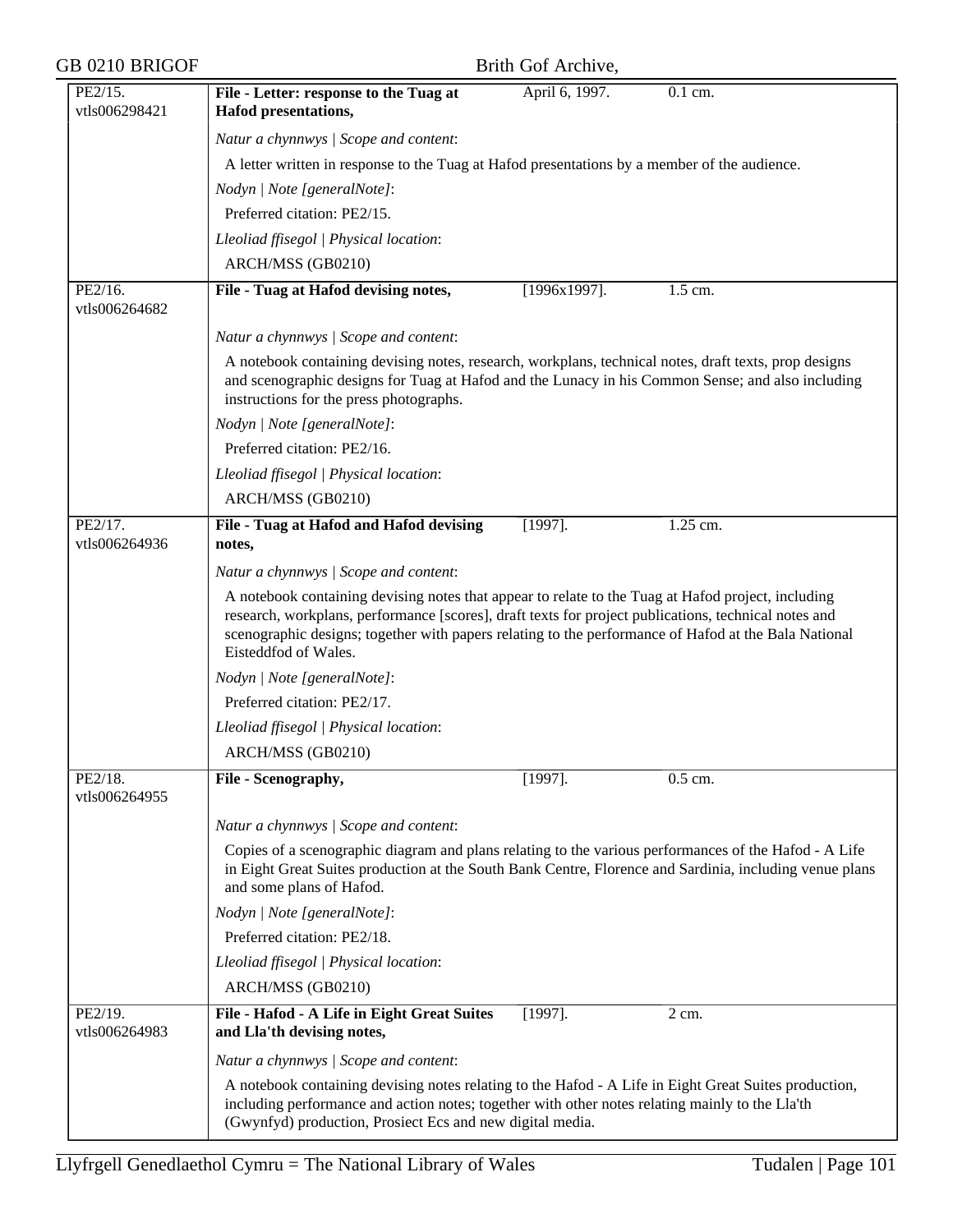|                          | Nodyn   Note [generalNote]:                                                                                                                                                                           |            |                      |  |  |
|--------------------------|-------------------------------------------------------------------------------------------------------------------------------------------------------------------------------------------------------|------------|----------------------|--|--|
|                          | Preferred citation: PE2/19.                                                                                                                                                                           |            |                      |  |  |
|                          | Lleoliad ffisegol   Physical location:                                                                                                                                                                |            |                      |  |  |
|                          | ARCH/MSS (GB0210)                                                                                                                                                                                     |            |                      |  |  |
| PE2/20.<br>vtls006264990 | File - Maps and plans,                                                                                                                                                                                | $[1997]$ . | $0.1$ cm.            |  |  |
|                          | Natur a chynnwys / Scope and content:                                                                                                                                                                 |            |                      |  |  |
|                          | Photocopies of a map and a plan of Hafod.                                                                                                                                                             |            |                      |  |  |
|                          | Nodyn   Note [generalNote]:                                                                                                                                                                           |            |                      |  |  |
|                          | Preferred citation: PE2/20.                                                                                                                                                                           |            |                      |  |  |
|                          | Lleoliad ffisegol   Physical location:                                                                                                                                                                |            |                      |  |  |
|                          | ARCH/MSS (GB0210)                                                                                                                                                                                     |            |                      |  |  |
| PE2/21.<br>vtls006264991 | File - Workplans,                                                                                                                                                                                     | 1997.      | 0.1 cm.              |  |  |
|                          | Natur a chynnwys / Scope and content:                                                                                                                                                                 |            |                      |  |  |
|                          | Copies of a year planner for 1997/1998 noting details of planned work, presumably for the Hafod - A<br>Life in Eight Great Suites production at the Bala National Eisteddfod, Sardinia and Florence.  |            |                      |  |  |
|                          | Nodyn   Note [generalNote]:                                                                                                                                                                           |            |                      |  |  |
|                          | Preferred citation: PE2/21.                                                                                                                                                                           |            |                      |  |  |
|                          | Lleoliad ffisegol   Physical location:                                                                                                                                                                |            |                      |  |  |
|                          | ARCH/MSS (GB0210)                                                                                                                                                                                     |            |                      |  |  |
| PE2/22.<br>vtls006264992 | File - Joiner photographs,                                                                                                                                                                            | $[1997]$ . | 0.25 cm.             |  |  |
|                          | Natur a chynnwys / Scope and content:                                                                                                                                                                 |            |                      |  |  |
|                          | Joiner photographs of the Southbank Centre.                                                                                                                                                           |            |                      |  |  |
|                          | Nodyn   Note [generalNote]:                                                                                                                                                                           |            |                      |  |  |
|                          | Preferred citation: PE2/22.                                                                                                                                                                           |            |                      |  |  |
|                          | Lleoliad ffisegol   Physical location:                                                                                                                                                                |            |                      |  |  |
|                          | ARCH/MSS (GB0210)                                                                                                                                                                                     |            |                      |  |  |
| PE2/23.<br>vtls006265091 | File - Marketing pack,                                                                                                                                                                                | $[1996]$ . | $\overline{0.5}$ cm. |  |  |
|                          | Natur a chynnwys / Scope and content:                                                                                                                                                                 |            |                      |  |  |
|                          | Master, draft and final copies of a Tuag at Hafod marketing pack, including a version for Welsh venues<br>and a version for venues outside of Wales.                                                  |            |                      |  |  |
|                          | Nodyn   Note [generalNote]:                                                                                                                                                                           |            |                      |  |  |
|                          | Preferred citation: PE2/23.                                                                                                                                                                           |            |                      |  |  |
|                          | Lleoliad ffisegol   Physical location:                                                                                                                                                                |            |                      |  |  |
|                          | ARCH/MSS (GB0210)                                                                                                                                                                                     |            |                      |  |  |
| PE2/24.<br>vtls006265251 | File - Correspondence and scenography,                                                                                                                                                                | $[1997]$ . | 0.5 cm.              |  |  |
|                          | Natur a chynnwys / Scope and content:                                                                                                                                                                 |            |                      |  |  |
|                          | Correspondence from a member of the Friends of Hafod regarding keeping copies of production<br>material in the Friends of Hafod archive; together with papers regarding a proposed performance at the |            |                      |  |  |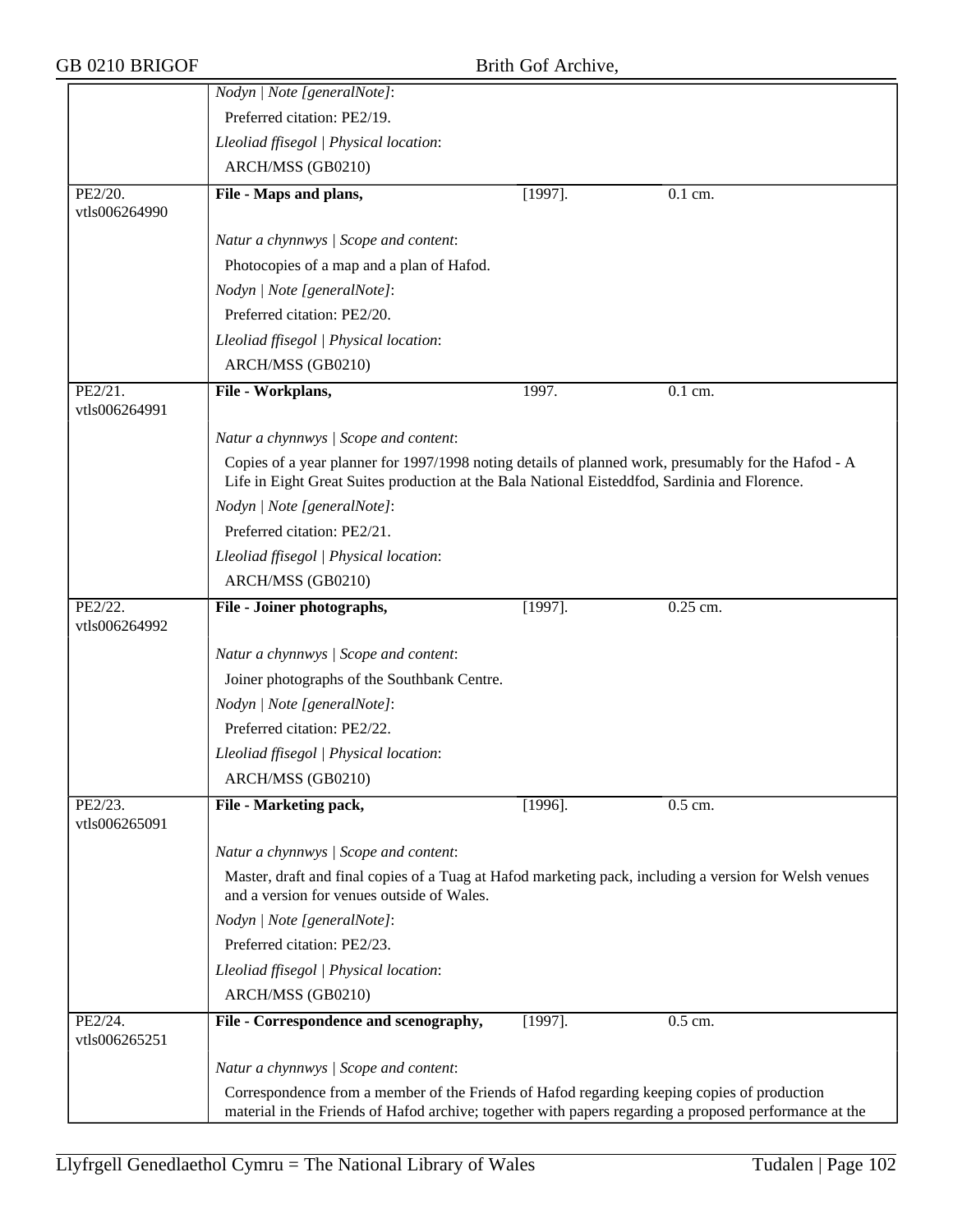|                          | production.                                                                                                                                                                  |            | Ffotogallery, Cardiff and versions of a scenographic diagram relating to the various performances of the                                                                                                        |
|--------------------------|------------------------------------------------------------------------------------------------------------------------------------------------------------------------------|------------|-----------------------------------------------------------------------------------------------------------------------------------------------------------------------------------------------------------------|
|                          | Nodyn   Note [generalNote]:                                                                                                                                                  |            |                                                                                                                                                                                                                 |
|                          |                                                                                                                                                                              |            |                                                                                                                                                                                                                 |
|                          | Preferred citation: PE2/24.                                                                                                                                                  |            |                                                                                                                                                                                                                 |
|                          | Lleoliad ffisegol   Physical location:                                                                                                                                       |            |                                                                                                                                                                                                                 |
|                          | ARCH/MSS (GB0210)                                                                                                                                                            |            |                                                                                                                                                                                                                 |
| PE2/25.<br>vtls006265248 | File - Images: A Life in Eight Great Suites,                                                                                                                                 | $[1997]$ . | 1.5 cm.                                                                                                                                                                                                         |
|                          | Natur a chynnwys / Scope and content:                                                                                                                                        |            |                                                                                                                                                                                                                 |
|                          | Slides, photographs and copies of photographs of the performances, venues, sets, cast and crew of the<br>publicity material and slides relating to the Tri Bywyd production. |            | Hafod - A Life in Eight Great Suites production for Bala National Eisteddfod and in Italy, together with<br>some images of the Tuag at Hafod presentations and performances at Ely Hospital Cardiff, images for |
|                          | Nodyn   Note [generalNote]:                                                                                                                                                  |            |                                                                                                                                                                                                                 |
|                          | Preferred citation: PE2/25.                                                                                                                                                  |            |                                                                                                                                                                                                                 |
|                          | Lleoliad ffisegol   Physical location:                                                                                                                                       |            |                                                                                                                                                                                                                 |
|                          | ARCH/MSS (GB0210)                                                                                                                                                            |            |                                                                                                                                                                                                                 |
| PE2/26.<br>vtls006265374 | File - Photographs,                                                                                                                                                          | $[1997]$ . | 2 cm.                                                                                                                                                                                                           |
|                          | Natur a chynnwys / Scope and content:                                                                                                                                        |            |                                                                                                                                                                                                                 |
|                          | Photographs and copies of photographs relating to the Hafod production, including images of the set<br>with an image that was used in the publicity material.                |            | banners, joiner artwork, the costumes, the production location at Bala, with and without the set; together                                                                                                      |
|                          | Nodyn   Note [generalNote]:                                                                                                                                                  |            |                                                                                                                                                                                                                 |
|                          | Preferred citation: PE2/26.                                                                                                                                                  |            |                                                                                                                                                                                                                 |
|                          | Lleoliad ffisegol   Physical location:                                                                                                                                       |            |                                                                                                                                                                                                                 |
|                          | ARCH/MSS (GB0210)                                                                                                                                                            |            |                                                                                                                                                                                                                 |
| PE2/27.<br>vtls006265253 | File - Scripts and scenography,                                                                                                                                              | $[1997]$ . | 1.5 cm.                                                                                                                                                                                                         |
|                          | Natur a chynnwys / Scope and content:                                                                                                                                        |            |                                                                                                                                                                                                                 |
|                          | A copy of the script for Hafod - A Life in Eight Great Suites, together with scenography designs with<br>stage directions, soundtrack and technical notes.                   |            |                                                                                                                                                                                                                 |
|                          | Nodyn   Note [generalNote]:                                                                                                                                                  |            |                                                                                                                                                                                                                 |
|                          | Preferred citation: PE2/27.                                                                                                                                                  |            |                                                                                                                                                                                                                 |
|                          | Lleoliad ffisegol   Physical location:                                                                                                                                       |            |                                                                                                                                                                                                                 |
|                          | ARCH/MSS (GB0210)                                                                                                                                                            |            |                                                                                                                                                                                                                 |
| PE2/28.<br>vtls006297903 | File - Laminated script,                                                                                                                                                     | $[1997]$ . | $1 \text{ cm}$ .                                                                                                                                                                                                |
|                          | Natur a chynnwys / Scope and content:                                                                                                                                        |            |                                                                                                                                                                                                                 |
|                          | A laminated copy of parts of the production script.                                                                                                                          |            |                                                                                                                                                                                                                 |
|                          | Nodyn   Note [generalNote]:                                                                                                                                                  |            |                                                                                                                                                                                                                 |
|                          | Preferred citation: PE2/28.                                                                                                                                                  |            |                                                                                                                                                                                                                 |
|                          |                                                                                                                                                                              |            |                                                                                                                                                                                                                 |
|                          | Lleoliad ffisegol   Physical location:                                                                                                                                       |            |                                                                                                                                                                                                                 |
|                          | ARCH/MSS (GB0210)                                                                                                                                                            |            |                                                                                                                                                                                                                 |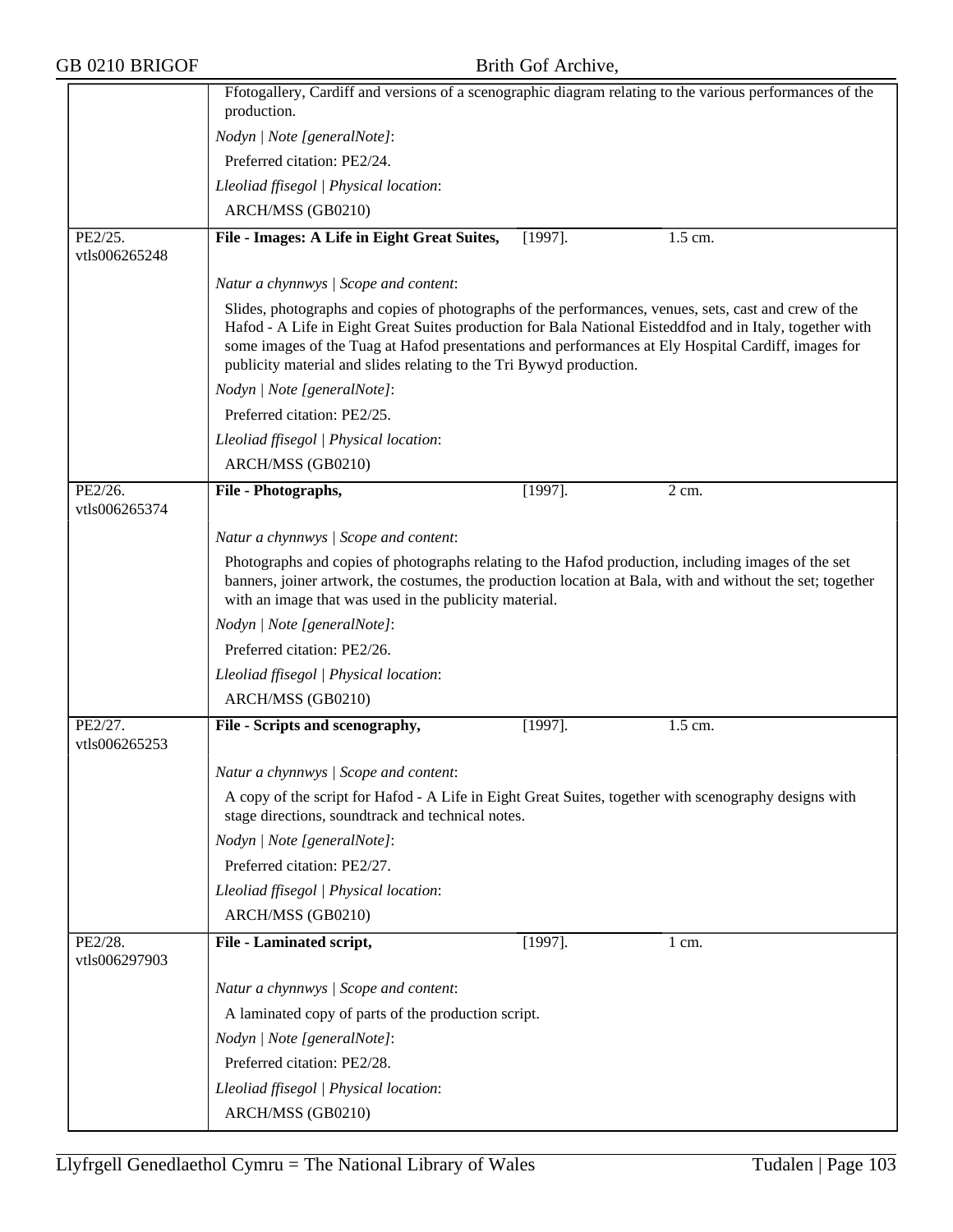| GB 0210 BRIGOF           | Brith Gof Archive,                                                                                                                                                                                                                                                                     |            |           |  |  |
|--------------------------|----------------------------------------------------------------------------------------------------------------------------------------------------------------------------------------------------------------------------------------------------------------------------------------|------------|-----------|--|--|
| PE2/29.<br>vtls006265424 | File - Texts,                                                                                                                                                                                                                                                                          | $[1997]$ . | $0.1$ cm. |  |  |
|                          | Natur a chynnwys / Scope and content:                                                                                                                                                                                                                                                  |            |           |  |  |
|                          | Texts relating to the history of Hafod, Thomas Johnes and Mariamne Johnes.                                                                                                                                                                                                             |            |           |  |  |
|                          | Nodyn   Note [generalNote]:                                                                                                                                                                                                                                                            |            |           |  |  |
|                          | Preferred citation: PE2/29.                                                                                                                                                                                                                                                            |            |           |  |  |
|                          | Lleoliad ffisegol   Physical location:                                                                                                                                                                                                                                                 |            |           |  |  |
|                          | ARCH/MSS (GB0210)                                                                                                                                                                                                                                                                      |            |           |  |  |
| PE2/30.<br>vtls006297915 | File - Thirteen decoys texts,                                                                                                                                                                                                                                                          | $[1997]$ . | 0.25 cm.  |  |  |
|                          | Natur a chynnwys / Scope and content:                                                                                                                                                                                                                                                  |            |           |  |  |
|                          | A copy of the texts of the thirteen decoys which has been annotated and which may have been used as<br>texts or a script during performances and as texts for the installation at the Bala National Eisteddfod of<br>Wales.                                                            |            |           |  |  |
|                          | Nodyn   Note [generalNote]:                                                                                                                                                                                                                                                            |            |           |  |  |
|                          | Preferred citation: PE2/30.                                                                                                                                                                                                                                                            |            |           |  |  |
|                          | Lleoliad ffisegol   Physical location:                                                                                                                                                                                                                                                 |            |           |  |  |
|                          | ARCH/MSS (GB0210)                                                                                                                                                                                                                                                                      |            |           |  |  |
| PE2/31.<br>vtls006265256 | File - Draft [scores],                                                                                                                                                                                                                                                                 | $[1997]$ . | 1 cm.     |  |  |
|                          | Natur a chynnwys / Scope and content:                                                                                                                                                                                                                                                  |            |           |  |  |
|                          | Draft production [scores], presumably for the Hafod - A Life in Eight Great Suites performances.                                                                                                                                                                                       |            |           |  |  |
|                          | Nodyn   Note [generalNote]:                                                                                                                                                                                                                                                            |            |           |  |  |
|                          | Preferred citation: PE2/31.                                                                                                                                                                                                                                                            |            |           |  |  |
|                          | Lleoliad ffisegol   Physical location:                                                                                                                                                                                                                                                 |            |           |  |  |
|                          | ARCH/MSS (GB0210)                                                                                                                                                                                                                                                                      |            |           |  |  |
| PE2/32.<br>vtls006265262 | File - Eisteddfod arrangements,                                                                                                                                                                                                                                                        | $[1997]$ . | 1.5 cm.   |  |  |
|                          | Natur a chynnwys / Scope and content:                                                                                                                                                                                                                                                  |            |           |  |  |
|                          | Correspondence and papers relating to the arrangement and organisation of the Hafod production at<br>the Bala National Eisteddfod of Wales, regarding matters such as theatre licences, accommodation, set<br>equipment and materials, together with Eisteddfod information brochures. |            |           |  |  |
|                          | Nodyn   Note [generalNote]:                                                                                                                                                                                                                                                            |            |           |  |  |
|                          | Preferred citation: PE2/32.                                                                                                                                                                                                                                                            |            |           |  |  |
|                          | Lleoliad ffisegol   Physical location:                                                                                                                                                                                                                                                 |            |           |  |  |
|                          | ARCH/MSS (GB0210)                                                                                                                                                                                                                                                                      |            |           |  |  |
| PE2/33.<br>vtls006265263 | File - Publicity material,                                                                                                                                                                                                                                                             | 1997.      | 0.25 cm.  |  |  |
|                          | Natur a chynnwys / Scope and content:                                                                                                                                                                                                                                                  |            |           |  |  |
|                          | Draft and final copies of publicity material for the Hafod production at the Bala National Eisteddfod of<br>Wales.                                                                                                                                                                     |            |           |  |  |
|                          | Nodyn   Note [generalNote]:                                                                                                                                                                                                                                                            |            |           |  |  |
|                          | Preferred citation: PE2/33.                                                                                                                                                                                                                                                            |            |           |  |  |
|                          | Lleoliad ffisegol   Physical location:                                                                                                                                                                                                                                                 |            |           |  |  |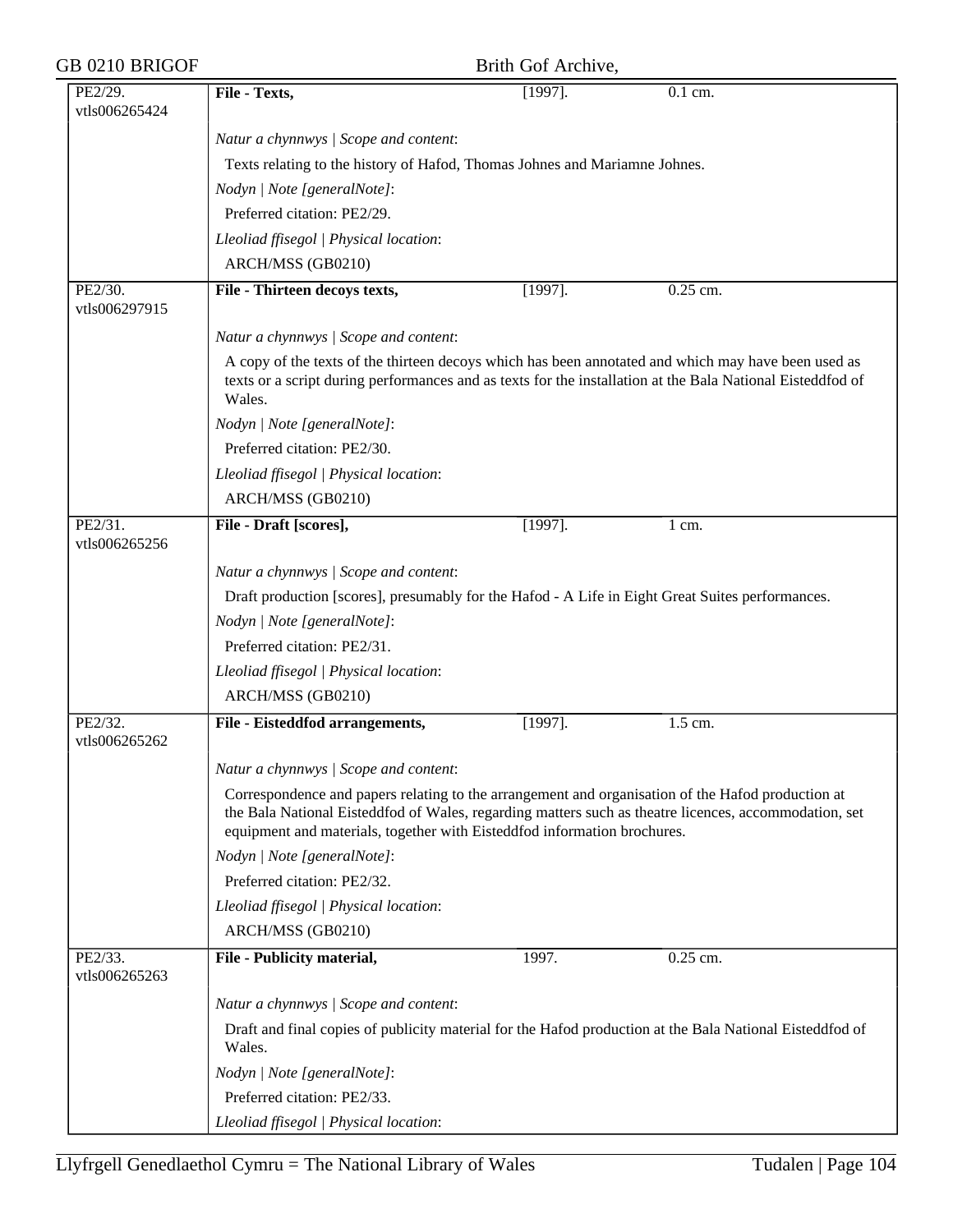|               | ARCH/MSS (GB0210)                                                                                                                                             |               |                                                                                                          |  |  |
|---------------|---------------------------------------------------------------------------------------------------------------------------------------------------------------|---------------|----------------------------------------------------------------------------------------------------------|--|--|
| PE2/34.       | File - Set banners,                                                                                                                                           | $[1997]$ .    | 0.25 cm.                                                                                                 |  |  |
| vtls006265264 |                                                                                                                                                               |               |                                                                                                          |  |  |
|               | Natur a chynnwys / Scope and content:                                                                                                                         |               |                                                                                                          |  |  |
|               |                                                                                                                                                               |               | Design copies of the [banners] that were used on the Hafod set at the Bala National Eisteddfod of Wales. |  |  |
|               | Nodyn   Note [generalNote]:                                                                                                                                   |               |                                                                                                          |  |  |
|               | Preferred citation: PE2/34.                                                                                                                                   |               |                                                                                                          |  |  |
|               | Lleoliad ffisegol   Physical location:                                                                                                                        |               |                                                                                                          |  |  |
|               | ARCH/MSS (GB0210)                                                                                                                                             |               |                                                                                                          |  |  |
| PE2/35.       | File - Lecture,                                                                                                                                               | $[1997]$ .    | 0.1 cm.                                                                                                  |  |  |
| vtls006265383 |                                                                                                                                                               |               |                                                                                                          |  |  |
|               | Crëwr   Creator:                                                                                                                                              |               |                                                                                                          |  |  |
|               | Natur a chynnwys / Scope and content:                                                                                                                         |               |                                                                                                          |  |  |
|               | A copy of a lecture, possibly the lecture given by Dorian Llyewelyn on the subject of landscape and<br>spirituality during the Bala National Eisteddfod week. |               |                                                                                                          |  |  |
|               | Nodyn   Note [generalNote]:                                                                                                                                   |               |                                                                                                          |  |  |
|               | Preferred citation: PE2/35.                                                                                                                                   |               |                                                                                                          |  |  |
|               | Lleoliad ffisegol   Physical location:                                                                                                                        |               |                                                                                                          |  |  |
|               | ARCH/MSS (GB0210)                                                                                                                                             |               |                                                                                                          |  |  |
| PE2/36.       | File - Project working budget,                                                                                                                                | 1997.         | 0.1 cm.                                                                                                  |  |  |
| vtls006265387 |                                                                                                                                                               |               |                                                                                                          |  |  |
|               | Natur a chynnwys / Scope and content:                                                                                                                         |               |                                                                                                          |  |  |
|               | A project working budget relating to the Hafod production at the Bala National Eisteddfod of Wales.                                                           |               |                                                                                                          |  |  |
|               | Nodyn   Note [generalNote]:                                                                                                                                   |               |                                                                                                          |  |  |
|               | Preferred citation: PE2/36.                                                                                                                                   |               |                                                                                                          |  |  |
|               | Lleoliad ffisegol   Physical location:                                                                                                                        |               |                                                                                                          |  |  |
|               | ARCH/MSS (GB0210)                                                                                                                                             |               |                                                                                                          |  |  |
| PE2/37.       | File - Y Cymro,                                                                                                                                               | May 21, 1997. | $0.25$ cm.                                                                                               |  |  |
| vtls006298093 |                                                                                                                                                               |               |                                                                                                          |  |  |
|               | Natur a chynnwys / Scope and content:                                                                                                                         |               |                                                                                                          |  |  |
|               | A copy of Y Cymro, which was possibly kept as an example for or intended for use on the set of the                                                            |               |                                                                                                          |  |  |
|               | Hafod production at the Bala National Eisteddfod of Wales.                                                                                                    |               |                                                                                                          |  |  |
|               | Nodyn   Note [generalNote]:                                                                                                                                   |               |                                                                                                          |  |  |
|               | Preferred citation: PE2/37.                                                                                                                                   |               |                                                                                                          |  |  |
|               | Lleoliad ffisegol   Physical location:                                                                                                                        |               |                                                                                                          |  |  |
|               | ARCH/MSS (GB0210)                                                                                                                                             |               |                                                                                                          |  |  |
| PE2/38.       | File - Barn review,                                                                                                                                           | 1997.         | 0.5 cm.                                                                                                  |  |  |
| vtls006265417 |                                                                                                                                                               |               |                                                                                                          |  |  |
|               | Natur a chynnwys / Scope and content:                                                                                                                         |               |                                                                                                          |  |  |
|               | A review in Barn relating to the Hafod project, together with a translation of the review.                                                                    |               |                                                                                                          |  |  |
|               | Nodyn   Note [generalNote]:                                                                                                                                   |               |                                                                                                          |  |  |
|               | Preferred citation: PE2/38.                                                                                                                                   |               |                                                                                                          |  |  |
|               | Lleoliad ffisegol   Physical location:                                                                                                                        |               |                                                                                                          |  |  |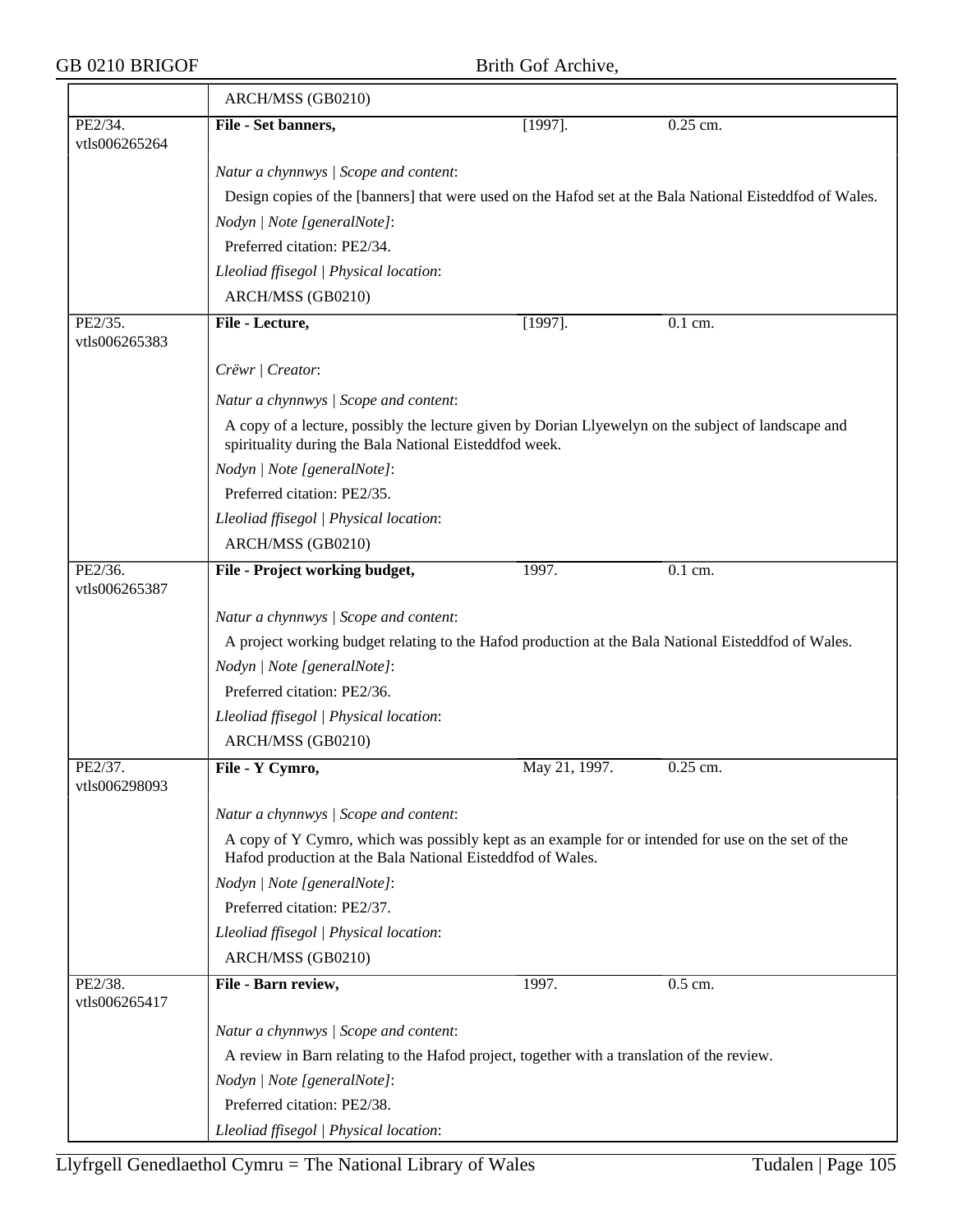$\equiv$ 

|                          | ARCH/MSS (GB0210)                                                                                                                                                                                                         |            |                    |  |  |
|--------------------------|---------------------------------------------------------------------------------------------------------------------------------------------------------------------------------------------------------------------------|------------|--------------------|--|--|
| PE2/39.<br>vtls006298110 | File - Hafod at the National Eisteddfod<br>scenography,                                                                                                                                                                   | $[1997]$ . | 0.5 cm.            |  |  |
|                          | Natur a chynnwys / Scope and content:                                                                                                                                                                                     |            |                    |  |  |
|                          | Scenographic plans and designs relating to the Hafod production at the Bala National Eisteddfod of<br>Wales.                                                                                                              |            |                    |  |  |
|                          | Nodyn   Note [generalNote]:                                                                                                                                                                                               |            |                    |  |  |
|                          | Preferred citation: PE2/39.                                                                                                                                                                                               |            |                    |  |  |
|                          | Lleoliad ffisegol   Physical location:                                                                                                                                                                                    |            |                    |  |  |
|                          | ARCH/MSS (GB0210)                                                                                                                                                                                                         |            |                    |  |  |
| PE2/40.<br>vtls006265454 | File - Travel documents,                                                                                                                                                                                                  | $[1997]$ . | 1 cm.              |  |  |
|                          | Natur a chynnwys / Scope and content:                                                                                                                                                                                     |            |                    |  |  |
|                          | Papers relating to the arrangement of travelling to Europe, including directions from Cagliari to Olbia,<br>insurance documents and ferry tickets.                                                                        |            |                    |  |  |
|                          | Nodyn   Note [generalNote]:                                                                                                                                                                                               |            |                    |  |  |
|                          | Preferred citation: PE2/40.                                                                                                                                                                                               |            |                    |  |  |
|                          | Lleoliad ffisegol   Physical location:                                                                                                                                                                                    |            |                    |  |  |
|                          | ARCH/MSS (GB0210)                                                                                                                                                                                                         |            |                    |  |  |
| PE2/41.<br>vtls006265501 | File - Texts and scripts,                                                                                                                                                                                                 | $[1997]$ . | $\overline{3}$ cm. |  |  |
|                          | Natur a chynnwys / Scope and content:                                                                                                                                                                                     |            |                    |  |  |
|                          | Production texts and scripts for the Hafod productions in Italy, some of which have been translated<br>into Italian, and including a laminated copy of some sections. Some texts may be for the production<br>soundtrack. |            |                    |  |  |
|                          | Nodyn   Note [generalNote]:                                                                                                                                                                                               |            |                    |  |  |
|                          | Preferred citation: PE2/41.                                                                                                                                                                                               |            |                    |  |  |
|                          | Lleoliad ffisegol   Physical location:                                                                                                                                                                                    |            |                    |  |  |
|                          | ARCH/MSS (GB0210)                                                                                                                                                                                                         |            |                    |  |  |
| PE2/42.<br>vtls006265651 | File - Venue plans,                                                                                                                                                                                                       | $[1997]$ . | 0.1 cm.            |  |  |
|                          | Natur a chynnwys / Scope and content:                                                                                                                                                                                     |            |                    |  |  |
|                          | Plans of the disused railway station in Florence.                                                                                                                                                                         |            |                    |  |  |
|                          | Nodyn   Note [generalNote]:                                                                                                                                                                                               |            |                    |  |  |
|                          | Preferred citation: PE2/42.                                                                                                                                                                                               |            |                    |  |  |
|                          | Lleoliad ffisegol   Physical location:                                                                                                                                                                                    |            |                    |  |  |
|                          | ARCH/MSS (GB0210)                                                                                                                                                                                                         |            |                    |  |  |
| PE2/43.<br>vtls006265666 | File - Publicity material,                                                                                                                                                                                                | 1997.      | 0.1 cm.            |  |  |
|                          | Natur a chynnwys / Scope and content:                                                                                                                                                                                     |            |                    |  |  |
|                          | Posters and flyers for the Fabbrica Europa festival in Florence, which included a performance of Hafod -<br>A Life in Eight Great Suites and the performance in Cagliari.                                                 |            |                    |  |  |
|                          | Nodyn   Note [generalNote]:                                                                                                                                                                                               |            |                    |  |  |
|                          | Preferred citation: PE2/43.                                                                                                                                                                                               |            |                    |  |  |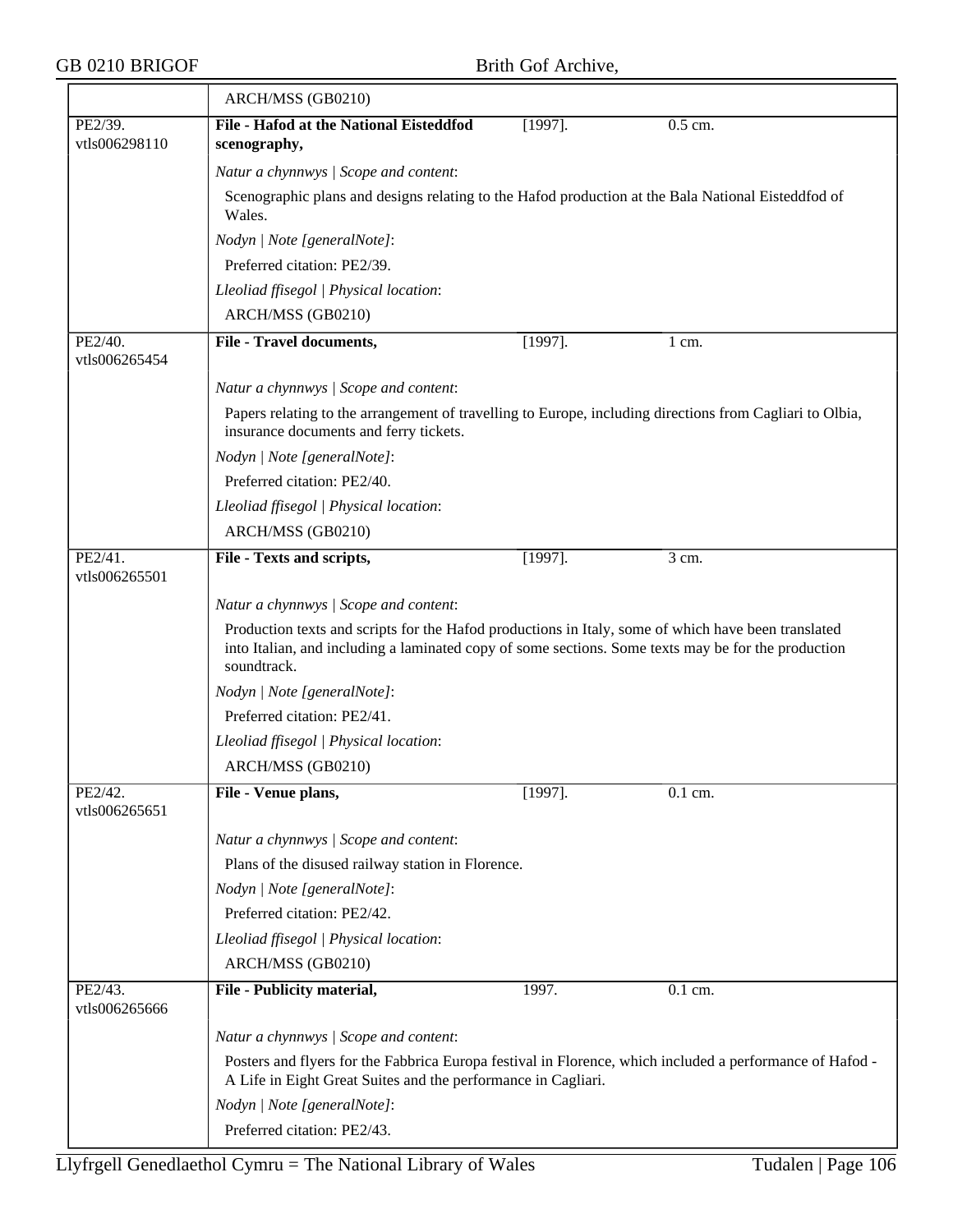|                          | Lleoliad ffisegol   Physical location:                                                                                                                                                                             |  |  |  |  |
|--------------------------|--------------------------------------------------------------------------------------------------------------------------------------------------------------------------------------------------------------------|--|--|--|--|
|                          | ARCH/MSS (GB0210)                                                                                                                                                                                                  |  |  |  |  |
| PE2/44.                  | 1997.<br>File - Newspaper reviews,<br>1 cm.                                                                                                                                                                        |  |  |  |  |
| vtls006265693            |                                                                                                                                                                                                                    |  |  |  |  |
|                          | Natur a chynnwys / Scope and content:                                                                                                                                                                              |  |  |  |  |
|                          | Newspaper reviews of the Hafod performances in Florence and Cagliari, Sardinia, with typescript<br>translations.                                                                                                   |  |  |  |  |
|                          | Nodyn   Note [generalNote]:                                                                                                                                                                                        |  |  |  |  |
|                          | Preferred citation: PE2/44.                                                                                                                                                                                        |  |  |  |  |
|                          | Lleoliad ffisegol   Physical location:                                                                                                                                                                             |  |  |  |  |
|                          | ARCH/MSS (GB0210)                                                                                                                                                                                                  |  |  |  |  |
| PE2/45.<br>vtls006265702 | $[1997]$ .<br>0.25 cm.<br>File - Italy tour arrangements,                                                                                                                                                          |  |  |  |  |
|                          | Natur a chynnwys / Scope and content:                                                                                                                                                                              |  |  |  |  |
|                          | Papers relating to the arrangement and organisation of the tour and performances in Italy, including maps<br>of Florence, contact details, and rough notes regarding the production and work timetable.            |  |  |  |  |
|                          | Nodyn   Note [generalNote]:                                                                                                                                                                                        |  |  |  |  |
|                          | Preferred citation: PE2/45.                                                                                                                                                                                        |  |  |  |  |
|                          | Lleoliad ffisegol   Physical location:                                                                                                                                                                             |  |  |  |  |
|                          | ARCH/MSS (GB0210)                                                                                                                                                                                                  |  |  |  |  |
| PE2/46.<br>vtls006265707 | File - Memorabilia,<br>$[1997]$ .<br>$1 \text{ cm}$ .                                                                                                                                                              |  |  |  |  |
|                          | Natur a chynnwys / Scope and content:                                                                                                                                                                              |  |  |  |  |
|                          | Memorabilia from the tour to Italy including a flag for the commune of Calgiari, a programme for a<br>concert in Statzione Leopolda, Florence and a book relating to National Parks.                               |  |  |  |  |
|                          | Nodyn   Note [generalNote]:                                                                                                                                                                                        |  |  |  |  |
|                          | Preferred citation: PE2/46.                                                                                                                                                                                        |  |  |  |  |
|                          | Lleoliad ffisegol   Physical location:                                                                                                                                                                             |  |  |  |  |
|                          | ARCH/MSS (GB0210)                                                                                                                                                                                                  |  |  |  |  |
| PE2/47.<br>vtls006265728 | <b>File - Southbank Centre,</b><br>$[1997]$ .<br>1 cm.                                                                                                                                                             |  |  |  |  |
|                          | Natur a chynnwys / Scope and content:                                                                                                                                                                              |  |  |  |  |
|                          | Papers relating to a proposed performance of Hafod at the Southbank Centre, London, including<br>brochures, photographs of the venue, plans and technical details, sketches, devising notes and<br>correspondence. |  |  |  |  |
|                          | Nodyn   Note [generalNote]:                                                                                                                                                                                        |  |  |  |  |
|                          | Preferred citation: PE2/47.                                                                                                                                                                                        |  |  |  |  |
|                          | Lleoliad ffisegol   Physical location:                                                                                                                                                                             |  |  |  |  |
|                          | ARCH/MSS (GB0210)                                                                                                                                                                                                  |  |  |  |  |
| PE2/48.                  | File - Friends of Hafod minutes,<br>October 15, 1997.<br>0.1 cm.                                                                                                                                                   |  |  |  |  |
| vtls006298350            |                                                                                                                                                                                                                    |  |  |  |  |
|                          | Natur a chynnwys / Scope and content:                                                                                                                                                                              |  |  |  |  |
|                          | A copy of minutes of a Friends of Hafod AGM, in which there is mention of providing research material<br>to the Hafod production.                                                                                  |  |  |  |  |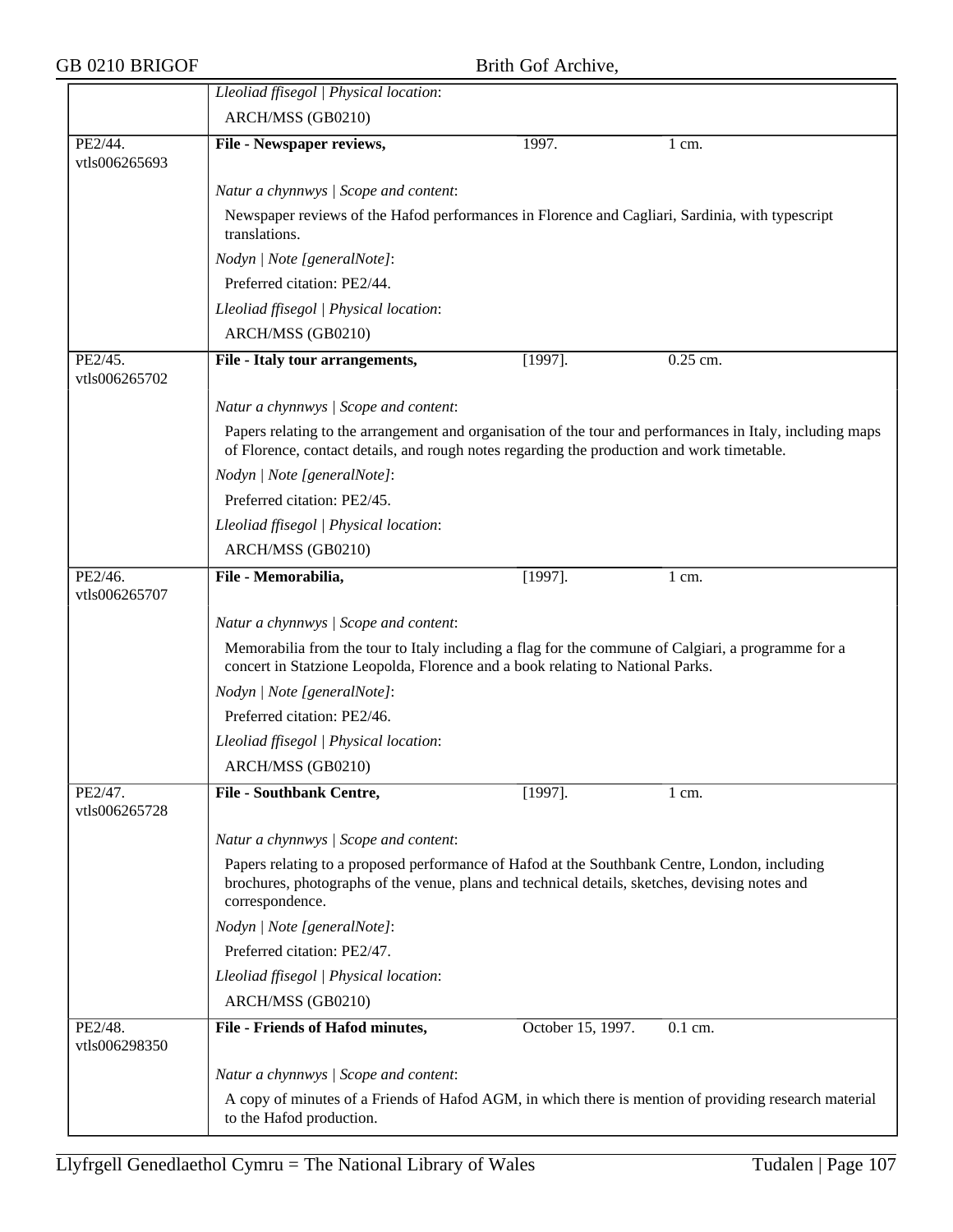|                          | Nodyn   Note [generalNote]:                                                                                                                                        |            |                                                                                                      |  |  |
|--------------------------|--------------------------------------------------------------------------------------------------------------------------------------------------------------------|------------|------------------------------------------------------------------------------------------------------|--|--|
|                          | Preferred citation: PE2/48.                                                                                                                                        |            |                                                                                                      |  |  |
|                          | Lleoliad ffisegol   Physical location:                                                                                                                             |            |                                                                                                      |  |  |
|                          | ARCH/MSS (GB0210)                                                                                                                                                  |            |                                                                                                      |  |  |
| PE2/49.                  | File - New work leaflet,                                                                                                                                           | $[1997]$ . | $0.1$ cm.                                                                                            |  |  |
| vtls006298378            |                                                                                                                                                                    |            |                                                                                                      |  |  |
|                          | Natur a chynnwys / Scope and content:                                                                                                                              |            |                                                                                                      |  |  |
|                          | Tuag at Hafod.                                                                                                                                                     |            | Copies of a new work leaflet outlining three new small, medium and large scale works, which includes |  |  |
|                          | Nodyn   Note [generalNote]:                                                                                                                                        |            |                                                                                                      |  |  |
|                          | Preferred citation: PE2/49.                                                                                                                                        |            |                                                                                                      |  |  |
|                          | Lleoliad ffisegol   Physical location:                                                                                                                             |            |                                                                                                      |  |  |
|                          | ARCH/MSS (GB0210)                                                                                                                                                  |            |                                                                                                      |  |  |
| PE2/50.                  | File - Hafod plan,                                                                                                                                                 | $[1997]$ . | $0.1$ cm.                                                                                            |  |  |
| vtls006298385            |                                                                                                                                                                    |            |                                                                                                      |  |  |
|                          | Natur a chynnwys / Scope and content:                                                                                                                              |            |                                                                                                      |  |  |
|                          | A copy of a plan of Hafod which was used as a background in various Hafod project documents<br>including the marketing pack and scenographic designs and diagrams. |            |                                                                                                      |  |  |
|                          | Nodyn   Note [generalNote]:                                                                                                                                        |            |                                                                                                      |  |  |
|                          | Preferred citation: PE2/50.                                                                                                                                        |            |                                                                                                      |  |  |
|                          | Lleoliad ffisegol   Physical location:                                                                                                                             |            |                                                                                                      |  |  |
|                          | ARCH/MSS (GB0210)                                                                                                                                                  |            |                                                                                                      |  |  |
| PE2/51.<br>vtls006298499 | File - Diagram,                                                                                                                                                    | $[1997]$ . | $\overline{0.1}$ cm.                                                                                 |  |  |
|                          | Natur a chynnwys / Scope and content:                                                                                                                              |            |                                                                                                      |  |  |
|                          | A handwritten diagram on acetate, possibly relating to stage actions.                                                                                              |            |                                                                                                      |  |  |
|                          | Nodyn   Note [generalNote]:                                                                                                                                        |            |                                                                                                      |  |  |
|                          | Preferred citation: PE2/51.                                                                                                                                        |            |                                                                                                      |  |  |
|                          | Lleoliad ffisegol   Physical location:                                                                                                                             |            |                                                                                                      |  |  |
|                          | ARCH/MSS (GB0210)                                                                                                                                                  |            |                                                                                                      |  |  |
| PE2/52.<br>vtls006298501 | File - Hymns,                                                                                                                                                      | $[1997]$ . | $0.1$ cm.                                                                                            |  |  |
|                          | Natur a chynnwys / Scope and content:                                                                                                                              |            |                                                                                                      |  |  |
|                          | A photocopy of hymns with handwritten notes on the back, possibly instructions for singing.                                                                        |            |                                                                                                      |  |  |
|                          | Nodyn   Note [generalNote]:                                                                                                                                        |            |                                                                                                      |  |  |
|                          | Preferred citation: PE2/52.                                                                                                                                        |            |                                                                                                      |  |  |
|                          | Lleoliad ffisegol   Physical location:                                                                                                                             |            |                                                                                                      |  |  |
|                          | ARCH/MSS (GB0210)                                                                                                                                                  |            |                                                                                                      |  |  |
|                          | Cyfres   Series PE3. vtls006262407: Lla'th (Gwynfyd),                                                                                                              |            |                                                                                                      |  |  |
| Crëwr   Creator:         |                                                                                                                                                                    |            |                                                                                                      |  |  |
|                          | Dyddiad   Date: [1998]. (dyddiad creu)   (date of creation)                                                                                                        |            |                                                                                                      |  |  |
|                          | Natur a chynnwys   Scope and content:                                                                                                                              |            |                                                                                                      |  |  |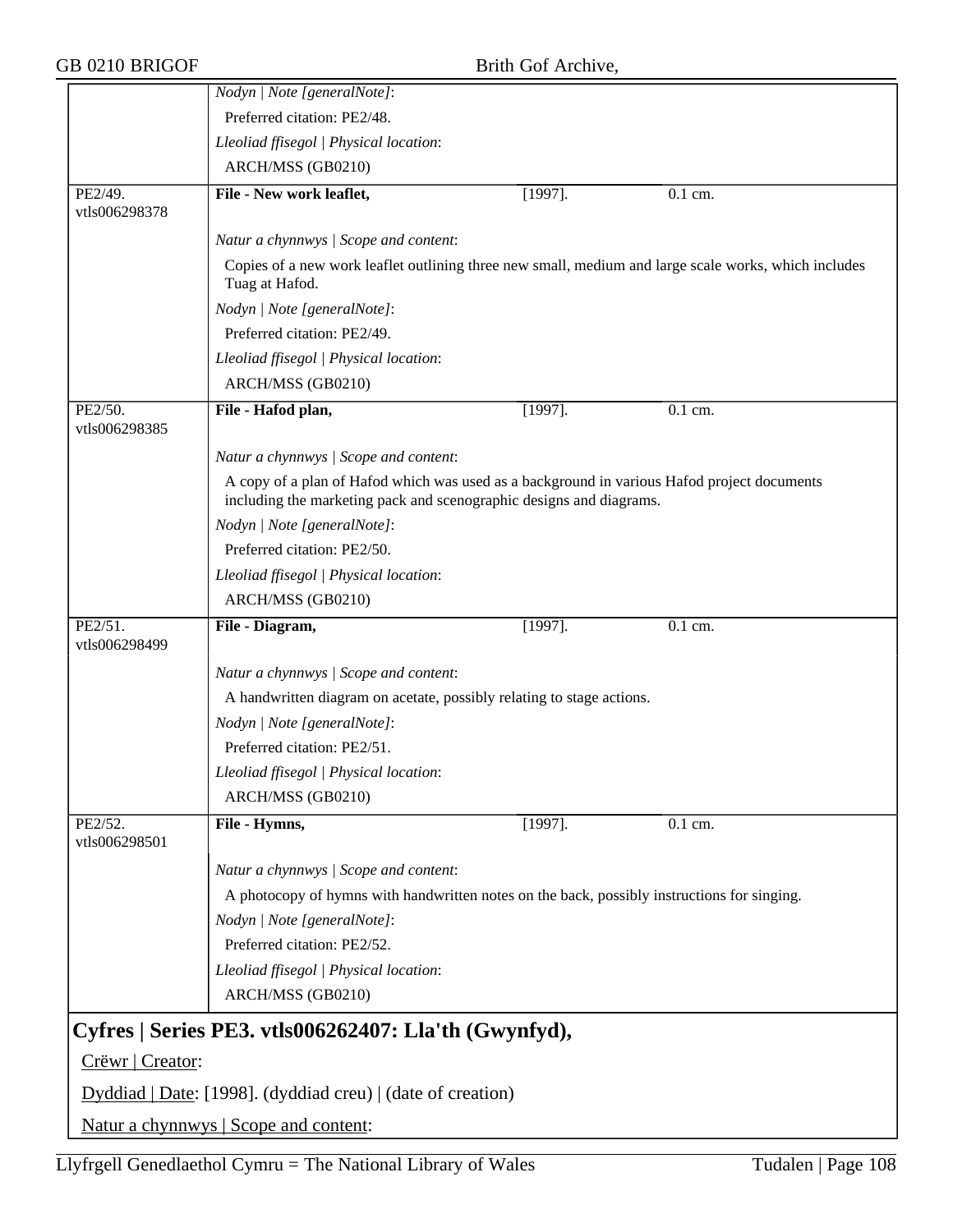Papers relating to the Lla'th (Gwynfyd) production including, copies of the production booklet, research material, publicity material, photographs and slides, production texts and scripts, handwritten research, script and action notes, workplan and arrangement notes, technical notes, scenographic sketches, correspondence, press information, a technical specification, draft performance [score] and soundtrack notes; together with papers relating to the performance of Lla'th (Gwynfyd) at the Scenekunst Festival, Århus.

Disgrifiad ffisegol | Physical description: 1 large box (0.029 cubic metres).

Lleoliad ffisegol | Physical location: ARCH/MSS (GB0210)

Iaith y deunydd | Language of the material:

Nodyn | Note [generalNote]:

All audio-visual, video and electronic material has been removed (29 June 2011) and transferred.

Nodyn | Note [generalNote]:

Preferred citation: PE3.

Trefniant | Arrangement:

| FFeil / rhestr eitemau   File / item list |                                                                                                                                                                                                                                                                            |                   |                                               |  |  |
|-------------------------------------------|----------------------------------------------------------------------------------------------------------------------------------------------------------------------------------------------------------------------------------------------------------------------------|-------------------|-----------------------------------------------|--|--|
| Cod cyfeirnod<br>Reference code           | Teitl   Title                                                                                                                                                                                                                                                              | Dyddiadau   Dates | Disgrifiad ffisegol   Physical<br>description |  |  |
| PE3/1.<br>vtls006262494                   | <b>File - Production booklet,</b>                                                                                                                                                                                                                                          | 1998.             | 3.25 cm.                                      |  |  |
|                                           | Natur a chynnwys / Scope and content:                                                                                                                                                                                                                                      |                   |                                               |  |  |
|                                           | Design, proof and final copies of the production booklet, containing images from the premiere staging<br>and also including slide images of the booklet; together with a copy of production texts with circled<br>extracts that were presumably to be used in the booklet. |                   |                                               |  |  |
|                                           | Nodyn   Note [generalNote]:                                                                                                                                                                                                                                                |                   |                                               |  |  |
|                                           | Preferred citation: PE3/1.                                                                                                                                                                                                                                                 |                   |                                               |  |  |
|                                           | Lleoliad ffisegol   Physical location:                                                                                                                                                                                                                                     |                   |                                               |  |  |
|                                           | ARCH/MSS (GB0210)                                                                                                                                                                                                                                                          |                   |                                               |  |  |
| PE3/2.<br>vtls006262498                   | File - Research material,                                                                                                                                                                                                                                                  | $[1998]$ .        | 2.25 cm.                                      |  |  |
|                                           | Natur a chynnwys / Scope and content:                                                                                                                                                                                                                                      |                   |                                               |  |  |
|                                           | Items presumably kept for research purposes, including a copy of Bach's Mass in B Minor, a programme<br>for a production called House, directed by Eddie Ladd, and a photocopied extract from Ffydd ac<br>Argyfwng Cenedl by R Tudur Jones.                                |                   |                                               |  |  |
|                                           | Nodyn   Note [generalNote]:                                                                                                                                                                                                                                                |                   |                                               |  |  |
|                                           | Preferred citation: PE3/2.                                                                                                                                                                                                                                                 |                   |                                               |  |  |
|                                           | Lleoliad ffisegol   Physical location:                                                                                                                                                                                                                                     |                   |                                               |  |  |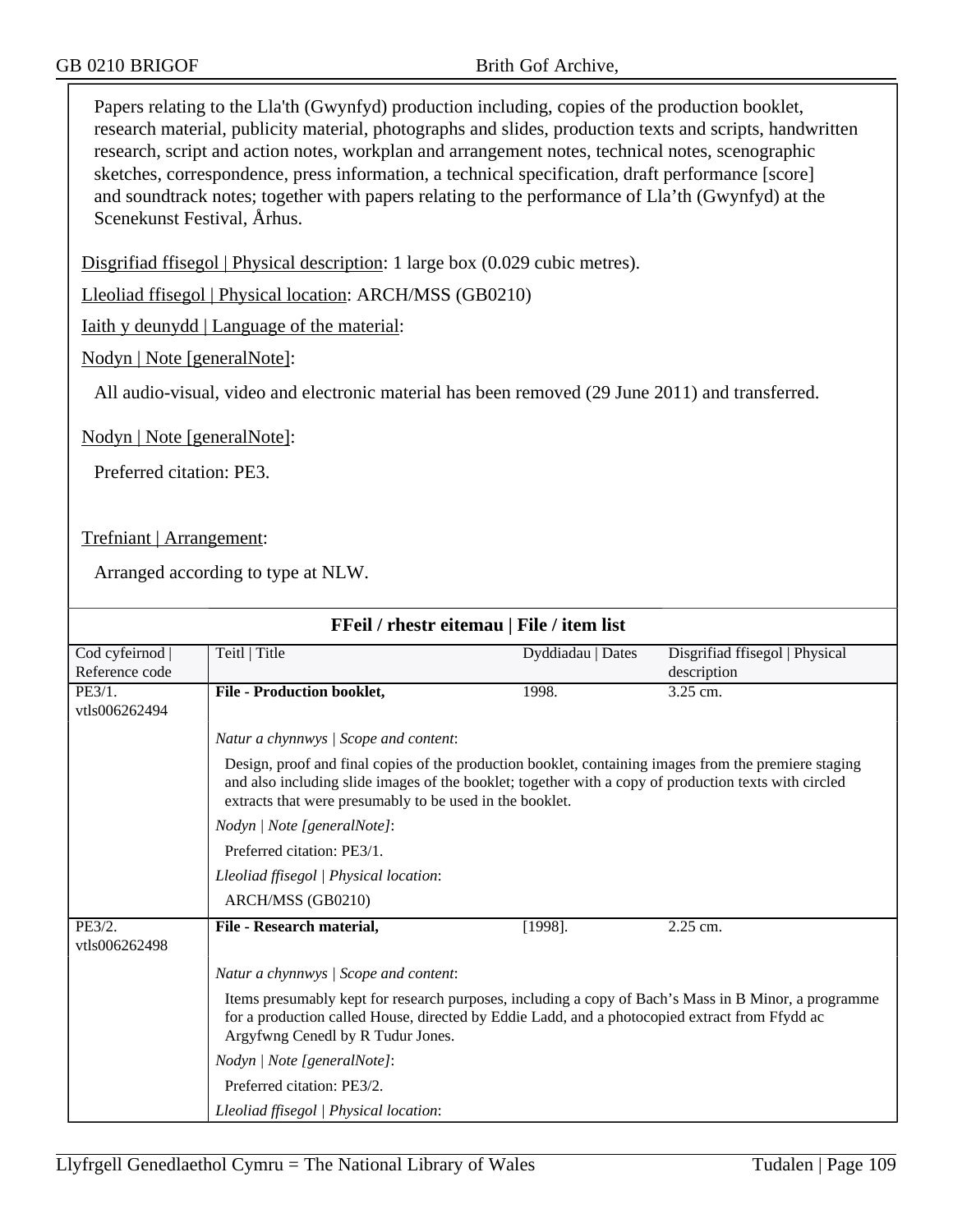## GB 0210 BRIGOF Brith Gof Archive,

|                         | ARCH/MSS (GB0210)                                                                                                                                                                                        |                                                                                                                                                                                  |           |  |  |  |  |
|-------------------------|----------------------------------------------------------------------------------------------------------------------------------------------------------------------------------------------------------|----------------------------------------------------------------------------------------------------------------------------------------------------------------------------------|-----------|--|--|--|--|
| PE3/3.                  | File - Publicity material,                                                                                                                                                                               | 1998.                                                                                                                                                                            | $0.1$ cm. |  |  |  |  |
| vtls006262526           |                                                                                                                                                                                                          |                                                                                                                                                                                  |           |  |  |  |  |
|                         | Natur a chynnwys / Scope and content:                                                                                                                                                                    |                                                                                                                                                                                  |           |  |  |  |  |
|                         | Publicity material including posters for the site-specific productions in Bwlchllan and Cardiff and                                                                                                      |                                                                                                                                                                                  |           |  |  |  |  |
|                         |                                                                                                                                                                                                          | also a European tour; flyers for the Bwlchllan performance and a programme, possibly for a European<br>performance; together with an information booklet regarding Prosiect Ecs. |           |  |  |  |  |
|                         |                                                                                                                                                                                                          |                                                                                                                                                                                  |           |  |  |  |  |
|                         | Nodyn   Note [generalNote]:<br>Preferred citation: PE3/3.                                                                                                                                                |                                                                                                                                                                                  |           |  |  |  |  |
|                         | Lleoliad ffisegol   Physical location:                                                                                                                                                                   |                                                                                                                                                                                  |           |  |  |  |  |
|                         | ARCH/MSS (GB0210)                                                                                                                                                                                        |                                                                                                                                                                                  |           |  |  |  |  |
|                         |                                                                                                                                                                                                          |                                                                                                                                                                                  |           |  |  |  |  |
| PE3/4.<br>vtls006262531 | File - Photographs and slides,                                                                                                                                                                           | $[1998]$ .                                                                                                                                                                       | 1.75 cm.  |  |  |  |  |
|                         | Natur a chynnwys / Scope and content:                                                                                                                                                                    |                                                                                                                                                                                  |           |  |  |  |  |
|                         | Production photographs, including contact sheets of publicity photographs taken by [Keith Morris],                                                                                                       |                                                                                                                                                                                  |           |  |  |  |  |
|                         | photographs of Eddie Ladd in rehearsal [for a theatre version of the production], slide images of the                                                                                                    |                                                                                                                                                                                  |           |  |  |  |  |
|                         | performance and copies of photographs of the performance, some of which may have been used in the<br>production booklet and copies of photographs of Bwlchllan; together with two slides of the Hafod: A |                                                                                                                                                                                  |           |  |  |  |  |
|                         | Life in Eight Great Suites production.                                                                                                                                                                   |                                                                                                                                                                                  |           |  |  |  |  |
|                         | Nodyn   Note [generalNote]:                                                                                                                                                                              |                                                                                                                                                                                  |           |  |  |  |  |
|                         | Preferred citation: PE3/4.                                                                                                                                                                               |                                                                                                                                                                                  |           |  |  |  |  |
|                         | Lleoliad ffisegol   Physical location:                                                                                                                                                                   |                                                                                                                                                                                  |           |  |  |  |  |
|                         | ARCH/MSS (GB0210)                                                                                                                                                                                        |                                                                                                                                                                                  |           |  |  |  |  |
| PE3/5.                  | File - Scripts,                                                                                                                                                                                          | $[1998]$ .                                                                                                                                                                       | $0.5$ cm. |  |  |  |  |
| vtls006262559           |                                                                                                                                                                                                          |                                                                                                                                                                                  |           |  |  |  |  |
|                         | Natur a chynnwys / Scope and content:                                                                                                                                                                    |                                                                                                                                                                                  |           |  |  |  |  |
|                         |                                                                                                                                                                                                          | Versions of the production script, including a script for the site-specific production, with notes regarding                                                                     |           |  |  |  |  |
|                         | stage and vt directions and a script for the studio production; together with notes regarding Clifford<br>McLucas, Brith Gof and their work.                                                             |                                                                                                                                                                                  |           |  |  |  |  |
|                         | Nodyn   Note [generalNote]:                                                                                                                                                                              |                                                                                                                                                                                  |           |  |  |  |  |
|                         | Preferred citation: PE3/5.                                                                                                                                                                               |                                                                                                                                                                                  |           |  |  |  |  |
|                         | Lleoliad ffisegol   Physical location:                                                                                                                                                                   |                                                                                                                                                                                  |           |  |  |  |  |
|                         | ARCH/MSS (GB0210)                                                                                                                                                                                        |                                                                                                                                                                                  |           |  |  |  |  |
| PE3/6.                  | File - Notebook,                                                                                                                                                                                         | $[1998]$ .                                                                                                                                                                       | 1 cm.     |  |  |  |  |
| vtls006263479           |                                                                                                                                                                                                          |                                                                                                                                                                                  |           |  |  |  |  |
|                         | Natur a chynnwys / Scope and content:                                                                                                                                                                    |                                                                                                                                                                                  |           |  |  |  |  |
|                         | Notes in the hand of [Eddie Ladd], comprising mainly research notes, draft script notes and details of<br>actions; together with personal notes such as recipes and notes on Sarah Jacob and anorexia.   |                                                                                                                                                                                  |           |  |  |  |  |
|                         | Nodyn   Note [generalNote]:                                                                                                                                                                              |                                                                                                                                                                                  |           |  |  |  |  |
|                         | Preferred citation: PE3/6.                                                                                                                                                                               |                                                                                                                                                                                  |           |  |  |  |  |
|                         | Lleoliad ffisegol   Physical location:                                                                                                                                                                   |                                                                                                                                                                                  |           |  |  |  |  |
|                         | ARCH/MSS (GB0210)                                                                                                                                                                                        |                                                                                                                                                                                  |           |  |  |  |  |
| PE3/7.                  | <b>File - Performance notes,</b>                                                                                                                                                                         | $[1998]$ .                                                                                                                                                                       | 0.25 cm.  |  |  |  |  |
| vtls006263574           |                                                                                                                                                                                                          |                                                                                                                                                                                  |           |  |  |  |  |
|                         | Natur a chynnwys / Scope and content:                                                                                                                                                                    |                                                                                                                                                                                  |           |  |  |  |  |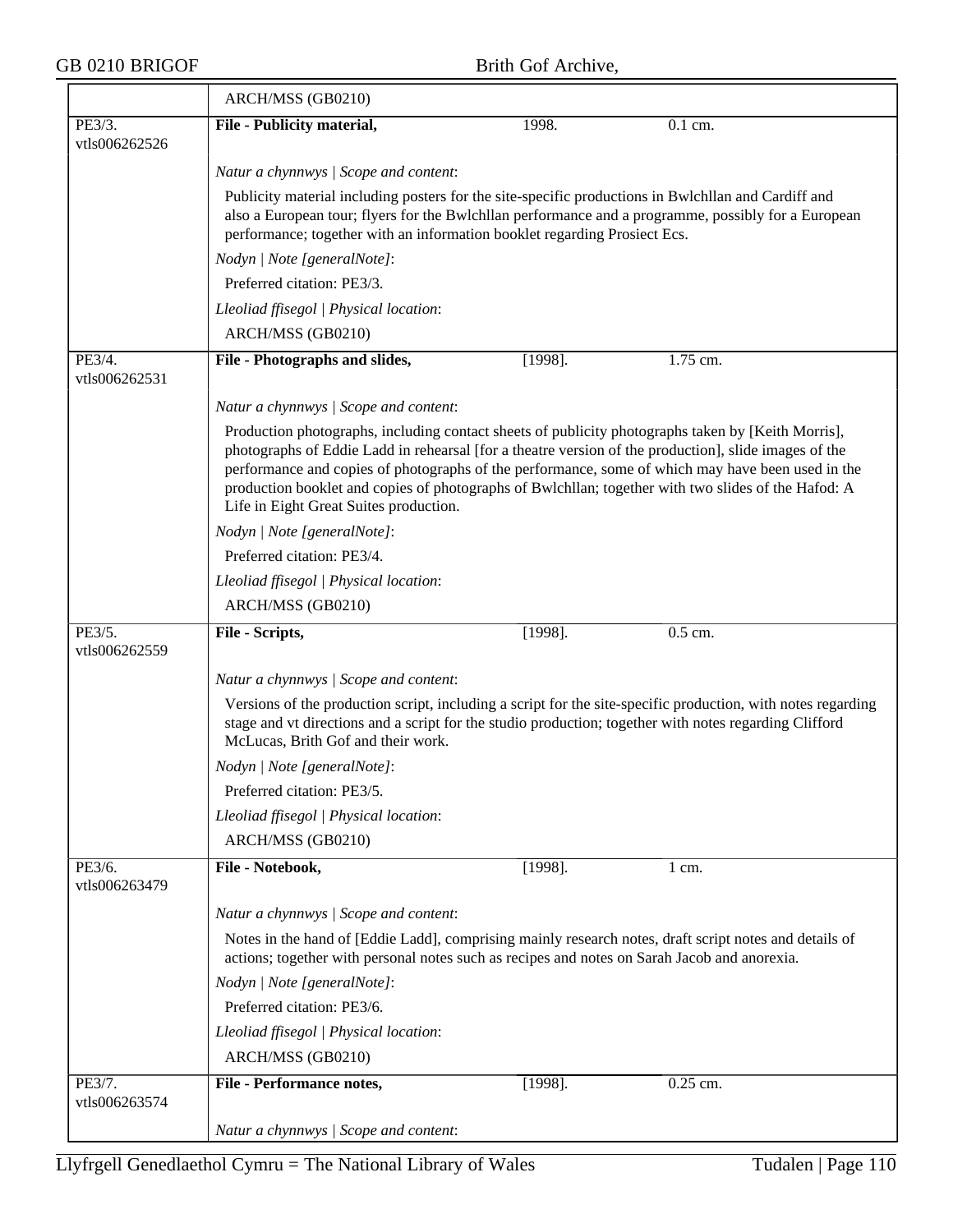| GB 0210 BRIGOF           | Brith Gof Archive,<br>Performance notes in the hand of [Eddie Ladd] noting parts of the script and details of actions.                                                                                                                                                                                                                             |                   |          |  |
|--------------------------|----------------------------------------------------------------------------------------------------------------------------------------------------------------------------------------------------------------------------------------------------------------------------------------------------------------------------------------------------|-------------------|----------|--|
|                          |                                                                                                                                                                                                                                                                                                                                                    |                   |          |  |
|                          | Nodyn   Note [generalNote]:                                                                                                                                                                                                                                                                                                                        |                   |          |  |
|                          | Preferred citation: PE3/7.                                                                                                                                                                                                                                                                                                                         |                   |          |  |
|                          | Lleoliad ffisegol   Physical location:                                                                                                                                                                                                                                                                                                             |                   |          |  |
|                          | ARCH/MSS (GB0210)                                                                                                                                                                                                                                                                                                                                  |                   |          |  |
| PE3/8.                   | File - Draft script,                                                                                                                                                                                                                                                                                                                               | $[1998]$ .        | 0.5 cm.  |  |
| vtls006263584            |                                                                                                                                                                                                                                                                                                                                                    |                   |          |  |
|                          | Natur a chynnwys / Scope and content:                                                                                                                                                                                                                                                                                                              |                   |          |  |
|                          | A draft copy of the production script arranged by sequence and also including extracts of research<br>materials, notes and sketches.                                                                                                                                                                                                               |                   |          |  |
|                          | Nodyn   Note [generalNote]:                                                                                                                                                                                                                                                                                                                        |                   |          |  |
|                          | Preferred citation: PE3/8.                                                                                                                                                                                                                                                                                                                         |                   |          |  |
|                          | Lleoliad ffisegol   Physical location:                                                                                                                                                                                                                                                                                                             |                   |          |  |
|                          | ARCH/MSS (GB0210)                                                                                                                                                                                                                                                                                                                                  |                   |          |  |
| PE3/9.<br>vtls006263596  | File - Scenekunst Festival,                                                                                                                                                                                                                                                                                                                        | $[1998]$ .        | 2.75 cm. |  |
|                          | Natur a chynnwys / Scope and content:                                                                                                                                                                                                                                                                                                              |                   |          |  |
|                          | Papers relating to the performance of Lla'th (Gwynfyd) at the Scenekunst Festival, Arhus including a<br>festival programme and magazine, press reviews, a draft script with notes, stage directions, scenographic<br>sketches and soundtrack notes; together with pamphlets and papers relating to Arhus and cultural life and<br>events in Århus. |                   |          |  |
|                          | Nodyn   Note [generalNote]:                                                                                                                                                                                                                                                                                                                        |                   |          |  |
|                          | Preferred citation: PE3/9.                                                                                                                                                                                                                                                                                                                         |                   |          |  |
|                          | Lleoliad ffisegol   Physical location:                                                                                                                                                                                                                                                                                                             |                   |          |  |
|                          | ARCH/MSS (GB0210)                                                                                                                                                                                                                                                                                                                                  |                   |          |  |
| PE3/10.<br>vtls006263600 | File - Notes, sketches and research,                                                                                                                                                                                                                                                                                                               | $[1998]$ .        | 0.5 cm.  |  |
|                          | Natur a chynnwys / Scope and content:                                                                                                                                                                                                                                                                                                              |                   |          |  |
|                          | Script notes, workplan and arrangement notes, technical notes, scenographic sketches and research and<br>source material for the Lla'th (Gwynfyd) production.                                                                                                                                                                                      |                   |          |  |
|                          | Nodyn   Note [generalNote]:                                                                                                                                                                                                                                                                                                                        |                   |          |  |
|                          | Preferred citation: PE3/10.                                                                                                                                                                                                                                                                                                                        |                   |          |  |
|                          | Lleoliad ffisegol   Physical location:                                                                                                                                                                                                                                                                                                             |                   |          |  |
|                          | ARCH/MSS (GB0210)                                                                                                                                                                                                                                                                                                                                  |                   |          |  |
| PE3/11.<br>vtls006263607 | File - Correspondence,                                                                                                                                                                                                                                                                                                                             | $[1997]$ -[1998]. | 0.1 cm.  |  |
|                          | Natur a chynnwys / Scope and content:                                                                                                                                                                                                                                                                                                              |                   |          |  |
|                          | Correspondence relating to the Lla'th (Gwynfyd) production, including a letter regarding a tv licence for<br>Bwlchllan, a letter from Eddie Ladd regarding a feature on Y Sioe Gelf; together with a letter from Sean<br>Fletcher of a more personal nature but asking if there is any work with Brith Gof.                                        |                   |          |  |
|                          | Nodyn   Note [generalNote]:                                                                                                                                                                                                                                                                                                                        |                   |          |  |
|                          | Preferred citation: PE3/11.                                                                                                                                                                                                                                                                                                                        |                   |          |  |
|                          | Lleoliad ffisegol   Physical location:                                                                                                                                                                                                                                                                                                             |                   |          |  |
|                          | ARCH/MSS (GB0210)                                                                                                                                                                                                                                                                                                                                  |                   |          |  |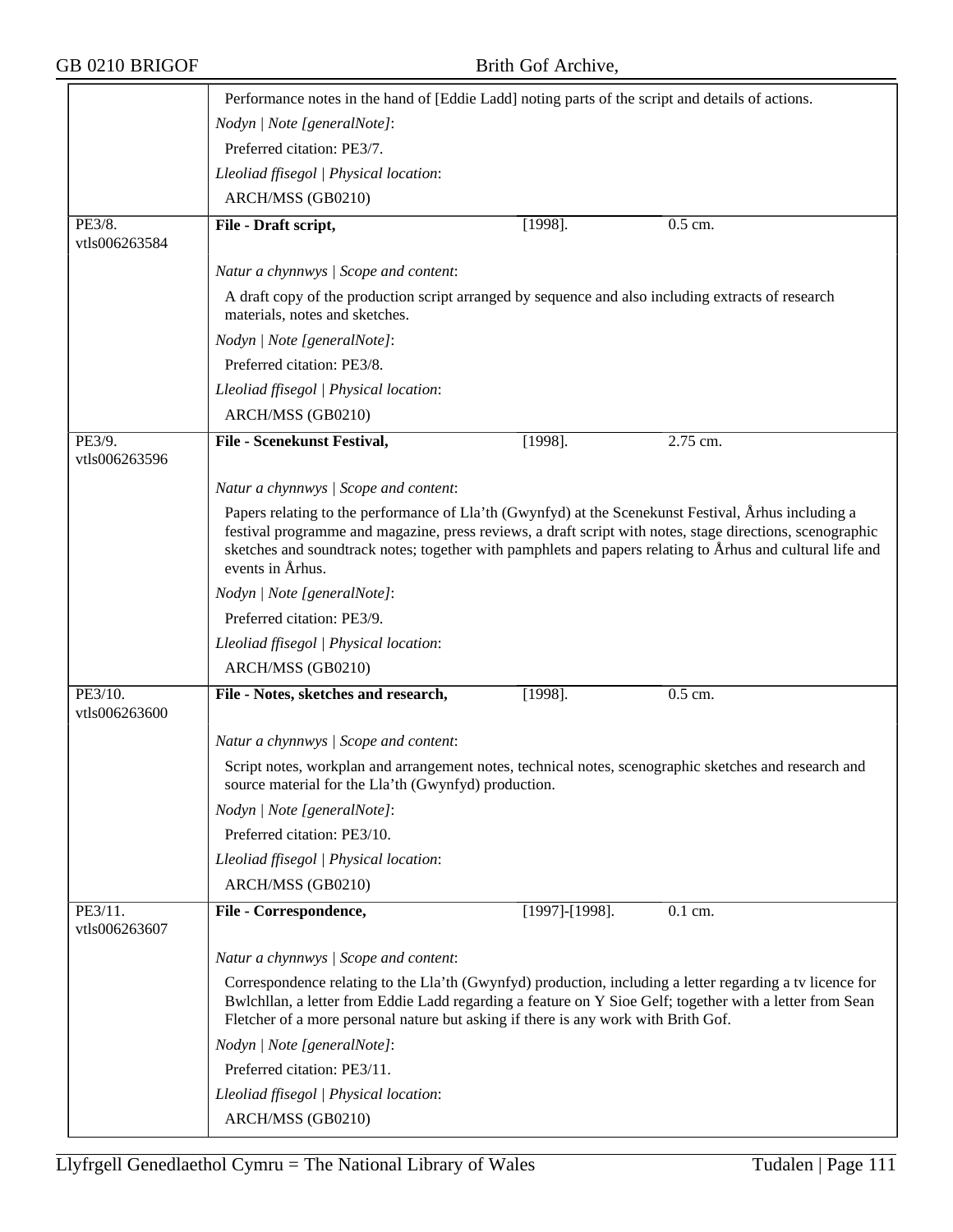| GB 0210 BRIGOF           |                                                                                                       | Brith Gof Archive, |                      |  |
|--------------------------|-------------------------------------------------------------------------------------------------------|--------------------|----------------------|--|
| PE3/12.<br>vtls006263624 | <b>File - Press information,</b>                                                                      | $[1998]$ .         | $\overline{0.1}$ cm. |  |
|                          | Natur a chynnwys / Scope and content:                                                                 |                    |                      |  |
|                          | A press information document relating to the production.                                              |                    |                      |  |
|                          | Nodyn   Note [generalNote]:                                                                           |                    |                      |  |
|                          | Preferred citation: PE3/12.                                                                           |                    |                      |  |
|                          | Lleoliad ffisegol   Physical location:                                                                |                    |                      |  |
|                          | ARCH/MSS (GB0210)                                                                                     |                    |                      |  |
| PE3/13.<br>vtls006263634 | File - Technical specification,                                                                       | $[1998]$ .         | $\overline{0.1}$ cm. |  |
|                          | Natur a chynnwys / Scope and content:                                                                 |                    |                      |  |
|                          | Technical specification for potential promoters, based on the site-specific performance in Bwlchllan. |                    |                      |  |
|                          | Nodyn   Note [generalNote]:                                                                           |                    |                      |  |
|                          | Preferred citation: PE3/13.                                                                           |                    |                      |  |
|                          | Lleoliad ffisegol   Physical location:                                                                |                    |                      |  |
|                          | ARCH/MSS (GB0210)                                                                                     |                    |                      |  |
| PE3/14.<br>vtls006263636 | File - Draft performance [score],                                                                     | $[1998]$ .         | $0.1$ cm.            |  |
|                          | Nodyn   Note [generalNote]:                                                                           |                    |                      |  |
|                          | Preferred citation: PE3/14.                                                                           |                    |                      |  |
|                          | Lleoliad ffisegol   Physical location:                                                                |                    |                      |  |
|                          | ARCH/MSS (GB0210)                                                                                     |                    |                      |  |
| PE3/15.<br>vtls006263639 | <b>File - Soundtrack notes,</b>                                                                       | $[1998]$ .         | $0.5$ cm.            |  |
|                          | Natur a chynnwys / Scope and content:                                                                 |                    |                      |  |
|                          | Soundtrack notes, possibly for the performance at Chapter Arts Centre, Cardiff.                       |                    |                      |  |
|                          | Nodyn   Note [generalNote]:                                                                           |                    |                      |  |
|                          | Preferred citation: PE3/15.                                                                           |                    |                      |  |
|                          | Lleoliad ffisegol   Physical location:                                                                |                    |                      |  |
|                          |                                                                                                       |                    |                      |  |

# **Cyfres | Series PE4. vtls006269531: Y Dyddiau Olaf/Y Dyddiau Cyntaf,**

Crëwr | Creator:

Dyddiad | Date: [1993]-1994, [1998]-[1999]. (dyddiad creu) | (date of creation)

Natur a chynnwys | Scope and content:

Correspondence and papers relating to the Y Dyddiau Olaf/Y Dyddiau Cyntaf production, including publicity material, slide images and photographs, research material, copies and extracts of production texts and scripts, devising notes, a set plan, notes and sketches relating to video graphics, video editing and camera placement, financial papers, draft production [scores], and a press release.

Disgrifiad ffisegol | Physical description: 2 large boxes (0.058 cubic metres) and 1 outsize volume.

Lleoliad ffisegol | Physical location: ARCH/MSS (GB0210)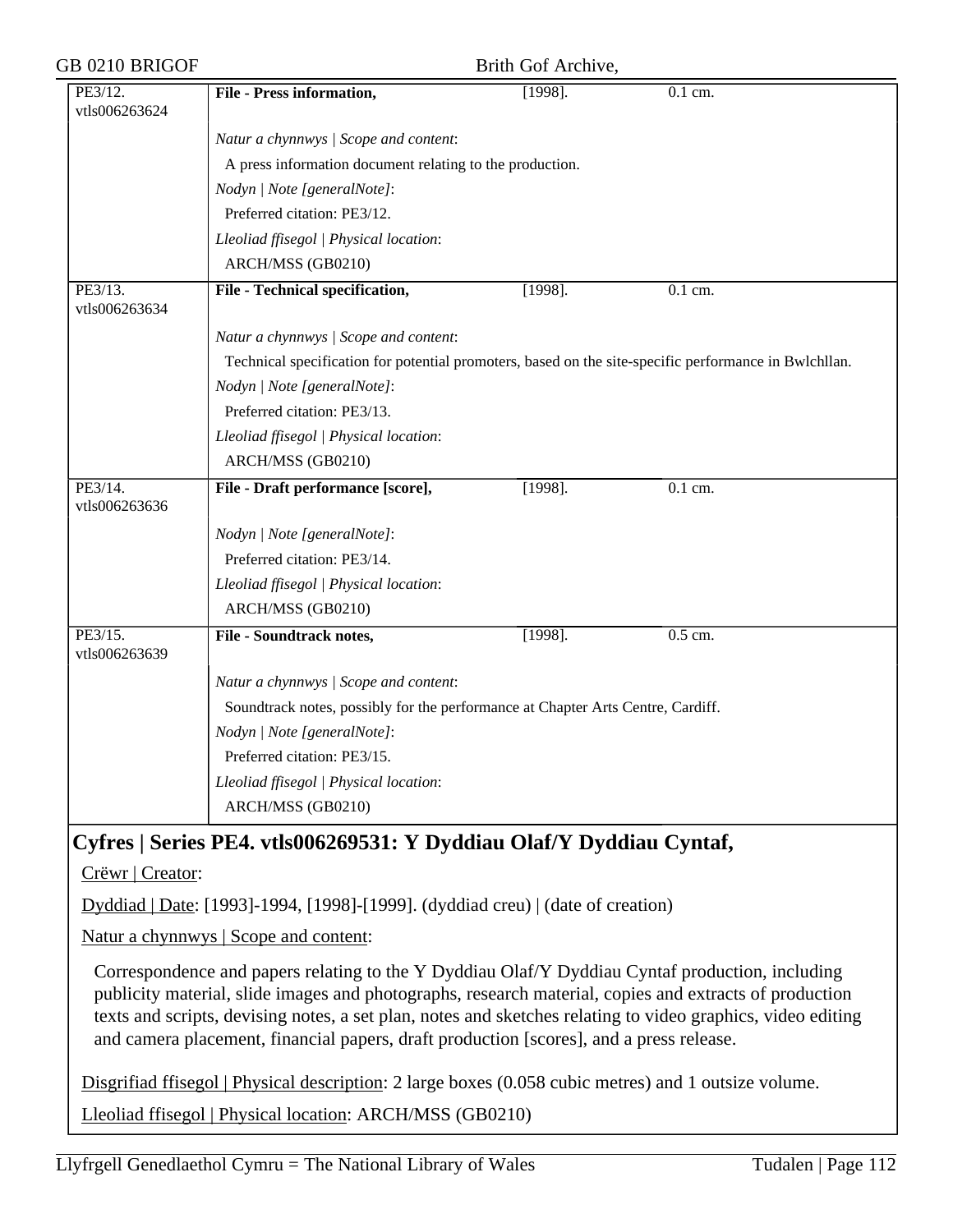## Iaith y deunydd | Language of the material:

Nodyn | Note [generalNote]:

All audio-visual and video material has been removed (29 June 2011) and transferred.

### Nodyn | Note [generalNote]:

Preferred citation: PE4.

### Trefniant | Arrangement:

| FFeil / rhestr eitemau   File / item list |                                                                                                                                                                                                                                                                                                                                                                                                                                         |                   |                                |  |  |  |
|-------------------------------------------|-----------------------------------------------------------------------------------------------------------------------------------------------------------------------------------------------------------------------------------------------------------------------------------------------------------------------------------------------------------------------------------------------------------------------------------------|-------------------|--------------------------------|--|--|--|
| Cod cyfeirnod                             | Teitl   Title                                                                                                                                                                                                                                                                                                                                                                                                                           | Dyddiadau   Dates | Disgrifiad ffisegol   Physical |  |  |  |
| Reference code                            |                                                                                                                                                                                                                                                                                                                                                                                                                                         |                   | description                    |  |  |  |
| PE4/1.<br>vtls006269542                   | File - Publicity material,                                                                                                                                                                                                                                                                                                                                                                                                              | $[1998]$ .        | $0.25$ cm.                     |  |  |  |
|                                           | Natur a chynnwys / Scope and content:                                                                                                                                                                                                                                                                                                                                                                                                   |                   |                                |  |  |  |
|                                           | A poster and flyer for the performance of Y Dyddiau Olaf/Y Dyddiau Cyntaf at Theatr Felinfach and a<br>flyer for Prosiect Ecs.                                                                                                                                                                                                                                                                                                          |                   |                                |  |  |  |
|                                           | Nodyn   Note [generalNote]:                                                                                                                                                                                                                                                                                                                                                                                                             |                   |                                |  |  |  |
|                                           | Preferred citation: PE4/1.                                                                                                                                                                                                                                                                                                                                                                                                              |                   |                                |  |  |  |
|                                           | Lleoliad ffisegol   Physical location:                                                                                                                                                                                                                                                                                                                                                                                                  |                   |                                |  |  |  |
|                                           | ARCH/MSS (GB0210)                                                                                                                                                                                                                                                                                                                                                                                                                       |                   |                                |  |  |  |
| PE4/2.<br>vtls006269547                   | File - Slides,                                                                                                                                                                                                                                                                                                                                                                                                                          | $[1998]$ .        | $2.5$ cm.                      |  |  |  |
|                                           | Natur a chynnwys / Scope and content:                                                                                                                                                                                                                                                                                                                                                                                                   |                   |                                |  |  |  |
|                                           | Slide images of the venue, set, screen graphics and performance, together with some slides of individuals<br>underwater, possibly to be used in publicity material.                                                                                                                                                                                                                                                                     |                   |                                |  |  |  |
|                                           | Nodyn   Note [generalNote]:                                                                                                                                                                                                                                                                                                                                                                                                             |                   |                                |  |  |  |
|                                           | Preferred citation: PE4/2.                                                                                                                                                                                                                                                                                                                                                                                                              |                   |                                |  |  |  |
|                                           | Lleoliad ffisegol   Physical location:                                                                                                                                                                                                                                                                                                                                                                                                  |                   |                                |  |  |  |
|                                           | ARCH/MSS (GB0210)                                                                                                                                                                                                                                                                                                                                                                                                                       |                   |                                |  |  |  |
| PE4/3.<br>vtls006269775                   | File - Devising and preparation,                                                                                                                                                                                                                                                                                                                                                                                                        | [1993], [1998].   | $2 \text{ cm}$ .               |  |  |  |
|                                           | Natur a chynnwys / Scope and content:                                                                                                                                                                                                                                                                                                                                                                                                   |                   |                                |  |  |  |
|                                           | Correspondence and papers relating to the preparation of the production text and script, including<br>research material relating to Tryweryn and mental health issues, copies of extracts of text from this or<br>possibly another production, and a copy of the script; together with general notes, plans and notes about<br>the video footage, scenographic designs, and letters regarding the performance and the production music. |                   |                                |  |  |  |
|                                           | Nodyn   Note [generalNote]:                                                                                                                                                                                                                                                                                                                                                                                                             |                   |                                |  |  |  |
|                                           | Preferred citation: PE4/3.                                                                                                                                                                                                                                                                                                                                                                                                              |                   |                                |  |  |  |
|                                           | Lleoliad ffisegol   Physical location:                                                                                                                                                                                                                                                                                                                                                                                                  |                   |                                |  |  |  |
|                                           | ARCH/MSS (GB0210)                                                                                                                                                                                                                                                                                                                                                                                                                       |                   |                                |  |  |  |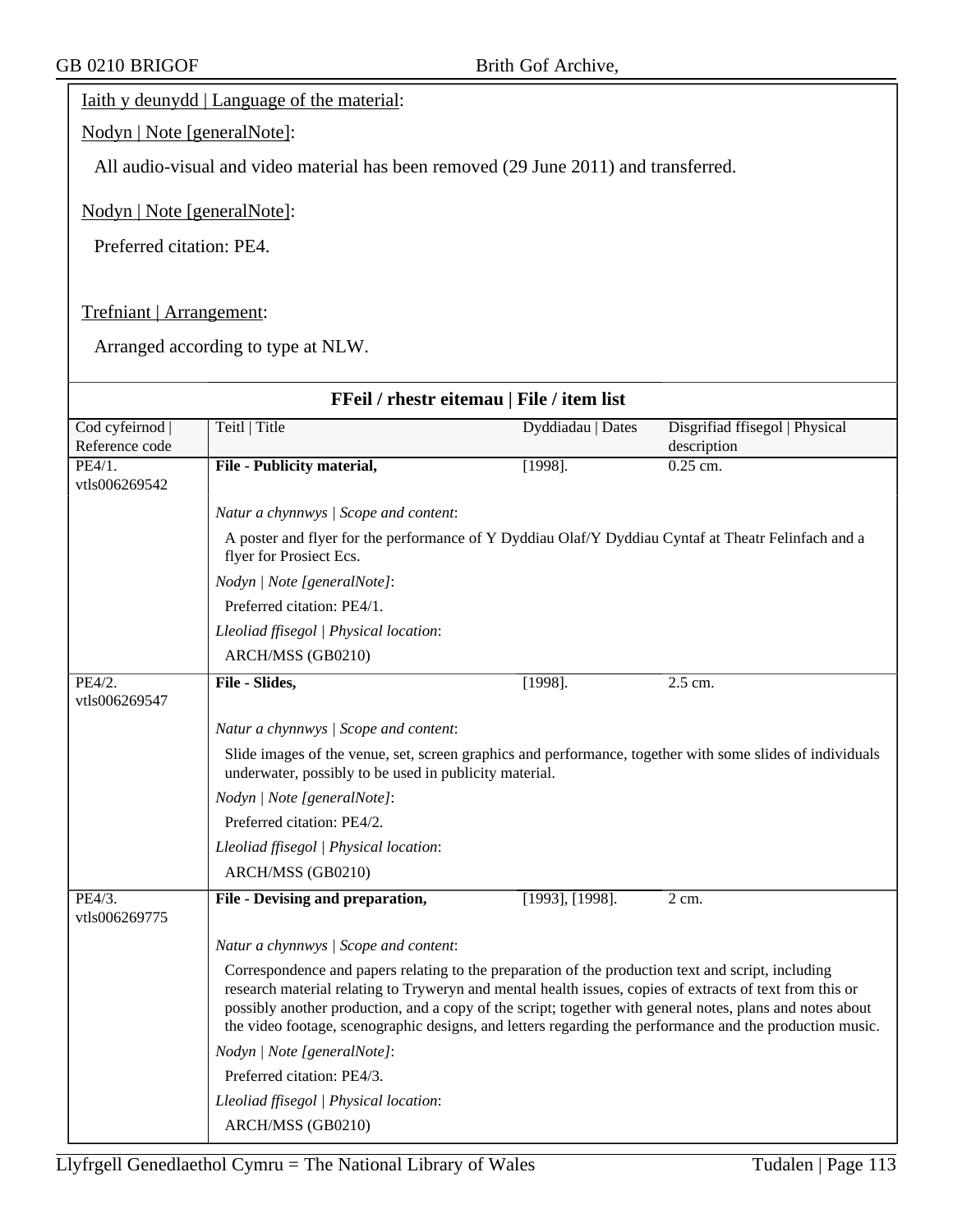| GB 0210 BRIGOF          |                                                                                                                                                                                           | Brith Gof Archive, |                      |  |  |
|-------------------------|-------------------------------------------------------------------------------------------------------------------------------------------------------------------------------------------|--------------------|----------------------|--|--|
| PE4/4.                  | File - Draft texts and notes,                                                                                                                                                             | $[1998]$ .         | 0.25 cm.             |  |  |
| vtls006269820           |                                                                                                                                                                                           |                    |                      |  |  |
|                         | Natur a chynnwys / Scope and content:                                                                                                                                                     |                    |                      |  |  |
|                         | A copy of a draft version of extracts of text from the production script, together with other [planning<br>notes].                                                                        |                    |                      |  |  |
|                         | Nodyn   Note [generalNote]:                                                                                                                                                               |                    |                      |  |  |
|                         | Preferred citation: PE4/4.                                                                                                                                                                |                    |                      |  |  |
|                         | Lleoliad ffisegol   Physical location:                                                                                                                                                    |                    |                      |  |  |
|                         | ARCH/MSS (GB0210)                                                                                                                                                                         |                    |                      |  |  |
| PE4/5.<br>vtls006269885 | File - Preparation and production texts,                                                                                                                                                  | $[1998]$ .         | 2 cm.                |  |  |
|                         | Natur a chynnwys / Scope and content:                                                                                                                                                     |                    |                      |  |  |
|                         | Notes and research, presumably in preparation for the production texts and scripts, together with draft<br>versions of extracts of script.                                                |                    |                      |  |  |
|                         | Nodyn   Note [generalNote]:                                                                                                                                                               |                    |                      |  |  |
|                         | Preferred citation: PE4/5.                                                                                                                                                                |                    |                      |  |  |
|                         | Lleoliad ffisegol   Physical location:                                                                                                                                                    |                    |                      |  |  |
|                         | ARCH/MSS (GB0210)                                                                                                                                                                         |                    |                      |  |  |
| PE4/6.<br>vtls006269889 | <b>File - Production [score],</b>                                                                                                                                                         | $[1998]$ .         | 0.1 cm.              |  |  |
|                         |                                                                                                                                                                                           |                    |                      |  |  |
|                         | Natur a chynnwys / Scope and content:                                                                                                                                                     |                    |                      |  |  |
|                         | A draft copy of the production [score].                                                                                                                                                   |                    |                      |  |  |
|                         | Nodyn   Note [generalNote]:                                                                                                                                                               |                    |                      |  |  |
|                         | Preferred citation: PE4/6.                                                                                                                                                                |                    |                      |  |  |
|                         | Lleoliad ffisegol   Physical location:                                                                                                                                                    |                    |                      |  |  |
|                         | ARCH/MSS (GB0210)                                                                                                                                                                         |                    |                      |  |  |
| PE4/7.<br>vtls006269891 | File - Budgets,                                                                                                                                                                           | $[1998]$ .         | $\overline{0.1}$ cm. |  |  |
|                         | Nodyn   Note [generalNote]:                                                                                                                                                               |                    |                      |  |  |
|                         | Preferred citation: PE4/7.                                                                                                                                                                |                    |                      |  |  |
|                         | Lleoliad ffisegol   Physical location:                                                                                                                                                    |                    |                      |  |  |
|                         | ARCH/MSS (GB0210)                                                                                                                                                                         |                    |                      |  |  |
| PE4/8.<br>vtls006269892 | File - Video graphics and footage,                                                                                                                                                        | $[1998]$ .         | 0.25 cm.             |  |  |
|                         | Natur a chynnwys / Scope and content:                                                                                                                                                     |                    |                      |  |  |
|                         | A plan of the [video graphics and footage to be shown during the production]; together with a memo<br>outlining the work done on video editing and sketches regarding [camera placement]. |                    |                      |  |  |
|                         | Nodyn   Note [generalNote]:                                                                                                                                                               |                    |                      |  |  |
|                         | Preferred citation: PE4/8.                                                                                                                                                                |                    |                      |  |  |
|                         | Lleoliad ffisegol   Physical location:                                                                                                                                                    |                    |                      |  |  |
|                         | ARCH/MSS (GB0210)                                                                                                                                                                         |                    |                      |  |  |
| PE4/9.                  | File - Underwater images,                                                                                                                                                                 | $[1998]$ .         | 0.1 cm.              |  |  |
| vtls006269894           |                                                                                                                                                                                           |                    |                      |  |  |
|                         | Natur a chynnwys / Scope and content:                                                                                                                                                     |                    |                      |  |  |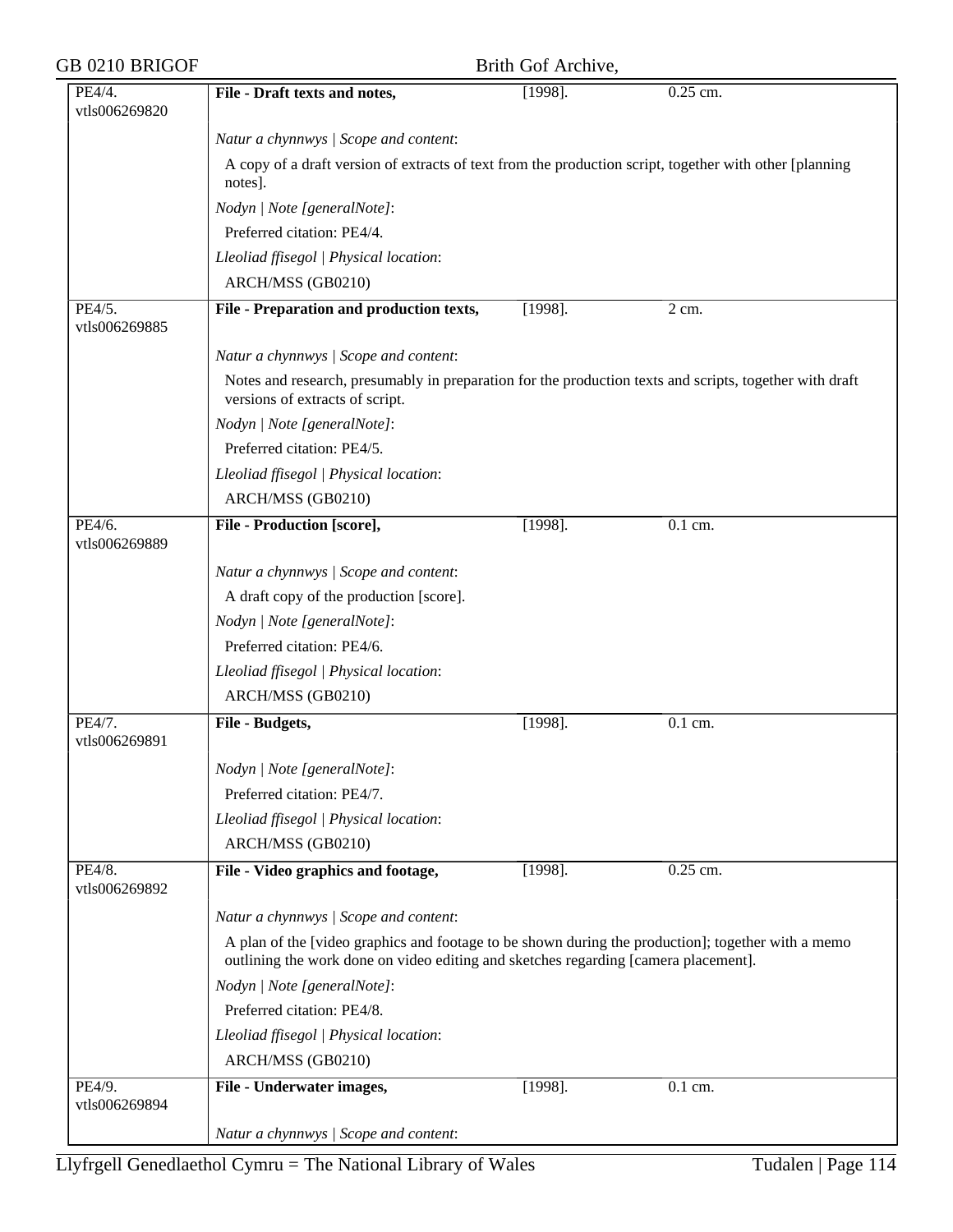GB 0210 BRIGOF Brith Gof Archive,

|                          | Design copies of underwater images.                                                                                                                                                                                                                                                                        |            |                      |  |  |  |
|--------------------------|------------------------------------------------------------------------------------------------------------------------------------------------------------------------------------------------------------------------------------------------------------------------------------------------------------|------------|----------------------|--|--|--|
|                          | Nodyn   Note [generalNote]:                                                                                                                                                                                                                                                                                |            |                      |  |  |  |
|                          | Preferred citation: PE4/9.                                                                                                                                                                                                                                                                                 |            |                      |  |  |  |
|                          | Lleoliad ffisegol   Physical location:                                                                                                                                                                                                                                                                     |            |                      |  |  |  |
|                          | ARCH/MSS (GB0210)                                                                                                                                                                                                                                                                                          |            |                      |  |  |  |
| PE4/10.<br>vtls006269895 | File - A plan,                                                                                                                                                                                                                                                                                             | $[1998]$ . | 0.1 cm.              |  |  |  |
|                          | Natur a chynnwys / Scope and content:                                                                                                                                                                                                                                                                      |            |                      |  |  |  |
|                          | A plan, possibly of the structure of the production.                                                                                                                                                                                                                                                       |            |                      |  |  |  |
|                          | Nodyn   Note [generalNote]:                                                                                                                                                                                                                                                                                |            |                      |  |  |  |
|                          | Preferred citation: PE4/10.                                                                                                                                                                                                                                                                                |            |                      |  |  |  |
|                          | Lleoliad ffisegol   Physical location:                                                                                                                                                                                                                                                                     |            |                      |  |  |  |
|                          | ARCH/MSS (GB0210)                                                                                                                                                                                                                                                                                          |            |                      |  |  |  |
| PE4/11.<br>vtls006269896 | File - Set plan,                                                                                                                                                                                                                                                                                           | $[1998]$ . | $\overline{0.1}$ cm. |  |  |  |
|                          | Natur a chynnwys / Scope and content:                                                                                                                                                                                                                                                                      |            |                      |  |  |  |
|                          | A plan of the production set.                                                                                                                                                                                                                                                                              |            |                      |  |  |  |
|                          | Nodyn   Note [generalNote]:                                                                                                                                                                                                                                                                                |            |                      |  |  |  |
|                          | Preferred citation: PE4/11.                                                                                                                                                                                                                                                                                |            |                      |  |  |  |
|                          | Lleoliad ffisegol   Physical location:                                                                                                                                                                                                                                                                     |            |                      |  |  |  |
|                          | ARCH/MSS (GB0210)                                                                                                                                                                                                                                                                                          |            |                      |  |  |  |
| PE4/12.<br>vtls006269897 | File - Research material,                                                                                                                                                                                                                                                                                  | 1994.      | 2 cm.                |  |  |  |
|                          | Natur a chynnwys / Scope and content:                                                                                                                                                                                                                                                                      |            |                      |  |  |  |
|                          | A copy of a memoir of Richard Burton by his brother, presumably kept for research purposes.                                                                                                                                                                                                                |            |                      |  |  |  |
|                          | Nodyn   Note [generalNote]:                                                                                                                                                                                                                                                                                |            |                      |  |  |  |
|                          | Preferred citation: PE4/12.                                                                                                                                                                                                                                                                                |            |                      |  |  |  |
|                          | Lleoliad ffisegol   Physical location:                                                                                                                                                                                                                                                                     |            |                      |  |  |  |
|                          | ARCH/MSS (GB0210)                                                                                                                                                                                                                                                                                          |            |                      |  |  |  |
| PE4/13.<br>vtls006269898 | File - Correspondence,                                                                                                                                                                                                                                                                                     | 1998-1999. | 0.1 cm.              |  |  |  |
|                          | Natur a chynnwys / Scope and content:                                                                                                                                                                                                                                                                      |            |                      |  |  |  |
|                          | Correspondence, including a letter requesting permission to use short extracts from the film 'The Last<br>Days of Dolwyn' in the production and a letter of thanks following a reaction to the production and<br>enquiring as to the possibility of performing a work at the National Eisteddfod of Wales. |            |                      |  |  |  |
|                          | Nodyn   Note [generalNote]:                                                                                                                                                                                                                                                                                |            |                      |  |  |  |
|                          | Preferred citation: PE4/13.                                                                                                                                                                                                                                                                                |            |                      |  |  |  |
|                          | Lleoliad ffisegol   Physical location:                                                                                                                                                                                                                                                                     |            |                      |  |  |  |
|                          | ARCH/MSS (GB0210)                                                                                                                                                                                                                                                                                          |            |                      |  |  |  |
| PE4/14.<br>vtls006270234 | File - Texts, scripts, performance and<br>videos,                                                                                                                                                                                                                                                          | $[1998]$ . | 2.5 cm.              |  |  |  |
|                          | Natur a chynnwys / Scope and content:                                                                                                                                                                                                                                                                      |            |                      |  |  |  |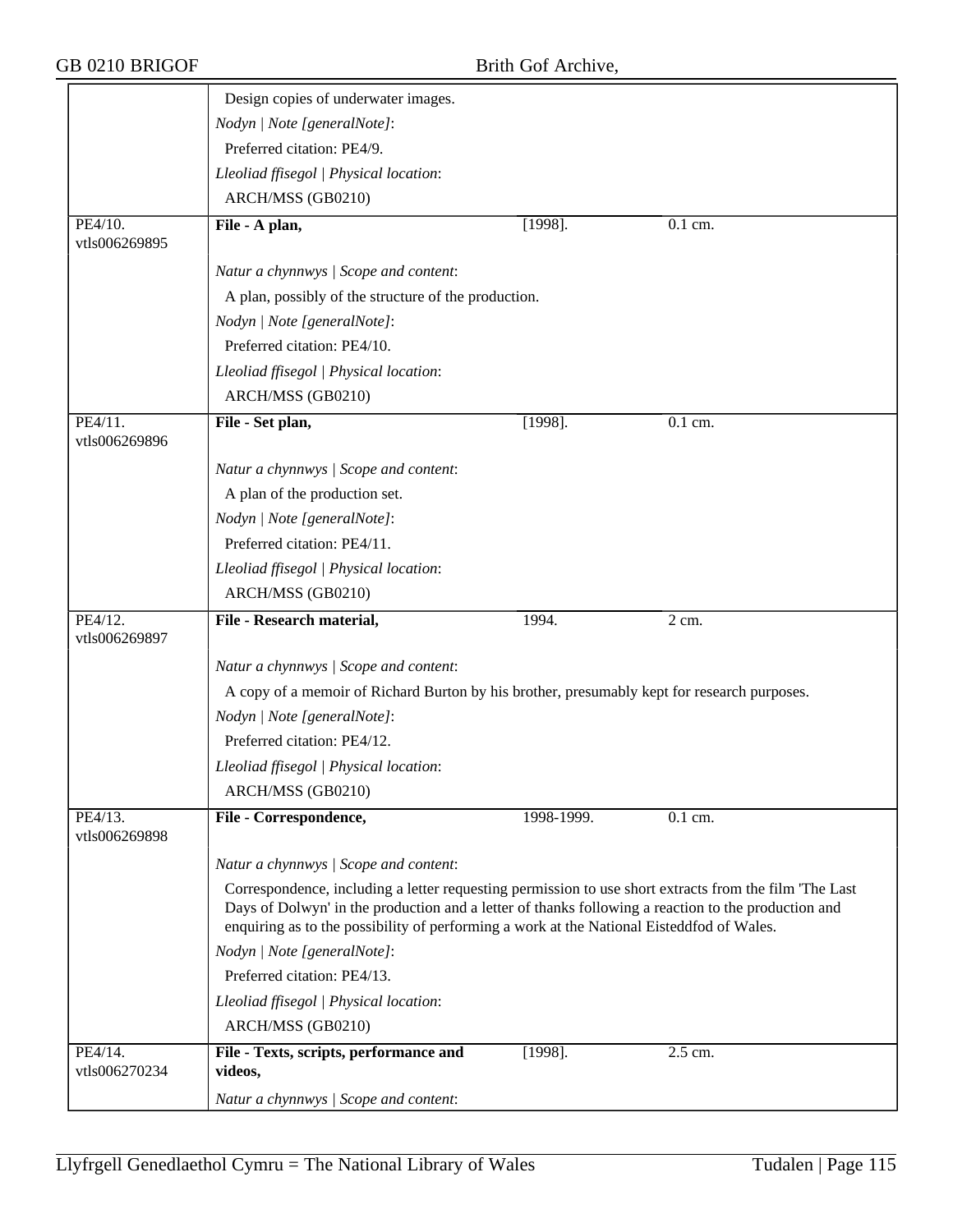|                          | Papers relating to production texts, scripts, performance and videos, including draft extracts of scripts and<br>texts and a draft copy of the full script; notes regarding the script, ideas, themes, and performance/show,<br>draft production [scores], and a list, memo and plans regarding the video clips to be shown; together with<br>a project timetable and a draft production information booklet. |            |                  |  |  |  |  |
|--------------------------|---------------------------------------------------------------------------------------------------------------------------------------------------------------------------------------------------------------------------------------------------------------------------------------------------------------------------------------------------------------------------------------------------------------|------------|------------------|--|--|--|--|
|                          | Nodyn   Note [generalNote]:                                                                                                                                                                                                                                                                                                                                                                                   |            |                  |  |  |  |  |
|                          | Preferred citation: PE4/14.                                                                                                                                                                                                                                                                                                                                                                                   |            |                  |  |  |  |  |
|                          | Lleoliad ffisegol   Physical location:                                                                                                                                                                                                                                                                                                                                                                        |            |                  |  |  |  |  |
|                          | ARCH/MSS (GB0210)                                                                                                                                                                                                                                                                                                                                                                                             |            |                  |  |  |  |  |
| PE4/15.<br>vtls006270273 | File - Funding and finance,                                                                                                                                                                                                                                                                                                                                                                                   | $[1998]$ . | $1 \text{ cm}$ . |  |  |  |  |
|                          | Natur a chynnwys / Scope and content:                                                                                                                                                                                                                                                                                                                                                                         |            |                  |  |  |  |  |
|                          | Correspondence and papers regarding funding and finance, some of which relate to the Llais Cynan and<br>Burton productions, including a budget and details regarding funding bodies and trusts.                                                                                                                                                                                                               |            |                  |  |  |  |  |
|                          | Nodyn   Note [generalNote]:                                                                                                                                                                                                                                                                                                                                                                                   |            |                  |  |  |  |  |
|                          | Preferred citation: PE4/15.                                                                                                                                                                                                                                                                                                                                                                                   |            |                  |  |  |  |  |
|                          | Lleoliad ffisegol   Physical location:                                                                                                                                                                                                                                                                                                                                                                        |            |                  |  |  |  |  |
|                          | ARCH/MSS (GB0210)                                                                                                                                                                                                                                                                                                                                                                                             |            |                  |  |  |  |  |
| PE4/16.<br>vtls006270298 | File - Administration and arrangements,                                                                                                                                                                                                                                                                                                                                                                       | $[1998]$ . | $0.75$ cm.       |  |  |  |  |
|                          | Natur a chynnwys / Scope and content:                                                                                                                                                                                                                                                                                                                                                                         |            |                  |  |  |  |  |
|                          | Correspondence and papers relating to the administration and arrangement of the production, including<br>letters relating to the arrangement of staging the production in a disused church, a quote for the hire of<br>seating, contact details, accommodation arrangements, and an agenda and minutes of the production<br>meetings.                                                                         |            |                  |  |  |  |  |
|                          | Nodyn   Note [generalNote]:                                                                                                                                                                                                                                                                                                                                                                                   |            |                  |  |  |  |  |
|                          | Preferred citation: PE4/16.                                                                                                                                                                                                                                                                                                                                                                                   |            |                  |  |  |  |  |
|                          | Lleoliad ffisegol   Physical location:                                                                                                                                                                                                                                                                                                                                                                        |            |                  |  |  |  |  |
|                          | ARCH/MSS (GB0210)                                                                                                                                                                                                                                                                                                                                                                                             |            |                  |  |  |  |  |
| PE4/17.<br>vtls006270317 | File - Photographs,                                                                                                                                                                                                                                                                                                                                                                                           | $[1998]$ . | 3 cm.            |  |  |  |  |
|                          | Natur a chynnwys / Scope and content:                                                                                                                                                                                                                                                                                                                                                                         |            |                  |  |  |  |  |
|                          | Photographs of two disused chapels, one of which is Tabernacl Chapel, Tal-y-Bont, Ceredigion, which<br>were presumably under consideration as possible venues for the production.                                                                                                                                                                                                                             |            |                  |  |  |  |  |
|                          | Nodyn   Note [generalNote]:                                                                                                                                                                                                                                                                                                                                                                                   |            |                  |  |  |  |  |
|                          | Preferred citation: PE4/17.                                                                                                                                                                                                                                                                                                                                                                                   |            |                  |  |  |  |  |
|                          | Lleoliad ffisegol   Physical location:                                                                                                                                                                                                                                                                                                                                                                        |            |                  |  |  |  |  |
|                          | ARCH/MSS (GB0210)                                                                                                                                                                                                                                                                                                                                                                                             |            |                  |  |  |  |  |
| PE4/18.<br>vtls006270332 | File - Script and texts extracts,                                                                                                                                                                                                                                                                                                                                                                             | $[1998]$ . | $0.5$ cm.        |  |  |  |  |
|                          | Natur a chynnwys / Scope and content:                                                                                                                                                                                                                                                                                                                                                                         |            |                  |  |  |  |  |
|                          | Extracts of what appear to be draft versions of the production script and texts.                                                                                                                                                                                                                                                                                                                              |            |                  |  |  |  |  |
|                          | Nodyn   Note [generalNote]:                                                                                                                                                                                                                                                                                                                                                                                   |            |                  |  |  |  |  |
|                          | Preferred citation: PE4/18.                                                                                                                                                                                                                                                                                                                                                                                   |            |                  |  |  |  |  |
|                          | Lleoliad ffisegol   Physical location:                                                                                                                                                                                                                                                                                                                                                                        |            |                  |  |  |  |  |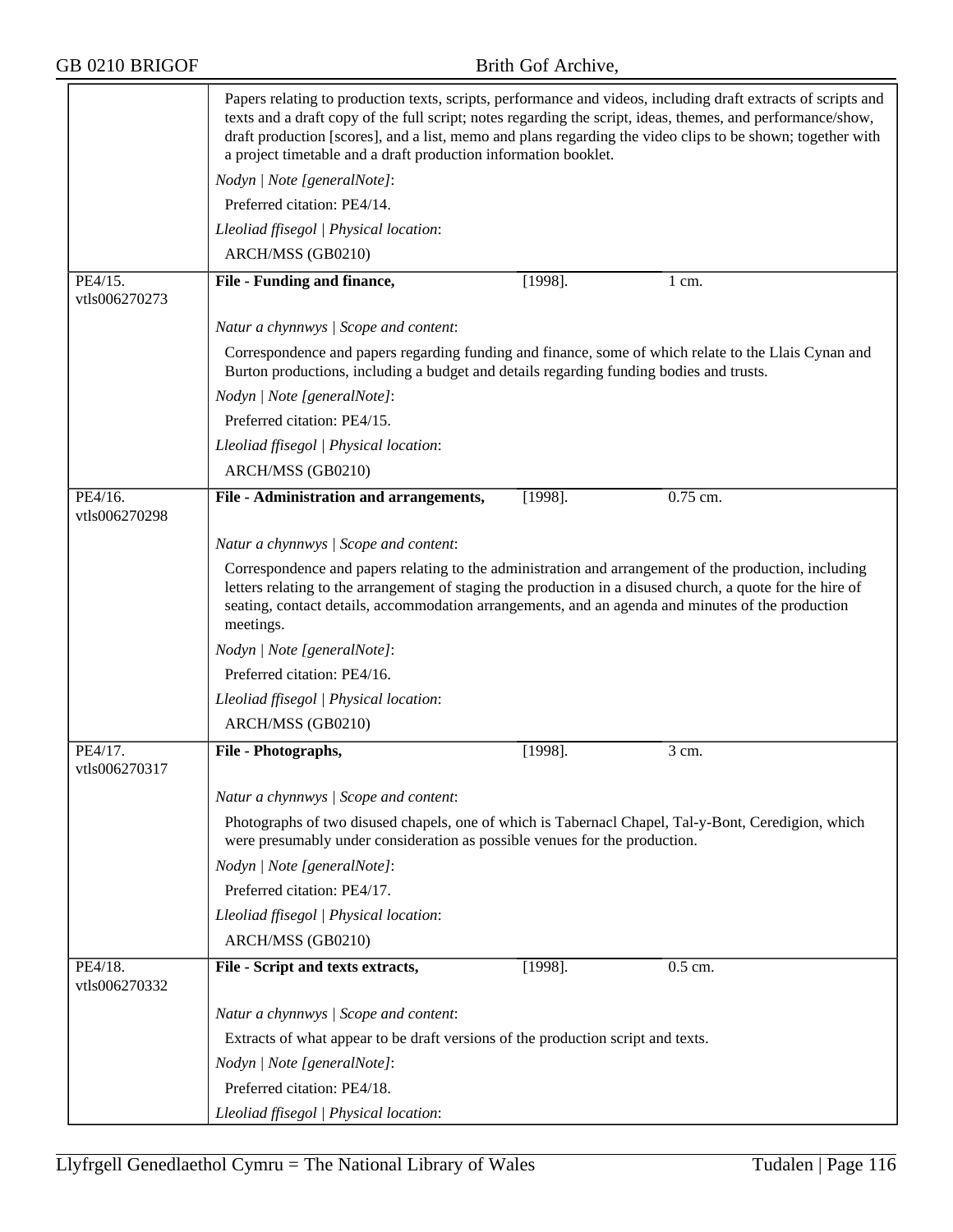|                          | ARCH/MSS (GB0210)                                                                                                                                                                                                                                       |                   |            |
|--------------------------|---------------------------------------------------------------------------------------------------------------------------------------------------------------------------------------------------------------------------------------------------------|-------------------|------------|
| PE4/19.<br>vtls006270334 | File - Press release,                                                                                                                                                                                                                                   | 1998.             | 0.1 cm.    |
|                          | Nodyn   Note [generalNote]:                                                                                                                                                                                                                             |                   |            |
|                          | Preferred citation: PE4/19.                                                                                                                                                                                                                             |                   |            |
|                          | Lleoliad ffisegol   Physical location:                                                                                                                                                                                                                  |                   |            |
|                          | ARCH/MSS (GB0210)                                                                                                                                                                                                                                       |                   |            |
| PE4/20.<br>vtls006270342 | File - [Devising sources],                                                                                                                                                                                                                              | $[1998]$ .        | $0.75$ cm. |
|                          | Natur a chynnwys / Scope and content:                                                                                                                                                                                                                   |                   |            |
|                          | Sources that may have been used in devising the production, including a hymn book from Tabernacl<br>Chapel, Tal-y-Bont, an essay regarding the Welsh spiritual tradition, copies of poems, a figure relating to<br>submarines and a music sheet.        |                   |            |
|                          | Nodyn   Note [generalNote]:                                                                                                                                                                                                                             |                   |            |
|                          | Preferred citation: PE4/20.                                                                                                                                                                                                                             |                   |            |
|                          | Lleoliad ffisegol   Physical location:                                                                                                                                                                                                                  |                   |            |
|                          | ARCH/MSS (GB0210)                                                                                                                                                                                                                                       |                   |            |
| PE4/21.<br>vtls006271815 | File - Devising notebook,                                                                                                                                                                                                                               | $[1998]$ .        | 1.25 cm.   |
|                          | Natur a chynnwys / Scope and content:                                                                                                                                                                                                                   |                   |            |
|                          | A notebook of devising notes for the production, including scenographic designs and sketches, research<br>material and notes, draft production [score], notes on structure, scripts and texts, soundtrack, video details<br>and for publicity material. |                   |            |
|                          | Nodyn   Note [generalNote]:                                                                                                                                                                                                                             |                   |            |
|                          | ITEM OUTSIDE OF BOX.                                                                                                                                                                                                                                    |                   |            |
|                          | Nodyn   Note [generalNote]:                                                                                                                                                                                                                             |                   |            |
|                          | Preferred citation: PE4/21.                                                                                                                                                                                                                             |                   |            |
|                          | Lleoliad ffisegol   Physical location:                                                                                                                                                                                                                  |                   |            |
|                          | ARCH/MSS (GB0210)                                                                                                                                                                                                                                       |                   |            |
| PE4/22.<br>vtls006298845 | File - Script,                                                                                                                                                                                                                                          | October 26, 1998. | 0.75 cm.   |
|                          | Natur a chynnwys / Scope and content:                                                                                                                                                                                                                   |                   |            |
|                          | A final draft copy of the production script.                                                                                                                                                                                                            |                   |            |
|                          | Nodyn   Note [generalNote]:                                                                                                                                                                                                                             |                   |            |
|                          | Preferred citation: PE4/22.                                                                                                                                                                                                                             |                   |            |
|                          | Lleoliad ffisegol   Physical location:                                                                                                                                                                                                                  |                   |            |
|                          | ARCH/MSS (GB0210)                                                                                                                                                                                                                                       |                   |            |
| PE4/23.<br>vtls006298859 | File - Unidentified sketch,                                                                                                                                                                                                                             | $[1998]$ .        | 0.1 cm.    |
|                          | Nodyn   Note [generalNote]:                                                                                                                                                                                                                             |                   |            |
|                          | Preferred citation: PE4/23.                                                                                                                                                                                                                             |                   |            |
|                          | Lleoliad ffisegol   Physical location:                                                                                                                                                                                                                  |                   |            |
|                          | ARCH/MSS (GB0210)                                                                                                                                                                                                                                       |                   |            |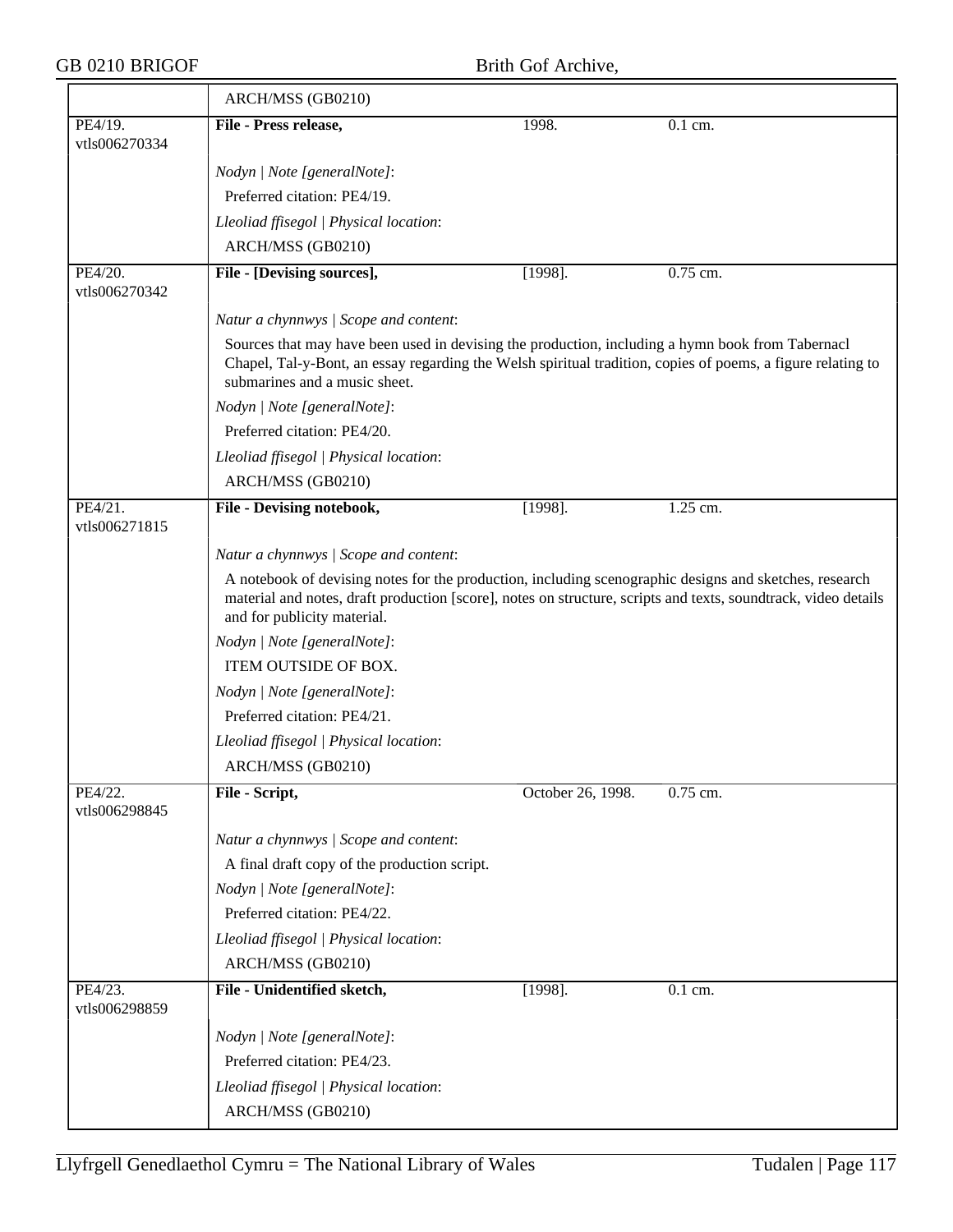# **Cyfres | Series PE5. vtls006269536: Llais Cynan (On Forgetting),**

Crëwr | Creator:

Dyddiad | Date: 1996-[1999]. (dyddiad creu) | (date of creation)

Natur a chynnwys | Scope and content:

Papers relating to the Llais Cynan production including research notes and material, preparation and devising material, notes and ideas, draft scripts and texts, script notes, production images such as slide images of a performance, laminated photographs and photocopies of images/stills, publicity material, production scenarios/[scores], production notes by Clifford McLucas, an information leaflet, and letters and memos relating to arrangements for the production.

Disgrifiad ffisegol | Physical description: 1 large box (0.029 cubic metres) and 1 outsize volume.

Lleoliad ffisegol | Physical location: ARCH/MSS (GB0210)

Iaith y deunydd | Language of the material:

Nodyn | Note [generalNote]:

All audio-visual material has been removed (29 June 2011) and transferred.

Nodyn | Note [generalNote]:

Preferred citation: PE5.

Trefniant | Arrangement:

| FFeil / rhestr eitemau   File / item list |                                                                                                                     |                   |                                                                                                          |  |  |  |
|-------------------------------------------|---------------------------------------------------------------------------------------------------------------------|-------------------|----------------------------------------------------------------------------------------------------------|--|--|--|
| Cod cyfeirnod                             | Teitl   Title                                                                                                       | Dyddiadau   Dates | Disgrifiad ffisegol   Physical                                                                           |  |  |  |
| Reference code                            |                                                                                                                     |                   | description                                                                                              |  |  |  |
| PE5/1.                                    | File - Devising and preparation papers,                                                                             | [1999].           | 1.75 cm.                                                                                                 |  |  |  |
| vtls006270824                             |                                                                                                                     |                   |                                                                                                          |  |  |  |
|                                           | Natur a chynnwys / Scope and content:                                                                               |                   |                                                                                                          |  |  |  |
|                                           | A notebook containing research notes and material, draft scripts and script notes, ideas and notes on<br>structure. |                   |                                                                                                          |  |  |  |
|                                           | Nodyn   Note [generalNote]:                                                                                         |                   |                                                                                                          |  |  |  |
|                                           | Preferred citation: PE5/1.                                                                                          |                   |                                                                                                          |  |  |  |
|                                           | Lleoliad ffisegol   Physical location:                                                                              |                   |                                                                                                          |  |  |  |
|                                           | ARCH/MSS (GB0210)                                                                                                   |                   |                                                                                                          |  |  |  |
|                                           |                                                                                                                     |                   |                                                                                                          |  |  |  |
| PE5/2.<br>vtls006270944                   | File - Welsh films research and<br>information,                                                                     | 1996, 1999.       | $0.75$ cm.                                                                                               |  |  |  |
|                                           |                                                                                                                     |                   |                                                                                                          |  |  |  |
|                                           | Natur a chynnwys / Scope and content:                                                                               |                   |                                                                                                          |  |  |  |
|                                           | Correspondence and papers relating to Welsh films, including letters regarding viewing Welsh films for              |                   |                                                                                                          |  |  |  |
|                                           |                                                                                                                     |                   | research purposes, research papers and information relating to films in Wales; together with a programme |  |  |  |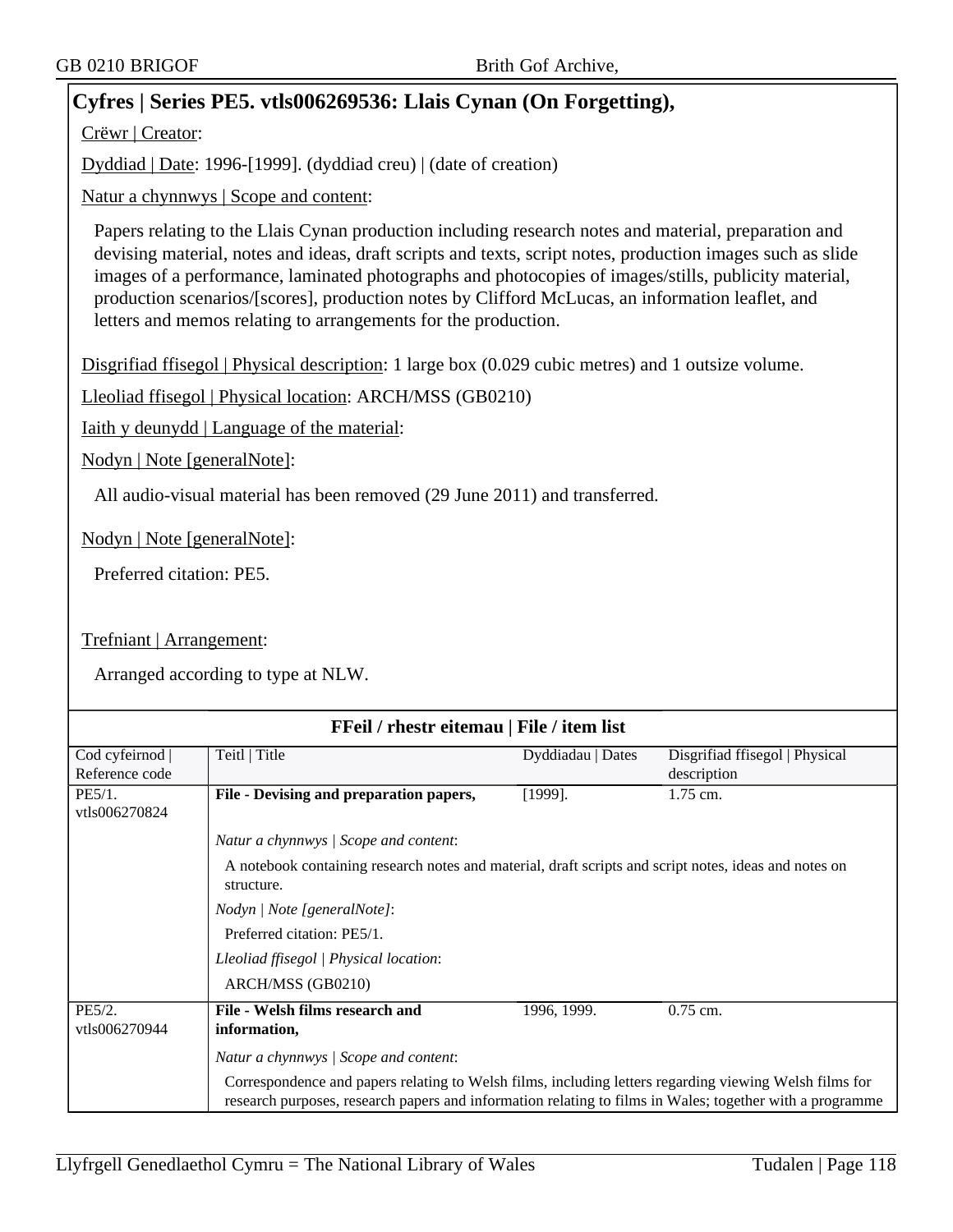| GB 0210 BRIGOF          | Brith Gof Archive,<br>for the first screening of 'The Life Story of David Lloyd George' by the Wales Film and Television<br>Archive.       |            |                  |  |  |  |
|-------------------------|--------------------------------------------------------------------------------------------------------------------------------------------|------------|------------------|--|--|--|
|                         |                                                                                                                                            |            |                  |  |  |  |
|                         | Nodyn   Note [generalNote]:                                                                                                                |            |                  |  |  |  |
|                         | Preferred citation: PE5/2.                                                                                                                 |            |                  |  |  |  |
|                         | Lleoliad ffisegol   Physical location:                                                                                                     |            |                  |  |  |  |
|                         | ARCH/MSS (GB0210)                                                                                                                          |            |                  |  |  |  |
| PE5/3.<br>vtls006270955 | File - Slides,                                                                                                                             | $[1999]$ . | $1 \text{ cm}$ . |  |  |  |
|                         | Natur a chynnwys / Scope and content:                                                                                                      |            |                  |  |  |  |
|                         | Slide images of the Llais Cynan production.                                                                                                |            |                  |  |  |  |
|                         | Nodyn   Note [generalNote]:                                                                                                                |            |                  |  |  |  |
|                         | Preferred citation: PE5/3.                                                                                                                 |            |                  |  |  |  |
|                         | Lleoliad ffisegol   Physical location:                                                                                                     |            |                  |  |  |  |
|                         | ARCH/MSS (GB0210)                                                                                                                          |            |                  |  |  |  |
| PE5/4.<br>vtls006270970 | File - Laminated photographs,                                                                                                              | $[1999]$ . | 0.5 cm.          |  |  |  |
|                         | Natur a chynnwys / Scope and content:                                                                                                      |            |                  |  |  |  |
|                         | Laminated photographs of the older men who took part in the production during what appears to be a<br>performance in a disused chapel.     |            |                  |  |  |  |
|                         | Nodyn   Note [generalNote]:                                                                                                                |            |                  |  |  |  |
|                         | Preferred citation: PE5/4.                                                                                                                 |            |                  |  |  |  |
|                         | Lleoliad ffisegol   Physical location:                                                                                                     |            |                  |  |  |  |
|                         | ARCH/MSS (GB0210)                                                                                                                          |            |                  |  |  |  |
| PE5/5.<br>vtls006270974 | File - Publicity photographs,                                                                                                              | $[1999]$ . | $0.5$ cm.        |  |  |  |
|                         | Natur a chynnwys / Scope and content:                                                                                                      |            |                  |  |  |  |
|                         | Photographs of various men, presumably those who took part in the production, some of which were used<br>in production publicity material. |            |                  |  |  |  |
|                         | Nodyn   Note [generalNote]:                                                                                                                |            |                  |  |  |  |
|                         | Preferred citation: PE5/5.                                                                                                                 |            |                  |  |  |  |
|                         | Lleoliad ffisegol   Physical location:                                                                                                     |            |                  |  |  |  |
|                         | ARCH/MSS (GB0210)                                                                                                                          |            |                  |  |  |  |
| PE5/6.<br>vtls006270977 | File - Photograph masters,                                                                                                                 | 1999.      | 0.5 cm.          |  |  |  |
|                         | Natur a chynnwys / Scope and content:                                                                                                      |            |                  |  |  |  |
|                         | Photocopies of photographs, or possibly film stills, that may have been used in the production.                                            |            |                  |  |  |  |
|                         | Nodyn   Note [generalNote]:                                                                                                                |            |                  |  |  |  |
|                         | Preferred citation: PE5/6.                                                                                                                 |            |                  |  |  |  |
|                         | Lleoliad ffisegol   Physical location:                                                                                                     |            |                  |  |  |  |
|                         | ARCH/MSS (GB0210)                                                                                                                          |            |                  |  |  |  |
| PE5/7.<br>vtls006270985 | File - Publicity material,                                                                                                                 | 1999.      | 0.25 cm.         |  |  |  |
|                         | Natur a chynnwys / Scope and content:                                                                                                      |            |                  |  |  |  |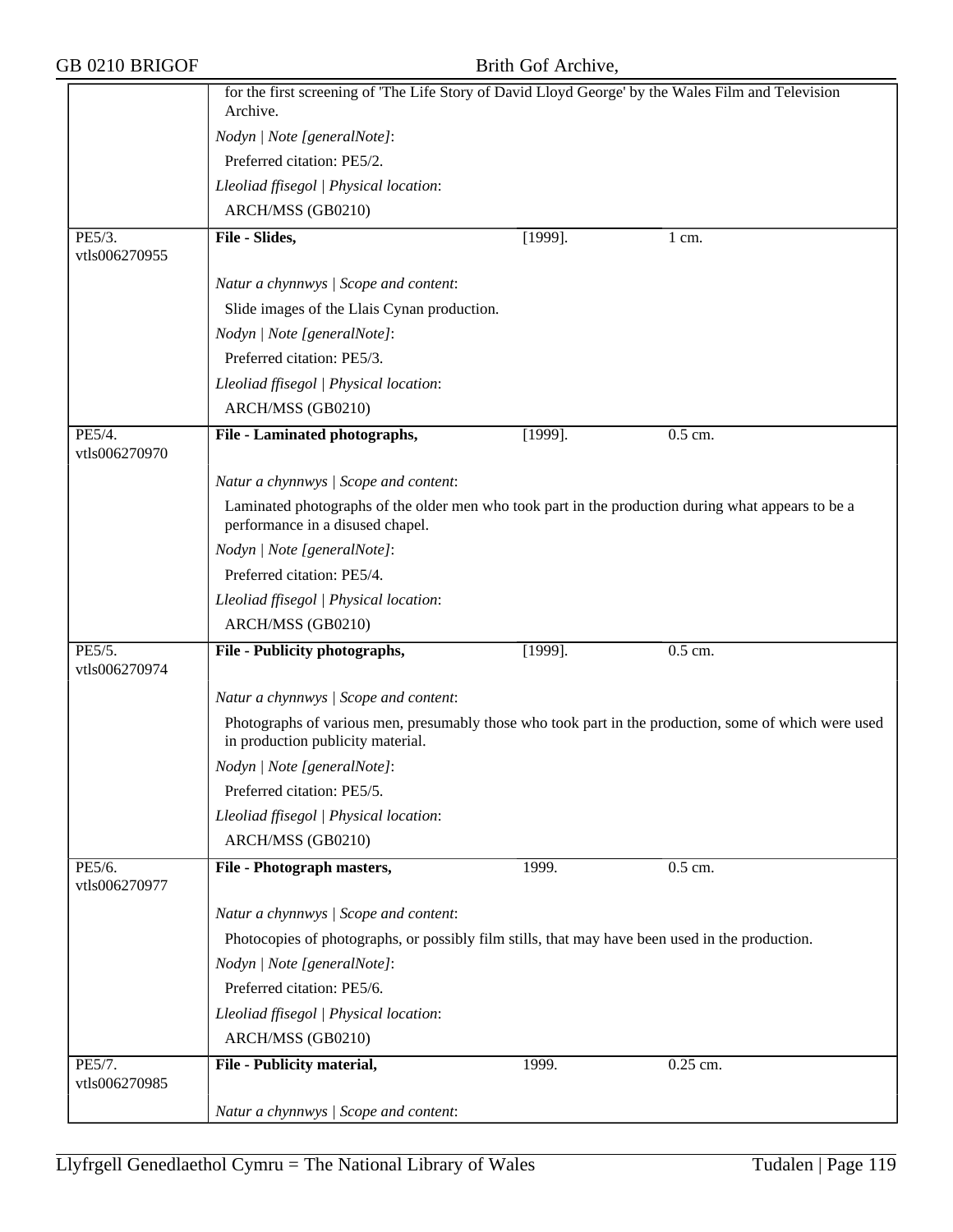|  |  | GB 0210 BRIGOF |  |
|--|--|----------------|--|
|--|--|----------------|--|

|                          | Production publicity material including flyers and a programme.                                                                                                                                                            |               |            |
|--------------------------|----------------------------------------------------------------------------------------------------------------------------------------------------------------------------------------------------------------------------|---------------|------------|
|                          | Nodyn   Note [generalNote]:                                                                                                                                                                                                |               |            |
|                          | Preferred citation: PE5/7.                                                                                                                                                                                                 |               |            |
|                          | Lleoliad ffisegol   Physical location:                                                                                                                                                                                     |               |            |
|                          | ARCH/MSS (GB0210)                                                                                                                                                                                                          |               |            |
| PE5/8.                   | File - Research, preparation and devising,                                                                                                                                                                                 | 1997, [1999]. | 7 cm.      |
| vtls006271297            |                                                                                                                                                                                                                            |               |            |
|                          | Natur a chynnwys / Scope and content:                                                                                                                                                                                      |               |            |
|                          | Research, preparation and devising material, including photocopies and research notes, synthesis notes,<br>and draft texts and scripts; together with some scenographic designs and photocopies of photographs/<br>stills. |               |            |
|                          | Nodyn   Note [generalNote]:                                                                                                                                                                                                |               |            |
|                          | Preferred citation: PE5/8.                                                                                                                                                                                                 |               |            |
|                          | Lleoliad ffisegol   Physical location:                                                                                                                                                                                     |               |            |
|                          | ARCH/MSS (GB0210)                                                                                                                                                                                                          |               |            |
| PE5/9.<br>vtls006271298  | File - Scripts and texts,                                                                                                                                                                                                  | $[1999]$ .    | $1.5$ cm.  |
|                          | Natur a chynnwys / Scope and content:                                                                                                                                                                                      |               |            |
|                          | Draft and final copies of production scripts and texts.                                                                                                                                                                    |               |            |
|                          | Nodyn   Note [generalNote]:                                                                                                                                                                                                |               |            |
|                          | Preferred citation: PE5/9.                                                                                                                                                                                                 |               |            |
|                          | Lleoliad ffisegol   Physical location:                                                                                                                                                                                     |               |            |
|                          | ARCH/MSS (GB0210)                                                                                                                                                                                                          |               |            |
| PE5/10.<br>vtls006271300 | File - Production scenarios ([scores]) and<br>stage directions,                                                                                                                                                            | $[1999]$ .    | 0.75 cm.   |
|                          | Natur a chynnwys / Scope and content:                                                                                                                                                                                      |               |            |
|                          | Draft and final copies of production scenarios ([scores]), together with stage directions for some<br>individual characters.                                                                                               |               |            |
|                          | Nodyn   Note [generalNote]:                                                                                                                                                                                                |               |            |
|                          | Preferred citation: PE5/10.                                                                                                                                                                                                |               |            |
|                          | Lleoliad ffisegol   Physical location:                                                                                                                                                                                     |               |            |
|                          | ARCH/MSS (GB0210)                                                                                                                                                                                                          |               |            |
| PE5/11.<br>vtls006271303 | <b>File - Production notes,</b>                                                                                                                                                                                            | 1999.         | $0.25$ cm. |
|                          | Natur a chynnwys / Scope and content:                                                                                                                                                                                      |               |            |
|                          | Introductory production notes by Clifford McLucas, including an outline of the production themes, the<br>production team, scenography and project timetable.                                                               |               |            |
|                          | Nodyn   Note [generalNote]:                                                                                                                                                                                                |               |            |
|                          | Preferred citation: PE5/11.                                                                                                                                                                                                |               |            |
|                          | Lleoliad ffisegol   Physical location:                                                                                                                                                                                     |               |            |
|                          | ARCH/MSS (GB0210)                                                                                                                                                                                                          |               |            |
| PE5/12.                  | File - Information leaflet,                                                                                                                                                                                                | 1999.         | 0.1 cm.    |
| vtls006271304            |                                                                                                                                                                                                                            |               |            |
|                          | Natur a chynnwys / Scope and content:                                                                                                                                                                                      |               |            |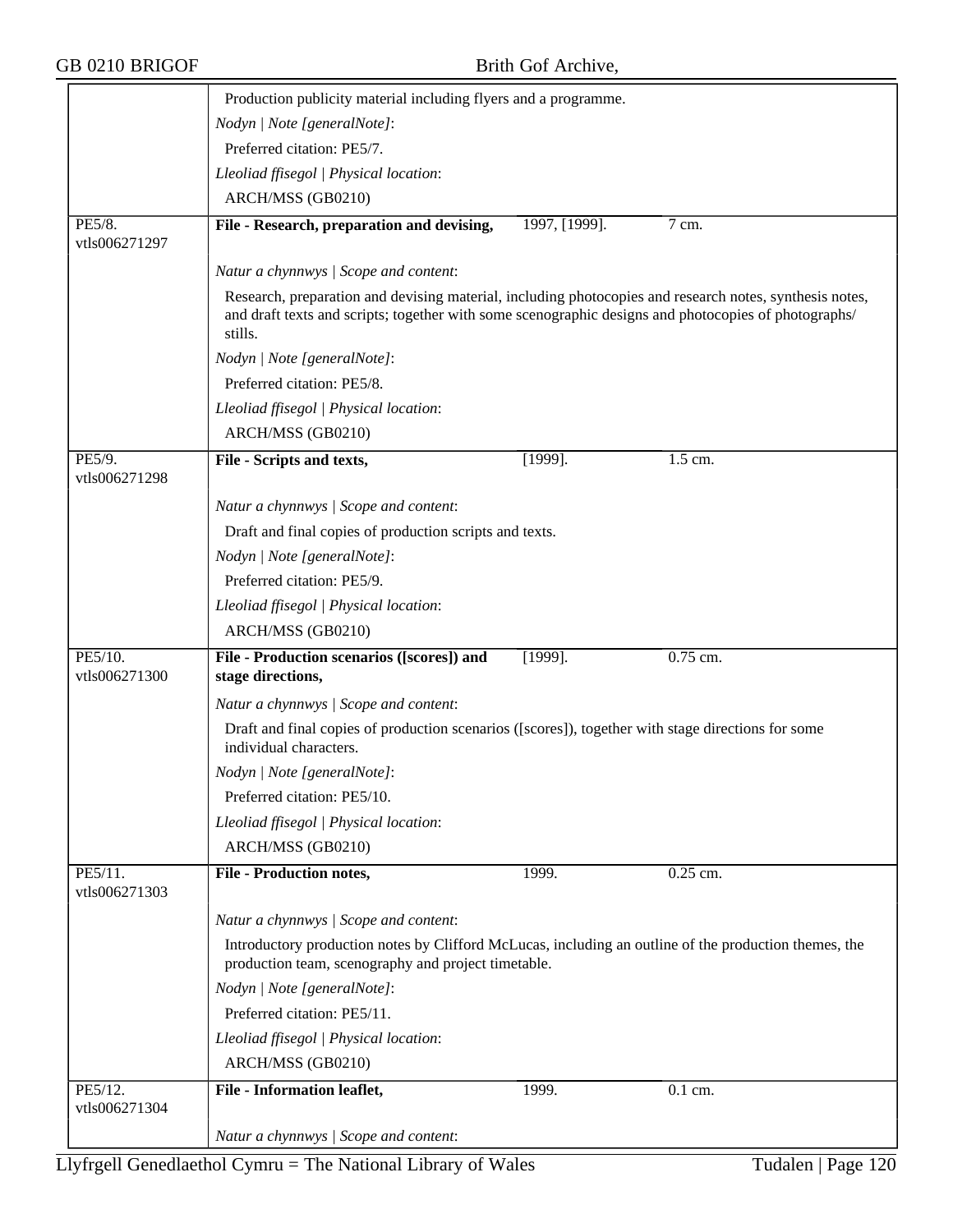|                          | A draft and final copy of an information leaflet.                                                                                                                                                                                                                |
|--------------------------|------------------------------------------------------------------------------------------------------------------------------------------------------------------------------------------------------------------------------------------------------------------|
|                          | Nodyn   Note [generalNote]:                                                                                                                                                                                                                                      |
|                          | Preferred citation: PE5/12.                                                                                                                                                                                                                                      |
|                          | Lleoliad ffisegol   Physical location:                                                                                                                                                                                                                           |
|                          | ARCH/MSS (GB0210)                                                                                                                                                                                                                                                |
| PE5/13.<br>vtls006271308 | 0.25 cm.<br>File - Letters and memos,<br>$[1999]$ .                                                                                                                                                                                                              |
|                          | Natur a chynnwys / Scope and content:                                                                                                                                                                                                                            |
|                          | Letters and memos relating to arrangements for the production, including letters asking individuals to<br>take part reading the Australian texts, a letter requesting the loan of copies of films for research purposes<br>and a memo outlining work to be done. |
|                          | Nodyn   Note [generalNote]:                                                                                                                                                                                                                                      |
|                          | Preferred citation: PE5/13.                                                                                                                                                                                                                                      |
|                          | Lleoliad ffisegol   Physical location:                                                                                                                                                                                                                           |
|                          | ARCH/MSS (GB0210)                                                                                                                                                                                                                                                |
| PE5/14.<br>vtls006271309 | 1.25 cm.<br>File - Devising notes,<br>$[1999]$ .                                                                                                                                                                                                                 |
|                          | Natur a chynnwys / Scope and content:                                                                                                                                                                                                                            |
|                          | Devising notes by [Clifford McLucas] for the Llais Cynan production, including notes on ideas, a<br>workplan and task list, scenographic plans, research notes, and notes on technical aspects.                                                                  |
|                          | Nodyn   Note [generalNote]:                                                                                                                                                                                                                                      |
|                          | <b>ITEM OUTSIDE OF BOX</b>                                                                                                                                                                                                                                       |
|                          | Nodyn   Note [generalNote]:                                                                                                                                                                                                                                      |
|                          | Preferred citation: PE5/14.                                                                                                                                                                                                                                      |
|                          | Lleoliad ffisegol   Physical location:                                                                                                                                                                                                                           |
|                          | ARCH/MSS (GB0210)                                                                                                                                                                                                                                                |
| PE5/15.<br>vtls006298919 | File - Copy photographs and still,<br>$[1999]$ .<br>$0.1$ cm.                                                                                                                                                                                                    |
|                          | Natur a chynnwys / Scope and content:                                                                                                                                                                                                                            |
|                          | Photocopies of photographs of a baby and two old people which were used in publicity material, possibly<br>for this production and others; together with a still of test colours which was used on a screen during the<br>performance.                           |
|                          | Nodyn   Note [generalNote]:                                                                                                                                                                                                                                      |
|                          | Preferred citation: PE5/15.                                                                                                                                                                                                                                      |
|                          | Lleoliad ffisegol   Physical location:                                                                                                                                                                                                                           |
|                          | ARCH/MSS (GB0210)                                                                                                                                                                                                                                                |
|                          | Cyfres   Series PE6. vtls006271825: Draw, Draw yn $\dots$ (On Leaving),                                                                                                                                                                                          |
| Crëwr   Creator:         |                                                                                                                                                                                                                                                                  |
|                          | $Dyddiad   Date: [2000]$ . (dyddiad creu)   (date of creation)                                                                                                                                                                                                   |
|                          | Natur a chynnwys   Scope and content:                                                                                                                                                                                                                            |

Papers relating to the Draw, Draw yn . . . (On Leaving) production including polaroid photographs, details of performance actions, draft copies of production texts and scripts, research material,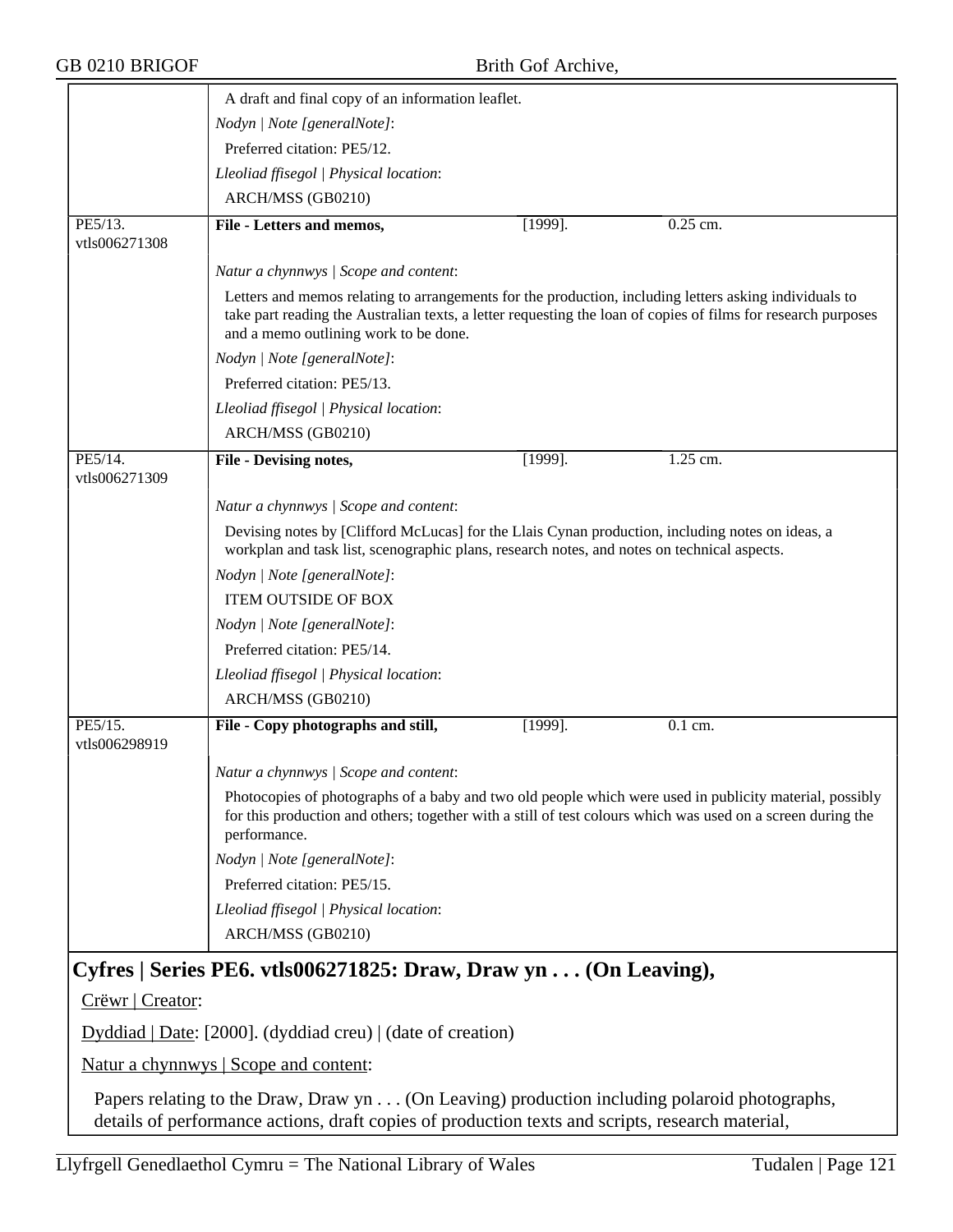publicity material and draft copies of the text, draft scenographic designs, draft production [scores], administrative papers and a cassette recording of earthquake sounds.

Disgrifiad ffisegol | Physical description: 1 small box (0.009 cubic metres) and 2 outsize folders.

Lleoliad ffisegol | Physical location: ARCH/MSS (GB0210)

Iaith y deunydd | Language of the material:

Nodyn | Note [generalNote]:

All audio-visual and electronic material has been removed (29 June 2011) and transferred.

Nodyn | Note [generalNote]:

Preferred citation: PE6.

Trefniant | Arrangement:

| FFeil / rhestr eitemau   File / item list |                                                                                                                                                           |                   |                                               |  |
|-------------------------------------------|-----------------------------------------------------------------------------------------------------------------------------------------------------------|-------------------|-----------------------------------------------|--|
| Cod cyfeirnod  <br>Reference code         | Teitl   Title                                                                                                                                             | Dyddiadau   Dates | Disgrifiad ffisegol   Physical<br>description |  |
| PE6/1.<br>vtls006271979                   | File - Polaroid photographs,                                                                                                                              | $[2000]$ .        | 1 cm.                                         |  |
|                                           | Natur a chynnwys / Scope and content:                                                                                                                     |                   |                                               |  |
|                                           | Polaroid photographs of cast and crew members, including possibly the thirteen young cast members<br>from the local community.                            |                   |                                               |  |
|                                           | Nodyn   Note [generalNote]:                                                                                                                               |                   |                                               |  |
|                                           | Preferred citation: PE6/1.                                                                                                                                |                   |                                               |  |
|                                           | Lleoliad ffisegol   Physical location:                                                                                                                    |                   |                                               |  |
|                                           | ARCH/MSS (GB0210)                                                                                                                                         |                   |                                               |  |
| PE6/2.<br>vtls006271992                   | <b>File - Performance actions,</b>                                                                                                                        | $[2000]$ .        | $1 \text{ cm}$ .                              |  |
|                                           | Natur a chynnwys / Scope and content:                                                                                                                     |                   |                                               |  |
|                                           | Flash cards noting what appear to be performance actions for various sections of the performance.                                                         |                   |                                               |  |
|                                           | Nodyn   Note [generalNote]:                                                                                                                               |                   |                                               |  |
|                                           | Preferred citation: PE6/2.                                                                                                                                |                   |                                               |  |
|                                           | Lleoliad ffisegol   Physical location:                                                                                                                    |                   |                                               |  |
|                                           | ARCH/MSS (GB0210)                                                                                                                                         |                   |                                               |  |
| PE6/3.<br>vtls006271995                   | File - Earthquake sounds,                                                                                                                                 | $[2000]$ .        | 1.5 cm.                                       |  |
|                                           | Natur a chynnwys / Scope and content:                                                                                                                     |                   |                                               |  |
|                                           | A cassette recording of earthquake sounds, possibly used during the performance, together with an<br>accompanying catalogue of earthquake related sounds. |                   |                                               |  |
|                                           | Nodyn   Note [generalNote]:                                                                                                                               |                   |                                               |  |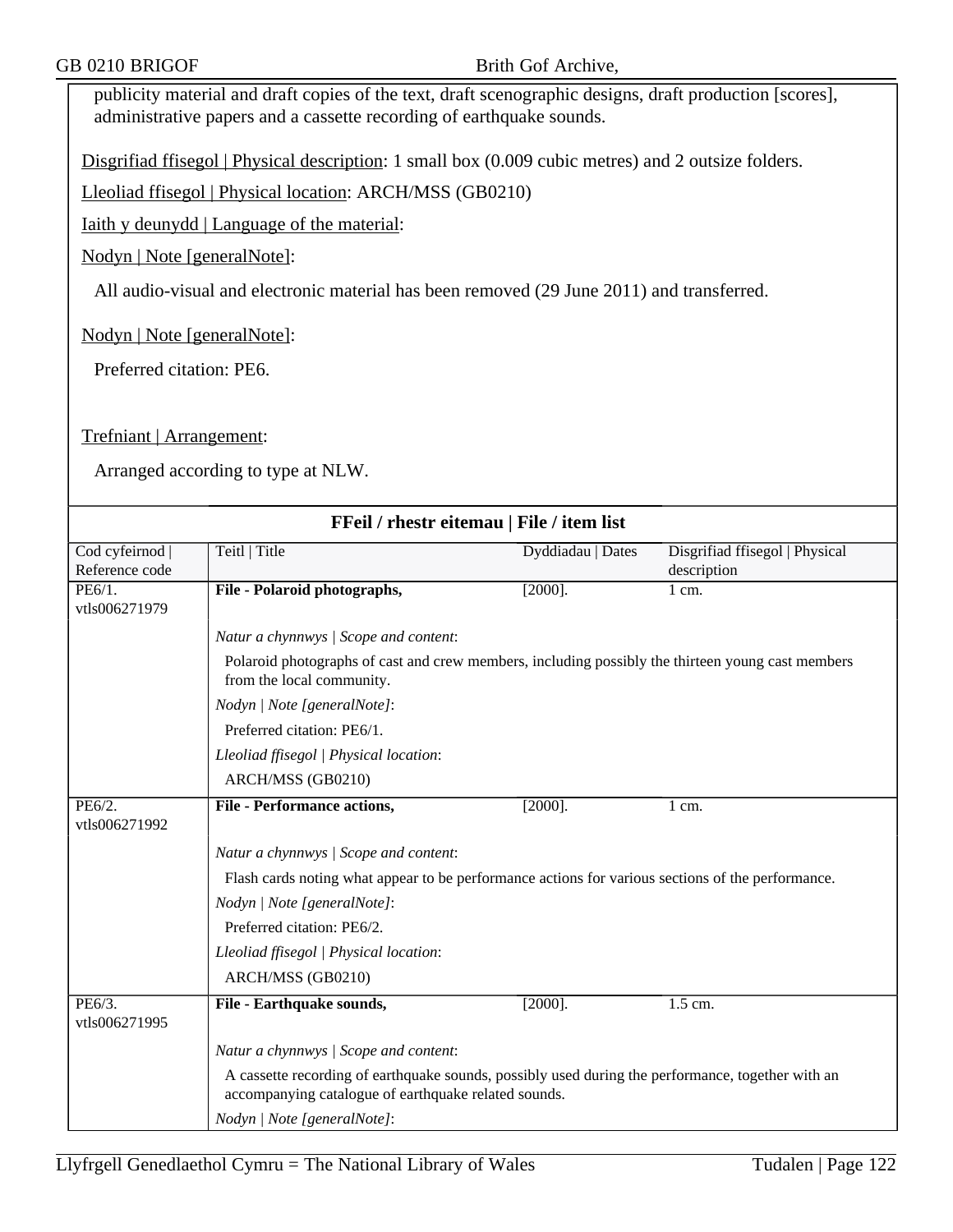|                         | Preferred citation: PE6/3.                                                                                                                                                                                                                                                                                                                                                       |  |  |  |  |
|-------------------------|----------------------------------------------------------------------------------------------------------------------------------------------------------------------------------------------------------------------------------------------------------------------------------------------------------------------------------------------------------------------------------|--|--|--|--|
|                         | Lleoliad ffisegol   Physical location:                                                                                                                                                                                                                                                                                                                                           |  |  |  |  |
|                         | ARCH/MSS (GB0210)                                                                                                                                                                                                                                                                                                                                                                |  |  |  |  |
| PE6/4.                  | $[2000]$ .<br>File - Scripts and texts,<br>$2.5$ cm.                                                                                                                                                                                                                                                                                                                             |  |  |  |  |
| vtls006271964           |                                                                                                                                                                                                                                                                                                                                                                                  |  |  |  |  |
|                         | Natur a chynnwys / Scope and content:                                                                                                                                                                                                                                                                                                                                            |  |  |  |  |
|                         | Draft copies of production texts and scripts, together with research material, a copy of the production<br>programme and a flyer, correspondence relating to Clifford McLucas' resignation from Brith Gof, and a<br>copy of Clifford McLucas' 'Some Notes on Research' booklet for the Hafod production.                                                                         |  |  |  |  |
|                         | Nodyn   Note [generalNote]:                                                                                                                                                                                                                                                                                                                                                      |  |  |  |  |
|                         | Preferred citation: PE6/4.                                                                                                                                                                                                                                                                                                                                                       |  |  |  |  |
|                         | Lleoliad ffisegol   Physical location:                                                                                                                                                                                                                                                                                                                                           |  |  |  |  |
|                         | ARCH/MSS (GB0210)                                                                                                                                                                                                                                                                                                                                                                |  |  |  |  |
| PE6/5.<br>vtls006272022 | File - Research and preparation,<br>0.5 cm.<br>$[2000]$ .                                                                                                                                                                                                                                                                                                                        |  |  |  |  |
|                         | Natur a chynnwys / Scope and content:                                                                                                                                                                                                                                                                                                                                            |  |  |  |  |
|                         | Papers relating to research and preparation for the production, including photocopies of documents and<br>photographs relating to Operation Mincemeat, draft scenographic designs, a draft production [score],<br>draft text for publicity material and a production programme.                                                                                                  |  |  |  |  |
|                         | Nodyn   Note [generalNote]:                                                                                                                                                                                                                                                                                                                                                      |  |  |  |  |
|                         | Preferred citation: PE6/5.                                                                                                                                                                                                                                                                                                                                                       |  |  |  |  |
|                         | Lleoliad ffisegol   Physical location:                                                                                                                                                                                                                                                                                                                                           |  |  |  |  |
|                         | ARCH/MSS (GB0210)                                                                                                                                                                                                                                                                                                                                                                |  |  |  |  |
| PE6/6.                  | $[2000]$ .<br>3 cm.<br>File - Scripts and texts,                                                                                                                                                                                                                                                                                                                                 |  |  |  |  |
| vtls006272092           |                                                                                                                                                                                                                                                                                                                                                                                  |  |  |  |  |
|                         | Natur a chynnwys / Scope and content:                                                                                                                                                                                                                                                                                                                                            |  |  |  |  |
|                         | Draft copies of production texts and scripts, notes that appear to be stage and filming directions, notes<br>detailing first ideas, notes on camera positions and draft production [scores]; together with a master copy<br>of the programme, a photocopy of an image of 'Major William Martin' and a page of Clifford McLucas'<br>graphic work: 'I Am Here on False Pretences'. |  |  |  |  |
|                         | Nodyn   Note [generalNote]:                                                                                                                                                                                                                                                                                                                                                      |  |  |  |  |
|                         | Preferred citation: PE6/6.                                                                                                                                                                                                                                                                                                                                                       |  |  |  |  |
|                         | Lleoliad ffisegol   Physical location:                                                                                                                                                                                                                                                                                                                                           |  |  |  |  |
|                         | ARCH/MSS (GB0210)                                                                                                                                                                                                                                                                                                                                                                |  |  |  |  |
| PE6/7.<br>vtls006272329 | File - Draft scripts and organisational<br>2000.<br>1.5 cm.                                                                                                                                                                                                                                                                                                                      |  |  |  |  |
|                         | papers,                                                                                                                                                                                                                                                                                                                                                                          |  |  |  |  |
|                         | Natur a chynnwys / Scope and content:                                                                                                                                                                                                                                                                                                                                            |  |  |  |  |
|                         | Draft scripts, some of which are annotated; together with papers relating to the organisation of the<br>production, including contact details, notes detailing who was responsible for various tasks, a workplan,<br>and typed notes for Dawns Dyfed participants.                                                                                                               |  |  |  |  |
|                         | Nodyn   Note [generalNote]:                                                                                                                                                                                                                                                                                                                                                      |  |  |  |  |
|                         | Preferred citation: PE6/7.                                                                                                                                                                                                                                                                                                                                                       |  |  |  |  |
|                         | Lleoliad ffisegol   Physical location:                                                                                                                                                                                                                                                                                                                                           |  |  |  |  |
|                         | ARCH/MSS (GB0210)                                                                                                                                                                                                                                                                                                                                                                |  |  |  |  |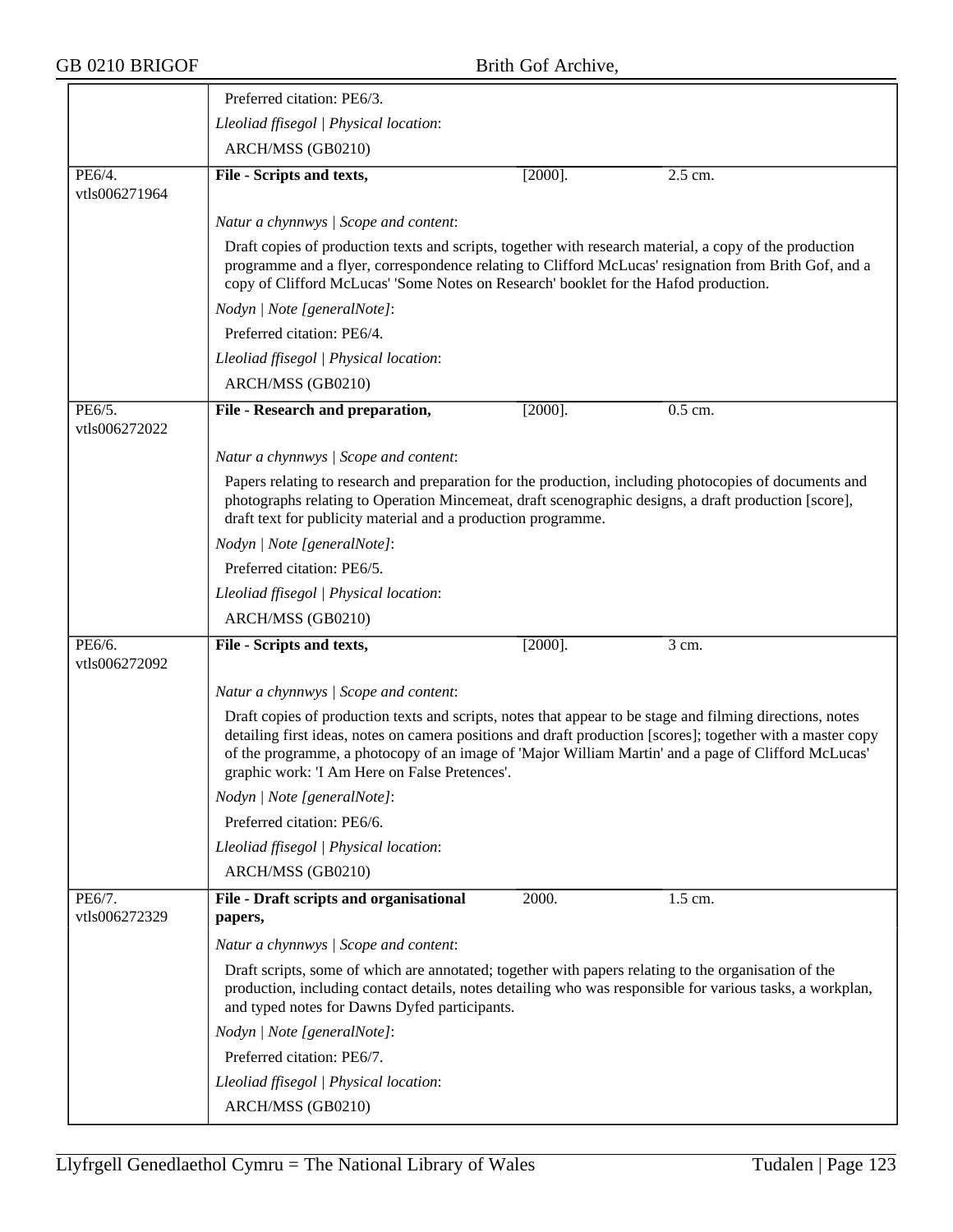| GB 0210 BRIGOF           |                                                                                                                                                                                                                        | Brith Gof Archive, |                      |
|--------------------------|------------------------------------------------------------------------------------------------------------------------------------------------------------------------------------------------------------------------|--------------------|----------------------|
| PE6/8.<br>vtls006272336  | File - Publicity material,                                                                                                                                                                                             | 2000.              | 0.1 cm.              |
|                          | Natur a chynnwys / Scope and content:                                                                                                                                                                                  |                    |                      |
|                          | Production flyers, together with a design copy of a 'How Green Was My Valley' flyer.                                                                                                                                   |                    |                      |
|                          | Nodyn   Note [generalNote]:                                                                                                                                                                                            |                    |                      |
|                          | Preferred citation: PE6/8.                                                                                                                                                                                             |                    |                      |
|                          | Lleoliad ffisegol   Physical location:                                                                                                                                                                                 |                    |                      |
|                          | ARCH/MSS (GB0210)                                                                                                                                                                                                      |                    |                      |
| PE6/9.<br>vtls006272343  | File - Work calendar,                                                                                                                                                                                                  | 2000.              | $\overline{0.1}$ cm. |
|                          | Natur a chynnwys / Scope and content:                                                                                                                                                                                  |                    |                      |
|                          | A work calendar noting tasks.                                                                                                                                                                                          |                    |                      |
|                          | Nodyn   Note [generalNote]:                                                                                                                                                                                            |                    |                      |
|                          | Preferred citation: PE6/9.                                                                                                                                                                                             |                    |                      |
|                          | Lleoliad ffisegol   Physical location:                                                                                                                                                                                 |                    |                      |
|                          | ARCH/MSS (GB0210)                                                                                                                                                                                                      |                    |                      |
| PE6/10.<br>vtls006272431 | File - Research,                                                                                                                                                                                                       | $[2000]$ .         | 0.5 cm.              |
|                          | Natur a chynnwys / Scope and content:                                                                                                                                                                                  |                    |                      |
|                          | Papers relating to research, some of which appear to relate to Hafod, including an access guide booklet to<br>the Imperial War Museum collection, research contacts and contact details, and a list of Hafod research. |                    |                      |
|                          | Nodyn   Note [generalNote]:                                                                                                                                                                                            |                    |                      |
|                          | Preferred citation: PE6/10.                                                                                                                                                                                            |                    |                      |
|                          | Lleoliad ffisegol   Physical location:                                                                                                                                                                                 |                    |                      |
|                          | ARCH/MSS (GB0210)                                                                                                                                                                                                      |                    |                      |
| PE6/11.<br>vtls006298924 | File - Letter,                                                                                                                                                                                                         | April 6, 2000.     | 0.1 cm.              |
|                          | Natur a chynnwys / Scope and content:                                                                                                                                                                                  |                    |                      |
|                          | A letter of thanks to Clifford McLucas for participating in a programme about arts funding, 'Under the<br>Skin'.                                                                                                       |                    |                      |
|                          | Nodyn   Note [generalNote]:                                                                                                                                                                                            |                    |                      |
|                          | Preferred citation: PE6/11.                                                                                                                                                                                            |                    |                      |
|                          | Lleoliad ffisegol   Physical location:                                                                                                                                                                                 |                    |                      |
|                          | ARCH/MSS (GB0210)                                                                                                                                                                                                      |                    |                      |
|                          | Cyfres   Series PE7. vtls006272622: The Host and the Ghost,                                                                                                                                                            |                    |                      |
| Crëwr   Creator:         |                                                                                                                                                                                                                        |                    |                      |
|                          | $Dyddiad   Date: [1999] - [2000]$ . (dyddiad creu)   (date of creation)                                                                                                                                                |                    |                      |
|                          | Natur a chynnwys   Scope and content:                                                                                                                                                                                  |                    |                      |
|                          | Papers relating to 'The Host and the Ghost' publication, including mock-ups of some sections of the<br>publication, preparatory and design papers and copies of the publication proposal.                              |                    |                      |

Disgrifiad ffisegol | Physical description: 1 outsize folder and 1 bundle.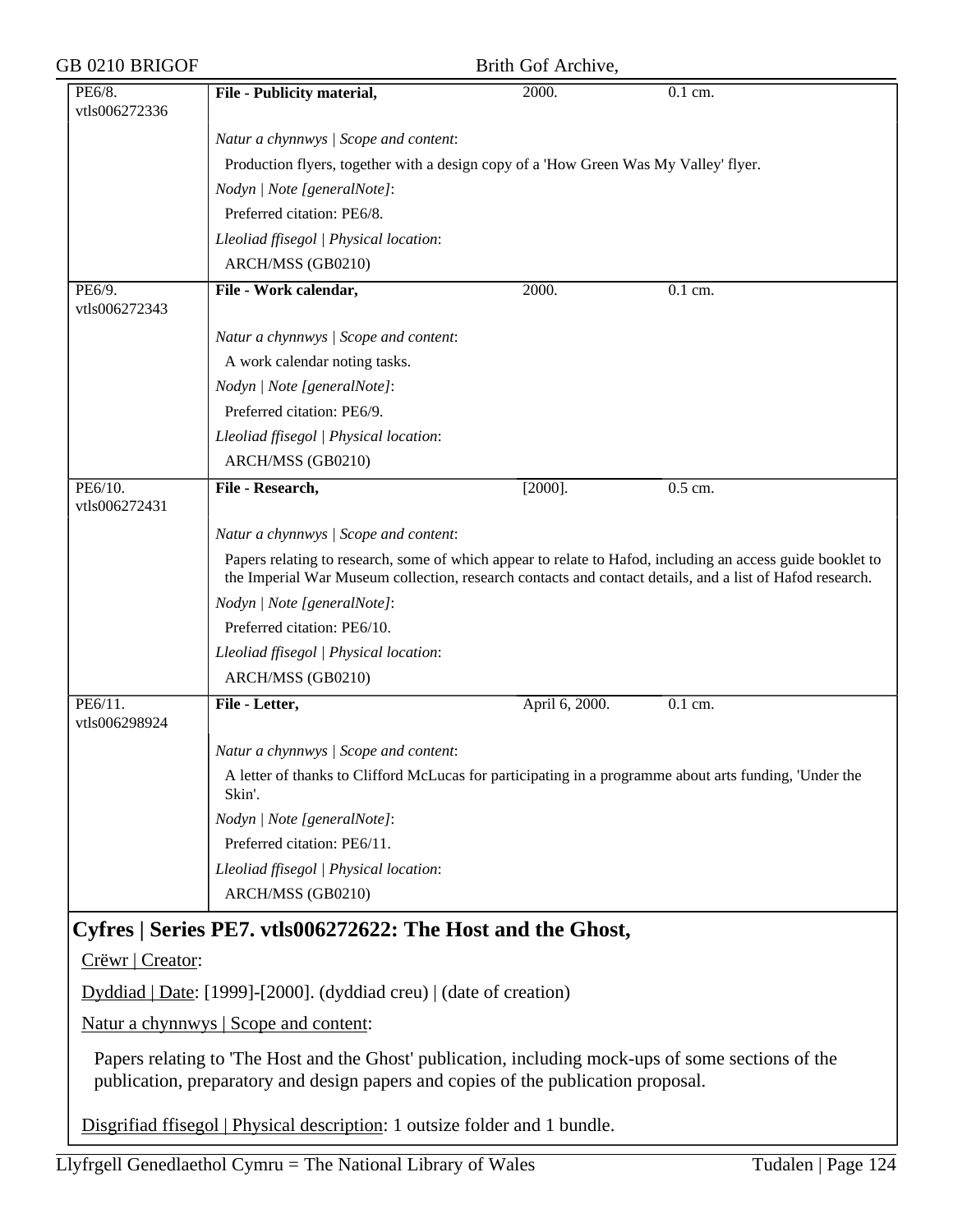Lleoliad ffisegol | Physical location: ARCH/MSS (GB0210)

Nodyn | Note [generalNote]:

Preferred citation: PE7.

### Trefniant | Arrangement:

Arranged according to type at NLW.

### Disgrifiadau deunydd | Related material:

See also PL/14 and GA/13.

| FFeil / rhestr eitemau   File / item list                          |                                                                                                                                                                                                                                                                                     |                       |                                |
|--------------------------------------------------------------------|-------------------------------------------------------------------------------------------------------------------------------------------------------------------------------------------------------------------------------------------------------------------------------------|-----------------------|--------------------------------|
| Cod cyfeirnod                                                      | Teitl   Title                                                                                                                                                                                                                                                                       | Dyddiadau   Dates     | Disgrifiad ffisegol   Physical |
| Reference code                                                     |                                                                                                                                                                                                                                                                                     |                       | description                    |
| $\overline{\text{PE7}/1.}$                                         | File - The Host and the Ghost mock-ups,                                                                                                                                                                                                                                             | $[1999]$ .            | $1 \text{ cm}$ .               |
| vtls006272608                                                      |                                                                                                                                                                                                                                                                                     |                       |                                |
|                                                                    | Natur a chynnwys / Scope and content:                                                                                                                                                                                                                                               |                       |                                |
|                                                                    | Mock-ups of sections for the proposed 'The Host and the Ghost' publication.                                                                                                                                                                                                         |                       |                                |
|                                                                    | Nodyn   Note [generalNote]:                                                                                                                                                                                                                                                         |                       |                                |
|                                                                    | <b>OUTSIDE OF BOX</b>                                                                                                                                                                                                                                                               |                       |                                |
|                                                                    | Nodyn   Note [generalNote]:                                                                                                                                                                                                                                                         |                       |                                |
|                                                                    | Preferred citation: PE7/1.                                                                                                                                                                                                                                                          |                       |                                |
|                                                                    | Lleoliad ffisegol   Physical location:                                                                                                                                                                                                                                              |                       |                                |
|                                                                    | ARCH/MSS (GB0210)                                                                                                                                                                                                                                                                   |                       |                                |
| PE7/2.<br>vtls006272775                                            | File - Preparation and design,                                                                                                                                                                                                                                                      | $[1999]$ - $[2000]$ . | $\overline{3}$ cm.             |
|                                                                    | Natur a chynnwys / Scope and content:                                                                                                                                                                                                                                               |                       |                                |
|                                                                    | Preparation and design papers for the Host and the Ghost publication, including design and mock-up<br>copies of pages, lay-out designs and plans for the book, research material, draft copies of publication text,<br>slides of some pages and copies of the publication proposal. |                       |                                |
|                                                                    | Nodyn   Note [generalNote]:                                                                                                                                                                                                                                                         |                       |                                |
|                                                                    | <b>ITEM OUTSIDE OF BOX</b>                                                                                                                                                                                                                                                          |                       |                                |
|                                                                    | Nodyn   Note [generalNote]:                                                                                                                                                                                                                                                         |                       |                                |
|                                                                    | Preferred citation: PE7/2.                                                                                                                                                                                                                                                          |                       |                                |
|                                                                    | Lleoliad ffisegol   Physical location:                                                                                                                                                                                                                                              |                       |                                |
|                                                                    | ARCH/MSS (GB0210)                                                                                                                                                                                                                                                                   |                       |                                |
|                                                                    | Cyfres   Series PE8. vtls006262562: General,                                                                                                                                                                                                                                        |                       |                                |
|                                                                    |                                                                                                                                                                                                                                                                                     |                       |                                |
| Dyddiad   Date: [1997]-[1999]. (dyddiad creu)   (date of creation) |                                                                                                                                                                                                                                                                                     |                       |                                |
| Natur a chynnwys   Scope and content:                              |                                                                                                                                                                                                                                                                                     |                       |                                |

Papers relating to the Prosiect Ecs project in general including publicity material, a progress/position statement, funding application appendices, a letter relating to gaining access to films by William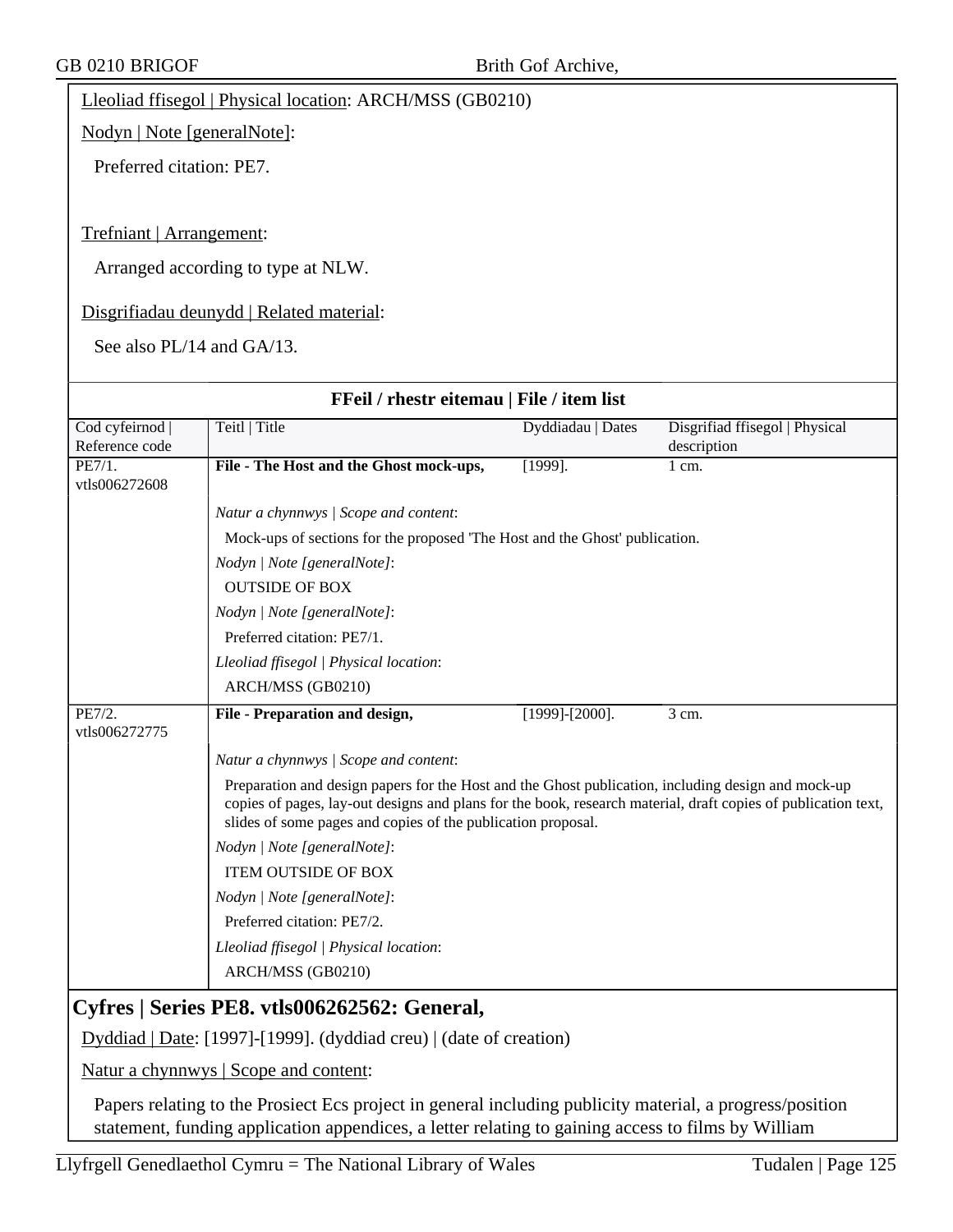Haggar for research purposes, preparatory material for publicity material and project information documents.

Disgrifiad ffisegol | Physical description: 1 small box (0.009 cubic metres).

Lleoliad ffisegol | Physical location: ARCH/MSS (GB0210)

Iaith y deunydd | Language of the material:

Nodyn | Note [generalNote]:

Preferred citation: PE8.

Trefniant | Arrangement:

| FFeil / rhestr eitemau   File / item list |                                                                                                                                                                                                                             |                       |                                               |  |  |
|-------------------------------------------|-----------------------------------------------------------------------------------------------------------------------------------------------------------------------------------------------------------------------------|-----------------------|-----------------------------------------------|--|--|
| Cod cyfeirnod  <br>Reference code         | Teitl   Title                                                                                                                                                                                                               | Dyddiadau   Dates     | Disgrifiad ffisegol   Physical<br>description |  |  |
| PE8/1.<br>vtls006263645                   | File - Publicity material,                                                                                                                                                                                                  | $[1998]$ - $[1999]$ . | $0.1$ cm.                                     |  |  |
|                                           | Natur a chynnwys / Scope and content:                                                                                                                                                                                       |                       |                                               |  |  |
|                                           | A flyer for the Prosiect Ecs project and also for other proposed projects including The First Days, A<br>Stranger in Her Own Land, How Green Was My Valley, the Three Landscapes, and the West Wales<br>Digital Consortium. |                       |                                               |  |  |
|                                           | Nodyn   Note [generalNote]:                                                                                                                                                                                                 |                       |                                               |  |  |
|                                           | Preferred citation: PE8/1.                                                                                                                                                                                                  |                       |                                               |  |  |
|                                           | Lleoliad ffisegol   Physical location:                                                                                                                                                                                      |                       |                                               |  |  |
|                                           | ARCH/MSS (GB0210)                                                                                                                                                                                                           |                       |                                               |  |  |
| PE8/2.<br>vtls006263649                   | File - A Progress/ Position Statement,                                                                                                                                                                                      | 1998.                 | 0.25 cm.                                      |  |  |
|                                           | Natur a chynnwys / Scope and content:                                                                                                                                                                                       |                       |                                               |  |  |
|                                           | A Progress/Position Statement of Brith Gof's work in Lampeter, [during which time the work for the<br>Prosiect Ecs project was carried out].                                                                                |                       |                                               |  |  |
|                                           | Nodyn   Note [generalNote]:                                                                                                                                                                                                 |                       |                                               |  |  |
|                                           | Preferred citation: PE8/2.                                                                                                                                                                                                  |                       |                                               |  |  |
|                                           | Lleoliad ffisegol   Physical location:                                                                                                                                                                                      |                       |                                               |  |  |
|                                           | ARCH/MSS (GB0210)                                                                                                                                                                                                           |                       |                                               |  |  |
| PE8/3.<br>vtls006263652                   | File - Funding application appendices,                                                                                                                                                                                      | $[1997]$ .            | $0.25$ cm.                                    |  |  |
|                                           | Natur a chynnwys / Scope and content:                                                                                                                                                                                       |                       |                                               |  |  |
|                                           | Appendices to a funding application to the Arts Council of Wales providing a full background to the<br>Prosiect Ecs project.                                                                                                |                       |                                               |  |  |
|                                           | Nodyn   Note [generalNote]:                                                                                                                                                                                                 |                       |                                               |  |  |
|                                           | Preferred citation: PE8/3.                                                                                                                                                                                                  |                       |                                               |  |  |
|                                           | Lleoliad ffisegol   Physical location:                                                                                                                                                                                      |                       |                                               |  |  |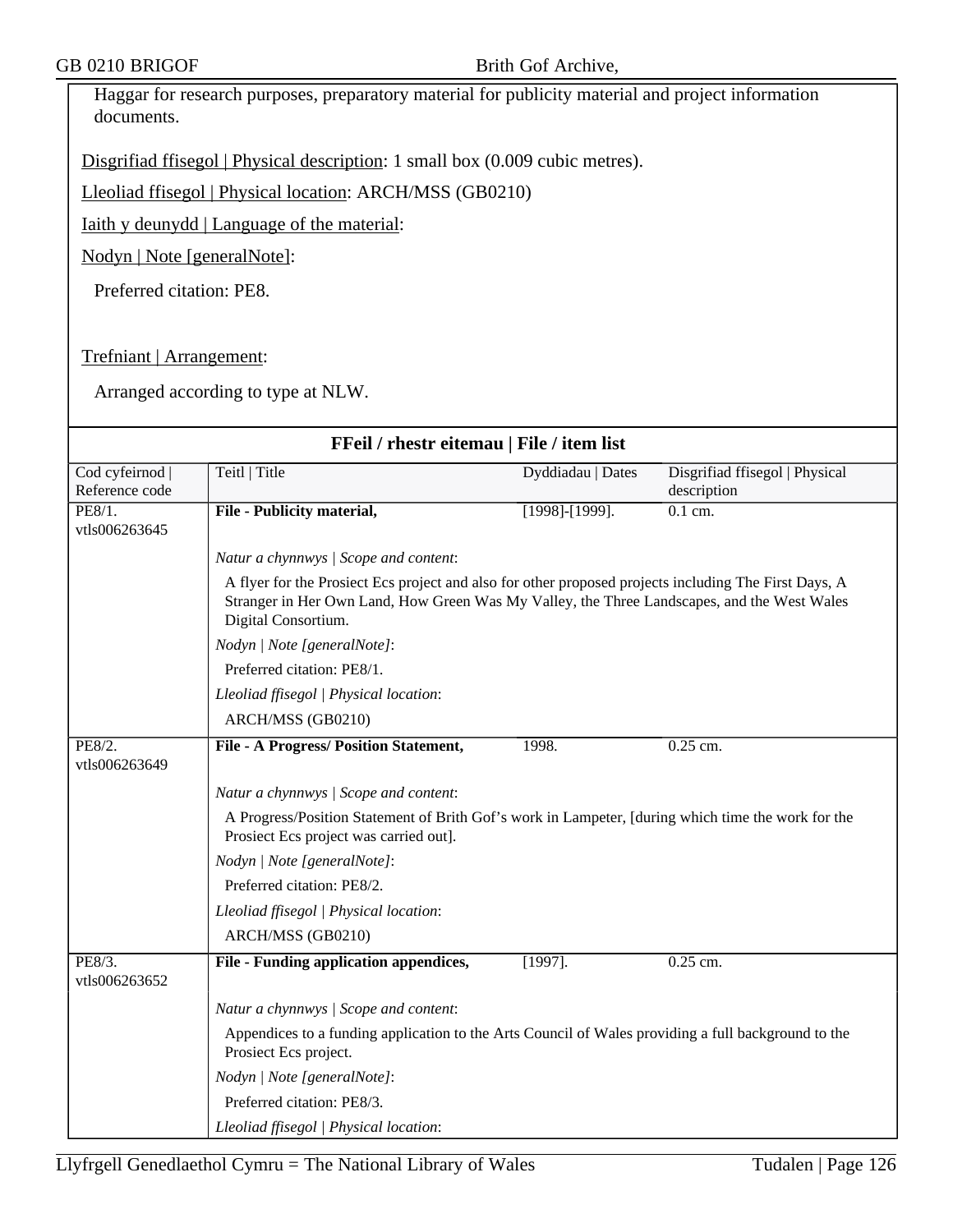#### GB 0210 BRIGOF Brith Gof Archive,

|                         | ARCH/MSS (GB0210)                                                                                                                                                                                                                               |                       |           |  |  |
|-------------------------|-------------------------------------------------------------------------------------------------------------------------------------------------------------------------------------------------------------------------------------------------|-----------------------|-----------|--|--|
| PE8/4.<br>vtls006263658 | File - Preparatory material,                                                                                                                                                                                                                    | $[1997]$ - $[1998]$ . | $0.5$ cm. |  |  |
|                         | Natur a chynnwys / Scope and content:                                                                                                                                                                                                           |                       |           |  |  |
|                         | Material in preparation for publicity material and project information documents, including design copies<br>of publicity material, notes regarding the project and productions, a copy of the funding application<br>appendices and workplans. |                       |           |  |  |
|                         | Nodyn   Note [generalNote]:                                                                                                                                                                                                                     |                       |           |  |  |
|                         | Preferred citation: PE8/4.                                                                                                                                                                                                                      |                       |           |  |  |
|                         | Lleoliad ffisegol   Physical location:                                                                                                                                                                                                          |                       |           |  |  |
|                         | ARCH/MSS (GB0210)                                                                                                                                                                                                                               |                       |           |  |  |
| PE8/5.<br>vtls006299647 | File - Research,                                                                                                                                                                                                                                | November 25,<br>1997. | $0.1$ cm. |  |  |
|                         | Natur a chynnwys / Scope and content:                                                                                                                                                                                                           |                       |           |  |  |
|                         | A letter asking about access to three films directed by William Haggar for research purposes.                                                                                                                                                   |                       |           |  |  |
|                         | Nodyn   Note [generalNote]:                                                                                                                                                                                                                     |                       |           |  |  |
|                         | Preferred citation: PE8/5.                                                                                                                                                                                                                      |                       |           |  |  |
|                         | Lleoliad ffisegol   Physical location:                                                                                                                                                                                                          |                       |           |  |  |
|                         | ARCH/MSS (GB0210)                                                                                                                                                                                                                               |                       |           |  |  |
|                         |                                                                                                                                                                                                                                                 |                       |           |  |  |

## **Sub-sub-fonds PM. vtls006247673: Mike Pearson's productions,**

Crëwr | Creator: Pearson, Mike, 1949-

Dyddiad | Date: [1991]-[1998]. (dyddiad creu) | (date of creation)

Natur a chynnwys | Scope and content:

Papers relating to a number of Mike Pearson's productions and also his pedagogical work including slides and photographs, invitations, reviews, performance and action directions, various production notes, research material, information leaflets, production booklets and leaflets, [workshop notes], and publicity material; together with organisational and administrative correspondence and papers.

Disgrifiad ffisegol | Physical description: 1 large box (0.029 cubic metres).

Lleoliad ffisegol | Physical location: ARCH/MSS (GB0210)

Iaith y deunydd | Language of the material:

Nodyn | Note [generalNote]:

Videos removed 29.6.2011.

Nodyn | Note [generalNote]:

Preferred citation: PM.

Trefniant | Arrangement: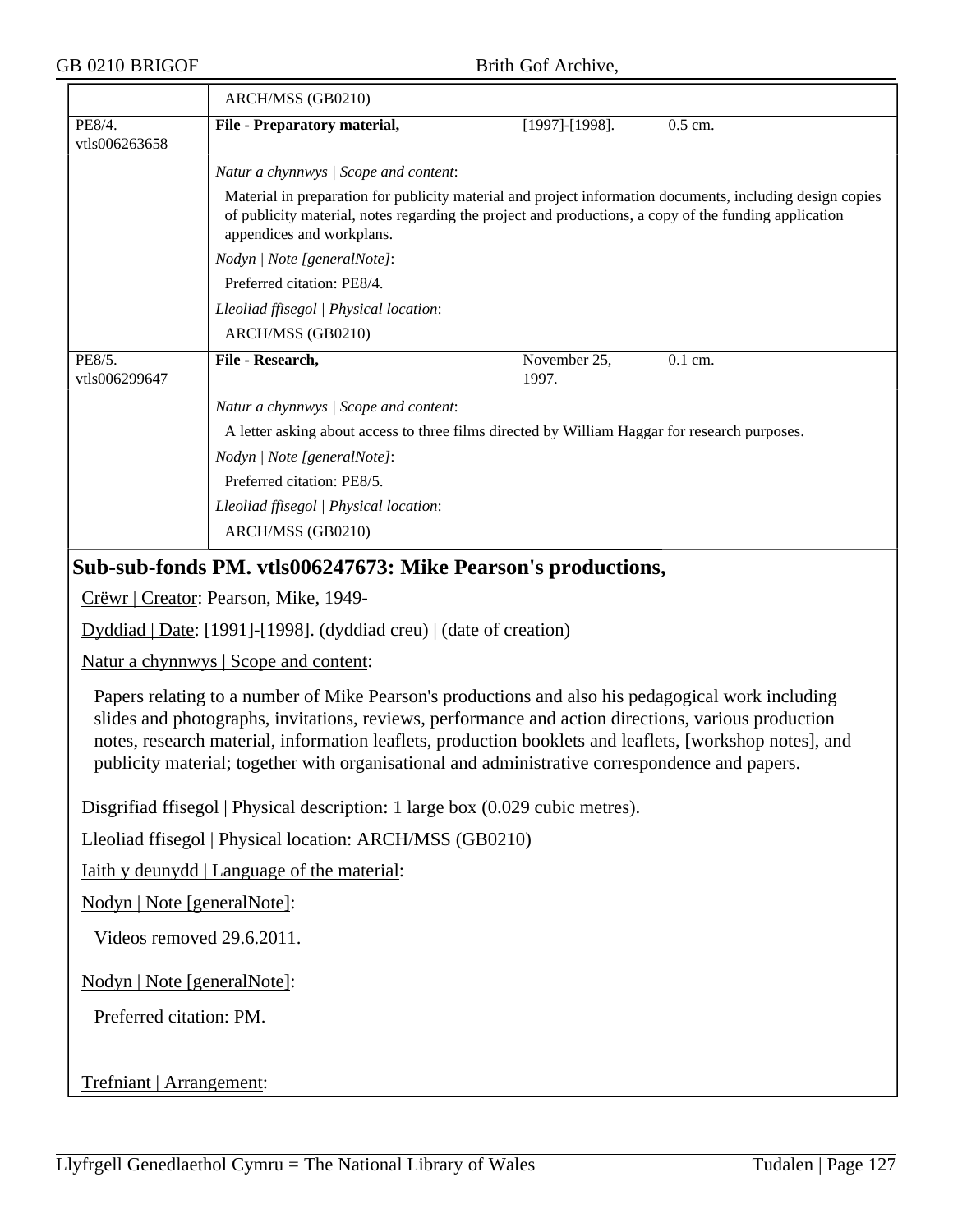Arranged into eight series: From Memory I; In Black and White; Der Gefesselte; Angelus; From Memory II; Dead Men's Shoes; The First Five Miles; and pedagogical work; and two files: James Street Demolition Project; and National Library of Wales letters.

## **Cyfres | Series PM1. vtls006247631: From Memory I,**

Crëwr | Creator:

Dyddiad | Date: [1991]-[1992]. (dyddiad creu) | (date of creation)

Natur a chynnwys | Scope and content:

Papers relating to the From Memory I production, including publicity material and organisational and administrative papers.

Disgrifiad ffisegol | Physical description: 2 envelopes.

Lleoliad ffisegol | Physical location: ARCH/MSS (GB0210)

Nodyn | Note [generalNote]:

Preferred citation: PM1.

Trefniant | Arrangement:

| FFeil / rhestr eitemau   File / item list |                                                                                                                                                                                                                                                                                                                    |                   |                                |  |
|-------------------------------------------|--------------------------------------------------------------------------------------------------------------------------------------------------------------------------------------------------------------------------------------------------------------------------------------------------------------------|-------------------|--------------------------------|--|
| Cod cyfeirnod                             | Teitl   Title                                                                                                                                                                                                                                                                                                      | Dyddiadau   Dates | Disgrifiad ffisegol   Physical |  |
| Reference code                            |                                                                                                                                                                                                                                                                                                                    |                   | description                    |  |
| PM1/1.<br>vtls006269179                   | File - Publicity and information,                                                                                                                                                                                                                                                                                  | $[1991]$ .        | $0.1$ cm.                      |  |
|                                           | Natur a chynnwys / Scope and content:                                                                                                                                                                                                                                                                              |                   |                                |  |
|                                           | Publicity for the From Memory I production, including an invitation to the premiere performance, a<br>newspaper preview, and an information leaflet.                                                                                                                                                               |                   |                                |  |
|                                           | Nodyn   Note [generalNote]:                                                                                                                                                                                                                                                                                        |                   |                                |  |
|                                           | Preferred citation: PM1/1.                                                                                                                                                                                                                                                                                         |                   |                                |  |
|                                           | Lleoliad ffisegol   Physical location:                                                                                                                                                                                                                                                                             |                   |                                |  |
|                                           | ARCH/MSS (GB0210)                                                                                                                                                                                                                                                                                                  |                   |                                |  |
| PM1/2.<br>vtls006269180                   | File - Arrangement and administration,                                                                                                                                                                                                                                                                             | $[1992]$ .        | $0.25$ cm.                     |  |
|                                           | Natur a chynnwys / Scope and content:                                                                                                                                                                                                                                                                              |                   |                                |  |
|                                           | Papers relating to the arrangement and administration of the From Memory I production, including an<br>invitation list, a note regarding props, a poster mailing list, a contract between the University of Warwick<br>and Mike Pearson, and a flyer for the performance at the University of Warwick Arts Centre. |                   |                                |  |
|                                           | Nodyn   Note [generalNote]:                                                                                                                                                                                                                                                                                        |                   |                                |  |
|                                           | Preferred citation: PM1/2.                                                                                                                                                                                                                                                                                         |                   |                                |  |
|                                           | Lleoliad ffisegol   Physical location:                                                                                                                                                                                                                                                                             |                   |                                |  |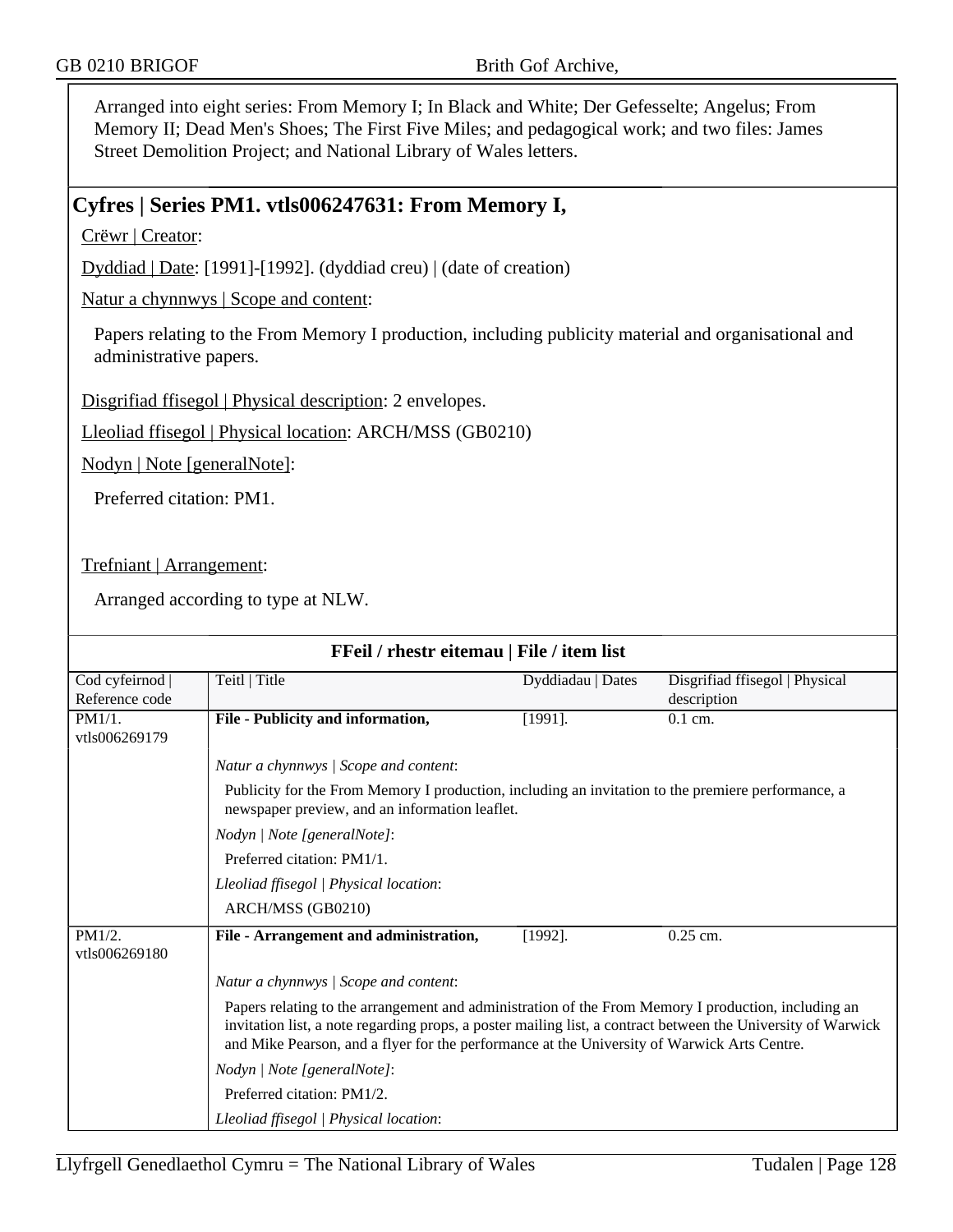ARCH/MSS (GB0210)

# **Cyfres | Series PM2. vtls006269127: In Black and White,**

Crëwr | Creator:

Dyddiad | Date: [1992]-[1993]. (dyddiad creu) | (date of creation)

Natur a chynnwys | Scope and content:

Papers relating to the In Black and White production including slides and photographs, invitations to a presentation and performance, publicity material, a review, performance and action directions and other production papers such as a scenario, notes on ideas and a production plan; together with papers of the production manager Giles Parbery, which relate to the performance of In Black and White and some other Brith Gof/Mike Pearson productions in Spain and Belgium.

Disgrifiad ffisegol | Physical description: 3 folders and 2 envelopes.

Lleoliad ffisegol | Physical location: ARCH/MSS (GB0210)

Nodyn | Note [generalNote]:

Preferred citation: PM2.

Trefniant | Arrangement:

| FFeil / rhestr eitemau   File / item list |                                                                                                                                                                                       |                   |                                               |  |  |
|-------------------------------------------|---------------------------------------------------------------------------------------------------------------------------------------------------------------------------------------|-------------------|-----------------------------------------------|--|--|
| Cod cyfeirnod  <br>Reference code         | Teitl   Title                                                                                                                                                                         | Dyddiadau   Dates | Disgrifiad ffisegol   Physical<br>description |  |  |
| PM2/1.<br>vtls006269150                   | File - Slides and photographs,                                                                                                                                                        | $[1992]$ .        | $2.5$ cm.                                     |  |  |
|                                           | Natur a chynnwys / Scope and content:                                                                                                                                                 |                   |                                               |  |  |
|                                           | Slides and photographs of the In Black and White production, including performance and publicity<br>photographs; together with photographs of the Blodeuwedd and Gernika productions. |                   |                                               |  |  |
|                                           | Nodyn   Note [generalNote]:                                                                                                                                                           |                   |                                               |  |  |
|                                           | Preferred citation: PM2/1.                                                                                                                                                            |                   |                                               |  |  |
|                                           | Lleoliad ffisegol   Physical location:                                                                                                                                                |                   |                                               |  |  |
|                                           | ARCH/MSS (GB0210)                                                                                                                                                                     |                   |                                               |  |  |
| $PM2/2$ .<br>vtls006269155                | File - Invitations and publicity material,                                                                                                                                            | $[1992]$ .        | $0.1$ cm.                                     |  |  |
|                                           | Natur a chynnwys / Scope and content:                                                                                                                                                 |                   |                                               |  |  |
|                                           | Letters of invitation to the presentation of a work-in-progress performance and to the premiere of the In<br>Black and White production, together with production flyers.             |                   |                                               |  |  |
|                                           | Nodyn   Note [generalNote]:                                                                                                                                                           |                   |                                               |  |  |
|                                           | Preferred citation: PM2/2.                                                                                                                                                            |                   |                                               |  |  |
|                                           | Lleoliad ffisegol   Physical location:                                                                                                                                                |                   |                                               |  |  |
|                                           | ARCH/MSS (GB0210)                                                                                                                                                                     |                   |                                               |  |  |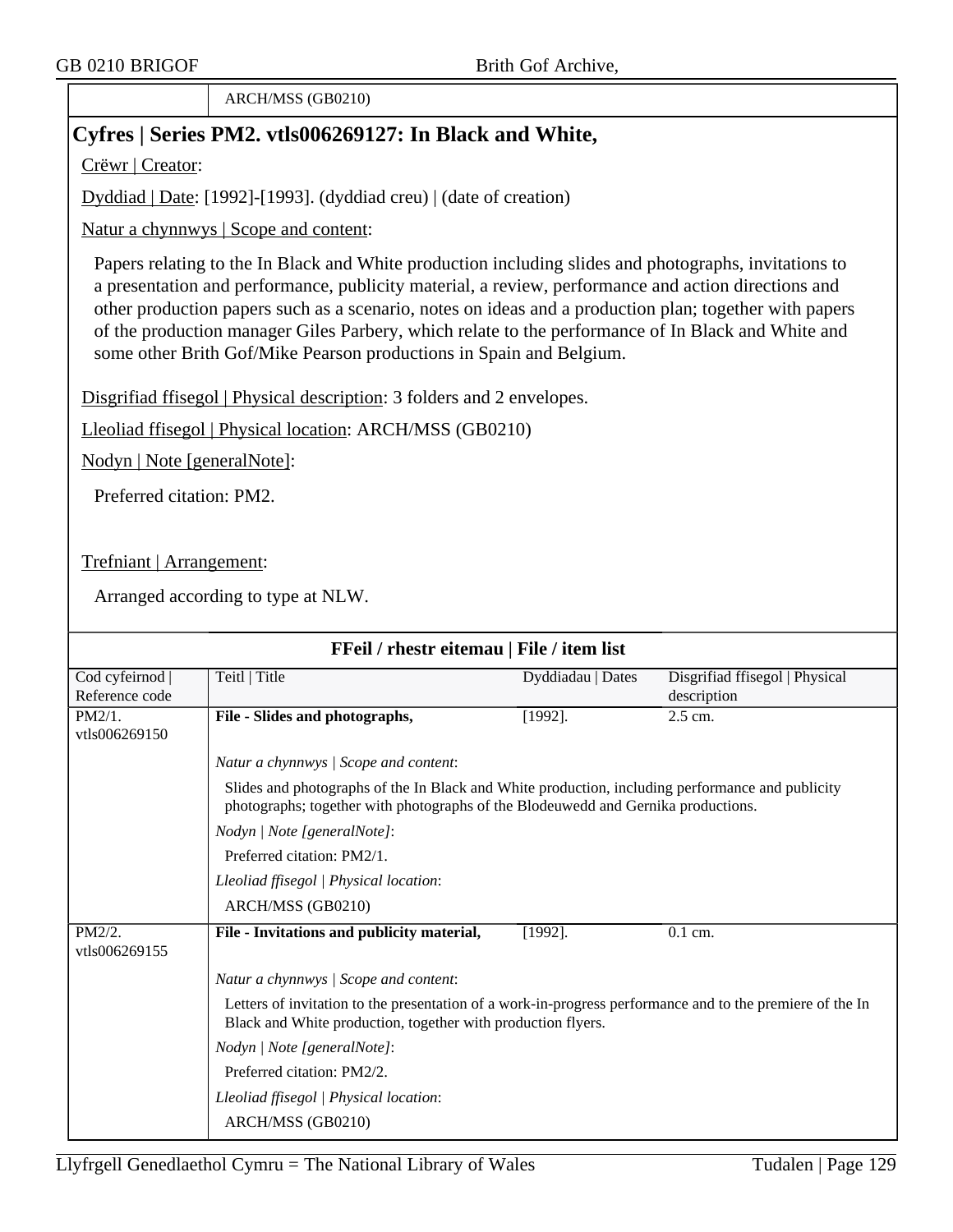| GB 0210 BRIGOF              |                                                                                                                                                                                                                                                                                                                                                                                                                                                                                                                                                                                                                                                                                                                                                                     | Brith Gof Archive, |                      |
|-----------------------------|---------------------------------------------------------------------------------------------------------------------------------------------------------------------------------------------------------------------------------------------------------------------------------------------------------------------------------------------------------------------------------------------------------------------------------------------------------------------------------------------------------------------------------------------------------------------------------------------------------------------------------------------------------------------------------------------------------------------------------------------------------------------|--------------------|----------------------|
| PM2/3.<br>vtls006269156     | File - Review,                                                                                                                                                                                                                                                                                                                                                                                                                                                                                                                                                                                                                                                                                                                                                      | $[1992]$ .         | $\overline{0.1}$ cm. |
|                             | Natur a chynnwys / Scope and content:                                                                                                                                                                                                                                                                                                                                                                                                                                                                                                                                                                                                                                                                                                                               |                    |                      |
|                             | A review of the In Black and White performance at the Tramway, Glasgow.                                                                                                                                                                                                                                                                                                                                                                                                                                                                                                                                                                                                                                                                                             |                    |                      |
|                             | Nodyn   Note [generalNote]:                                                                                                                                                                                                                                                                                                                                                                                                                                                                                                                                                                                                                                                                                                                                         |                    |                      |
|                             | Preferred citation: PM2/3.                                                                                                                                                                                                                                                                                                                                                                                                                                                                                                                                                                                                                                                                                                                                          |                    |                      |
|                             | Lleoliad ffisegol   Physical location:                                                                                                                                                                                                                                                                                                                                                                                                                                                                                                                                                                                                                                                                                                                              |                    |                      |
|                             | ARCH/MSS (GB0210)                                                                                                                                                                                                                                                                                                                                                                                                                                                                                                                                                                                                                                                                                                                                                   |                    |                      |
| PM2/4.<br>vtls006269177     | File - Performance and action directions,                                                                                                                                                                                                                                                                                                                                                                                                                                                                                                                                                                                                                                                                                                                           | $[1992]$ .         | 1.25 cm.             |
|                             | Natur a chynnwys / Scope and content:                                                                                                                                                                                                                                                                                                                                                                                                                                                                                                                                                                                                                                                                                                                               |                    |                      |
|                             | Performance and action directions, together with a production scenario, notes on ideas, and production<br>plan; and also including an invitation to the performance premiere, a letter regarding funding and images<br>of the C*ND*R*LL* performance at the Aberystwyth Arts Centre.                                                                                                                                                                                                                                                                                                                                                                                                                                                                                |                    |                      |
|                             | Nodyn   Note [generalNote]:                                                                                                                                                                                                                                                                                                                                                                                                                                                                                                                                                                                                                                                                                                                                         |                    |                      |
|                             | Preferred citation: PM2/4.                                                                                                                                                                                                                                                                                                                                                                                                                                                                                                                                                                                                                                                                                                                                          |                    |                      |
|                             | Lleoliad ffisegol   Physical location:                                                                                                                                                                                                                                                                                                                                                                                                                                                                                                                                                                                                                                                                                                                              |                    |                      |
|                             | ARCH/MSS (GB0210)                                                                                                                                                                                                                                                                                                                                                                                                                                                                                                                                                                                                                                                                                                                                                   |                    |                      |
| PM2/5.<br>vtls006340446     | File - Giles Parbery's production papers,                                                                                                                                                                                                                                                                                                                                                                                                                                                                                                                                                                                                                                                                                                                           | $[1993]$ .         | 2.5 cm.              |
|                             | Natur a chynnwys / Scope and content:                                                                                                                                                                                                                                                                                                                                                                                                                                                                                                                                                                                                                                                                                                                               |                    |                      |
|                             | Correspondence and papers from the production manager, Giles Parbery, mainly relating to the<br>general arrangement of the performance of In Black and White in Spain and Belgium and Brith Gof's<br>participation in the Euro 93 and Time Festivals, which included a performance of In Black and White<br>and some other productions, namely Los Angeles and From Memory, regarding matters such as travel<br>arrangements, equipment, financial matters, such as travel costs and technical details; and also including<br>contracts, venue plans, some showing lighting and scenery, production schedules, publicity material,<br>venue photographs and a technical specification for Los Angeles.<br>Nodyn   Note [generalNote]:<br>Preferred citation: PM2/5. |                    |                      |
|                             | Lleoliad ffisegol   Physical location:                                                                                                                                                                                                                                                                                                                                                                                                                                                                                                                                                                                                                                                                                                                              |                    |                      |
|                             | ARCH/MSS (GB0210)                                                                                                                                                                                                                                                                                                                                                                                                                                                                                                                                                                                                                                                                                                                                                   |                    |                      |
|                             |                                                                                                                                                                                                                                                                                                                                                                                                                                                                                                                                                                                                                                                                                                                                                                     |                    |                      |
| Crëwr   Creator:            | Cyfres   Series PM3. vtls006269182: Der Gefesselte,                                                                                                                                                                                                                                                                                                                                                                                                                                                                                                                                                                                                                                                                                                                 |                    |                      |
|                             | Dyddiad   Date: [1992]. (dyddiad creu)   (date of creation)                                                                                                                                                                                                                                                                                                                                                                                                                                                                                                                                                                                                                                                                                                         |                    |                      |
|                             | Natur a chynnwys   Scope and content:                                                                                                                                                                                                                                                                                                                                                                                                                                                                                                                                                                                                                                                                                                                               |                    |                      |
|                             | Papers relating to the Der Gefesselte production including publicity material and photographs.                                                                                                                                                                                                                                                                                                                                                                                                                                                                                                                                                                                                                                                                      |                    |                      |
|                             | Disgrifiad ffisegol   Physical description: 2 envelopes.                                                                                                                                                                                                                                                                                                                                                                                                                                                                                                                                                                                                                                                                                                            |                    |                      |
|                             | Lleoliad ffisegol   Physical location: ARCH/MSS (GB0210)                                                                                                                                                                                                                                                                                                                                                                                                                                                                                                                                                                                                                                                                                                            |                    |                      |
|                             | <u>Iaith y deunydd</u>   Language of the material:                                                                                                                                                                                                                                                                                                                                                                                                                                                                                                                                                                                                                                                                                                                  |                    |                      |
| Nodyn   Note [generalNote]: |                                                                                                                                                                                                                                                                                                                                                                                                                                                                                                                                                                                                                                                                                                                                                                     |                    |                      |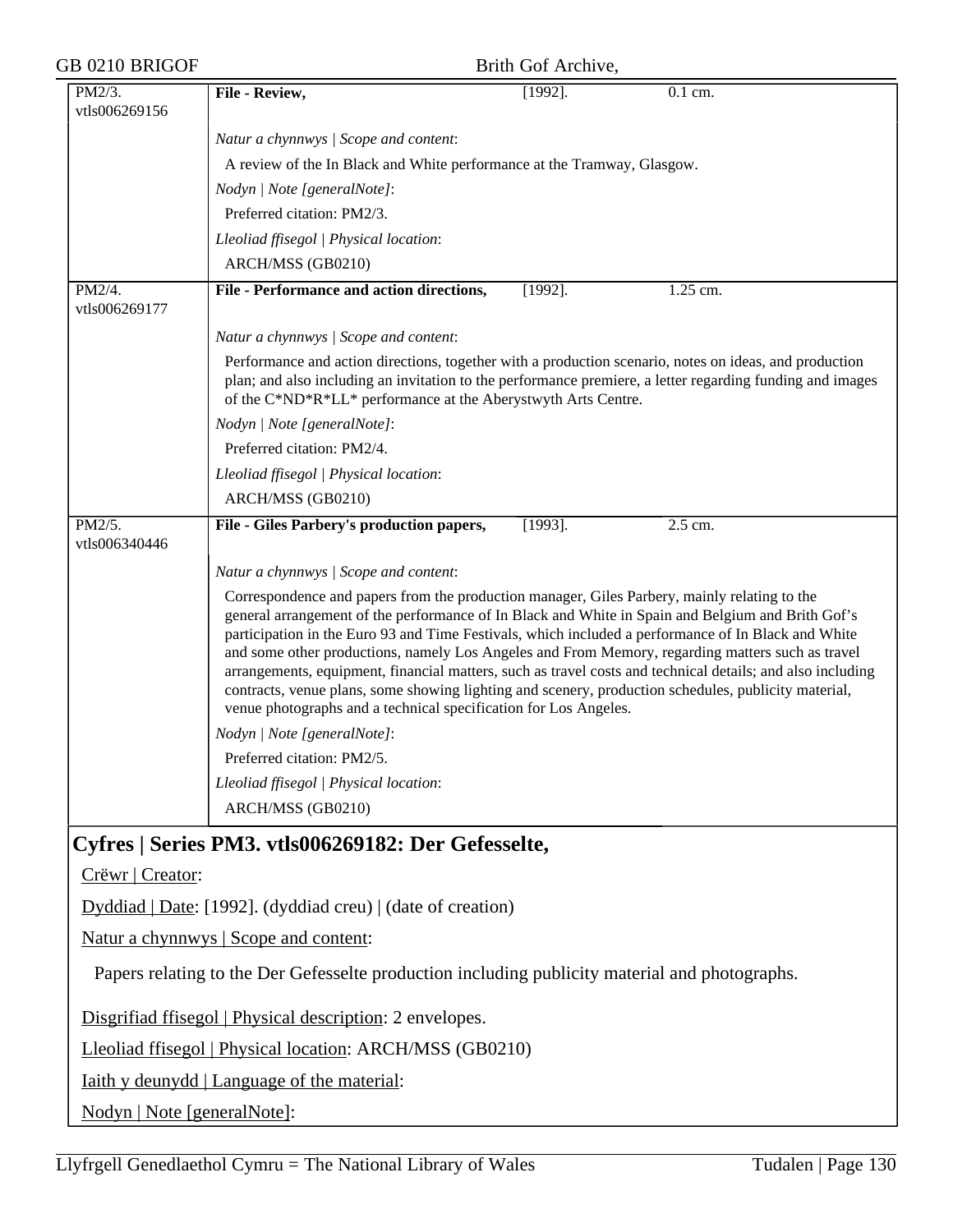Preferred citation: PM3.

## Trefniant | Arrangement:

|                             |                                                                                                                                                                                                                                     | FFeil / rhestr eitemau   File / item list |                                |
|-----------------------------|-------------------------------------------------------------------------------------------------------------------------------------------------------------------------------------------------------------------------------------|-------------------------------------------|--------------------------------|
| Cod cyfeirnod               | Teitl   Title                                                                                                                                                                                                                       | Dyddiadau   Dates                         | Disgrifiad ffisegol   Physical |
| Reference code<br>PM3/1.    |                                                                                                                                                                                                                                     |                                           | description<br>$0.1$ cm.       |
| vtls006269197               | File - Publicity,                                                                                                                                                                                                                   | $[1992]$ .                                |                                |
|                             | Natur a chynnwys / Scope and content:                                                                                                                                                                                               |                                           |                                |
|                             | Publicity material for the Der Gefesselte production including a flyer, a press release and a postcard with                                                                                                                         |                                           |                                |
|                             | a note written on the back regarding the production.                                                                                                                                                                                |                                           |                                |
|                             | Nodyn   Note [generalNote]:                                                                                                                                                                                                         |                                           |                                |
|                             | Preferred citation: PM3/1.                                                                                                                                                                                                          |                                           |                                |
|                             | Lleoliad ffisegol   Physical location:                                                                                                                                                                                              |                                           |                                |
|                             | ARCH/MSS (GB0210)                                                                                                                                                                                                                   |                                           |                                |
| PM3/2.<br>vtls006269199     | File - Photographs,                                                                                                                                                                                                                 | $[1992]$ .                                | $0.1$ cm.                      |
|                             | Natur a chynnwys / Scope and content:                                                                                                                                                                                               |                                           |                                |
|                             | Photographs of the performance and crew/cast.                                                                                                                                                                                       |                                           |                                |
|                             | Nodyn   Note [generalNote]:                                                                                                                                                                                                         |                                           |                                |
|                             | Preferred citation: PM3/2.                                                                                                                                                                                                          |                                           |                                |
|                             | Lleoliad ffisegol   Physical location:                                                                                                                                                                                              |                                           |                                |
|                             | ARCH/MSS (GB0210)                                                                                                                                                                                                                   |                                           |                                |
|                             | Cyfres   Series PM4. vtls006269183: Angelus,                                                                                                                                                                                        |                                           |                                |
| Crëwr   Creator:            |                                                                                                                                                                                                                                     |                                           |                                |
|                             | Dyddiad   Date: [1994]. (dyddiad creu)   (date of creation)                                                                                                                                                                         |                                           |                                |
|                             | Natur a chynnwys   Scope and content:                                                                                                                                                                                               |                                           |                                |
|                             | Papers relating to the Angelus production including press reviews and photographs, notes on<br>performance and action directions, new ideas and texts, research material, and publicity material for<br>this and other productions. |                                           |                                |
|                             | Disgrifiad ffisegol   Physical description: 3 folders and 1 envelope.                                                                                                                                                               |                                           |                                |
|                             | Lleoliad ffisegol   Physical location: ARCH/MSS (GB0210)                                                                                                                                                                            |                                           |                                |
|                             | Iaith y deunydd   Language of the material:                                                                                                                                                                                         |                                           |                                |
| Nodyn   Note [generalNote]: |                                                                                                                                                                                                                                     |                                           |                                |
| Preferred citation: PM4.    |                                                                                                                                                                                                                                     |                                           |                                |
|                             |                                                                                                                                                                                                                                     |                                           |                                |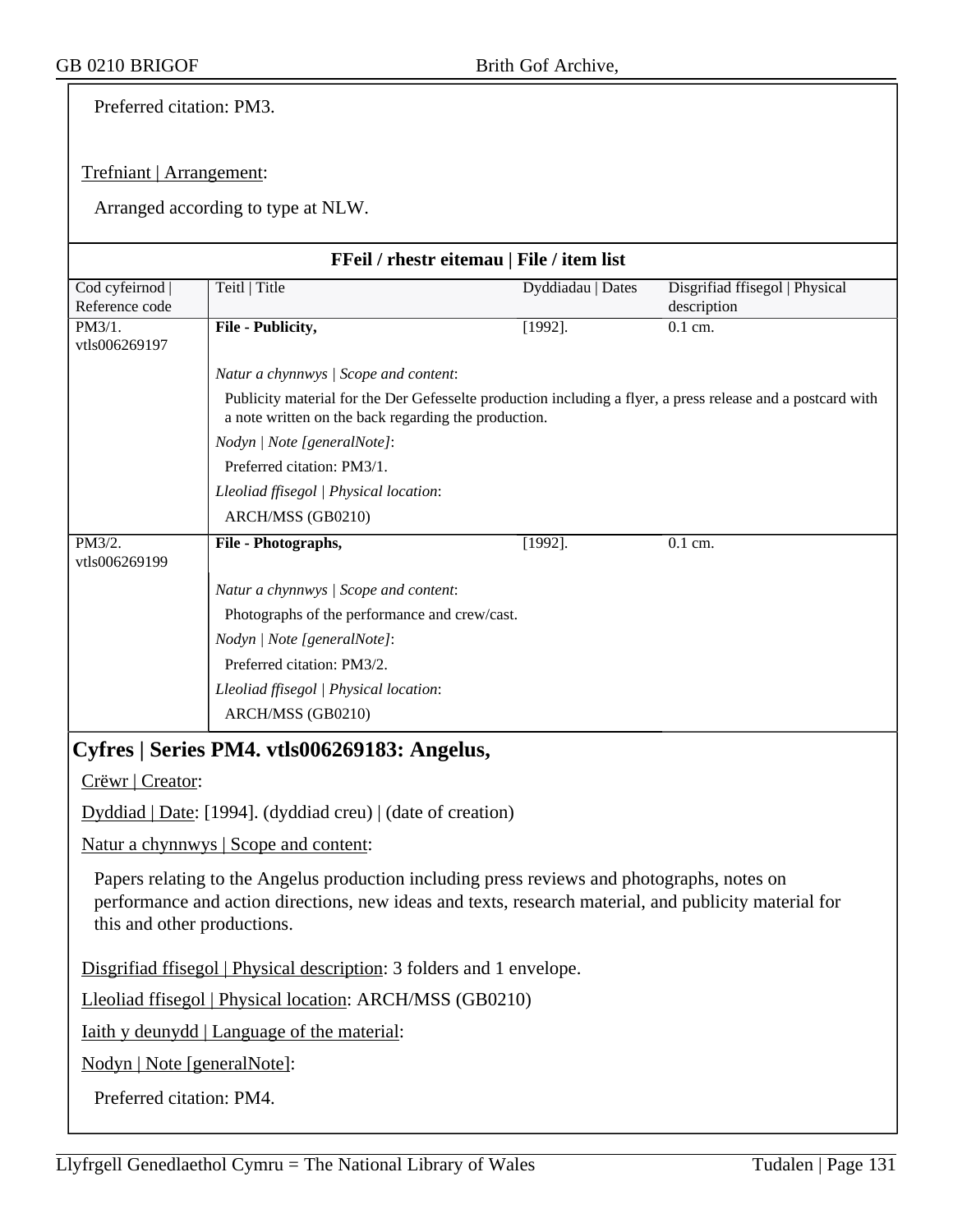## Trefniant | Arrangement:

|                                   | FFeil / rhestr eitemau   File / item list                                                                                                                                    |                   |                                               |
|-----------------------------------|------------------------------------------------------------------------------------------------------------------------------------------------------------------------------|-------------------|-----------------------------------------------|
| Cod cyfeirnod  <br>Reference code | Teitl   Title                                                                                                                                                                | Dyddiadau   Dates | Disgrifiad ffisegol   Physical<br>description |
| PM4/1.<br>vtls006269187           | File - Press reviews and photographs,                                                                                                                                        | $[1994]$ .        | $0.5$ cm.                                     |
|                                   | Nodyn   Note [generalNote]:                                                                                                                                                  |                   |                                               |
|                                   | Preferred citation: PM4/1.                                                                                                                                                   |                   |                                               |
|                                   | Lleoliad ffisegol   Physical location:                                                                                                                                       |                   |                                               |
|                                   | ARCH/MSS (GB0210)                                                                                                                                                            |                   |                                               |
| PM4/2.<br>vtls006269191           | File - Performance and action directions,                                                                                                                                    | $[1994]$ .        | $0.5$ cm.                                     |
|                                   | Natur a chynnwys / Scope and content:                                                                                                                                        |                   |                                               |
|                                   | Notes on performance and action directions, together with notes on new ideas, texts, photocopied extracts<br>relating to angels, and a flyer for Angelus and Der Gefesselte. |                   |                                               |
|                                   | Nodyn   Note [generalNote]:                                                                                                                                                  |                   |                                               |
|                                   | Preferred citation: PM4/2.                                                                                                                                                   |                   |                                               |
|                                   | Lleoliad ffisegol   Physical location:                                                                                                                                       |                   |                                               |
|                                   | ARCH/MSS (GB0210)                                                                                                                                                            |                   |                                               |
| PM4/3.<br>vtls006269194           | File - Publicity material,                                                                                                                                                   | $[1994]$ .        | 0.1 cm.                                       |
|                                   | Natur a chynnwys / Scope and content:                                                                                                                                        |                   |                                               |
|                                   | A flyer and tickets to the production.                                                                                                                                       |                   |                                               |
|                                   | Nodyn   Note [generalNote]:                                                                                                                                                  |                   |                                               |
|                                   | Preferred citation: PM4/3.                                                                                                                                                   |                   |                                               |
|                                   | Lleoliad ffisegol   Physical location:                                                                                                                                       |                   |                                               |
|                                   | ARCH/MSS (GB0210)                                                                                                                                                            |                   |                                               |
| PM4/4.<br>vtls006269195           | File - Photographs,                                                                                                                                                          | $[1994]$ .        | $1 \text{ cm}$ .                              |
|                                   | Natur a chynnwys / Scope and content:                                                                                                                                        |                   |                                               |
|                                   | Photographs and negatives of the [Angelus] performance.                                                                                                                      |                   |                                               |
|                                   | Nodyn   Note [generalNote]:                                                                                                                                                  |                   |                                               |
|                                   | Preferred citation: PM4/4.                                                                                                                                                   |                   |                                               |
|                                   | Lleoliad ffisegol   Physical location:                                                                                                                                       |                   |                                               |
|                                   | ARCH/MSS (GB0210)                                                                                                                                                            |                   |                                               |
|                                   | Cyfres   Series PM5. vtls006269184: From Memory II,                                                                                                                          |                   |                                               |
| Crëwr   Creator:                  |                                                                                                                                                                              |                   |                                               |
|                                   | $Dyddiad   Date: [1995]$ . (dyddiad creu)   (date of creation)                                                                                                               |                   |                                               |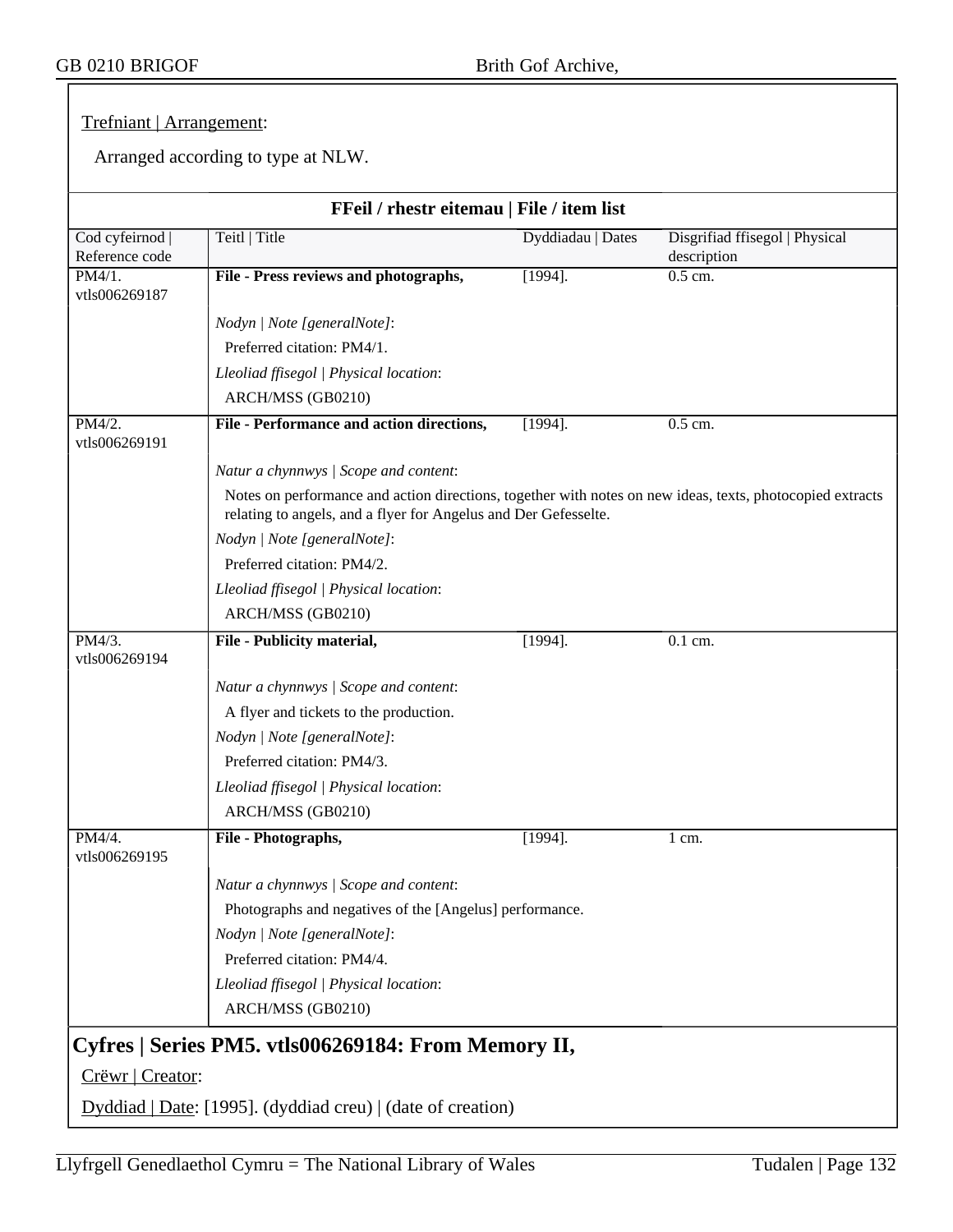### Natur a chynnwys | Scope and content:

Papers relating to the From Memory II production including a production leaflet and booklet, information leaflets, correspondence regarding administrative matters and notes regarding marketing the production.

Disgrifiad ffisegol | Physical description: 1 envelope and 1 folder.

Lleoliad ffisegol | Physical location: ARCH/MSS (GB0210)

Iaith y deunydd | Language of the material:

Nodyn | Note [generalNote]:

Preferred citation: PM5.

Trefniant | Arrangement:

Arranged according to type at NLW.

| FFeil / rhestr eitemau   File / item list |                                                                                                                                                                                                                                                                               |                   |                                               |  |  |
|-------------------------------------------|-------------------------------------------------------------------------------------------------------------------------------------------------------------------------------------------------------------------------------------------------------------------------------|-------------------|-----------------------------------------------|--|--|
| Cod cyfeirnod<br>Reference code           | Teitl   Title                                                                                                                                                                                                                                                                 | Dyddiadau   Dates | Disgrifiad ffisegol   Physical<br>description |  |  |
| PM5/1.<br>vtls006269488                   | File - Leaflet and booklet,                                                                                                                                                                                                                                                   | $[1995]$ .        | $0.25$ cm.                                    |  |  |
|                                           | Natur a chynnwys / Scope and content:                                                                                                                                                                                                                                         |                   |                                               |  |  |
|                                           | A production booklet containing text from part one of the performance, together with a production<br>leaflet.                                                                                                                                                                 |                   |                                               |  |  |
|                                           | Nodyn   Note [generalNote]:                                                                                                                                                                                                                                                   |                   |                                               |  |  |
|                                           | Preferred citation: PM5/1.                                                                                                                                                                                                                                                    |                   |                                               |  |  |
|                                           | Lleoliad ffisegol   Physical location:                                                                                                                                                                                                                                        |                   |                                               |  |  |
|                                           | ARCH/MSS (GB0210)                                                                                                                                                                                                                                                             |                   |                                               |  |  |
| PM5/2.<br>vtls006269509                   | File - Information, marketing and<br>administration,                                                                                                                                                                                                                          | $[1995]$ .        | $0.25$ cm.                                    |  |  |
|                                           | Natur a chynnwys / Scope and content:                                                                                                                                                                                                                                         |                   |                                               |  |  |
|                                           | Information leaflets relating to the production, including a programme of events for the Norwegian<br>Church, Cardiff, correspondence regarding administrative matters and notes regarding marketing the<br>production; together with a poster for The Man Who Ate his Boots. |                   |                                               |  |  |
|                                           | Nodyn   Note [generalNote]:                                                                                                                                                                                                                                                   |                   |                                               |  |  |
|                                           | Preferred citation: PM5/2.                                                                                                                                                                                                                                                    |                   |                                               |  |  |
|                                           | Lleoliad ffisegol   Physical location:                                                                                                                                                                                                                                        |                   |                                               |  |  |
|                                           | ARCH/MSS (GB0210)                                                                                                                                                                                                                                                             |                   |                                               |  |  |
|                                           | Cyfres   Series PM6. vtls006269185: Dead Men's Shoes,                                                                                                                                                                                                                         |                   |                                               |  |  |
| Crëwr   Creator:                          |                                                                                                                                                                                                                                                                               |                   |                                               |  |  |
|                                           | Dyddiad   Date: [1997]-[1998]. (dyddiad creu)   (date of creation)                                                                                                                                                                                                            |                   |                                               |  |  |
|                                           | Natur a chynnwys   Scope and content:                                                                                                                                                                                                                                         |                   |                                               |  |  |

Llyfrgell Genedlaethol Cymru = The National Library of Wales Tudalen | Page  $133$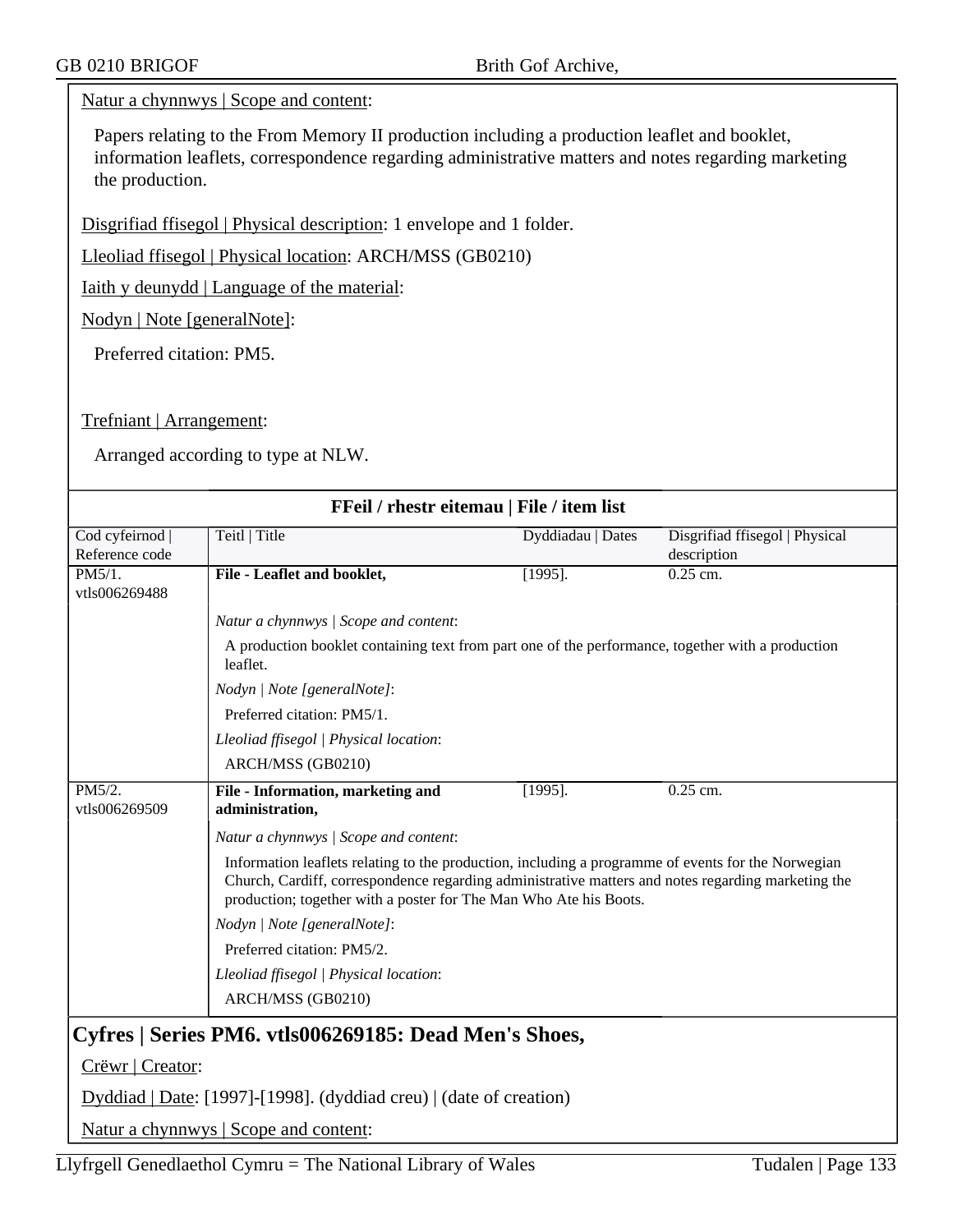Papers relating to the Dead Men's Shoes production including information and publicity material, performance photographs, a book regarding Antarctica and a review of the performance.

Disgrifiad ffisegol | Physical description: 2 folders, 1 envelope and 1 volume.

Lleoliad ffisegol | Physical location: ARCH/MSS (GB0210)

Iaith y deunydd | Language of the material:

Nodyn | Note [generalNote]:

Production video (JVC EHG 180) has been removed (23 June 2009) and transferred.

Nodyn | Note [generalNote]:

Preferred citation: PM6.

Trefniant | Arrangement:

| FFeil / rhestr eitemau   File / item list |                                                                                                        |                   |                                |  |  |
|-------------------------------------------|--------------------------------------------------------------------------------------------------------|-------------------|--------------------------------|--|--|
| Cod cyfeirnod                             | Teitl   Title                                                                                          | Dyddiadau   Dates | Disgrifiad ffisegol   Physical |  |  |
| Reference code                            |                                                                                                        |                   | description                    |  |  |
| PM6/1.<br>vtls006269204                   | File - Information and publicity,                                                                      | $[1997]$ .        | 0.25 cm.                       |  |  |
|                                           | Natur a chynnwys / Scope and content:                                                                  |                   |                                |  |  |
|                                           | Production information and publicity including a flyer, information sheet and a previews mailing list. |                   |                                |  |  |
|                                           | Nodyn   Note [generalNote]:                                                                            |                   |                                |  |  |
|                                           | Preferred citation: PM6/1.                                                                             |                   |                                |  |  |
|                                           | Lleoliad ffisegol   Physical location:                                                                 |                   |                                |  |  |
|                                           | ARCH/MSS (GB0210)                                                                                      |                   |                                |  |  |
| PM6/2.<br>vtls006269205                   | File - Photographs,                                                                                    | $[1997]$ .        | $0.25$ cm.                     |  |  |
|                                           | Natur a chynnwys / Scope and content:                                                                  |                   |                                |  |  |
|                                           | Performance photographs.                                                                               |                   |                                |  |  |
|                                           | Nodyn   Note [generalNote]:                                                                            |                   |                                |  |  |
|                                           | Preferred citation: PM6/2.                                                                             |                   |                                |  |  |
|                                           | Lleoliad ffisegol   Physical location:                                                                 |                   |                                |  |  |
|                                           | ARCH/MSS (GB0210)                                                                                      |                   |                                |  |  |
| PM6/3.<br>vtls006269346                   | File - Research material,                                                                              | $[1997]$ .        | $0.5$ cm.                      |  |  |
|                                           | Natur a chynnwys / Scope and content:                                                                  |                   |                                |  |  |
|                                           | A book entitled 'Let's Save Antarctica!', presumably kept as research material.                        |                   |                                |  |  |
|                                           | Nodyn   Note [generalNote]:                                                                            |                   |                                |  |  |
|                                           | Preferred citation: PM6/3.                                                                             |                   |                                |  |  |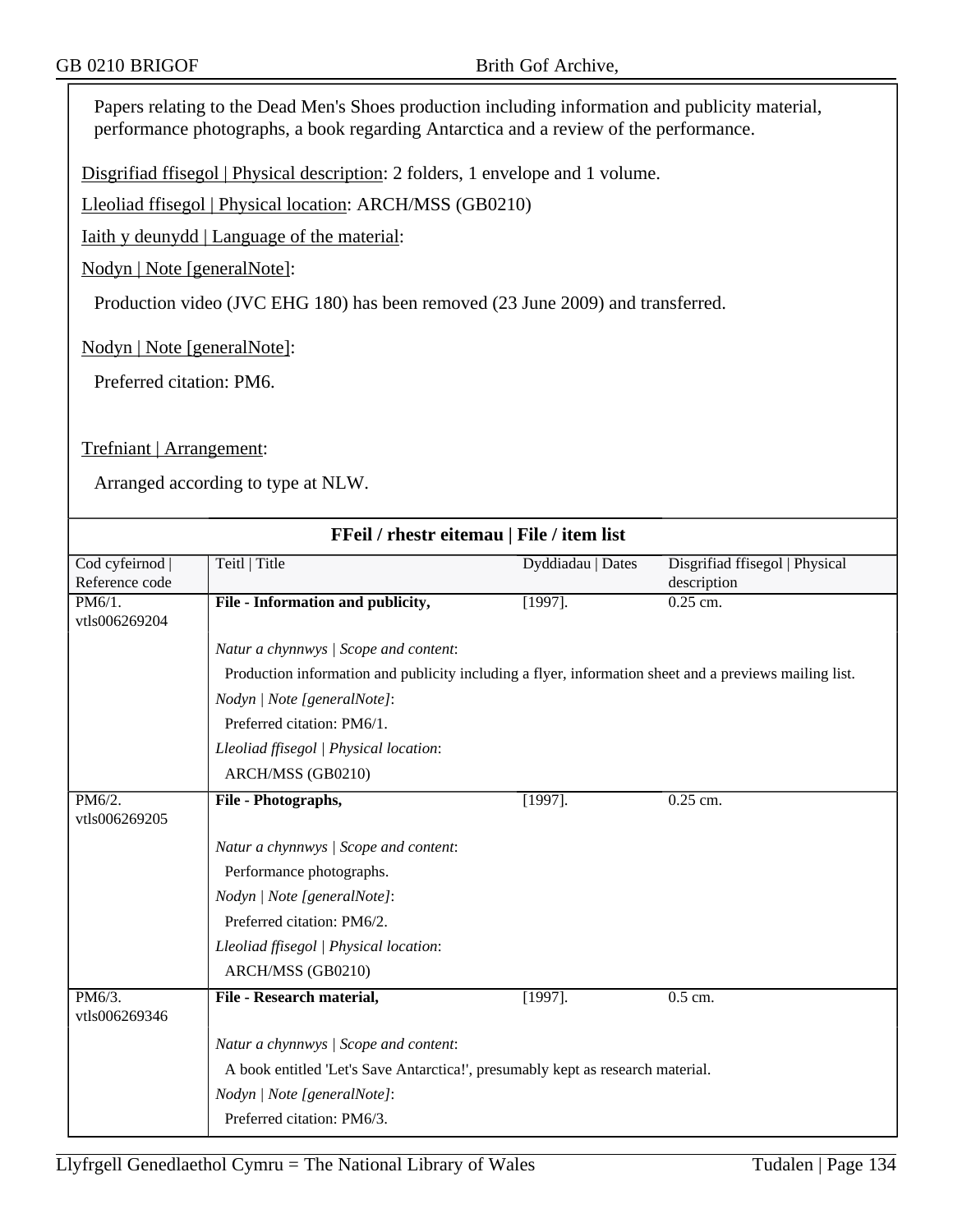|                                                             | Lleoliad ffisegol   Physical location:<br>ARCH/MSS (GB0210)                          |            |           |  |
|-------------------------------------------------------------|--------------------------------------------------------------------------------------|------------|-----------|--|
| PM6/4.<br>vtls006269351                                     | File - [Review],                                                                     | $[1998]$ . | $0.1$ cm. |  |
|                                                             | Natur a chynnwys / Scope and content:                                                |            |           |  |
|                                                             | A [review] of the performance of Dead Men's Shoes at the [Londrina Festival Brazil]. |            |           |  |
|                                                             | Nodyn / Note [generalNote]:                                                          |            |           |  |
|                                                             | Preferred citation: PM6/4.                                                           |            |           |  |
|                                                             | Lleoliad ffisegol   Physical location:                                               |            |           |  |
|                                                             |                                                                                      |            |           |  |
| Cyfres   Series PM7. vtls006247669: The First Five Miles,   |                                                                                      |            |           |  |
| Crëwr   Creator:                                            |                                                                                      |            |           |  |
| Dyddiad   Date: [1998]. (dyddiad creu)   (date of creation) |                                                                                      |            |           |  |

Natur a chynnwys | Scope and content:

Papers relating to the First Five Miles production including an information flyer and photographs.

Disgrifiad ffisegol | Physical description: 3 envelopes.

Lleoliad ffisegol | Physical location: ARCH/MSS (GB0210)

Nodyn | Note [generalNote]:

Preferred citation: PM7.

Trefniant | Arrangement:

| FFeil / rhestr eitemau   File / item list |                                               |                   |                                |  |
|-------------------------------------------|-----------------------------------------------|-------------------|--------------------------------|--|
| Cod cyfeirnod                             | Teitl   Title                                 | Dyddiadau   Dates | Disgrifiad ffisegol   Physical |  |
| Reference code                            |                                               |                   | description                    |  |
| PM7/1.<br>vtls006269200                   | <b>File - Information flyer,</b>              | 1998.             | $0.1 \text{ cm}$ .             |  |
|                                           | Nodyn   Note [generalNote]:                   |                   |                                |  |
|                                           | Preferred citation: PM7/1.                    |                   |                                |  |
|                                           | Lleoliad ffisegol   Physical location:        |                   |                                |  |
|                                           | ARCH/MSS (GB0210)                             |                   |                                |  |
| PM7/2.<br>vtls006269202                   | File - Photographs,                           | $[1998]$ .        | $0.1$ cm.                      |  |
|                                           | Natur a chynnwys / Scope and content:         |                   |                                |  |
|                                           | Photographs of Mike Pearson on [Mynydd Bach]. |                   |                                |  |
|                                           | Nodyn   Note [generalNote]:                   |                   |                                |  |
|                                           | Preferred citation: PM7/2.                    |                   |                                |  |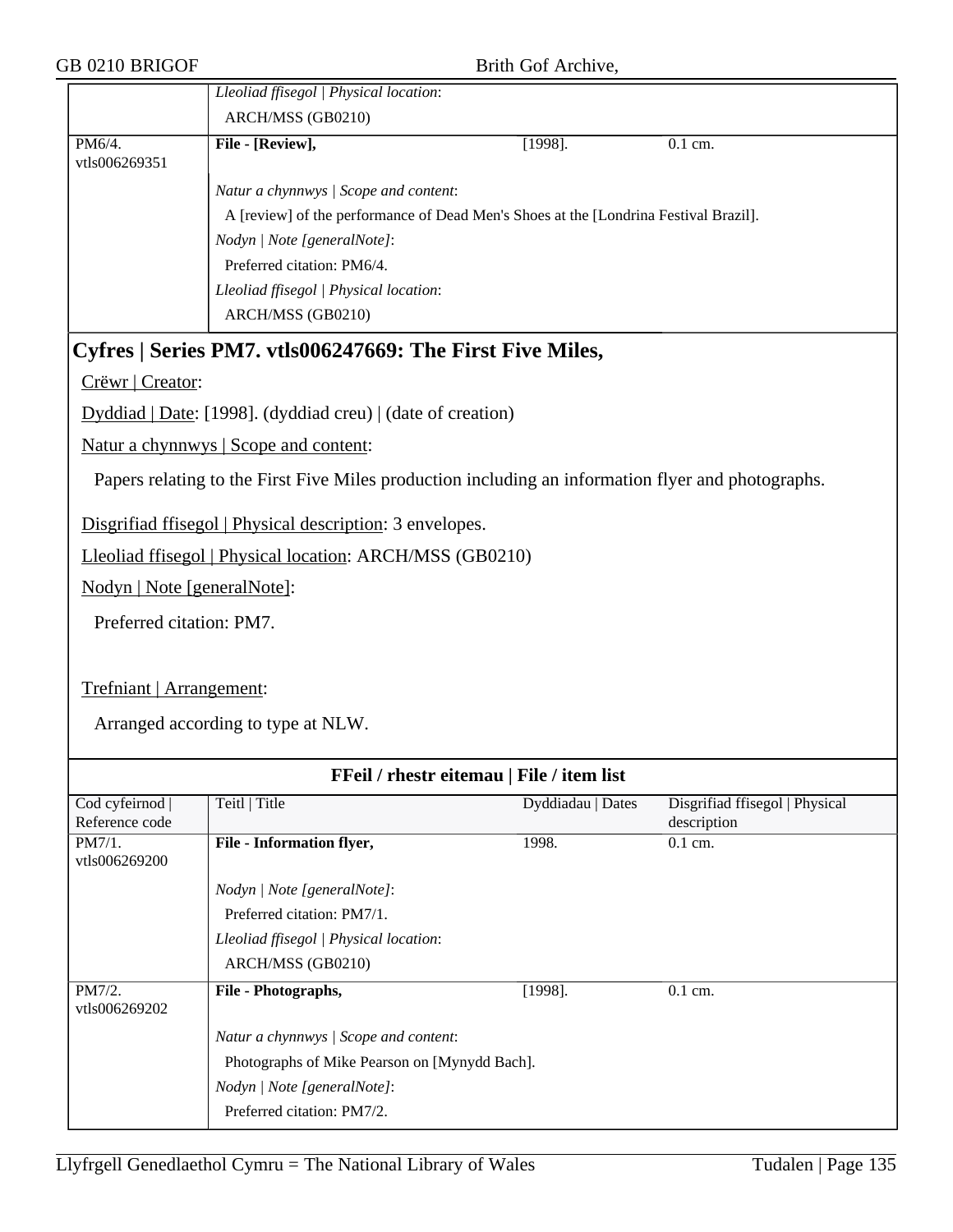|                                   | Lleoliad ffisegol   Physical location:                                                     |                   |                                               |
|-----------------------------------|--------------------------------------------------------------------------------------------|-------------------|-----------------------------------------------|
|                                   | ARCH/MSS (GB0210)                                                                          |                   |                                               |
| PM7/3.<br>vtls006300438           | File - Photocopied map,                                                                    | $[1998]$ .        | 0.1 cm.                                       |
|                                   | Natur a chynnwys / Scope and content:                                                      |                   |                                               |
|                                   | A photocopy of a map, possibly of the area covered by this production.                     |                   |                                               |
|                                   | Nodyn   Note [generalNote]:                                                                |                   |                                               |
|                                   | Preferred citation: PM7/3.                                                                 |                   |                                               |
|                                   | Lleoliad ffisegol   Physical location:                                                     |                   |                                               |
|                                   | ARCH/MSS (GB0210)                                                                          |                   |                                               |
|                                   | Cyfres   Series PM8. vtls006269358: Pedagogical work,                                      |                   |                                               |
|                                   | Dyddiad   Date: n.d. (dyddiad creu)   (date of creation)                                   |                   |                                               |
|                                   | Natur a chynnwys   Scope and content:                                                      |                   |                                               |
| [workshop notes].                 | Papers relating to Mike Pearson's pedagogical work including photographs of a workshop and |                   |                                               |
|                                   | Disgrifiad ffisegol   Physical description: 2 envelopes.                                   |                   |                                               |
|                                   | Lleoliad ffisegol   Physical location: ARCH/MSS (GB0210)                                   |                   |                                               |
| Nodyn   Note [generalNote]:       |                                                                                            |                   |                                               |
| Preferred citation: PM8.          |                                                                                            |                   |                                               |
|                                   |                                                                                            |                   |                                               |
| Trefniant   Arrangement:          |                                                                                            |                   |                                               |
|                                   | Arranged according to type at NLW.                                                         |                   |                                               |
|                                   | FFeil / rhestr eitemau   File / item list                                                  |                   |                                               |
| Cod cyfeirnod  <br>Reference code | Teitl   Title                                                                              | Dyddiadau   Dates | Disgrifiad ffisegol   Physical<br>description |
| PM8/1.<br>vtls006269420           | File - Photographs,                                                                        | n.d.              | 0.1 cm.                                       |
|                                   | Natur a chynnwys / Scope and content:                                                      |                   |                                               |
|                                   | Photographs of a workshop in progress.                                                     |                   |                                               |
|                                   | Nodyn   Note [generalNote]:                                                                |                   |                                               |
|                                   | Preferred citation: PM8/1.                                                                 |                   |                                               |
|                                   | Lleoliad ffisegol   Physical location:                                                     |                   |                                               |
|                                   | ARCH/MSS (GB0210)                                                                          |                   |                                               |
| PM8/2.                            | File - [Workshop notes],                                                                   | n.d.              | 0.25 cm.                                      |
| vtls006269446                     |                                                                                            |                   |                                               |
|                                   | Nodyn   Note [generalNote]:                                                                |                   |                                               |
|                                   | Preferred citation: PM8/2.                                                                 |                   |                                               |
|                                   | Lleoliad ffisegol   Physical location:                                                     |                   |                                               |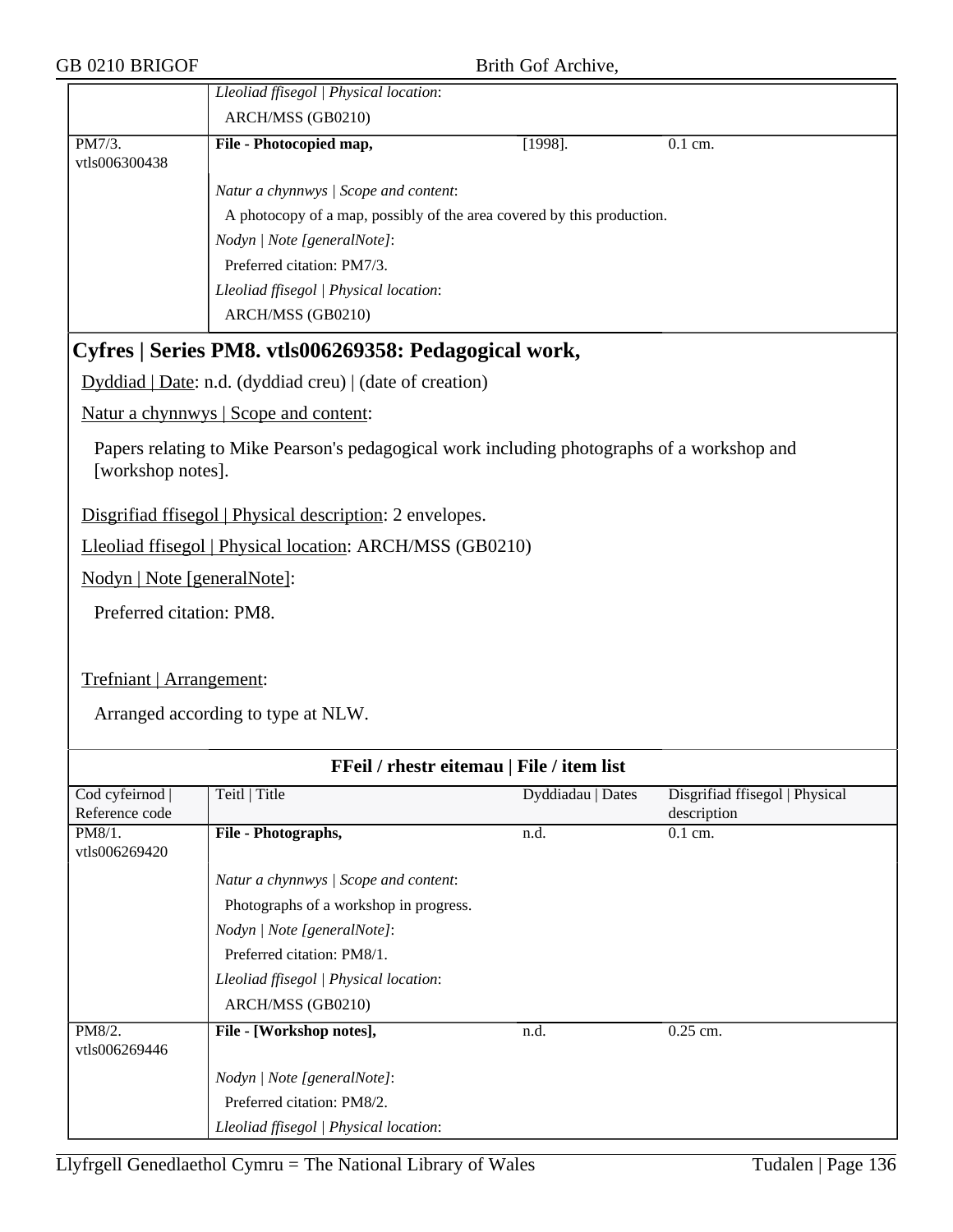|                           | ARCH/MSS (GB0210)                                                                                                                                                                                                                            |
|---------------------------|----------------------------------------------------------------------------------------------------------------------------------------------------------------------------------------------------------------------------------------------|
| $PM/1$ .<br>vtls006300422 | <b>File - James Street Demolition Project,</b><br>0.1 cm.<br>April 18, 1996.                                                                                                                                                                 |
|                           | Natur a chynnwys / Scope and content:                                                                                                                                                                                                        |
|                           | A letter by Mike Pearson relating to the James Street Demolition Project in which he mentions his plan to<br>construct documentary soundtracks and stage an installation at the National Museum of Wales relating to<br>the demolition work. |
|                           | Nodyn   Note [generalNote]:                                                                                                                                                                                                                  |
|                           | Preferred citation: PM/1.                                                                                                                                                                                                                    |
|                           | Lleoliad ffisegol   Physical location:                                                                                                                                                                                                       |
|                           | ARCH/MSS (GB0210)                                                                                                                                                                                                                            |
| PM/2.<br>vtls006300427    | File - National Library of Wales letters,<br>1988.<br>$0.1$ cm.                                                                                                                                                                              |
|                           | Natur a chynnwys / Scope and content:                                                                                                                                                                                                        |
|                           | Letters from the National Library of Wales regarding receiving production programmes from the<br>company and in thanks for the donation of books about Brith Gof.                                                                            |
|                           | Nodyn   Note [generalNote]:                                                                                                                                                                                                                  |
|                           | Preferred citation: PM/2.                                                                                                                                                                                                                    |
|                           | Lleoliad ffisegol   Physical location:                                                                                                                                                                                                       |
|                           | ARCH/MSS (GB0210)                                                                                                                                                                                                                            |
|                           | Sub-sub-fonds Ph. vtls006374315: Lis Hughes Jones' papers,                                                                                                                                                                                   |
|                           | Crëwr   Creator: Jones, Lis Hughes                                                                                                                                                                                                           |
|                           | Dyddiad   Date: [1982]-[1995], 2007. (dyddiad creu)   (date of creation)                                                                                                                                                                     |
|                           | Natur a chynnwys   Scope and content:                                                                                                                                                                                                        |

Lis Hughes Jones' papers relating to her solo productions and the work of Brith Gof, including workbooks, scenarios with texts, a score, research sources and production texts; together with papers regarding various Brith Gof productions collected for symposiums, an article by Lis Hughes Jones, publications relating to Brith Gof and a paper by Mike Pearson.

Disgrifiad ffisegol | Physical description: 1 large box (0.029 cubic metres).

Lleoliad ffisegol | Physical location: ARCH/MSS (GB0210)

Iaith y deunydd | Language of the material:

Nodyn | Note [generalNote]:

Preferred citation: Ph.

Trefniant | Arrangement:

Arranged into four series: Brith Gof productions; Lis Hughes Jones' solo performances; articles and lectures; and Brith Gof publications and papers.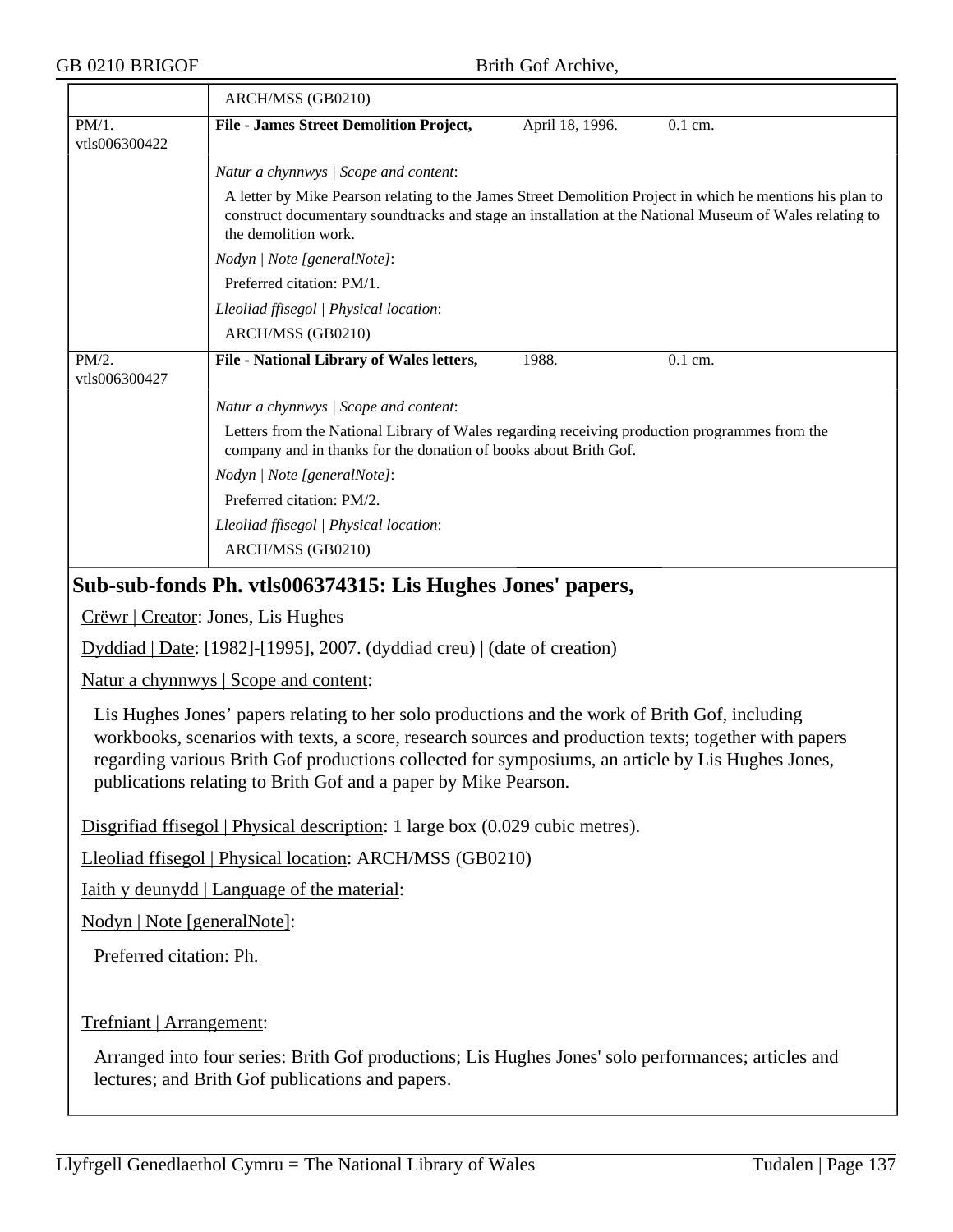# **Cyfres | Series Ph1. vtls006374322: Brith Gof productions,**

Dyddiad | Date: [1982]-[1986], 2007. (dyddiad creu) | (date of creation)

Natur a chynnwys | Scope and content:

Lis Hughes Jones' papers relating to Brith Gof productions, including workbooks relating to the Bwyty Bananas, Blodeuwedd, Ymfudwyr, 8961 - Caneuon Galar a Gobaith, Iddo Fe, Du a Gwyn (Silent Village film), Pererinion and Oherwydd Mae'r Amser yn Agos productions; scenarios with texts for the Ymfudwyr production; and a score for the Y Fam production.

Disgrifiad ffisegol | Physical description: 5 volumes and 1 folder.

Lleoliad ffisegol | Physical location: ARCH/MSS (GB0210)

Iaith y deunydd | Language of the material:

Nodyn | Note [generalNote]:

Preferred citation: Ph1.

Trefniant | Arrangement:

| FFeil / rhestr eitemau   File / item list |                                                                                                                                                                                                                                                                                                                                                                                                                                            |                       |                                               |  |
|-------------------------------------------|--------------------------------------------------------------------------------------------------------------------------------------------------------------------------------------------------------------------------------------------------------------------------------------------------------------------------------------------------------------------------------------------------------------------------------------------|-----------------------|-----------------------------------------------|--|
| Cod cyfeirnod<br>Reference code           | Teitl   Title                                                                                                                                                                                                                                                                                                                                                                                                                              | Dyddiadau   Dates     | Disgrifiad ffisegol   Physical<br>description |  |
| Ph1/1.<br>vtls006374436                   | File - Ymarferion, Bwyty Bananas,<br>Blodeuwedd, Ymfudwyr,                                                                                                                                                                                                                                                                                                                                                                                 | $[1982]$ - $[1986]$ . | $1.25$ cm.                                    |  |
|                                           | Natur a chynnwys / Scope and content:                                                                                                                                                                                                                                                                                                                                                                                                      |                       |                                               |  |
|                                           | Lis Hughes Jones' workbook for rehearsals and also the Bwyty Bananas, Blodeuwedd and Ymfudwyr<br>productions including notes on various acting exercises and techniques; together with notes on dynamics,<br>stage actions, personal exercises, costumes and songs for the three productions, draft scenarios for<br>Ymfudwyr and a general work schedule for January to August 1983. Some notes relate to a later<br>Ymfudwyr production. |                       |                                               |  |
|                                           | Nodyn   Note [generalNote]:                                                                                                                                                                                                                                                                                                                                                                                                                |                       |                                               |  |
|                                           | Preferred citation: Ph1/1.                                                                                                                                                                                                                                                                                                                                                                                                                 |                       |                                               |  |
|                                           | Lleoliad ffisegol   Physical location:                                                                                                                                                                                                                                                                                                                                                                                                     |                       |                                               |  |
|                                           | ARCH/MSS (GB0210)                                                                                                                                                                                                                                                                                                                                                                                                                          |                       |                                               |  |
| Ph1/2.<br>vtls006374591                   | File - Texts and sources: 8961, Iddo Fe, the<br><b>Silent Village,</b>                                                                                                                                                                                                                                                                                                                                                                     | $[1985]$ - $[1986]$ . | 0.5 cm.                                       |  |
|                                           | Natur a chynnwys / Scope and content:                                                                                                                                                                                                                                                                                                                                                                                                      |                       |                                               |  |
|                                           | Lis Hughes Jones' notebook of texts and sources for the 8961, Iddo Fe, the Silent Village [Du a gwyn?]<br>productions, mainly copies of [poems] and verses that were presumably used in the productions with<br>some research notes, a list of photographs of individuals, texts, a [draft scenario] and a list of props and<br>costumes.                                                                                                  |                       |                                               |  |
|                                           | Nodyn   Note [generalNote]:                                                                                                                                                                                                                                                                                                                                                                                                                |                       |                                               |  |
|                                           | Preferred citation: Ph1/2.                                                                                                                                                                                                                                                                                                                                                                                                                 |                       |                                               |  |
|                                           | Lleoliad ffisegol   Physical location:                                                                                                                                                                                                                                                                                                                                                                                                     |                       |                                               |  |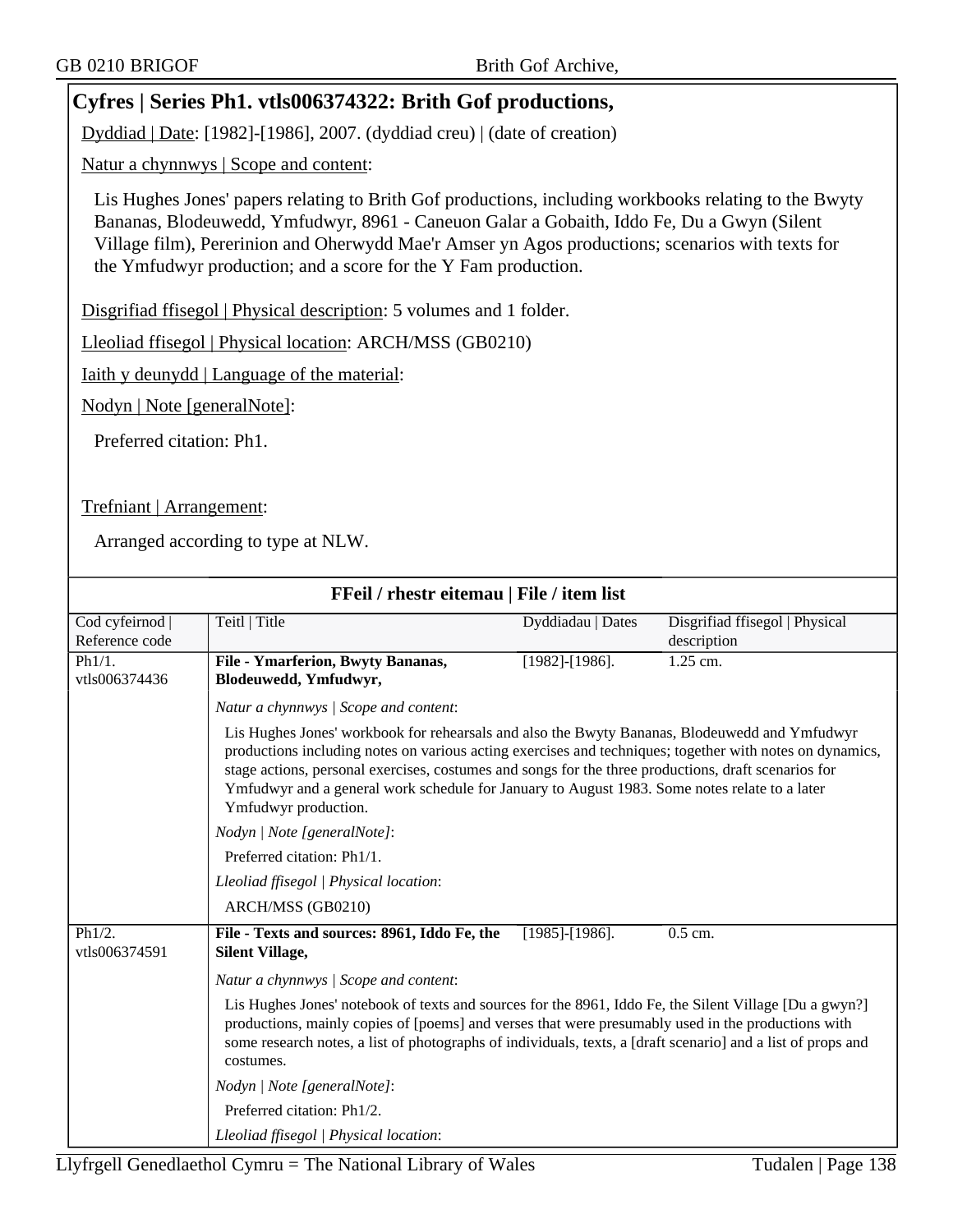$\overline{\phantom{0}}$ 

|                         | ARCH/MSS (GB0210)                                                                                                                                                                                                                                                                                                                                                  |            |            |
|-------------------------|--------------------------------------------------------------------------------------------------------------------------------------------------------------------------------------------------------------------------------------------------------------------------------------------------------------------------------------------------------------------|------------|------------|
| Ph1/3.<br>vtls006374641 | File - Pererinion, Oherwydd Mae'r Amser<br>yn Agos (Tyddewi),                                                                                                                                                                                                                                                                                                      | $[1986]$ . | 1.75 cm.   |
|                         | Natur a chynnwys / Scope and content:                                                                                                                                                                                                                                                                                                                              |            |            |
|                         | Lis Hughes Jones' workbook for the Pererinion and Oherwydd Mae'r Amser yn Agos productions<br>including notes on actions, ideas, performance structure, costumes and bible banners, and also including<br>a [running order], texts, props list, draft scenarios, details of hymns to be used/sung, task lists and plans<br>and photographs of St Davids Cathedral. |            |            |
|                         | Nodyn   Note [generalNote]:                                                                                                                                                                                                                                                                                                                                        |            |            |
|                         | Preferred citation: Ph1/3.                                                                                                                                                                                                                                                                                                                                         |            |            |
|                         | Lleoliad ffisegol   Physical location:                                                                                                                                                                                                                                                                                                                             |            |            |
|                         | ARCH/MSS (GB0210)                                                                                                                                                                                                                                                                                                                                                  |            |            |
| Ph1/4.<br>vtls006374675 | File - Caneuon, Band, Amgueddfa,                                                                                                                                                                                                                                                                                                                                   | $[1985]$ . | 1.5 cm.    |
|                         | Natur a chynnwys / Scope and content:                                                                                                                                                                                                                                                                                                                              |            |            |
|                         | Lis Hughes Jones' workbook containing mainly a list and lyrics of songs, presumably those played/sung<br>by the Brith Gof band in various productions with some notes at the back of the volume for folk dances<br>and lyrics of folk songs, possibly for a performance at the National Museum of Wales.                                                           |            |            |
|                         | Nodyn   Note [generalNote]:                                                                                                                                                                                                                                                                                                                                        |            |            |
|                         | Preferred citation: Ph1/4.                                                                                                                                                                                                                                                                                                                                         |            |            |
|                         | Lleoliad ffisegol   Physical location:                                                                                                                                                                                                                                                                                                                             |            |            |
|                         | ARCH/MSS (GB0210)                                                                                                                                                                                                                                                                                                                                                  |            |            |
| Ph1/5.<br>vtls006374856 | File - Ymfudwyr,                                                                                                                                                                                                                                                                                                                                                   | 2007.      | $0.25$ cm. |
|                         | Natur a chynnwys / Scope and content:                                                                                                                                                                                                                                                                                                                              |            |            |
|                         | Copies of the scenario with texts for the Gaiman performance of Ymfudwyr, transcribed from two video<br>recordings, which identify changes from the original performance.                                                                                                                                                                                          |            |            |
|                         | Nodyn   Note [generalNote]:                                                                                                                                                                                                                                                                                                                                        |            |            |
|                         | Preferred citation: Ph1/5.                                                                                                                                                                                                                                                                                                                                         |            |            |
|                         | Lleoliad ffisegol   Physical location:                                                                                                                                                                                                                                                                                                                             |            |            |
|                         | ARCH/MSS (GB0210)                                                                                                                                                                                                                                                                                                                                                  |            |            |
| Ph1/6.<br>vtls006375379 | File - Y Fam: score,                                                                                                                                                                                                                                                                                                                                               | $[1983]$ . | 0.5 cm.    |
|                         | Crëwr   Creator:                                                                                                                                                                                                                                                                                                                                                   |            |            |
|                         | Natur a chynnwys / Scope and content:                                                                                                                                                                                                                                                                                                                              |            |            |
|                         | A copy of a score for the performance of Y Fam, with a Welsh translation of the lyrics.                                                                                                                                                                                                                                                                            |            |            |
|                         | Nodyn   Note [generalNote]:                                                                                                                                                                                                                                                                                                                                        |            |            |
|                         | Preferred citation: Ph1/6.                                                                                                                                                                                                                                                                                                                                         |            |            |
|                         | Lleoliad ffisegol   Physical location:                                                                                                                                                                                                                                                                                                                             |            |            |
|                         | ARCH/MSS (GB0210)                                                                                                                                                                                                                                                                                                                                                  |            |            |
|                         | Cyfres   Series Ph2. vtls006374330: Lis Hughes Jones' solo performances,                                                                                                                                                                                                                                                                                           |            |            |
|                         | Dyddiad   Date: [1982x1986]. (dyddiad creu)   (date of creation)                                                                                                                                                                                                                                                                                                   |            |            |
|                         | Natur a chynnwys   Scope and content:                                                                                                                                                                                                                                                                                                                              |            |            |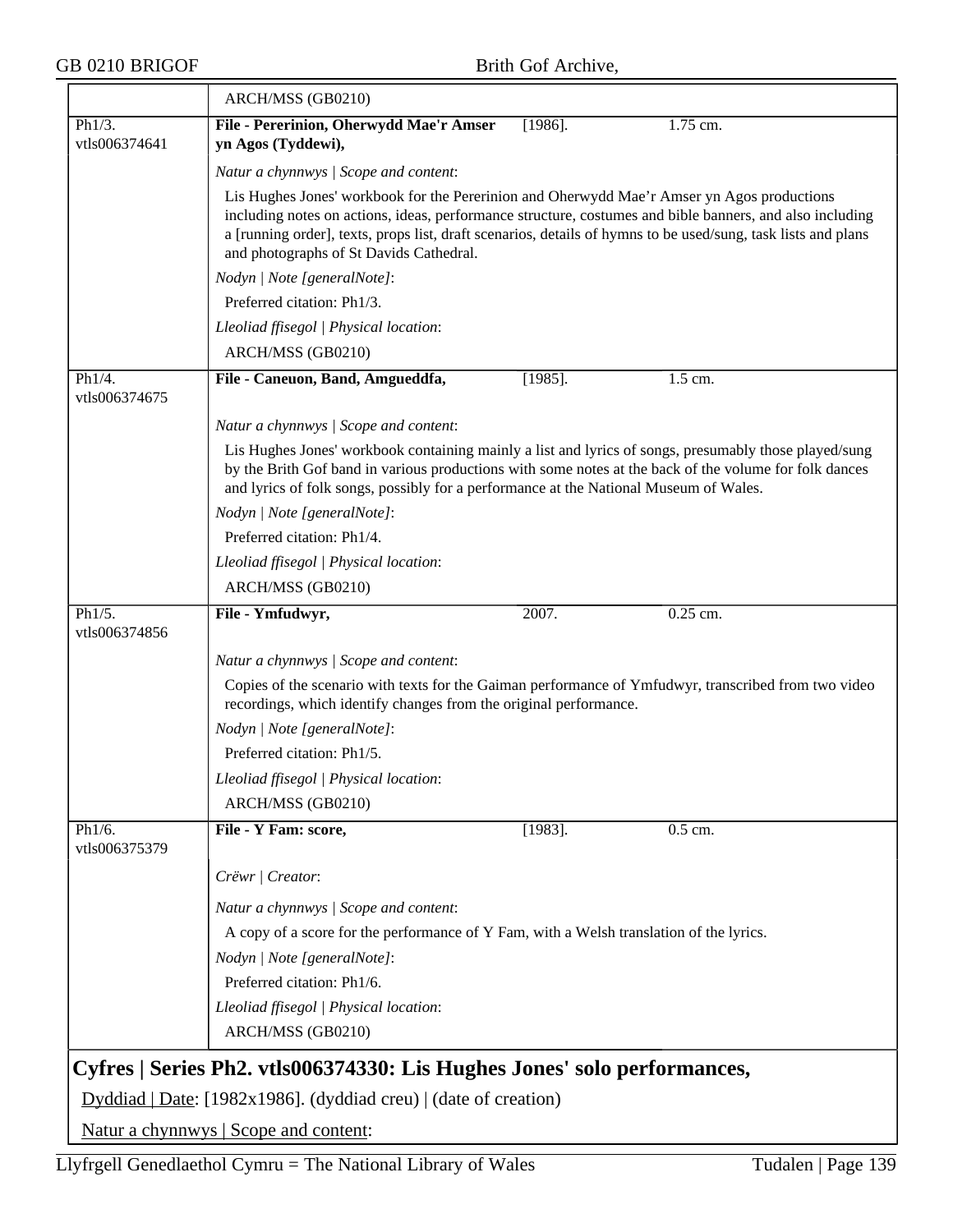Papers relating to Lis Hughes Jones' solo performance Ann Griffiths, including a workbook, research sources and copies of production texts.

Disgrifiad ffisegol | Physical description: 1 volume and 1 folder.

Lleoliad ffisegol | Physical location: ARCH/MSS (GB0210)

Iaith y deunydd | Language of the material:

Nodyn | Note [generalNote]:

Preferred citation: Ph2.

Trefniant | Arrangement:

| FFeil / rhestr eitemau   File / item list                  |                                                                                                                                                                                                           |                   |                                |  |
|------------------------------------------------------------|-----------------------------------------------------------------------------------------------------------------------------------------------------------------------------------------------------------|-------------------|--------------------------------|--|
| Cod cyfeirnod                                              | Teitl   Title                                                                                                                                                                                             | Dyddiadau   Dates | Disgrifiad ffisegol   Physical |  |
| Reference code                                             |                                                                                                                                                                                                           |                   | description                    |  |
| Ph2/1.                                                     | File - Ann Griffiths workbook,                                                                                                                                                                            | $[1982x1986]$ .   | $1.25$ cm.                     |  |
| vtls006374726                                              |                                                                                                                                                                                                           |                   |                                |  |
|                                                            | Natur a chynnwys / Scope and content:                                                                                                                                                                     |                   |                                |  |
|                                                            | Lis Hughes Jones' workbook for her solo performance Ann Griffiths, containing notes on songs and                                                                                                          |                   |                                |  |
|                                                            | hymns, notes on sources, many of which are copies of letters and notes that are presumably production<br>texts.                                                                                           |                   |                                |  |
|                                                            | Nodyn   Note [generalNote]:                                                                                                                                                                               |                   |                                |  |
|                                                            | Preferred citation: Ph2/1.                                                                                                                                                                                |                   |                                |  |
|                                                            | Lleoliad ffisegol   Physical location:                                                                                                                                                                    |                   |                                |  |
|                                                            | ARCH/MSS (GB0210)                                                                                                                                                                                         |                   |                                |  |
| Ph2/2.                                                     | File - Ann Griffiths sources and texts,                                                                                                                                                                   | $[1982x1986]$ .   | 1.5 cm.                        |  |
| vtls006374804                                              |                                                                                                                                                                                                           |                   |                                |  |
|                                                            | Natur a chynnwys / Scope and content:                                                                                                                                                                     |                   |                                |  |
|                                                            | Research material and copies of production text for Lis Hughes Jones' production, Ann Griffiths,<br>including booklets regarding shawls, Penrhiw Chapel, Plygain Carols, and Stable-loft songs and a hymn |                   |                                |  |
|                                                            | sheet for a performance in Capel Bethel, Glyncorrwg.                                                                                                                                                      |                   |                                |  |
|                                                            | Nodyn   Note [generalNote]:                                                                                                                                                                               |                   |                                |  |
|                                                            | Preferred citation: Ph2/2.                                                                                                                                                                                |                   |                                |  |
|                                                            | Lleoliad ffisegol   Physical location:                                                                                                                                                                    |                   |                                |  |
|                                                            | ARCH/MSS (GB0210)                                                                                                                                                                                         |                   |                                |  |
| Cyfres   Series Ph3. vtls006374333: Articles and lectures, |                                                                                                                                                                                                           |                   |                                |  |
|                                                            | $Dyddiad   Date: 2007. (dyddiad creu)   (date of creation)$                                                                                                                                               |                   |                                |  |
|                                                            | Natur a chynnwys   Scope and content:                                                                                                                                                                     |                   |                                |  |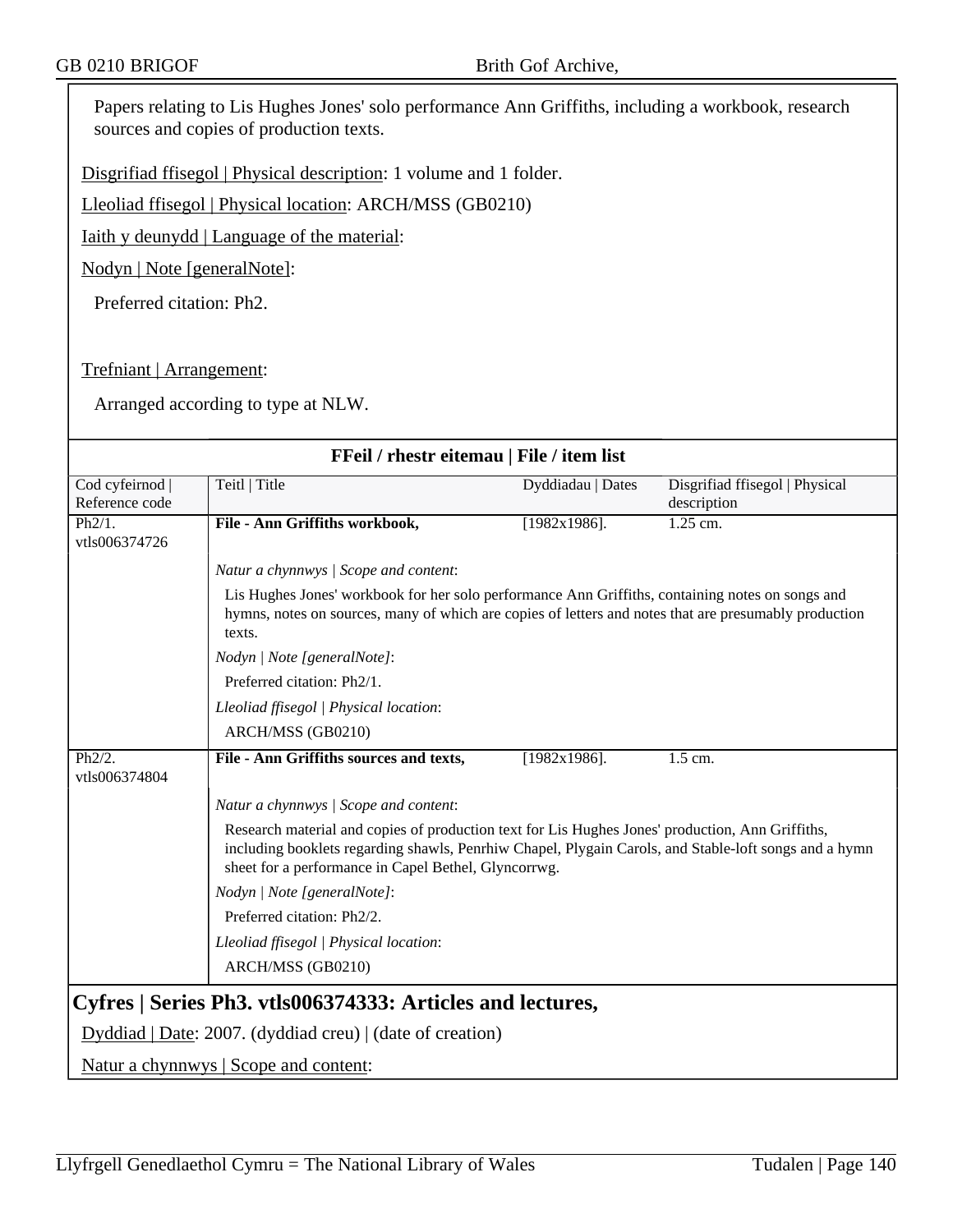Papers regarding various Brith Gof productions collected for symposiums and presumably in preparation for [presentations] by Lis Hughes Jones; together with an article written by Lis Hughes Jones regarding [native language] with reference to various Brith Gof productions.

Disgrifiad ffisegol | Physical description: 4 folders and 1 envelope.

Lleoliad ffisegol | Physical location: ARCH/MSS (GB0210)

Iaith y deunydd | Language of the material:

Nodyn | Note [generalNote]:

Preferred citation: Ph3.

Trefniant | Arrangement:

| FFeil / rhestr eitemau   File / item list |                                                                                                                                                                                                                                                                                |                     |                                               |  |  |
|-------------------------------------------|--------------------------------------------------------------------------------------------------------------------------------------------------------------------------------------------------------------------------------------------------------------------------------|---------------------|-----------------------------------------------|--|--|
| Cod cyfeirnod  <br>Reference code         | Teitl   Title                                                                                                                                                                                                                                                                  | Dyddiadau   Dates   | Disgrifiad ffisegol   Physical<br>description |  |  |
| Ph3/1.<br>vtls006374849                   | File - Article written in 1985,                                                                                                                                                                                                                                                | 1985                | 0.25 cm.                                      |  |  |
|                                           | Natur a chynnwys / Scope and content:                                                                                                                                                                                                                                          |                     |                                               |  |  |
|                                           | An article written by Lis Hughes Jones regarding [native language] whilst referring to various Brith Gof<br>productions; together with a diagram of Brith Gof productions.                                                                                                     |                     |                                               |  |  |
|                                           | Nodyn   Note [generalNote]:                                                                                                                                                                                                                                                    |                     |                                               |  |  |
|                                           | Preferred citation: Ph3/1.                                                                                                                                                                                                                                                     |                     |                                               |  |  |
|                                           | Lleoliad ffisegol   Physical location:                                                                                                                                                                                                                                         |                     |                                               |  |  |
|                                           | ARCH/MSS (GB0210)                                                                                                                                                                                                                                                              |                     |                                               |  |  |
| Ph3/2.<br>vtls006374851                   | File - Rhydcymerau,                                                                                                                                                                                                                                                            | 2007.               | $0.5$ cm.                                     |  |  |
|                                           | Natur a chynnwys / Scope and content:                                                                                                                                                                                                                                          |                     |                                               |  |  |
|                                           | Papers regarding the Rhydcymerau production, collected for a symposium, including a copy of a scenario<br>with the production text transcribed from an audio recording; together with copies of performance<br>photographs and notes and a running order for a [presentation]. |                     |                                               |  |  |
|                                           | Nodyn   Note [generalNote]:                                                                                                                                                                                                                                                    |                     |                                               |  |  |
|                                           | Preferred citation: Ph3/2.                                                                                                                                                                                                                                                     |                     |                                               |  |  |
|                                           | Lleoliad ffisegol   Physical location:                                                                                                                                                                                                                                         |                     |                                               |  |  |
|                                           | ARCH/MSS (GB0210)                                                                                                                                                                                                                                                              |                     |                                               |  |  |
| Ph3/3.<br>vtls006374852                   | File - Gernika!,                                                                                                                                                                                                                                                               | $\overline{2007}$ . | $0.5$ cm.                                     |  |  |
|                                           | Natur a chynnwys / Scope and content:                                                                                                                                                                                                                                          |                     |                                               |  |  |
|                                           | Papers regarding the Gernika! production, collected for a symposium, including a copy of a scenario<br>with the production text transcribed from an audio recording; together with copies of performance<br>photographs and notes and a running order for a [presentation].    |                     |                                               |  |  |
|                                           | Nodyn   Note [generalNote]:                                                                                                                                                                                                                                                    |                     |                                               |  |  |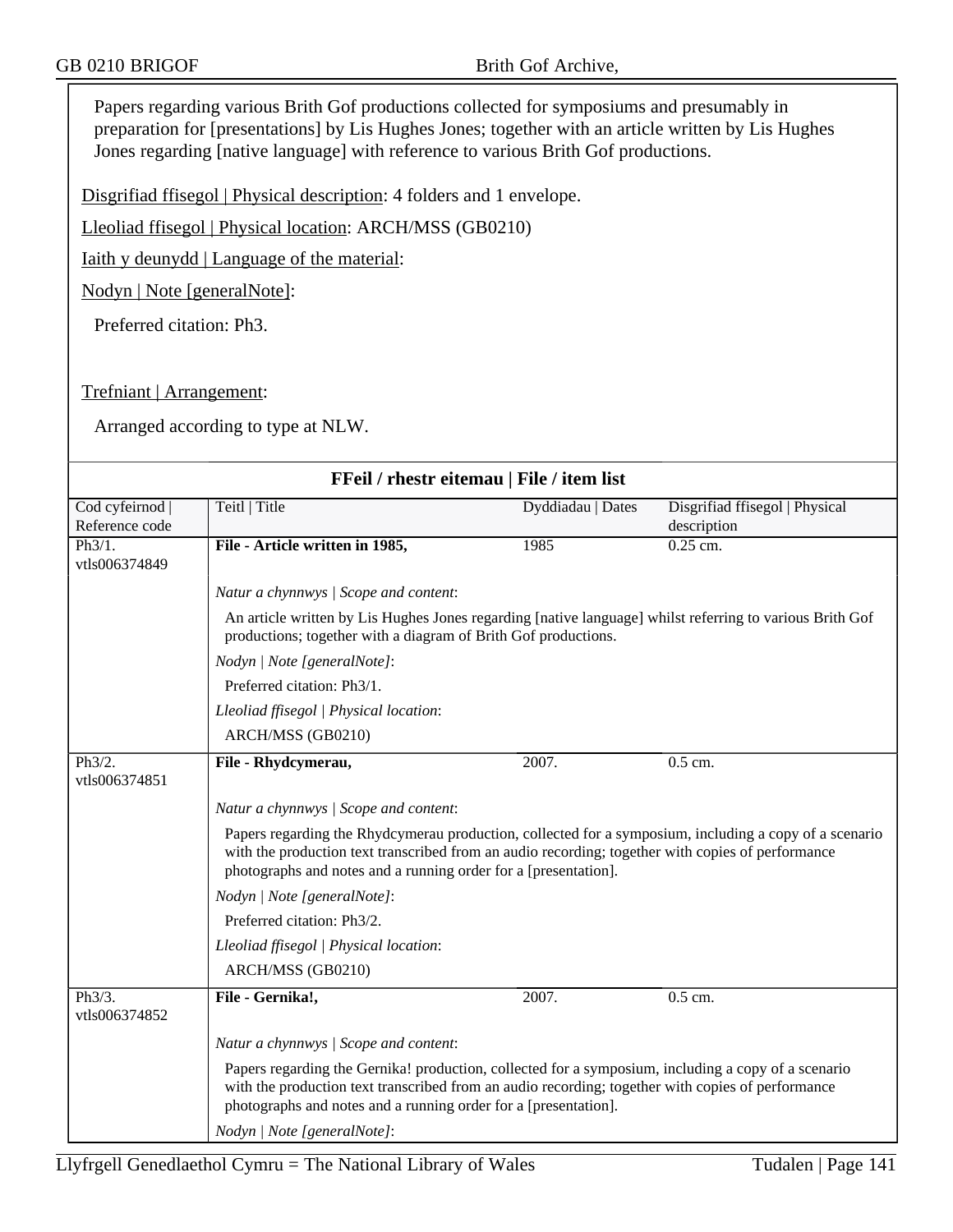|                                                                                 | Preferred citation: Ph3/3.                                                                                                                                                                                                                                                          |                   |                                               |  |  |
|---------------------------------------------------------------------------------|-------------------------------------------------------------------------------------------------------------------------------------------------------------------------------------------------------------------------------------------------------------------------------------|-------------------|-----------------------------------------------|--|--|
|                                                                                 | Lleoliad ffisegol   Physical location:                                                                                                                                                                                                                                              |                   |                                               |  |  |
|                                                                                 | ARCH/MSS (GB0210)                                                                                                                                                                                                                                                                   |                   |                                               |  |  |
| Ph3/4.<br>vtls006374854                                                         | File - Ymfudwyr,                                                                                                                                                                                                                                                                    | 2007.             | $1 \text{ cm}$ .                              |  |  |
|                                                                                 | Natur a chynnwys / Scope and content:                                                                                                                                                                                                                                               |                   |                                               |  |  |
|                                                                                 | Papers regarding the Ymfudwyr production, collected for a symposium, including a copy of a scenario<br>with the production text transcribed from video recordings; together with copies of performance<br>photographs and notes, a running order and synopsis for a [presentation]. |                   |                                               |  |  |
|                                                                                 | Nodyn   Note [generalNote]:                                                                                                                                                                                                                                                         |                   |                                               |  |  |
|                                                                                 | Preferred citation: Ph3/4.                                                                                                                                                                                                                                                          |                   |                                               |  |  |
|                                                                                 | Lleoliad ffisegol   Physical location:                                                                                                                                                                                                                                              |                   |                                               |  |  |
|                                                                                 | ARCH/MSS (GB0210)                                                                                                                                                                                                                                                                   |                   |                                               |  |  |
| Ph3/5.<br>vtls006374991                                                         | File - Pax,                                                                                                                                                                                                                                                                         | 2007.             | 0.1 cm.                                       |  |  |
|                                                                                 | Natur a chynnwys / Scope and content:                                                                                                                                                                                                                                               |                   |                                               |  |  |
|                                                                                 | A copy of notes on the origins of the Pax Liberetto, prepared for a symposium on Pax.                                                                                                                                                                                               |                   |                                               |  |  |
|                                                                                 | Nodyn   Note [generalNote]:                                                                                                                                                                                                                                                         |                   |                                               |  |  |
|                                                                                 | Preferred citation: Ph3/5.                                                                                                                                                                                                                                                          |                   |                                               |  |  |
|                                                                                 | Lleoliad ffisegol   Physical location:                                                                                                                                                                                                                                              |                   |                                               |  |  |
|                                                                                 | ARCH/MSS (GB0210)                                                                                                                                                                                                                                                                   |                   |                                               |  |  |
|                                                                                 | Cyfres   Series Ph4. vtls006375009: Brith Gof publications and papers,                                                                                                                                                                                                              |                   |                                               |  |  |
|                                                                                 | Dyddiad   Date: [1986], [1988], 1991, [1994]-[1995] (dyddiad creu)   (date of creation)                                                                                                                                                                                             |                   |                                               |  |  |
|                                                                                 | <u>Natur a chynnwys</u>   Scope and content:                                                                                                                                                                                                                                        |                   |                                               |  |  |
|                                                                                 | Publications relating to Brith Gof's work, activities and projects and also the history of the company;<br>together with a paper regarding performance by Mike Pearson.                                                                                                             |                   |                                               |  |  |
| Disgrifiad ffisegol   Physical description: 2 envelopes, 1 folder and 1 volume. |                                                                                                                                                                                                                                                                                     |                   |                                               |  |  |
| Lleoliad ffisegol   Physical location: ARCH/MSS (GB0210)                        |                                                                                                                                                                                                                                                                                     |                   |                                               |  |  |
| <u>Iaith y deunydd   Language of the material:</u>                              |                                                                                                                                                                                                                                                                                     |                   |                                               |  |  |
| Nodyn   Note [generalNote]:                                                     |                                                                                                                                                                                                                                                                                     |                   |                                               |  |  |
| Preferred citation: Ph4.                                                        |                                                                                                                                                                                                                                                                                     |                   |                                               |  |  |
|                                                                                 |                                                                                                                                                                                                                                                                                     |                   |                                               |  |  |
| Trefniant   Arrangement:                                                        |                                                                                                                                                                                                                                                                                     |                   |                                               |  |  |
| Arranged according to type at NLW.                                              |                                                                                                                                                                                                                                                                                     |                   |                                               |  |  |
|                                                                                 | FFeil / rhestr eitemau   File / item list                                                                                                                                                                                                                                           |                   |                                               |  |  |
| Cod cyfeirnod<br>Reference code                                                 | Teitl   Title                                                                                                                                                                                                                                                                       | Dyddiadau   Dates | Disgrifiad ffisegol   Physical<br>description |  |  |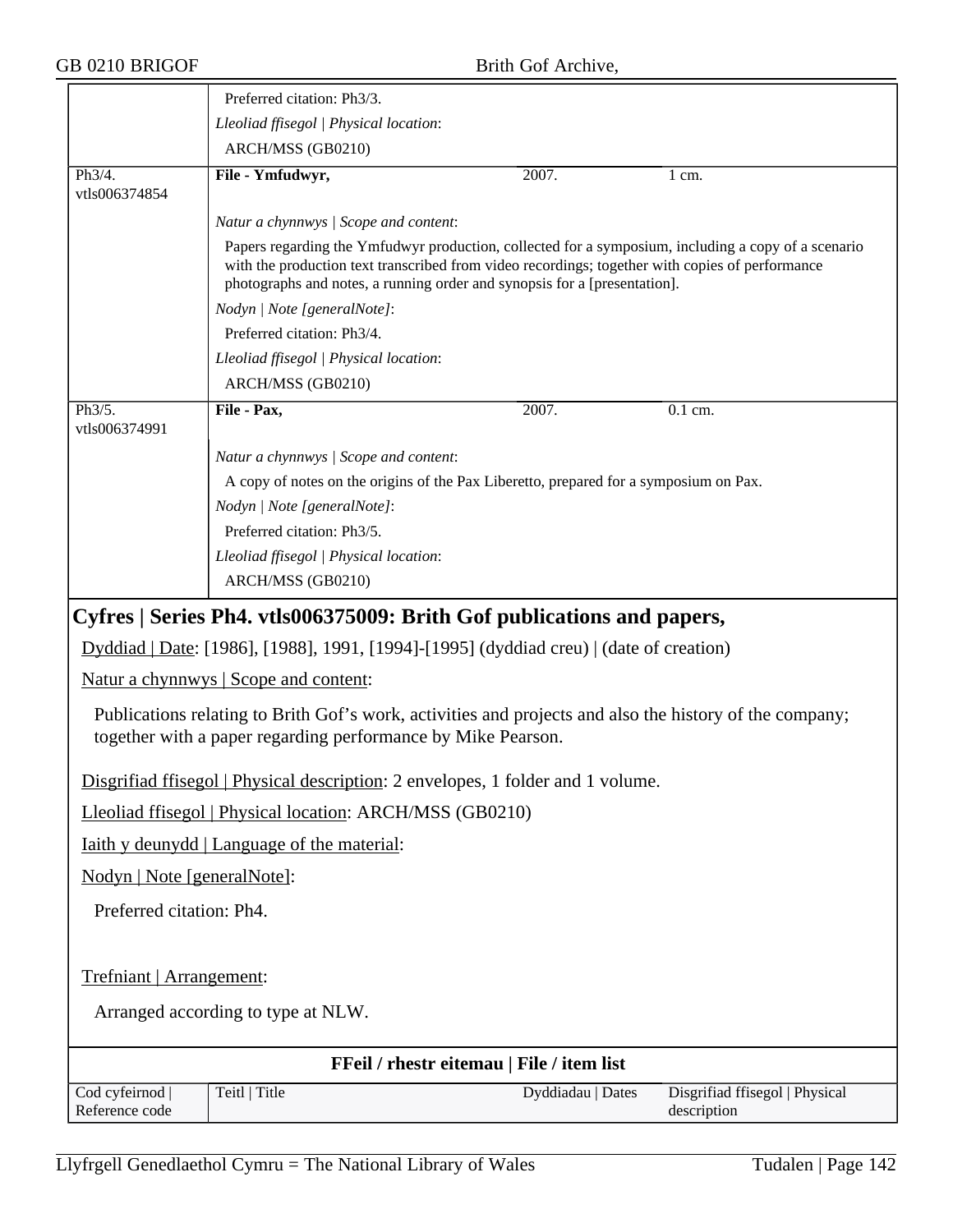| GB 0210 BRIGOF          | Brith Gof Archive,                                                                                                                                                                                                                                                                                                                                             |                       |          |  |  |
|-------------------------|----------------------------------------------------------------------------------------------------------------------------------------------------------------------------------------------------------------------------------------------------------------------------------------------------------------------------------------------------------------|-----------------------|----------|--|--|
| Ph4/1.<br>vtls006375019 | File - Performance: Mike Pearson,                                                                                                                                                                                                                                                                                                                              | February, 1991.       | 0.5 cm.  |  |  |
|                         | Natur a chynnwys / Scope and content:                                                                                                                                                                                                                                                                                                                          |                       |          |  |  |
|                         | A copy of a paper entitled 'Performance' by Mike Pearson.                                                                                                                                                                                                                                                                                                      |                       |          |  |  |
|                         | Nodyn   Note [generalNote]:                                                                                                                                                                                                                                                                                                                                    |                       |          |  |  |
|                         | Preferred citation: Ph4/1.                                                                                                                                                                                                                                                                                                                                     |                       |          |  |  |
|                         | Lleoliad ffisegol   Physical location:                                                                                                                                                                                                                                                                                                                         |                       |          |  |  |
|                         | ARCH/MSS (GB0210)                                                                                                                                                                                                                                                                                                                                              |                       |          |  |  |
| Ph4/2.<br>vtls006375030 | File - Y Llyfr Glas,                                                                                                                                                                                                                                                                                                                                           | $[1994]$ - $[1995]$ . | 0.5 cm.  |  |  |
|                         | Natur a chynnwys / Scope and content:                                                                                                                                                                                                                                                                                                                          |                       |          |  |  |
|                         | A copy of the 'Y Llyfr Glas' publication, which was an 'oral history' regarding Brith Gof's work,<br>documenting a conversation between Mike Pearson and Clifford McLucas. The file also contains a<br>covering letter to accompany the book, a flyer for Tri Bywyd, marketing information for D.O.A. and<br>scenographic designs and photographs of Gododdin. |                       |          |  |  |
|                         | Nodyn   Note [generalNote]:                                                                                                                                                                                                                                                                                                                                    |                       |          |  |  |
|                         | Preferred citation: Ph4/2.                                                                                                                                                                                                                                                                                                                                     |                       |          |  |  |
|                         | Lleoliad ffisegol   Physical location:                                                                                                                                                                                                                                                                                                                         |                       |          |  |  |
|                         | ARCH/MSS (GB0210)                                                                                                                                                                                                                                                                                                                                              |                       |          |  |  |
| Ph4/3.<br>vtls006375193 | File - Booklet of work 1981-1985,                                                                                                                                                                                                                                                                                                                              | $[1986]$ .            | 0.25 cm. |  |  |
|                         | Natur a chynnwys / Scope and content:                                                                                                                                                                                                                                                                                                                          |                       |          |  |  |
|                         | A booklet regarding the work of Brith Gof between 1981 and 1985.                                                                                                                                                                                                                                                                                               |                       |          |  |  |
|                         | Nodyn   Note [generalNote]:                                                                                                                                                                                                                                                                                                                                    |                       |          |  |  |
|                         | Preferred citation: Ph4/3.                                                                                                                                                                                                                                                                                                                                     |                       |          |  |  |
|                         | Lleoliad ffisegol   Physical location:                                                                                                                                                                                                                                                                                                                         |                       |          |  |  |
|                         | ARCH/MSS (GB0210)                                                                                                                                                                                                                                                                                                                                              |                       |          |  |  |
| Ph4/4.<br>vtls006375204 | File - Brith Gof: A Welsh Theatre<br>Company,                                                                                                                                                                                                                                                                                                                  | $[1988]$ .            | 0.25 cm. |  |  |
|                         | Natur a chynnwys / Scope and content:                                                                                                                                                                                                                                                                                                                          |                       |          |  |  |
|                         | A booklet regarding Brith Gof up to 1988, relating to the history of the company, its activities, projects<br>and productions.                                                                                                                                                                                                                                 |                       |          |  |  |
|                         | Nodyn   Note [generalNote]:                                                                                                                                                                                                                                                                                                                                    |                       |          |  |  |
|                         | Preferred citation: Ph4/4.                                                                                                                                                                                                                                                                                                                                     |                       |          |  |  |
|                         | Lleoliad ffisegol   Physical location:                                                                                                                                                                                                                                                                                                                         |                       |          |  |  |
|                         | ARCH/MSS (GB0210)                                                                                                                                                                                                                                                                                                                                              |                       |          |  |  |
|                         | Sub-sub-fonds PV. vtls006272813: Production photographs,                                                                                                                                                                                                                                                                                                       |                       |          |  |  |
|                         | Dyddiad   Date: [1974]-[1998]. (dyddiad creu)   (date of creation)                                                                                                                                                                                                                                                                                             |                       |          |  |  |
|                         | Natur a chynnwys   Scope and content:                                                                                                                                                                                                                                                                                                                          |                       |          |  |  |
|                         | Photographs, negatives, slides, contact sheet images and copies of photographs of a number of<br>productions by Brith Gof; together with some slides of work possibly by other companies including                                                                                                                                                             |                       |          |  |  |

Odin Teatret, Cardiff Laboratory Theatre and RAT Theatre.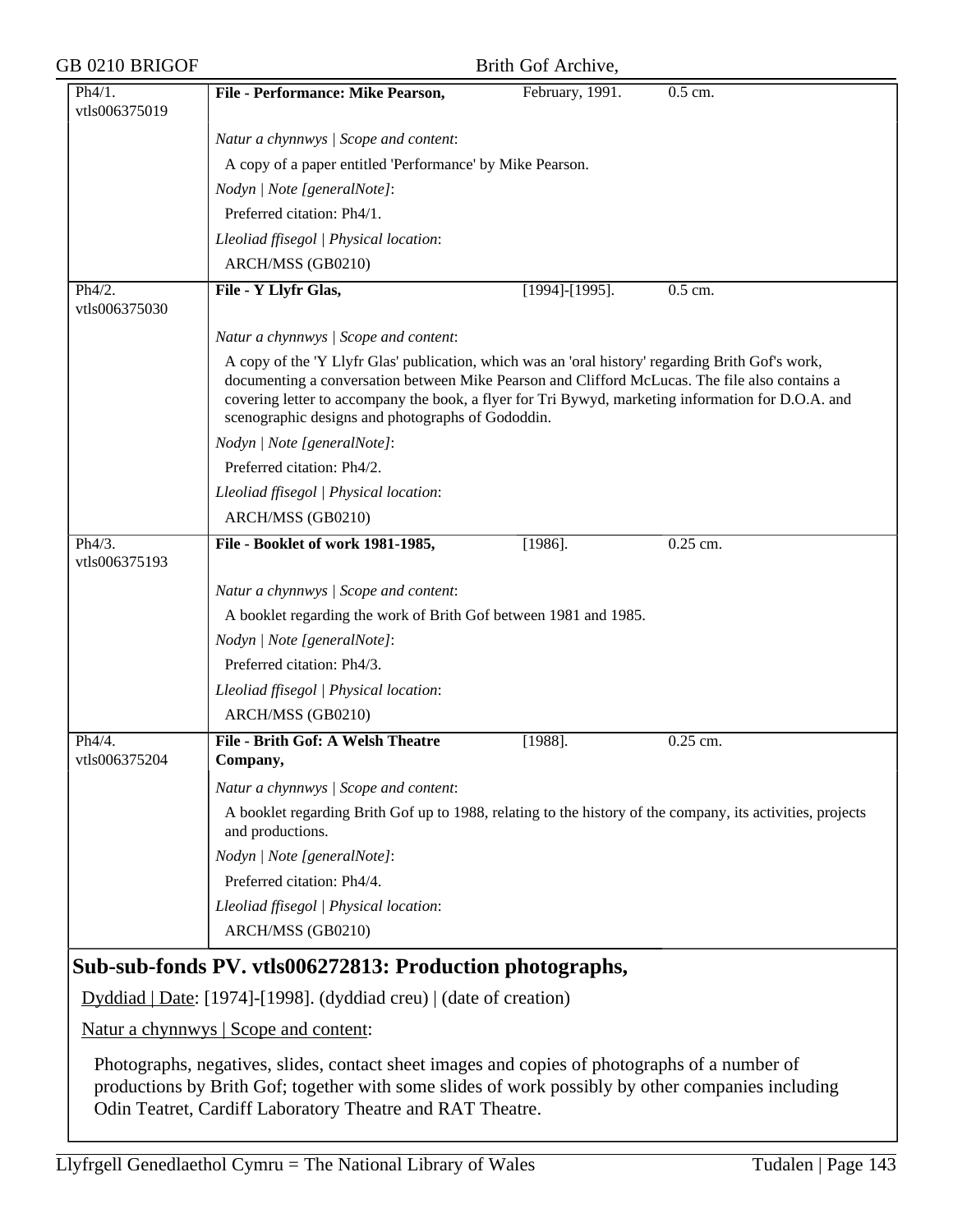Disgrifiad ffisegol | Physical description: 5 large boxes (0.143 cubic metres).

Lleoliad ffisegol | Physical location: ARCH/MSS (GB0210)

Iaith y deunydd | Language of the material:

Nodyn | Note [generalNote]:

Audio-visual material has been removed (24 and 28 June 2011) and transferred.

Nodyn | Note [generalNote]:

Preferred citation: PV.

Trefniant | Arrangement:

| FFeil / rhestr eitemau   File / item list  |                                                  |                   |                                               |  |
|--------------------------------------------|--------------------------------------------------|-------------------|-----------------------------------------------|--|
| Cod cyfeirnod  <br>Reference code          | Teitl   Title                                    | Dyddiadau   Dates | Disgrifiad ffisegol   Physical<br>description |  |
| PV/1.<br>vtls006276879                     | File - Rhiannon,                                 | 1981.             | $1.75$ cm.                                    |  |
|                                            | Nodyn   Note [generalNote]:                      |                   |                                               |  |
|                                            | Preferred citation: PV/1.                        |                   |                                               |  |
|                                            | Lleoliad ffisegol   Physical location:           |                   |                                               |  |
|                                            | ARCH/MSS (GB0210)                                |                   |                                               |  |
| PV/2.<br>vtls006272816                     | File - Branwen, Rhosys Cochion and<br>Manawydan, | 1981-1982.        | 3 cm.                                         |  |
|                                            | Nodyn   Note [generalNote]:                      |                   |                                               |  |
|                                            | Preferred citation: PV/2.                        |                   |                                               |  |
|                                            | Lleoliad ffisegol   Physical location:           |                   |                                               |  |
|                                            | ARCH/MSS (GB0210)                                |                   |                                               |  |
| PV/3.<br>vtls006272817                     | File - Blodeuwedd touring production,            | 1982-1983.        | 1.75 cm.                                      |  |
|                                            | Nodyn   Note [generalNote]:                      |                   |                                               |  |
|                                            | Preferred citation: PV/3.                        |                   |                                               |  |
|                                            | Lleoliad ffisegol   Physical location:           |                   |                                               |  |
|                                            | ARCH/MSS (GB0210)                                |                   |                                               |  |
| $\overline{\text{PV}/4.}$<br>vtls006272818 | File - Gernika!,                                 | 1983.             | 1.75 cm.                                      |  |
|                                            | Nodyn   Note [generalNote]:                      |                   |                                               |  |
|                                            | Preferred citation: PV/4.                        |                   |                                               |  |
|                                            | Lleoliad ffisegol   Physical location:           |                   |                                               |  |
|                                            | ARCH/MSS (GB0210)                                |                   |                                               |  |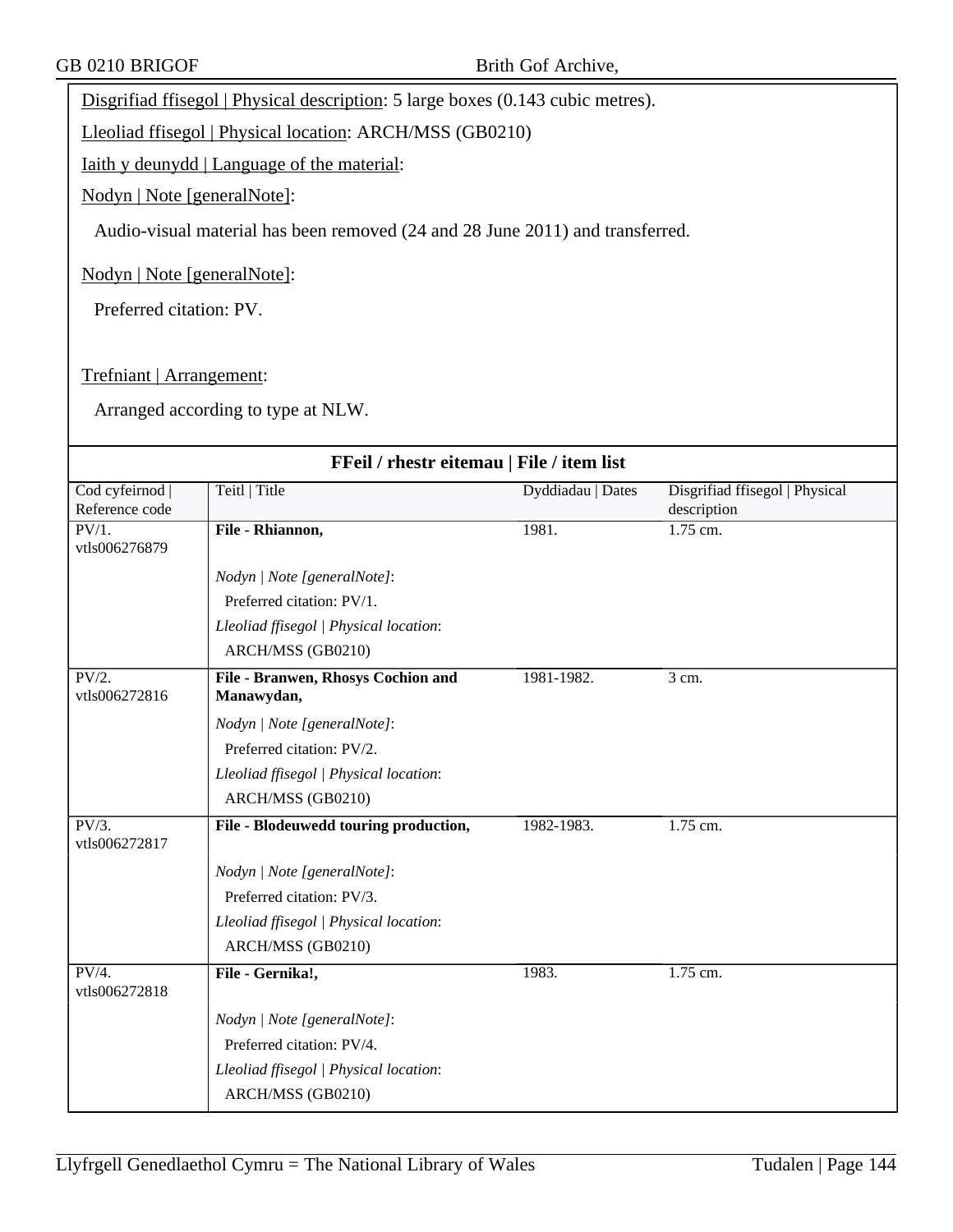| GB 0210 BRIGOF         |                                                                                                                                                                                                                                                   | Brith Gof Archive, |          |
|------------------------|---------------------------------------------------------------------------------------------------------------------------------------------------------------------------------------------------------------------------------------------------|--------------------|----------|
| PV/5.                  | File - Rhydcymerau,                                                                                                                                                                                                                               | 1984-1985.         | 2.5 cm.  |
| vtls006272820          |                                                                                                                                                                                                                                                   |                    |          |
|                        | Natur a chynnwys / Scope and content:                                                                                                                                                                                                             |                    |          |
|                        | Photographs of the Rhydcymerau production at the Lampeter National Eisteddfod of Wales and also the<br>touring production.                                                                                                                        |                    |          |
|                        | Nodyn   Note [generalNote]:                                                                                                                                                                                                                       |                    |          |
|                        | Preferred citation: PV/5.                                                                                                                                                                                                                         |                    |          |
|                        | Lleoliad ffisegol   Physical location:                                                                                                                                                                                                            |                    |          |
|                        | ARCH/MSS (GB0210)                                                                                                                                                                                                                                 |                    |          |
|                        |                                                                                                                                                                                                                                                   |                    |          |
| PV/6.<br>vtls006272822 | File - Pedagogical projects,                                                                                                                                                                                                                      | $[1981x1985]$ .    | 2 cm.    |
|                        | Natur a chynnwys / Scope and content:                                                                                                                                                                                                             |                    |          |
|                        | Photographs of Brith Gof pedagogical projects including Y Gwaelodion (UCW Aberystwyth), Y Fam<br>(UCW Aberystwyth), workshops and seminars and also Fuji Musume.                                                                                  |                    |          |
|                        | Nodyn   Note [generalNote]:                                                                                                                                                                                                                       |                    |          |
|                        | Preferred citation: PV/6.                                                                                                                                                                                                                         |                    |          |
|                        | Lleoliad ffisegol   Physical location:                                                                                                                                                                                                            |                    |          |
|                        | ARCH/MSS (GB0210)                                                                                                                                                                                                                                 |                    |          |
| PV/7.<br>vtls006273312 | File - Boris,                                                                                                                                                                                                                                     | $[1985]$ .         | 1.75 cm. |
|                        | Nodyn   Note [generalNote]:                                                                                                                                                                                                                       |                    |          |
|                        | Preferred citation: PV/7.                                                                                                                                                                                                                         |                    |          |
|                        | Lleoliad ffisegol   Physical location:                                                                                                                                                                                                            |                    |          |
|                        | ARCH/MSS (GB0210)                                                                                                                                                                                                                                 |                    |          |
| PV/8.                  | File - Brith Gof in Italy,                                                                                                                                                                                                                        | $[1984]$ .         | 1 cm.    |
| vtls006274121          |                                                                                                                                                                                                                                                   |                    |          |
|                        | Natur a chynnwys / Scope and content:                                                                                                                                                                                                             |                    |          |
|                        | Slides of Brith Gof in Italy, possibly at the Incontri Teatrali di Aradeo and possibly performing Lleuad,<br>Lleuad!/Luna, Luna! with Farfa and Nordisk Theaterlaboratorium.                                                                      |                    |          |
|                        | Nodyn   Note [generalNote]:                                                                                                                                                                                                                       |                    |          |
|                        | Preferred citation: PV/8.                                                                                                                                                                                                                         |                    |          |
|                        | Lleoliad ffisegol   Physical location:                                                                                                                                                                                                            |                    |          |
|                        | ARCH/MSS (GB0210)                                                                                                                                                                                                                                 |                    |          |
| PV/9.<br>vtls006274128 | File - Lleuad, Lleuad!/Luna, Luna!,                                                                                                                                                                                                               | 1984.              | 2.5 cm.  |
|                        | Natur a chynnwys / Scope and content:                                                                                                                                                                                                             |                    |          |
|                        | Photographs of the Lleuad, Lleuad!/Luna, Luna! touring production, which was a collaboration with<br>Farfa and Nordisk Theaterlaboratorium. Some photographs are of a performance that possibly took place<br>at the Incontri Teatrali di Aradeo. |                    |          |
|                        | Nodyn   Note [generalNote]:                                                                                                                                                                                                                       |                    |          |
|                        | Preferred citation: PV/9.                                                                                                                                                                                                                         |                    |          |
|                        | Lleoliad ffisegol   Physical location:                                                                                                                                                                                                            |                    |          |
|                        | ARCH/MSS (GB0210)                                                                                                                                                                                                                                 |                    |          |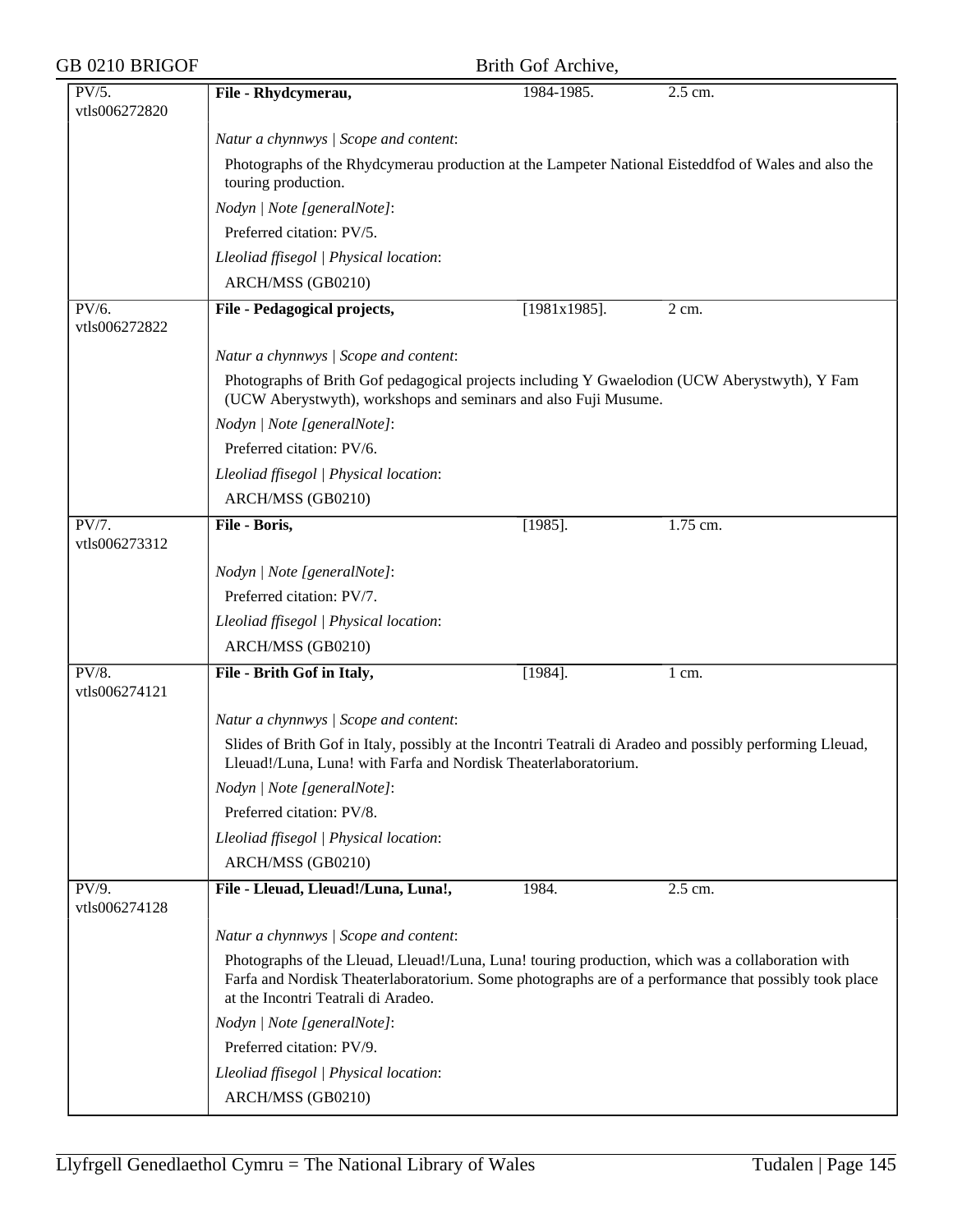| GB 0210 BRIGOF             | Brith Gof Archive,                                                                                                                                                                                                                                                                                                                                                                                                                         |
|----------------------------|--------------------------------------------------------------------------------------------------------------------------------------------------------------------------------------------------------------------------------------------------------------------------------------------------------------------------------------------------------------------------------------------------------------------------------------------|
| PV/10.<br>vtls006274129    | File - Farfa yng Nghymru and Lubawka,<br>$[1983]$ - $[1984]$ .<br>1.5 cm.<br>Poland,                                                                                                                                                                                                                                                                                                                                                       |
|                            | Natur a chynnwys / Scope and content:                                                                                                                                                                                                                                                                                                                                                                                                      |
|                            | Photographs and photocopies of photographs of a performance by Brith Gof with Farfa in [Wales]<br>and a performance in Poland, possibly of the production Lleuad, Lleuad!/Luna, Luna!; together with a<br>photograph from the performance Heridos pos el Viento by Farfa during their visit to Wales and Pedole<br>Arian by Brith Gof.                                                                                                     |
|                            | Nodyn   Note [generalNote]:                                                                                                                                                                                                                                                                                                                                                                                                                |
|                            | Preferred citation: PV/10.                                                                                                                                                                                                                                                                                                                                                                                                                 |
|                            | Lleoliad ffisegol   Physical location:                                                                                                                                                                                                                                                                                                                                                                                                     |
|                            | ARCH/MSS (GB0210)                                                                                                                                                                                                                                                                                                                                                                                                                          |
| $PV/11$ .<br>vtls006274149 | 3.5 cm.<br>File - Pedole Arian, Bwyty Bananas,<br>$[1980]$ - $[1985]$ .<br>Dros Ben Llestri, Brith Gof Band and<br>Llangeithio,                                                                                                                                                                                                                                                                                                            |
|                            | Natur a chynnwys / Scope and content:                                                                                                                                                                                                                                                                                                                                                                                                      |
|                            | Photographs of a street performance of Pedole Arian in [Poland], together with some photographs of the<br>clown shows Bwyty Bananas and Dros Ben Llestri, the Brith Gof band and [Gaeafdaith/A Cold Coming]<br>in Llangeitho.                                                                                                                                                                                                              |
|                            | Nodyn   Note [generalNote]:                                                                                                                                                                                                                                                                                                                                                                                                                |
|                            | Preferred citation: PV/11.                                                                                                                                                                                                                                                                                                                                                                                                                 |
|                            | Lleoliad ffisegol   Physical location:                                                                                                                                                                                                                                                                                                                                                                                                     |
|                            | ARCH/MSS (GB0210)                                                                                                                                                                                                                                                                                                                                                                                                                          |
| PV/12.<br>vtls006274153    | File - Contact sheets: various productions,<br>[1981x1985],<br>1.75 cm.<br>$[1988]$ .                                                                                                                                                                                                                                                                                                                                                      |
|                            | Natur a chynnwys / Scope and content:                                                                                                                                                                                                                                                                                                                                                                                                      |
|                            | Contact sheet images of various productions, including Ymfudwyr, Rhydcymerau, Lleuad, Lleuad!/Luna,<br>Luna!, Branwen, Blodeuwedd, [Manawydan], Bwyty Bananas, Gwaed neu Fara, Ann Griffiths, Dros Ben<br>Llestri, Pedole Arian, [Du a Gwyn], [Y Gwaelodion], and other unidentified performances; together with<br>images of performances by [Farfa] and Teatr Ósmego Dnia, the Brith Gof Band and publicity shots of<br>company members. |
|                            | Nodyn   Note [generalNote]:                                                                                                                                                                                                                                                                                                                                                                                                                |
|                            | Preferred citation: PV/12.                                                                                                                                                                                                                                                                                                                                                                                                                 |
|                            | Lleoliad ffisegol   Physical location:                                                                                                                                                                                                                                                                                                                                                                                                     |
|                            | ARCH/MSS (GB0210)                                                                                                                                                                                                                                                                                                                                                                                                                          |
| $PV/13$ .<br>vtls006275884 | 0.25 cm.<br>File - Slides: [Pedole Arian],<br>$[1984]$ .                                                                                                                                                                                                                                                                                                                                                                                   |
|                            | Natur a chynnwys / Scope and content:                                                                                                                                                                                                                                                                                                                                                                                                      |
|                            | Slides images, possibly of the street performance of Pedole Arian in Poland.                                                                                                                                                                                                                                                                                                                                                               |
|                            | Nodyn   Note [generalNote]:                                                                                                                                                                                                                                                                                                                                                                                                                |
|                            | Preferred citation: PV/13.                                                                                                                                                                                                                                                                                                                                                                                                                 |
|                            | Lleoliad ffisegol   Physical location:                                                                                                                                                                                                                                                                                                                                                                                                     |
|                            | ARCH/MSS (GB0210)                                                                                                                                                                                                                                                                                                                                                                                                                          |
| $PV/14$ .<br>vtls006275891 | $[1981x1985]$ .<br>1.5 cm.<br>File - Copies,                                                                                                                                                                                                                                                                                                                                                                                               |
|                            | Natur a chynnwys / Scope and content:                                                                                                                                                                                                                                                                                                                                                                                                      |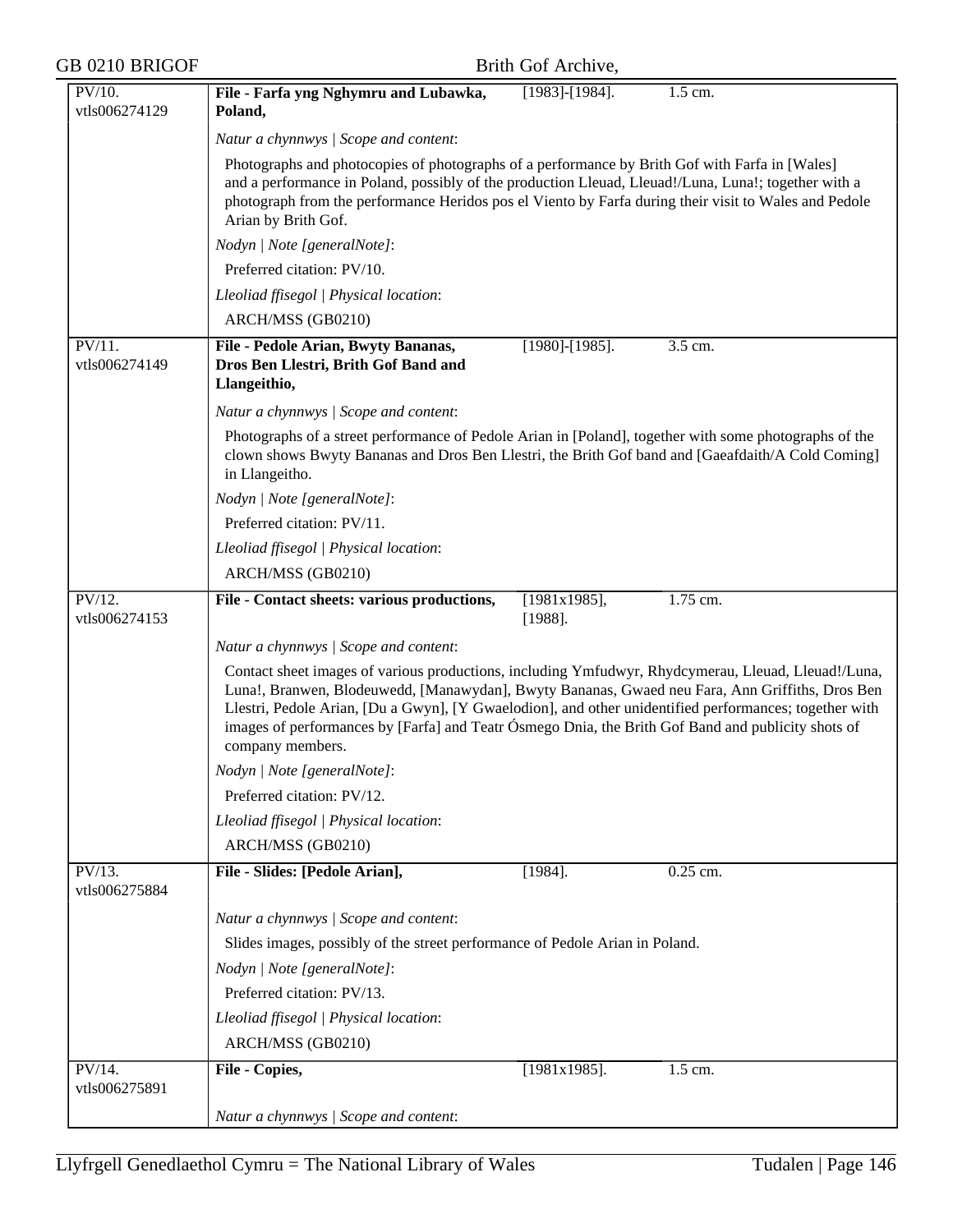|                                             | Colour and black and white copies of photographs of various productions including, Gwyl y Beibl<br>performances at St David's Cathedral and Llanrhaeadr-ym-Mochnant, Pandaemonium: The True Cost<br>of Coal, Du a Gwyn (Black and White), Iddo Fe, 8961 - Caneueon Galar a Gobaith, Disasters of War:<br>Part 2/Hiroshima, Disasters of War: Part 3/Bessatt, Disasters of War: Part 7/Displaced Persons, Disasters<br>of War in Venezuela, Disasters of War: Part 5 and Part 6, Patagonia and some other unidentified<br>productions; together with posters for Teatr Ósmego Dnia in Wales, Lleuad, Lleuad!/Luna, Luna! and<br>Ymfudwyr. |            |                  |  |
|---------------------------------------------|------------------------------------------------------------------------------------------------------------------------------------------------------------------------------------------------------------------------------------------------------------------------------------------------------------------------------------------------------------------------------------------------------------------------------------------------------------------------------------------------------------------------------------------------------------------------------------------------------------------------------------------|------------|------------------|--|
|                                             | Nodyn   Note [generalNote]:                                                                                                                                                                                                                                                                                                                                                                                                                                                                                                                                                                                                              |            |                  |  |
|                                             | Preferred citation: PV/14.                                                                                                                                                                                                                                                                                                                                                                                                                                                                                                                                                                                                               |            |                  |  |
|                                             | Lleoliad ffisegol   Physical location:                                                                                                                                                                                                                                                                                                                                                                                                                                                                                                                                                                                                   |            |                  |  |
|                                             | ARCH/MSS (GB0210)                                                                                                                                                                                                                                                                                                                                                                                                                                                                                                                                                                                                                        |            |                  |  |
| PV/15.                                      | File - 8961 - Caneuon Galar a Gobaith,                                                                                                                                                                                                                                                                                                                                                                                                                                                                                                                                                                                                   | 1985.      | 1.75 cm.         |  |
| vtls006276000                               |                                                                                                                                                                                                                                                                                                                                                                                                                                                                                                                                                                                                                                          |            |                  |  |
|                                             | Natur a chynnwys / Scope and content:                                                                                                                                                                                                                                                                                                                                                                                                                                                                                                                                                                                                    |            |                  |  |
|                                             | Photographs of the 8961 - Caneuon Galar a Gobaith touring production, together with some slide images<br>of the production and another unidentified production.                                                                                                                                                                                                                                                                                                                                                                                                                                                                          |            |                  |  |
|                                             | Nodyn   Note [generalNote]:                                                                                                                                                                                                                                                                                                                                                                                                                                                                                                                                                                                                              |            |                  |  |
|                                             | Preferred citation: PV/15.                                                                                                                                                                                                                                                                                                                                                                                                                                                                                                                                                                                                               |            |                  |  |
|                                             | Lleoliad ffisegol   Physical location:                                                                                                                                                                                                                                                                                                                                                                                                                                                                                                                                                                                                   |            |                  |  |
|                                             | ARCH/MSS (GB0210)                                                                                                                                                                                                                                                                                                                                                                                                                                                                                                                                                                                                                        |            |                  |  |
| $\overline{\text{PV}}/16.$<br>vtls006276119 | File - Ann Griffiths,                                                                                                                                                                                                                                                                                                                                                                                                                                                                                                                                                                                                                    | 1983-1986. | 1.75 cm.         |  |
|                                             | Natur a chynnwys / Scope and content:                                                                                                                                                                                                                                                                                                                                                                                                                                                                                                                                                                                                    |            |                  |  |
|                                             | Photographs of the Ann Griffiths touring production, including photographs of chapels, performances<br>and publicity photographs.                                                                                                                                                                                                                                                                                                                                                                                                                                                                                                        |            |                  |  |
|                                             | Nodyn   Note [generalNote]:                                                                                                                                                                                                                                                                                                                                                                                                                                                                                                                                                                                                              |            |                  |  |
|                                             | Preferred citation: PV/16.                                                                                                                                                                                                                                                                                                                                                                                                                                                                                                                                                                                                               |            |                  |  |
|                                             | Lleoliad ffisegol   Physical location:                                                                                                                                                                                                                                                                                                                                                                                                                                                                                                                                                                                                   |            |                  |  |
|                                             | ARCH/MSS (GB0210)                                                                                                                                                                                                                                                                                                                                                                                                                                                                                                                                                                                                                        |            |                  |  |
| $\overline{PV/17}$ .                        | File - Gwyl y Beibl, Tyddewi,                                                                                                                                                                                                                                                                                                                                                                                                                                                                                                                                                                                                            | 1986.      | 0.25 cm.         |  |
| vtls006276182                               |                                                                                                                                                                                                                                                                                                                                                                                                                                                                                                                                                                                                                                          |            |                  |  |
|                                             | Natur a chynnwys / Scope and content:                                                                                                                                                                                                                                                                                                                                                                                                                                                                                                                                                                                                    |            |                  |  |
|                                             | Slide images of a Gwyl y Beibl performance in St David's Cathedral: Oherwydd y mae'r amser yn agos.                                                                                                                                                                                                                                                                                                                                                                                                                                                                                                                                      |            |                  |  |
|                                             | Nodyn   Note [generalNote]:                                                                                                                                                                                                                                                                                                                                                                                                                                                                                                                                                                                                              |            |                  |  |
|                                             | Preferred citation: PV/17.                                                                                                                                                                                                                                                                                                                                                                                                                                                                                                                                                                                                               |            |                  |  |
|                                             | Lleoliad ffisegol   Physical location:                                                                                                                                                                                                                                                                                                                                                                                                                                                                                                                                                                                                   |            |                  |  |
|                                             | ARCH/MSS (GB0210)                                                                                                                                                                                                                                                                                                                                                                                                                                                                                                                                                                                                                        |            |                  |  |
| PV/18.<br>vtls006276204                     | File - Pererinion,                                                                                                                                                                                                                                                                                                                                                                                                                                                                                                                                                                                                                       | 1986.      | $1 \text{ cm}$ . |  |
|                                             | Nodyn   Note [generalNote]:                                                                                                                                                                                                                                                                                                                                                                                                                                                                                                                                                                                                              |            |                  |  |
|                                             | Preferred citation: PV/18.                                                                                                                                                                                                                                                                                                                                                                                                                                                                                                                                                                                                               |            |                  |  |
|                                             | Lleoliad ffisegol   Physical location:                                                                                                                                                                                                                                                                                                                                                                                                                                                                                                                                                                                                   |            |                  |  |
|                                             | ARCH/MSS (GB0210)                                                                                                                                                                                                                                                                                                                                                                                                                                                                                                                                                                                                                        |            |                  |  |
| PV/19.                                      | File - Oherwydd y mae'r amser yn agos                                                                                                                                                                                                                                                                                                                                                                                                                                                                                                                                                                                                    | 1986-1987. | 1.25 cm.         |  |
| vtls006276253                               | and Pandaemonium,                                                                                                                                                                                                                                                                                                                                                                                                                                                                                                                                                                                                                        |            |                  |  |

Llyfrgell Genedlaethol Cymru = The National Library of Wales Tudalen | Page 147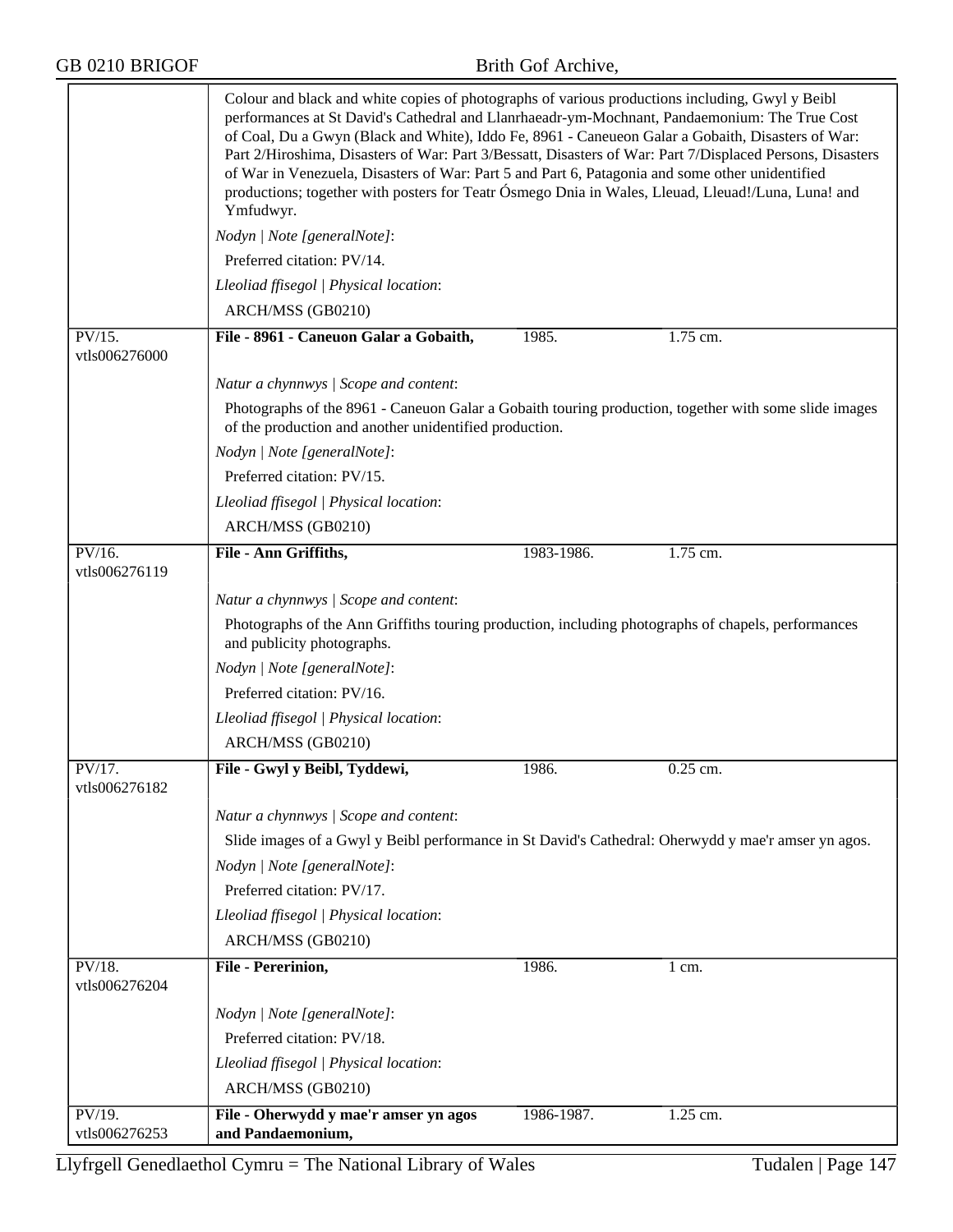|                            | Nodyn   Note [generalNote]:                                                                                                                                                                                 |                 |          |  |  |
|----------------------------|-------------------------------------------------------------------------------------------------------------------------------------------------------------------------------------------------------------|-----------------|----------|--|--|
|                            | Preferred citation: PV/19.                                                                                                                                                                                  |                 |          |  |  |
|                            | Lleoliad ffisegol   Physical location:                                                                                                                                                                      |                 |          |  |  |
|                            | ARCH/MSS (GB0210)                                                                                                                                                                                           |                 |          |  |  |
| PV/20.<br>vtls006276258    | File - Gwyl y Beibl,                                                                                                                                                                                        | 1985.           | 1.5 cm.  |  |  |
|                            | Natur a chynnwys / Scope and content:                                                                                                                                                                       |                 |          |  |  |
|                            | Photographs of the Gwyl y Beibl festival at Llanrhaeadr-ym-Mochnant, together with images of the<br>village and the banners being created.                                                                  |                 |          |  |  |
|                            | Nodyn   Note [generalNote]:                                                                                                                                                                                 |                 |          |  |  |
|                            | Preferred citation: PV/20.                                                                                                                                                                                  |                 |          |  |  |
|                            | Lleoliad ffisegol   Physical location:                                                                                                                                                                      |                 |          |  |  |
|                            | ARCH/MSS (GB0210)                                                                                                                                                                                           |                 |          |  |  |
| $PV/21$ .<br>vtls006276283 | File - Iddo Fe and Disasters of War: Part 2/<br>Hiroshima,                                                                                                                                                  | 1985, 1987.     | 1 cm.    |  |  |
|                            | Nodyn   Note [generalNote]:                                                                                                                                                                                 |                 |          |  |  |
|                            | Preferred citation: PV/21.                                                                                                                                                                                  |                 |          |  |  |
|                            | Lleoliad ffisegol   Physical location:                                                                                                                                                                      |                 |          |  |  |
|                            | ARCH/MSS (GB0210)                                                                                                                                                                                           |                 |          |  |  |
| PV/22.<br>vtls006275886    | File - Slides: [Du a Gwyn (Black and<br>White)],                                                                                                                                                            | $[1986]$ .      | 2.25 cm. |  |  |
|                            | Natur a chynnwys / Scope and content:                                                                                                                                                                       |                 |          |  |  |
|                            | Photographs of the Du a Gwyn (Black and White) touring production, with negatives, some of which<br>appear to be of the Disasters of War: Part2/Hiroshima production.                                       |                 |          |  |  |
|                            | Nodyn   Note [generalNote]:                                                                                                                                                                                 |                 |          |  |  |
|                            | Preferred citation: PV/22.                                                                                                                                                                                  |                 |          |  |  |
|                            | Lleoliad ffisegol   Physical location:                                                                                                                                                                      |                 |          |  |  |
|                            | ARCH/MSS (GB0210)                                                                                                                                                                                           |                 |          |  |  |
| PV/23.<br>vtls006276295    | File - Copenhagen workshop,                                                                                                                                                                                 | 1987.           | 1 cm.    |  |  |
|                            | Natur a chynnwys / Scope and content:                                                                                                                                                                       |                 |          |  |  |
|                            | Photographs of a workshop in Copenhagen, which was presumably part of the Disasters of War project.                                                                                                         |                 |          |  |  |
|                            | Nodyn   Note [generalNote]:                                                                                                                                                                                 |                 |          |  |  |
|                            | Preferred citation: PV/23.                                                                                                                                                                                  |                 |          |  |  |
|                            | Lleoliad ffisegol   Physical location:                                                                                                                                                                      |                 |          |  |  |
|                            | ARCH/MSS (GB0210)                                                                                                                                                                                           |                 |          |  |  |
| PV/24.<br>vtls006276346    | File - Disasters of War: Part 1,                                                                                                                                                                            | $[1987x1988]$ . | 0.5 cm.  |  |  |
|                            | Natur a chynnwys / Scope and content:                                                                                                                                                                       |                 |          |  |  |
|                            | Photographs of the [Disasters of War: Part 1] production, some of which may be of the performance at<br>the VII International Theater Festival of Caracas; together with some slide images of Venezuela and |                 |          |  |  |
|                            | press cuttings relating to the performance and festival.                                                                                                                                                    |                 |          |  |  |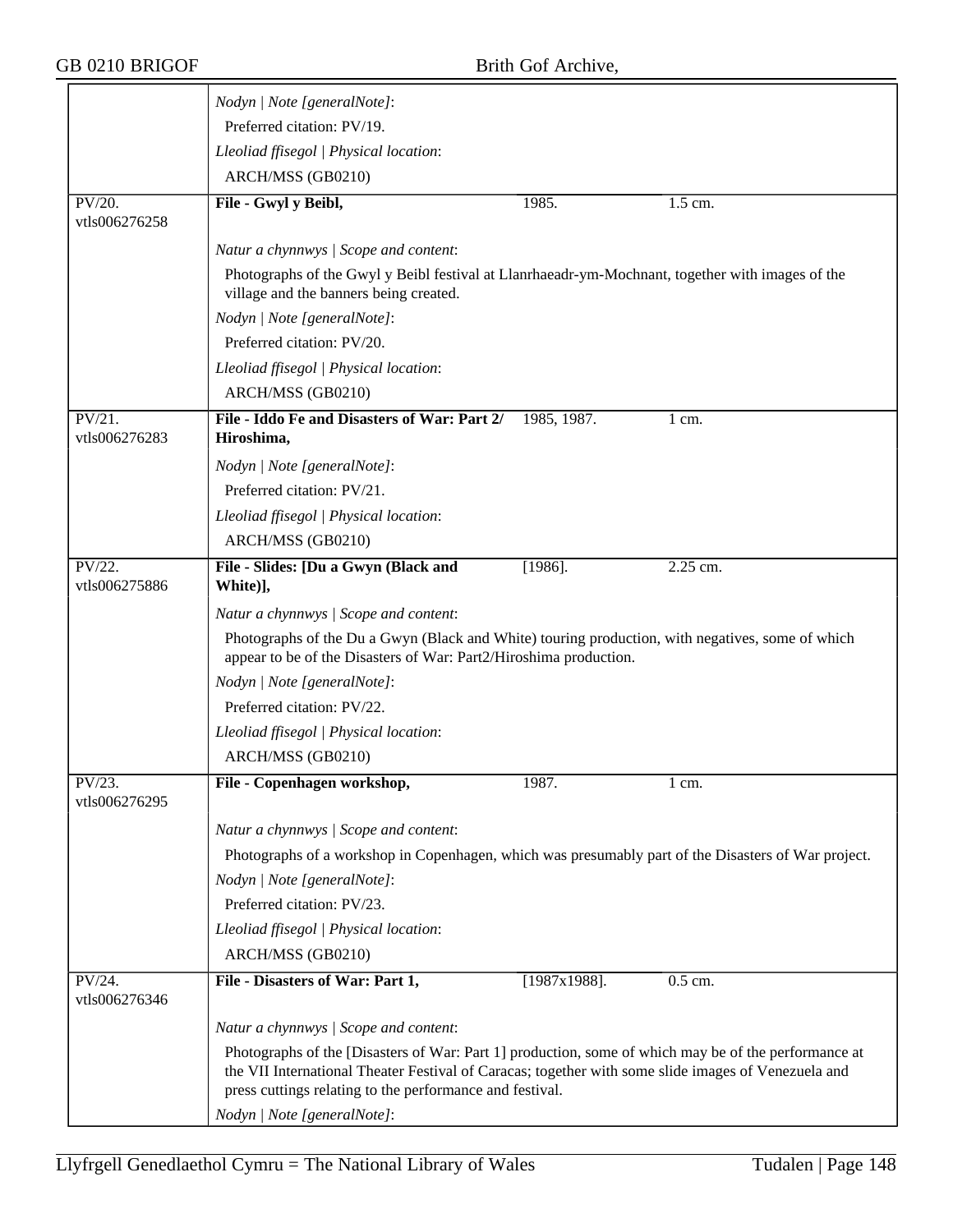|                         | Preferred citation: PV/24.                                                                                                                                                                                                                                                                   |                       |                    |  |  |
|-------------------------|----------------------------------------------------------------------------------------------------------------------------------------------------------------------------------------------------------------------------------------------------------------------------------------------|-----------------------|--------------------|--|--|
|                         | Lleoliad ffisegol   Physical location:                                                                                                                                                                                                                                                       |                       |                    |  |  |
|                         | ARCH/MSS (GB0210)                                                                                                                                                                                                                                                                            |                       |                    |  |  |
| PV/25.<br>vtls006276332 | File - Disasters of War: Part 3/Bessatt,                                                                                                                                                                                                                                                     | 1987.                 | 3 cm.              |  |  |
|                         | Nodyn   Note [generalNote]:                                                                                                                                                                                                                                                                  |                       |                    |  |  |
|                         | Preferred citation: PV/25.                                                                                                                                                                                                                                                                   |                       |                    |  |  |
|                         | Lleoliad ffisegol   Physical location:                                                                                                                                                                                                                                                       |                       |                    |  |  |
|                         | ARCH/MSS (GB0210)                                                                                                                                                                                                                                                                            |                       |                    |  |  |
| PV/26.<br>vtls006276347 | File - Disasters of War: Part 5/Dartington,<br>Part 1/Venezuela and Part 6/Aberystwyth,                                                                                                                                                                                                      | $[1987]$ - $[1988]$ . | 1.75 cm.           |  |  |
|                         | Nodyn   Note [generalNote]:                                                                                                                                                                                                                                                                  |                       |                    |  |  |
|                         | Preferred citation: PV/26.                                                                                                                                                                                                                                                                   |                       |                    |  |  |
|                         | Lleoliad ffisegol   Physical location:                                                                                                                                                                                                                                                       |                       |                    |  |  |
|                         | ARCH/MSS (GB0210)                                                                                                                                                                                                                                                                            |                       |                    |  |  |
| PV/27.<br>vtls006276348 | File - Disasters of War: Part 7/Displaced<br>persons,                                                                                                                                                                                                                                        | 1988.                 | 16.5 cm.           |  |  |
|                         | Nodyn   Note [generalNote]:                                                                                                                                                                                                                                                                  |                       |                    |  |  |
|                         | Preferred citation: PV/27.                                                                                                                                                                                                                                                                   |                       |                    |  |  |
|                         | Lleoliad ffisegol   Physical location:                                                                                                                                                                                                                                                       |                       |                    |  |  |
|                         | ARCH/MSS (GB0210)                                                                                                                                                                                                                                                                            |                       |                    |  |  |
| $PV/28$ .               | File - Disasters of War: [Part 9/Arminius                                                                                                                                                                                                                                                    | $[1987x1988]$ .       | 0.5 cm.            |  |  |
| vtls006276534           | project],                                                                                                                                                                                                                                                                                    |                       |                    |  |  |
|                         | Natur a chynnwys / Scope and content:                                                                                                                                                                                                                                                        |                       |                    |  |  |
|                         | Photographs of what is presumably a Disasters of War production, possibly Part 9/Arminius project.                                                                                                                                                                                           |                       |                    |  |  |
|                         | Nodyn   Note [generalNote]:                                                                                                                                                                                                                                                                  |                       |                    |  |  |
|                         | Preferred citation: PV/28.                                                                                                                                                                                                                                                                   |                       |                    |  |  |
|                         | Lleoliad ffisegol   Physical location:                                                                                                                                                                                                                                                       |                       |                    |  |  |
|                         | ARCH/MSS (GB0210)                                                                                                                                                                                                                                                                            |                       |                    |  |  |
| PV/29.<br>vtls006276543 | File - Disasters of War: [Part 1],                                                                                                                                                                                                                                                           | $[1987]$ .            | 0.25 cm.           |  |  |
|                         | Natur a chynnwys / Scope and content:                                                                                                                                                                                                                                                        |                       |                    |  |  |
|                         | Photographs of what is presumably a Disasters of War production, possibly Part 1.                                                                                                                                                                                                            |                       |                    |  |  |
|                         | Nodyn   Note [generalNote]:                                                                                                                                                                                                                                                                  |                       |                    |  |  |
|                         | Preferred citation: PV/29.                                                                                                                                                                                                                                                                   |                       |                    |  |  |
|                         | Lleoliad ffisegol   Physical location:                                                                                                                                                                                                                                                       |                       |                    |  |  |
|                         | ARCH/MSS (GB0210)                                                                                                                                                                                                                                                                            |                       |                    |  |  |
| PV/30.<br>vtls006277299 | File - Negatives,                                                                                                                                                                                                                                                                            | 1981-1986.            | $\overline{2}$ cm. |  |  |
|                         | Natur a chynnwys / Scope and content:                                                                                                                                                                                                                                                        |                       |                    |  |  |
|                         | Negatives of a number of productions including, Rhiannon, Branwen, Rhosys Cochion, [Gaeafdaith/<br>A Cold Coming], Gwaed Neu Fara ('Blood or Bread'), Manawydan, Bwyty Bananas, Ann Griffiths,<br>Blodeuwedd, Rhydcymerau, 8961 - Caneuon Galar a Gobaith ('Songs of Grief and Hope'), [Du a |                       |                    |  |  |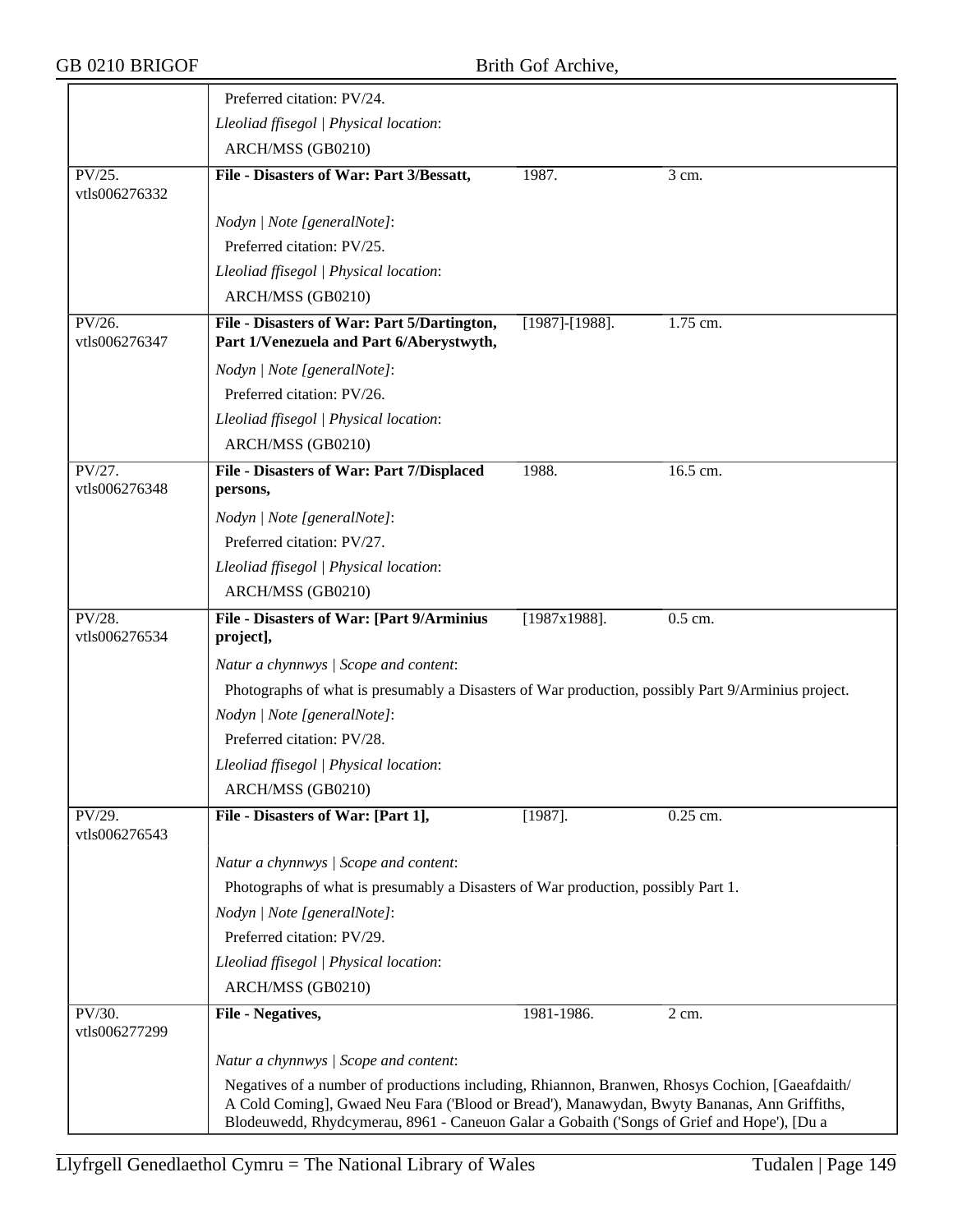| GB 0210 BRIGOF          |                                                                                                                                                                                                                                                                                                                                                                                             | Brith Gof Archive, |          |
|-------------------------|---------------------------------------------------------------------------------------------------------------------------------------------------------------------------------------------------------------------------------------------------------------------------------------------------------------------------------------------------------------------------------------------|--------------------|----------|
|                         | Gwyn?], [Y Gwaelodion], Pedole Arian in Poland, Y Fam and some unidentified productions; together<br>with images of unidentified rural images, possibly villages in Ceredigion                                                                                                                                                                                                              |                    |          |
|                         | Nodyn   Note [generalNote]:                                                                                                                                                                                                                                                                                                                                                                 |                    |          |
|                         | Preferred citation: PV/30.                                                                                                                                                                                                                                                                                                                                                                  |                    |          |
|                         | Lleoliad ffisegol   Physical location:                                                                                                                                                                                                                                                                                                                                                      |                    |          |
|                         | ARCH/MSS (GB0210)                                                                                                                                                                                                                                                                                                                                                                           |                    |          |
| PV/31.<br>vtls006274077 | File - Unidentified slides,                                                                                                                                                                                                                                                                                                                                                                 | $[1981x1985]$ .    | 6.25 cm. |
|                         | Natur a chynnwys / Scope and content:                                                                                                                                                                                                                                                                                                                                                       |                    |          |
|                         | Unidentified slides, some of which may possibly be of the Polish theatre company Odin Teatret, Cardiff<br>Laboratory Theatre and RAT Theatre, others appear to photographs taken from a book, again possibly<br>relating to Odin Teatret, together with some slides of Brith Gof productions, including Fuji Musume,<br>Branwen, Gernika!, Pedole Arian, Blodeuwedd and In Black and White. |                    |          |
|                         | Nodyn   Note [generalNote]:                                                                                                                                                                                                                                                                                                                                                                 |                    |          |
|                         | Preferred citation: PV/31.                                                                                                                                                                                                                                                                                                                                                                  |                    |          |
|                         | Lleoliad ffisegol   Physical location:                                                                                                                                                                                                                                                                                                                                                      |                    |          |
|                         | ARCH/MSS (GB0210)                                                                                                                                                                                                                                                                                                                                                                           |                    |          |
| PV/32.<br>vtls006276890 | File - Various slides,                                                                                                                                                                                                                                                                                                                                                                      | $[1991x1998]$ .    | 5 cm.    |
|                         | Natur a chynnwys / Scope and content:                                                                                                                                                                                                                                                                                                                                                       |                    |          |
|                         | Various slide images, including images used in Brith Gof production publicity material, Clifford<br>McLucas' visual diary work, production prospectuses and publicity material, scenographic designs by<br>Clifford McLucas, research materials, venues, including joiner images of venues, and devising notes.                                                                             |                    |          |
|                         | Nodyn   Note [generalNote]:                                                                                                                                                                                                                                                                                                                                                                 |                    |          |
|                         | Preferred citation: PV/32.                                                                                                                                                                                                                                                                                                                                                                  |                    |          |
|                         | Lleoliad ffisegol   Physical location:                                                                                                                                                                                                                                                                                                                                                      |                    |          |
|                         | ARCH/MSS (GB0210)                                                                                                                                                                                                                                                                                                                                                                           |                    |          |
| PV/33.<br>vtls006275894 | File - Loose photographs,                                                                                                                                                                                                                                                                                                                                                                   | $[1974x1985]$ .    | 0.75 cm. |
|                         | Natur a chynnwys / Scope and content:                                                                                                                                                                                                                                                                                                                                                       |                    |          |
|                         | Loose photographs of various productions including, [Ymfudwyr], Lesson of Anatomy by Mike Pearson<br>and other unidentified productions, possibly by Cardiff Laboratory Theatre.                                                                                                                                                                                                            |                    |          |
|                         | Nodyn   Note [generalNote]:                                                                                                                                                                                                                                                                                                                                                                 |                    |          |
|                         | Preferred citation: PV/33.                                                                                                                                                                                                                                                                                                                                                                  |                    |          |
|                         | Lleoliad ffisegol   Physical location:                                                                                                                                                                                                                                                                                                                                                      |                    |          |
|                         | ARCH/MSS (GB0210)                                                                                                                                                                                                                                                                                                                                                                           |                    |          |
| PV/34.<br>vtls006276901 | File - Unidentified negatives,                                                                                                                                                                                                                                                                                                                                                              | n.d.               | 0.1 cm.  |
|                         | Natur a chynnwys / Scope and content:                                                                                                                                                                                                                                                                                                                                                       |                    |          |
|                         | Unidentified negatives, possibly of the Brith Gof office.                                                                                                                                                                                                                                                                                                                                   |                    |          |
|                         | Nodyn   Note [generalNote]:                                                                                                                                                                                                                                                                                                                                                                 |                    |          |
|                         | Preferred citation: PV/34.                                                                                                                                                                                                                                                                                                                                                                  |                    |          |
|                         | Lleoliad ffisegol   Physical location:                                                                                                                                                                                                                                                                                                                                                      |                    |          |
|                         | ARCH/MSS (GB0210)                                                                                                                                                                                                                                                                                                                                                                           |                    |          |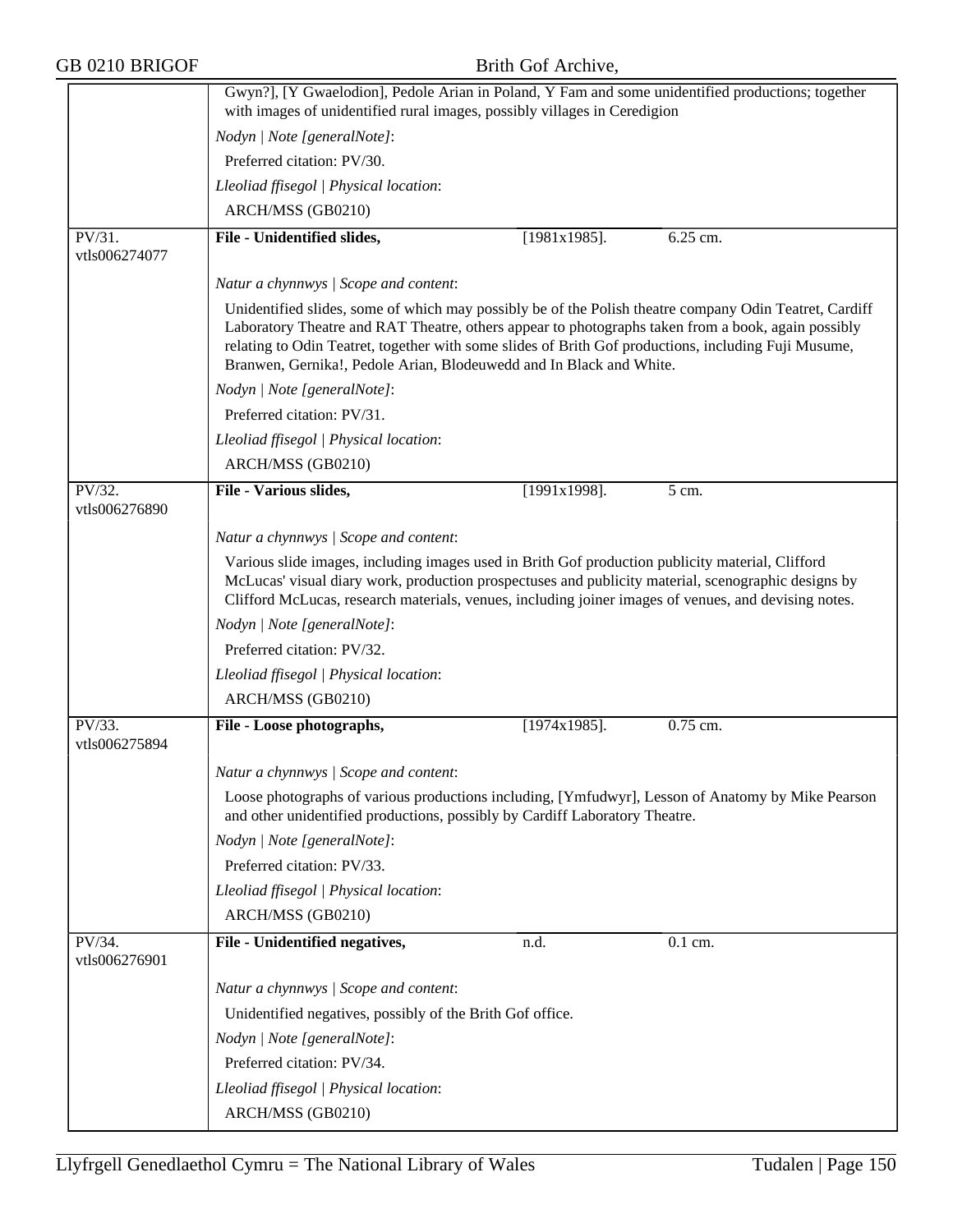# **Sub-sub-fonds PQ. vtls006284788: Scenography,**

Dyddiad | Date: [1989x1993]. (dyddiad creu) | (date of creation)

Natur a chynnwys | Scope and content:

Scenographic designs and sketches for various productions, including Haearn, Gododdin, Pax, Patagonia and Second Coming.

Disgrifiad ffisegol | Physical description: 4 rolls and 1 outsize envelope.

Lleoliad ffisegol | Physical location: ARCH/MSS (GB0210)

Nodyn | Note [generalNote]:

Preferred citation: PQ.

Pwyntiau mynediad | Access points:

• Theaters -- Stage-setting and scenery. (pwnc) | (subject)

#### Trefniant | Arrangement:

|                           | FFeil / rhestr eitemau   File / item list                                                                              |                   |                                |
|---------------------------|------------------------------------------------------------------------------------------------------------------------|-------------------|--------------------------------|
| Cod cyfeirnod             | Teitl   Title                                                                                                          | Dyddiadau   Dates | Disgrifiad ffisegol   Physical |
| Reference code            |                                                                                                                        |                   | description                    |
| $PQ/1$ .<br>vtls006284798 | <b>File - Various productions,</b>                                                                                     | $[1989x1993]$ .   | 1 roll.                        |
|                           | Natur a chynnwys / Scope and content:                                                                                  |                   |                                |
|                           | A roll of scenographic designs and sketches for various productions, including Haearn, Gododdin, Pax<br>and Patagonia. |                   |                                |
|                           | Nodyn   Note [generalNote]:                                                                                            |                   |                                |
|                           | Preferred citation: PQ/1.                                                                                              |                   |                                |
|                           | Lleoliad ffisegol   Physical location:                                                                                 |                   |                                |
|                           | ARCH/MSS (GB0210)                                                                                                      |                   |                                |
| PQ/2.                     | File - Patagonia and an unknown                                                                                        | 1991-[1992].      | 1 roll.                        |
| vtls006284813             | production,                                                                                                            |                   |                                |
|                           | Natur a chynnwys / Scope and content:                                                                                  |                   |                                |
|                           | A scenographic design for the Patagonia production and a scenographic sketch for an unknown<br>production.             |                   |                                |
|                           | Nodyn   Note [generalNote]:                                                                                            |                   |                                |
|                           | Preferred citation: PQ/2.                                                                                              |                   |                                |
|                           | Lleoliad ffisegol   Physical location:                                                                                 |                   |                                |
|                           | ARCH/MSS (GB0210)                                                                                                      |                   |                                |
| $PQ/3$ .<br>vtls006284819 | File - Pax and Patagonia,                                                                                              | [1991]-[1992].    | 2 rolls.                       |
|                           |                                                                                                                        |                   |                                |
|                           | Natur a chynnwys / Scope and content:                                                                                  |                   |                                |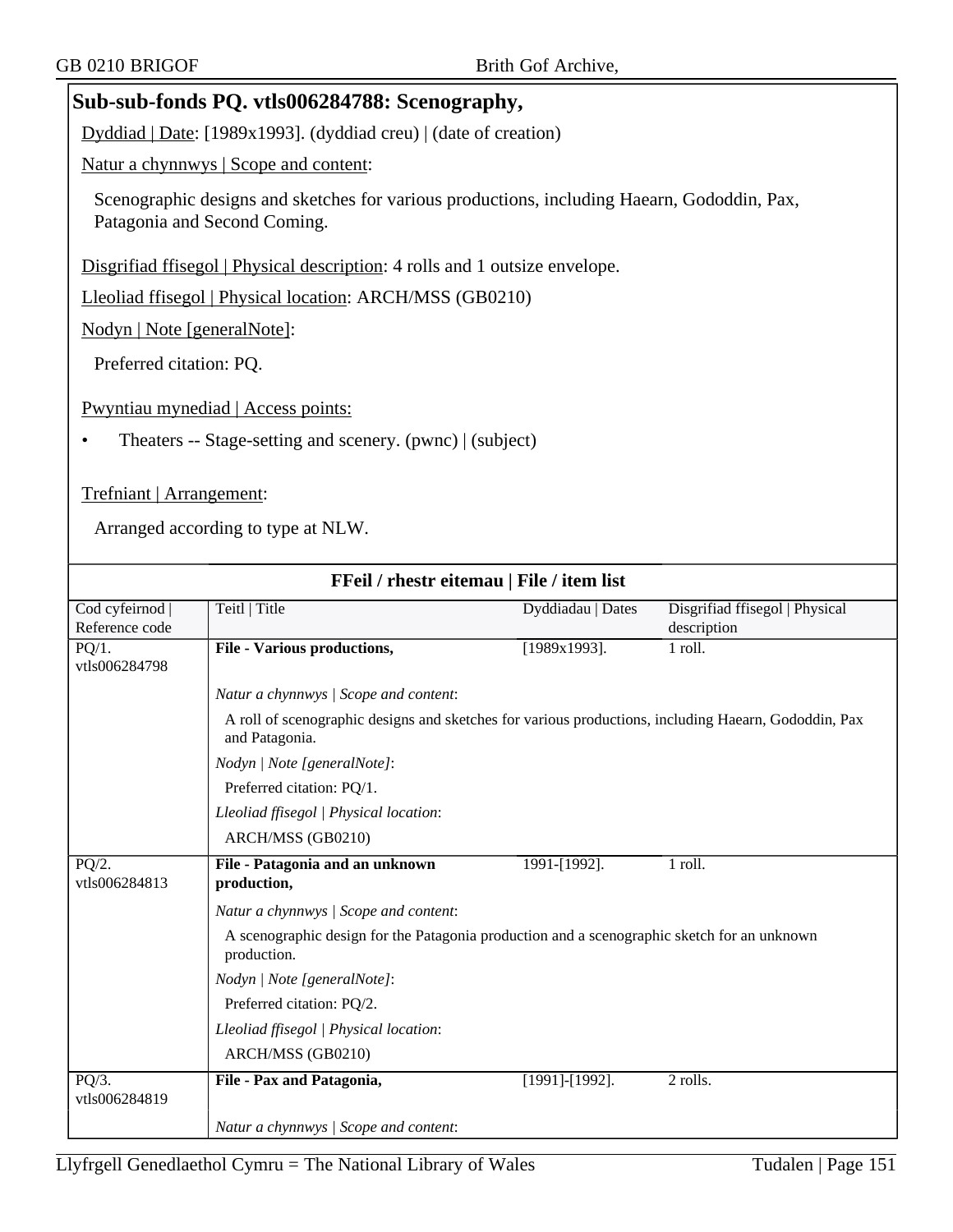| GB 0210 BRIGOF                       | Brith Gof Archive,                                                                                                                                                                                         |
|--------------------------------------|------------------------------------------------------------------------------------------------------------------------------------------------------------------------------------------------------------|
|                                      | Scenographic designs and sketches relating to the Patagonia production and presumably the Pax<br>production in Glasgow and Aberystwyth.                                                                    |
|                                      | Nodyn   Note [generalNote]:                                                                                                                                                                                |
|                                      | Preferred citation: PQ/3.                                                                                                                                                                                  |
|                                      | Lleoliad ffisegol   Physical location:                                                                                                                                                                     |
|                                      | ARCH/MSS (GB0210)                                                                                                                                                                                          |
| $\overline{PQ/4}$ .<br>vtls006284859 | File - [Pax, Haearn and the Second<br>$[1989x1992]$ .<br>$0.5$ cm.<br>Coming],                                                                                                                             |
|                                      | Natur a chynnwys / Scope and content:                                                                                                                                                                      |
|                                      | Scenographic designs and drawings relating to the [Pax, Haearn and Second Coming] productions,<br>together with two slide images of a [Pax] performance and a copy of a production [score] for Haearn.     |
|                                      | Nodyn   Note [generalNote]:                                                                                                                                                                                |
|                                      | Preferred citation: PQ/4.                                                                                                                                                                                  |
|                                      | Lleoliad ffisegol   Physical location:                                                                                                                                                                     |
|                                      | ARCH/MSS (GB0210)                                                                                                                                                                                          |
|                                      | Sub-sub-fonds PJ. vtls006284862: Preparation, research and associated material,                                                                                                                            |
|                                      | Dyddiad   Date: [1982x1989]. (dyddiad creu)   (date of creation)                                                                                                                                           |
|                                      | Natur a chynnwys   Scope and content:                                                                                                                                                                      |
| production songs and a prop.         | Preparation and research papers comprising mainly a variety of sources relating to Patagonia, papers<br>relating to the possible creation of a production based on La Ronde by Arthur Schnitzer, a book of |
|                                      | Disgrifiad ffisegol   Physical description: 1 large box (0.029 cubic metres).                                                                                                                              |
|                                      | Lleoliad ffisegol   Physical location: ARCH/MSS (GB0210)                                                                                                                                                   |
|                                      | <b>Iaith y deunydd</b>   Language of the material:                                                                                                                                                         |
| Nodyn   Note [generalNote]:          |                                                                                                                                                                                                            |
| Preferred citation: PJ.              |                                                                                                                                                                                                            |

Trefniant | Arrangement:

| <b>FFeil</b> / rhestr eitemau   File / item list |                                                                                                                                                                                                               |                   |                                |  |
|--------------------------------------------------|---------------------------------------------------------------------------------------------------------------------------------------------------------------------------------------------------------------|-------------------|--------------------------------|--|
| Cod cyfeirnod                                    | Teitl   Title                                                                                                                                                                                                 | Dyddiadau   Dates | Disgrifiad ffisegol   Physical |  |
| Reference code                                   |                                                                                                                                                                                                               |                   | description                    |  |
| $PJ/1$ .                                         | File - Patagonia sources,                                                                                                                                                                                     | [1986x1989].      | 9 cm.                          |  |
| vtls006284874                                    |                                                                                                                                                                                                               |                   |                                |  |
|                                                  | Natur a chynnwys / Scope and content:                                                                                                                                                                         |                   |                                |  |
|                                                  | A variety of sources relating to Patagonia, most of which were presumably collected during trips by<br>Brith Gof and which may have used as preparation and research for the Patagonia productions, including |                   |                                |  |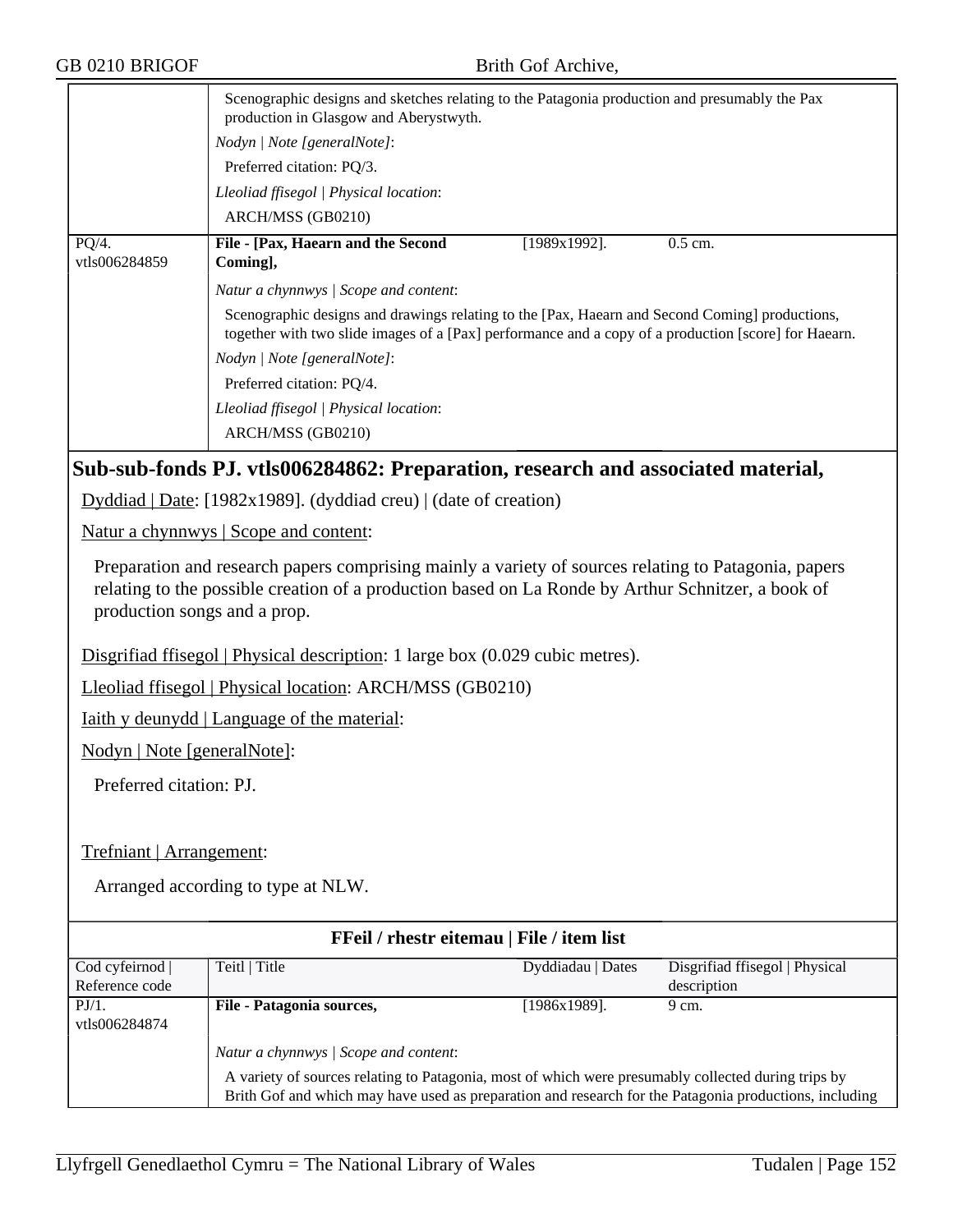|  | GB 0210 BRIGOF |
|--|----------------|
|--|----------------|

Brith Gof Archive,

|                        | printed books, newspapers, leaflets, brochures, postcards, maps, a programme for an Eisteddfod (1986),<br>and letters regarding an invitation for Brith Gof to the Second Latin-American Theatre Festival. |                 |            |
|------------------------|------------------------------------------------------------------------------------------------------------------------------------------------------------------------------------------------------------|-----------------|------------|
|                        |                                                                                                                                                                                                            |                 |            |
|                        | Nodyn   Note [generalNote]:                                                                                                                                                                                |                 |            |
|                        | Preferred citation: PJ/1.                                                                                                                                                                                  |                 |            |
|                        | Lleoliad ffisegol   Physical location:                                                                                                                                                                     |                 |            |
|                        | ARCH/MSS (GB0210)                                                                                                                                                                                          |                 |            |
| PJ/2.<br>vtls006377281 | File - La Ronde,                                                                                                                                                                                           | [1991]-[1992].  | 0.5 cm.    |
|                        | Natur a chynnwys / Scope and content:                                                                                                                                                                      |                 |            |
|                        | Papers relating to the possible creation of a production based on La Ronde by Arthur Schnitzer including<br>a copy of the play and notes and thoughts by [Clifford McLucas].                               |                 |            |
|                        | Nodyn   Note [generalNote]:                                                                                                                                                                                |                 |            |
|                        | Preferred citation: PJ/2.                                                                                                                                                                                  |                 |            |
|                        | Lleoliad ffisegol   Physical location:                                                                                                                                                                     |                 |            |
|                        | ARCH/MSS (GB0210)                                                                                                                                                                                          |                 |            |
| $\overline{PJ/3}$ .    | File - Song book,                                                                                                                                                                                          | $[1982]$ .      | $0.25$ cm. |
| vtls006377296          |                                                                                                                                                                                                            |                 |            |
|                        | Natur a chynnwys / Scope and content:                                                                                                                                                                      |                 |            |
|                        | A Brith Gof song book containing the lyrics of songs from the Branwen, Rhiannon, Rhosys Cochion,<br>Gaeafdaith and Manawydan productions.                                                                  |                 |            |
|                        | Nodyn   Note [generalNote]:                                                                                                                                                                                |                 |            |
|                        | Preferred citation: PJ/3.                                                                                                                                                                                  |                 |            |
|                        | Lleoliad ffisegol   Physical location:                                                                                                                                                                     |                 |            |
|                        | ARCH/MSS (GB0210)                                                                                                                                                                                          |                 |            |
| $\overline{PJ/4}$ .    | File - White sheets,                                                                                                                                                                                       | $[1981x2004]$ . | 3.5 cm.    |
| vtls006377382          |                                                                                                                                                                                                            |                 |            |
|                        | Natur a chynnwys / Scope and content:                                                                                                                                                                      |                 |            |
|                        | White sheets, presumably used as props.                                                                                                                                                                    |                 |            |
|                        | Nodyn   Note [generalNote]:                                                                                                                                                                                |                 |            |
|                        | Preferred citation: PJ/4.                                                                                                                                                                                  |                 |            |
|                        | Lleoliad ffisegol   Physical location:                                                                                                                                                                     |                 |            |
|                        | ARCH/MSS (GB0210)                                                                                                                                                                                          |                 |            |
| PJ/5.                  | File - Mother Courage - Brecht,                                                                                                                                                                            | 1985.           | 0.1 cm.    |
| vtls006377392          |                                                                                                                                                                                                            |                 |            |
|                        | Natur a chynnwys / Scope and content:                                                                                                                                                                      |                 |            |
|                        | A letter and contract relating to Dorian Llewellyn Smith's request for permission to translate Brecht's<br>Mother Courage into Welsh to be presented as a play.                                            |                 |            |
|                        | Nodyn   Note [generalNote]:                                                                                                                                                                                |                 |            |
|                        | Preferred citation: PJ/5.                                                                                                                                                                                  |                 |            |
|                        | Lleoliad ffisegol   Physical location:                                                                                                                                                                     |                 |            |
|                        | ARCH/MSS (GB0210)                                                                                                                                                                                          |                 |            |
|                        |                                                                                                                                                                                                            |                 |            |
|                        | Is-fonds   Subfonds T. vtls006247675: Television productions,                                                                                                                                              |                 |            |
|                        | Dyddiad   Date: [1986]-[1995]. (dyddiad creu)   (date of creation)                                                                                                                                         |                 |            |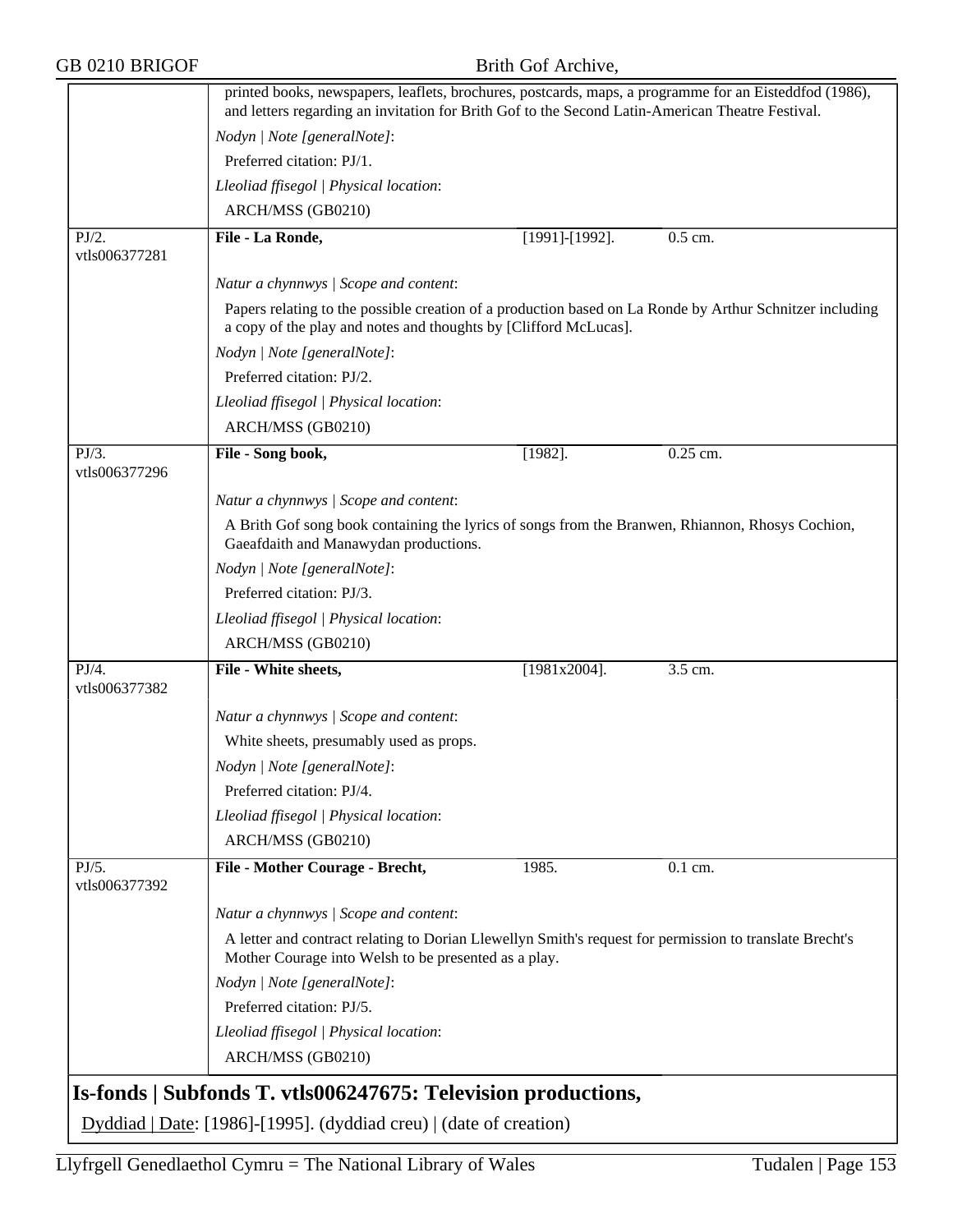Natur a chynnwys | Scope and content:

Correspondence and papers relating to television productions by Brith Gof including I Wlad Dda a Helaeth, A Oes Heddwch?, Pax, Patagonia - Enactment/Autopsy, and Y Pen Bas/Y Pen Dwfn and comprising mainly production texts and scripts, research material, publicity material, preparatory papers, devising notes, slides, photographs and copies of photographs and stills, final, master and design copies of production publications, storyboards and scripts, camera position plans, scenographic sketches and designs, and production scenarios.

Disgrifiad ffisegol | Physical description: 6 large boxes, 3 small boxes (0.199 cubic metres) and 4 outsize folders.

Lleoliad ffisegol | Physical location: ARCH/MSS (GB0210)

Nodyn | Note [generalNote]:

Preferred citation: T.

Pwyntiau mynediad | Access points:

• Television -- Production and direction -- Wales (pwnc) | (subject)

Trefniant | Arrangement:

Arranged into five groups: I Wlad Dda a Helaeth; A Oes Heddwch; Pax; Patagonia - Enactment/ Autopsy; and Y Pen Bas/Y Pen Dwfn.

| FFeil / rhestr eitemau   File / item list                              |                                                                                                                                                                                                                                                                           |                   |                                               |
|------------------------------------------------------------------------|---------------------------------------------------------------------------------------------------------------------------------------------------------------------------------------------------------------------------------------------------------------------------|-------------------|-----------------------------------------------|
| Cod cyfeirnod  <br>Reference code                                      | Teitl   Title                                                                                                                                                                                                                                                             | Dyddiadau   Dates | Disgrifiad ffisegol   Physical<br>description |
|                                                                        | Sub-sub-fonds TW. vtls006265864: I Wlad Dda a Helaeth,                                                                                                                                                                                                                    |                   |                                               |
|                                                                        |                                                                                                                                                                                                                                                                           |                   |                                               |
|                                                                        | Dyddiad   Date: [1986]-[1988]. (dyddiad creu)   (date of creation)                                                                                                                                                                                                        |                   |                                               |
|                                                                        | <u>Natur a chynnwys</u>   Scope and content:                                                                                                                                                                                                                              |                   |                                               |
|                                                                        | Papers relating to the I Wlad Dda a Helaeth television production by Brith Gof including, a catalogue<br>of slides of Patagonia, production texts and scripts, a first draft of a screenplay, oral history transcripts,<br>a promotional postcard and preparatory papers. |                   |                                               |
|                                                                        | Disgrifiad ffisegol   Physical description: 1 small box (0.009 cubic metres).                                                                                                                                                                                             |                   |                                               |
|                                                                        | Lleoliad ffisegol   Physical location: ARCH/MSS (GB0210)                                                                                                                                                                                                                  |                   |                                               |
|                                                                        | <u>Iaith y deunydd</u>   Language of the material:                                                                                                                                                                                                                        |                   |                                               |
| Nodyn   Note [generalNote]:                                            |                                                                                                                                                                                                                                                                           |                   |                                               |
| Audio-visual material has been removed (24 June 2011) and transferred. |                                                                                                                                                                                                                                                                           |                   |                                               |
| Nodyn   Note [generalNote]:                                            |                                                                                                                                                                                                                                                                           |                   |                                               |
|                                                                        |                                                                                                                                                                                                                                                                           |                   |                                               |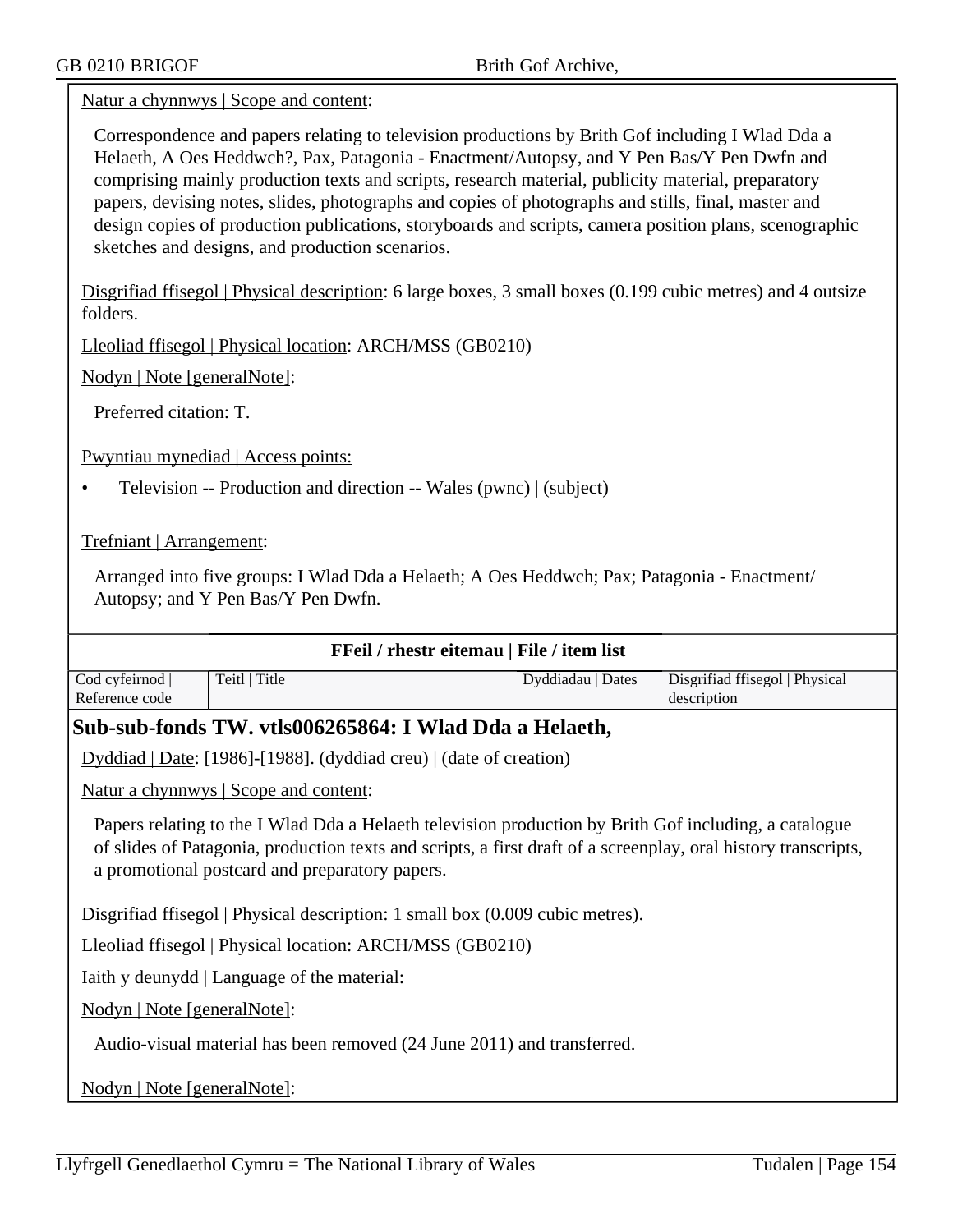Preferred citation: TW.

#### Trefniant | Arrangement:

|                                   | FFeil / rhestr eitemau   File / item list                                                                                                                           |                   |                                               |
|-----------------------------------|---------------------------------------------------------------------------------------------------------------------------------------------------------------------|-------------------|-----------------------------------------------|
| Cod cyfeirnod  <br>Reference code | Teitl   Title                                                                                                                                                       | Dyddiadau   Dates | Disgrifiad ffisegol   Physical<br>description |
| TW/1.<br>vtls006265801            | File - Slide catalogue,                                                                                                                                             | $[1986]$ .        | 2 cm.                                         |
|                                   | Natur a chynnwys / Scope and content:                                                                                                                               |                   |                                               |
|                                   | A catalogue of slides taken during Brith Gof's 1986 visits to Patagonia.                                                                                            |                   |                                               |
|                                   | Nodyn   Note [generalNote]:                                                                                                                                         |                   |                                               |
|                                   | Preferred citation: TW/1.                                                                                                                                           |                   |                                               |
|                                   | Lleoliad ffisegol   Physical location:                                                                                                                              |                   |                                               |
|                                   | ARCH/MSS (GB0210)                                                                                                                                                   |                   |                                               |
| TW/2.<br>vtls006265885            | File - Texts and scripts,                                                                                                                                           | $[1988]$ .        | $0.25$ cm.                                    |
|                                   | Natur a chynnwys / Scope and content:                                                                                                                               |                   |                                               |
|                                   | Texts and scripts for the I Wlad Dda a Helaeth production, some of which have been taken from the text<br>of Ymfudwyr.                                              |                   |                                               |
|                                   | Nodyn   Note [generalNote]:                                                                                                                                         |                   |                                               |
|                                   | Preferred citation: TW/2.                                                                                                                                           |                   |                                               |
|                                   | Lleoliad ffisegol   Physical location:                                                                                                                              |                   |                                               |
|                                   | ARCH/MSS (GB0210)                                                                                                                                                   |                   |                                               |
| TW/3.<br>vtls006265894            | File - Screenplay,                                                                                                                                                  | $[1988]$ .        | $0.1$ cm.                                     |
|                                   | Natur a chynnwys / Scope and content:                                                                                                                               |                   |                                               |
|                                   | Notes on a first draft of a screenplay.                                                                                                                             |                   |                                               |
|                                   | Nodyn   Note [generalNote]:                                                                                                                                         |                   |                                               |
|                                   | Preferred citation: TW/3.                                                                                                                                           |                   |                                               |
|                                   | Lleoliad ffisegol   Physical location:                                                                                                                              |                   |                                               |
|                                   | ARCH/MSS (GB0210)                                                                                                                                                   |                   |                                               |
| TW/4.<br>vtls006265914            | File - Transcripts,                                                                                                                                                 | n.d.              | 0.75 cm.                                      |
|                                   | Natur a chynnwys / Scope and content:                                                                                                                               |                   |                                               |
|                                   | Transcripts of oral history interviews with a lady and two brothers, called Tomi and Edward, who lived in<br>Patagonia and whose family had moved there from Wales. |                   |                                               |
|                                   | Nodyn   Note [generalNote]:                                                                                                                                         |                   |                                               |
|                                   | Preferred citation: TW/4.                                                                                                                                           |                   |                                               |
|                                   | Lleoliad ffisegol   Physical location:                                                                                                                              |                   |                                               |
|                                   | ARCH/MSS (GB0210)                                                                                                                                                   |                   |                                               |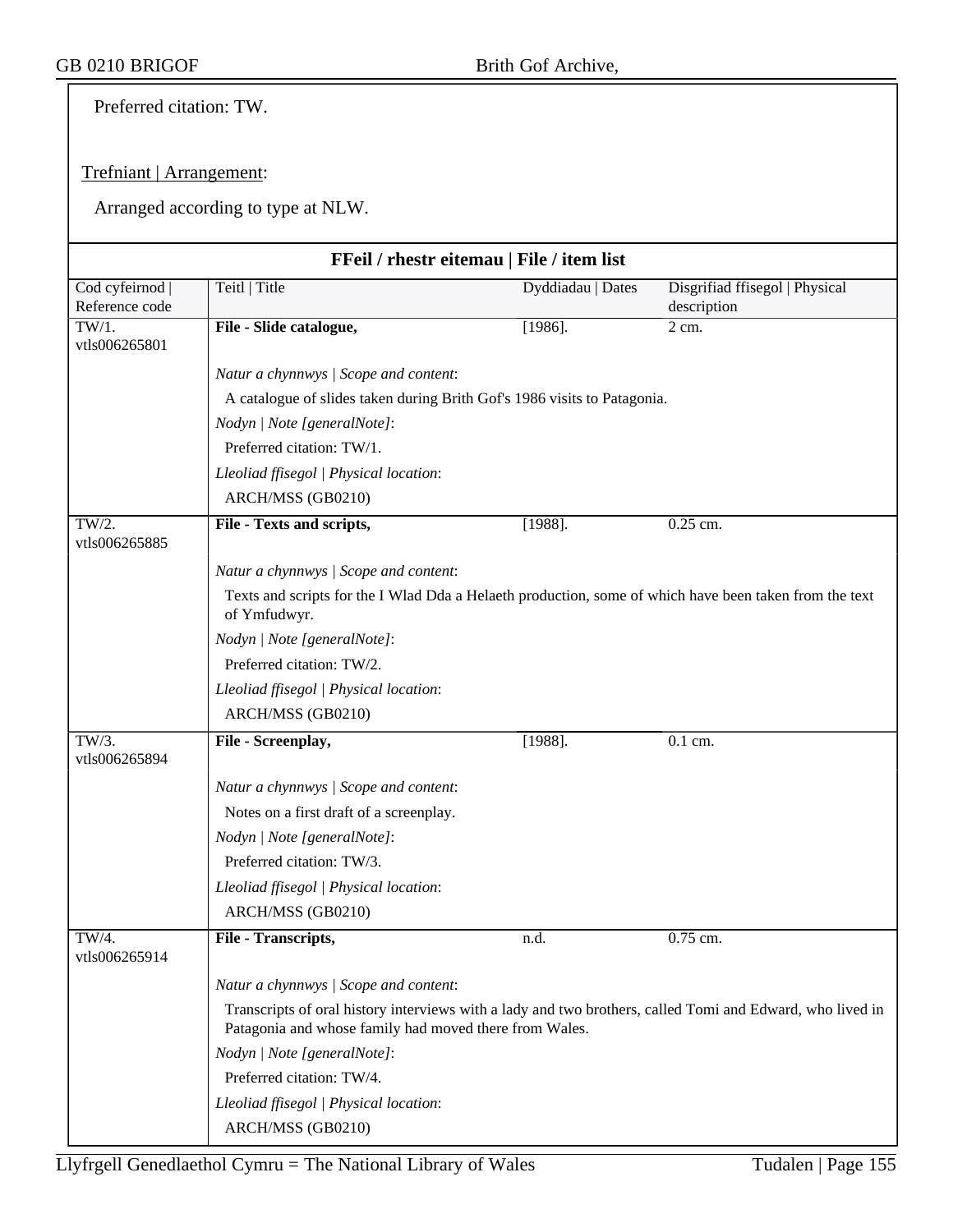| GB 0210 BRIGOF              | Brith Gof Archive,                                                                                                                                                                                                                                                                                                                                                                                                                 |
|-----------------------------|------------------------------------------------------------------------------------------------------------------------------------------------------------------------------------------------------------------------------------------------------------------------------------------------------------------------------------------------------------------------------------------------------------------------------------|
| TW/5.<br>vtls006265917      | File - Postcard,<br>1988.<br>0.1 cm.                                                                                                                                                                                                                                                                                                                                                                                               |
|                             | Natur a chynnwys / Scope and content:                                                                                                                                                                                                                                                                                                                                                                                              |
|                             | A postcard for the showing of I Wlad Dda a Helaeth on S4C.                                                                                                                                                                                                                                                                                                                                                                         |
|                             | Nodyn   Note [generalNote]:                                                                                                                                                                                                                                                                                                                                                                                                        |
|                             | Preferred citation: TW/5.                                                                                                                                                                                                                                                                                                                                                                                                          |
|                             | Lleoliad ffisegol   Physical location:                                                                                                                                                                                                                                                                                                                                                                                             |
|                             | ARCH/MSS (GB0210)                                                                                                                                                                                                                                                                                                                                                                                                                  |
| TW/6.<br>vtls006265978      | [1987]-[1988].<br><b>File - Preparatory papers,</b><br>$1 \text{ cm}$ .                                                                                                                                                                                                                                                                                                                                                            |
|                             | Natur a chynnwys / Scope and content:                                                                                                                                                                                                                                                                                                                                                                                              |
|                             | Preparatory papers for the television programme, possibly used in a workshop in Chapter Arts Centre,<br>including a list of the contents of [Argentina] VHS tapes, telecine notes, performance notes, a list of<br>subjects by the individual oral history participants and a list of subject headings for the programme to<br>cover; together with notes on Brith Gof in Patagonia and the intention of the television programme. |
|                             | Nodyn   Note [generalNote]:                                                                                                                                                                                                                                                                                                                                                                                                        |
|                             | Preferred citation: TW/6.                                                                                                                                                                                                                                                                                                                                                                                                          |
|                             | Lleoliad ffisegol   Physical location:                                                                                                                                                                                                                                                                                                                                                                                             |
|                             | ARCH/MSS (GB0210)                                                                                                                                                                                                                                                                                                                                                                                                                  |
|                             | Sub-sub-fonds TH. vtls006252663: A Oes Heddwch,                                                                                                                                                                                                                                                                                                                                                                                    |
| Crëwr   Creator:            |                                                                                                                                                                                                                                                                                                                                                                                                                                    |
|                             | Dyddiad   Date: [1990]. (dyddiad creu)   (date of creation)                                                                                                                                                                                                                                                                                                                                                                        |
|                             | Natur a chynnwys   Scope and content:                                                                                                                                                                                                                                                                                                                                                                                              |
| and a cassette cover.       | Papers relating to the A Oes Heddwch production including photographs, photocopies of video stills                                                                                                                                                                                                                                                                                                                                 |
|                             | Disgrifiad ffisegol   Physical description: 1 small box (0.009 cubic metres).                                                                                                                                                                                                                                                                                                                                                      |
|                             | Lleoliad ffisegol   Physical location: ARCH/MSS (GB0210)                                                                                                                                                                                                                                                                                                                                                                           |
| Nodyn   Note [generalNote]: |                                                                                                                                                                                                                                                                                                                                                                                                                                    |
|                             | Video material has been removed (23 June 2011) and transferred.                                                                                                                                                                                                                                                                                                                                                                    |
| Nodyn   Note [generalNote]: |                                                                                                                                                                                                                                                                                                                                                                                                                                    |
| Preferred citation: TH.     |                                                                                                                                                                                                                                                                                                                                                                                                                                    |
|                             |                                                                                                                                                                                                                                                                                                                                                                                                                                    |
| Trefniant   Arrangement:    |                                                                                                                                                                                                                                                                                                                                                                                                                                    |
|                             | Arranged according to type at NLW.                                                                                                                                                                                                                                                                                                                                                                                                 |
|                             | FFeil / rhestr eitemau   File / item list                                                                                                                                                                                                                                                                                                                                                                                          |
| Cod cyfeirnod               | Teitl   Title<br>Disgrifiad ffisegol   Physical<br>Dyddiadau   Dates                                                                                                                                                                                                                                                                                                                                                               |

Reference code

description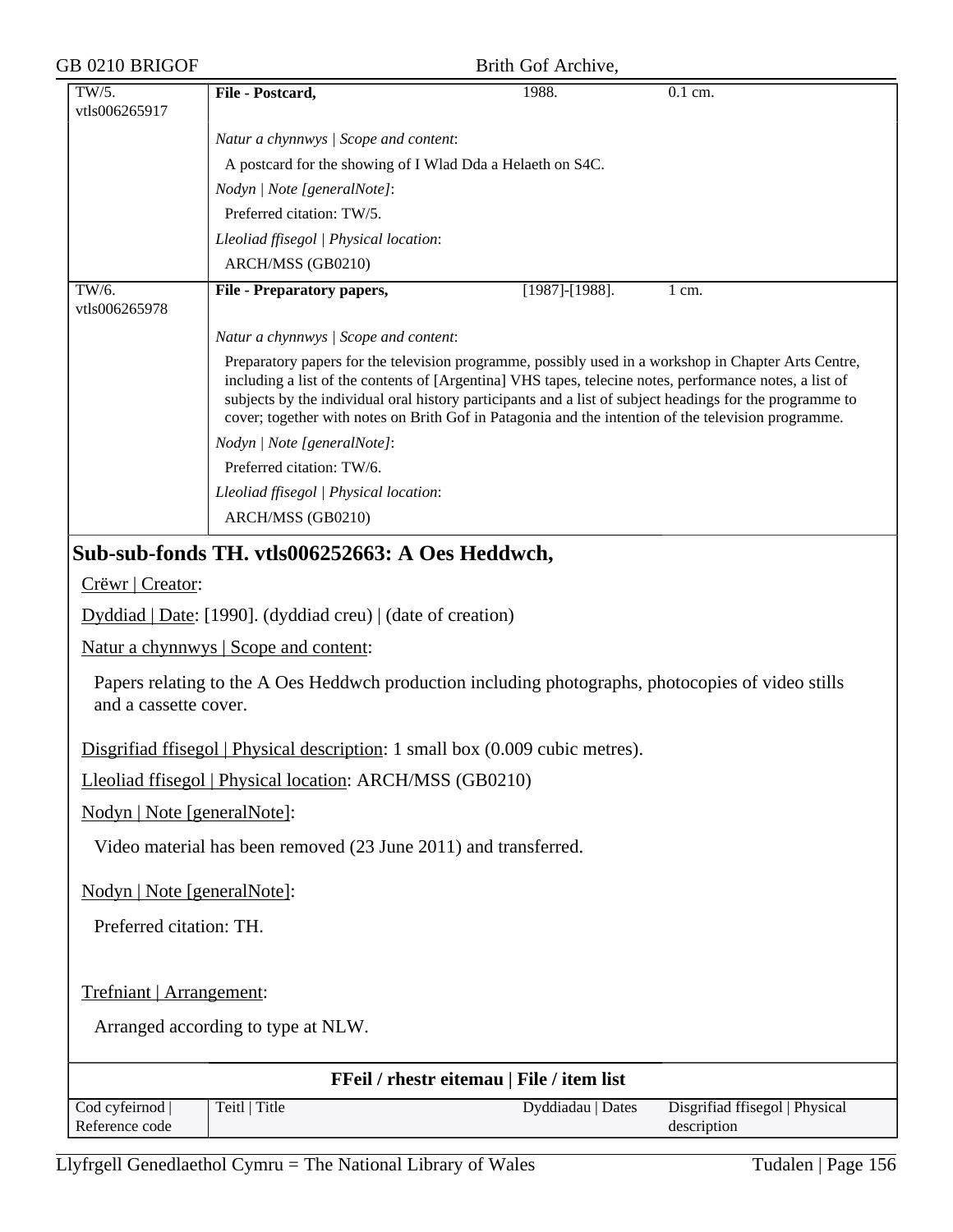| GB 0210 BRIGOF         |                                                                                                                                                                                                                                                                                                                                                                                                                                                                                                                                                                                                                                                                                               | Brith Gof Archive, |                      |  |  |
|------------------------|-----------------------------------------------------------------------------------------------------------------------------------------------------------------------------------------------------------------------------------------------------------------------------------------------------------------------------------------------------------------------------------------------------------------------------------------------------------------------------------------------------------------------------------------------------------------------------------------------------------------------------------------------------------------------------------------------|--------------------|----------------------|--|--|
| TH/1.<br>vtls006252666 | File - Photographs,                                                                                                                                                                                                                                                                                                                                                                                                                                                                                                                                                                                                                                                                           | $[1990]$ .         | 1.25 cm.             |  |  |
|                        | Natur a chynnwys / Scope and content:                                                                                                                                                                                                                                                                                                                                                                                                                                                                                                                                                                                                                                                         |                    |                      |  |  |
|                        | Photographs of various subjects and including video/television stills.                                                                                                                                                                                                                                                                                                                                                                                                                                                                                                                                                                                                                        |                    |                      |  |  |
|                        | Nodyn   Note [generalNote]:                                                                                                                                                                                                                                                                                                                                                                                                                                                                                                                                                                                                                                                                   |                    |                      |  |  |
|                        | Preferred citation: TH/1.                                                                                                                                                                                                                                                                                                                                                                                                                                                                                                                                                                                                                                                                     |                    |                      |  |  |
|                        | Lleoliad ffisegol   Physical location:                                                                                                                                                                                                                                                                                                                                                                                                                                                                                                                                                                                                                                                        |                    |                      |  |  |
|                        | ARCH/MSS (GB0210)                                                                                                                                                                                                                                                                                                                                                                                                                                                                                                                                                                                                                                                                             |                    |                      |  |  |
| TH/2.<br>vtls006252667 | File - Video stills,                                                                                                                                                                                                                                                                                                                                                                                                                                                                                                                                                                                                                                                                          | $[1990]$ .         | $\overline{0.1}$ cm. |  |  |
|                        | Natur a chynnwys / Scope and content:                                                                                                                                                                                                                                                                                                                                                                                                                                                                                                                                                                                                                                                         |                    |                      |  |  |
|                        | Photocopies of video stills from the A Oes Heddwch video.                                                                                                                                                                                                                                                                                                                                                                                                                                                                                                                                                                                                                                     |                    |                      |  |  |
|                        | Nodyn   Note [generalNote]:                                                                                                                                                                                                                                                                                                                                                                                                                                                                                                                                                                                                                                                                   |                    |                      |  |  |
|                        | Preferred citation: TH/2.                                                                                                                                                                                                                                                                                                                                                                                                                                                                                                                                                                                                                                                                     |                    |                      |  |  |
|                        | Lleoliad ffisegol   Physical location:                                                                                                                                                                                                                                                                                                                                                                                                                                                                                                                                                                                                                                                        |                    |                      |  |  |
|                        | ARCH/MSS (GB0210)                                                                                                                                                                                                                                                                                                                                                                                                                                                                                                                                                                                                                                                                             |                    |                      |  |  |
| TH/3.<br>vtls006387399 | File - Cassette cover,                                                                                                                                                                                                                                                                                                                                                                                                                                                                                                                                                                                                                                                                        | $[1990]$ .         | $\overline{0.1}$ cm. |  |  |
|                        | Natur a chynnwys / Scope and content:                                                                                                                                                                                                                                                                                                                                                                                                                                                                                                                                                                                                                                                         |                    |                      |  |  |
|                        | A cassette cover for the A Oes Heddwch soundtrack.                                                                                                                                                                                                                                                                                                                                                                                                                                                                                                                                                                                                                                            |                    |                      |  |  |
|                        | Nodyn   Note [generalNote]:                                                                                                                                                                                                                                                                                                                                                                                                                                                                                                                                                                                                                                                                   |                    |                      |  |  |
|                        | Preferred citation: TH/3.                                                                                                                                                                                                                                                                                                                                                                                                                                                                                                                                                                                                                                                                     |                    |                      |  |  |
|                        | Lleoliad ffisegol   Physical location:                                                                                                                                                                                                                                                                                                                                                                                                                                                                                                                                                                                                                                                        |                    |                      |  |  |
|                        | ARCH/MSS (GB0210)                                                                                                                                                                                                                                                                                                                                                                                                                                                                                                                                                                                                                                                                             |                    |                      |  |  |
|                        | Cyfres   Series TX. vtls006252567: Pax,                                                                                                                                                                                                                                                                                                                                                                                                                                                                                                                                                                                                                                                       |                    |                      |  |  |
| Crëwr   Creator:       |                                                                                                                                                                                                                                                                                                                                                                                                                                                                                                                                                                                                                                                                                               |                    |                      |  |  |
|                        | Dyddiad   Date: 1990-[1992]. (dyddiad creu)   (date of creation)                                                                                                                                                                                                                                                                                                                                                                                                                                                                                                                                                                                                                              |                    |                      |  |  |
|                        | Natur a chynnwys   Scope and content:                                                                                                                                                                                                                                                                                                                                                                                                                                                                                                                                                                                                                                                         |                    |                      |  |  |
|                        | Papers relating to the Pax television production including final, master and design copies of the<br>production prospectus, an outline storyboard, timed production texts, with notes for timings of camera<br>moves/images, camera position plans, corrections to production texts, annotated production texts,<br>draft proposal for a ten minute film/video piece, copies of graphics and photographs, papers relating<br>to the short ten minute video of the Pax production for the Gwyrdd project and a letter regarding the<br>developmental work for the televised version of Pax; together with papers relating to the preparation<br>and creation of the Pax television production. |                    |                      |  |  |
|                        | Disgrifiad ffisegol   Physical description: 1 small box (0.009 cubic metres).                                                                                                                                                                                                                                                                                                                                                                                                                                                                                                                                                                                                                 |                    |                      |  |  |
|                        | Lleoliad ffisegol   Physical location: ARCH/MSS (GB0210)                                                                                                                                                                                                                                                                                                                                                                                                                                                                                                                                                                                                                                      |                    |                      |  |  |

Iaith y deunydd | Language of the material:

Nodyn | Note [generalNote]: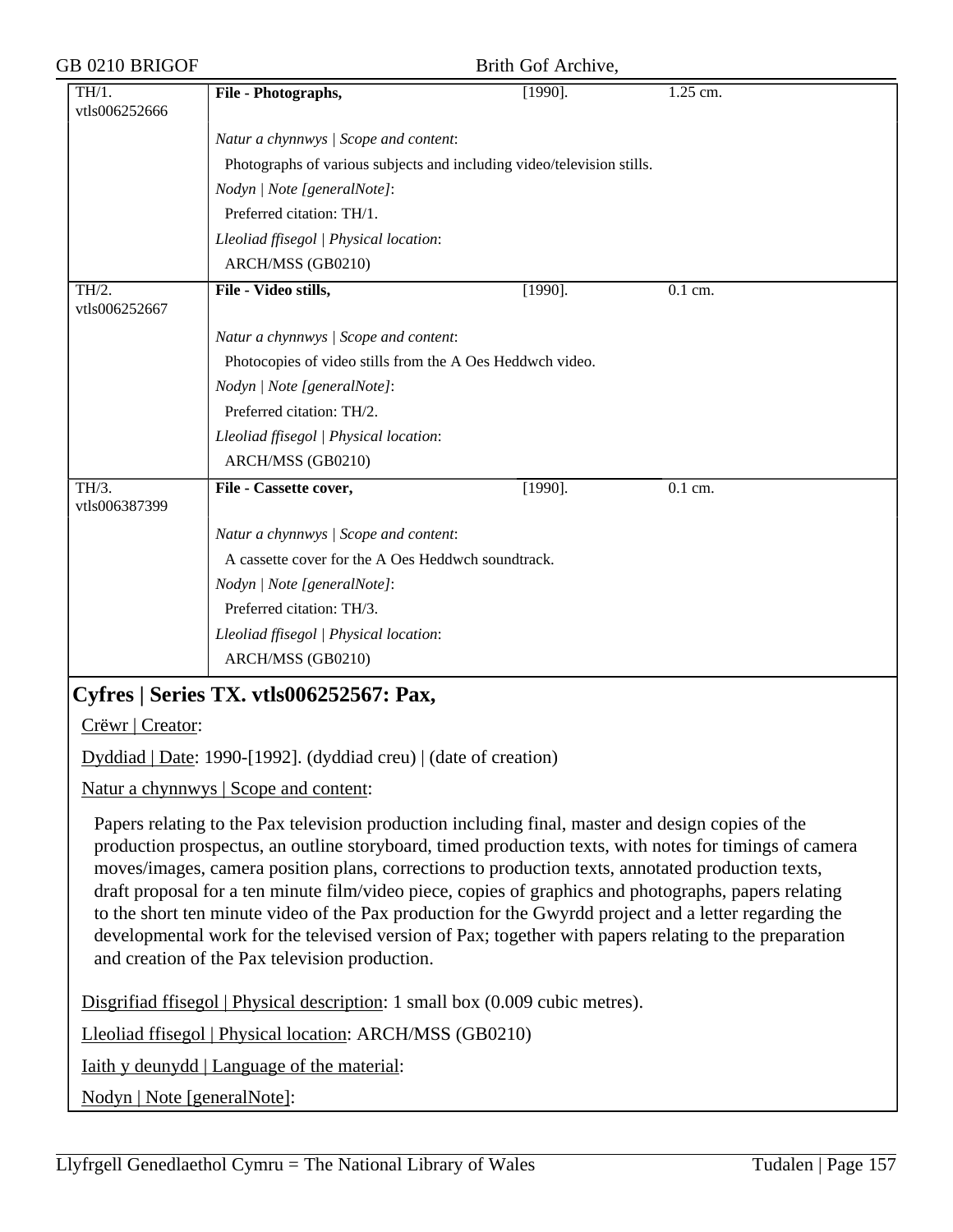Video material has been removed (28 June 2011) and transferred.

Nodyn | Note [generalNote]:

Preferred citation: TX.

## Trefniant | Arrangement:

|                                   | FFeil / rhestr eitemau   File / item list                                                    |                   |                                               |  |
|-----------------------------------|----------------------------------------------------------------------------------------------|-------------------|-----------------------------------------------|--|
| Cod cyfeirnod  <br>Reference code | Teitl   Title                                                                                | Dyddiadau   Dates | Disgrifiad ffisegol   Physical<br>description |  |
| $TX/1$ .<br>vtls006252580         | File - Prospectus,                                                                           | $[1992]$ .        | $0.25$ cm.                                    |  |
|                                   | Natur a chynnwys / Scope and content:                                                        |                   |                                               |  |
|                                   | A final copy of the production prospectus, in Welsh, together with a master copy in English. |                   |                                               |  |
|                                   | Nodyn   Note [generalNote]:                                                                  |                   |                                               |  |
|                                   | Preferred citation: TX/1.                                                                    |                   |                                               |  |
|                                   | Lleoliad ffisegol   Physical location:                                                       |                   |                                               |  |
|                                   | ARCH/MSS (GB0210)                                                                            |                   |                                               |  |
| TX/2.<br>vtls006252584            | File - Outline storyboard,                                                                   | $[1992]$ .        | 0.1 cm.                                       |  |
|                                   | Natur a chynnwys / Scope and content:                                                        |                   |                                               |  |
|                                   | An outline storyboard for the televised Pax production.                                      |                   |                                               |  |
|                                   | Nodyn   Note [generalNote]:                                                                  |                   |                                               |  |
|                                   | Preferred citation: TX/2.                                                                    |                   |                                               |  |
|                                   | Lleoliad ffisegol   Physical location:                                                       |                   |                                               |  |
|                                   | ARCH/MSS (GB0210)                                                                            |                   |                                               |  |
| TX/3.<br>vtls006252594            | <b>File - Production texts,</b>                                                              | $[1992]$ .        | 0.1 cm.                                       |  |
|                                   | Natur a chynnwys / Scope and content:                                                        |                   |                                               |  |
|                                   | Timed production texts, with notes describing the exact timing of camera moves/images.       |                   |                                               |  |
|                                   | Nodyn   Note [generalNote]:                                                                  |                   |                                               |  |
|                                   | Preferred citation: TX/3.                                                                    |                   |                                               |  |
|                                   | Lleoliad ffisegol   Physical location:                                                       |                   |                                               |  |
|                                   | ARCH/MSS (GB0210)                                                                            |                   |                                               |  |
| TX/4.<br>vtls006252595            | <b>File - Camera positions,</b>                                                              | $[1992]$ .        | 0.1 cm.                                       |  |
|                                   | Natur a chynnwys / Scope and content:                                                        |                   |                                               |  |
|                                   | Plans showing camera positions.                                                              |                   |                                               |  |
|                                   | Nodyn   Note [generalNote]:                                                                  |                   |                                               |  |
|                                   | Preferred citation: TX/4.                                                                    |                   |                                               |  |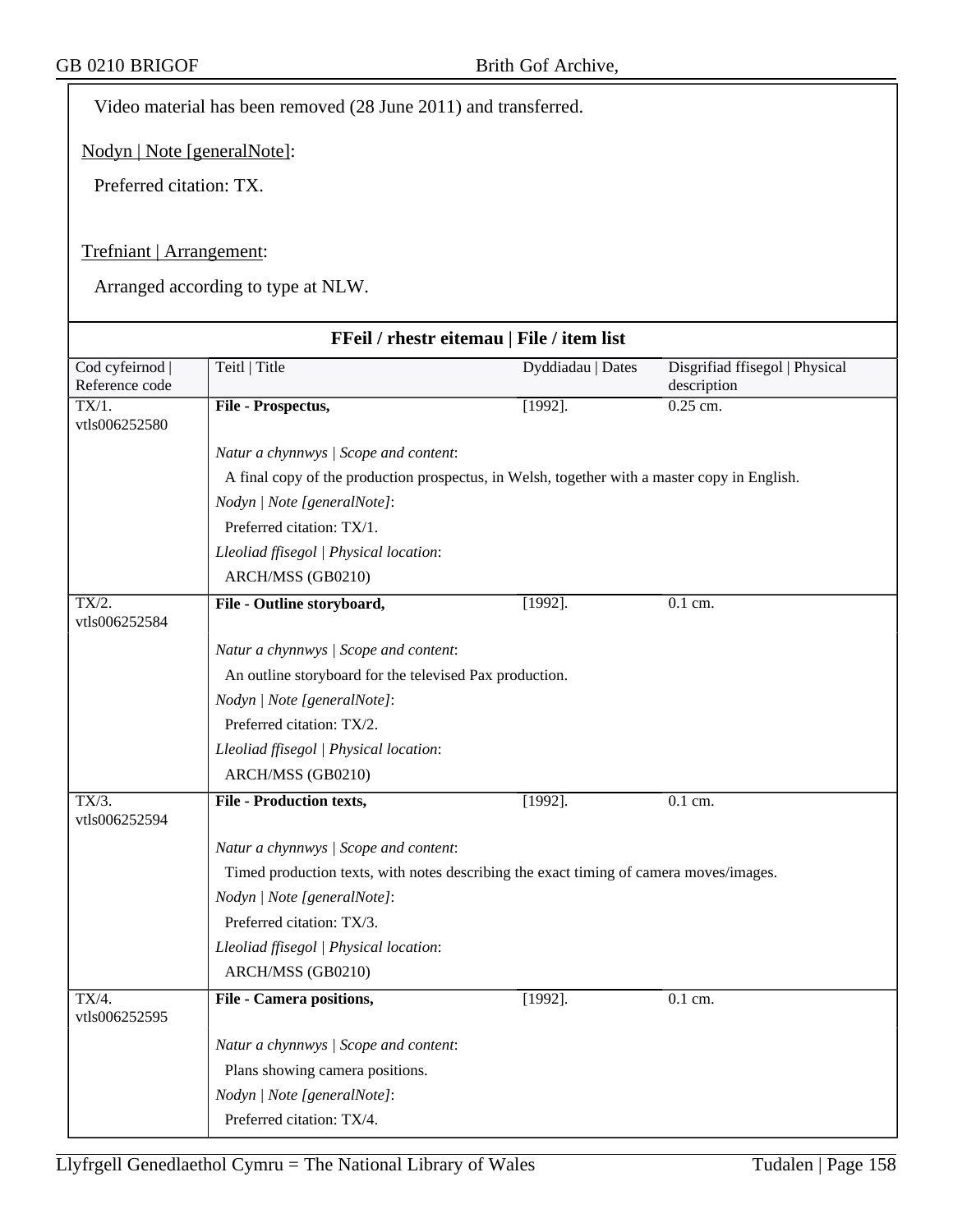|                        | Lleoliad ffisegol   Physical location:                                                                                                                                                                                                                                         |                |           |  |  |
|------------------------|--------------------------------------------------------------------------------------------------------------------------------------------------------------------------------------------------------------------------------------------------------------------------------|----------------|-----------|--|--|
|                        | ARCH/MSS (GB0210)                                                                                                                                                                                                                                                              |                |           |  |  |
| TX/5.                  | <b>File - Text corrections,</b>                                                                                                                                                                                                                                                | $[1992]$ .     | $0.1$ cm. |  |  |
| vtls006252596          |                                                                                                                                                                                                                                                                                |                |           |  |  |
|                        | Natur a chynnwys / Scope and content:                                                                                                                                                                                                                                          |                |           |  |  |
|                        | Corrections to production texts.                                                                                                                                                                                                                                               |                |           |  |  |
|                        | Nodyn   Note [generalNote]:                                                                                                                                                                                                                                                    |                |           |  |  |
|                        | Preferred citation: TX/5.                                                                                                                                                                                                                                                      |                |           |  |  |
|                        | Lleoliad ffisegol   Physical location:                                                                                                                                                                                                                                         |                |           |  |  |
|                        | ARCH/MSS (GB0210)                                                                                                                                                                                                                                                              |                |           |  |  |
| TX/6.<br>vtls006252601 | File - Annotated production texts,                                                                                                                                                                                                                                             | $[1992]$ .     | 0.1 cm.   |  |  |
|                        | Natur a chynnwys / Scope and content:                                                                                                                                                                                                                                          |                |           |  |  |
|                        | An annotated copy of production texts, possibly showing the selections of text from the full version for<br>the shorter televised version.                                                                                                                                     |                |           |  |  |
|                        | Nodyn   Note [generalNote]:                                                                                                                                                                                                                                                    |                |           |  |  |
|                        | Preferred citation: TX/6.                                                                                                                                                                                                                                                      |                |           |  |  |
|                        | Lleoliad ffisegol   Physical location:                                                                                                                                                                                                                                         |                |           |  |  |
|                        | ARCH/MSS (GB0210)                                                                                                                                                                                                                                                              |                |           |  |  |
| TX/7.<br>vtls006252604 | File - Draft proposal,                                                                                                                                                                                                                                                         | $[1991]$ .     | 0.1 cm.   |  |  |
|                        | Crëwr   Creator:                                                                                                                                                                                                                                                               |                |           |  |  |
|                        | Natur a chynnwys / Scope and content:                                                                                                                                                                                                                                          |                |           |  |  |
|                        | A draft copy of a proposal for a short ten minute film/video piece.                                                                                                                                                                                                            |                |           |  |  |
|                        | Nodyn   Note [generalNote]:                                                                                                                                                                                                                                                    |                |           |  |  |
|                        | Preferred citation: TX/7.                                                                                                                                                                                                                                                      |                |           |  |  |
|                        | Lleoliad ffisegol   Physical location:                                                                                                                                                                                                                                         |                |           |  |  |
|                        | ARCH/MSS (GB0210)                                                                                                                                                                                                                                                              |                |           |  |  |
| TX/8.<br>vtls006252607 | File - Graphics,                                                                                                                                                                                                                                                               | $[1992]$ .     | $0.1$ cm. |  |  |
|                        | Natur a chynnwys / Scope and content:                                                                                                                                                                                                                                          |                |           |  |  |
|                        | Copies of graphics and photographs, presumably to be used in a production brochure.                                                                                                                                                                                            |                |           |  |  |
|                        | Nodyn   Note [generalNote]:                                                                                                                                                                                                                                                    |                |           |  |  |
|                        | Preferred citation: TX/8.                                                                                                                                                                                                                                                      |                |           |  |  |
|                        | Lleoliad ffisegol   Physical location:                                                                                                                                                                                                                                         |                |           |  |  |
|                        | ARCH/MSS (GB0210)                                                                                                                                                                                                                                                              |                |           |  |  |
| TX/9.<br>vtls006252657 | File - Gwyrdd project,                                                                                                                                                                                                                                                         | [1991]-[1992]. | 0.5 cm.   |  |  |
|                        | Natur a chynnwys / Scope and content:                                                                                                                                                                                                                                          |                |           |  |  |
|                        | Papers relating to the short ten minute video of the Pax production, which was to be part of the Gwyrdd<br>project by Paragon Productions, including contracts, a budget, draft schematic plan, notes regarding the<br>soundtrack, and an outline schedule and shot breakdown. |                |           |  |  |
|                        | Nodyn   Note [generalNote]:                                                                                                                                                                                                                                                    |                |           |  |  |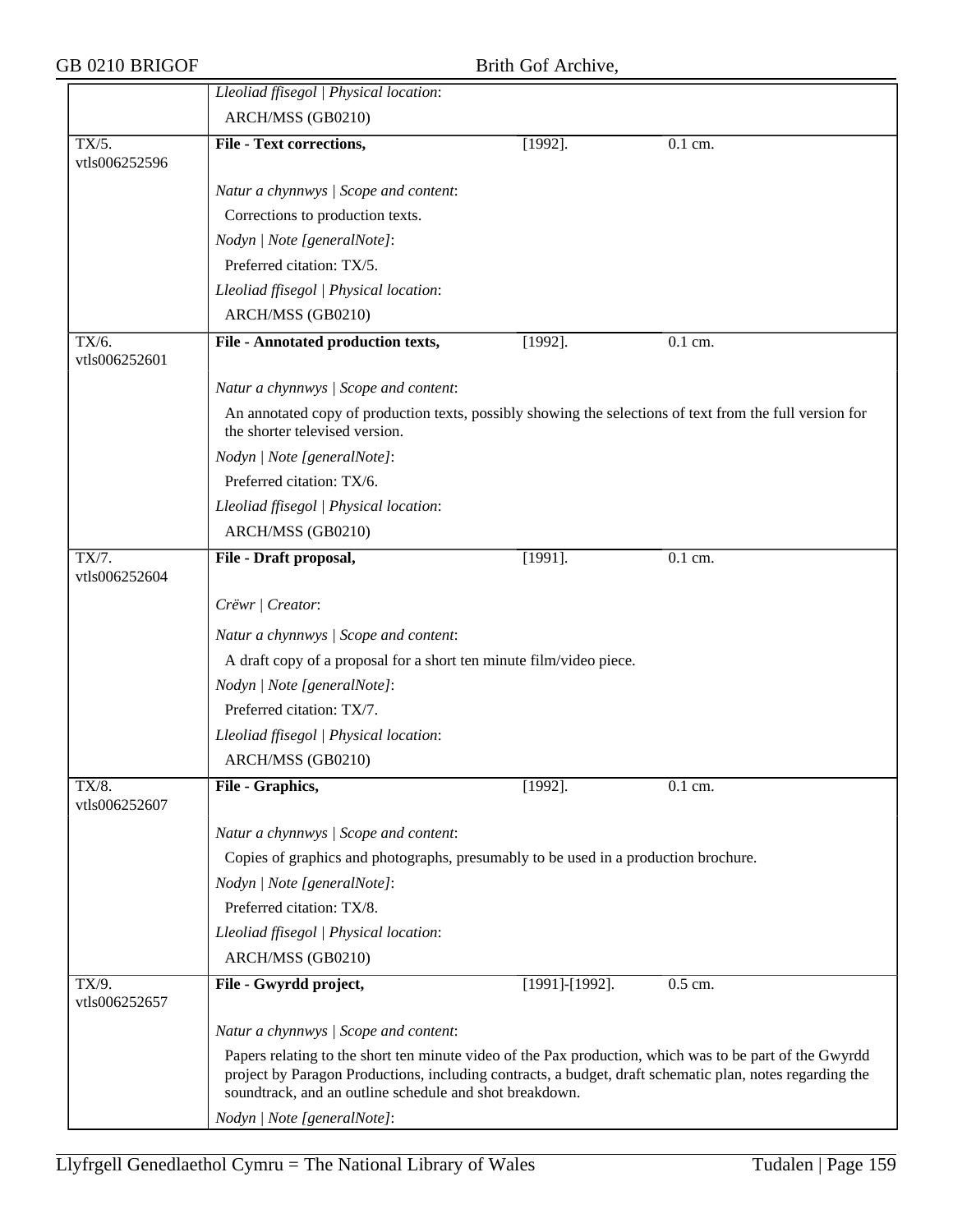|                            | Preferred citation: TX/9.                                                                                                                                                                                                                                                                                                                      |                  |           |
|----------------------------|------------------------------------------------------------------------------------------------------------------------------------------------------------------------------------------------------------------------------------------------------------------------------------------------------------------------------------------------|------------------|-----------|
|                            | Lleoliad ffisegol   Physical location:                                                                                                                                                                                                                                                                                                         |                  |           |
|                            | ARCH/MSS (GB0210)                                                                                                                                                                                                                                                                                                                              |                  |           |
| TX/10.<br>vtls006252659    | File - Letter,                                                                                                                                                                                                                                                                                                                                 | 8 November 1990. | $0.1$ cm. |
|                            | Natur a chynnwys / Scope and content:                                                                                                                                                                                                                                                                                                          |                  |           |
|                            | A letter from Clifford McLucas to the Stichting Mickery Workshop approaching them regarding the<br>developmental work for the 45-minute televised version of Pax.                                                                                                                                                                              |                  |           |
|                            | Nodyn   Note [generalNote]:                                                                                                                                                                                                                                                                                                                    |                  |           |
|                            | Preferred citation: TX/10.                                                                                                                                                                                                                                                                                                                     |                  |           |
|                            | Lleoliad ffisegol   Physical location:                                                                                                                                                                                                                                                                                                         |                  |           |
|                            | ARCH/MSS (GB0210)                                                                                                                                                                                                                                                                                                                              |                  |           |
| TX/11.<br>vtls006272485    | File - Draft prospectus,                                                                                                                                                                                                                                                                                                                       | $[1992]$ .       | 0.5 cm.   |
|                            | Natur a chynnwys / Scope and content:                                                                                                                                                                                                                                                                                                          |                  |           |
|                            | Design copies of the graphics and pages of the production prospectus, together with handwritten draft<br>copies of the 'A Oes Heddwch' storyboard.                                                                                                                                                                                             |                  |           |
|                            | Nodyn   Note [generalNote]:                                                                                                                                                                                                                                                                                                                    |                  |           |
|                            | <b>ITEM OUTSIDE OF BOX</b>                                                                                                                                                                                                                                                                                                                     |                  |           |
|                            | Nodyn   Note [generalNote]:                                                                                                                                                                                                                                                                                                                    |                  |           |
|                            | Preferred citation: TX/11.                                                                                                                                                                                                                                                                                                                     |                  |           |
|                            | Lleoliad ffisegol   Physical location:                                                                                                                                                                                                                                                                                                         |                  |           |
|                            | ARCH/MSS (GB0210)                                                                                                                                                                                                                                                                                                                              |                  |           |
| $TX/12$ .<br>vtls006272509 | File - Preparation and creation,                                                                                                                                                                                                                                                                                                               | $[1992]$ .       | 1 cm.     |
|                            | Natur a chynnwys / Scope and content:                                                                                                                                                                                                                                                                                                          |                  |           |
|                            | Papers relating to the preparation and creation of the Pax television production, including pages of the<br>production storyboard, scenographic plans showing the general arrangement of buildings, furniture and<br>the camera tracks, positions and movements, draft and template copies of a production [score] and some<br>devising notes. |                  |           |
|                            | Nodyn   Note [generalNote]:                                                                                                                                                                                                                                                                                                                    |                  |           |
|                            | Preferred citation: TX/12.                                                                                                                                                                                                                                                                                                                     |                  |           |
|                            | Lleoliad ffisegol   Physical location:                                                                                                                                                                                                                                                                                                         |                  |           |
|                            | ARCH/MSS (GB0210)                                                                                                                                                                                                                                                                                                                              |                  |           |
|                            | Sub-sub-fonds TP. vtls006265792: Patagonia - Enactment/Autopsy,                                                                                                                                                                                                                                                                                |                  |           |

Crëwr | Creator:

Dyddiad | Date: [1991]-[1994]. (dyddiad creu) | (date of creation)

Natur a chynnwys | Scope and content:

Papers relating to the television production of Patagonia - Enactment/Autopsy, including draft and master copies of the production storyboard and script, with a proposal, some background notes and a summary, a production script, preparatory papers, research material, scenographic sketches, and master and final copies of an outline proposal for the television commission of Patagonia; together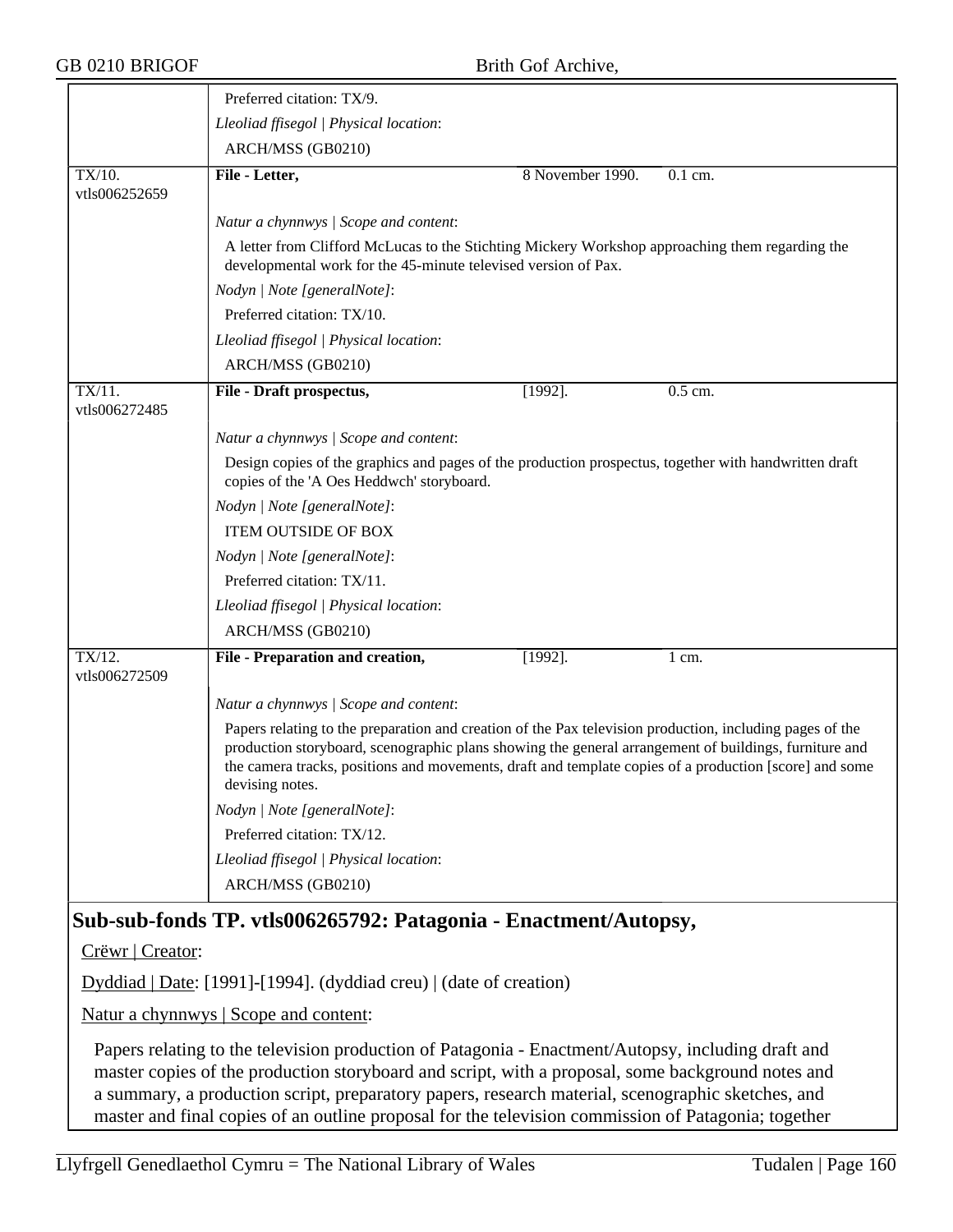| with correspondence and papers relating to the development, funding and commissioning of the |  |
|----------------------------------------------------------------------------------------------|--|
| television production.                                                                       |  |

Disgrifiad ffisegol | Physical description: 1 large box (0.029 cubic metres) and 2 outsize folders.

Lleoliad ffisegol | Physical location: ARCH/MSS (GB0210)

Iaith y deunydd | Language of the material:

Nodyn | Note [generalNote]:

Preferred citation: TP.

Trefniant | Arrangement:

| FFeil / rhestr eitemau   File / item list  |                                                                                                                                                                                                                                                                                                         |                                     |                                               |  |
|--------------------------------------------|---------------------------------------------------------------------------------------------------------------------------------------------------------------------------------------------------------------------------------------------------------------------------------------------------------|-------------------------------------|-----------------------------------------------|--|
| Cod cyfeirnod<br>Reference code            | Teitl   Title                                                                                                                                                                                                                                                                                           | Dyddiadau   Dates                   | Disgrifiad ffisegol   Physical<br>description |  |
| $\overline{\text{TP}/1.}$<br>vtls006265846 | File - Storyboard and Proposal,                                                                                                                                                                                                                                                                         | $[1994]$ .                          | $2.5$ cm.                                     |  |
|                                            | Natur a chynnwys / Scope and content:                                                                                                                                                                                                                                                                   |                                     |                                               |  |
|                                            | Copies of the first full draft of the storyboard and script for the proposed Patagonia television<br>programme, including a handwritten copy; together with a proposal, some background notes and a<br>summary.                                                                                         |                                     |                                               |  |
|                                            | Nodyn   Note [generalNote]:                                                                                                                                                                                                                                                                             |                                     |                                               |  |
|                                            | Preferred citation: TP/1.                                                                                                                                                                                                                                                                               |                                     |                                               |  |
|                                            | Lleoliad ffisegol   Physical location:                                                                                                                                                                                                                                                                  |                                     |                                               |  |
|                                            | ARCH/MSS (GB0210)                                                                                                                                                                                                                                                                                       |                                     |                                               |  |
| TP/2.<br>vtls006265995                     | File - Script,                                                                                                                                                                                                                                                                                          | $[1994]$ .                          | 1 cm.                                         |  |
|                                            | Natur a chynnwys / Scope and content:                                                                                                                                                                                                                                                                   |                                     |                                               |  |
|                                            | The file also includes some National Library of Wales request slips.                                                                                                                                                                                                                                    |                                     |                                               |  |
|                                            | Nodyn   Note [generalNote]:                                                                                                                                                                                                                                                                             |                                     |                                               |  |
|                                            | Preferred citation: TP/2.                                                                                                                                                                                                                                                                               |                                     |                                               |  |
|                                            | Lleoliad ffisegol   Physical location:                                                                                                                                                                                                                                                                  |                                     |                                               |  |
|                                            | ARCH/MSS (GB0210)                                                                                                                                                                                                                                                                                       |                                     |                                               |  |
| TP/3.<br>vtls006266017                     | <b>File - Preparatory papers,</b>                                                                                                                                                                                                                                                                       | $[1991]$ - $[1992]$ ,<br>$[1994]$ . | $1.5$ cm.                                     |  |
|                                            | Natur a chynnwys / Scope and content:                                                                                                                                                                                                                                                                   |                                     |                                               |  |
|                                            | Preparatory papers including notes on ideas and production structure, sections of script, and details of<br>performance principles; together with Clifford McLucas' working copy of a script, with details of lighting<br>and cues. Some papers possibly relate to the earlier production of Patagonia. |                                     |                                               |  |
|                                            | Nodyn   Note [generalNote]:                                                                                                                                                                                                                                                                             |                                     |                                               |  |
|                                            | Preferred citation: TP/3.                                                                                                                                                                                                                                                                               |                                     |                                               |  |
| Lleoliad ffisegol   Physical location:     |                                                                                                                                                                                                                                                                                                         |                                     |                                               |  |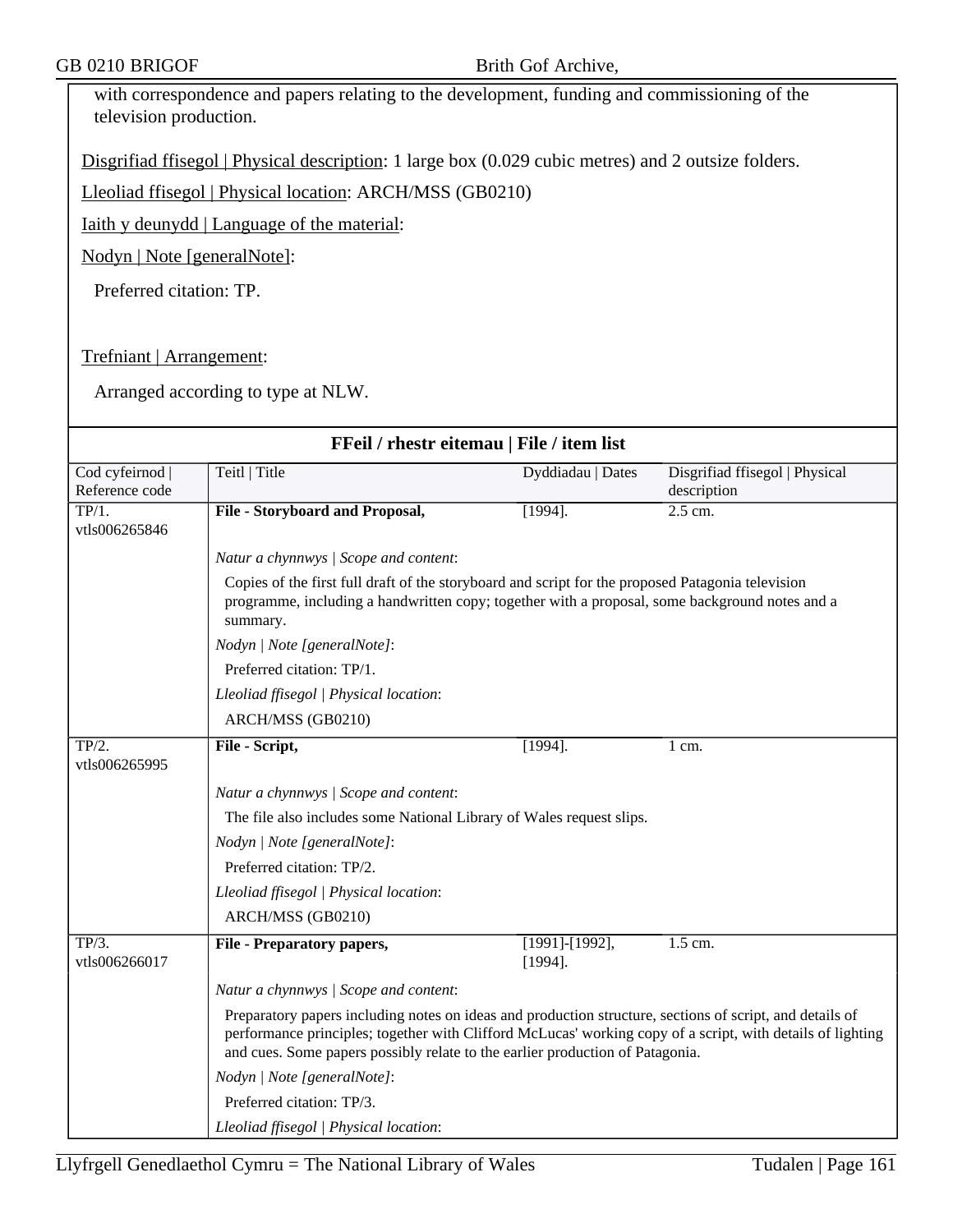|                        | ARCH/MSS (GB0210)                                                                                                                                                                                                                                                                                                |                                                                                                                                                                   |           |  |  |  |
|------------------------|------------------------------------------------------------------------------------------------------------------------------------------------------------------------------------------------------------------------------------------------------------------------------------------------------------------|-------------------------------------------------------------------------------------------------------------------------------------------------------------------|-----------|--|--|--|
| TP/4.<br>vtls006266018 | File - Research material and storyboard<br>and script,                                                                                                                                                                                                                                                           | $[1994]$ .                                                                                                                                                        | 4 cm.     |  |  |  |
|                        | Natur a chynnwys / Scope and content:                                                                                                                                                                                                                                                                            |                                                                                                                                                                   |           |  |  |  |
|                        |                                                                                                                                                                                                                                                                                                                  | Research material, together with a copy of sections of script and a copy of the first draft storyboard and<br>script, with the proposal and the first submission. |           |  |  |  |
|                        | Nodyn   Note [generalNote]:                                                                                                                                                                                                                                                                                      |                                                                                                                                                                   |           |  |  |  |
|                        | Preferred citation: TP/4.                                                                                                                                                                                                                                                                                        |                                                                                                                                                                   |           |  |  |  |
|                        | Lleoliad ffisegol   Physical location:                                                                                                                                                                                                                                                                           |                                                                                                                                                                   |           |  |  |  |
|                        | ARCH/MSS (GB0210)                                                                                                                                                                                                                                                                                                |                                                                                                                                                                   |           |  |  |  |
| TP/5.<br>vtls006266180 | File - Scenographic sketches,                                                                                                                                                                                                                                                                                    | $[1994]$ .                                                                                                                                                        | 0.1 cm.   |  |  |  |
|                        | Natur a chynnwys / Scope and content:                                                                                                                                                                                                                                                                            |                                                                                                                                                                   |           |  |  |  |
|                        | Scenographic sketches, presumably for a stage version of Patagonia and which were used in a production<br>[prospectus].                                                                                                                                                                                          |                                                                                                                                                                   |           |  |  |  |
|                        | Nodyn   Note [generalNote]:                                                                                                                                                                                                                                                                                      |                                                                                                                                                                   |           |  |  |  |
|                        | Preferred citation: TP/5.                                                                                                                                                                                                                                                                                        |                                                                                                                                                                   |           |  |  |  |
|                        | Lleoliad ffisegol   Physical location:                                                                                                                                                                                                                                                                           |                                                                                                                                                                   |           |  |  |  |
|                        | ARCH/MSS (GB0210)                                                                                                                                                                                                                                                                                                |                                                                                                                                                                   |           |  |  |  |
| TP/6.<br>vtls006266197 | File - Research material,                                                                                                                                                                                                                                                                                        | $[1994]$ .                                                                                                                                                        | $0.5$ cm. |  |  |  |
|                        | Natur a chynnwys / Scope and content:                                                                                                                                                                                                                                                                            |                                                                                                                                                                   |           |  |  |  |
|                        | Research material including a tourist map of Argentina, a slide photograph of Llwyd ap Iwan with colour<br>photocopies of the image, and photocopied extracts of books.                                                                                                                                          |                                                                                                                                                                   |           |  |  |  |
|                        | Nodyn   Note [generalNote]:                                                                                                                                                                                                                                                                                      |                                                                                                                                                                   |           |  |  |  |
|                        | Preferred citation: TP/6.                                                                                                                                                                                                                                                                                        |                                                                                                                                                                   |           |  |  |  |
|                        | Lleoliad ffisegol   Physical location:                                                                                                                                                                                                                                                                           |                                                                                                                                                                   |           |  |  |  |
|                        | ARCH/MSS (GB0210)                                                                                                                                                                                                                                                                                                |                                                                                                                                                                   |           |  |  |  |
| TP/7.<br>vtls006266198 | File - Photographs with text,                                                                                                                                                                                                                                                                                    | n.d.                                                                                                                                                              | $0.1$ cm. |  |  |  |
|                        | Natur a chynnwys / Scope and content:                                                                                                                                                                                                                                                                            |                                                                                                                                                                   |           |  |  |  |
|                        | Photocopies of various photographs of a performance of Patagonia, overlaid with production texts. It is<br>unclear from which performance the photographs have been taken.                                                                                                                                       |                                                                                                                                                                   |           |  |  |  |
|                        | Nodyn   Note [generalNote]:                                                                                                                                                                                                                                                                                      |                                                                                                                                                                   |           |  |  |  |
|                        | Preferred citation: TP/7.                                                                                                                                                                                                                                                                                        |                                                                                                                                                                   |           |  |  |  |
|                        | Lleoliad ffisegol   Physical location:                                                                                                                                                                                                                                                                           |                                                                                                                                                                   |           |  |  |  |
|                        | ARCH/MSS (GB0210)                                                                                                                                                                                                                                                                                                |                                                                                                                                                                   |           |  |  |  |
| TP/8.<br>vtls006266369 | File - Development, funding and<br>commissioning,                                                                                                                                                                                                                                                                | 1993-1994.                                                                                                                                                        | 1.5 cm.   |  |  |  |
|                        | Natur a chynnwys / Scope and content:                                                                                                                                                                                                                                                                            |                                                                                                                                                                   |           |  |  |  |
|                        | Correspondence and papers relating to the development, funding and commissioning of the television<br>version of the Patagonia production, including proposals, budgets, funding applications, production<br>information and some devising notes; together with the text of an appendix to the outline proposal. |                                                                                                                                                                   |           |  |  |  |
|                        | Nodyn   Note [generalNote]:                                                                                                                                                                                                                                                                                      |                                                                                                                                                                   |           |  |  |  |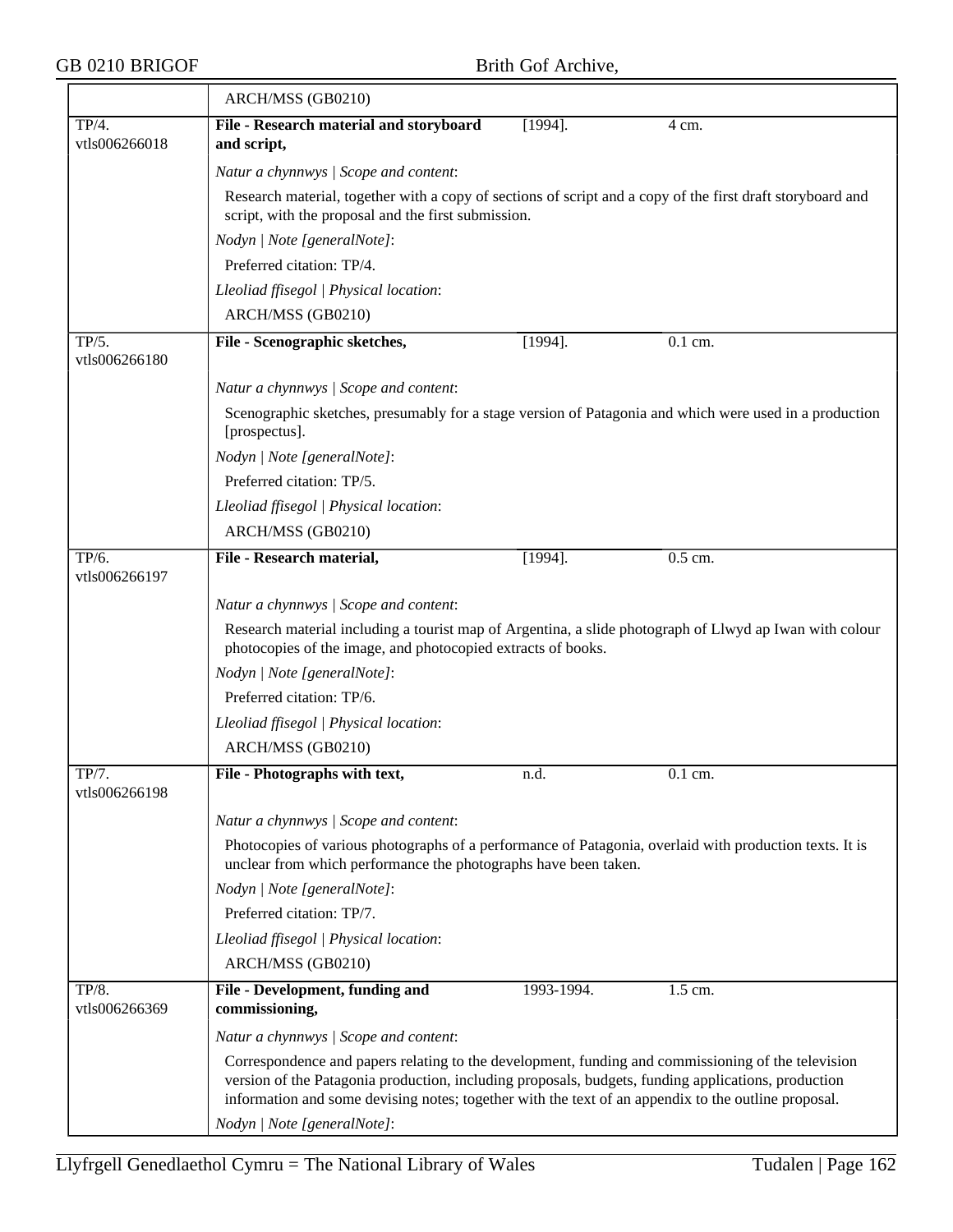|                         | Preferred citation: TP/8.                                                                                                                                                                                                                                                                                                            |                 |            |
|-------------------------|--------------------------------------------------------------------------------------------------------------------------------------------------------------------------------------------------------------------------------------------------------------------------------------------------------------------------------------|-----------------|------------|
|                         | Lleoliad ffisegol   Physical location:                                                                                                                                                                                                                                                                                               |                 |            |
|                         | ARCH/MSS (GB0210)                                                                                                                                                                                                                                                                                                                    |                 |            |
| TP/9.<br>vtls006266449  | File - Outline proposal,                                                                                                                                                                                                                                                                                                             | $[1993x1994]$ . | $0.5$ cm.  |
|                         | Natur a chynnwys / Scope and content:                                                                                                                                                                                                                                                                                                |                 |            |
|                         | Master and final copies of an outline proposal for a television commission of Patagonia; together with<br>photographs of a stage performance, a performance programme, copies of a scenographic plan, which<br>was used in the proposal, and a master copy of pages of the prospectuses for the stage and television<br>productions. |                 |            |
|                         | Nodyn   Note [generalNote]:                                                                                                                                                                                                                                                                                                          |                 |            |
|                         | <b>ITEM OUTSIDE OF BOX</b>                                                                                                                                                                                                                                                                                                           |                 |            |
|                         | Nodyn   Note [generalNote]:                                                                                                                                                                                                                                                                                                          |                 |            |
|                         | Preferred citation: TP/9.                                                                                                                                                                                                                                                                                                            |                 |            |
|                         | Lleoliad ffisegol   Physical location:                                                                                                                                                                                                                                                                                               |                 |            |
|                         | ARCH/MSS (GB0210)                                                                                                                                                                                                                                                                                                                    |                 |            |
| TP/10.<br>vtls006266460 | File - Master storyboard,                                                                                                                                                                                                                                                                                                            | $[1994]$ .      | $0.75$ cm. |
|                         | Natur a chynnwys / Scope and content:                                                                                                                                                                                                                                                                                                |                 |            |
|                         | Master and draft copies of the storyboard for the Patagonia - Enactment/Autopsy television programme,<br>with the background and structure notes.                                                                                                                                                                                    |                 |            |
|                         | Nodyn   Note [generalNote]:                                                                                                                                                                                                                                                                                                          |                 |            |
|                         | <b>ITEM OUTSIDE OF BOX</b>                                                                                                                                                                                                                                                                                                           |                 |            |
|                         | Nodyn   Note [generalNote]:                                                                                                                                                                                                                                                                                                          |                 |            |
|                         | Preferred citation: TP/10.                                                                                                                                                                                                                                                                                                           |                 |            |
|                         | Lleoliad ffisegol   Physical location:                                                                                                                                                                                                                                                                                               |                 |            |
|                         | ARCH/MSS (GB0210)                                                                                                                                                                                                                                                                                                                    |                 |            |

## **Sub-sub-fonds TB. vtls006266467: Y Pen Bas/Y Pen Dwfn,**

Crëwr | Creator:

Dyddiad | Date: [1990]-[1995]. (dyddiad creu) | (date of creation)

Natur a chynnwys | Scope and content:

Correspondence and papers relating to the Y Pen Bas/Y Pen Dwfn production including research material and notes; devising notes; draft and final copies of the production storyboard and script; a work timetable; copies of production texts and scripts; draft copies of production scenarios and [scores]; copies of images and graphics; press reports; scenographic designs; design and final copies of the production booklet; a scenes list; venue plans; draft, design, master and final copies of production publications; slides and photographs; production flyers; together with correspondence and papers relating to the development, administration, arrangement and filming of the production.

Disgrifiad ffisegol | Physical description: 5 large boxes (0.143 cubic metres) and 2 outsize folders.

Lleoliad ffisegol | Physical location: ARCH/MSS (GB0210)

Iaith y deunydd | Language of the material: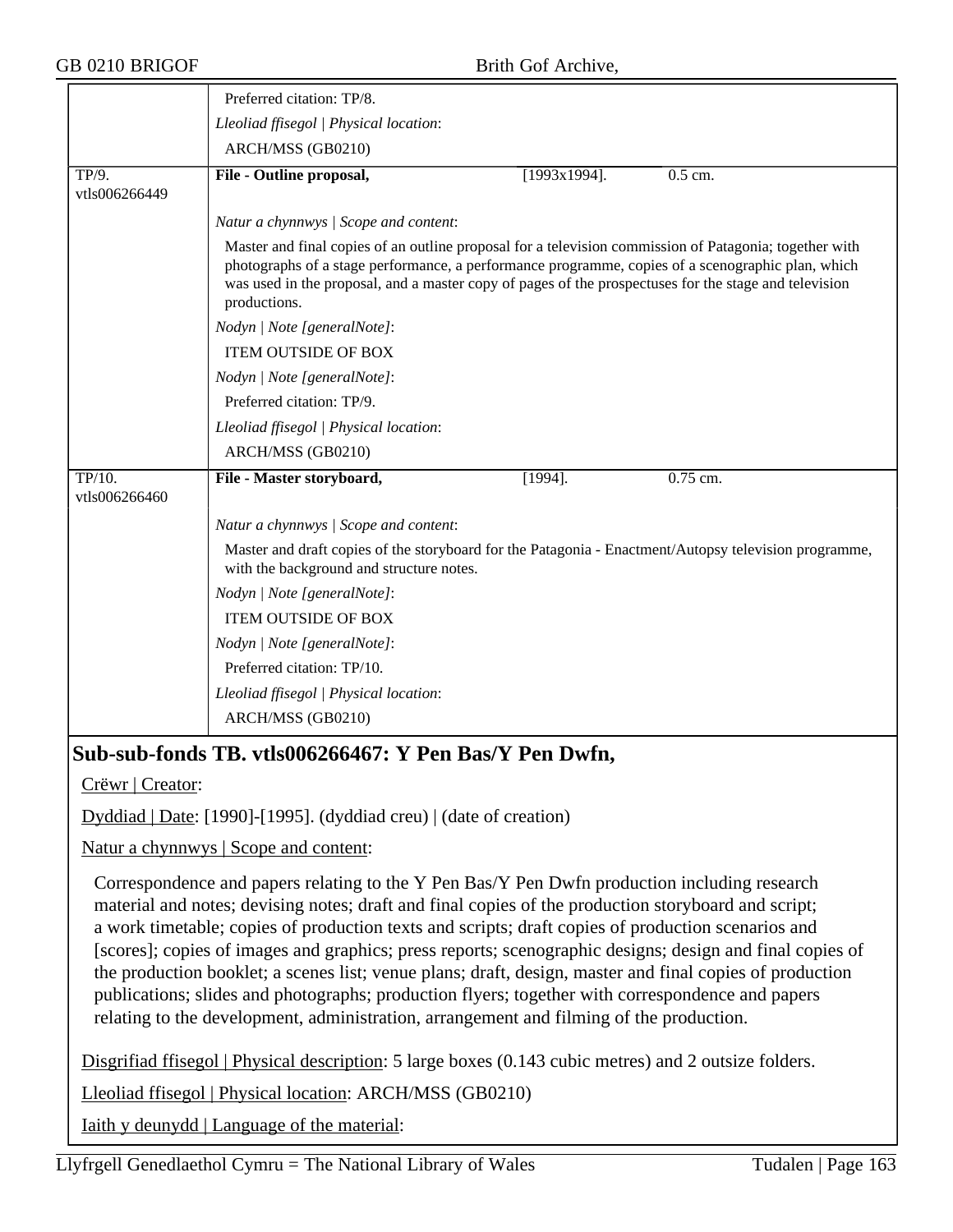#### Nodyn | Note [generalNote]:

Audio-visual and video material has been removed (29 and 30 June 2011) and transferred.

Nodyn | Note [generalNote]:

Preferred citation: TB.

#### Trefniant | Arrangement:

| FFeil / rhestr eitemau   File / item list  |                                                                                                                                                                                                                                                                                                                                                                                            |                   |                                               |  |
|--------------------------------------------|--------------------------------------------------------------------------------------------------------------------------------------------------------------------------------------------------------------------------------------------------------------------------------------------------------------------------------------------------------------------------------------------|-------------------|-----------------------------------------------|--|
| Cod cyfeirnod  <br>Reference code          | Teitl   Title                                                                                                                                                                                                                                                                                                                                                                              | Dyddiadau   Dates | Disgrifiad ffisegol   Physical<br>description |  |
| TB/1.<br>vtls006266547                     | File - Research material,                                                                                                                                                                                                                                                                                                                                                                  | $[1994]$ .        |                                               |  |
|                                            | Natur a chynnwys / Scope and content:                                                                                                                                                                                                                                                                                                                                                      |                   |                                               |  |
|                                            | Research material comprising photocopies and a newspaper cutting relating to nationalism and the<br>Investiture, Wales and Britain, cannibalism, suicide and mental illness, the Act of Union 1536, Tryweryn,<br>natural medical remedies, and diving; together with some photocopied maps, and [Geoff Charles<br>photographs]. Extracts from some of these were used in production texts. |                   |                                               |  |
|                                            | Nodyn   Note [generalNote]:                                                                                                                                                                                                                                                                                                                                                                |                   |                                               |  |
|                                            | Preferred citation: TB/1.                                                                                                                                                                                                                                                                                                                                                                  |                   |                                               |  |
|                                            | Lleoliad ffisegol   Physical location:                                                                                                                                                                                                                                                                                                                                                     |                   |                                               |  |
|                                            | ARCH/MSS (GB0210)                                                                                                                                                                                                                                                                                                                                                                          |                   |                                               |  |
| TB/2.<br>vtls006266581                     | <b>File - Devising notes,</b>                                                                                                                                                                                                                                                                                                                                                              | $[1994]$ .        | $2 \text{ cm}$ .                              |  |
|                                            | Natur a chynnwys / Scope and content:                                                                                                                                                                                                                                                                                                                                                      |                   |                                               |  |
|                                            | Two notebooks of devising notes, including research notes, ideas, notes on performance/action, videos<br>and soundtrack and scenographic sketches.                                                                                                                                                                                                                                         |                   |                                               |  |
|                                            | Nodyn   Note [generalNote]:                                                                                                                                                                                                                                                                                                                                                                |                   |                                               |  |
|                                            | Preferred citation: TB/2.                                                                                                                                                                                                                                                                                                                                                                  |                   |                                               |  |
|                                            | Lleoliad ffisegol   Physical location:                                                                                                                                                                                                                                                                                                                                                     |                   |                                               |  |
|                                            | ARCH/MSS (GB0210)                                                                                                                                                                                                                                                                                                                                                                          |                   |                                               |  |
| $\overline{\text{TB}/3.}$<br>vtls006266582 | File - Storyboard and script,                                                                                                                                                                                                                                                                                                                                                              | 1994-1995.        | 10 cm.                                        |  |
|                                            | Natur a chynnwys / Scope and content:                                                                                                                                                                                                                                                                                                                                                      |                   |                                               |  |
|                                            | Draft copies of the production storyboard and script, including a final draft copy.                                                                                                                                                                                                                                                                                                        |                   |                                               |  |
|                                            | Nodyn   Note [generalNote]:                                                                                                                                                                                                                                                                                                                                                                |                   |                                               |  |
|                                            | Preferred citation: TB/3.                                                                                                                                                                                                                                                                                                                                                                  |                   |                                               |  |
|                                            | Lleoliad ffisegol   Physical location:                                                                                                                                                                                                                                                                                                                                                     |                   |                                               |  |
|                                            | ARCH/MSS (GB0210)                                                                                                                                                                                                                                                                                                                                                                          |                   |                                               |  |
| TB/4.<br>vtls006266583                     | <b>File - Production timetable,</b>                                                                                                                                                                                                                                                                                                                                                        | $[1994]$ .        | $0.1$ cm.                                     |  |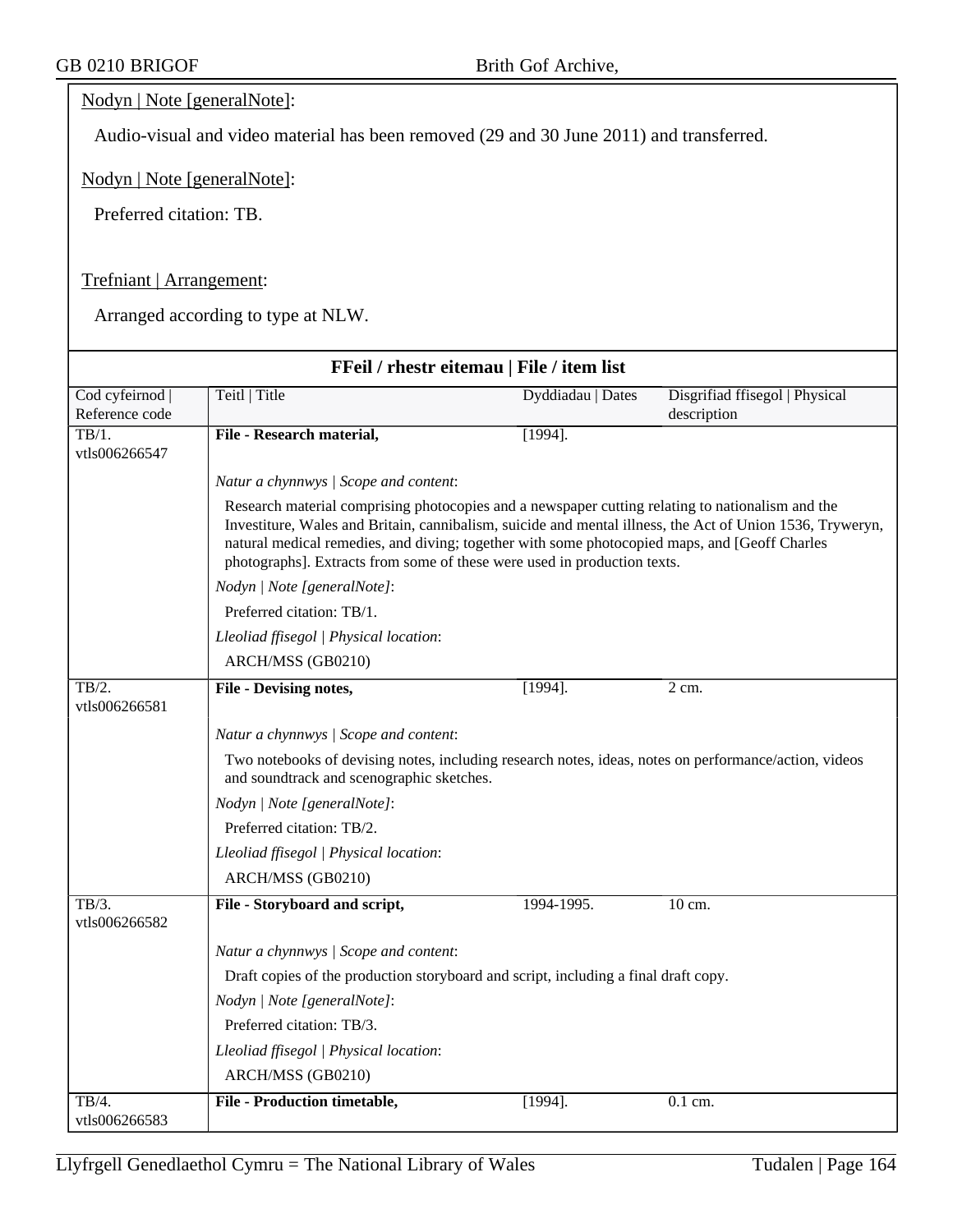|                        | Natur a chynnwys / Scope and content:                                                                              |                      |                                                                                                                                                                                                                  |
|------------------------|--------------------------------------------------------------------------------------------------------------------|----------------------|------------------------------------------------------------------------------------------------------------------------------------------------------------------------------------------------------------------|
|                        | A work timetable for the production.                                                                               |                      |                                                                                                                                                                                                                  |
|                        | Nodyn   Note [generalNote]:                                                                                        |                      |                                                                                                                                                                                                                  |
|                        | Preferred citation: TB/4.                                                                                          |                      |                                                                                                                                                                                                                  |
|                        | Lleoliad ffisegol   Physical location:                                                                             |                      |                                                                                                                                                                                                                  |
|                        | ARCH/MSS (GB0210)                                                                                                  |                      |                                                                                                                                                                                                                  |
| TB/5.                  | File - Texts and scripts,                                                                                          | $[1994]$ .           | 2.25 cm.                                                                                                                                                                                                         |
| vtls006266586          |                                                                                                                    |                      |                                                                                                                                                                                                                  |
|                        | Natur a chynnwys / Scope and content:                                                                              |                      |                                                                                                                                                                                                                  |
|                        | Copies of production texts and scripts, including a draft of the [text spoken by Clifford McLucas].                |                      |                                                                                                                                                                                                                  |
|                        | Nodyn   Note [generalNote]:                                                                                        |                      |                                                                                                                                                                                                                  |
|                        | Preferred citation: TB/5.                                                                                          |                      |                                                                                                                                                                                                                  |
|                        | Lleoliad ffisegol   Physical location:                                                                             |                      |                                                                                                                                                                                                                  |
|                        | ARCH/MSS (GB0210)                                                                                                  |                      |                                                                                                                                                                                                                  |
| TB/6.<br>vtls006266587 | File - Scenarios and [scores],                                                                                     | $[1994]$ .           | 0.25 cm. & 1 roll.                                                                                                                                                                                               |
|                        | Natur a chynnwys / Scope and content:                                                                              |                      |                                                                                                                                                                                                                  |
|                        | Draft copies of production scenarios and [scores], including a first outline scenario.                             |                      |                                                                                                                                                                                                                  |
|                        | Nodyn   Note [generalNote]:                                                                                        |                      |                                                                                                                                                                                                                  |
|                        | Preferred citation: TB/6.                                                                                          |                      |                                                                                                                                                                                                                  |
|                        | Lleoliad ffisegol   Physical location:                                                                             |                      |                                                                                                                                                                                                                  |
|                        | ARCH/MSS (GB0210)                                                                                                  |                      |                                                                                                                                                                                                                  |
| TB/7.                  | File - Graphics and images,                                                                                        | $[1994]$ .           | 0.5 cm.                                                                                                                                                                                                          |
| vtls006266588          |                                                                                                                    |                      |                                                                                                                                                                                                                  |
|                        | Natur a chynnwys / Scope and content:                                                                              |                      |                                                                                                                                                                                                                  |
|                        | photocopies of photographs relating to Tryweryn including Capel Celyn, the protest to Liverpool and the<br>design. |                      | Copies of images and graphics, some of which may have been used in production publications, including<br>rally at Bala; joiner images of the Tryweryn Valley and a swimming pool; a copies of maps and a graphic |
|                        | Nodyn   Note [generalNote]:                                                                                        |                      |                                                                                                                                                                                                                  |
|                        | Preferred citation: TB/7.                                                                                          |                      |                                                                                                                                                                                                                  |
|                        | Lleoliad ffisegol   Physical location:                                                                             |                      |                                                                                                                                                                                                                  |
|                        | ARCH/MSS (GB0210)                                                                                                  |                      |                                                                                                                                                                                                                  |
| TB/8.<br>vtls006266589 | File - Press reports,                                                                                              | $[1995]$ .           | $0.25$ cm.                                                                                                                                                                                                       |
|                        | Natur a chynnwys / Scope and content:                                                                              |                      |                                                                                                                                                                                                                  |
|                        | A newspaper report and an article in Golwg relating to the Y Pen Bas/Y Pen Dwfn production.                        |                      |                                                                                                                                                                                                                  |
|                        | Nodyn   Note [generalNote]:                                                                                        |                      |                                                                                                                                                                                                                  |
|                        | Preferred citation: TB/8.                                                                                          |                      |                                                                                                                                                                                                                  |
|                        | Lleoliad ffisegol   Physical location:                                                                             |                      |                                                                                                                                                                                                                  |
|                        | ARCH/MSS (GB0210)                                                                                                  |                      |                                                                                                                                                                                                                  |
| TB/9.                  |                                                                                                                    | $\sqrt{1994x1995}$ . |                                                                                                                                                                                                                  |
| vtls006266590          | File - Scenographic designs,                                                                                       |                      | 0.25 cm.                                                                                                                                                                                                         |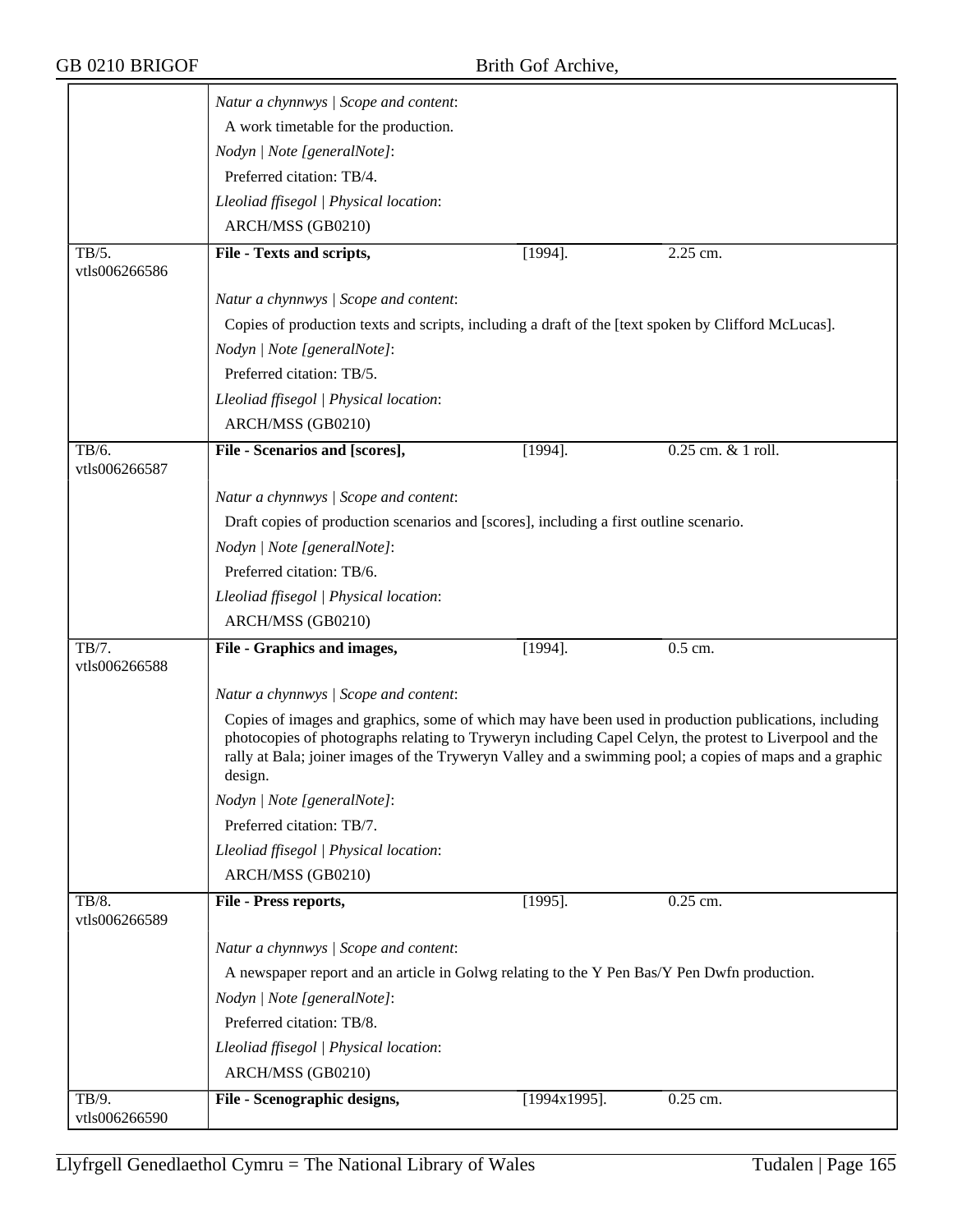$\overline{\phantom{a}}$ 

|                                              | Natur a chynnwys / Scope and content:                                                                                                       |            |                                                                                                            |  |  |
|----------------------------------------------|---------------------------------------------------------------------------------------------------------------------------------------------|------------|------------------------------------------------------------------------------------------------------------|--|--|
|                                              | material and/or publications.                                                                                                               |            | Scenographic designs, some of which may have been intended for use as graphics in production publicity     |  |  |
|                                              | Nodyn   Note [generalNote]:                                                                                                                 |            |                                                                                                            |  |  |
|                                              | Preferred citation: TB/9.                                                                                                                   |            |                                                                                                            |  |  |
|                                              | Lleoliad ffisegol   Physical location:                                                                                                      |            |                                                                                                            |  |  |
|                                              | ARCH/MSS (GB0210)                                                                                                                           |            |                                                                                                            |  |  |
| TB/10.<br>vtls006266487                      | <b>File - Production booklet,</b>                                                                                                           | $[1995]$ . | 0.75 cm.                                                                                                   |  |  |
|                                              | Natur a chynnwys / Scope and content:                                                                                                       |            |                                                                                                            |  |  |
|                                              | Design and final copies of the production booklet.                                                                                          |            |                                                                                                            |  |  |
|                                              | Nodyn   Note [generalNote]:                                                                                                                 |            |                                                                                                            |  |  |
|                                              | Preferred citation: TB/10.                                                                                                                  |            |                                                                                                            |  |  |
|                                              | Lleoliad ffisegol   Physical location:                                                                                                      |            |                                                                                                            |  |  |
|                                              | ARCH/MSS (GB0210)                                                                                                                           |            |                                                                                                            |  |  |
| $\overline{\text{TB}/11}$ .<br>vtls006266591 | File - Devising notes,                                                                                                                      | $[1994]$ . | 2 cm.                                                                                                      |  |  |
|                                              | Natur a chynnwys / Scope and content:                                                                                                       |            |                                                                                                            |  |  |
|                                              | Two notebooks of devising notes, including research notes, ideas, prospectus designs, texts, notes on<br>copy of the production prospectus. |            | performance/action, structure, scenes and props, draft [scores] and scenographic sketches; together with a |  |  |
|                                              | Nodyn   Note [generalNote]:                                                                                                                 |            |                                                                                                            |  |  |
|                                              | Preferred citation: TB/11.                                                                                                                  |            |                                                                                                            |  |  |
|                                              | Lleoliad ffisegol   Physical location:                                                                                                      |            |                                                                                                            |  |  |
|                                              | ARCH/MSS (GB0210)                                                                                                                           |            |                                                                                                            |  |  |
| TB/12.<br>vtls006266921                      | File - Scene list,                                                                                                                          | $[1994]$ . | 0.1 cm.                                                                                                    |  |  |
|                                              | Natur a chynnwys / Scope and content:                                                                                                       |            |                                                                                                            |  |  |
|                                              | A list of scenes noting also details of actions, images and screen images.                                                                  |            |                                                                                                            |  |  |
|                                              | Nodyn   Note [generalNote]:                                                                                                                 |            |                                                                                                            |  |  |
|                                              | Preferred citation: TB/12.                                                                                                                  |            |                                                                                                            |  |  |
|                                              | Lleoliad ffisegol   Physical location:                                                                                                      |            |                                                                                                            |  |  |
|                                              | ARCH/MSS (GB0210)                                                                                                                           |            |                                                                                                            |  |  |
| TB/13.<br>vtls006266931                      | File - [Memo],                                                                                                                              | $[1994]$ . | 0.1 cm.                                                                                                    |  |  |
|                                              | Natur a chynnwys / Scope and content:                                                                                                       |            |                                                                                                            |  |  |
|                                              | A memo from Clifford McLucas to Rhodri [?] regarding various issues relating to the production.                                             |            |                                                                                                            |  |  |
|                                              | Nodyn   Note [generalNote]:                                                                                                                 |            |                                                                                                            |  |  |
|                                              | Preferred citation: TB/13.                                                                                                                  |            |                                                                                                            |  |  |
|                                              | Lleoliad ffisegol   Physical location:                                                                                                      |            |                                                                                                            |  |  |
|                                              | ARCH/MSS (GB0210)                                                                                                                           |            |                                                                                                            |  |  |
| TB/14.<br>vtls006266939                      | File - Scenography,                                                                                                                         | $[1994]$ . | 0.1 cm.                                                                                                    |  |  |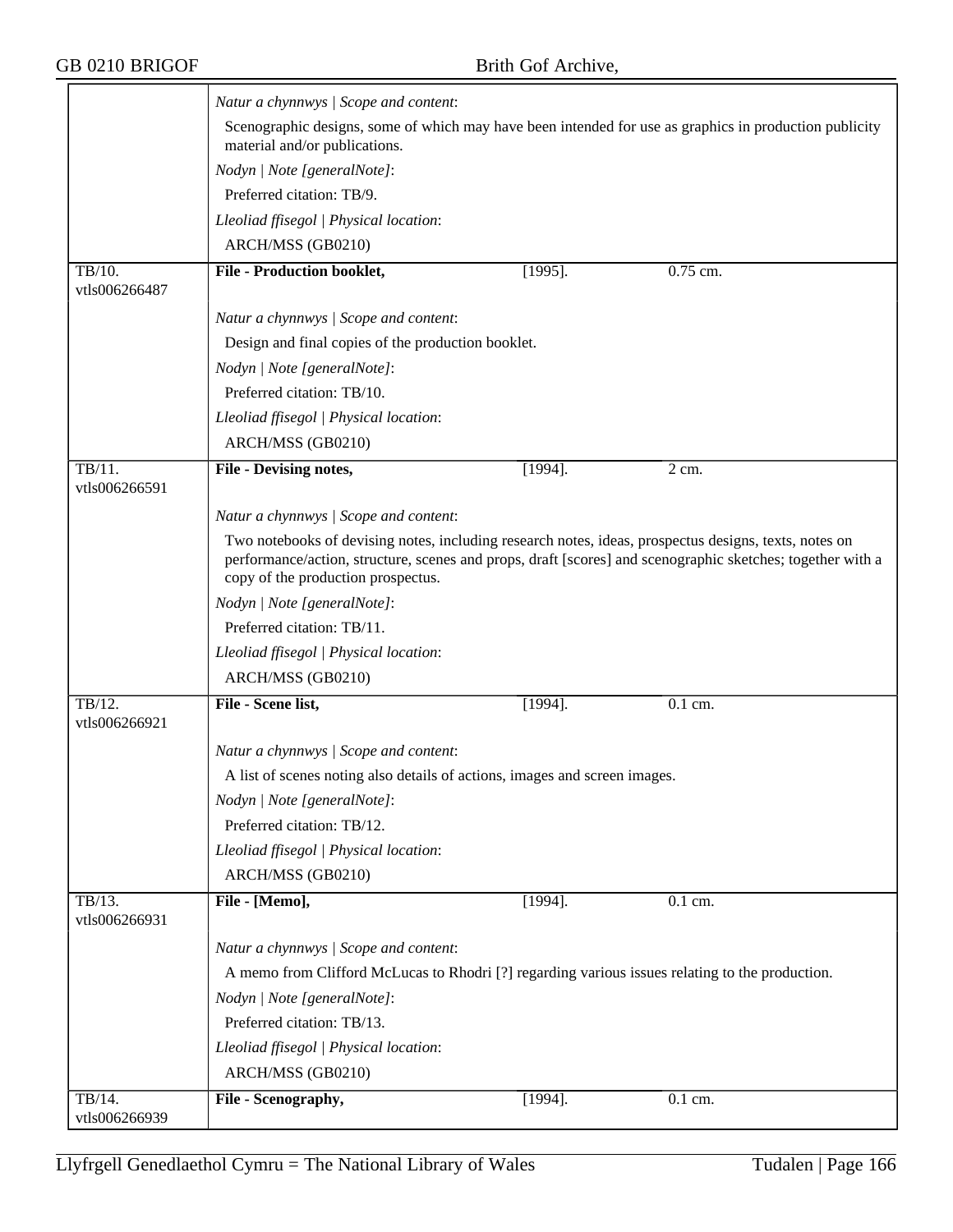|                         | Natur a chynnwys / Scope and content:                                                                                                                                                                                                                   |                 |                      |
|-------------------------|---------------------------------------------------------------------------------------------------------------------------------------------------------------------------------------------------------------------------------------------------------|-----------------|----------------------|
|                         | A plan of the swimming pool refurbishment at Liverpool Polytechnic, onto which a scenographic plan<br>has been drawn.                                                                                                                                   |                 |                      |
|                         | Nodyn   Note [generalNote]:                                                                                                                                                                                                                             |                 |                      |
|                         | Preferred citation: TB/14.                                                                                                                                                                                                                              |                 |                      |
|                         | Lleoliad ffisegol   Physical location:                                                                                                                                                                                                                  |                 |                      |
|                         | ARCH/MSS (GB0210)                                                                                                                                                                                                                                       |                 |                      |
| TB/15.                  | File - Visuals and scenography,                                                                                                                                                                                                                         | $[1994]$ .      | $\overline{0.5}$ cm. |
| vtls006266977           |                                                                                                                                                                                                                                                         |                 |                      |
|                         | Natur a chynnwys / Scope and content:                                                                                                                                                                                                                   |                 |                      |
|                         | Scenographic designs, some of which may have been intended for use in production visuals, images<br>and some research material, again possibly used in production visuals; together with a page from the<br>production scenario.                        |                 |                      |
|                         | Nodyn   Note [generalNote]:                                                                                                                                                                                                                             |                 |                      |
|                         | <b>ITEM OUTSIDE OF BOX</b>                                                                                                                                                                                                                              |                 |                      |
|                         | Nodyn   Note [generalNote]:                                                                                                                                                                                                                             |                 |                      |
|                         | Preferred citation: TB/15.                                                                                                                                                                                                                              |                 |                      |
|                         | Lleoliad ffisegol   Physical location:                                                                                                                                                                                                                  |                 |                      |
|                         | ARCH/MSS (GB0210)                                                                                                                                                                                                                                       |                 |                      |
| TB/16.<br>vtls006266990 | File - Plans and scenographic designs,                                                                                                                                                                                                                  | $[1994]$ .      | $1 \text{ cm}$ .     |
|                         | Natur a chynnwys / Scope and content:                                                                                                                                                                                                                   |                 |                      |
|                         | Plans of the swimming pool refurbishment at Liverpool Polytechnic, onto which scenographic plans have                                                                                                                                                   |                 |                      |
|                         | been drawn, hand-drawn plans and scenographic designs; together with details of equipment suppliers.                                                                                                                                                    |                 |                      |
|                         | Nodyn   Note [generalNote]:                                                                                                                                                                                                                             |                 |                      |
|                         | <b>ITEM OUTSIDE OF BOX</b>                                                                                                                                                                                                                              |                 |                      |
|                         | Nodyn   Note [generalNote]:                                                                                                                                                                                                                             |                 |                      |
|                         | Preferred citation: TB/16.                                                                                                                                                                                                                              |                 |                      |
|                         | Lleoliad ffisegol   Physical location:                                                                                                                                                                                                                  |                 |                      |
|                         | ARCH/MSS (GB0210)                                                                                                                                                                                                                                       |                 |                      |
| TB/17.<br>vtls006268298 | <b>File - Publications,</b>                                                                                                                                                                                                                             | $[1992x1995]$ . | 6 cm.                |
|                         | Natur a chynnwys / Scope and content:                                                                                                                                                                                                                   |                 |                      |
|                         | Draft, design, master and final copies of the production marketing pack, prospectuses, update and<br>booklet; together with illustrative material and graphics and a copy of a prospectus for another television<br>production, possibly A Oes Heddwch. |                 |                      |
|                         | Nodyn   Note [generalNote]:                                                                                                                                                                                                                             |                 |                      |
|                         | Preferred citation: TB/17.                                                                                                                                                                                                                              |                 |                      |
|                         | Lleoliad ffisegol   Physical location:                                                                                                                                                                                                                  |                 |                      |
|                         | ARCH/MSS (GB0210)                                                                                                                                                                                                                                       |                 |                      |
| TB/18.                  | File - Slides and photographs,                                                                                                                                                                                                                          | $[1993x1994]$ . | 1 cm.                |
| vtls006268318           |                                                                                                                                                                                                                                                         |                 |                      |
|                         | Natur a chynnwys / Scope and content:                                                                                                                                                                                                                   |                 |                      |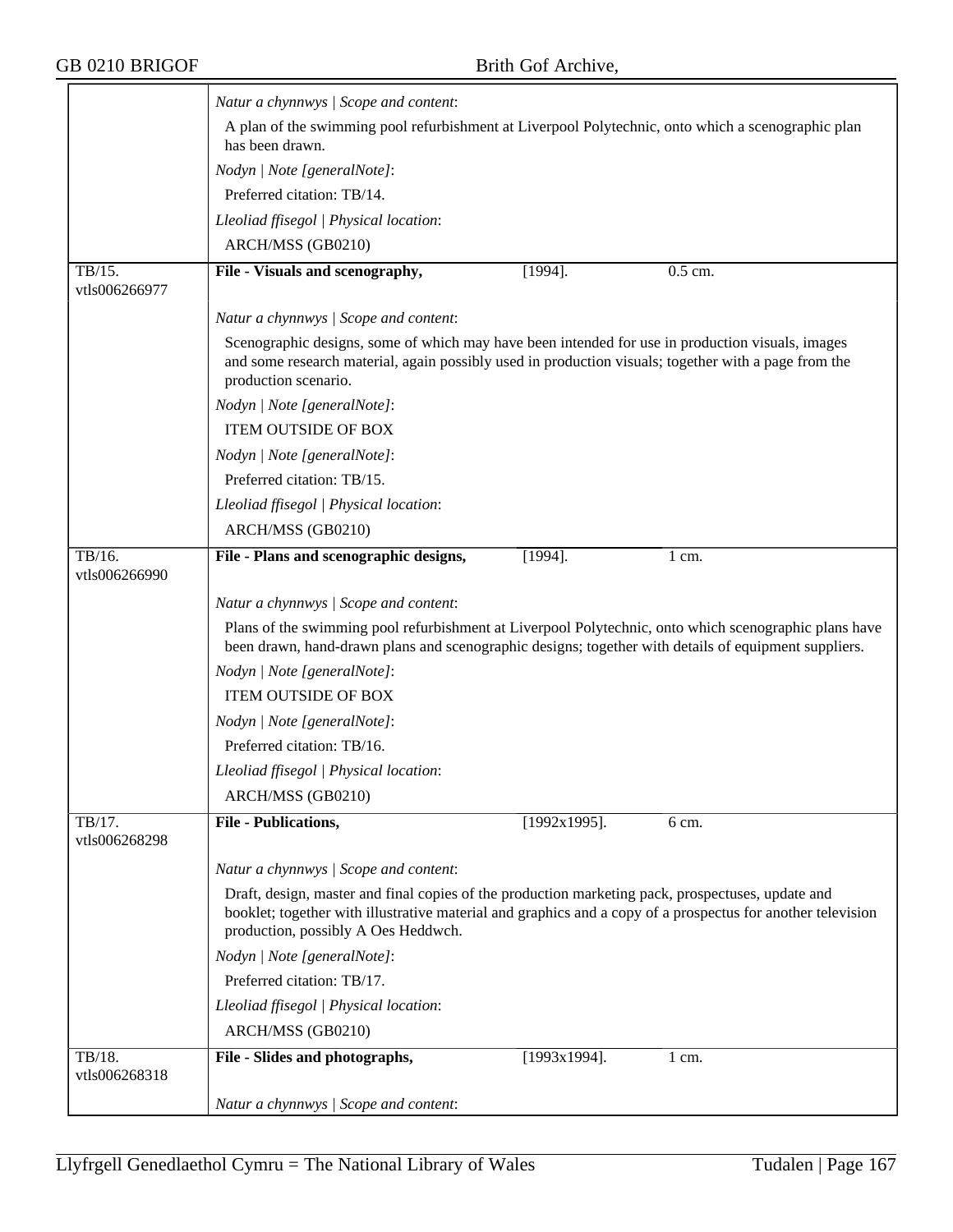|                         | Slide images and photographs of production publications, joiner artwork, publicity material, graphics and<br>images used in publications, scenographic designs, pages of the production scenario, production [score]<br>and scene plans.                                                                                                                                                                                                                                                                                                                                                                  |                                                                                                                                                                                                                                                                                                                     |         |  |  |  |
|-------------------------|-----------------------------------------------------------------------------------------------------------------------------------------------------------------------------------------------------------------------------------------------------------------------------------------------------------------------------------------------------------------------------------------------------------------------------------------------------------------------------------------------------------------------------------------------------------------------------------------------------------|---------------------------------------------------------------------------------------------------------------------------------------------------------------------------------------------------------------------------------------------------------------------------------------------------------------------|---------|--|--|--|
|                         | Nodyn   Note [generalNote]:                                                                                                                                                                                                                                                                                                                                                                                                                                                                                                                                                                               |                                                                                                                                                                                                                                                                                                                     |         |  |  |  |
|                         | Preferred citation: TB/18.                                                                                                                                                                                                                                                                                                                                                                                                                                                                                                                                                                                |                                                                                                                                                                                                                                                                                                                     |         |  |  |  |
|                         | Lleoliad ffisegol   Physical location:                                                                                                                                                                                                                                                                                                                                                                                                                                                                                                                                                                    |                                                                                                                                                                                                                                                                                                                     |         |  |  |  |
| TB/19.<br>vtls006268377 | ARCH/MSS (GB0210)                                                                                                                                                                                                                                                                                                                                                                                                                                                                                                                                                                                         |                                                                                                                                                                                                                                                                                                                     |         |  |  |  |
|                         | File - Publicity material,                                                                                                                                                                                                                                                                                                                                                                                                                                                                                                                                                                                | $[1994]$ .                                                                                                                                                                                                                                                                                                          | 0.1 cm. |  |  |  |
|                         | Natur a chynnwys / Scope and content:                                                                                                                                                                                                                                                                                                                                                                                                                                                                                                                                                                     |                                                                                                                                                                                                                                                                                                                     |         |  |  |  |
|                         | Flyers for the Y Pen Bas/Y Pen Dwfn production.                                                                                                                                                                                                                                                                                                                                                                                                                                                                                                                                                           |                                                                                                                                                                                                                                                                                                                     |         |  |  |  |
|                         | Nodyn   Note [generalNote]:                                                                                                                                                                                                                                                                                                                                                                                                                                                                                                                                                                               |                                                                                                                                                                                                                                                                                                                     |         |  |  |  |
|                         | Preferred citation: TB/19.                                                                                                                                                                                                                                                                                                                                                                                                                                                                                                                                                                                |                                                                                                                                                                                                                                                                                                                     |         |  |  |  |
|                         | Lleoliad ffisegol   Physical location:                                                                                                                                                                                                                                                                                                                                                                                                                                                                                                                                                                    |                                                                                                                                                                                                                                                                                                                     |         |  |  |  |
|                         | ARCH/MSS (GB0210)                                                                                                                                                                                                                                                                                                                                                                                                                                                                                                                                                                                         |                                                                                                                                                                                                                                                                                                                     |         |  |  |  |
| TB/20.<br>vtls006268397 | File - Photographs,                                                                                                                                                                                                                                                                                                                                                                                                                                                                                                                                                                                       | $[1992x1993]$ .                                                                                                                                                                                                                                                                                                     | 4 cm.   |  |  |  |
|                         | Natur a chynnwys / Scope and content:                                                                                                                                                                                                                                                                                                                                                                                                                                                                                                                                                                     |                                                                                                                                                                                                                                                                                                                     |         |  |  |  |
|                         | Photographs, many of which were used in production publications, including photographs of Llyn Celyn,                                                                                                                                                                                                                                                                                                                                                                                                                                                                                                     |                                                                                                                                                                                                                                                                                                                     |         |  |  |  |
|                         | a swimming pool, footprints in sand, and Margaret Ames in water.                                                                                                                                                                                                                                                                                                                                                                                                                                                                                                                                          |                                                                                                                                                                                                                                                                                                                     |         |  |  |  |
|                         | Nodyn   Note [generalNote]:                                                                                                                                                                                                                                                                                                                                                                                                                                                                                                                                                                               |                                                                                                                                                                                                                                                                                                                     |         |  |  |  |
|                         | Preferred citation: TB/20.                                                                                                                                                                                                                                                                                                                                                                                                                                                                                                                                                                                |                                                                                                                                                                                                                                                                                                                     |         |  |  |  |
|                         | Lleoliad ffisegol   Physical location:                                                                                                                                                                                                                                                                                                                                                                                                                                                                                                                                                                    |                                                                                                                                                                                                                                                                                                                     |         |  |  |  |
|                         | ARCH/MSS (GB0210)                                                                                                                                                                                                                                                                                                                                                                                                                                                                                                                                                                                         |                                                                                                                                                                                                                                                                                                                     |         |  |  |  |
| TB/21.<br>vtls006268472 | File - Development and arrangement,                                                                                                                                                                                                                                                                                                                                                                                                                                                                                                                                                                       | $[1990]$ - $[1994]$ .                                                                                                                                                                                                                                                                                               | 4 cm.   |  |  |  |
|                         | Natur a chynnwys / Scope and content:                                                                                                                                                                                                                                                                                                                                                                                                                                                                                                                                                                     |                                                                                                                                                                                                                                                                                                                     |         |  |  |  |
|                         | Correspondence and papers relating to the development and arrangement of the production, regarding<br>matters such as the arrangement of equipment and venue, research, financial assistance and filming;<br>including also contacts details, product brochures, budgets and budget notes, details of contractual and<br>financial conditions, papers relating to ordering/purchasing aerial photographs and ordnance survey<br>maps, a copy of the production update paper, minutes of a meeting between Suzie Boyd and Clifford<br>McLucas and papers relating to the musical aspect of the production. |                                                                                                                                                                                                                                                                                                                     |         |  |  |  |
|                         | Nodyn   Note [generalNote]:                                                                                                                                                                                                                                                                                                                                                                                                                                                                                                                                                                               |                                                                                                                                                                                                                                                                                                                     |         |  |  |  |
|                         | Preferred citation: TB/21.                                                                                                                                                                                                                                                                                                                                                                                                                                                                                                                                                                                |                                                                                                                                                                                                                                                                                                                     |         |  |  |  |
|                         | Lleoliad ffisegol   Physical location:                                                                                                                                                                                                                                                                                                                                                                                                                                                                                                                                                                    |                                                                                                                                                                                                                                                                                                                     |         |  |  |  |
|                         | ARCH/MSS (GB0210)                                                                                                                                                                                                                                                                                                                                                                                                                                                                                                                                                                                         |                                                                                                                                                                                                                                                                                                                     |         |  |  |  |
| TB/22.<br>vtls006268536 | File - Filming,                                                                                                                                                                                                                                                                                                                                                                                                                                                                                                                                                                                           | $[1994]$ .                                                                                                                                                                                                                                                                                                          | 5 cm.   |  |  |  |
|                         | Natur a chynnwys / Scope and content:                                                                                                                                                                                                                                                                                                                                                                                                                                                                                                                                                                     |                                                                                                                                                                                                                                                                                                                     |         |  |  |  |
|                         |                                                                                                                                                                                                                                                                                                                                                                                                                                                                                                                                                                                                           | Papers relating to the filming of the production, including the narrator's script, video and audio track<br>lists, edit decision lists, summary of camera positions and moves with details of actions written on the<br>back, scene list, editing list and draft storyboards; together with a copy of budget notes. |         |  |  |  |
|                         | Nodyn   Note [generalNote]:                                                                                                                                                                                                                                                                                                                                                                                                                                                                                                                                                                               |                                                                                                                                                                                                                                                                                                                     |         |  |  |  |
|                         | Preferred citation: TB/22.                                                                                                                                                                                                                                                                                                                                                                                                                                                                                                                                                                                |                                                                                                                                                                                                                                                                                                                     |         |  |  |  |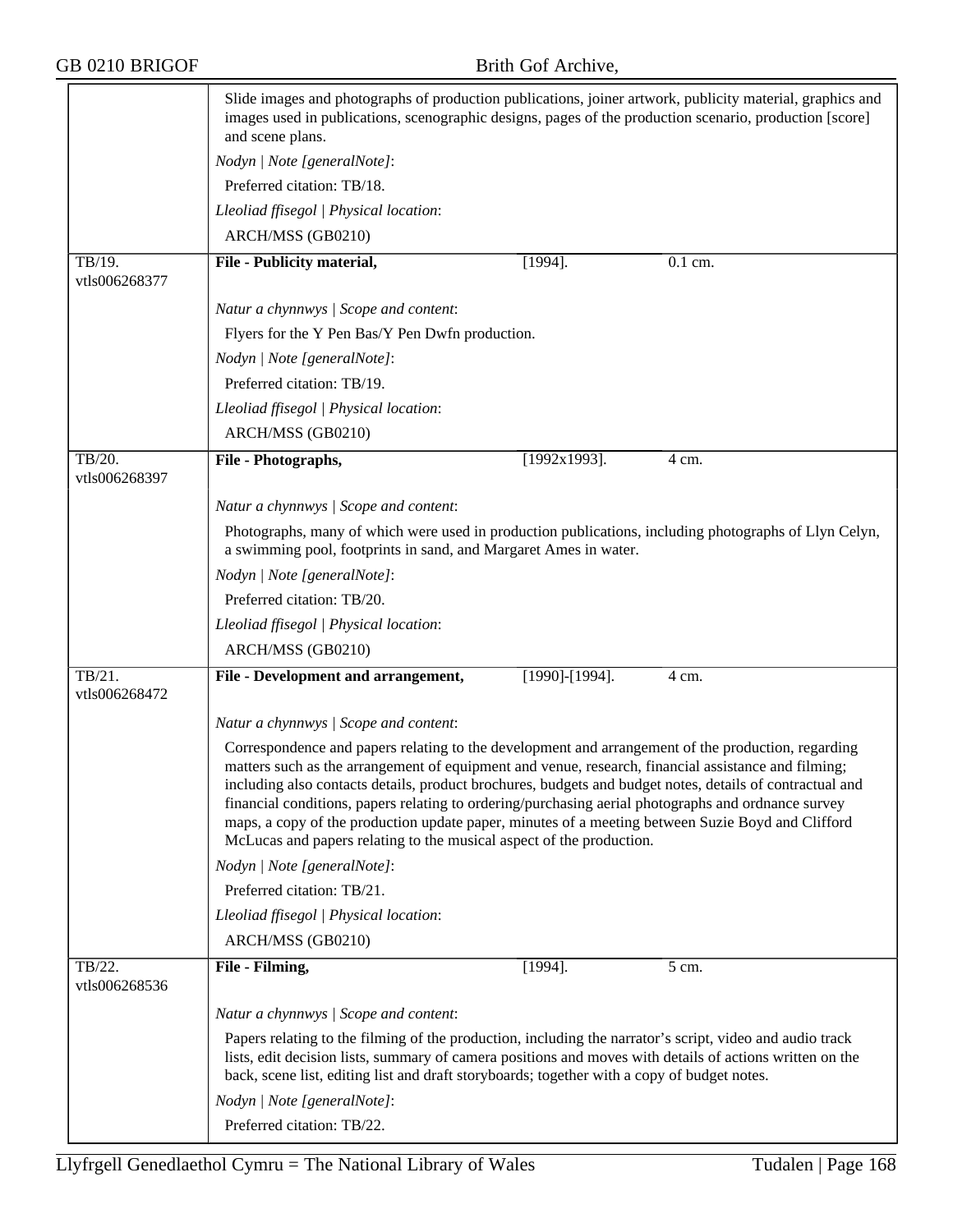|                         | Lleoliad ffisegol   Physical location:                                                                                                                                                                                                                                            |                       |         |  |  |
|-------------------------|-----------------------------------------------------------------------------------------------------------------------------------------------------------------------------------------------------------------------------------------------------------------------------------|-----------------------|---------|--|--|
|                         | ARCH/MSS (GB0210)                                                                                                                                                                                                                                                                 |                       |         |  |  |
| TB/23.                  | File - Research material,                                                                                                                                                                                                                                                         | $[1994x1995]$ .       | 9 cm.   |  |  |
| vtls006268632           |                                                                                                                                                                                                                                                                                   |                       |         |  |  |
|                         | Natur a chynnwys / Scope and content:                                                                                                                                                                                                                                             |                       |         |  |  |
|                         | Research material, extracts from some of which were possibly used in production texts and scripts;                                                                                                                                                                                |                       |         |  |  |
|                         | together with some scenographic designs, draft production texts, a list of camera positions and moves<br>summary, a medical form for production insurance and a translation of a review in Golwg.                                                                                 |                       |         |  |  |
|                         | Nodyn   Note [generalNote]:                                                                                                                                                                                                                                                       |                       |         |  |  |
|                         | Preferred citation: TB/23.                                                                                                                                                                                                                                                        |                       |         |  |  |
|                         | Lleoliad ffisegol   Physical location:                                                                                                                                                                                                                                            |                       |         |  |  |
|                         | ARCH/MSS (GB0210)                                                                                                                                                                                                                                                                 |                       |         |  |  |
| TB/24.                  | File - Research and preparation,                                                                                                                                                                                                                                                  | [1992]-[1994].        | 4 cm.   |  |  |
| vtls006268793           |                                                                                                                                                                                                                                                                                   |                       |         |  |  |
|                         | Natur a chynnwys / Scope and content:                                                                                                                                                                                                                                             |                       |         |  |  |
|                         | Research material, comprising mainly photocopies, relating to Tryweryn, Welsh nationalism and                                                                                                                                                                                     |                       |         |  |  |
|                         | Robinson Crusoe; information regarding technical aspects, such as underwater filming, LCD video, data<br>projection and videowalling; together with a copy of a draft budget.                                                                                                     |                       |         |  |  |
|                         | Nodyn   Note [generalNote]:                                                                                                                                                                                                                                                       |                       |         |  |  |
|                         | Preferred citation: TB/24.                                                                                                                                                                                                                                                        |                       |         |  |  |
|                         | Lleoliad ffisegol   Physical location:                                                                                                                                                                                                                                            |                       |         |  |  |
|                         | ARCH/MSS (GB0210)                                                                                                                                                                                                                                                                 |                       |         |  |  |
| TB/25.                  | File - Administration and arrangement,                                                                                                                                                                                                                                            | $[1993]$ - $[1995]$ . | 3.5 cm. |  |  |
| vtls006269119           |                                                                                                                                                                                                                                                                                   |                       |         |  |  |
|                         | Natur a chynnwys / Scope and content:                                                                                                                                                                                                                                             |                       |         |  |  |
|                         | Correspondence and papers relating to the administration and arrangement of the production, including                                                                                                                                                                             |                       |         |  |  |
|                         | papers regarding the recruitment of actors for the production, funding information and arrangements,<br>letters notifying of the decision to cancel the production, contact lists, budgets, papers regarding technical<br>equipment, marketing papers and production information. |                       |         |  |  |
|                         | Nodyn   Note [generalNote]:                                                                                                                                                                                                                                                       |                       |         |  |  |
|                         | Preferred citation: TB/25.                                                                                                                                                                                                                                                        |                       |         |  |  |
|                         | Lleoliad ffisegol   Physical location:                                                                                                                                                                                                                                            |                       |         |  |  |
|                         | ARCH/MSS (GB0210)                                                                                                                                                                                                                                                                 |                       |         |  |  |
| TB/26.<br>vtls006306638 | File - Flyer with note,                                                                                                                                                                                                                                                           | $[1994]$ .            | 0.1 cm. |  |  |
|                         | Natur a chynnwys / Scope and content:                                                                                                                                                                                                                                             |                       |         |  |  |
|                         | A production flyer with a printed note by [Clifford McLucas] on the back regarding printing.                                                                                                                                                                                      |                       |         |  |  |
|                         | Nodyn   Note [generalNote]:                                                                                                                                                                                                                                                       |                       |         |  |  |
|                         | Preferred citation: TB/26.                                                                                                                                                                                                                                                        |                       |         |  |  |
|                         | Lleoliad ffisegol   Physical location:                                                                                                                                                                                                                                            |                       |         |  |  |
|                         | ARCH/MSS (GB0210)                                                                                                                                                                                                                                                                 |                       |         |  |  |
| TB/27.                  | File - Research notes,                                                                                                                                                                                                                                                            | $[1994]$ .            | 0.1 cm. |  |  |
|                         |                                                                                                                                                                                                                                                                                   |                       |         |  |  |
| vtls006306640           |                                                                                                                                                                                                                                                                                   |                       |         |  |  |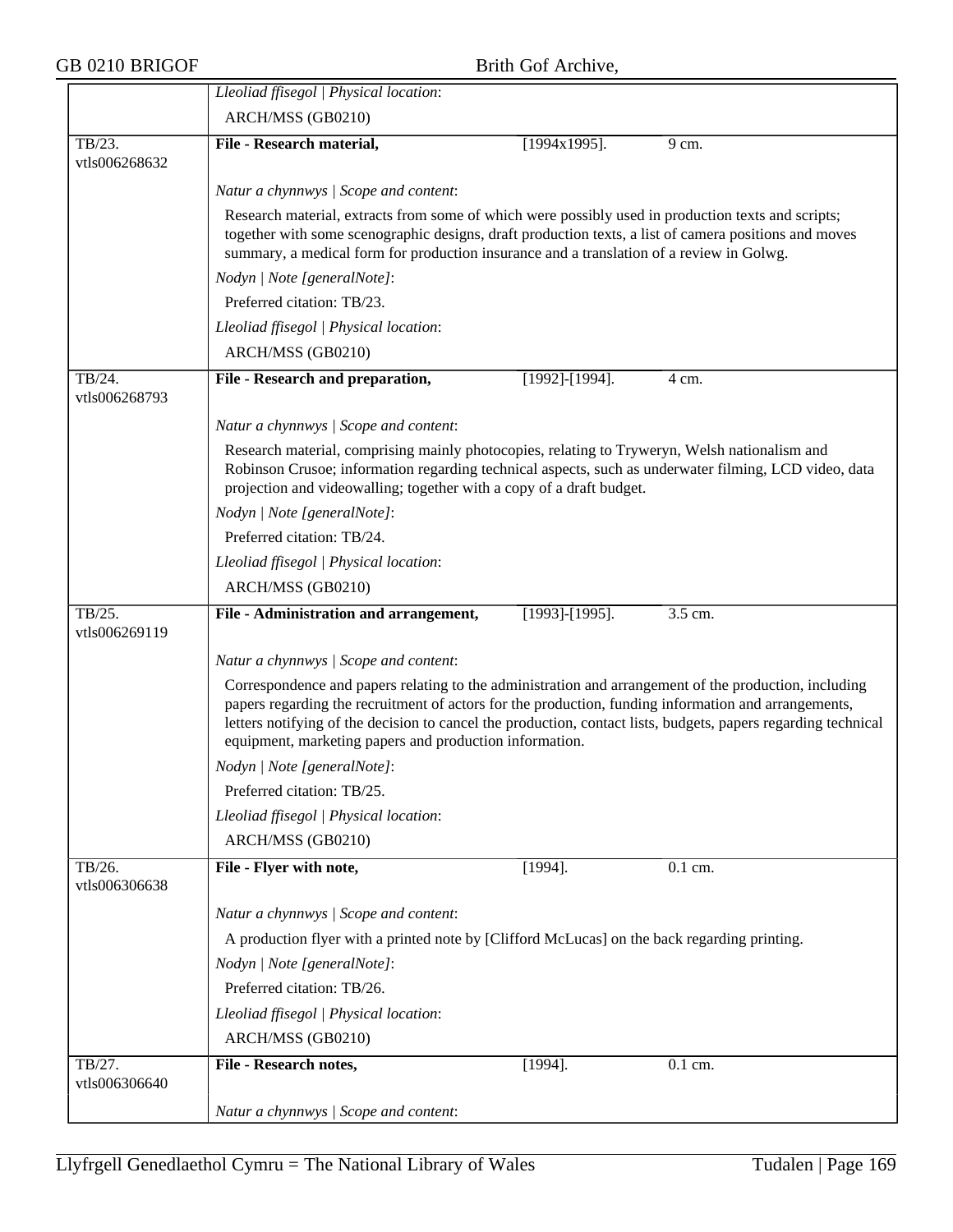| GB 0210 BRIGOF                    | Brith Gof Archive,                                                                                                                                                                             |                                               |
|-----------------------------------|------------------------------------------------------------------------------------------------------------------------------------------------------------------------------------------------|-----------------------------------------------|
|                                   | Handwritten research notes and details of possible research sources regarding Tryweryn.                                                                                                        |                                               |
|                                   | Nodyn   Note [generalNote]:                                                                                                                                                                    |                                               |
|                                   | Preferred citation: TB/27.                                                                                                                                                                     |                                               |
|                                   | Lleoliad ffisegol   Physical location:                                                                                                                                                         |                                               |
|                                   | ARCH/MSS (GB0210)                                                                                                                                                                              |                                               |
| TB/28                             | File - Typed text,<br>$[1994]$ .                                                                                                                                                               | $0.1$ cm.                                     |
| vtls006306646                     |                                                                                                                                                                                                |                                               |
|                                   | Natur a chynnwys / Scope and content:                                                                                                                                                          |                                               |
|                                   | Unidentified typed text.                                                                                                                                                                       |                                               |
|                                   | Nodyn   Note [generalNote]:                                                                                                                                                                    |                                               |
|                                   | Preferred citation: TB/28                                                                                                                                                                      |                                               |
|                                   | Lleoliad ffisegol   Physical location:                                                                                                                                                         |                                               |
|                                   | ARCH/MSS (GB0210)                                                                                                                                                                              |                                               |
|                                   | Is-fonds   Subfonds A. vtls006247678: Administrative papers,                                                                                                                                   |                                               |
|                                   | Dyddiad   Date: [1979]-[1998]. (dyddiad creu)   (date of creation)                                                                                                                             |                                               |
|                                   | Natur a chynnwys   Scope and content:                                                                                                                                                          |                                               |
|                                   | Administrative papers relating to company productions, including Pax and a number of others;                                                                                                   |                                               |
|                                   | together with company business and information papers and miscellaneous papers and items.                                                                                                      |                                               |
|                                   | Disgrifiad ffisegol   Physical description: 6 large boxes (0.172 cubic metres).                                                                                                                |                                               |
|                                   | Lleoliad ffisegol   Physical location: ARCH/MSS (GB0210)                                                                                                                                       |                                               |
| Nodyn   Note [generalNote]:       |                                                                                                                                                                                                |                                               |
|                                   |                                                                                                                                                                                                |                                               |
| Preferred citation: A.            |                                                                                                                                                                                                |                                               |
|                                   |                                                                                                                                                                                                |                                               |
| Trefniant   Arrangement:          |                                                                                                                                                                                                |                                               |
|                                   | Arranged into three groups: productions; company business and information; and miscellaneous.                                                                                                  |                                               |
|                                   |                                                                                                                                                                                                |                                               |
|                                   | FFeil / rhestr eitemau   File / item list                                                                                                                                                      |                                               |
| Cod cyfeirnod  <br>Reference code | Teitl   Title<br>Dyddiadau   Dates                                                                                                                                                             | Disgrifiad ffisegol   Physical<br>description |
|                                   | Sub-sub-fonds AP. vtls006279764: Productions,                                                                                                                                                  |                                               |
|                                   | Dyddiad   Date: [1979], [1985]-[1998]. (dyddiad creu)   (date of creation)                                                                                                                     |                                               |
|                                   | Natur a chynnwys   Scope and content:                                                                                                                                                          |                                               |
|                                   | Administrative correspondence and papers relating to the Pax production by Brith Gof and a number<br>of their other productions and also the company's involvement with a number of festivals. |                                               |
|                                   | Disgrifiad ffisegol   Physical description: 5 large boxes (0.143 cubic metres).                                                                                                                |                                               |
|                                   | Lleoliad ffisegol   Physical location: ARCH/MSS (GB0210)                                                                                                                                       |                                               |
|                                   |                                                                                                                                                                                                |                                               |
|                                   | Llyfrgell Genedlaethol Cymru = The National Library of Wales                                                                                                                                   | Tudalen   Page 170                            |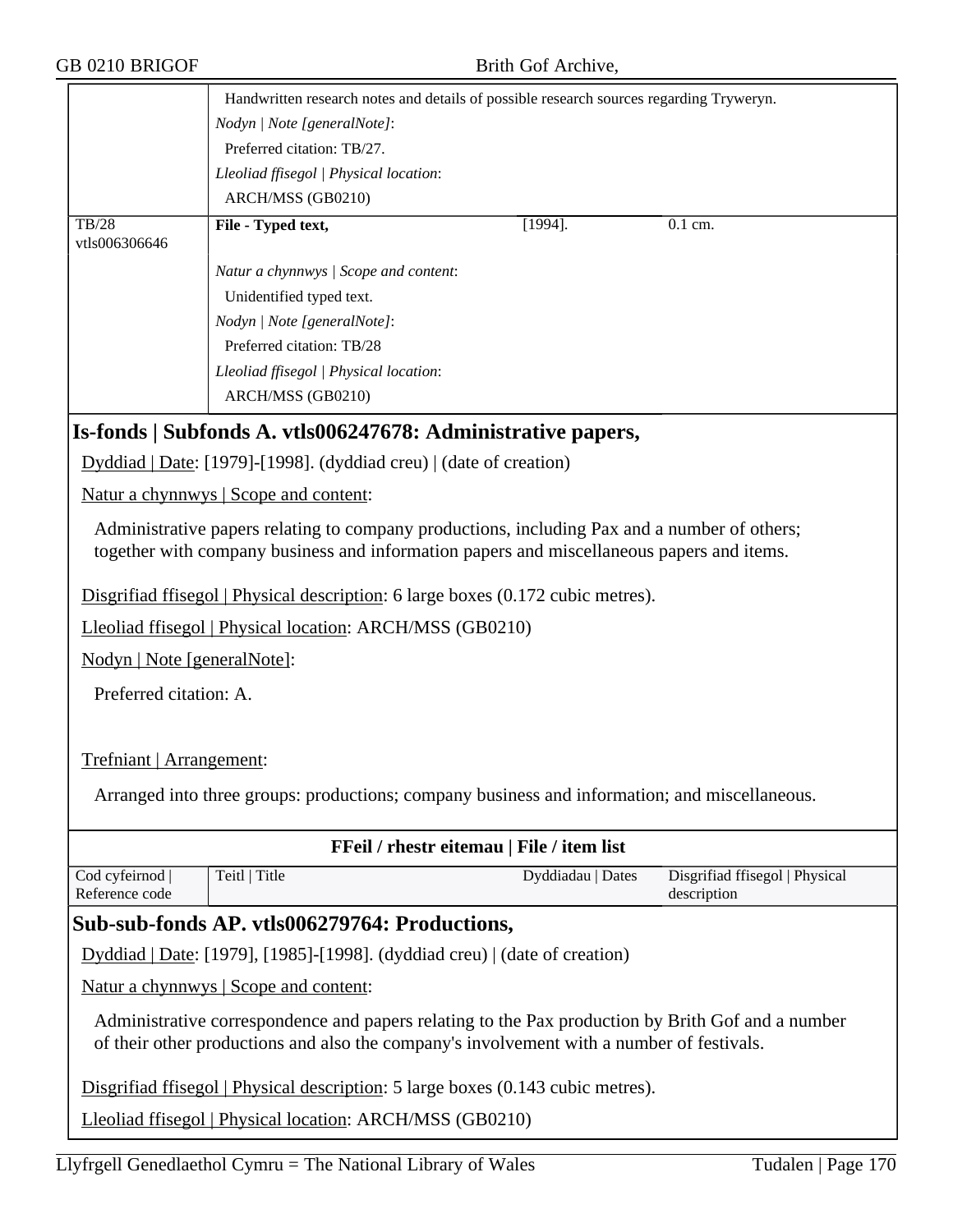Nodyn | Note [generalNote]:

Preferred citation: AP.

Trefniant | Arrangement:

Arranged into three series: Pax; other productions; and festivals.

# **Cyfres | Series AP1. vtls006279765: Pax,**

Dyddiad | Date: [1979], [1985]-[1994]. (dyddiad creu) | (date of creation)

Natur a chynnwys | Scope and content:

Administrative correspondence and papers relating to the Pax production in general and also regarding plans to stage various Pax concerts including in cathedrals around the world, St John the Divine, New York, the City Hall, Cardiff, Prema Arts Centre, Bangor Cathedral and at various festivals; the possibility of staging Pax as part of the Vienna festival in 1991 and 1992, in the nave of Westminster Abbey, at Expo 92 in Seville, Aberystwyth Railway station, the Glasgow International Theatre Conference, Llanbadarn Church, Birmingham and Cardiff, arrangements for recording a Pax soundtrack and the arrangement of costumes; together with papers relating to finance and budgets, funding applications and monetary awards, research material, a report on the Pax project and draft copies of the Pax User's Handbook.

Disgrifiad ffisegol | Physical description: 35 folders.

Lleoliad ffisegol | Physical location: ARCH/MSS (GB0210)

Iaith y deunydd | Language of the material:

Nodyn | Note [generalNote]:

Preferred citation: AP1.

Trefniant | Arrangement:

| FFeil / rhestr eitemau   File / item list |                                                                                                                                                                                                                                                                                                                                                                                                                                                                                                               |                   |                                |  |
|-------------------------------------------|---------------------------------------------------------------------------------------------------------------------------------------------------------------------------------------------------------------------------------------------------------------------------------------------------------------------------------------------------------------------------------------------------------------------------------------------------------------------------------------------------------------|-------------------|--------------------------------|--|
| Cod cyfeirnod                             | Teitl   Title                                                                                                                                                                                                                                                                                                                                                                                                                                                                                                 | Dyddiadau   Dates | Disgrifiad ffisegol   Physical |  |
| Reference code                            |                                                                                                                                                                                                                                                                                                                                                                                                                                                                                                               |                   | description                    |  |
| AP1/1.                                    | File - Cathedrals,                                                                                                                                                                                                                                                                                                                                                                                                                                                                                            | [1979], [1985]-   | 3.5 cm.                        |  |
| vtls006279815                             |                                                                                                                                                                                                                                                                                                                                                                                                                                                                                                               | $[1990]$ .        |                                |  |
|                                           | Natur a chynnwys / Scope and content:<br>Correspondence and papers relating to a plan to stage Pax Concerts in various cathedrals around the<br>world, including brochures for a number of British Cathedrals, the Cathedral Church of St John the<br>Divine, New York and stave churches of [Norway]; newspaper cuttings; and lists of possible cathedrals;<br>together with brochures relating to the Bible Festival at Llanrhaeadr-ym-Mochnant and St David's<br>Cathedral.<br>Nodyn / Note [generalNote]: |                   |                                |  |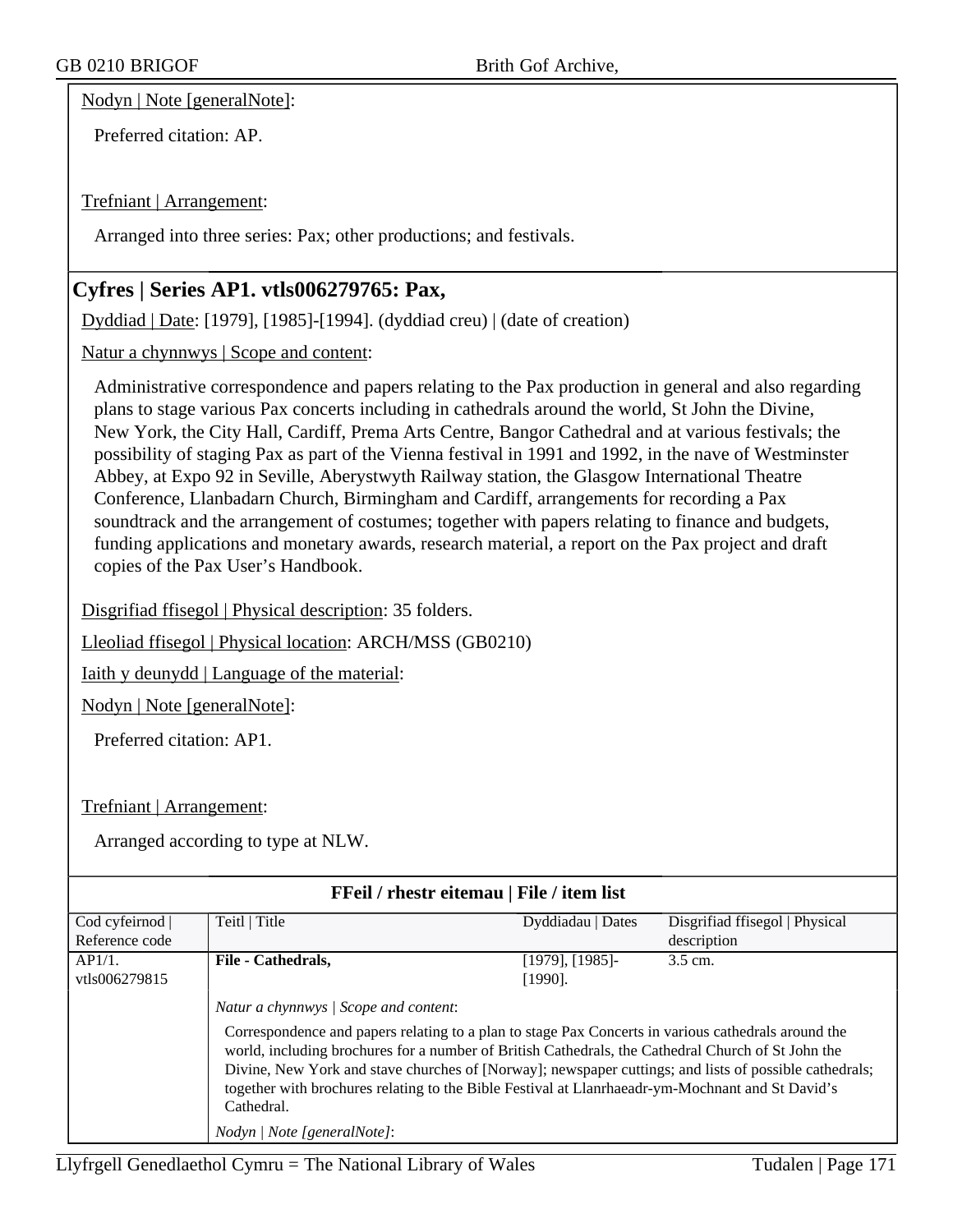|                                       | Preferred citation: AP1/1.                                                                                                                                                                                                                                     |                                       |            |  |  |  |
|---------------------------------------|----------------------------------------------------------------------------------------------------------------------------------------------------------------------------------------------------------------------------------------------------------------|---------------------------------------|------------|--|--|--|
|                                       | Lleoliad ffisegol   Physical location:                                                                                                                                                                                                                         |                                       |            |  |  |  |
|                                       | ARCH/MSS (GB0210)                                                                                                                                                                                                                                              |                                       |            |  |  |  |
| AP1/2.<br>vtls006279870               | File - Pax concert,                                                                                                                                                                                                                                            | $[1991]$ .                            | $0.25$ cm. |  |  |  |
|                                       | Natur a chynnwys / Scope and content:                                                                                                                                                                                                                          |                                       |            |  |  |  |
|                                       | Papers relating to the concert of Pax music to be held at the City Hall, Cardiff, including papers relating<br>to budgets, income and expenditure and general arrangements, together with press releases and a<br>brochure regarding Brith Gof's future plans. |                                       |            |  |  |  |
|                                       | Nodyn   Note [generalNote]:                                                                                                                                                                                                                                    |                                       |            |  |  |  |
|                                       | Preferred citation: AP1/2.                                                                                                                                                                                                                                     |                                       |            |  |  |  |
|                                       | Lleoliad ffisegol   Physical location:                                                                                                                                                                                                                         |                                       |            |  |  |  |
|                                       | ARCH/MSS (GB0210)                                                                                                                                                                                                                                              |                                       |            |  |  |  |
| AP1/3.<br>vtls006279885               | File - Draft budgets and projections,                                                                                                                                                                                                                          | $[1990]$ .                            | 0.75 cm.   |  |  |  |
|                                       | Natur a chynnwys / Scope and content:                                                                                                                                                                                                                          |                                       |            |  |  |  |
|                                       | Draft copies and notes of budgets and projections for the Pax music concerts.                                                                                                                                                                                  |                                       |            |  |  |  |
|                                       | Nodyn   Note [generalNote]:                                                                                                                                                                                                                                    |                                       |            |  |  |  |
|                                       | Preferred citation: AP1/3.                                                                                                                                                                                                                                     |                                       |            |  |  |  |
|                                       | Lleoliad ffisegol   Physical location:                                                                                                                                                                                                                         |                                       |            |  |  |  |
|                                       | ARCH/MSS (GB0210)                                                                                                                                                                                                                                              |                                       |            |  |  |  |
| AP1/4.                                | File - Budgets,                                                                                                                                                                                                                                                | $[1989x1990]$ .                       | 0.5 cm.    |  |  |  |
| vtls006279924                         |                                                                                                                                                                                                                                                                |                                       |            |  |  |  |
|                                       |                                                                                                                                                                                                                                                                | Natur a chynnwys / Scope and content: |            |  |  |  |
|                                       |                                                                                                                                                                                                                                                                |                                       |            |  |  |  |
|                                       | Budgets for the Pax production including budgets for foreign promoters, an application for grant aid, a<br>financial plan and a promoter's document.                                                                                                           |                                       |            |  |  |  |
|                                       | Nodyn   Note [generalNote]:                                                                                                                                                                                                                                    |                                       |            |  |  |  |
|                                       | Preferred citation: AP1/4.                                                                                                                                                                                                                                     |                                       |            |  |  |  |
|                                       | Lleoliad ffisegol   Physical location:                                                                                                                                                                                                                         |                                       |            |  |  |  |
|                                       | ARCH/MSS (GB0210)                                                                                                                                                                                                                                              |                                       |            |  |  |  |
| $AP\overline{1/5}$ .<br>vtls006279974 | File - Pax concert, Bangor Cathedral,                                                                                                                                                                                                                          | $[1990]$ .                            | 0.25 cm.   |  |  |  |
|                                       | Natur a chynnwys / Scope and content:                                                                                                                                                                                                                          |                                       |            |  |  |  |
|                                       | Correspondence and papers relating to arrangements for the Pax concert at Bangor Cathedral, including<br>an administrative information brochure, production leaflet and a press release.                                                                       |                                       |            |  |  |  |
|                                       | Nodyn   Note [generalNote]:                                                                                                                                                                                                                                    |                                       |            |  |  |  |
|                                       | Preferred citation: AP1/5.                                                                                                                                                                                                                                     |                                       |            |  |  |  |
|                                       | Lleoliad ffisegol   Physical location:                                                                                                                                                                                                                         |                                       |            |  |  |  |
|                                       | ARCH/MSS (GB0210)                                                                                                                                                                                                                                              |                                       |            |  |  |  |
| AP1/6.<br>vtls006280015               | File - Advisory panel,                                                                                                                                                                                                                                         | [1989]-[1990].                        | 0.5 cm.    |  |  |  |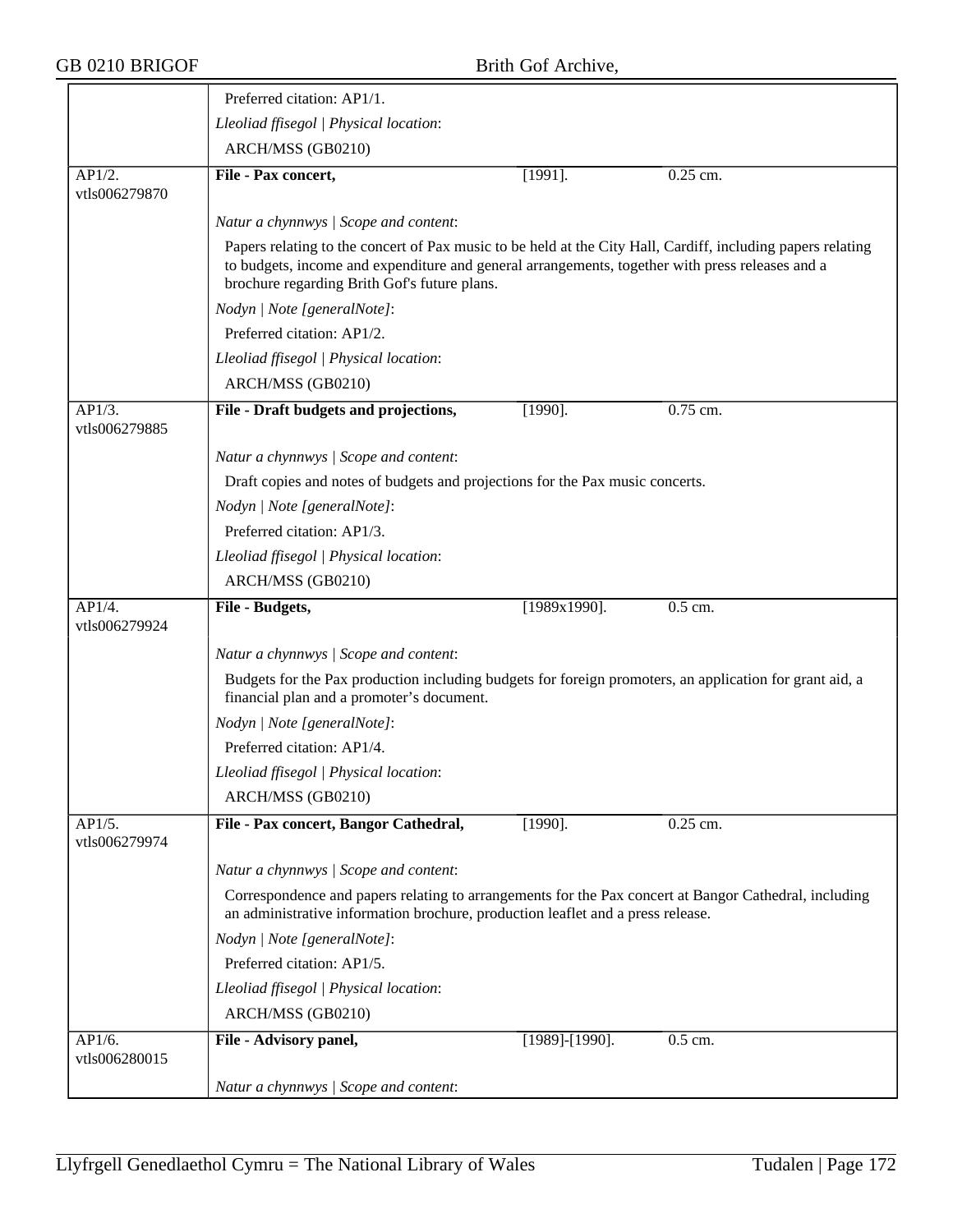|                         | Correspondence with members of the Pax Advisory Panel mainly regarding the arrangement of a Pax<br>concert at various venues, together with panel members' contact details and photocopies of research<br>material. |                       |                      |  |  |
|-------------------------|---------------------------------------------------------------------------------------------------------------------------------------------------------------------------------------------------------------------|-----------------------|----------------------|--|--|
|                         | Nodyn   Note [generalNote]:                                                                                                                                                                                         |                       |                      |  |  |
|                         | Preferred citation: AP1/6.                                                                                                                                                                                          |                       |                      |  |  |
|                         | Lleoliad ffisegol   Physical location:                                                                                                                                                                              |                       |                      |  |  |
|                         | ARCH/MSS (GB0210)                                                                                                                                                                                                   |                       |                      |  |  |
| AP1/7.<br>vtls006280111 | File - Vienna Festival,                                                                                                                                                                                             | 1990-1991.            | 0.75 cm.             |  |  |
|                         | Natur a chynnwys / Scope and content:                                                                                                                                                                               |                       |                      |  |  |
|                         | Correspondence relating to the possibility of staging of Pax as part of the Vienna festival in 1991 and<br>1992 and including a brochure for the Wiener Festwochen (Vienna Festival), 1990.                         |                       |                      |  |  |
|                         | Nodyn   Note [generalNote]:                                                                                                                                                                                         |                       |                      |  |  |
|                         | Preferred citation: AP1/7.                                                                                                                                                                                          |                       |                      |  |  |
|                         | Lleoliad ffisegol   Physical location:                                                                                                                                                                              |                       |                      |  |  |
|                         | ARCH/MSS (GB0210)                                                                                                                                                                                                   |                       |                      |  |  |
| AP1/8.                  | <b>File - Westminster Abbey,</b>                                                                                                                                                                                    | $[1988]$ - $[1990]$ . | $0.5$ cm.            |  |  |
| vtls006280123           |                                                                                                                                                                                                                     |                       |                      |  |  |
|                         | Natur a chynnwys / Scope and content:                                                                                                                                                                               |                       |                      |  |  |
|                         | Correspondence and papers relating to staging Pax in the nave of Westminster Abbey, including replies<br>to invitations to the concert.                                                                             |                       |                      |  |  |
|                         | Nodyn   Note [generalNote]:                                                                                                                                                                                         |                       |                      |  |  |
|                         | Preferred citation: AP1/8.                                                                                                                                                                                          |                       |                      |  |  |
|                         | Lleoliad ffisegol   Physical location:                                                                                                                                                                              |                       |                      |  |  |
|                         | ARCH/MSS (GB0210)                                                                                                                                                                                                   |                       |                      |  |  |
| AP1/9.<br>vtls006280215 | File - Expo: Seville,                                                                                                                                                                                               | $[1990]$ .            | $\overline{0.1}$ cm. |  |  |
|                         | Natur a chynnwys / Scope and content:                                                                                                                                                                               |                       |                      |  |  |
|                         | Correspondence and papers relating to the arrangement of staging Pax at Expo 92 in Seville, including<br>also budgets and a report of the Seville meeting.                                                          |                       |                      |  |  |
|                         | Nodyn   Note [generalNote]:                                                                                                                                                                                         |                       |                      |  |  |
|                         | Preferred citation: AP1/9.                                                                                                                                                                                          |                       |                      |  |  |
|                         | Lleoliad ffisegol   Physical location:                                                                                                                                                                              |                       |                      |  |  |
|                         | ARCH/MSS (GB0210)                                                                                                                                                                                                   |                       |                      |  |  |
| AP1/10.                 | File - Aberystwyth,                                                                                                                                                                                                 | $[1991]$ .            | $0.25$ cm.           |  |  |
| vtls006280266           |                                                                                                                                                                                                                     |                       |                      |  |  |
|                         | Natur a chynnwys / Scope and content:                                                                                                                                                                               |                       |                      |  |  |
|                         | Correspondence and papers relating to the arrangement and funding of the staging of Pax at Aberystwyth<br>Railway station, including an application for financial assistance.                                       |                       |                      |  |  |
|                         | Nodyn   Note [generalNote]:                                                                                                                                                                                         |                       |                      |  |  |
|                         | Preferred citation: AP1/10.                                                                                                                                                                                         |                       |                      |  |  |
|                         | Lleoliad ffisegol   Physical location:                                                                                                                                                                              |                       |                      |  |  |
|                         | ARCH/MSS (GB0210)                                                                                                                                                                                                   |                       |                      |  |  |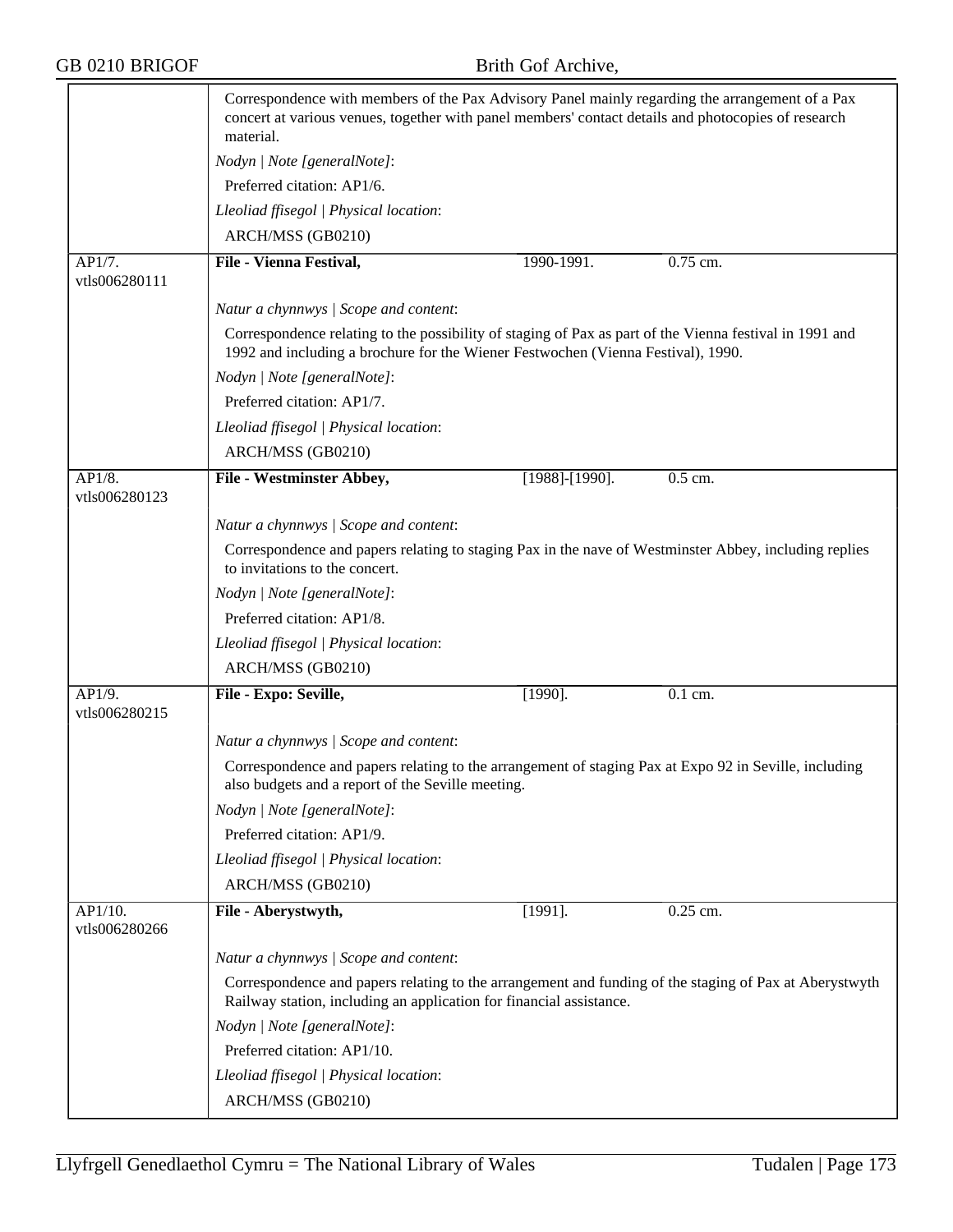| GB 0210 BRIGOF           |                                                                                                                                                                                                                                  | Brith Gof Archive,    |                  |  |
|--------------------------|----------------------------------------------------------------------------------------------------------------------------------------------------------------------------------------------------------------------------------|-----------------------|------------------|--|
| AP1/11.                  | File - Cardiff,                                                                                                                                                                                                                  | 1989-1991.            | 1 cm.            |  |
| vtls006280315            |                                                                                                                                                                                                                                  |                       |                  |  |
|                          | Natur a chynnwys / Scope and content:                                                                                                                                                                                            |                       |                  |  |
|                          | Correspondence and papers relating to the arrangement of staging Pax in Cardiff, including a proposal,<br>brochures and leaflets for Cardiff Summer Festivals and sponsorship brochures.                                         |                       |                  |  |
|                          | Nodyn   Note [generalNote]:                                                                                                                                                                                                      |                       |                  |  |
|                          | Preferred citation: AP1/11.                                                                                                                                                                                                      |                       |                  |  |
|                          | Lleoliad ffisegol   Physical location:                                                                                                                                                                                           |                       |                  |  |
|                          | ARCH/MSS (GB0210)                                                                                                                                                                                                                |                       |                  |  |
| AP1/12.<br>vtls006280377 | File - Glasgow,                                                                                                                                                                                                                  | 1990-1991.            | 1.5 cm.          |  |
|                          | Natur a chynnwys / Scope and content:                                                                                                                                                                                            |                       |                  |  |
|                          | Correspondence and papers mainly relating to the administration and arrangement of staging Pax at the<br>Glasgow International Theatre Conference, including press releases, publicity material, a review, and<br>draft budgets. |                       |                  |  |
|                          | Nodyn   Note [generalNote]:                                                                                                                                                                                                      |                       |                  |  |
|                          | Preferred citation: AP1/12.                                                                                                                                                                                                      |                       |                  |  |
|                          | Lleoliad ffisegol   Physical location:                                                                                                                                                                                           |                       |                  |  |
|                          | ARCH/MSS (GB0210)                                                                                                                                                                                                                |                       |                  |  |
| AP1/13.<br>vtls006280390 | File - Birmingham,                                                                                                                                                                                                               | $[1990]$ - $[1991]$ . | 0.1 cm.          |  |
|                          | Natur a chynnwys / Scope and content:                                                                                                                                                                                            |                       |                  |  |
|                          | Correspondence and papers relating to the arrangement of staging Pax in Birmingham.                                                                                                                                              |                       |                  |  |
|                          | Nodyn   Note [generalNote]:                                                                                                                                                                                                      |                       |                  |  |
|                          | Preferred citation: AP1/13.                                                                                                                                                                                                      |                       |                  |  |
|                          | Lleoliad ffisegol   Physical location:                                                                                                                                                                                           |                       |                  |  |
|                          | ARCH/MSS (GB0210)                                                                                                                                                                                                                |                       |                  |  |
| AP1/14.<br>vtls006280396 | File - Pax soundtrack,                                                                                                                                                                                                           | 1990-1994.            | 0.5 cm.          |  |
|                          | Natur a chynnwys / Scope and content:                                                                                                                                                                                            |                       |                  |  |
|                          | Correspondence and papers relating to arrangements for recording a Pax soundtrack, together with papers<br>relating to royalties.                                                                                                |                       |                  |  |
|                          | Nodyn   Note [generalNote]:                                                                                                                                                                                                      |                       |                  |  |
|                          | Preferred citation: AP1/14.                                                                                                                                                                                                      |                       |                  |  |
|                          | Lleoliad ffisegol   Physical location:                                                                                                                                                                                           |                       |                  |  |
|                          | ARCH/MSS (GB0210)                                                                                                                                                                                                                |                       |                  |  |
| AP1/15.<br>vtls006280411 | File - Press previews,                                                                                                                                                                                                           | 1990.                 | $1 \text{ cm}$ . |  |
|                          | Natur a chynnwys / Scope and content:                                                                                                                                                                                            |                       |                  |  |
|                          | Press previews relating mainly to the performance of Pax at the Cardiff Festival of Music, together with<br>festival brochures and a progress report.                                                                            |                       |                  |  |
|                          | Nodyn   Note [generalNote]:                                                                                                                                                                                                      |                       |                  |  |
|                          | Preferred citation: AP1/15.                                                                                                                                                                                                      |                       |                  |  |
|                          | Lleoliad ffisegol   Physical location:                                                                                                                                                                                           |                       |                  |  |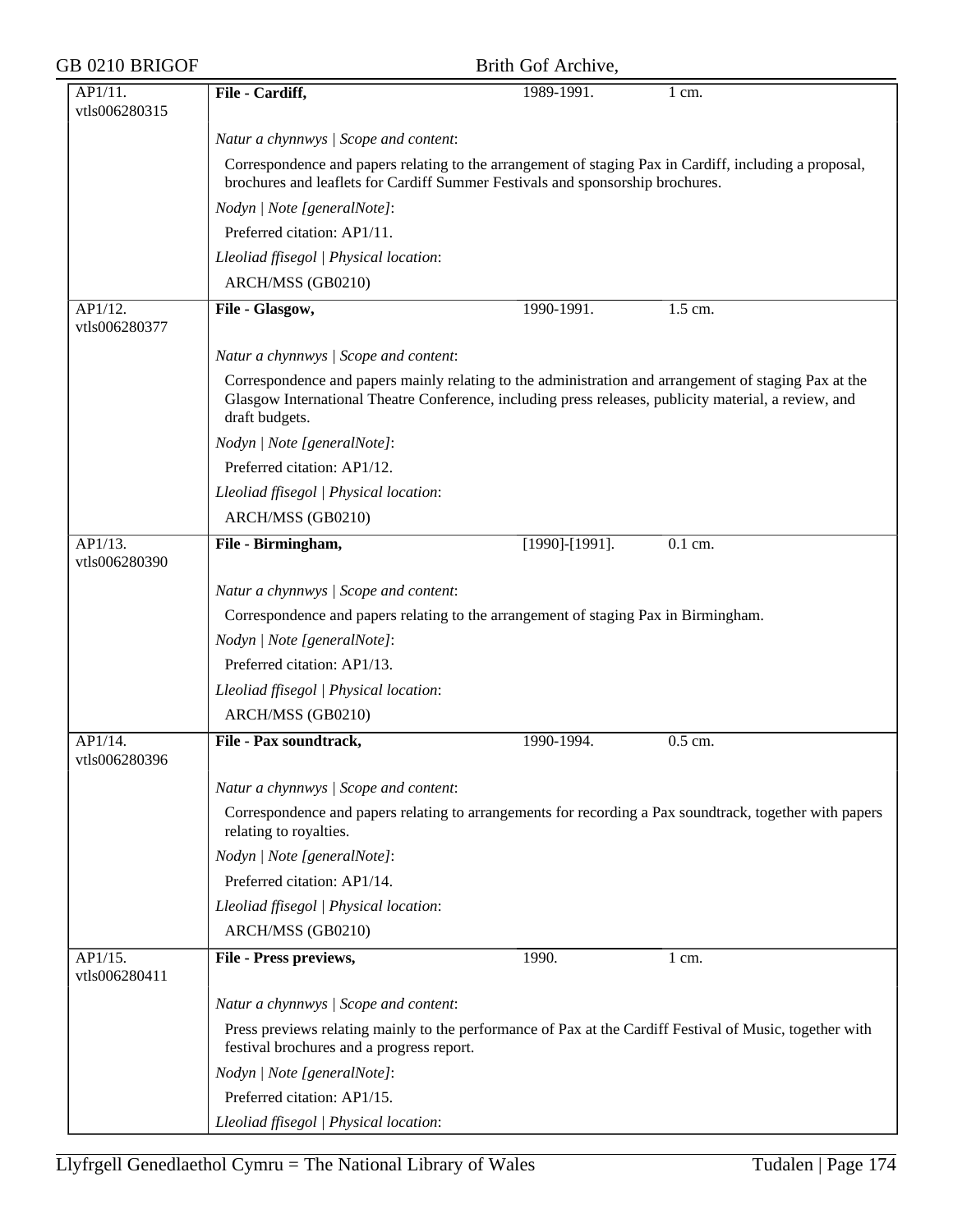|                          | ARCH/MSS (GB0210)                                                                                                                                                                                                                                                                                          |            |                  |  |  |
|--------------------------|------------------------------------------------------------------------------------------------------------------------------------------------------------------------------------------------------------------------------------------------------------------------------------------------------------|------------|------------------|--|--|
| AP1/16.                  | File - Publicity,                                                                                                                                                                                                                                                                                          | 1990-1991. | 1.5 cm.          |  |  |
| vtls006280565            |                                                                                                                                                                                                                                                                                                            |            |                  |  |  |
|                          | Natur a chynnwys / Scope and content:<br>Copies and draft copies of press and publicity material, including press releases, for the performance of                                                                                                                                                         |            |                  |  |  |
|                          | Pax at Glasgow, Aberystwyth Railway Station and the Cardiff Festival; company, production and activity<br>information; correspondence regarding publicity arrangements; and general publicity material for the<br>Cardiff Festival press; together with publicity and press material relating to Gododdin. |            |                  |  |  |
|                          | Nodyn   Note [generalNote]:                                                                                                                                                                                                                                                                                |            |                  |  |  |
|                          | Preferred citation: AP1/16.                                                                                                                                                                                                                                                                                |            |                  |  |  |
|                          | Lleoliad ffisegol   Physical location:                                                                                                                                                                                                                                                                     |            |                  |  |  |
|                          | ARCH/MSS (GB0210)                                                                                                                                                                                                                                                                                          |            |                  |  |  |
| AP1/17.<br>vtls006280592 | File - Previews, reviews and publicity,                                                                                                                                                                                                                                                                    | 1990.      | $1 \text{ cm}$ . |  |  |
|                          | Natur a chynnwys / Scope and content:                                                                                                                                                                                                                                                                      |            |                  |  |  |
|                          | Copies of previews and reviews mainly relating to the Pax production at Cardiff, together draft publicity<br>material.                                                                                                                                                                                     |            |                  |  |  |
|                          | Nodyn   Note [generalNote]:                                                                                                                                                                                                                                                                                |            |                  |  |  |
|                          | Preferred citation: AP1/17.                                                                                                                                                                                                                                                                                |            |                  |  |  |
|                          | Lleoliad ffisegol   Physical location:                                                                                                                                                                                                                                                                     |            |                  |  |  |
|                          | ARCH/MSS (GB0210)                                                                                                                                                                                                                                                                                          |            |                  |  |  |
| AP1/18.<br>vtls006280611 | File - Letters and responses,                                                                                                                                                                                                                                                                              | 1990-1991. | $0.5$ cm.        |  |  |
|                          | Natur a chynnwys / Scope and content:                                                                                                                                                                                                                                                                      |            |                  |  |  |
|                          | Letters of congratulations regarding performances of Pax at Aberystwyth and Cardiff, good luck cards<br>and responses to invitations to the performances.                                                                                                                                                  |            |                  |  |  |
|                          | Nodyn   Note [generalNote]:                                                                                                                                                                                                                                                                                |            |                  |  |  |
|                          | Preferred citation: AP1/18.                                                                                                                                                                                                                                                                                |            |                  |  |  |
|                          | Lleoliad ffisegol   Physical location:                                                                                                                                                                                                                                                                     |            |                  |  |  |
|                          | ARCH/MSS (GB0210)                                                                                                                                                                                                                                                                                          |            |                  |  |  |
| AP1/19.<br>vtls006280626 | File - Programme,                                                                                                                                                                                                                                                                                          | 1990.      | 1.5 cm.          |  |  |
|                          | Natur a chynnwys / Scope and content:                                                                                                                                                                                                                                                                      |            |                  |  |  |
|                          | Draft copies of the text for the Pax User's Handbook for the performance at Cardiff.                                                                                                                                                                                                                       |            |                  |  |  |
|                          | Nodyn   Note [generalNote]:                                                                                                                                                                                                                                                                                |            |                  |  |  |
|                          | A disk has been removed 24.9.2012.                                                                                                                                                                                                                                                                         |            |                  |  |  |
|                          | Nodyn   Note [generalNote]:                                                                                                                                                                                                                                                                                |            |                  |  |  |
|                          | Preferred citation: AP1/19.                                                                                                                                                                                                                                                                                |            |                  |  |  |
|                          | Lleoliad ffisegol   Physical location:                                                                                                                                                                                                                                                                     |            |                  |  |  |
|                          | ARCH/MSS (GB0210)                                                                                                                                                                                                                                                                                          |            |                  |  |  |
| AP1/20.<br>vtls006280643 | File - Proposal and financing,                                                                                                                                                                                                                                                                             | $[1989]$ . | 0.5 cm.          |  |  |
|                          | Natur a chynnwys / Scope and content:                                                                                                                                                                                                                                                                      |            |                  |  |  |
|                          |                                                                                                                                                                                                                                                                                                            |            |                  |  |  |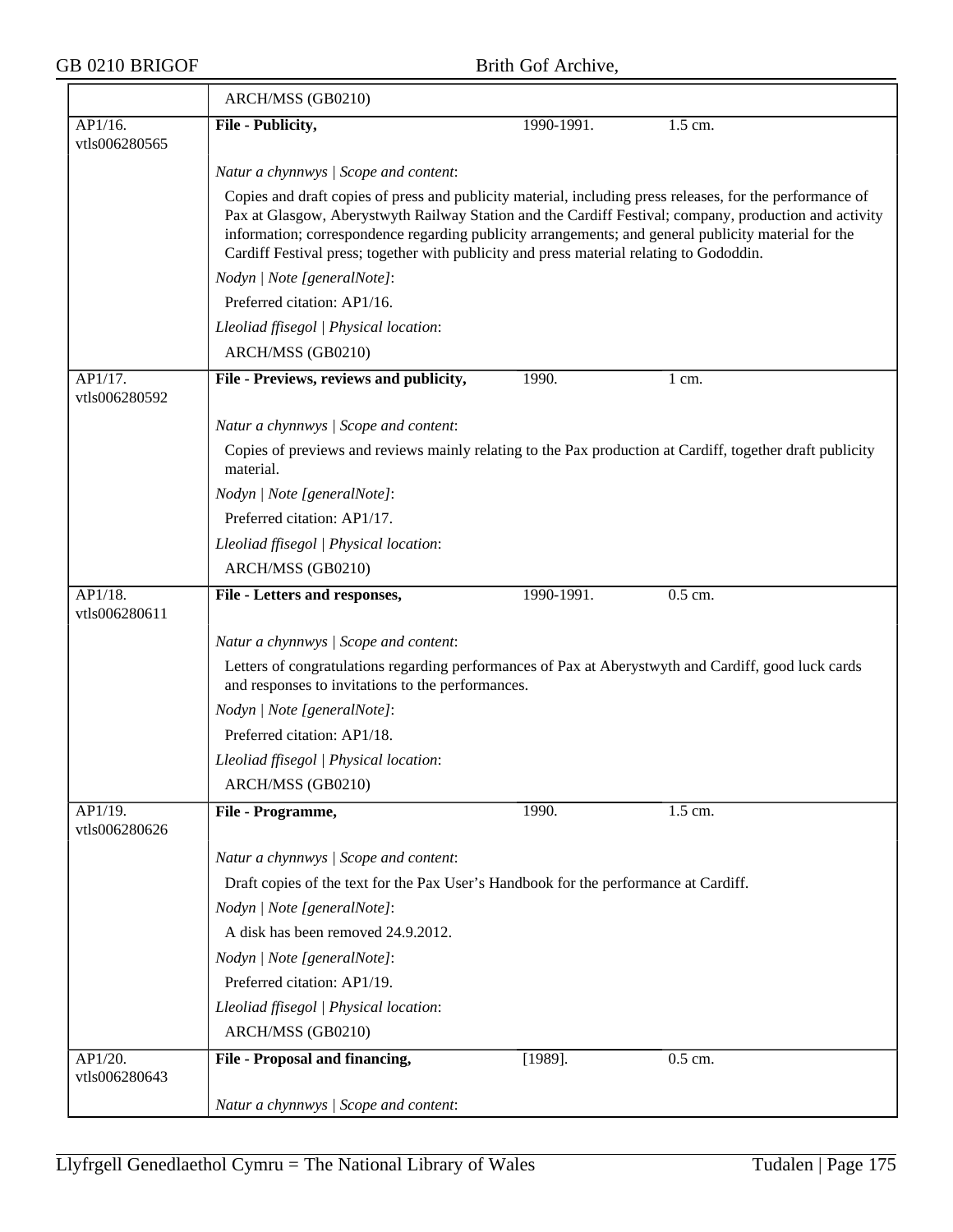|                          | A draft copy of a proposal for Pax a Dramatic Cantata for Cathedrals, which was part of the Disasters<br>of War project, with production information papers, together with papers relating to an application for<br>financial assistance.                                                       |              |                      |  |  |
|--------------------------|-------------------------------------------------------------------------------------------------------------------------------------------------------------------------------------------------------------------------------------------------------------------------------------------------|--------------|----------------------|--|--|
|                          | Nodyn   Note [generalNote]:                                                                                                                                                                                                                                                                     |              |                      |  |  |
|                          | Preferred citation: AP1/20.                                                                                                                                                                                                                                                                     |              |                      |  |  |
|                          | Lleoliad ffisegol   Physical location:                                                                                                                                                                                                                                                          |              |                      |  |  |
|                          | ARCH/MSS (GB0210)                                                                                                                                                                                                                                                                               |              |                      |  |  |
| AP1/21.<br>vtls006280697 | File - New York,                                                                                                                                                                                                                                                                                | 1987-1990.   | $\overline{1.5}$ cm. |  |  |
|                          | Natur a chynnwys / Scope and content:                                                                                                                                                                                                                                                           |              |                      |  |  |
|                          | Correspondence and papers relating to the proposal to stage Pax in the Cathedral of St John the Divine,<br>New York and including information brochures relating to the Cathedral and events held there.                                                                                        |              |                      |  |  |
|                          | Nodyn   Note [generalNote]:                                                                                                                                                                                                                                                                     |              |                      |  |  |
|                          | Preferred citation: AP1/21.                                                                                                                                                                                                                                                                     |              |                      |  |  |
|                          | Lleoliad ffisegol   Physical location:                                                                                                                                                                                                                                                          |              |                      |  |  |
|                          | ARCH/MSS (GB0210)                                                                                                                                                                                                                                                                               |              |                      |  |  |
| AP1/22.<br>vtls006280702 | File - Music festivals,                                                                                                                                                                                                                                                                         | 1990.        | $0.25$ cm.           |  |  |
|                          | Natur a chynnwys / Scope and content:                                                                                                                                                                                                                                                           |              |                      |  |  |
|                          | Correspondence with various music festivals with regard to the possibility of staging a concert,<br>presumably Pax; together with a directory of music festivals that were members of the Association<br>Europeenne des Festivals de Musique and a leaflet of the French Festivals Association. |              |                      |  |  |
|                          | Nodyn   Note [generalNote]:                                                                                                                                                                                                                                                                     |              |                      |  |  |
|                          | Preferred citation: AP1/22.                                                                                                                                                                                                                                                                     |              |                      |  |  |
|                          | Lleoliad ffisegol   Physical location:                                                                                                                                                                                                                                                          |              |                      |  |  |
|                          | ARCH/MSS (GB0210)                                                                                                                                                                                                                                                                               |              |                      |  |  |
| AP1/23.<br>vtls006280725 | File - Llanbadarn,                                                                                                                                                                                                                                                                              | [1988]-1990. | 0.5 cm.              |  |  |
|                          | Natur a chynnwys / Scope and content:                                                                                                                                                                                                                                                           |              |                      |  |  |
|                          | Correspondence and papers relating to the Pax performance in Llanbadarn Church, including budgets.                                                                                                                                                                                              |              |                      |  |  |
|                          | Nodyn   Note [generalNote]:                                                                                                                                                                                                                                                                     |              |                      |  |  |
|                          | Preferred citation: AP1/23.                                                                                                                                                                                                                                                                     |              |                      |  |  |
|                          | Lleoliad ffisegol   Physical location:                                                                                                                                                                                                                                                          |              |                      |  |  |
|                          | ARCH/MSS (GB0210)                                                                                                                                                                                                                                                                               |              |                      |  |  |
| AP1/24.<br>vtls006280735 | File - John's contacts,                                                                                                                                                                                                                                                                         | 1989-1990.   | 0.1 cm.              |  |  |
|                          | Natur a chynnwys / Scope and content:                                                                                                                                                                                                                                                           |              |                      |  |  |
|                          | Correspondence with John Hardy's contacts regarding the possibility of performing the cantata of Pax.                                                                                                                                                                                           |              |                      |  |  |
|                          | Nodyn   Note [generalNote]:                                                                                                                                                                                                                                                                     |              |                      |  |  |
|                          | Preferred citation: AP1/24.                                                                                                                                                                                                                                                                     |              |                      |  |  |
|                          | Lleoliad ffisegol   Physical location:                                                                                                                                                                                                                                                          |              |                      |  |  |
|                          | ARCH/MSS (GB0210)                                                                                                                                                                                                                                                                               |              |                      |  |  |
| AP1/25.<br>vtls006280755 | <b>File - European Year of Tourism,</b>                                                                                                                                                                                                                                                         | 1989-1991.   | $1 \text{ cm}$ .     |  |  |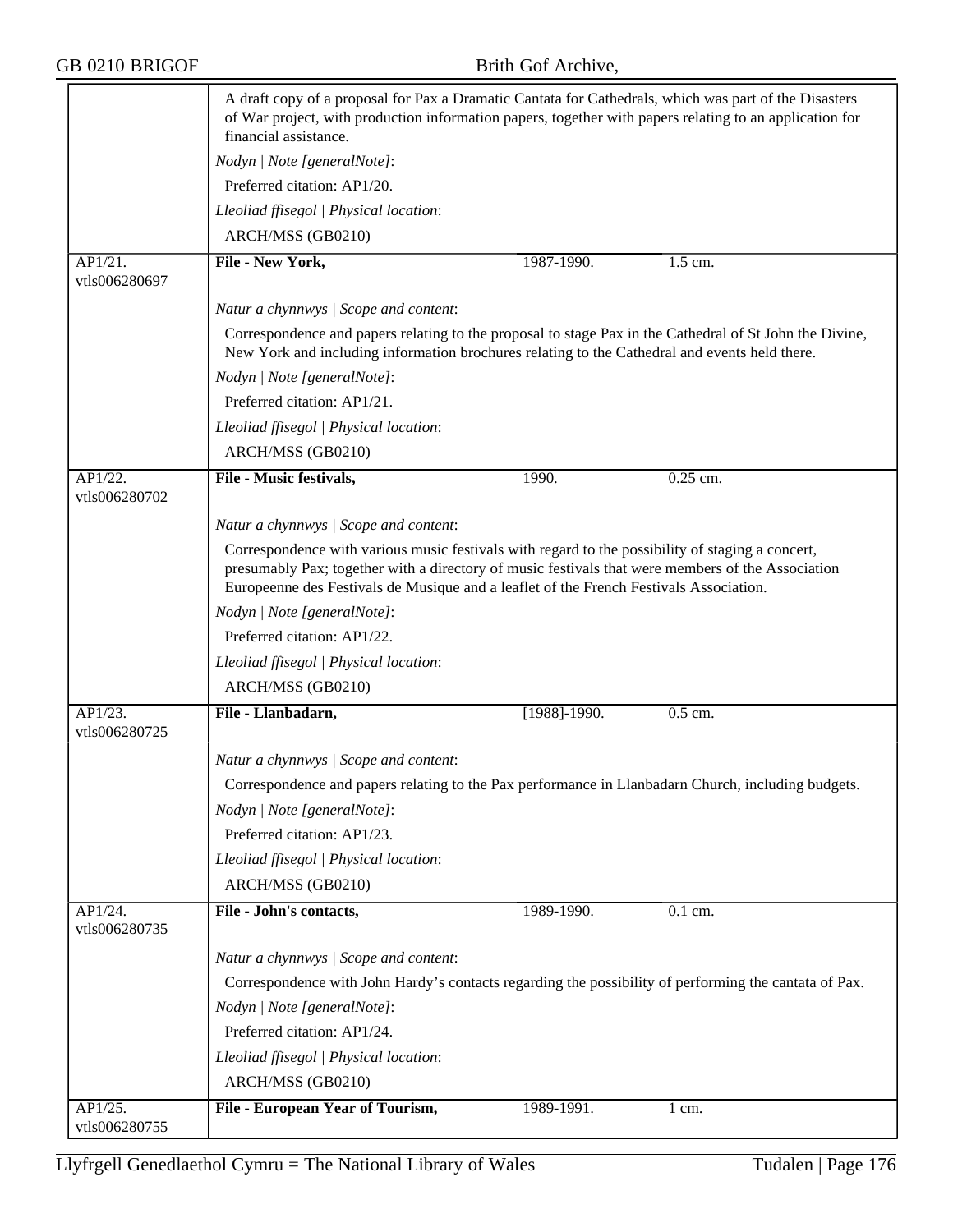|                          | Natur a chynnwys / Scope and content:                                                                                                                                                                                                                                                                                                          |                       |           |  |  |
|--------------------------|------------------------------------------------------------------------------------------------------------------------------------------------------------------------------------------------------------------------------------------------------------------------------------------------------------------------------------------------|-----------------------|-----------|--|--|
|                          | Correspondence and papers regarding a monetary award for Pax: European Eco-Opera by the European<br>Year of Tourism, including company and production information, funding applications and a European<br>Year of Tourism information document.                                                                                                |                       |           |  |  |
|                          | Nodyn   Note [generalNote]:                                                                                                                                                                                                                                                                                                                    |                       |           |  |  |
|                          | Preferred citation: AP1/25.                                                                                                                                                                                                                                                                                                                    |                       |           |  |  |
|                          | Lleoliad ffisegol   Physical location:                                                                                                                                                                                                                                                                                                         |                       |           |  |  |
|                          | ARCH/MSS (GB0210)                                                                                                                                                                                                                                                                                                                              |                       |           |  |  |
| AP1/26.<br>vtls006280779 | File - Costume,                                                                                                                                                                                                                                                                                                                                | $[1990]$ .            | 0.75 cm.  |  |  |
|                          | Natur a chynnwys / Scope and content:                                                                                                                                                                                                                                                                                                          |                       |           |  |  |
|                          | Correspondence and papers relating to arranging costumes for [Pax], including clothing company<br>brochures, pages from fashion magazines and a list of measurements of cast members.                                                                                                                                                          |                       |           |  |  |
|                          | Nodyn   Note [generalNote]:                                                                                                                                                                                                                                                                                                                    |                       |           |  |  |
|                          | Preferred citation: AP1/26.                                                                                                                                                                                                                                                                                                                    |                       |           |  |  |
|                          | Lleoliad ffisegol   Physical location:                                                                                                                                                                                                                                                                                                         |                       |           |  |  |
|                          | ARCH/MSS (GB0210)                                                                                                                                                                                                                                                                                                                              |                       |           |  |  |
| AP1/27.<br>vtls006280784 | File - Management initiatives,                                                                                                                                                                                                                                                                                                                 | $[1990]$ - $[1991]$ . | $0.5$ cm. |  |  |
|                          | Natur a chynnwys / Scope and content:                                                                                                                                                                                                                                                                                                          |                       |           |  |  |
|                          | Correspondence and papers mainly relating to an application under the 'Platform Europe' Award Scheme<br>for financial assistance to the Commission of European Communities to stage Pax in Amsterdam, Mid<br>Wales and Seville; together with news and details of Pax and other productions and activities, including<br>Y Pen Dwfn/Y Pen Bas. |                       |           |  |  |
|                          | Nodyn   Note [generalNote]:                                                                                                                                                                                                                                                                                                                    |                       |           |  |  |
|                          | Preferred citation: AP1/27.                                                                                                                                                                                                                                                                                                                    |                       |           |  |  |
|                          | Lleoliad ffisegol   Physical location:                                                                                                                                                                                                                                                                                                         |                       |           |  |  |
|                          | ARCH/MSS (GB0210)                                                                                                                                                                                                                                                                                                                              |                       |           |  |  |
| AP1/28.<br>vtls006280971 | File - General,                                                                                                                                                                                                                                                                                                                                | 1989.                 | 0.1 cm.   |  |  |
|                          | Natur a chynnwys / Scope and content:                                                                                                                                                                                                                                                                                                          |                       |           |  |  |
|                          | Articles relating to natural health therapies, festivals, classical music and performance, in which some<br>names have been highlighted, presumably collected as research for Pax.                                                                                                                                                             |                       |           |  |  |
|                          | Nodyn   Note [generalNote]:                                                                                                                                                                                                                                                                                                                    |                       |           |  |  |
|                          | Preferred citation: AP1/28.                                                                                                                                                                                                                                                                                                                    |                       |           |  |  |
|                          | Lleoliad ffisegol   Physical location:                                                                                                                                                                                                                                                                                                         |                       |           |  |  |
|                          | ARCH/MSS (GB0210)                                                                                                                                                                                                                                                                                                                              |                       |           |  |  |
| AP1/29.<br>vtls006280978 | File - Blue document,                                                                                                                                                                                                                                                                                                                          | $[1989]$ .            | 0.5 cm.   |  |  |
|                          | Natur a chynnwys / Scope and content:                                                                                                                                                                                                                                                                                                          |                       |           |  |  |
|                          | A copy of 'Blue' document, which was a report on the Pax project, together with an outline plan.                                                                                                                                                                                                                                               |                       |           |  |  |
|                          | Nodyn   Note [generalNote]:                                                                                                                                                                                                                                                                                                                    |                       |           |  |  |
|                          | Preferred citation: AP1/29.                                                                                                                                                                                                                                                                                                                    |                       |           |  |  |
|                          | Lleoliad ffisegol   Physical location:                                                                                                                                                                                                                                                                                                         |                       |           |  |  |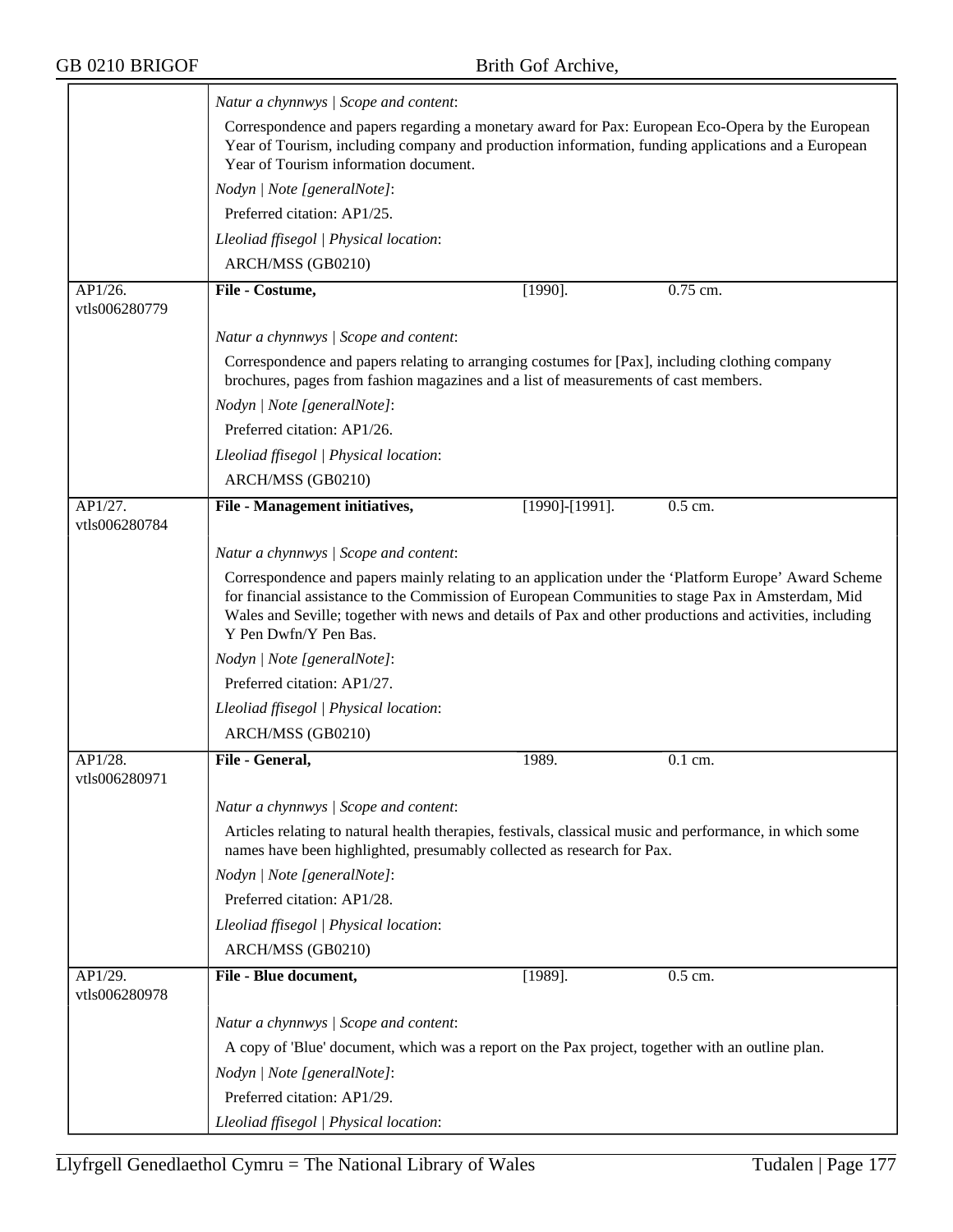$\overline{\phantom{a}}$ 

|                          | ARCH/MSS (GB0210)                                                                                                                                                                                                                                                                                                                             |                  |          |  |  |  |
|--------------------------|-----------------------------------------------------------------------------------------------------------------------------------------------------------------------------------------------------------------------------------------------------------------------------------------------------------------------------------------------|------------------|----------|--|--|--|
| AP1/30.                  | File - Prema,                                                                                                                                                                                                                                                                                                                                 | 1987, 1989-1990. | 0.25 cm. |  |  |  |
| vtls006281013            |                                                                                                                                                                                                                                                                                                                                               |                  |          |  |  |  |
|                          | Natur a chynnwys / Scope and content:                                                                                                                                                                                                                                                                                                         |                  |          |  |  |  |
|                          | Correspondence and papers relating to the arrangement of a Pax concert at Prema Arts Centre and its<br>subsequent cancellation.                                                                                                                                                                                                               |                  |          |  |  |  |
|                          | Nodyn   Note [generalNote]:                                                                                                                                                                                                                                                                                                                   |                  |          |  |  |  |
|                          | Preferred citation: AP1/30.                                                                                                                                                                                                                                                                                                                   |                  |          |  |  |  |
|                          | Lleoliad ffisegol   Physical location:                                                                                                                                                                                                                                                                                                        |                  |          |  |  |  |
|                          | ARCH/MSS (GB0210)                                                                                                                                                                                                                                                                                                                             |                  |          |  |  |  |
| AP1/31.<br>vtls006281634 | File - St David's Hall,                                                                                                                                                                                                                                                                                                                       | 1988-1990.       | 1.5 cm.  |  |  |  |
|                          | Natur a chynnwys / Scope and content:                                                                                                                                                                                                                                                                                                         |                  |          |  |  |  |
|                          | Correspondence and papers relating mainly to the performance of Pax at the Cardiff Festival of Music<br>at St David's Hall, including safety arrangements, venue and scenographic plans, production notes,<br>production script, publicity material and papers regarding arrangements.                                                        |                  |          |  |  |  |
|                          | Nodyn   Note [generalNote]:                                                                                                                                                                                                                                                                                                                   |                  |          |  |  |  |
|                          | Preferred citation: AP1/31.                                                                                                                                                                                                                                                                                                                   |                  |          |  |  |  |
|                          | Lleoliad ffisegol   Physical location:                                                                                                                                                                                                                                                                                                        |                  |          |  |  |  |
|                          | ARCH/MSS (GB0210)                                                                                                                                                                                                                                                                                                                             |                  |          |  |  |  |
| AP1/32.<br>vtls006281646 | File - Sponsorship,                                                                                                                                                                                                                                                                                                                           | 1987, 1989-1990. | 4 cm.    |  |  |  |
|                          | Natur a chynnwys / Scope and content:                                                                                                                                                                                                                                                                                                         |                  |          |  |  |  |
|                          | Correspondence and papers relating to various sponsorship requests/applications for Pax and some<br>other Brith Gof productions, including information relating to various companies, a business plan and<br>production proposals and information; together with a sponsorship proposal for a long-term sponsorship<br>relationship with S4C. |                  |          |  |  |  |
|                          | Nodyn   Note [generalNote]:                                                                                                                                                                                                                                                                                                                   |                  |          |  |  |  |
|                          | Preferred citation: AP1/32.                                                                                                                                                                                                                                                                                                                   |                  |          |  |  |  |
|                          | Lleoliad ffisegol   Physical location:                                                                                                                                                                                                                                                                                                        |                  |          |  |  |  |
|                          | ARCH/MSS (GB0210)                                                                                                                                                                                                                                                                                                                             |                  |          |  |  |  |
| AP1/33.<br>vtls006282082 | File - 'Expo',                                                                                                                                                                                                                                                                                                                                | $[1990]$ .       | 0.25 cm. |  |  |  |
|                          | Natur a chynnwys / Scope and content:                                                                                                                                                                                                                                                                                                         |                  |          |  |  |  |
|                          | Papers relating to a Pax [expo], comprising a copy of the script and of a letter of notification about a<br>premiere of the production, with copies of the image used in one version of the letter.                                                                                                                                           |                  |          |  |  |  |
|                          | Nodyn   Note [generalNote]:                                                                                                                                                                                                                                                                                                                   |                  |          |  |  |  |
|                          | Preferred citation: AP1/33.                                                                                                                                                                                                                                                                                                                   |                  |          |  |  |  |
|                          | Lleoliad ffisegol   Physical location:                                                                                                                                                                                                                                                                                                        |                  |          |  |  |  |
|                          | ARCH/MSS (GB0210)                                                                                                                                                                                                                                                                                                                             |                  |          |  |  |  |
| AP1/34.                  | File - Business plan,                                                                                                                                                                                                                                                                                                                         | $[1990]$ .       | 0.25 cm. |  |  |  |
| vtls006307553            |                                                                                                                                                                                                                                                                                                                                               |                  |          |  |  |  |
|                          | Natur a chynnwys / Scope and content:                                                                                                                                                                                                                                                                                                         |                  |          |  |  |  |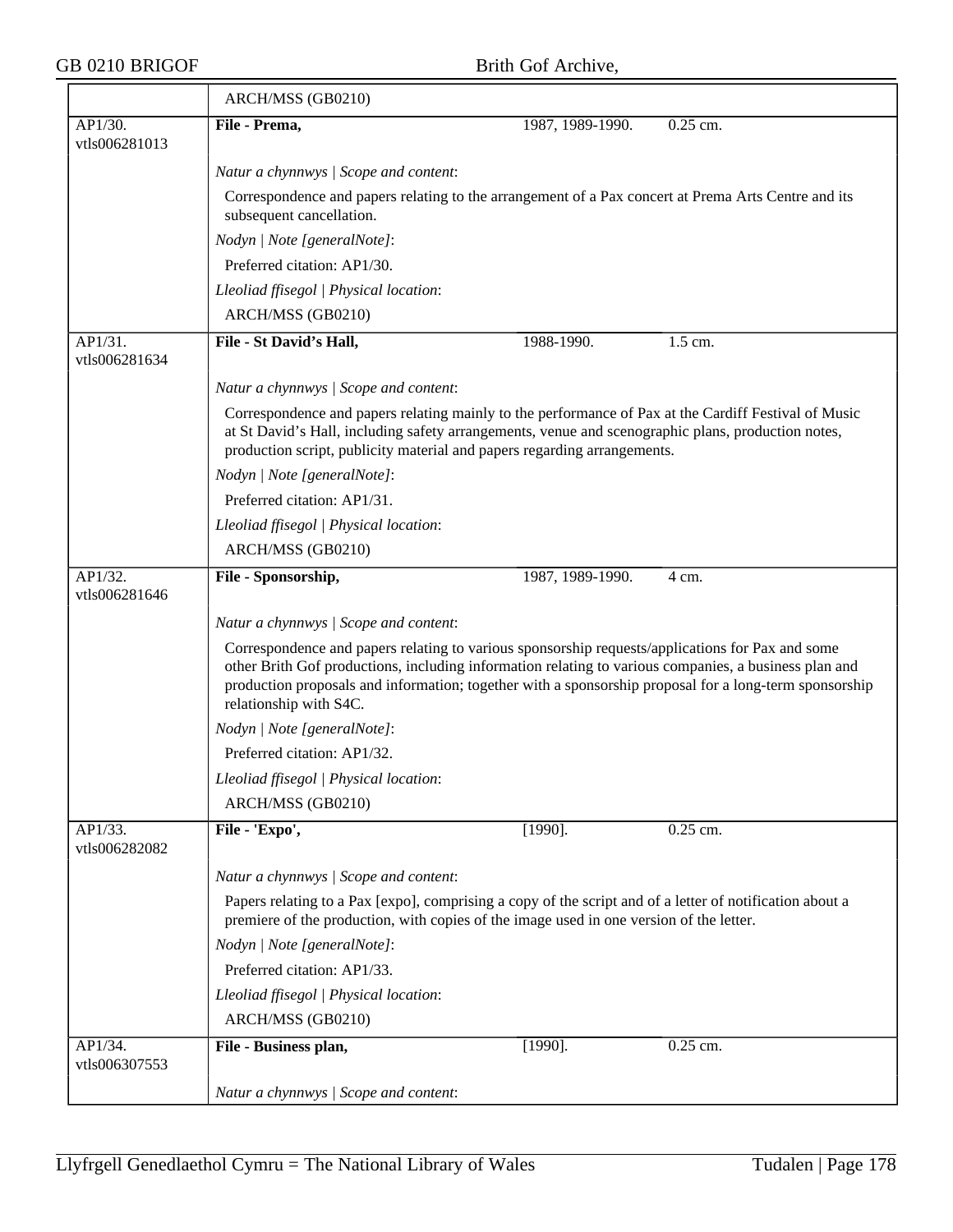A draft business plan, much of which relates to the Pax production, including details of the company's programme of work for 1989/1990 and future plans. *Nodyn | Note [generalNote]*: Preferred citation: AP1/34. *Lleoliad ffisegol | Physical location*: ARCH/MSS (GB0210)

## **Cyfres | Series AP2. vtls006280126: Other productions,**

Dyddiad | Date: [1985]-[1998]. (dyddiad creu) | (date of creation)

Natur a chynnwys | Scope and content:

Administrative correspondence and papers relating to a variety of Brith Gof productions press releases, reviews and articles, information brochures, proposals, publicity materials, production information, funding applications, financial papers and budgets, photographs, contracts and work schedules.

Disgrifiad ffisegol | Physical description: 30 folders and 4 envelopes.

Lleoliad ffisegol | Physical location: ARCH/MSS (GB0210)

Iaith y deunydd | Language of the material:

Nodyn | Note [generalNote]:

Preferred citation: AP2.

#### Trefniant | Arrangement:

| FFeil / rhestr eitemau   File / item list |                                                                                                                                                                                                                                 |                       |                                |  |  |  |
|-------------------------------------------|---------------------------------------------------------------------------------------------------------------------------------------------------------------------------------------------------------------------------------|-----------------------|--------------------------------|--|--|--|
| Cod cyfeirnod                             | Teitl   Title                                                                                                                                                                                                                   | Dyddiadau   Dates     | Disgrifiad ffisegol   Physical |  |  |  |
| Reference code                            |                                                                                                                                                                                                                                 |                       | description                    |  |  |  |
| AP2/1.                                    | File - Gwynt, Glaw, Glo a Defaid,                                                                                                                                                                                               | $[1991]$ .            | $0.1$ cm.                      |  |  |  |
| vtls006280127                             |                                                                                                                                                                                                                                 |                       |                                |  |  |  |
|                                           | Natur a chynnwys / Scope and content:                                                                                                                                                                                           |                       |                                |  |  |  |
|                                           | Papers relating to the Gwynt, Glaw, Glo a Defaid production, including press releases, a letter and a press<br>review.                                                                                                          |                       |                                |  |  |  |
|                                           | Nodyn   Note [generalNote]:                                                                                                                                                                                                     |                       |                                |  |  |  |
|                                           | Preferred citation: AP2/1.                                                                                                                                                                                                      |                       |                                |  |  |  |
|                                           | Lleoliad ffisegol   Physical location:                                                                                                                                                                                          |                       |                                |  |  |  |
|                                           | ARCH/MSS (GB0210)                                                                                                                                                                                                               |                       |                                |  |  |  |
| AP2/2.<br>vtls006280203                   | File - Ebbw Vale Garden Fesitval,                                                                                                                                                                                               | $[1990]$ - $[1991]$ . | $0.5$ cm.                      |  |  |  |
|                                           | Natur a chynnwys / Scope and content:                                                                                                                                                                                           |                       |                                |  |  |  |
|                                           | Correspondence and papers relating to the administration and arrangement of Brith Gof's participation in<br>the Ebbw Vale Garden Festival, including festival information and a copy of a preliminary proposal by<br>Brith Gof. |                       |                                |  |  |  |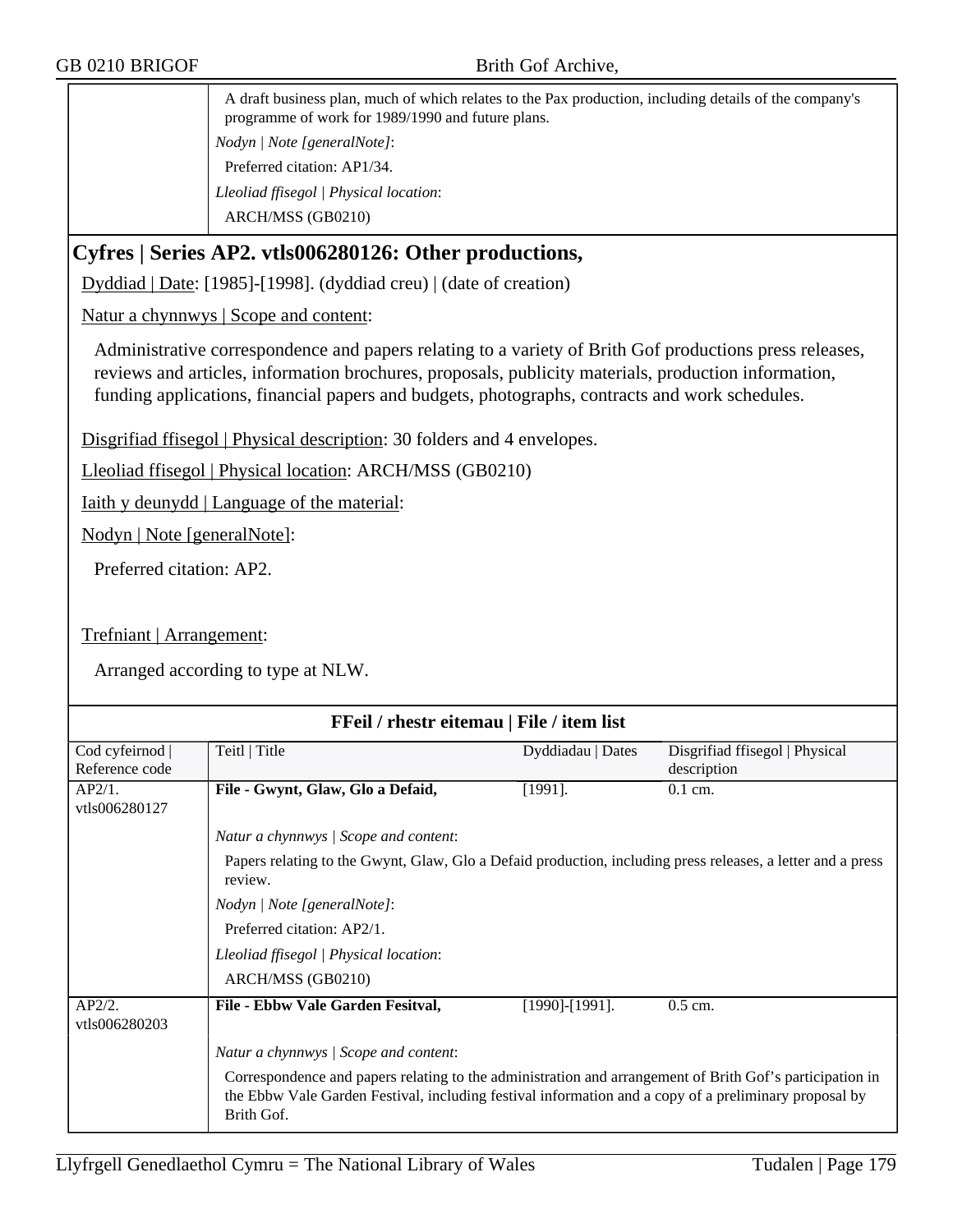|                         | Nodyn   Note [generalNote]:                                                                                                                                                                                                                                                                       |                       |            |  |  |
|-------------------------|---------------------------------------------------------------------------------------------------------------------------------------------------------------------------------------------------------------------------------------------------------------------------------------------------|-----------------------|------------|--|--|
|                         | Preferred citation: AP2/2.                                                                                                                                                                                                                                                                        |                       |            |  |  |
|                         | Lleoliad ffisegol   Physical location:                                                                                                                                                                                                                                                            |                       |            |  |  |
|                         | ARCH/MSS (GB0210)                                                                                                                                                                                                                                                                                 |                       |            |  |  |
| AP2/3.<br>vtls006280399 | File - New programme,                                                                                                                                                                                                                                                                             | $[1989x1991]$ .       | 0.25 cm.   |  |  |
|                         | Natur a chynnwys / Scope and content:                                                                                                                                                                                                                                                             |                       |            |  |  |
|                         | Papers relating to a new programme of Brith Gof productions, including details of a series of solo<br>performances, Los Angeles and Exx-1.                                                                                                                                                        |                       |            |  |  |
|                         | Nodyn   Note [generalNote]:                                                                                                                                                                                                                                                                       |                       |            |  |  |
|                         | Preferred citation: AP2/3.                                                                                                                                                                                                                                                                        |                       |            |  |  |
|                         | Lleoliad ffisegol   Physical location:                                                                                                                                                                                                                                                            |                       |            |  |  |
|                         | ARCH/MSS (GB0210)                                                                                                                                                                                                                                                                                 |                       |            |  |  |
| AP2/4.<br>vtls006280401 | File - Mayfest,                                                                                                                                                                                                                                                                                   | 1991.                 | $0.1$ cm.  |  |  |
|                         | Natur a chynnwys / Scope and content:                                                                                                                                                                                                                                                             |                       |            |  |  |
|                         | A letter to Patricia [?] offering options for a performance by Brith Gof at the Mayfest.                                                                                                                                                                                                          |                       |            |  |  |
|                         | Nodyn   Note [generalNote]:                                                                                                                                                                                                                                                                       |                       |            |  |  |
|                         | Preferred citation: AP2/4.                                                                                                                                                                                                                                                                        |                       |            |  |  |
|                         | Lleoliad ffisegol   Physical location:                                                                                                                                                                                                                                                            |                       |            |  |  |
|                         | ARCH/MSS (GB0210)                                                                                                                                                                                                                                                                                 |                       |            |  |  |
| AP2/5.<br>vtls006280407 | File - From Memory,                                                                                                                                                                                                                                                                               | 1991.                 | $0.25$ cm. |  |  |
|                         | Natur a chynnwys / Scope and content:                                                                                                                                                                                                                                                             |                       |            |  |  |
|                         | Correspondence relating to arrangements regarding the performance of From Memory, a series of solo<br>performances by Mike Pearson, including production details.                                                                                                                                 |                       |            |  |  |
|                         | Nodyn   Note [generalNote]:                                                                                                                                                                                                                                                                       |                       |            |  |  |
|                         | Preferred citation: AP2/5.                                                                                                                                                                                                                                                                        |                       |            |  |  |
|                         | Lleoliad ffisegol   Physical location:                                                                                                                                                                                                                                                            |                       |            |  |  |
|                         | ARCH/MSS (GB0210)                                                                                                                                                                                                                                                                                 |                       |            |  |  |
| AP2/6.<br>vtls006280414 | File - Past publicity material,                                                                                                                                                                                                                                                                   | $[1986]$ - $[1987]$ . | $0.75$ cm. |  |  |
|                         | Natur a chynnwys / Scope and content:                                                                                                                                                                                                                                                             |                       |            |  |  |
|                         | Past publicity and press material relating to various productions including Bible Banners,<br>Pandaemonium, Oherwydd y Mae'r Amser yn Agos, 8961 Caneuon Galar a Gobaith, Disasters of War,<br>Du a Gwyn, Ymfudwyr, together with pages from a draft copy of the company review of work brochure. |                       |            |  |  |
|                         | Nodyn   Note [generalNote]:                                                                                                                                                                                                                                                                       |                       |            |  |  |
|                         | Preferred citation: AP2/6.                                                                                                                                                                                                                                                                        |                       |            |  |  |
|                         | Lleoliad ffisegol   Physical location:                                                                                                                                                                                                                                                            |                       |            |  |  |
|                         | ARCH/MSS (GB0210)                                                                                                                                                                                                                                                                                 |                       |            |  |  |
| AP2/7.<br>vtls006280783 | File - Publicity,                                                                                                                                                                                                                                                                                 | $[1985]$ -1992.       | 0.5 cm.    |  |  |
|                         | Natur a chynnwys / Scope and content:                                                                                                                                                                                                                                                             |                       |            |  |  |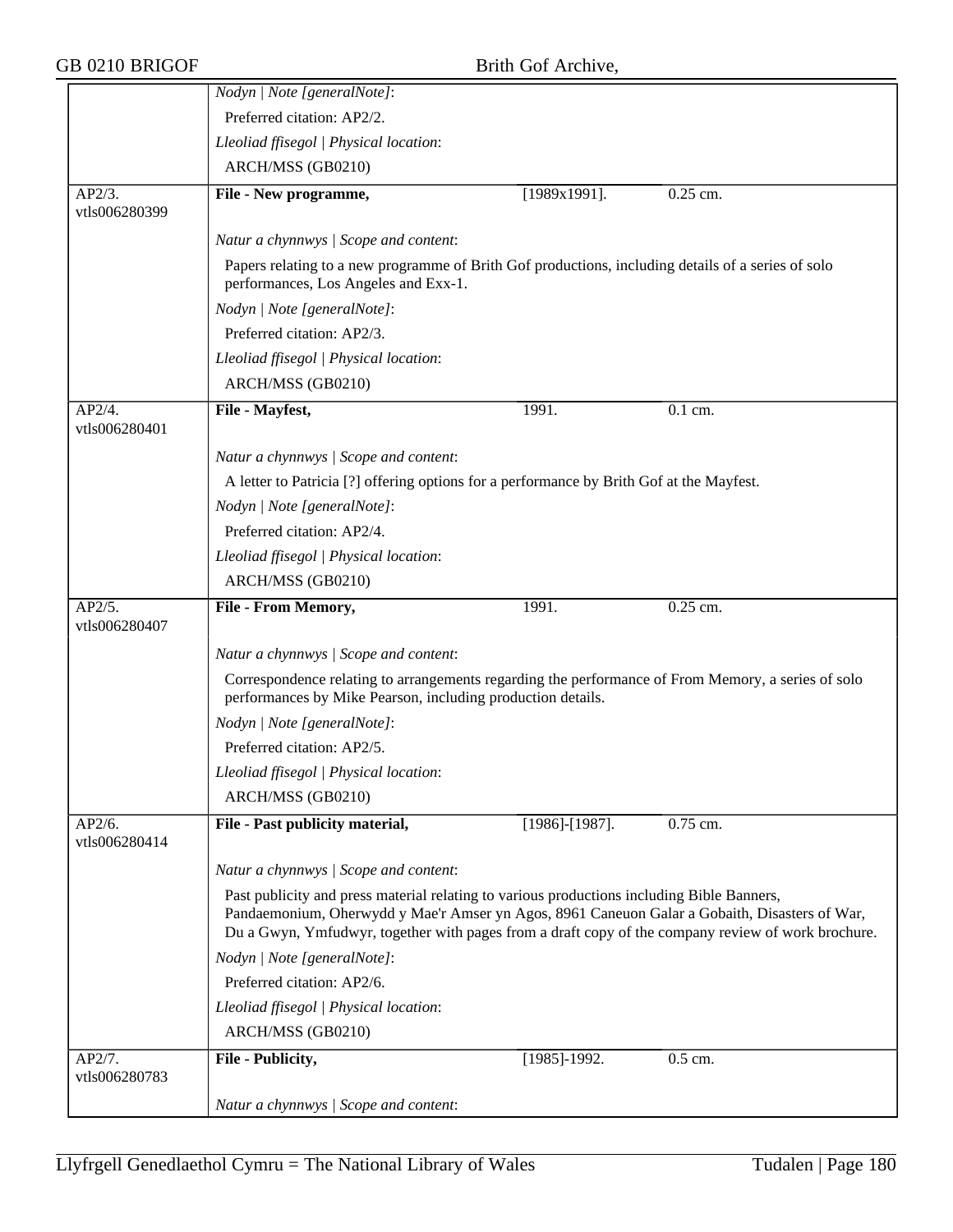|                          | Articles relating to Brith Gof productions and events which have included productions by Brith Gof,<br>including a copy of a seminar about various works.                                                                                                          |                   |                      |  |  |
|--------------------------|--------------------------------------------------------------------------------------------------------------------------------------------------------------------------------------------------------------------------------------------------------------------|-------------------|----------------------|--|--|
|                          | Nodyn   Note [generalNote]:                                                                                                                                                                                                                                        |                   |                      |  |  |
|                          | Preferred citation: AP2/7.                                                                                                                                                                                                                                         |                   |                      |  |  |
|                          | Lleoliad ffisegol   Physical location:                                                                                                                                                                                                                             |                   |                      |  |  |
|                          | ARCH/MSS (GB0210)                                                                                                                                                                                                                                                  |                   |                      |  |  |
| AP2/8.                   | File - Green Eye,                                                                                                                                                                                                                                                  | 1989-1990.        | 0.1 cm.              |  |  |
| vtls006280945            |                                                                                                                                                                                                                                                                    |                   |                      |  |  |
|                          | Natur a chynnwys / Scope and content:                                                                                                                                                                                                                              |                   |                      |  |  |
|                          | Papers relating to the creation of a television documentary about Gododdin by Green Eye, including a<br>proposed structure and a consent form.                                                                                                                     |                   |                      |  |  |
|                          | Nodyn   Note [generalNote]:                                                                                                                                                                                                                                        |                   |                      |  |  |
|                          | Preferred citation: AP2/8.                                                                                                                                                                                                                                         |                   |                      |  |  |
|                          | Lleoliad ffisegol   Physical location:                                                                                                                                                                                                                             |                   |                      |  |  |
|                          | ARCH/MSS (GB0210)                                                                                                                                                                                                                                                  |                   |                      |  |  |
| AP2/9.                   | File - EXX-1 Cassette,                                                                                                                                                                                                                                             | $[1989]$ .        | $\overline{0.1}$ cm. |  |  |
| vtls006281003            |                                                                                                                                                                                                                                                                    |                   |                      |  |  |
|                          | Natur a chynnwys / Scope and content:                                                                                                                                                                                                                              |                   |                      |  |  |
|                          | Papers relating to the distribution of the EXX-1 cassette recording, together with copies of the press<br>release regarding the recording, including draft copies.                                                                                                 |                   |                      |  |  |
|                          | Nodyn   Note [generalNote]:                                                                                                                                                                                                                                        |                   |                      |  |  |
|                          | Preferred citation: AP2/9.                                                                                                                                                                                                                                         |                   |                      |  |  |
|                          | Lleoliad ffisegol   Physical location:                                                                                                                                                                                                                             |                   |                      |  |  |
|                          | ARCH/MSS (GB0210)                                                                                                                                                                                                                                                  |                   |                      |  |  |
| AP2/10.<br>vtls006281035 | File - 8961: Caneuon Galar a Gobaith,                                                                                                                                                                                                                              | $[1985]$ -[1986]. | 0.5 cm.              |  |  |
|                          | Natur a chynnwys / Scope and content:                                                                                                                                                                                                                              |                   |                      |  |  |
|                          | Papers relating to 8961: Caneuon Galar a Gobaith, including draft copies of the production booklet/<br>programme, pages from a publication about Brith Gof productions which includes information regarding<br>this production and some images of the performance. |                   |                      |  |  |
|                          | Nodyn   Note [generalNote]:                                                                                                                                                                                                                                        |                   |                      |  |  |
|                          | Preferred citation: AP2/10.                                                                                                                                                                                                                                        |                   |                      |  |  |
|                          | Lleoliad ffisegol   Physical location:                                                                                                                                                                                                                             |                   |                      |  |  |
|                          | ARCH/MSS (GB0210)                                                                                                                                                                                                                                                  |                   |                      |  |  |
| AP2/11.<br>vtls006281134 | File - Norway,                                                                                                                                                                                                                                                     | 1988-[1989].      | 0.1 cm.              |  |  |
|                          | Crëwr   Creator:                                                                                                                                                                                                                                                   |                   |                      |  |  |
|                          | Natur a chynnwys / Scope and content:                                                                                                                                                                                                                              |                   |                      |  |  |
|                          | Reviews relating to the collaboration between Brith Gof and two Norwegian theatre companies to<br>produce Bessat!, a production in the Disasters of War series, inspired by the etchings of Goya.                                                                  |                   |                      |  |  |
|                          | Nodyn   Note [generalNote]:                                                                                                                                                                                                                                        |                   |                      |  |  |
|                          | Preferred citation: AP2/11.                                                                                                                                                                                                                                        |                   |                      |  |  |
|                          | Lleoliad ffisegol   Physical location:                                                                                                                                                                                                                             |                   |                      |  |  |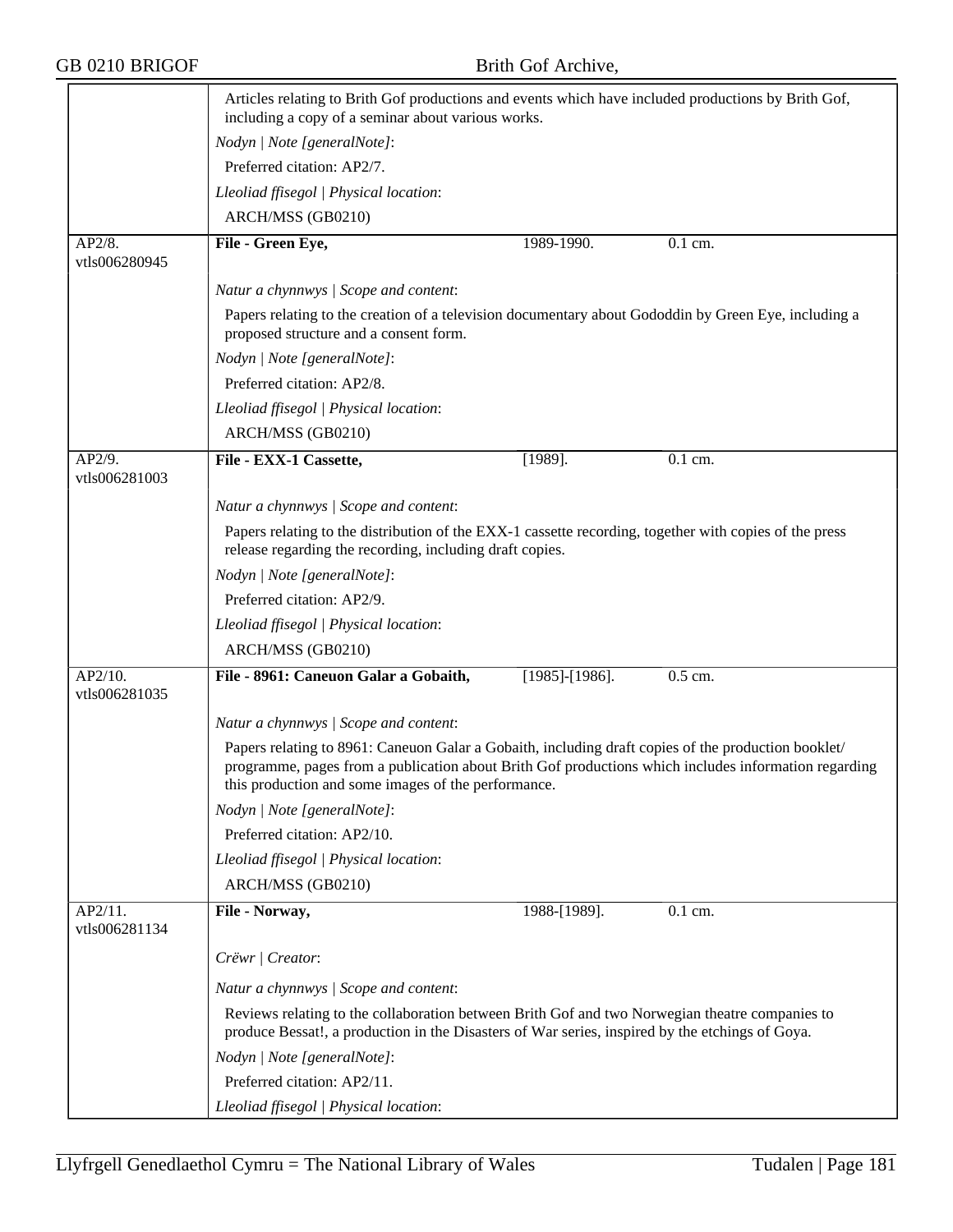$\overline{\phantom{0}}$ 

|                          | ARCH/MSS (GB0210)                                                                                                                                                                                                                                                                                                            |            |                                                                                                          |  |  |  |
|--------------------------|------------------------------------------------------------------------------------------------------------------------------------------------------------------------------------------------------------------------------------------------------------------------------------------------------------------------------|------------|----------------------------------------------------------------------------------------------------------|--|--|--|
| AP2/12.<br>vtls006281157 | File - Gulbenkian,                                                                                                                                                                                                                                                                                                           | $[1988]$ . | 0.25 cm.                                                                                                 |  |  |  |
|                          | Natur a chynnwys / Scope and content:                                                                                                                                                                                                                                                                                        |            |                                                                                                          |  |  |  |
|                          | Correspondence and papers relating to the Gulbenkian Foundation regarding a bid for funding for the<br>War Requiem of the Disasters of War project, including a proposal and funding application.                                                                                                                            |            |                                                                                                          |  |  |  |
|                          | Nodyn   Note [generalNote]:                                                                                                                                                                                                                                                                                                  |            |                                                                                                          |  |  |  |
|                          | Preferred citation: AP2/12.                                                                                                                                                                                                                                                                                                  |            |                                                                                                          |  |  |  |
|                          | Lleoliad ffisegol   Physical location:                                                                                                                                                                                                                                                                                       |            |                                                                                                          |  |  |  |
|                          | ARCH/MSS (GB0210)                                                                                                                                                                                                                                                                                                            |            |                                                                                                          |  |  |  |
| AP2/13.<br>vtls006281170 | File - Ymfudwyr,                                                                                                                                                                                                                                                                                                             | $[1987]$ . | 0.1 cm.                                                                                                  |  |  |  |
|                          | Natur a chynnwys / Scope and content:                                                                                                                                                                                                                                                                                        |            |                                                                                                          |  |  |  |
|                          | Papers relating the Ymfudwyr production including draft and final copies of the programme, press<br>quotations, technical details and pages regarding Ymfudwyr from a Brith Gof brochure of work.                                                                                                                            |            |                                                                                                          |  |  |  |
|                          | Nodyn   Note [generalNote]:                                                                                                                                                                                                                                                                                                  |            |                                                                                                          |  |  |  |
|                          | Preferred citation: AP2/13.                                                                                                                                                                                                                                                                                                  |            |                                                                                                          |  |  |  |
|                          | Lleoliad ffisegol   Physical location:                                                                                                                                                                                                                                                                                       |            |                                                                                                          |  |  |  |
|                          | ARCH/MSS (GB0210)                                                                                                                                                                                                                                                                                                            |            |                                                                                                          |  |  |  |
| AP2/14.<br>vtls006281172 | File - Y Pen Dwfn,                                                                                                                                                                                                                                                                                                           | 1991.      | $\overline{0.1}$ cm.                                                                                     |  |  |  |
|                          | Natur a chynnwys / Scope and content:                                                                                                                                                                                                                                                                                        |            |                                                                                                          |  |  |  |
|                          | Correspondence regarding the cost of pro-cubes for the 'Y Pen Dwfn' production.                                                                                                                                                                                                                                              |            |                                                                                                          |  |  |  |
|                          | Nodyn   Note [generalNote]:                                                                                                                                                                                                                                                                                                  |            |                                                                                                          |  |  |  |
|                          | Preferred citation: AP2/14.                                                                                                                                                                                                                                                                                                  |            |                                                                                                          |  |  |  |
|                          | Lleoliad ffisegol   Physical location:                                                                                                                                                                                                                                                                                       |            |                                                                                                          |  |  |  |
|                          | ARCH/MSS (GB0210)                                                                                                                                                                                                                                                                                                            |            |                                                                                                          |  |  |  |
| AP2/15.<br>vtls006281201 | File - I Wlad Dda a Helaeth,                                                                                                                                                                                                                                                                                                 | 1987-1988. | 0.5 cm.                                                                                                  |  |  |  |
|                          | Natur a chynnwys / Scope and content:                                                                                                                                                                                                                                                                                        |            |                                                                                                          |  |  |  |
|                          | Correspondence and papers relating to a Welsh language programme produced by Chapter Video<br>Workshop and Brith Gof, I Wlad Dda a Helaeth, which was screened on S4C, and also including a<br>transcript and translation of the programme, a budget, previews and reviews of the performance of<br>'Ymfydwyr' in Argentina. |            |                                                                                                          |  |  |  |
|                          | Nodyn   Note [generalNote]:                                                                                                                                                                                                                                                                                                  |            |                                                                                                          |  |  |  |
|                          | Preferred citation: AP2/15.                                                                                                                                                                                                                                                                                                  |            |                                                                                                          |  |  |  |
|                          | Lleoliad ffisegol   Physical location:                                                                                                                                                                                                                                                                                       |            |                                                                                                          |  |  |  |
|                          | ARCH/MSS (GB0210)                                                                                                                                                                                                                                                                                                            |            |                                                                                                          |  |  |  |
| AP2/16.<br>vtls006281398 | File - EXX-1,                                                                                                                                                                                                                                                                                                                | 1989.      | 0.5 cm.                                                                                                  |  |  |  |
|                          | Natur a chynnwys / Scope and content:                                                                                                                                                                                                                                                                                        |            |                                                                                                          |  |  |  |
|                          | images, previews and press releases, together with information relating to the recording of the EXX-1<br>cassette.                                                                                                                                                                                                           |            | Papers relating to the EXX-1 production (also referred to as Jihad?), including production and publicity |  |  |  |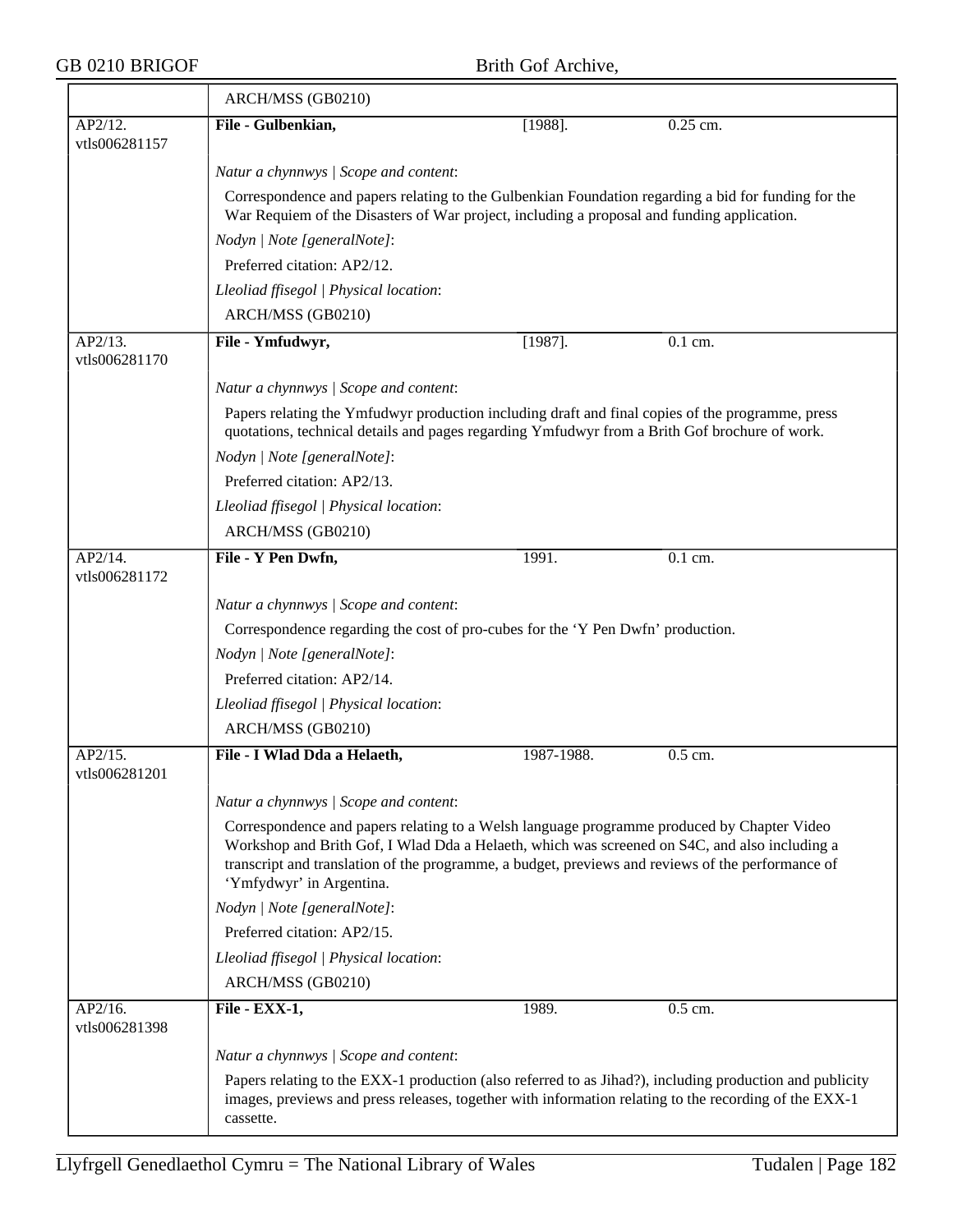|                                               | Nodyn   Note [generalNote]:                                                                                                                                                                                                                                                                                                                                                                                                                                                                                      |                |            |
|-----------------------------------------------|------------------------------------------------------------------------------------------------------------------------------------------------------------------------------------------------------------------------------------------------------------------------------------------------------------------------------------------------------------------------------------------------------------------------------------------------------------------------------------------------------------------|----------------|------------|
|                                               | Preferred citation: AP2/16.                                                                                                                                                                                                                                                                                                                                                                                                                                                                                      |                |            |
|                                               | Lleoliad ffisegol   Physical location:                                                                                                                                                                                                                                                                                                                                                                                                                                                                           |                |            |
|                                               | ARCH/MSS (GB0210)                                                                                                                                                                                                                                                                                                                                                                                                                                                                                                |                |            |
| $\overline{\text{AP2}}/17$ .<br>vtls006281573 | File - Besatt,                                                                                                                                                                                                                                                                                                                                                                                                                                                                                                   | 1987-1988.     | 1.5 cm.    |
|                                               | Natur a chynnwys / Scope and content:                                                                                                                                                                                                                                                                                                                                                                                                                                                                            |                |            |
|                                               | Correspondence and papers relating to an International Theatre Seminar held in Aberystwyth with<br>Grenland Fritaetr, Norway and to a tour of the performance of Besatt! (Disasters of War 3) in Wales,<br>the Oslo and Bergen Festivals, Porsgrunn and Ardal, including reports on the seminar in Aberystwyth<br>and tour of Norway, requests for financial assistance, statements of accounts and budgets, reviews,<br>photographs and publicity material for Grenland Fritaetr, Besatt and other productions. |                |            |
|                                               | Nodyn   Note [generalNote]:                                                                                                                                                                                                                                                                                                                                                                                                                                                                                      |                |            |
|                                               | Preferred citation: AP2/17.                                                                                                                                                                                                                                                                                                                                                                                                                                                                                      |                |            |
|                                               | Lleoliad ffisegol   Physical location:                                                                                                                                                                                                                                                                                                                                                                                                                                                                           |                |            |
|                                               | ARCH/MSS (GB0210)                                                                                                                                                                                                                                                                                                                                                                                                                                                                                                |                |            |
| AP2/18.<br>vtls006281616                      | File - TV Deal,                                                                                                                                                                                                                                                                                                                                                                                                                                                                                                  | 1989-1991.     | 1.5 cm.    |
|                                               | Natur a chynnwys / Scope and content:                                                                                                                                                                                                                                                                                                                                                                                                                                                                            |                |            |
|                                               | Correspondence and papers relating to the arrangement of proposed collaborative tv/live theatre projects<br>between Brith Gof and Criw Byw, including proposals and contracts.                                                                                                                                                                                                                                                                                                                                   |                |            |
|                                               | Nodyn   Note [generalNote]:                                                                                                                                                                                                                                                                                                                                                                                                                                                                                      |                |            |
|                                               | Preferred citation: AP2/18.                                                                                                                                                                                                                                                                                                                                                                                                                                                                                      |                |            |
|                                               | Lleoliad ffisegol   Physical location:                                                                                                                                                                                                                                                                                                                                                                                                                                                                           |                |            |
|                                               | ARCH/MSS (GB0210)                                                                                                                                                                                                                                                                                                                                                                                                                                                                                                |                |            |
| AP2/19.<br>vtls006281760                      | File - Ffin,                                                                                                                                                                                                                                                                                                                                                                                                                                                                                                     | 1989.          | $0.25$ cm. |
|                                               | Natur a chynnwys / Scope and content:                                                                                                                                                                                                                                                                                                                                                                                                                                                                            |                |            |
|                                               | Papers relating to Ffin – the musical arm of Brith Gof and their concert performance at the Richard<br>Demarco Gallery, including papers relating to an application [for funding] from the Regional<br>Contemporary Music Network and the Regional Contemporary Music Circuit and an update brochure,<br>which contains plans, contracts, correspondence and technical details.                                                                                                                                  |                |            |
|                                               | Nodyn   Note [generalNote]:                                                                                                                                                                                                                                                                                                                                                                                                                                                                                      |                |            |
|                                               | Preferred citation: AP2/19.                                                                                                                                                                                                                                                                                                                                                                                                                                                                                      |                |            |
|                                               | Lleoliad ffisegol   Physical location:                                                                                                                                                                                                                                                                                                                                                                                                                                                                           |                |            |
|                                               | ARCH/MSS (GB0210)                                                                                                                                                                                                                                                                                                                                                                                                                                                                                                |                |            |
| AP2/20.<br>vtls006282063                      | File - [Camlann],                                                                                                                                                                                                                                                                                                                                                                                                                                                                                                | [1993]-[1994]. | 2 cm.      |
|                                               | Natur a chynnwys / Scope and content:                                                                                                                                                                                                                                                                                                                                                                                                                                                                            |                |            |
|                                               | Correspondence and papers, mainly relating to the Camlann production regarding arrangements and<br>administrative matters, including insurance, funding, performance and rehearsal venues, publicity and<br>transport and also including contact lists, marketing and production information with a tour schedule,<br>budgets and production meetings documentation.                                                                                                                                             |                |            |
|                                               | Nodyn   Note [generalNote]:                                                                                                                                                                                                                                                                                                                                                                                                                                                                                      |                |            |
|                                               | Preferred citation: AP2/20.                                                                                                                                                                                                                                                                                                                                                                                                                                                                                      |                |            |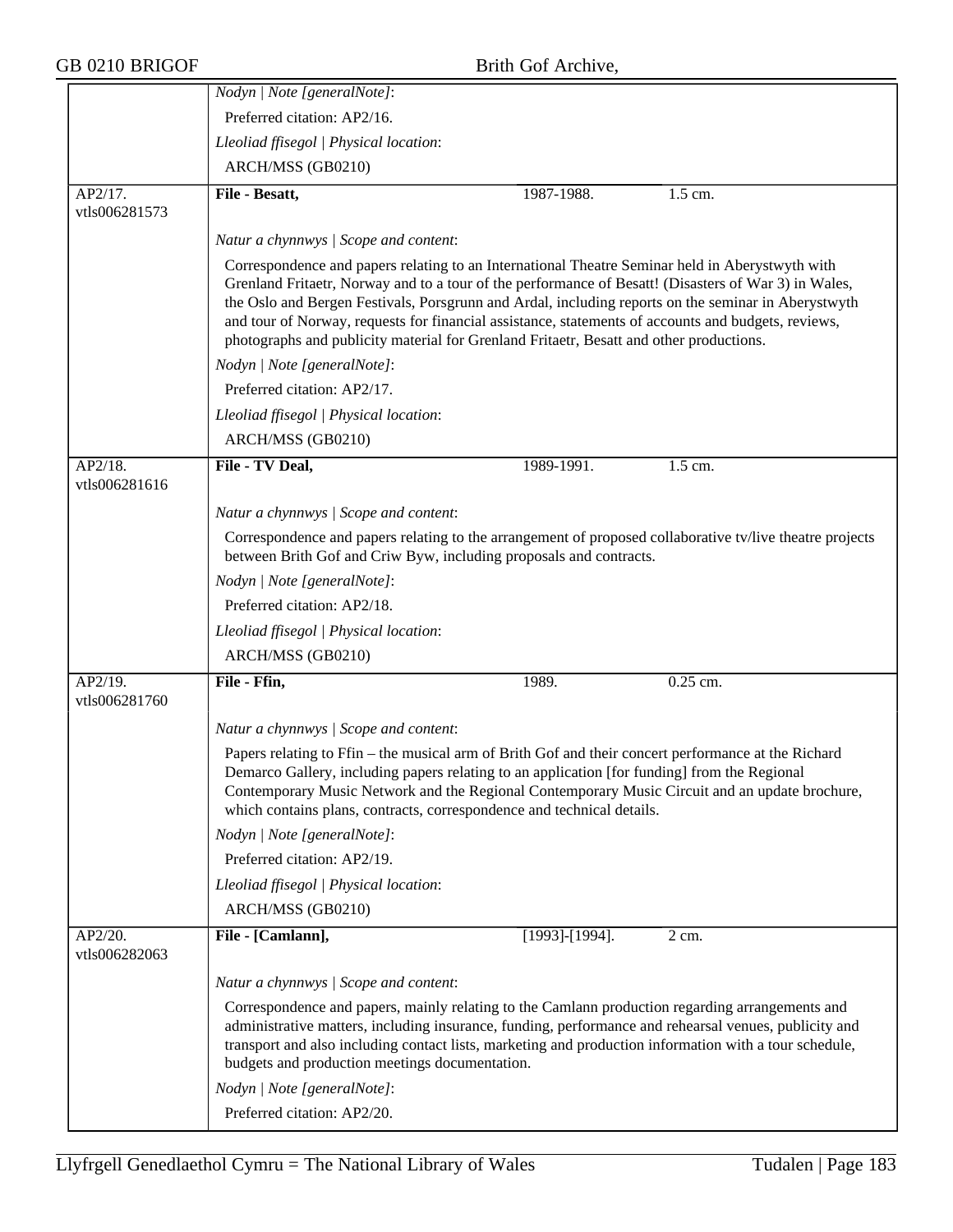|                             | Lleoliad ffisegol   Physical location:                                                                                                                                                                                                                                                                                                                                                                                                                    |            |                  |  |  |
|-----------------------------|-----------------------------------------------------------------------------------------------------------------------------------------------------------------------------------------------------------------------------------------------------------------------------------------------------------------------------------------------------------------------------------------------------------------------------------------------------------|------------|------------------|--|--|
|                             | ARCH/MSS (GB0210)                                                                                                                                                                                                                                                                                                                                                                                                                                         |            |                  |  |  |
| AP2/21.                     | File - Arturius Rex,                                                                                                                                                                                                                                                                                                                                                                                                                                      | 1994.      | 2.5 cm.          |  |  |
| vtls006282108               |                                                                                                                                                                                                                                                                                                                                                                                                                                                           |            |                  |  |  |
|                             | Natur a chynnwys / Scope and content:                                                                                                                                                                                                                                                                                                                                                                                                                     |            |                  |  |  |
|                             | Correspondence and papers relating to the Arturius Rex production, regarding general arrangements<br>and arrangements for the performances, publicity, publicity material and equipment, and also including<br>information/press releases, photographs (to be used in the publicity material), contracts, work schedule<br>and production timetable, details of production costs and budgets.                                                             |            |                  |  |  |
|                             | Nodyn   Note [generalNote]:<br>Preferred citation: AP2/21.                                                                                                                                                                                                                                                                                                                                                                                                |            |                  |  |  |
|                             |                                                                                                                                                                                                                                                                                                                                                                                                                                                           |            |                  |  |  |
|                             | Lleoliad ffisegol   Physical location:                                                                                                                                                                                                                                                                                                                                                                                                                    |            |                  |  |  |
|                             | ARCH/MSS (GB0210)                                                                                                                                                                                                                                                                                                                                                                                                                                         |            |                  |  |  |
| AP2/22.<br>vtls006282189    | File - Tri Bywyd,                                                                                                                                                                                                                                                                                                                                                                                                                                         | 1995.      | 2.5 cm.          |  |  |
|                             | Natur a chynnwys / Scope and content:                                                                                                                                                                                                                                                                                                                                                                                                                     |            |                  |  |  |
|                             | Quotations from various companies for equipment and services for the Tri Bywyd production at<br>Lampeter and invoices for equipment for the production at Lampeter and the National Eisteddfod,<br>together with a work schedule, negatives of the site at Lampeter and product brochures.                                                                                                                                                                |            |                  |  |  |
|                             | Nodyn   Note [generalNote]:                                                                                                                                                                                                                                                                                                                                                                                                                               |            |                  |  |  |
|                             | Preferred citation: AP2/22.                                                                                                                                                                                                                                                                                                                                                                                                                               |            |                  |  |  |
|                             | Lleoliad ffisegol   Physical location:                                                                                                                                                                                                                                                                                                                                                                                                                    |            |                  |  |  |
|                             | ARCH/MSS (GB0210)                                                                                                                                                                                                                                                                                                                                                                                                                                         |            |                  |  |  |
| $AP2/23$ .<br>vtls006282323 | <b>File - First Five Miles,</b>                                                                                                                                                                                                                                                                                                                                                                                                                           | 1997-1998. | 1.25 cm.         |  |  |
|                             | Natur a chynnwys / Scope and content:                                                                                                                                                                                                                                                                                                                                                                                                                     |            |                  |  |  |
|                             | Correspondence and papers relating mainly to the arrangements for the First Five Miles: "Rhyfel y Sais<br>Bach" production, including arrangements for press coverage and the helicopter and including also<br>publicity material and a copy of the script; together with information sheets relating to art galleries and<br>exhibition spaces in Wales and to two other productions by Mike Pearson: Dead Men's Shoes and The<br>man who ate his boots. |            |                  |  |  |
|                             | Nodyn   Note [generalNote]:                                                                                                                                                                                                                                                                                                                                                                                                                               |            |                  |  |  |
|                             | Preferred citation: AP2/23.                                                                                                                                                                                                                                                                                                                                                                                                                               |            |                  |  |  |
|                             | Lleoliad ffisegol   Physical location:                                                                                                                                                                                                                                                                                                                                                                                                                    |            |                  |  |  |
|                             | ARCH/MSS (GB0210)                                                                                                                                                                                                                                                                                                                                                                                                                                         |            |                  |  |  |
| AP2/24.<br>vtls006282379    | File - Haearn,                                                                                                                                                                                                                                                                                                                                                                                                                                            | $[1993]$ . | $1 \text{ cm}$ . |  |  |
|                             | Natur a chynnwys / Scope and content:                                                                                                                                                                                                                                                                                                                                                                                                                     |            |                  |  |  |
|                             | Correspondence and papers relating to the arrangement of possible restagings of Haearn in Douai,<br>Wrexham, Amsterdam and Birmingham, and including also budgets, updates and discussion notes.                                                                                                                                                                                                                                                          |            |                  |  |  |
|                             | Nodyn   Note [generalNote]:                                                                                                                                                                                                                                                                                                                                                                                                                               |            |                  |  |  |
|                             | Preferred citation: AP2/24.                                                                                                                                                                                                                                                                                                                                                                                                                               |            |                  |  |  |
|                             | Lleoliad ffisegol   Physical location:                                                                                                                                                                                                                                                                                                                                                                                                                    |            |                  |  |  |
|                             | ARCH/MSS (GB0210)                                                                                                                                                                                                                                                                                                                                                                                                                                         |            |                  |  |  |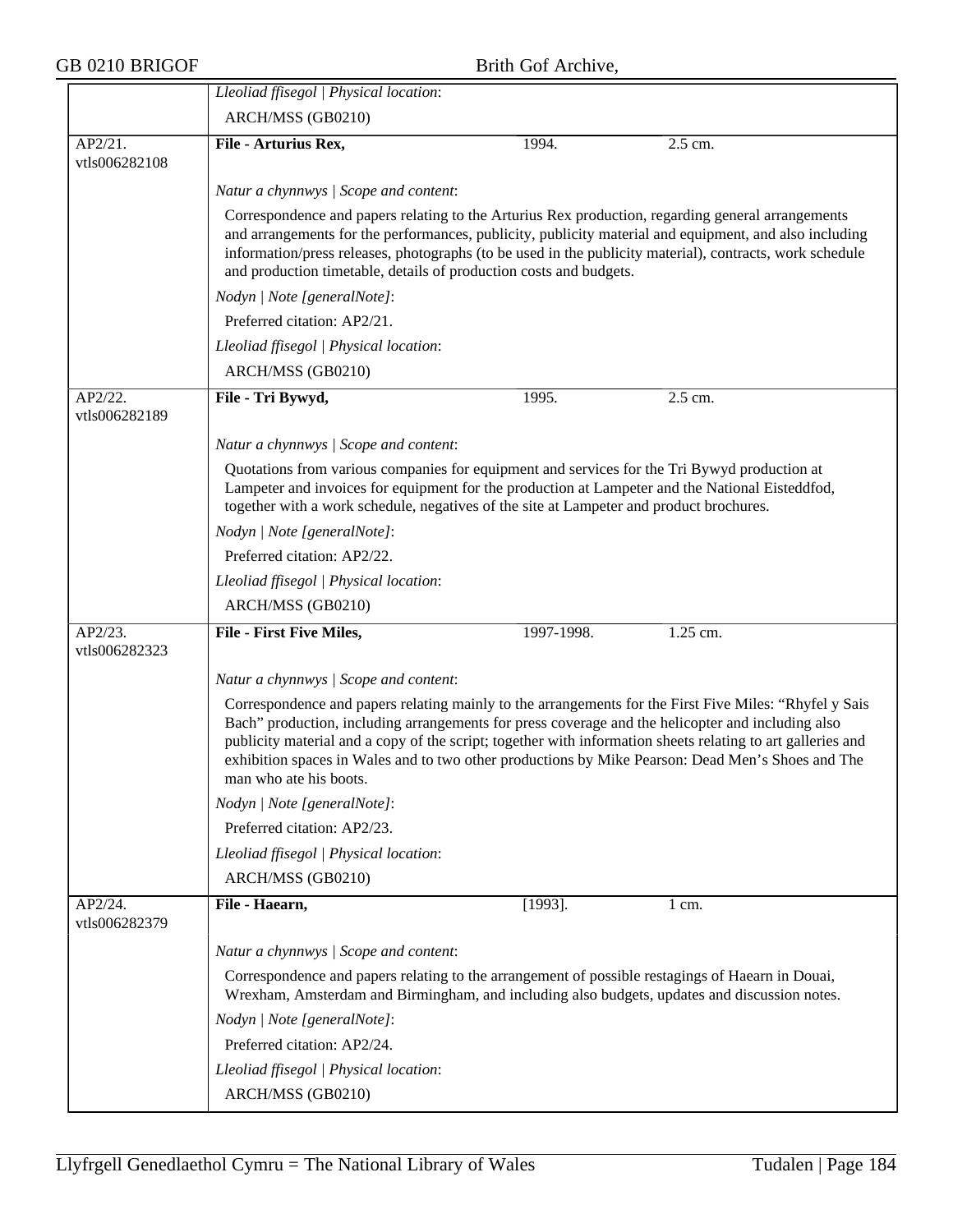| GB 0210 BRIGOF<br>Brith Gof Archive, |                                                                                                                                                                                                                                                                                                    |            |            |
|--------------------------------------|----------------------------------------------------------------------------------------------------------------------------------------------------------------------------------------------------------------------------------------------------------------------------------------------------|------------|------------|
| AP2/25.<br>vtls006282405             | File - Prydain,                                                                                                                                                                                                                                                                                    | 1995.      | 0.5 cm.    |
|                                      | Natur a chynnwys / Scope and content:                                                                                                                                                                                                                                                              |            |            |
|                                      | Correspondence and papers relating to the Prydain production, including budgets and production costs.                                                                                                                                                                                              |            |            |
|                                      | Nodyn   Note [generalNote]:                                                                                                                                                                                                                                                                        |            |            |
|                                      | Preferred citation: AP2/25.                                                                                                                                                                                                                                                                        |            |            |
|                                      | Lleoliad ffisegol   Physical location:                                                                                                                                                                                                                                                             |            |            |
|                                      | ARCH/MSS (GB0210)                                                                                                                                                                                                                                                                                  |            |            |
| AP2/26.<br>vtls006282423             | File - Camlann,                                                                                                                                                                                                                                                                                    | 1993-1994. | 3 cm.      |
|                                      | Natur a chynnwys / Scope and content:                                                                                                                                                                                                                                                              |            |            |
|                                      | Correspondence and papers relating mainly to the arrangement of the Camlann production in Germany<br>and including also contracts, budgets, work schedules, technical details and venue plans; together with<br>some correspondence relating to a possible staging in Barcelona.                   |            |            |
|                                      | Nodyn   Note [generalNote]:                                                                                                                                                                                                                                                                        |            |            |
|                                      | Preferred citation: AP2/26.                                                                                                                                                                                                                                                                        |            |            |
|                                      | Lleoliad ffisegol   Physical location:                                                                                                                                                                                                                                                             |            |            |
|                                      | ARCH/MSS (GB0210)                                                                                                                                                                                                                                                                                  |            |            |
| AP2/27.<br>vtls006282450             | File - Reviews: Prydain,                                                                                                                                                                                                                                                                           | $[1996]$ . | $0.25$ cm. |
|                                      | Natur a chynnwys / Scope and content:                                                                                                                                                                                                                                                              |            |            |
|                                      | Reviews relating to the Prydain production, including a review of Prydain at Mayfest, Glasgow, a letter<br>from David Adams of the Guardian regarding his review with typed copies of some of his reviews of<br>other work by Brith Gof, together with a review from the Cymro with a translation. |            |            |
|                                      | Nodyn   Note [generalNote]:                                                                                                                                                                                                                                                                        |            |            |
|                                      | Preferred citation: AP2/27.                                                                                                                                                                                                                                                                        |            |            |
|                                      | Lleoliad ffisegol   Physical location:                                                                                                                                                                                                                                                             |            |            |
|                                      | ARCH/MSS (GB0210)                                                                                                                                                                                                                                                                                  |            |            |
| AP2/28.                              | <b>File - Barclays New Stages,</b>                                                                                                                                                                                                                                                                 | 1995.      | 0.1 cm.    |
| vtls006282785                        |                                                                                                                                                                                                                                                                                                    |            |            |
|                                      | Natur a chynnwys / Scope and content:                                                                                                                                                                                                                                                              |            |            |
|                                      | A letter concerning arrangements for the Barclays New Stages gala, together with a plan of the Royal<br>Court Theatre. Details of the Brith Gof production are unknown.                                                                                                                            |            |            |
|                                      | Nodyn   Note [generalNote]:                                                                                                                                                                                                                                                                        |            |            |
|                                      | Preferred citation: AP2/28.                                                                                                                                                                                                                                                                        |            |            |
|                                      | Lleoliad ffisegol   Physical location:                                                                                                                                                                                                                                                             |            |            |
|                                      | ARCH/MSS (GB0210)                                                                                                                                                                                                                                                                                  |            |            |
| AP2/29.<br>vtls006282806             | File - La Fura Dels Baus,                                                                                                                                                                                                                                                                          | $[1995]$ . | 0.1 cm.    |
|                                      | Natur a chynnwys / Scope and content:                                                                                                                                                                                                                                                              |            |            |
|                                      | Correspondence relating to the arrangement of Brith Gof attending a Festival of Welsh Art in Catalunya<br>and collaborating with La Fura Dels Baus.                                                                                                                                                |            |            |
|                                      | Nodyn   Note [generalNote]:                                                                                                                                                                                                                                                                        |            |            |
|                                      | Preferred citation: AP2/29.                                                                                                                                                                                                                                                                        |            |            |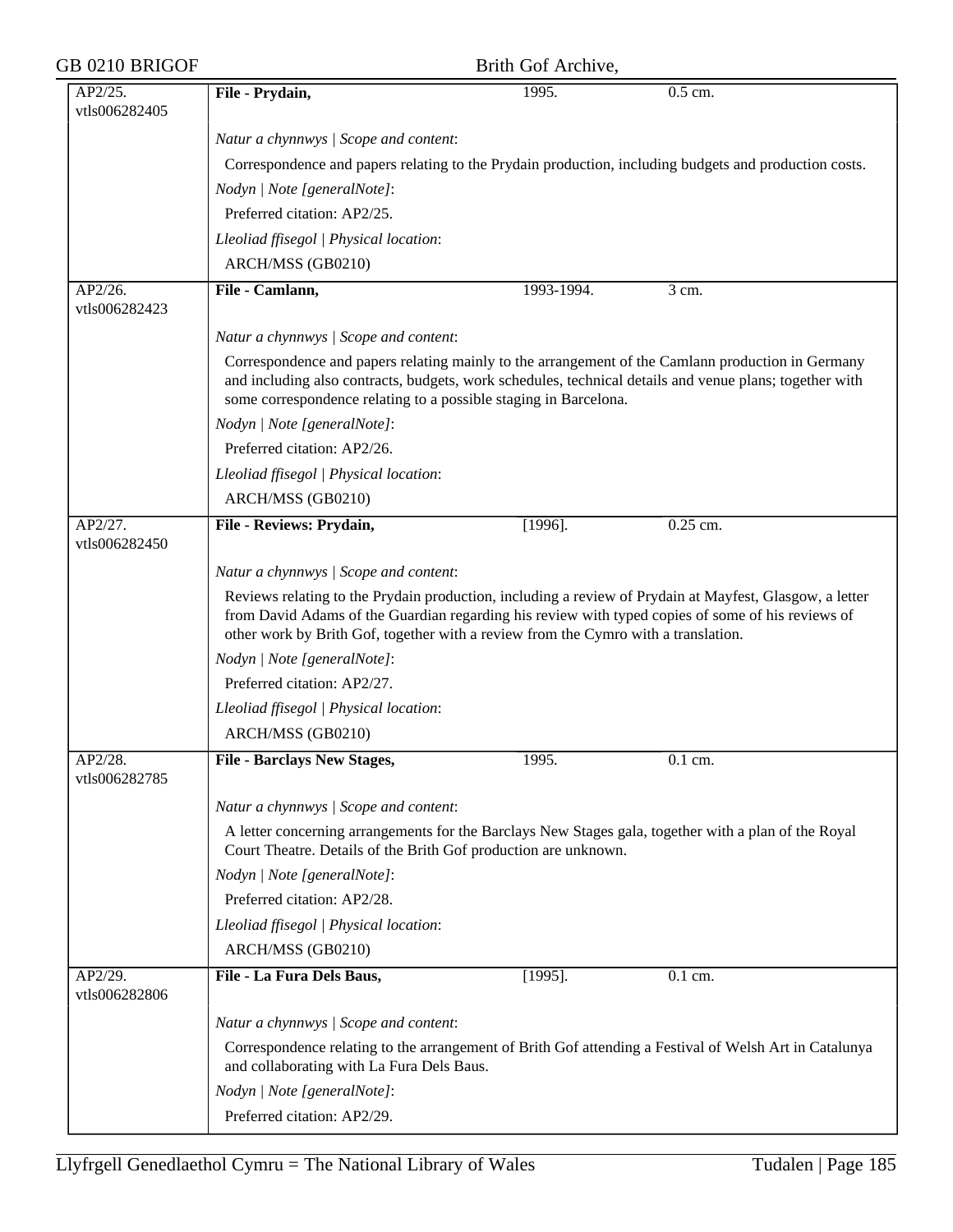|                                                                                                                                                                                                                                                                                                                           | Lleoliad ffisegol   Physical location:                                                                                                                                                                                                                                                                                                                                                                                                  |                       |          |  |
|---------------------------------------------------------------------------------------------------------------------------------------------------------------------------------------------------------------------------------------------------------------------------------------------------------------------------|-----------------------------------------------------------------------------------------------------------------------------------------------------------------------------------------------------------------------------------------------------------------------------------------------------------------------------------------------------------------------------------------------------------------------------------------|-----------------------|----------|--|
|                                                                                                                                                                                                                                                                                                                           | ARCH/MSS (GB0210)                                                                                                                                                                                                                                                                                                                                                                                                                       |                       |          |  |
| AP2/30.<br>vtls006282825                                                                                                                                                                                                                                                                                                  | File - Bro Colwyn National Eisteddfod,                                                                                                                                                                                                                                                                                                                                                                                                  | 1995.                 | 0.1 cm.  |  |
|                                                                                                                                                                                                                                                                                                                           | Natur a chynnwys / Scope and content:                                                                                                                                                                                                                                                                                                                                                                                                   |                       |          |  |
|                                                                                                                                                                                                                                                                                                                           | Details of the performances and events to be held by Brith Gof on their stand at the 1995 National<br>Eisteddfod at Bro Colwyn.                                                                                                                                                                                                                                                                                                         |                       |          |  |
|                                                                                                                                                                                                                                                                                                                           | Nodyn   Note [generalNote]:                                                                                                                                                                                                                                                                                                                                                                                                             |                       |          |  |
|                                                                                                                                                                                                                                                                                                                           | Preferred citation: AP2/30.                                                                                                                                                                                                                                                                                                                                                                                                             |                       |          |  |
|                                                                                                                                                                                                                                                                                                                           | Lleoliad ffisegol   Physical location:                                                                                                                                                                                                                                                                                                                                                                                                  |                       |          |  |
|                                                                                                                                                                                                                                                                                                                           | ARCH/MSS (GB0210)                                                                                                                                                                                                                                                                                                                                                                                                                       |                       |          |  |
| AP2/31.<br>vtls006282867                                                                                                                                                                                                                                                                                                  | File - Blow Your Mind - See a Show,                                                                                                                                                                                                                                                                                                                                                                                                     | 1995.                 | 0.1 cm.  |  |
|                                                                                                                                                                                                                                                                                                                           | Natur a chynnwys / Scope and content:                                                                                                                                                                                                                                                                                                                                                                                                   |                       |          |  |
|                                                                                                                                                                                                                                                                                                                           | Letters regarding Brith Gof's possible involvement with the Blow Your Mind promotion for British<br>Theatre.                                                                                                                                                                                                                                                                                                                            |                       |          |  |
|                                                                                                                                                                                                                                                                                                                           | Nodyn   Note [generalNote]:                                                                                                                                                                                                                                                                                                                                                                                                             |                       |          |  |
|                                                                                                                                                                                                                                                                                                                           | Preferred citation: AP2/31.                                                                                                                                                                                                                                                                                                                                                                                                             |                       |          |  |
|                                                                                                                                                                                                                                                                                                                           | Lleoliad ffisegol   Physical location:                                                                                                                                                                                                                                                                                                                                                                                                  |                       |          |  |
|                                                                                                                                                                                                                                                                                                                           | ARCH/MSS (GB0210)                                                                                                                                                                                                                                                                                                                                                                                                                       |                       |          |  |
| AP2/32.<br>vtls006307569                                                                                                                                                                                                                                                                                                  | File - Nicaragua,                                                                                                                                                                                                                                                                                                                                                                                                                       | $[1987]$ - $[1988]$ . | 0.25 cm. |  |
|                                                                                                                                                                                                                                                                                                                           | Natur a chynnwys / Scope and content:                                                                                                                                                                                                                                                                                                                                                                                                   |                       |          |  |
|                                                                                                                                                                                                                                                                                                                           | Correspondence and papers relating to Nicaragua and possibly staging a production there, including<br>a letter to the company sharing information about the country, photographs and slides, and a letter to<br>the Nicaraguan Embassy regarding the Disasters of War information pack; together with a letter to<br>the director of the Festival Internacional de Teatro de Manizales again regarding the Disasters of War<br>project. |                       |          |  |
|                                                                                                                                                                                                                                                                                                                           | Nodyn   Note [generalNote]:                                                                                                                                                                                                                                                                                                                                                                                                             |                       |          |  |
|                                                                                                                                                                                                                                                                                                                           | Preferred citation: AP2/32.                                                                                                                                                                                                                                                                                                                                                                                                             |                       |          |  |
|                                                                                                                                                                                                                                                                                                                           | Lleoliad ffisegol   Physical location:                                                                                                                                                                                                                                                                                                                                                                                                  |                       |          |  |
|                                                                                                                                                                                                                                                                                                                           | ARCH/MSS (GB0210)                                                                                                                                                                                                                                                                                                                                                                                                                       |                       |          |  |
|                                                                                                                                                                                                                                                                                                                           | Cyfres   Series AP3. vtls006281103: Festivals,                                                                                                                                                                                                                                                                                                                                                                                          |                       |          |  |
|                                                                                                                                                                                                                                                                                                                           | Dyddiad   Date: [1987]-[1991]. (dyddiad creu)   (date of creation)                                                                                                                                                                                                                                                                                                                                                                      |                       |          |  |
|                                                                                                                                                                                                                                                                                                                           | <u>Natur a chynnwys</u>   Scope and content:                                                                                                                                                                                                                                                                                                                                                                                            |                       |          |  |
| Administrative correspondence and papers relating to Brith Gof's participation in various festivals,<br>regarding mainly arrangements and funding and also including publicity material, programmes,<br>previews and reviews, details of costs, budgets, contracts, venue plans and details of technical<br>requirements. |                                                                                                                                                                                                                                                                                                                                                                                                                                         |                       |          |  |

Disgrifiad ffisegol | Physical description: 9 folders and 1 envelope.

Lleoliad ffisegol | Physical location: ARCH/MSS (GB0210)

Iaith y deunydd | Language of the material: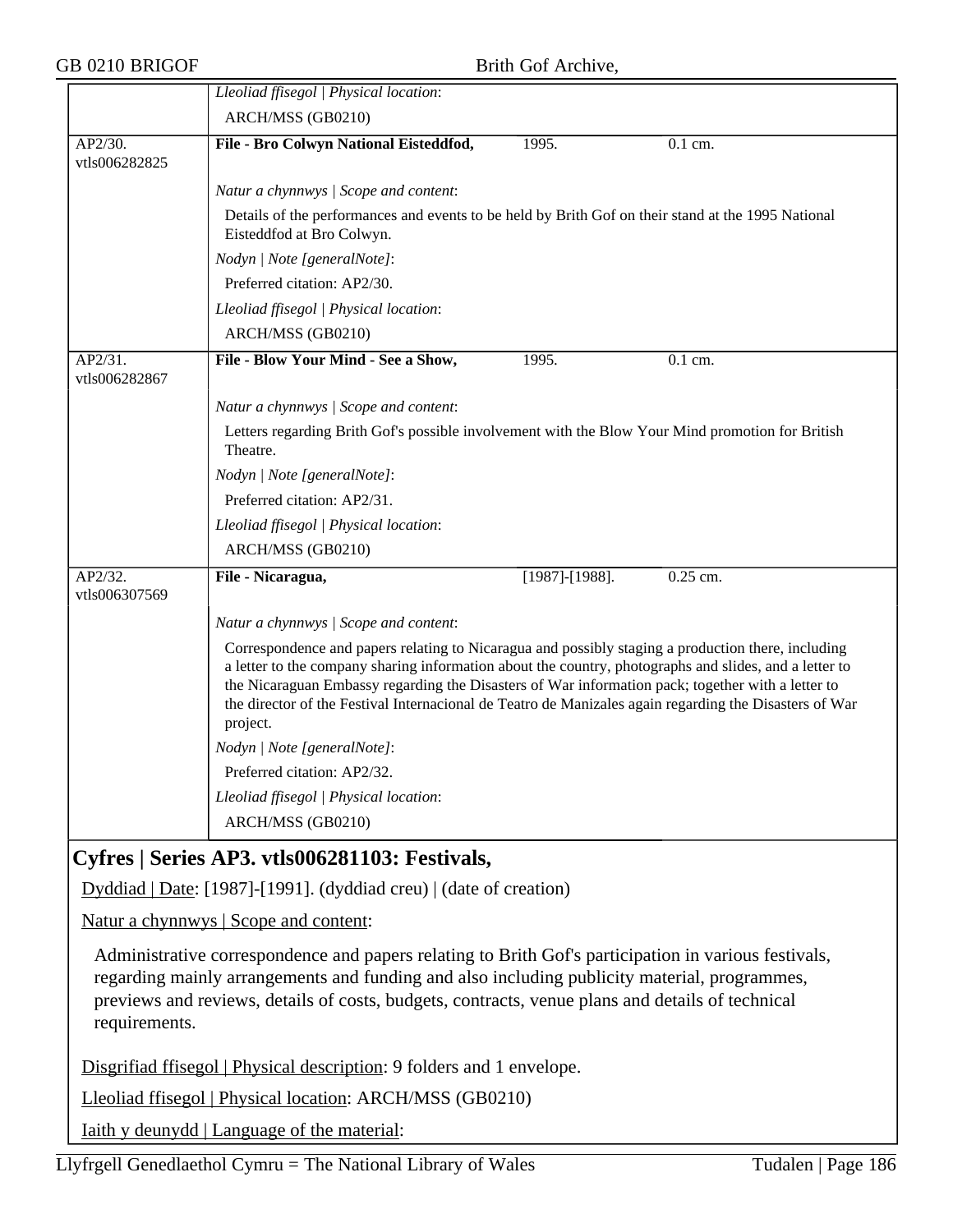### Nodyn | Note [generalNote]:

Preferred citation: AP3.

### Trefniant | Arrangement:

| FFeil / rhestr eitemau   File / item list |                                                                                                                                                                                                                                                                                                                                                                                                                                  |                       |                                               |  |  |
|-------------------------------------------|----------------------------------------------------------------------------------------------------------------------------------------------------------------------------------------------------------------------------------------------------------------------------------------------------------------------------------------------------------------------------------------------------------------------------------|-----------------------|-----------------------------------------------|--|--|
| Cod cyfeirnod  <br>Reference code         | Teitl   Title                                                                                                                                                                                                                                                                                                                                                                                                                    | Dyddiadau   Dates     | Disgrifiad ffisegol   Physical<br>description |  |  |
| AP3/1.<br>vtls006281054                   | <b>File - Dublin Theatre Festival,</b>                                                                                                                                                                                                                                                                                                                                                                                           | 1987.                 | 0.5 cm.                                       |  |  |
|                                           | Natur a chynnwys / Scope and content:                                                                                                                                                                                                                                                                                                                                                                                            |                       |                                               |  |  |
|                                           | Correspondence and papers relating to Brith Gof's presentation of the first two manifestations of The<br>Disasters of War project at the Dublin Theatre Festival, regarding matters such as arrangements and<br>funding and also including festival publicity material, reviews, a draft contract, and details of technical<br>requirements.                                                                                     |                       |                                               |  |  |
|                                           | Nodyn   Note [generalNote]:                                                                                                                                                                                                                                                                                                                                                                                                      |                       |                                               |  |  |
|                                           | Preferred citation: AP3/1.                                                                                                                                                                                                                                                                                                                                                                                                       |                       |                                               |  |  |
|                                           | Lleoliad ffisegol   Physical location:                                                                                                                                                                                                                                                                                                                                                                                           |                       |                                               |  |  |
|                                           | ARCH/MSS (GB0210)                                                                                                                                                                                                                                                                                                                                                                                                                |                       |                                               |  |  |
| $\overline{AP3/2.}$                       | File - Venezuela: VII Festival Internacional                                                                                                                                                                                                                                                                                                                                                                                     | $[1987]$ - $[1989]$ . | 3 cm.                                         |  |  |
| vtls006281068                             | de Teatro de Caracas,                                                                                                                                                                                                                                                                                                                                                                                                            |                       |                                               |  |  |
|                                           | Natur a chynnwys / Scope and content:                                                                                                                                                                                                                                                                                                                                                                                            |                       |                                               |  |  |
|                                           | Correspondence and papers relating to the VII Festival Internacional de Teatro de Caracas in 1988 where<br>Brith Gof performed The Disasters of War, regarding matters such as arrangements and funding and also<br>including previews and reviews of the Brith Gof performance and other performances at the festival,<br>programmes, publicity material, venue plans and details, technical requirements, and a press release. |                       |                                               |  |  |
|                                           | Nodyn   Note [generalNote]:                                                                                                                                                                                                                                                                                                                                                                                                      |                       |                                               |  |  |
|                                           | Preferred citation: AP3/2.                                                                                                                                                                                                                                                                                                                                                                                                       |                       |                                               |  |  |
|                                           | Lleoliad ffisegol   Physical location:                                                                                                                                                                                                                                                                                                                                                                                           |                       |                                               |  |  |
|                                           | ARCH/MSS (GB0210)                                                                                                                                                                                                                                                                                                                                                                                                                |                       |                                               |  |  |
| AP3/3.                                    | File - Valleys Live '92,                                                                                                                                                                                                                                                                                                                                                                                                         | $[1991]$ .            | $0.5$ cm.                                     |  |  |
| vtls006281099                             |                                                                                                                                                                                                                                                                                                                                                                                                                                  |                       |                                               |  |  |
|                                           | Natur a chynnwys / Scope and content:                                                                                                                                                                                                                                                                                                                                                                                            |                       |                                               |  |  |
|                                           | Correspondence and papers relating to the Valleys Live 92 festival launch and open day, including letters<br>of invitation and publicity material; together a brochure for the Ebbw Vale Garden Festival.                                                                                                                                                                                                                        |                       |                                               |  |  |
|                                           | Nodyn   Note [generalNote]:                                                                                                                                                                                                                                                                                                                                                                                                      |                       |                                               |  |  |
|                                           | Preferred citation: AP3/3.                                                                                                                                                                                                                                                                                                                                                                                                       |                       |                                               |  |  |
|                                           | Lleoliad ffisegol   Physical location:                                                                                                                                                                                                                                                                                                                                                                                           |                       |                                               |  |  |
|                                           | ARCH/MSS (GB0210)                                                                                                                                                                                                                                                                                                                                                                                                                |                       |                                               |  |  |
| AP3/4.                                    | File - Sitges,                                                                                                                                                                                                                                                                                                                                                                                                                   | 1988-1989.            | 1 cm.                                         |  |  |
| vtls006281122                             |                                                                                                                                                                                                                                                                                                                                                                                                                                  |                       |                                               |  |  |
|                                           | Natur a chynnwys / Scope and content:                                                                                                                                                                                                                                                                                                                                                                                            |                       |                                               |  |  |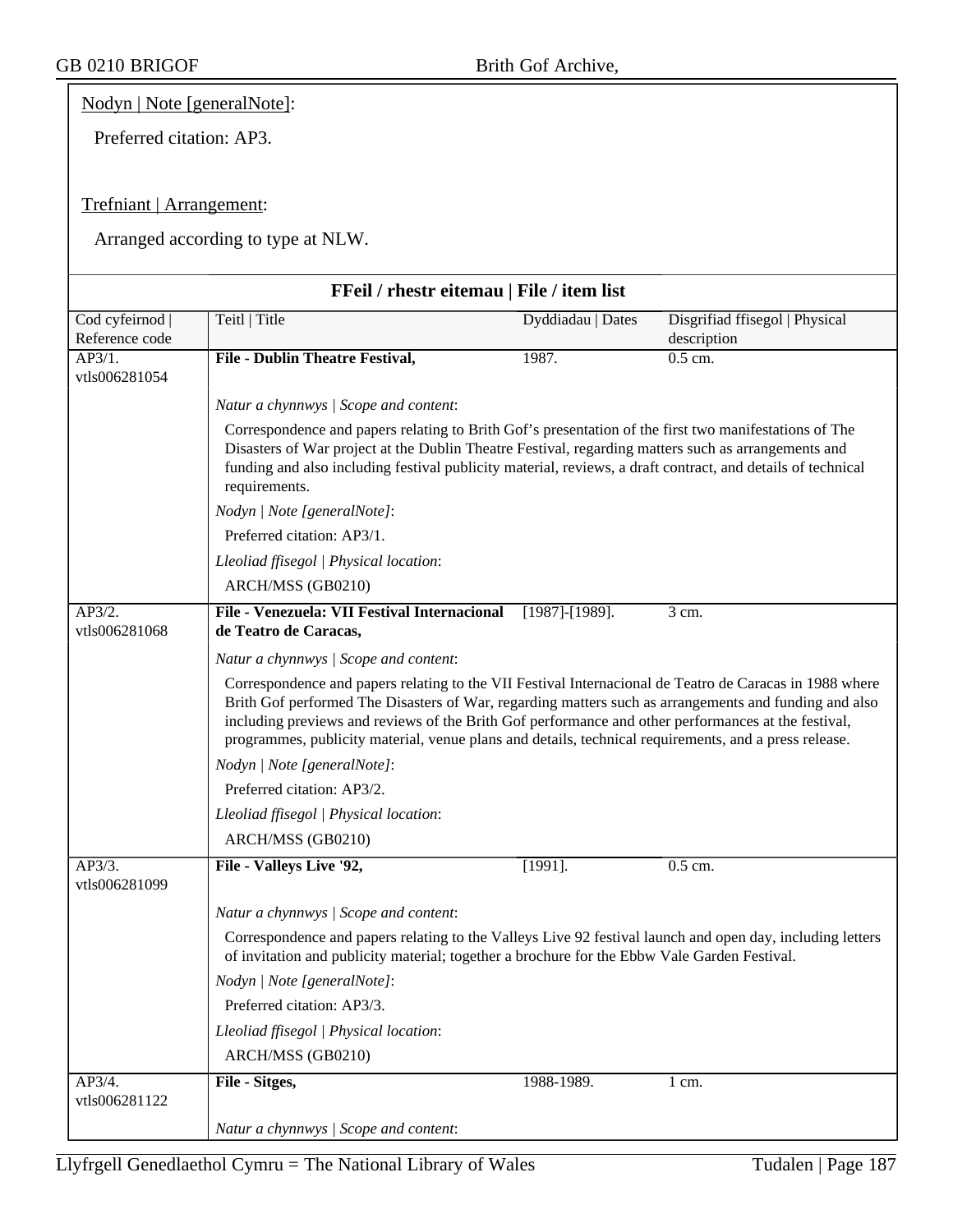|                                       | Correspondence and papers relating to an intended performance by Brith Gof at the Sitges Teatre<br>Internacional (Salmos), but which was cancelled because of the festival's financial constraints, regarding<br>matters such as arrangements and including also text for the programme, estimates of cost, budgets,<br>details of technical requirements, and a proposal for 'Gwelais hyn' - A Dramatic Cantata. |            |          |  |
|---------------------------------------|-------------------------------------------------------------------------------------------------------------------------------------------------------------------------------------------------------------------------------------------------------------------------------------------------------------------------------------------------------------------------------------------------------------------|------------|----------|--|
|                                       | Nodyn   Note [generalNote]:                                                                                                                                                                                                                                                                                                                                                                                       |            |          |  |
|                                       | Preferred citation: AP3/4.                                                                                                                                                                                                                                                                                                                                                                                        |            |          |  |
|                                       | Lleoliad ffisegol   Physical location:                                                                                                                                                                                                                                                                                                                                                                            |            |          |  |
|                                       | ARCH/MSS (GB0210)                                                                                                                                                                                                                                                                                                                                                                                                 |            |          |  |
| AP3/5.<br>vtls006281128               | File - Santarcangelo,                                                                                                                                                                                                                                                                                                                                                                                             | 1987.      | 0.1 cm.  |  |
|                                       | Natur a chynnwys / Scope and content:                                                                                                                                                                                                                                                                                                                                                                             |            |          |  |
|                                       | Correspondence and papers relating to a proposed performance of 8961 – Canzoni di angoscia e di<br>speranza by Lis Hughes Jones at Santarcangelo dei Teatri, regarding arrangements and administrative<br>matters.                                                                                                                                                                                                |            |          |  |
|                                       | Nodyn   Note [generalNote]:                                                                                                                                                                                                                                                                                                                                                                                       |            |          |  |
|                                       | Preferred citation: AP3/5.                                                                                                                                                                                                                                                                                                                                                                                        |            |          |  |
|                                       | Lleoliad ffisegol   Physical location:                                                                                                                                                                                                                                                                                                                                                                            |            |          |  |
|                                       | ARCH/MSS (GB0210)                                                                                                                                                                                                                                                                                                                                                                                                 |            |          |  |
| AP3/6.<br>vtls006281162               | File - Grenoble,                                                                                                                                                                                                                                                                                                                                                                                                  | 1988.      | 0.1 cm.  |  |
|                                       | Natur a chynnwys / Scope and content:                                                                                                                                                                                                                                                                                                                                                                             |            |          |  |
|                                       | A letter from Theatre Action Crearc, Grenoble enquiring whether Brith Gof were free for the festival and                                                                                                                                                                                                                                                                                                          |            |          |  |
|                                       | for details of work and costs, together with a reply.                                                                                                                                                                                                                                                                                                                                                             |            |          |  |
|                                       | Nodyn   Note [generalNote]:                                                                                                                                                                                                                                                                                                                                                                                       |            |          |  |
|                                       | Preferred citation: AP3/6.                                                                                                                                                                                                                                                                                                                                                                                        |            |          |  |
|                                       | Lleoliad ffisegol   Physical location:                                                                                                                                                                                                                                                                                                                                                                            |            |          |  |
|                                       | ARCH/MSS (GB0210)                                                                                                                                                                                                                                                                                                                                                                                                 |            |          |  |
| $AP\overline{3/7}$ .<br>vtls006281190 | File - Glasgow Mayfest,                                                                                                                                                                                                                                                                                                                                                                                           | 1991.      | 1.25 cm. |  |
|                                       | Natur a chynnwys / Scope and content:                                                                                                                                                                                                                                                                                                                                                                             |            |          |  |
|                                       | Press articles relating to the performance of Los Angeles at the Mayfest in Glasgow; together with a<br>festival guide and correspondence and papers relating to arrangements.                                                                                                                                                                                                                                    |            |          |  |
|                                       | Nodyn   Note [generalNote]:                                                                                                                                                                                                                                                                                                                                                                                       |            |          |  |
|                                       | Preferred citation: AP3/7.                                                                                                                                                                                                                                                                                                                                                                                        |            |          |  |
|                                       | Lleoliad ffisegol   Physical location:                                                                                                                                                                                                                                                                                                                                                                            |            |          |  |
|                                       | ARCH/MSS (GB0210)                                                                                                                                                                                                                                                                                                                                                                                                 |            |          |  |
| AP3/8.<br>vtls006281197               | File - Krakow,                                                                                                                                                                                                                                                                                                                                                                                                    | 1988-1989. | 0.1 cm.  |  |
|                                       | Natur a chynnwys / Scope and content:                                                                                                                                                                                                                                                                                                                                                                             |            |          |  |
|                                       | Correspondence regarding an invitation to participate in the XIVth and XVth Festival Reminiscences<br>Theatrales de Cracovie.                                                                                                                                                                                                                                                                                     |            |          |  |
|                                       | Nodyn   Note [generalNote]:                                                                                                                                                                                                                                                                                                                                                                                       |            |          |  |
|                                       | Preferred citation: AP3/8.                                                                                                                                                                                                                                                                                                                                                                                        |            |          |  |
|                                       | Lleoliad ffisegol   Physical location:                                                                                                                                                                                                                                                                                                                                                                            |            |          |  |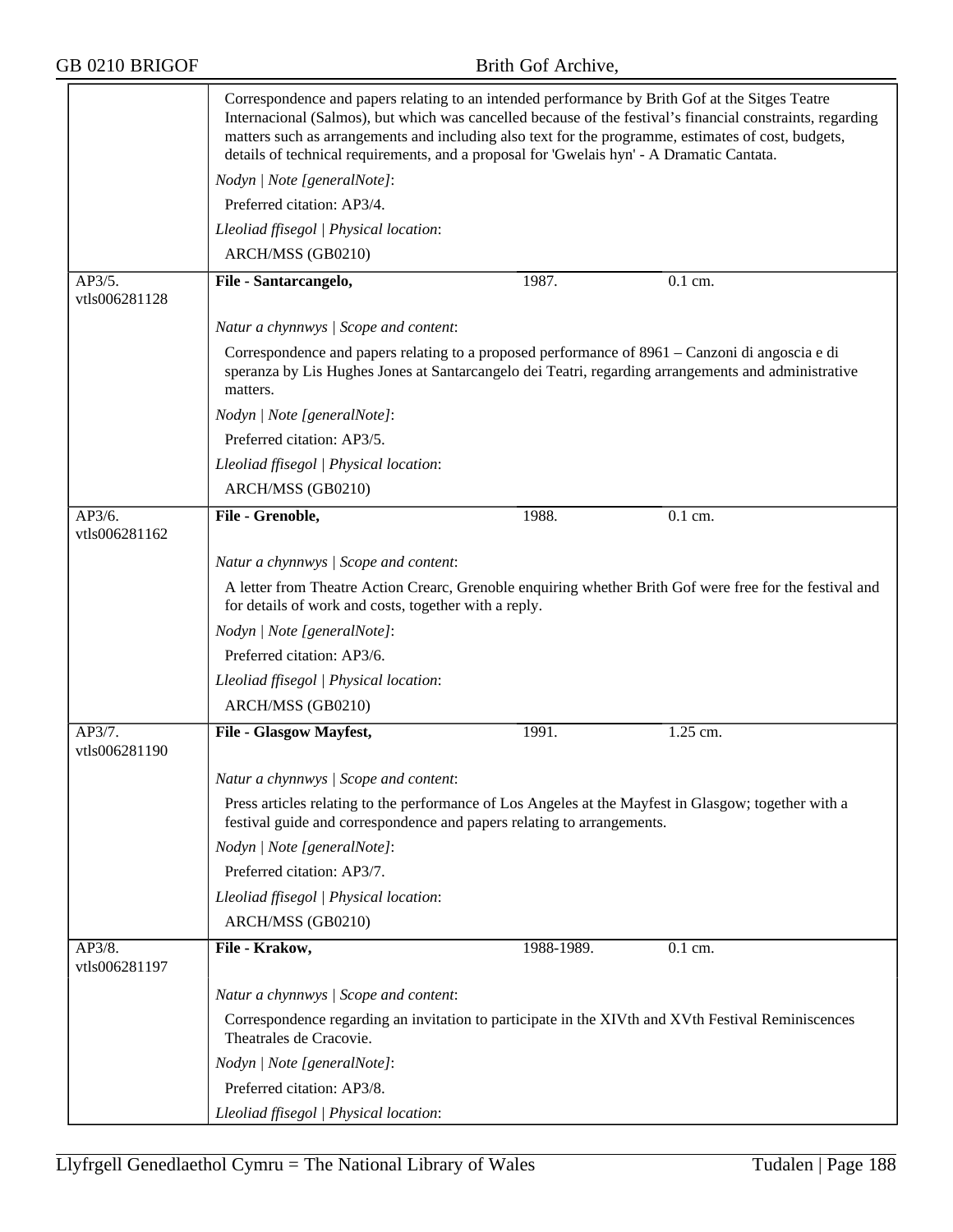|                                                                                                                                                                                         | ARCH/MSS (GB0210)                                                                                                                                                                                                                                                  |                                                                                                                                                                                                                                                                                                                                                                                                                                  |          |  |  |  |
|-----------------------------------------------------------------------------------------------------------------------------------------------------------------------------------------|--------------------------------------------------------------------------------------------------------------------------------------------------------------------------------------------------------------------------------------------------------------------|----------------------------------------------------------------------------------------------------------------------------------------------------------------------------------------------------------------------------------------------------------------------------------------------------------------------------------------------------------------------------------------------------------------------------------|----------|--|--|--|
| AP3/9.<br>vtls006281513                                                                                                                                                                 | File - Denmark,                                                                                                                                                                                                                                                    | $[1987]$ -1988.                                                                                                                                                                                                                                                                                                                                                                                                                  | 0.75 cm. |  |  |  |
|                                                                                                                                                                                         | Natur a chynnwys / Scope and content:                                                                                                                                                                                                                              |                                                                                                                                                                                                                                                                                                                                                                                                                                  |          |  |  |  |
|                                                                                                                                                                                         | performance of Disasters of War in Ireland.                                                                                                                                                                                                                        | Correspondence and papers, mainly regarding arrangements, relating to Brith Gof's participation in the<br>Institute for Theatrical Experimentation and Research (ITER) festival – Waves – in Copenhagen, where<br>they held two workshops and performed Disasters of War; and also including festival publicity materials,<br>information about ITER, including a copy of their magazine, and reviews, some of which relate to a |          |  |  |  |
|                                                                                                                                                                                         | Nodyn   Note [generalNote]:                                                                                                                                                                                                                                        |                                                                                                                                                                                                                                                                                                                                                                                                                                  |          |  |  |  |
|                                                                                                                                                                                         | Preferred citation: AP3/9.                                                                                                                                                                                                                                         |                                                                                                                                                                                                                                                                                                                                                                                                                                  |          |  |  |  |
|                                                                                                                                                                                         | Lleoliad ffisegol   Physical location:                                                                                                                                                                                                                             |                                                                                                                                                                                                                                                                                                                                                                                                                                  |          |  |  |  |
|                                                                                                                                                                                         | ARCH/MSS (GB0210)                                                                                                                                                                                                                                                  |                                                                                                                                                                                                                                                                                                                                                                                                                                  |          |  |  |  |
| AP3/10.<br>vtls006281721                                                                                                                                                                | File - Lis,<br>1991.                                                                                                                                                                                                                                               |                                                                                                                                                                                                                                                                                                                                                                                                                                  | 0.1 cm.  |  |  |  |
|                                                                                                                                                                                         | Natur a chynnwys / Scope and content:<br>A programme for Kontor 91, at which Lis Hughes Jones performed and Brith Gof held workshops.<br>Nodyn   Note [generalNote]:<br>Preferred citation: AP3/10.<br>Lleoliad ffisegol   Physical location:<br>ARCH/MSS (GB0210) |                                                                                                                                                                                                                                                                                                                                                                                                                                  |          |  |  |  |
|                                                                                                                                                                                         | Sub-sub-fonds AC. vtls006281809: Company business and information,                                                                                                                                                                                                 |                                                                                                                                                                                                                                                                                                                                                                                                                                  |          |  |  |  |
|                                                                                                                                                                                         | Dyddiad   Date: [1983]-[1996]. (dyddiad creu)   (date of creation)                                                                                                                                                                                                 |                                                                                                                                                                                                                                                                                                                                                                                                                                  |          |  |  |  |
|                                                                                                                                                                                         | Natur a chynnwys   Scope and content:                                                                                                                                                                                                                              |                                                                                                                                                                                                                                                                                                                                                                                                                                  |          |  |  |  |
| Papers relating to company business and information including a variety of company information<br>papers, finance papers and papers relating to activities with other companies/groups. |                                                                                                                                                                                                                                                                    |                                                                                                                                                                                                                                                                                                                                                                                                                                  |          |  |  |  |
| Disgrifiad ffisegol   Physical description: 9 folders and 4 envelopes.                                                                                                                  |                                                                                                                                                                                                                                                                    |                                                                                                                                                                                                                                                                                                                                                                                                                                  |          |  |  |  |
|                                                                                                                                                                                         | Lleoliad ffisegol   Physical location: ARCH/MSS (GB0210)                                                                                                                                                                                                           |                                                                                                                                                                                                                                                                                                                                                                                                                                  |          |  |  |  |
| Nodyn   Note [generalNote]:                                                                                                                                                             |                                                                                                                                                                                                                                                                    |                                                                                                                                                                                                                                                                                                                                                                                                                                  |          |  |  |  |
| Preferred citation: AC.                                                                                                                                                                 |                                                                                                                                                                                                                                                                    |                                                                                                                                                                                                                                                                                                                                                                                                                                  |          |  |  |  |
|                                                                                                                                                                                         |                                                                                                                                                                                                                                                                    |                                                                                                                                                                                                                                                                                                                                                                                                                                  |          |  |  |  |
|                                                                                                                                                                                         | Trefniant   Arrangement:                                                                                                                                                                                                                                           |                                                                                                                                                                                                                                                                                                                                                                                                                                  |          |  |  |  |
| groups.                                                                                                                                                                                 | Arranged into three series: information documents; finance; and activities with other companies/                                                                                                                                                                   |                                                                                                                                                                                                                                                                                                                                                                                                                                  |          |  |  |  |
|                                                                                                                                                                                         | Cyfres   Series AC1. vtls006281813: Information documents,                                                                                                                                                                                                         |                                                                                                                                                                                                                                                                                                                                                                                                                                  |          |  |  |  |
|                                                                                                                                                                                         | Dyddiad   Date: [1983], [1989x1990], [1994]-[1996]. (dyddiad creu)   (date of creation)                                                                                                                                                                            |                                                                                                                                                                                                                                                                                                                                                                                                                                  |          |  |  |  |
| Natur a chynnwys   Scope and content:                                                                                                                                                   |                                                                                                                                                                                                                                                                    |                                                                                                                                                                                                                                                                                                                                                                                                                                  |          |  |  |  |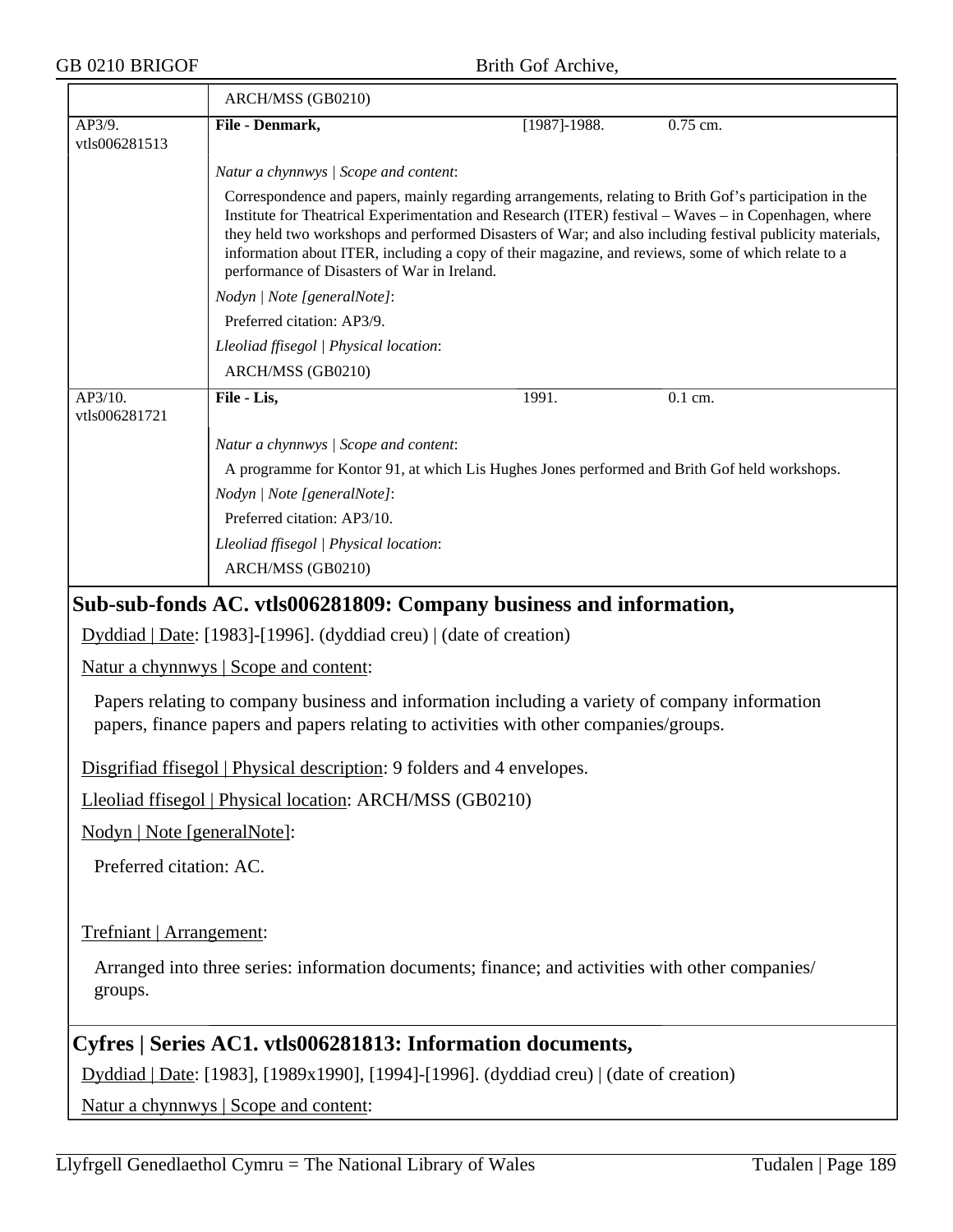A variety of company information papers including a company prospectus, prospectus appendices, a company history information leaflet, an incomplete copy of a review of work, an education and training services leaflet, a theoretical/academic programme of work for 1996-1997, information relating to the Brith Gof Orchestra, a thesis containing a chapter regarding Brith Gof and a proposal for a Welsh research theatre.

Disgrifiad ffisegol | Physical description: 7 folders and 4 envelopes.

Lleoliad ffisegol | Physical location: ARCH/MSS (GB0210)

Iaith y deunydd | Language of the material:

Nodyn | Note [generalNote]:

Preferred citation: AC1.

### Trefniant | Arrangement:

| FFeil / rhestr eitemau   File / item list |                                                                                                                                                                                      |                   |                                |  |
|-------------------------------------------|--------------------------------------------------------------------------------------------------------------------------------------------------------------------------------------|-------------------|--------------------------------|--|
| Cod cyfeirnod                             | Teitl   Title                                                                                                                                                                        | Dyddiadau   Dates | Disgrifiad ffisegol   Physical |  |
| Reference code                            |                                                                                                                                                                                      |                   | description                    |  |
| AC1/1.<br>vtls006281862                   | File - A prospectus for 1995-1999,                                                                                                                                                   | 1994.             | $0.5$ cm.                      |  |
|                                           | Nodyn   Note [generalNote]:                                                                                                                                                          |                   |                                |  |
|                                           | Preferred citation: AC1/1.                                                                                                                                                           |                   |                                |  |
|                                           | Lleoliad ffisegol   Physical location:                                                                                                                                               |                   |                                |  |
|                                           | ARCH/MSS (GB0210)                                                                                                                                                                    |                   |                                |  |
| AC1/2.<br>vtls006282327                   | File - Prospectus appendices,                                                                                                                                                        | $[1994]$ .        | $0.25$ cm.                     |  |
|                                           | Natur a chynnwys / Scope and content:                                                                                                                                                |                   |                                |  |
|                                           | Appendices to the company propectus for 1995-1999.                                                                                                                                   |                   |                                |  |
|                                           | Nodyn   Note [generalNote]:                                                                                                                                                          |                   |                                |  |
|                                           | Preferred citation: AC1/2.                                                                                                                                                           |                   |                                |  |
|                                           | Lleoliad ffisegol   Physical location:                                                                                                                                               |                   |                                |  |
|                                           | ARCH/MSS (GB0210)                                                                                                                                                                    |                   |                                |  |
| $AC1/3$ .<br>vtls006280402                | <b>File - Information leaflets,</b>                                                                                                                                                  | $[1989]$ .        | $0.25$ cm.                     |  |
|                                           | Natur a chynnwys / Scope and content:                                                                                                                                                |                   |                                |  |
|                                           | Company information leaflets containing company history, press comments regarding productions,<br>information about company members and details of productions and forthcoming work. |                   |                                |  |
|                                           | Nodyn   Note [generalNote]:                                                                                                                                                          |                   |                                |  |
|                                           | Preferred citation: AC1/3.                                                                                                                                                           |                   |                                |  |
|                                           | Lleoliad ffisegol   Physical location:                                                                                                                                               |                   |                                |  |
|                                           | ARCH/MSS (GB0210)                                                                                                                                                                    |                   |                                |  |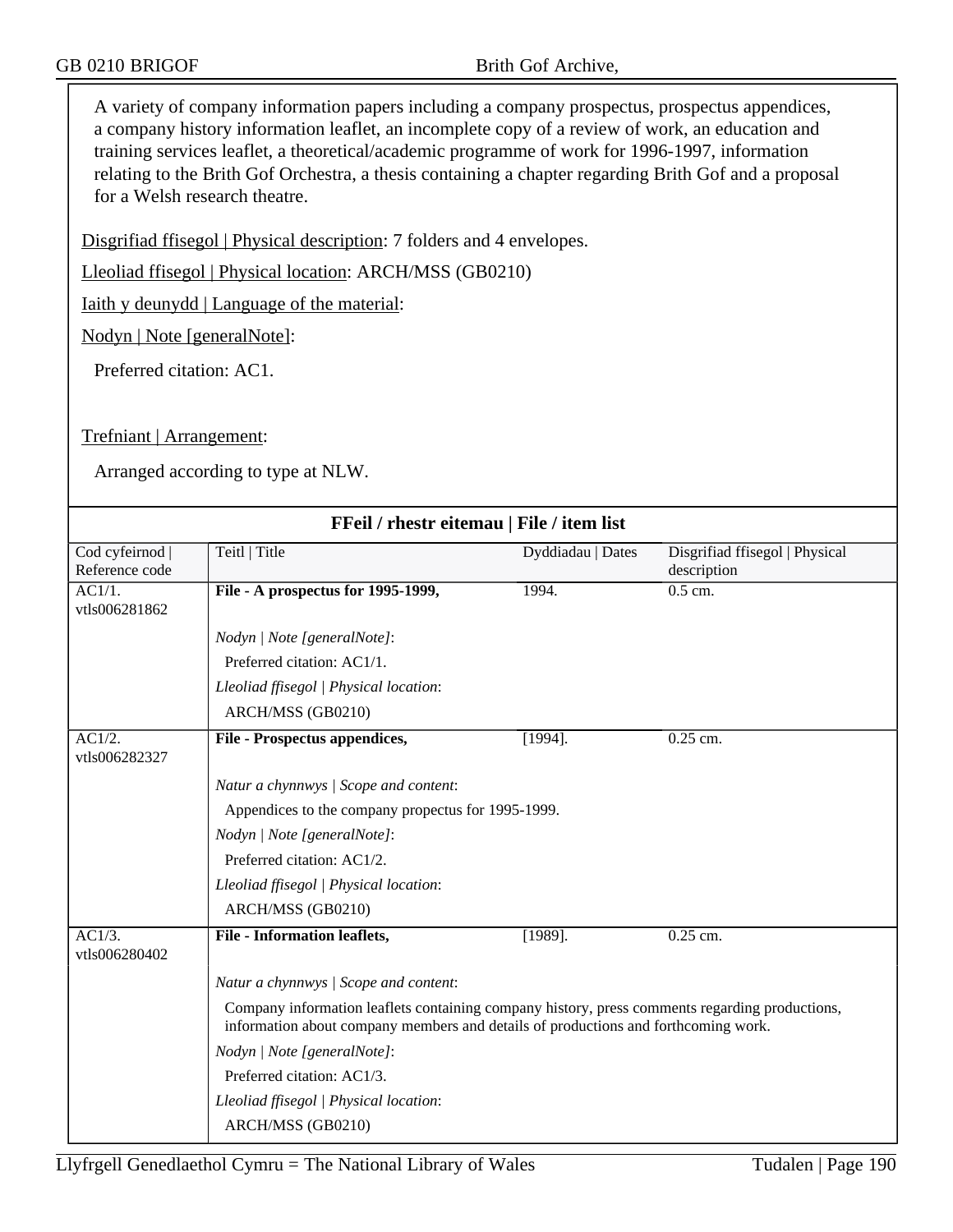| GB 0210 BRIGOF          |                                                                                                                                                                                          | Brith Gof Archive,    |                      |  |
|-------------------------|------------------------------------------------------------------------------------------------------------------------------------------------------------------------------------------|-----------------------|----------------------|--|
| AC1/4.<br>vtls006282180 | File - Discussion document and review,                                                                                                                                                   | $[1994]$ - $[1995]$ . | 0.5 cm.              |  |
|                         | Natur a chynnwys / Scope and content:                                                                                                                                                    |                       |                      |  |
|                         | An incomplete copy of a review of work 1994-1995 and an information discussion document, together<br>with a contact list and handwritten notes possibly relating to future developments. |                       |                      |  |
|                         | Nodyn   Note [generalNote]:                                                                                                                                                              |                       |                      |  |
|                         | Preferred citation: AC1/4.                                                                                                                                                               |                       |                      |  |
|                         | Lleoliad ffisegol   Physical location:                                                                                                                                                   |                       |                      |  |
|                         | ARCH/MSS (GB0210)                                                                                                                                                                        |                       |                      |  |
| AC1/5.<br>vtls006282181 | File - Leaflet,                                                                                                                                                                          | $[1994]$ .            | $\overline{0.1}$ cm. |  |
|                         |                                                                                                                                                                                          |                       |                      |  |
|                         | Natur a chynnwys / Scope and content:                                                                                                                                                    |                       |                      |  |
|                         | A Brith Gof leaflet detailing their education and training services.                                                                                                                     |                       |                      |  |
|                         | Nodyn   Note [generalNote]:                                                                                                                                                              |                       |                      |  |
|                         | Preferred citation: AC1/5.                                                                                                                                                               |                       |                      |  |
|                         | Lleoliad ffisegol   Physical location:                                                                                                                                                   |                       |                      |  |
|                         | ARCH/MSS (GB0210)                                                                                                                                                                        |                       |                      |  |
| AC1/6.<br>vtls006282281 | File - Booklet,                                                                                                                                                                          | $[1996]$ .            | 0.1 cm.              |  |
|                         | Natur a chynnwys / Scope and content:                                                                                                                                                    |                       |                      |  |
|                         | A press release regarding the Y Llyfr Glas booklet, together with mailing instructions for the booklet.                                                                                  |                       |                      |  |
|                         | Nodyn   Note [generalNote]:                                                                                                                                                              |                       |                      |  |
|                         | Preferred citation: AC1/6.                                                                                                                                                               |                       |                      |  |
|                         | Lleoliad ffisegol   Physical location:                                                                                                                                                   |                       |                      |  |
|                         | ARCH/MSS (GB0210)                                                                                                                                                                        |                       |                      |  |
| AC1/7.<br>vtls006282779 | File - Theoretical/Academic Programme<br>1996-1997,                                                                                                                                      | 1996.                 | 0.1 cm.              |  |
|                         | Natur a chynnwys / Scope and content:                                                                                                                                                    |                       |                      |  |
|                         | Details of the theoretical/academic programme of work for 1996-1997, including completed and<br>forthcoming work.                                                                        |                       |                      |  |
|                         | Nodyn   Note [generalNote]:                                                                                                                                                              |                       |                      |  |
|                         | Preferred citation: AC1/7.                                                                                                                                                               |                       |                      |  |
|                         | Lleoliad ffisegol   Physical location:                                                                                                                                                   |                       |                      |  |
|                         | ARCH/MSS (GB0210)                                                                                                                                                                        |                       |                      |  |
| AC1/8.<br>vtls006280677 | File - Orchestra,                                                                                                                                                                        | $[1989]$ - $[1990]$ . | 0.1 cm.              |  |
|                         | Natur a chynnwys / Scope and content:                                                                                                                                                    |                       |                      |  |
|                         | Information relating to the Brith Gof Orchestra; together with a copy of Spec.                                                                                                           |                       |                      |  |
|                         | Nodyn   Note [generalNote]:                                                                                                                                                              |                       |                      |  |
|                         | Preferred citation: AC1/8.                                                                                                                                                               |                       |                      |  |
|                         | Lleoliad ffisegol   Physical location:                                                                                                                                                   |                       |                      |  |
|                         | ARCH/MSS (GB0210)                                                                                                                                                                        |                       |                      |  |
| AC1/9.                  | File - Thesis,                                                                                                                                                                           | 1991.                 | $0.5$ cm.            |  |
| vtls006282182           |                                                                                                                                                                                          |                       |                      |  |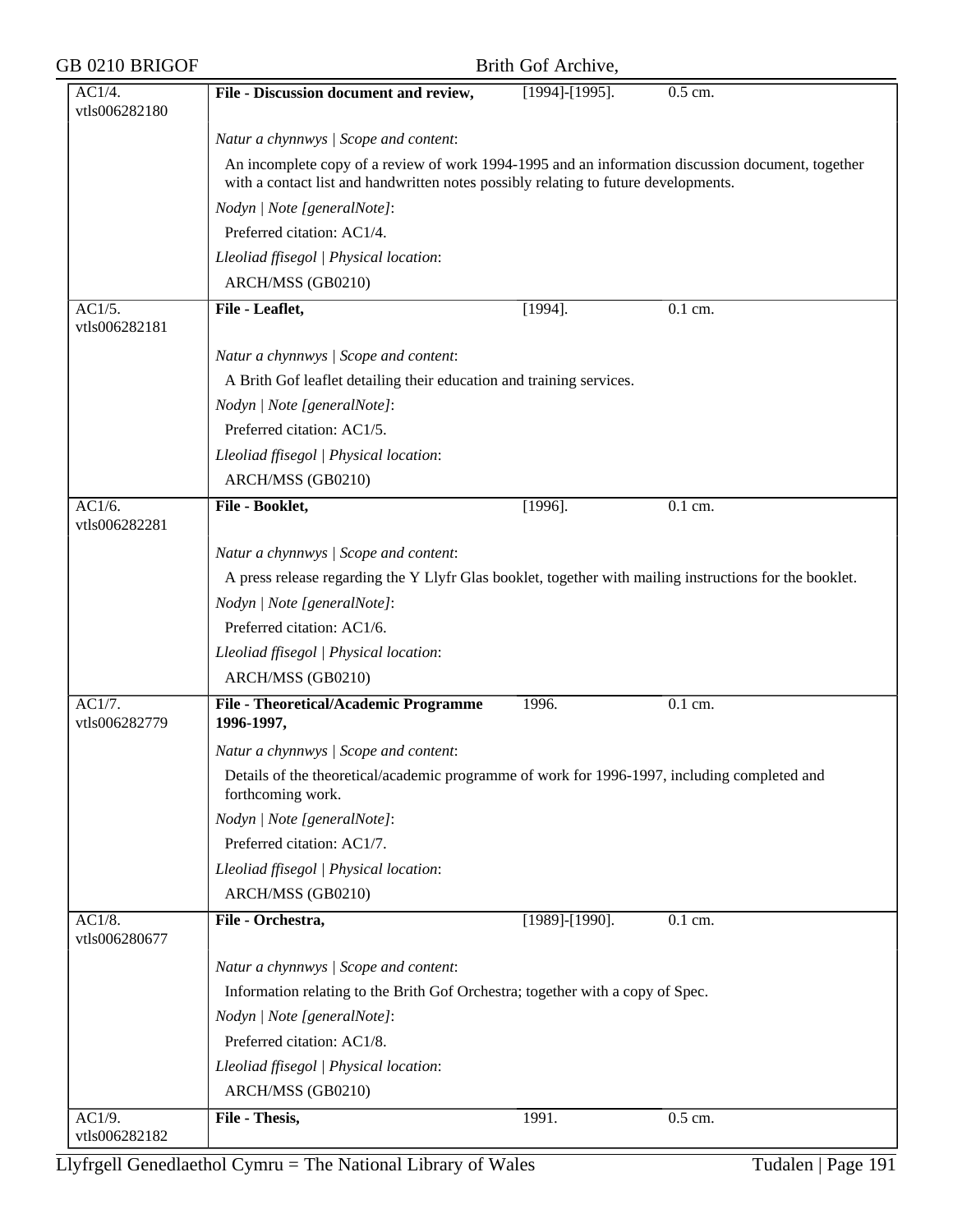|                             | Natur a chynnwys / Scope and content:                                                                                                                                                                                     |                                           |                                |  |  |
|-----------------------------|---------------------------------------------------------------------------------------------------------------------------------------------------------------------------------------------------------------------------|-------------------------------------------|--------------------------------|--|--|
|                             | A copy of a thesis: A Brief Study of the Influence and Effect of Welsh Culture upon the Theatre in<br>Wales, which includes a chapter relating to Brith Gof.<br>Nodyn   Note [generalNote]:<br>Preferred citation: AC1/9. |                                           |                                |  |  |
|                             |                                                                                                                                                                                                                           |                                           |                                |  |  |
|                             |                                                                                                                                                                                                                           |                                           |                                |  |  |
|                             | Lleoliad ffisegol   Physical location:                                                                                                                                                                                    |                                           |                                |  |  |
|                             | ARCH/MSS (GB0210)                                                                                                                                                                                                         |                                           |                                |  |  |
| AC1/10.<br>vtls006307560    | File - Proposal: Brith Gof and the<br>development of a Welsh research theatre,                                                                                                                                            | $[1983]$ .                                | $0.25$ cm.                     |  |  |
|                             | Natur a chynnwys / Scope and content:                                                                                                                                                                                     |                                           |                                |  |  |
|                             | A Welsh language proposal for the development of a Welsh research theatre, which also includes details<br>of Brith Gof's work in 1981-1982 and future activities.                                                         |                                           |                                |  |  |
|                             | Nodyn   Note [generalNote]:                                                                                                                                                                                               |                                           |                                |  |  |
|                             | Preferred citation: AC1/10.                                                                                                                                                                                               |                                           |                                |  |  |
|                             | Lleoliad ffisegol   Physical location:                                                                                                                                                                                    |                                           |                                |  |  |
|                             | ARCH/MSS (GB0210)                                                                                                                                                                                                         |                                           |                                |  |  |
|                             | Cyfres   Series AC2. vtls006282113: Finance,                                                                                                                                                                              |                                           |                                |  |  |
|                             | Dyddiad   Date: 1992-1993. (dyddiad creu)   (date of creation)                                                                                                                                                            |                                           |                                |  |  |
|                             | Natur a chynnwys   Scope and content:                                                                                                                                                                                     |                                           |                                |  |  |
|                             | Finance papers comprising correspondence and papers relating to applications for financial assistance.                                                                                                                    |                                           |                                |  |  |
|                             | Disgrifiad ffisegol   Physical description: 1 folder.                                                                                                                                                                     |                                           |                                |  |  |
|                             | Lleoliad ffisegol   Physical location: ARCH/MSS (GB0210)                                                                                                                                                                  |                                           |                                |  |  |
|                             | <u>Iaith y deunydd</u>   Language of the material:                                                                                                                                                                        |                                           |                                |  |  |
| Nodyn   Note [generalNote]: |                                                                                                                                                                                                                           |                                           |                                |  |  |
| Preferred citation: AC2.    |                                                                                                                                                                                                                           |                                           |                                |  |  |
|                             |                                                                                                                                                                                                                           |                                           |                                |  |  |
| Trefniant   Arrangement:    |                                                                                                                                                                                                                           |                                           |                                |  |  |
|                             | Arranged according to type at NLW.                                                                                                                                                                                        |                                           |                                |  |  |
|                             |                                                                                                                                                                                                                           | FFeil / rhestr eitemau   File / item list |                                |  |  |
| Cod cyfeirnod               | Teitl   Title                                                                                                                                                                                                             | Dyddiadau   Dates                         | Disgrifiad ffisegol   Physical |  |  |
| Reference code              |                                                                                                                                                                                                                           |                                           | description                    |  |  |
| AC2/1.<br>vtls006282124     | File - Ceisiadau/Applications,                                                                                                                                                                                            | 1992-1993.                                | 1.5 cm.                        |  |  |
|                             | Natur a chynnwys / Scope and content:                                                                                                                                                                                     |                                           |                                |  |  |
|                             | Correspondence and papers relating to applications for financial assistance for various productions,                                                                                                                      |                                           |                                |  |  |
|                             | including also production information and budgets.                                                                                                                                                                        |                                           |                                |  |  |
|                             | Nodyn   Note [generalNote]:                                                                                                                                                                                               |                                           |                                |  |  |
|                             | Preferred citation: AC2/1.                                                                                                                                                                                                |                                           |                                |  |  |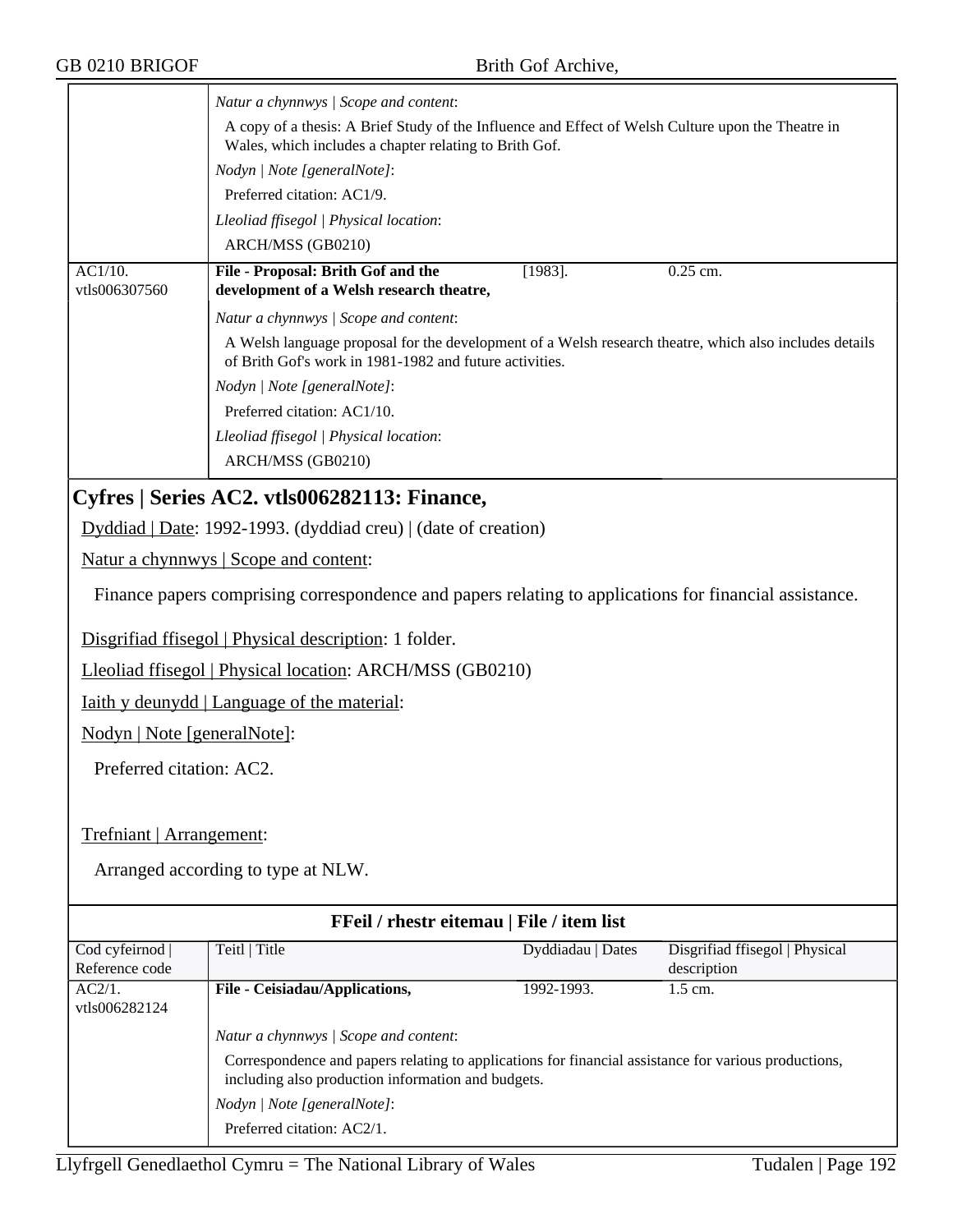*Lleoliad ffisegol | Physical location*: ARCH/MSS (GB0210)

## **Cyfres | Series AC3. vtls006282432: Activities with other companies/groups,**

Dyddiad | Date: [1986x1989]. (dyddiad creu) | (date of creation)

Natur a chynnwys | Scope and content:

Papers relating to activities with other companies/groups comprising correspondence and papers relating to the Magdalena Project's activities.

Disgrifiad ffisegol | Physical description: 1 folder.

Lleoliad ffisegol | Physical location: ARCH/MSS (GB0210)

Iaith y deunydd | Language of the material:

Nodyn | Note [generalNote]:

Preferred citation: AC3.

Trefniant | Arrangement:

Arranged according to type at NLW.

| FFeil / rhestr eitemau   File / item list |                                                                                                                                                                                                                                                                                                                                                                                                                                                                                                                                                                                                                           |                   |                                |  |  |
|-------------------------------------------|---------------------------------------------------------------------------------------------------------------------------------------------------------------------------------------------------------------------------------------------------------------------------------------------------------------------------------------------------------------------------------------------------------------------------------------------------------------------------------------------------------------------------------------------------------------------------------------------------------------------------|-------------------|--------------------------------|--|--|
| Cod cyfeirnod                             | Teitl   Title                                                                                                                                                                                                                                                                                                                                                                                                                                                                                                                                                                                                             | Dyddiadau   Dates | Disgrifiad ffisegol   Physical |  |  |
| Reference code                            |                                                                                                                                                                                                                                                                                                                                                                                                                                                                                                                                                                                                                           |                   | description                    |  |  |
| AC3/1.<br>vtls006281206                   | File - Magdalena,                                                                                                                                                                                                                                                                                                                                                                                                                                                                                                                                                                                                         | [1986x1989].      | $1.5$ cm.                      |  |  |
|                                           | Natur a chynnwys / Scope and content:                                                                                                                                                                                                                                                                                                                                                                                                                                                                                                                                                                                     |                   |                                |  |  |
|                                           | Correspondence and papers relating to the Magdalena Project's activities, with which Lis Hughes-Jones<br>was presumably involved, regarding matters such as membership, the newsletter, various productions,<br>meetings, workshops, festivals and conferences, together with some leaflets for women's theatre groups,<br>articles about the Magdalena Project and correspondence relating to the Ann Griffiths Festival at which<br>Lis Hughes Jones was performing.<br><i>Nodyn</i>   <i>Note</i> [general <i>Note</i> ]:<br>Preferred citation: AC3/1.<br>Lleoliad ffisegol   Physical location:<br>ARCH/MSS (GB0210) |                   |                                |  |  |
|                                           |                                                                                                                                                                                                                                                                                                                                                                                                                                                                                                                                                                                                                           |                   |                                |  |  |

## **Sub-sub-fonds AM. vtls006282425: Miscellaneous,**

Dyddiad | Date: [1981x1995]. (dyddiad creu) | (date of creation)

Natur a chynnwys | Scope and content:

Miscellaneous papers and items including lecture notes and copies of lectures, photographs and memorabilia.

Disgrifiad ffisegol | Physical description: 3 envelopes, 3 folders, 1 volume and 1 item.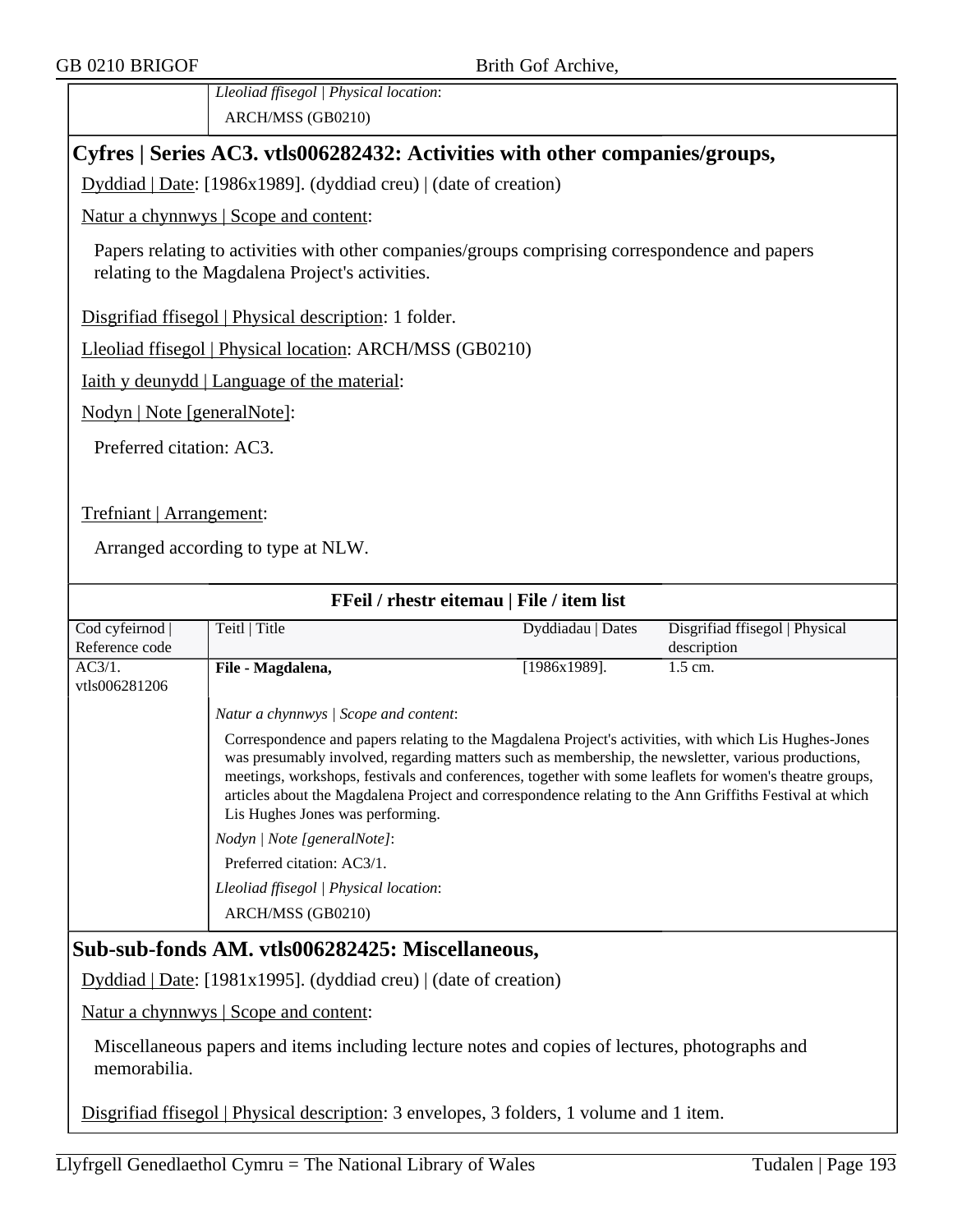Lleoliad ffisegol | Physical location: ARCH/MSS (GB0210)

Iaith y deunydd | Language of the material:

Nodyn | Note [generalNote]:

Preferred citation: AM.

### Trefniant | Arrangement:

| FFeil / rhestr eitemau   File / item list |                                                                                                                                               |                   |                                               |  |  |
|-------------------------------------------|-----------------------------------------------------------------------------------------------------------------------------------------------|-------------------|-----------------------------------------------|--|--|
| Cod cyfeirnod  <br>Reference code         | Teitl   Title                                                                                                                                 | Dyddiadau   Dates | Disgrifiad ffisegol   Physical<br>description |  |  |
| AM/1.<br>vtls006282426                    | File - Photoalbum,                                                                                                                            | n.d.              | 1 cm.                                         |  |  |
|                                           | Natur a chynnwys / Scope and content:                                                                                                         |                   |                                               |  |  |
|                                           | An empty photo album with a note in French, which reads [a big thank you for your presence among us<br>and for your show], signed by [Renete] |                   |                                               |  |  |
|                                           | Nodyn   Note [generalNote]:                                                                                                                   |                   |                                               |  |  |
|                                           | Preferred citation: AM/1.                                                                                                                     |                   |                                               |  |  |
|                                           | Lleoliad ffisegol   Physical location:                                                                                                        |                   |                                               |  |  |
|                                           | ARCH/MSS (GB0210)                                                                                                                             |                   |                                               |  |  |
| AM/2.<br>vtls006282427                    | File - Framed poem,                                                                                                                           | n.d.              | 295 x 210 mm.                                 |  |  |
|                                           | Natur a chynnwys / Scope and content:                                                                                                         |                   |                                               |  |  |
|                                           | A framed copy of a poem - 'Is There for Honest Poverty', given to Brith Gof from 'the bag people of<br>Glasgow'.                              |                   |                                               |  |  |
|                                           | Nodyn   Note [generalNote]:                                                                                                                   |                   |                                               |  |  |
|                                           | Preferred citation: AM/2.                                                                                                                     |                   |                                               |  |  |
|                                           | Lleoliad ffisegol   Physical location:                                                                                                        |                   |                                               |  |  |
|                                           | ARCH/MSS (GB0210)                                                                                                                             |                   |                                               |  |  |
| AM/3.<br>vtls006282428                    | File - Inventory,                                                                                                                             | 1995.             | 0.25 cm.                                      |  |  |
|                                           | Natur a chynnwys / Scope and content:                                                                                                         |                   |                                               |  |  |
|                                           | An inventory of items kept in storage space at Market House, noting also the value of each item.                                              |                   |                                               |  |  |
|                                           | Nodyn   Note [generalNote]:                                                                                                                   |                   |                                               |  |  |
|                                           | Preferred citation: AM/3.                                                                                                                     |                   |                                               |  |  |
|                                           | Lleoliad ffisegol   Physical location:                                                                                                        |                   |                                               |  |  |
|                                           | ARCH/MSS (GB0210)                                                                                                                             |                   |                                               |  |  |
| AM/4.<br>vtls006282441                    | File - Polaroid photographs,                                                                                                                  | n.d.              | $0.1$ cm.                                     |  |  |
|                                           | Natur a chynnwys / Scope and content:                                                                                                         |                   |                                               |  |  |
|                                           | Polaroid photographs, possibly of company members at the Chapter Offices.                                                                     |                   |                                               |  |  |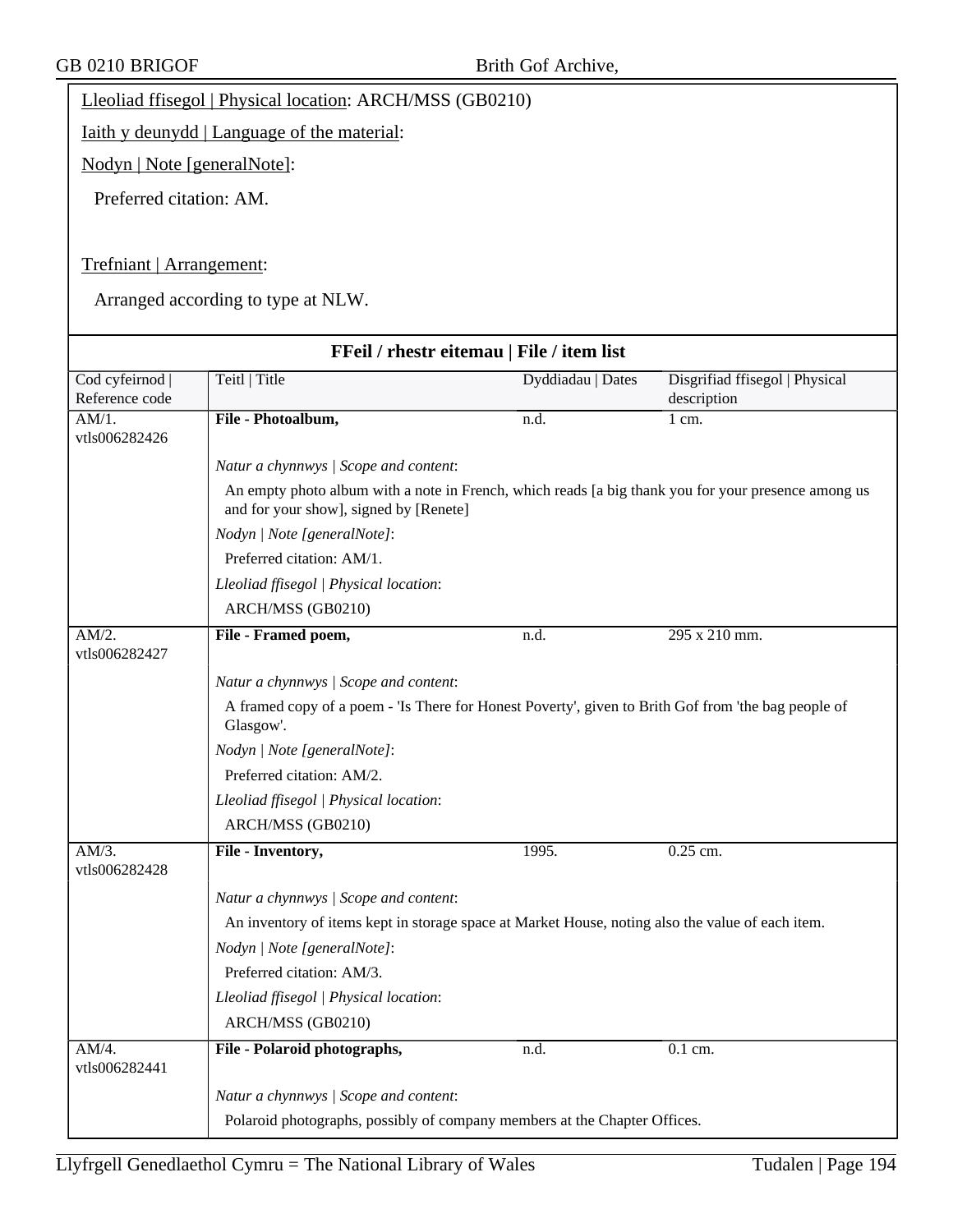|                           | Nodyn   Note [generalNote]:                                                                                                                                                                  |            |           |  |  |
|---------------------------|----------------------------------------------------------------------------------------------------------------------------------------------------------------------------------------------|------------|-----------|--|--|
|                           | Preferred citation: AM/4.                                                                                                                                                                    |            |           |  |  |
|                           | Lleoliad ffisegol   Physical location:                                                                                                                                                       |            |           |  |  |
|                           | ARCH/MSS (GB0210)                                                                                                                                                                            |            |           |  |  |
| AM/5.<br>vtls006282443    | File - Headed paper,                                                                                                                                                                         | n.d.       | 0.25 cm.  |  |  |
|                           | Natur a chynnwys / Scope and content:                                                                                                                                                        |            |           |  |  |
|                           | Design copies of headed paper.                                                                                                                                                               |            |           |  |  |
|                           | Nodyn   Note [generalNote]:                                                                                                                                                                  |            |           |  |  |
|                           | Preferred citation: AM/5.                                                                                                                                                                    |            |           |  |  |
|                           | Lleoliad ffisegol   Physical location:                                                                                                                                                       |            |           |  |  |
|                           | ARCH/MSS (GB0210)                                                                                                                                                                            |            |           |  |  |
| AM/6.<br>vtls006282775    | File - Lecture notes,                                                                                                                                                                        | 1993.      | 0.25 cm.  |  |  |
|                           | Natur a chynnwys / Scope and content:                                                                                                                                                        |            |           |  |  |
|                           | Handwritten notes that appear to have been taken during the Centre for Performance Research Devising<br>and Documentation conference in February 1993.                                       |            |           |  |  |
|                           | Nodyn   Note [generalNote]:                                                                                                                                                                  |            |           |  |  |
|                           | Preferred citation: AM/6.                                                                                                                                                                    |            |           |  |  |
|                           | Lleoliad ffisegol   Physical location:                                                                                                                                                       |            |           |  |  |
|                           | ARCH/MSS (GB0210)                                                                                                                                                                            |            |           |  |  |
| AM/7.<br>vtls006282827    | File - Theatre/Archaeology,                                                                                                                                                                  | 1993-1995. | $0.5$ cm. |  |  |
|                           | Natur a chynnwys / Scope and content:                                                                                                                                                        |            |           |  |  |
|                           | Copies of lectures and a conference interview by Mike Pearson relating to the subject of Theatre/<br>Archaeology.                                                                            |            |           |  |  |
|                           | Nodyn   Note [generalNote]:                                                                                                                                                                  |            |           |  |  |
|                           | Preferred citation: AM/7.                                                                                                                                                                    |            |           |  |  |
|                           | Lleoliad ffisegol   Physical location:                                                                                                                                                       |            |           |  |  |
|                           | ARCH/MSS (GB0210)                                                                                                                                                                            |            |           |  |  |
| AM/8.<br>vtls006282865    | File - Letter,                                                                                                                                                                               | 1995.      | 0.1 cm.   |  |  |
|                           | Natur a chynnwys / Scope and content:                                                                                                                                                        |            |           |  |  |
|                           | A letter from a student asking for information from Brith Gof about critics' reviews, newspaper/magazine<br>articles and forthcoming performances.                                           |            |           |  |  |
|                           | Nodyn   Note [generalNote]:                                                                                                                                                                  |            |           |  |  |
|                           | Preferred citation: AM/8.                                                                                                                                                                    |            |           |  |  |
|                           | Lleoliad ffisegol   Physical location:                                                                                                                                                       |            |           |  |  |
|                           | ARCH/MSS (GB0210)                                                                                                                                                                            |            |           |  |  |
| $AM/9$ .<br>vtls006307549 | File - Finance, sponsorship, co-production<br>and promotion,                                                                                                                                 | $[1989]$ . | 0.25 cm.  |  |  |
|                           | Natur a chynnwys / Scope and content:                                                                                                                                                        |            |           |  |  |
|                           | Contact details and notes relating to possible sponsorship and co-production sources, together with a<br>letter from the radio programme Midweek requesting suggestions for their programme. |            |           |  |  |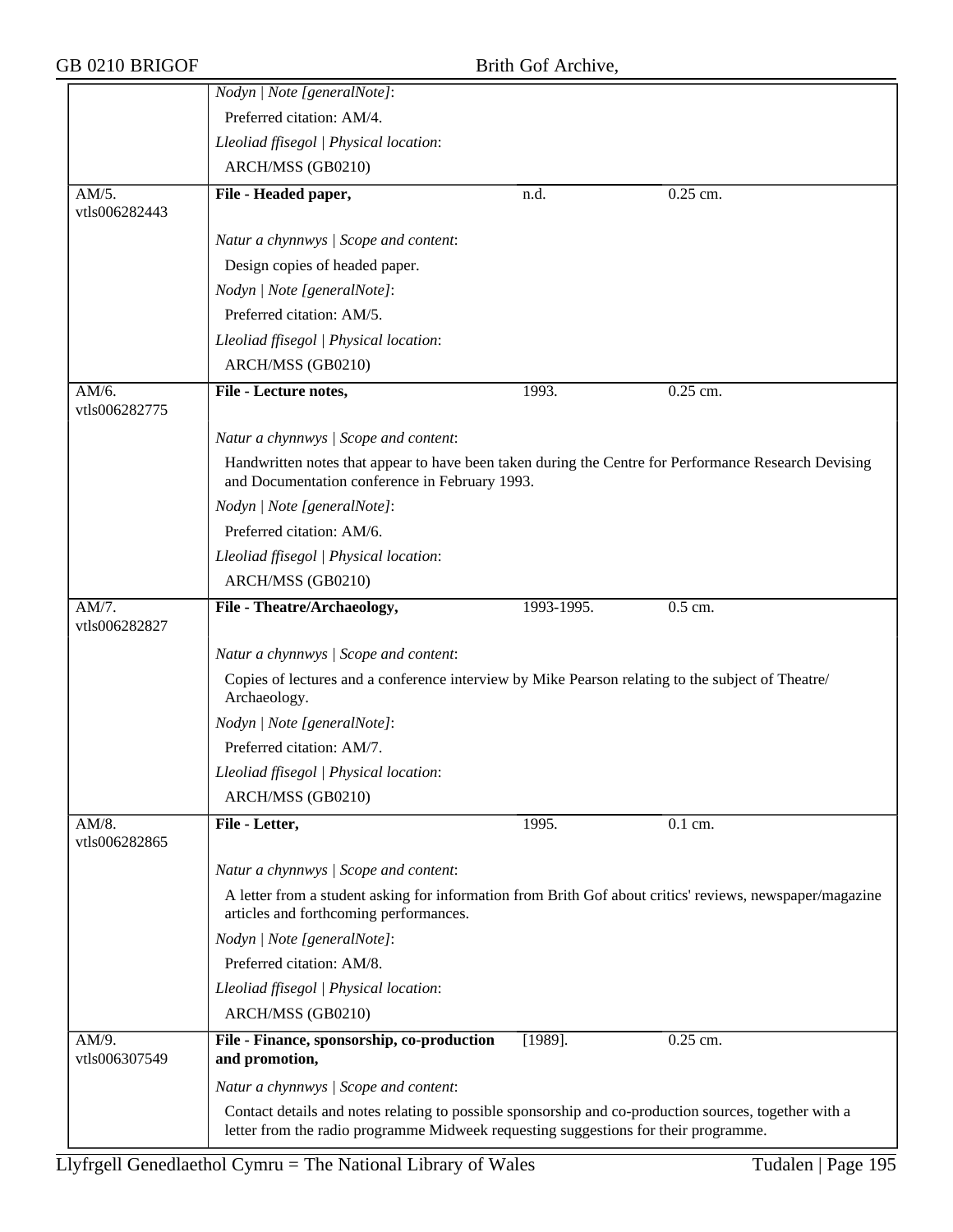*Nodyn | Note [generalNote]*: Preferred citation: AM/9. *Lleoliad ffisegol | Physical location*: ARCH/MSS (GB0210)

## **Is-fonds | Subfonds G. vtls006272812: General papers,**

Dyddiad | Date: [1978x2004]. (dyddiad creu) | (date of creation)

#### Natur a chynnwys | Scope and content:

General papers relating to Brith Gof, including articles, reviews, publications and essays relating mainly to the work of Brith Gof, the company, site-specific theatre and theatre in Wales; company information papers; publicity material; devising notes on actions, texts and ideas; correspondence and papers relating to various lectures, presentations, conferences and seminars attended by or given by members of Brith Gof; company publications and proposals; correspondence and papers relating to the Brith Gof archive; and papers and photographs relating to other theatrical companies.

Disgrifiad ffisegol | Physical description: 3 large boxes (0.086 cubic metres), 3 outsize folders and 1 item.

Lleoliad ffisegol | Physical location: ARCH/MSS (GB0210)

Nodyn | Note [generalNote]:

Preferred citation: G.

#### Trefniant | Arrangement:

Arranged into eight groups: articles, reviews, publications and essays; company information; publicity material; acting and devising notes; lectures, presentations, conferences and seminars; company publications and proposals; Brith Gof Archive; and other companies.

| <b>FFeil</b> / rhestr eitemau   File / item list |               |                   |  |                                |
|--------------------------------------------------|---------------|-------------------|--|--------------------------------|
| Cod cyfeirnod                                    | Teitl   Title | Dyddiadau   Dates |  | Disgrifiad ffisegol   Physical |
| Reference code                                   |               |                   |  | description                    |

### **Sub-sub-fonds GA. vtls006276906: Articles, reviews, publications and essays,**

Dyddiad | Date: [1981]-[2000]. (dyddiad creu) | (date of creation)

Natur a chynnwys | Scope and content:

Various articles, reviews, publications and essays relating mainly to the work of Brith Gof, the company, site-specific theatre and theatre in Wales, including previews and reviews for various productions between 1981 and 1988; interviews with company members; and articles and chapters by Mike Pearson and Clifford McLucas; together with an article regarding Clifford McLucas' visual diary artwork.

Disgrifiad ffisegol | Physical description: 1 large box (0.029 cubic metres).

Lleoliad ffisegol | Physical location: ARCH/MSS (GB0210)

Iaith y deunydd | Language of the material: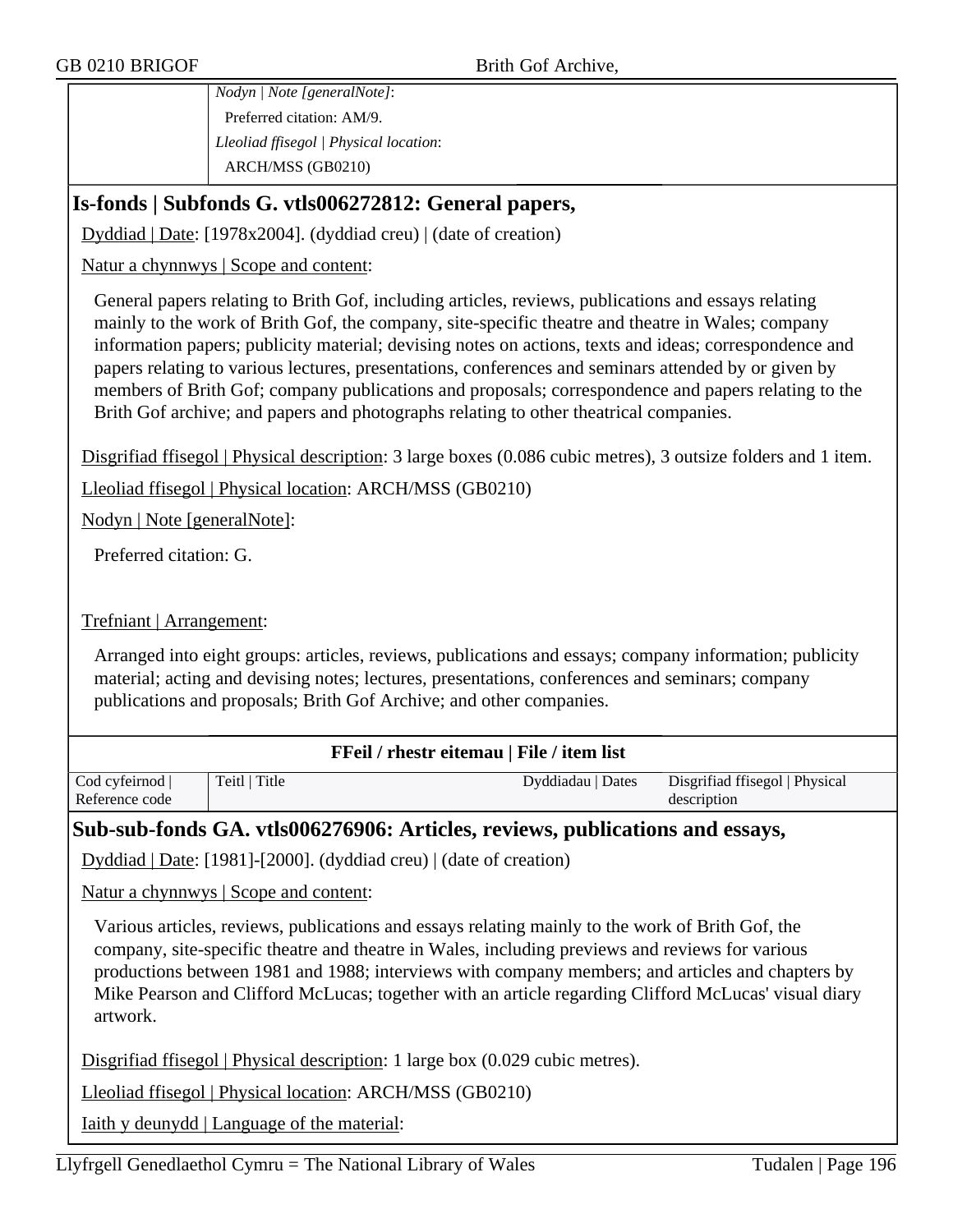Nodyn | Note [generalNote]:

Preferred citation: GA.

### Trefniant | Arrangement:

| FFeil / rhestr eitemau   File / item list |                                                                                                                                                                                                                                                                                                                                                                                                                                                                                           |                       |                                               |  |  |  |
|-------------------------------------------|-------------------------------------------------------------------------------------------------------------------------------------------------------------------------------------------------------------------------------------------------------------------------------------------------------------------------------------------------------------------------------------------------------------------------------------------------------------------------------------------|-----------------------|-----------------------------------------------|--|--|--|
| Cod cyfeirnod<br>Reference code           | Teitl   Title                                                                                                                                                                                                                                                                                                                                                                                                                                                                             | Dyddiadau   Dates     | Disgrifiad ffisegol   Physical<br>description |  |  |  |
| $\overline{GA/1}$ .<br>vtls006276952      | File - Previews and reviews 1981-1985,                                                                                                                                                                                                                                                                                                                                                                                                                                                    | $[1981]$ - $[1985]$ . | 2.5 cm.                                       |  |  |  |
|                                           | Natur a chynnwys / Scope and content:                                                                                                                                                                                                                                                                                                                                                                                                                                                     |                       |                                               |  |  |  |
|                                           | Previews and reviews of various productions between 1981 and 1985 including, Branwen, Rhiannon,<br>Rhosys Cochion, Gaeafdaith/A Cold Coming, Manawydan, Gwaed Neu Fara, Bwyty Bananas,<br>Blodeuwedd, Y Gwaelodion, Gernika!, work with Farfa in 1983 and 1984, Ann Griffiths, Rhydcymerau,<br>Pedole Arian & Blodeuwedd in Poland, Ymfydwyr ('Emigrants'), 8961 - Caneuon Galar a Gobaith<br>('Songs of Grief and Hope'), [Iddo Fe], Gwyl y Beibl at Llanrhaeadr-ym-Mochnant, and Boris. |                       |                                               |  |  |  |
|                                           | Nodyn   Note [generalNote]:                                                                                                                                                                                                                                                                                                                                                                                                                                                               |                       |                                               |  |  |  |
|                                           | Preferred citation: GA/1.                                                                                                                                                                                                                                                                                                                                                                                                                                                                 |                       |                                               |  |  |  |
|                                           | Lleoliad ffisegol   Physical location:                                                                                                                                                                                                                                                                                                                                                                                                                                                    |                       |                                               |  |  |  |
|                                           | ARCH/MSS (GB0210)                                                                                                                                                                                                                                                                                                                                                                                                                                                                         |                       |                                               |  |  |  |
| GA/2.<br>vtls006276959                    | File - Previews and reviews 1986-1987,                                                                                                                                                                                                                                                                                                                                                                                                                                                    | $[1986]$ - $[1987]$ . | 1.5 cm.                                       |  |  |  |
|                                           | Natur a chynnwys / Scope and content:                                                                                                                                                                                                                                                                                                                                                                                                                                                     |                       |                                               |  |  |  |
|                                           | Previews and reviews of various productions in 1986 and 1987 including, 8961 - Caneuon Galar<br>a Gobaith (Songs of Grief and Hope) in France, Germany, [Patagonia] and Ireland, Du a Gwyn,<br>[Ymfudwyr] in Patagonia and Ireland, and Pandemonium: The True Cost of Coal.                                                                                                                                                                                                               |                       |                                               |  |  |  |
|                                           | Nodyn   Note [generalNote]:                                                                                                                                                                                                                                                                                                                                                                                                                                                               |                       |                                               |  |  |  |
|                                           | Preferred citation: GA/2.                                                                                                                                                                                                                                                                                                                                                                                                                                                                 |                       |                                               |  |  |  |
|                                           | Lleoliad ffisegol   Physical location:                                                                                                                                                                                                                                                                                                                                                                                                                                                    |                       |                                               |  |  |  |
|                                           | ARCH/MSS (GB0210)                                                                                                                                                                                                                                                                                                                                                                                                                                                                         |                       |                                               |  |  |  |
| $GA/3$ .<br>vtls006276961                 | File - Previews and reviews 1988,                                                                                                                                                                                                                                                                                                                                                                                                                                                         | 1988.                 | 0.75 cm.                                      |  |  |  |
|                                           | Natur a chynnwys / Scope and content:                                                                                                                                                                                                                                                                                                                                                                                                                                                     |                       |                                               |  |  |  |
|                                           | Previews and reviews of productions in 1988 namely Disasters of War : Part 7/Displaced Persons and<br>Gwyl y Beibl.                                                                                                                                                                                                                                                                                                                                                                       |                       |                                               |  |  |  |
|                                           | Nodyn   Note [generalNote]:                                                                                                                                                                                                                                                                                                                                                                                                                                                               |                       |                                               |  |  |  |
|                                           | Preferred citation: GA/3.                                                                                                                                                                                                                                                                                                                                                                                                                                                                 |                       |                                               |  |  |  |
|                                           | Lleoliad ffisegol   Physical location:                                                                                                                                                                                                                                                                                                                                                                                                                                                    |                       |                                               |  |  |  |
|                                           | ARCH/MSS (GB0210)                                                                                                                                                                                                                                                                                                                                                                                                                                                                         |                       |                                               |  |  |  |
| GA/4.<br>vtls006277740                    | File - Articles, reviews and previews,                                                                                                                                                                                                                                                                                                                                                                                                                                                    | 1983-1986, 1993.      | 1.25 cm.                                      |  |  |  |
|                                           | Natur a chynnwys / Scope and content:                                                                                                                                                                                                                                                                                                                                                                                                                                                     |                       |                                               |  |  |  |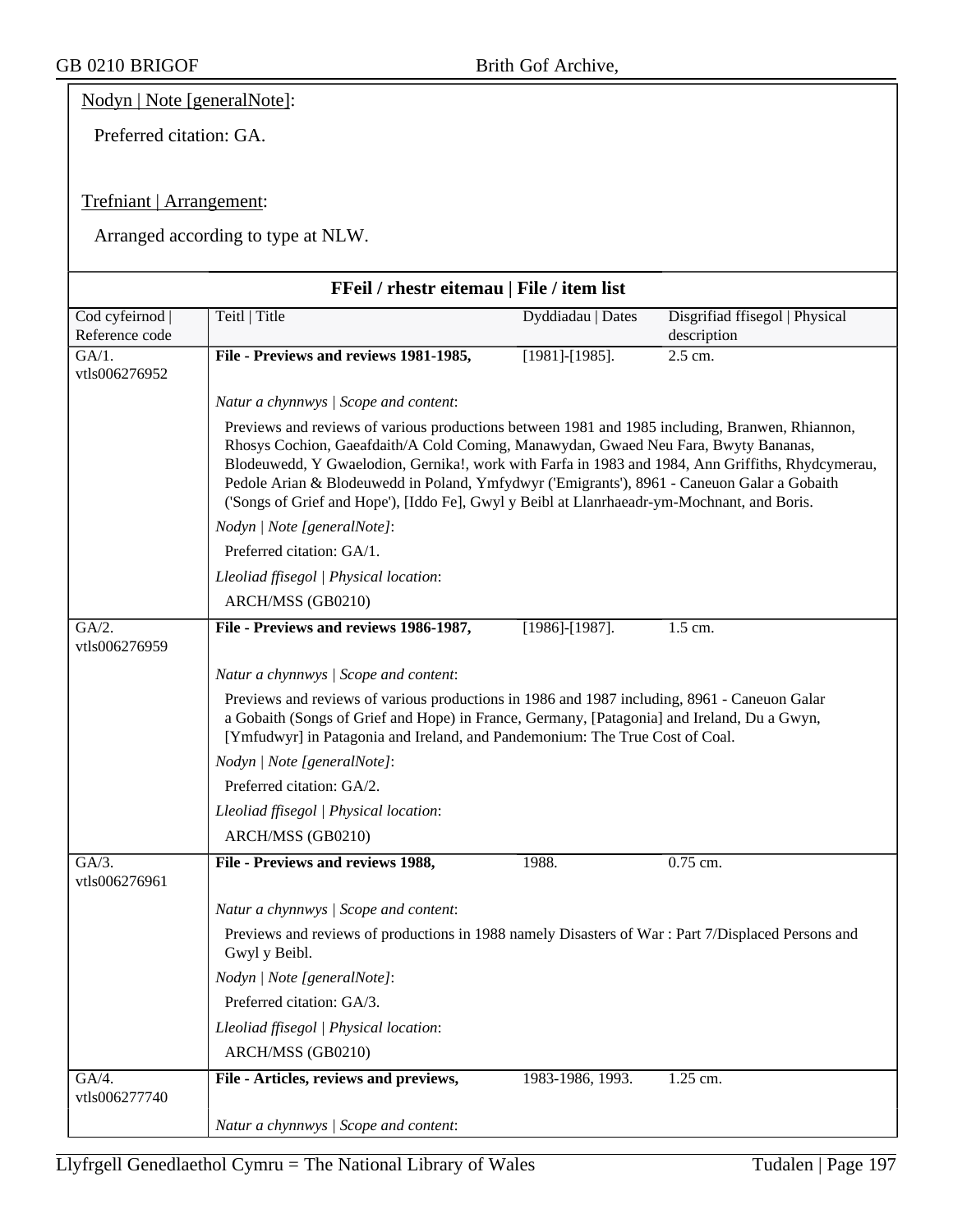|                        | Articles, reviews and previews, some of which are translations or copies of original articles, relating<br>to works by Brith Gof, including a seminar with Farfa and Brith Gof, Ymfudwyr, Ann Griffiths and<br>Camlann. |            |            |  |  |
|------------------------|-------------------------------------------------------------------------------------------------------------------------------------------------------------------------------------------------------------------------|------------|------------|--|--|
|                        | Nodyn   Note [generalNote]:                                                                                                                                                                                             |            |            |  |  |
|                        | Preferred citation: GA/4.                                                                                                                                                                                               |            |            |  |  |
|                        | Lleoliad ffisegol   Physical location:                                                                                                                                                                                  |            |            |  |  |
|                        | ARCH/MSS (GB0210)                                                                                                                                                                                                       |            |            |  |  |
| GA/5.                  | File - Articles and interviews,                                                                                                                                                                                         | 1983-1998. | 2 cm.      |  |  |
| vtls006277789          |                                                                                                                                                                                                                         |            |            |  |  |
|                        | Natur a chynnwys / Scope and content:                                                                                                                                                                                   |            |            |  |  |
|                        | Articles and interviews relating to the company, their work and theatre in Wales, in which Brith Gof is<br>mentioned, including articles regarding the funding cuts to the company.                                     |            |            |  |  |
|                        | Nodyn   Note [generalNote]:                                                                                                                                                                                             |            |            |  |  |
|                        | Preferred citation: GA/5.                                                                                                                                                                                               |            |            |  |  |
|                        | Lleoliad ffisegol   Physical location:                                                                                                                                                                                  |            |            |  |  |
|                        | ARCH/MSS (GB0210)                                                                                                                                                                                                       |            |            |  |  |
| GA/6.<br>vtls006277530 | File - Arturius Rex,                                                                                                                                                                                                    | 1995.      | $0.75$ cm. |  |  |
|                        |                                                                                                                                                                                                                         |            |            |  |  |
|                        | Natur a chynnwys / Scope and content:                                                                                                                                                                                   |            |            |  |  |
|                        | Reviews of Arturius Rex in Barn magazine and Live Art Magazine.                                                                                                                                                         |            |            |  |  |
|                        | Nodyn   Note [generalNote]:                                                                                                                                                                                             |            |            |  |  |
|                        | Preferred citation: GA/6.                                                                                                                                                                                               |            |            |  |  |
|                        | Lleoliad ffisegol   Physical location:                                                                                                                                                                                  |            |            |  |  |
|                        | ARCH/MSS (GB0210)                                                                                                                                                                                                       |            |            |  |  |
| GA/7.<br>vtls006277925 | File - If Not Now, When?,                                                                                                                                                                                               | 1998.      | 0.75 cm.   |  |  |
|                        | Natur a chynnwys / Scope and content:                                                                                                                                                                                   |            |            |  |  |
|                        | A copy of Planet containing the essay 'If Not Now, When?' by Clifford McLucas with a copy of the<br>article as it was sent to Planet.                                                                                   |            |            |  |  |
|                        | Nodyn   Note [generalNote]:                                                                                                                                                                                             |            |            |  |  |
|                        | Preferred citation: GA/7.                                                                                                                                                                                               |            |            |  |  |
|                        | Lleoliad ffisegol   Physical location:                                                                                                                                                                                  |            |            |  |  |
|                        | ARCH/MSS (GB0210)                                                                                                                                                                                                       |            |            |  |  |
| GA/8.<br>vtls006278079 | File - Two and Two magazine,                                                                                                                                                                                            | 1989.      | 0.1 cm.    |  |  |
|                        | Natur a chynnwys / Scope and content:                                                                                                                                                                                   |            |            |  |  |
|                        | A copy of Two and Two magazine, which contains an article regarding Clifford McLucas' visual diary<br>artwork, which was inspired by the Brith Gof productions Pax, EXX-1 and Gododdin.                                 |            |            |  |  |
|                        | Nodyn   Note [generalNote]:                                                                                                                                                                                             |            |            |  |  |
|                        | Preferred citation: GA/8.                                                                                                                                                                                               |            |            |  |  |
|                        | Lleoliad ffisegol   Physical location:                                                                                                                                                                                  |            |            |  |  |
|                        | ARCH/MSS (GB0210)                                                                                                                                                                                                       |            |            |  |  |
| GA/9.                  | File - On Directing interview,                                                                                                                                                                                          | 1998.      | 0.1 cm.    |  |  |
| vtls006278365          |                                                                                                                                                                                                                         |            |            |  |  |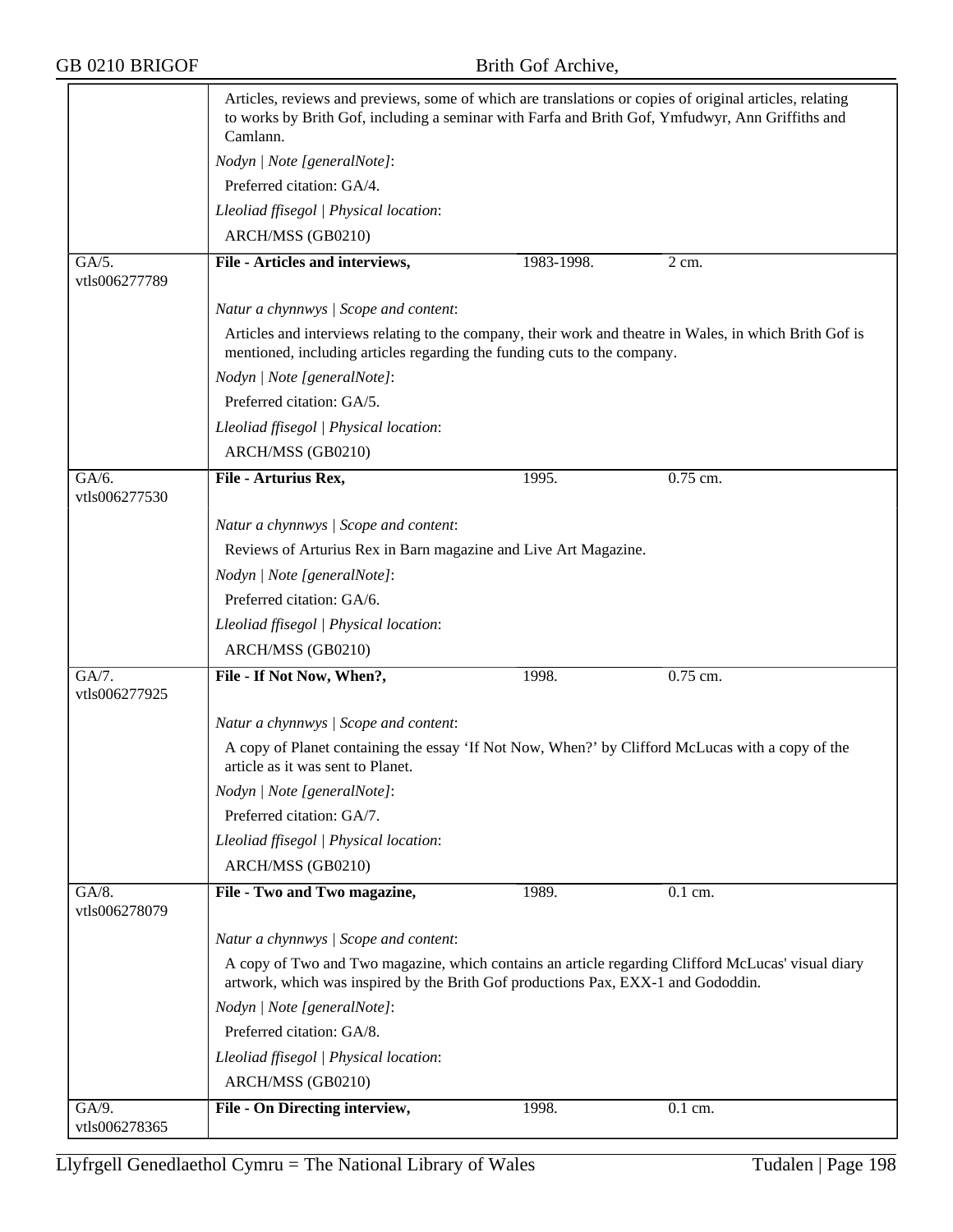|                                       | Natur a chynnwys / Scope and content:                                                                                                                                                                                                                                                                                       |                |            |  |
|---------------------------------------|-----------------------------------------------------------------------------------------------------------------------------------------------------------------------------------------------------------------------------------------------------------------------------------------------------------------------------|----------------|------------|--|
|                                       | A proof copy of the interview with Clifford McLucas and Mike Pearson for the book 'On Directing'.<br>Nodyn   Note [generalNote]:                                                                                                                                                                                            |                |            |  |
|                                       |                                                                                                                                                                                                                                                                                                                             |                |            |  |
|                                       | Lleoliad ffisegol   Physical location:                                                                                                                                                                                                                                                                                      |                |            |  |
|                                       | ARCH/MSS (GB0210)                                                                                                                                                                                                                                                                                                           |                |            |  |
| $GA/10$ .                             | File - The Host and the Ghost,                                                                                                                                                                                                                                                                                              | $[?1994]$ .    | $0.75$ cm. |  |
| vtls006278809                         |                                                                                                                                                                                                                                                                                                                             |                |            |  |
|                                       | Natur a chynnwys / Scope and content:                                                                                                                                                                                                                                                                                       |                |            |  |
|                                       | Copies of an article by Mike Pearson and Clifford McLucas: The Host and the Ghost Brith Gof's Large-<br>Scale Site-Specific Theatre Works, which mainly relates to Haearn.                                                                                                                                                  |                |            |  |
|                                       | Nodyn   Note [generalNote]:                                                                                                                                                                                                                                                                                                 |                |            |  |
|                                       | Preferred citation: GA/10.                                                                                                                                                                                                                                                                                                  |                |            |  |
|                                       | Lleoliad ffisegol   Physical location:                                                                                                                                                                                                                                                                                      |                |            |  |
|                                       | ARCH/MSS (GB0210)                                                                                                                                                                                                                                                                                                           |                |            |  |
| $\overline{GA/11}$ .<br>vtls006279241 | File - Theatr Institut Nederland article,                                                                                                                                                                                                                                                                                   | [1993]-[1994]. | $0.25$ cm. |  |
|                                       | Natur a chynnwys / Scope and content:                                                                                                                                                                                                                                                                                       |                |            |  |
|                                       | Correspondence and papers relating to an article by Mike Pearson and Clifford McLucas regarding the<br>'Specifics of Site' for a Theatr Institut Nederland publication.                                                                                                                                                     |                |            |  |
|                                       | Nodyn   Note [generalNote]:                                                                                                                                                                                                                                                                                                 |                |            |  |
|                                       | Preferred citation: GA/11.                                                                                                                                                                                                                                                                                                  |                |            |  |
|                                       | Lleoliad ffisegol   Physical location:                                                                                                                                                                                                                                                                                      |                |            |  |
|                                       | ARCH/MSS (GB0210)                                                                                                                                                                                                                                                                                                           |                |            |  |
| GA/12.<br>vtls006282885               | File - Nick Kaye's books,                                                                                                                                                                                                                                                                                                   | 1994-2000.     | 2.75 cm.   |  |
|                                       | Natur a chynnwys / Scope and content:                                                                                                                                                                                                                                                                                       |                |            |  |
|                                       | Correspondence and papers relating to two publications edited by Nick Kaye: Site-Specific Art:<br>Performance, Place and Documentation and Art Into Theatre, regarding mainly the contributions by<br>Clifford McLucas and Mike Pearson about the work of Brith Gof.                                                        |                |            |  |
|                                       | Nodyn   Note [generalNote]:                                                                                                                                                                                                                                                                                                 |                |            |  |
|                                       | Preferred citation: GA/12.                                                                                                                                                                                                                                                                                                  |                |            |  |
|                                       | Lleoliad ffisegol   Physical location:                                                                                                                                                                                                                                                                                      |                |            |  |
|                                       | ARCH/MSS (GB0210)                                                                                                                                                                                                                                                                                                           |                |            |  |
| GA/13.<br>vtls006283437               | File - A book: The Host and the Ghost,                                                                                                                                                                                                                                                                                      | 1999-2000.     | 2 cm.      |  |
|                                       | Natur a chynnwys / Scope and content:                                                                                                                                                                                                                                                                                       |                |            |  |
|                                       | Correspondence and papers relating to a proposed book by Clifford McLucas entitled 'The Host and the<br>Ghost', which concerned the approaches to site in the theatre works of Brith Gof, and including also draft<br>and final copies of the publication proposal and mock-up and design copies of some pages of the book. |                |            |  |
|                                       |                                                                                                                                                                                                                                                                                                                             |                |            |  |
|                                       | Nodyn   Note [generalNote]:                                                                                                                                                                                                                                                                                                 |                |            |  |
|                                       | Preferred citation: GA/13.                                                                                                                                                                                                                                                                                                  |                |            |  |
|                                       | Lleoliad ffisegol   Physical location:                                                                                                                                                                                                                                                                                      |                |            |  |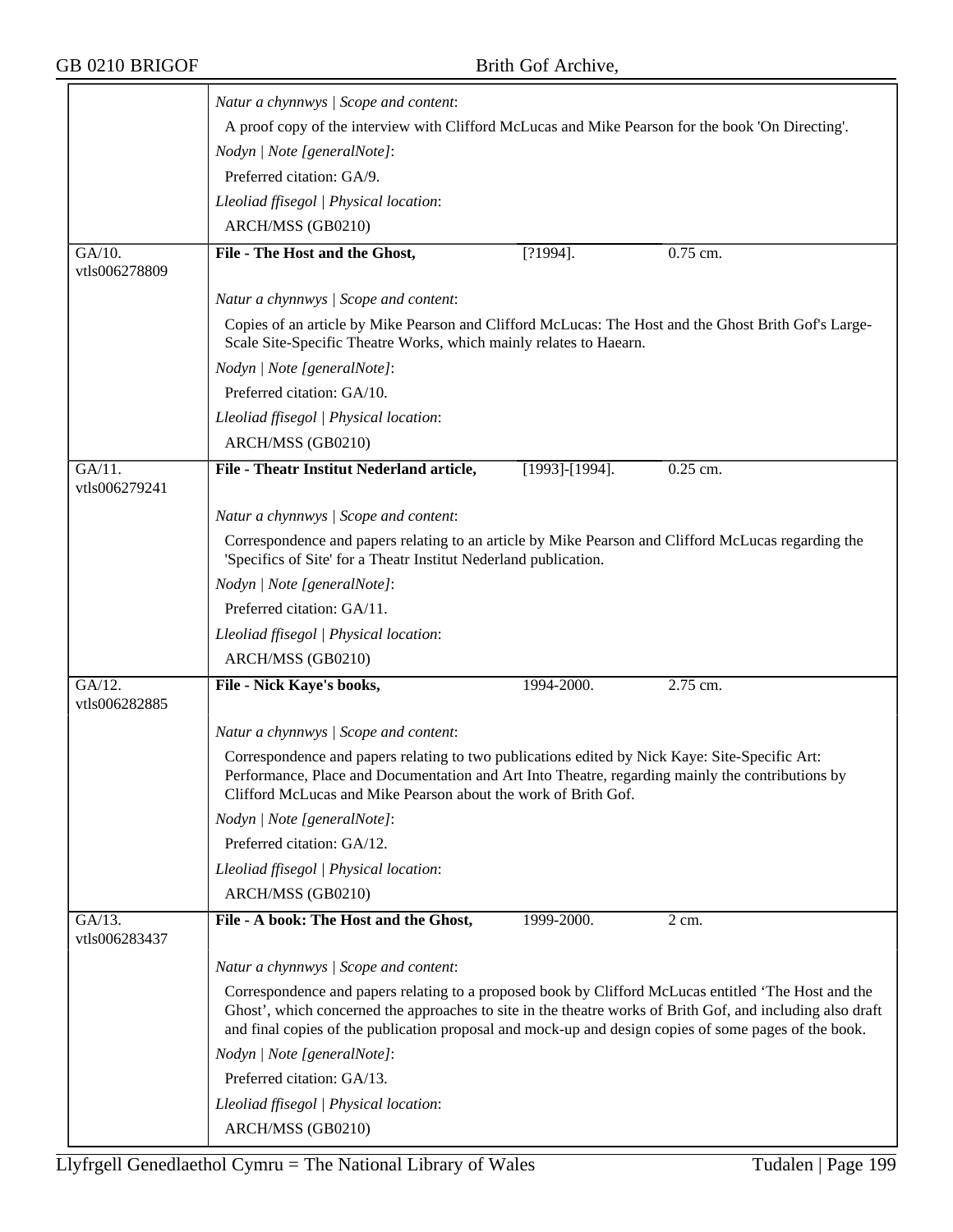| GB 0210 BRIGOF              |                                                                                                                                                                                           | Brith Gof Archive, |                                |
|-----------------------------|-------------------------------------------------------------------------------------------------------------------------------------------------------------------------------------------|--------------------|--------------------------------|
| GA/14.<br>vtls006277847     | File - Questions and answers,                                                                                                                                                             | 1982.              | 0.1 cm.                        |
|                             | Natur a chynnwys / Scope and content:                                                                                                                                                     |                    |                                |
|                             | Questions and answers with Lis [Hughes] Jones relating to work by Brith Gof.                                                                                                              |                    |                                |
|                             | Nodyn   Note [generalNote]:                                                                                                                                                               |                    |                                |
|                             | Preferred citation: GA/14.                                                                                                                                                                |                    |                                |
|                             | Lleoliad ffisegol   Physical location:                                                                                                                                                    |                    |                                |
|                             | ARCH/MSS (GB0210)                                                                                                                                                                         |                    |                                |
|                             | Sub-sub-fonds GC. vtls006276263: Company information,                                                                                                                                     |                    |                                |
|                             | Dyddiad   Date: [1987], [1994]. (dyddiad creu)   (date of creation)                                                                                                                       |                    |                                |
|                             | Natur a chynnwys   Scope and content:                                                                                                                                                     |                    |                                |
|                             | Company information papers including a review of work and a copy of an interview with Mike<br>Pearson and Clifford McLucas.                                                               |                    |                                |
|                             | Disgrifiad ffisegol   Physical description: 2 folders.                                                                                                                                    |                    |                                |
|                             | Lleoliad ffisegol   Physical location: ARCH/MSS (GB0210)                                                                                                                                  |                    |                                |
|                             | <u>Iaith y deunydd</u>   Language of the material:                                                                                                                                        |                    |                                |
| Nodyn   Note [generalNote]: |                                                                                                                                                                                           |                    |                                |
| Preferred citation: GC.     |                                                                                                                                                                                           |                    |                                |
|                             |                                                                                                                                                                                           |                    |                                |
| Trefniant   Arrangement:    |                                                                                                                                                                                           |                    |                                |
|                             | Arranged according to type at NLW.                                                                                                                                                        |                    |                                |
|                             | FFeil / rhestr eitemau   File / item list                                                                                                                                                 |                    |                                |
| Cod cyfeirnod               | Teitl   Title                                                                                                                                                                             | Dyddiadau   Dates  | Disgrifiad ffisegol   Physical |
| Reference code              |                                                                                                                                                                                           |                    | description                    |
| $GC/1$ .<br>vtls006276271   | File - A review of work,                                                                                                                                                                  | $[1987]$ .         | $0.25$ cm.                     |
|                             | Natur a chynnwys / Scope and content:                                                                                                                                                     |                    |                                |
|                             | A review of the work undertaken by Brith Gof in 1986.                                                                                                                                     |                    |                                |
|                             | Nodyn   Note [generalNote]:                                                                                                                                                               |                    |                                |
|                             | Preferred citation: GC/1.                                                                                                                                                                 |                    |                                |
|                             | Lleoliad ffisegol   Physical location:                                                                                                                                                    |                    |                                |
|                             | ARCH/MSS (GB0210)                                                                                                                                                                         |                    |                                |
| GC/2.<br>vtls006278265      | <b>File - Mike Pearson and Clifford McLucas</b><br>interview,                                                                                                                             | $[1994]$ .         | $0.5$ cm.                      |
|                             | Natur a chynnwys / Scope and content:                                                                                                                                                     |                    |                                |
|                             | A copy of an interview recorded with Mike Pearson and Clifford McLucas regarding Brith Gof's work<br>and site-specific theatre and which may have been intended for use in a publication. |                    |                                |
|                             | Nodyn   Note [generalNote]:                                                                                                                                                               |                    |                                |
|                             |                                                                                                                                                                                           |                    |                                |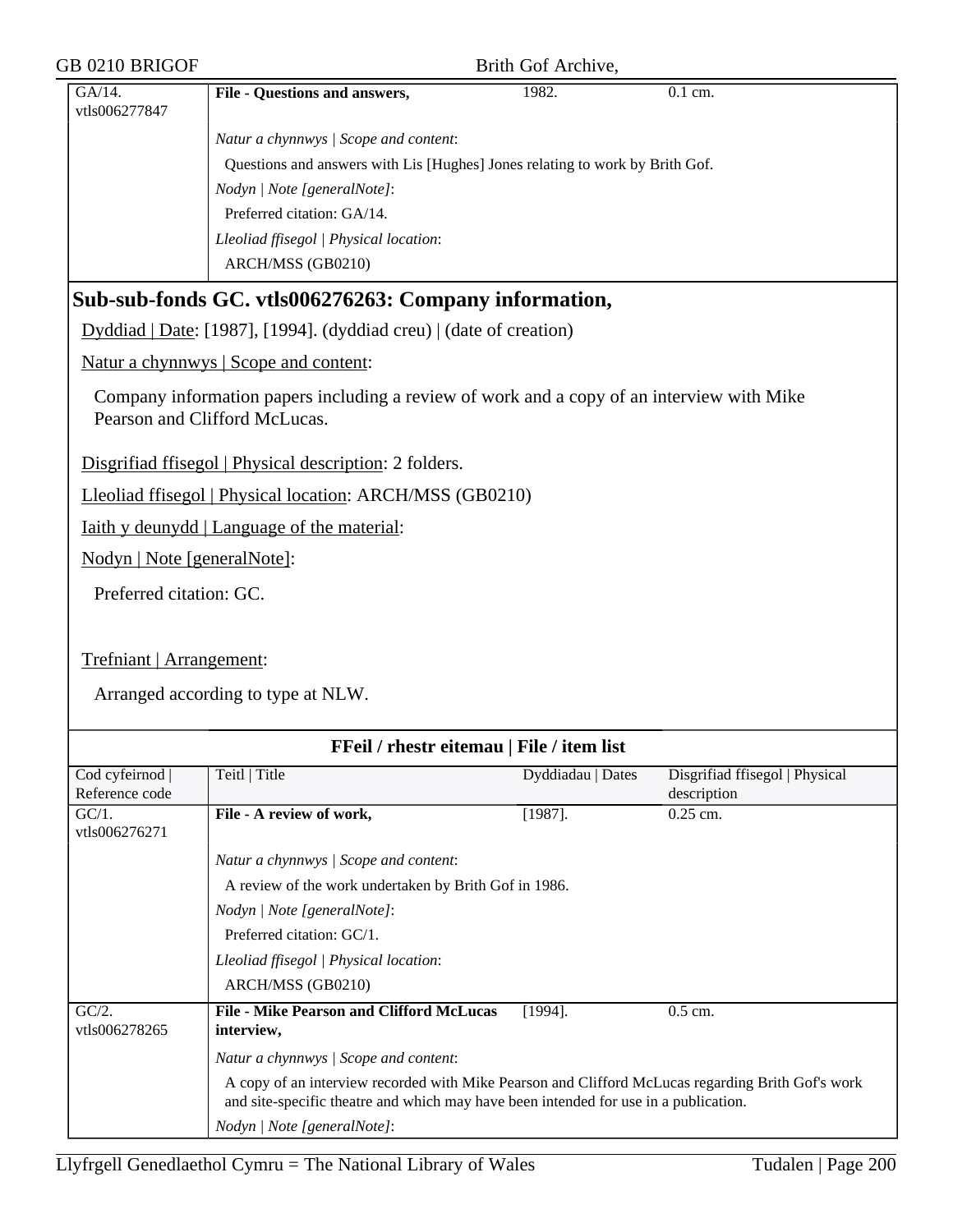Preferred citation: GC/2. *Lleoliad ffisegol | Physical location*: ARCH/MSS (GB0210)

## **Sub-sub-fonds GP. vtls006277340: Publicity material,**

Dyddiad | Date: [1982]-[1997]. (dyddiad creu) | (date of creation)

Natur a chynnwys | Scope and content:

Publicity material including programmes and pamphlets for a number of productions and for Chapter Arts Centre; master and design copies of pages of various company/production portfolios, proposals, prospectuses and marketing packs; proof and master copies of artwork and images used for visuals in production publicity material and publications; and draft copies of the text for production prospectuses.

Disgrifiad ffisegol | Physical description: 3 folders, 3 outsize folders, 1 envelope and 1 item.

Lleoliad ffisegol | Physical location: ARCH/MSS (GB0210)

Iaith y deunydd | Language of the material:

Nodyn | Note [generalNote]:

Preferred citation: GP.

Trefniant | Arrangement:

| FFeil / rhestr eitemau   File / item list |                                                                                                                                                                                                                                                                                                                                                                                                                                                                                                                                                                           |                       |                                               |  |  |
|-------------------------------------------|---------------------------------------------------------------------------------------------------------------------------------------------------------------------------------------------------------------------------------------------------------------------------------------------------------------------------------------------------------------------------------------------------------------------------------------------------------------------------------------------------------------------------------------------------------------------------|-----------------------|-----------------------------------------------|--|--|
| Cod cyfeirnod  <br>Reference code         | Teitl   Title                                                                                                                                                                                                                                                                                                                                                                                                                                                                                                                                                             | Dyddiadau   Dates     | Disgrifiad ffisegol   Physical<br>description |  |  |
| $GP/1$ .<br>vtls006277521                 | File - Programmes and pamphlets,                                                                                                                                                                                                                                                                                                                                                                                                                                                                                                                                          | 1982-[1997].          | $1 \text{ cm}$ .                              |  |  |
|                                           | Natur a chynnwys / Scope and content:                                                                                                                                                                                                                                                                                                                                                                                                                                                                                                                                     |                       |                                               |  |  |
|                                           | Programmes and pamphlets for a number of productions including, Blodeuwedd, Gwaed neu Fara,<br>Gernika!, Ymfudwyr, Rhydcymerau, Lleuad, Lleuad!/Luna, Luna!, Ann Griffiths, Boris, Du a Gwyn,<br>Disasters of War: Parts 1 and 2, Pandaemonium: The True Cost of Coal, Besatt, EXX-1, Los Angeles,<br>From Memory I, Der Gefesselte, Haearn, Arturius Rex, From Memory II, Prydain, Y Pen Bas/Y Pen<br>Dwfn, Hafod (The Plan, the Elevation and the Lunacy in his Common Sense), Hafod and for the events<br>by Brith Gof at the Bro Colwyn National Eisteddfod of Wales. |                       |                                               |  |  |
|                                           | Nodyn   Note [generalNote]:                                                                                                                                                                                                                                                                                                                                                                                                                                                                                                                                               |                       |                                               |  |  |
|                                           | Preferred citation: GP/1.                                                                                                                                                                                                                                                                                                                                                                                                                                                                                                                                                 |                       |                                               |  |  |
|                                           | Lleoliad ffisegol   Physical location:                                                                                                                                                                                                                                                                                                                                                                                                                                                                                                                                    |                       |                                               |  |  |
|                                           | ARCH/MSS (GB0210)                                                                                                                                                                                                                                                                                                                                                                                                                                                                                                                                                         |                       |                                               |  |  |
| $GP/2$ .<br>vtls006277529                 | File - Chapter programmes,                                                                                                                                                                                                                                                                                                                                                                                                                                                                                                                                                | $[1988]$ - $[1992]$ . | $0.5$ cm.                                     |  |  |
|                                           | Natur a chynnwys / Scope and content:                                                                                                                                                                                                                                                                                                                                                                                                                                                                                                                                     |                       |                                               |  |  |
|                                           | Copies of programmes for Chapter Arts Centre, some of which contain adverts for Brith Gof productions.                                                                                                                                                                                                                                                                                                                                                                                                                                                                    |                       |                                               |  |  |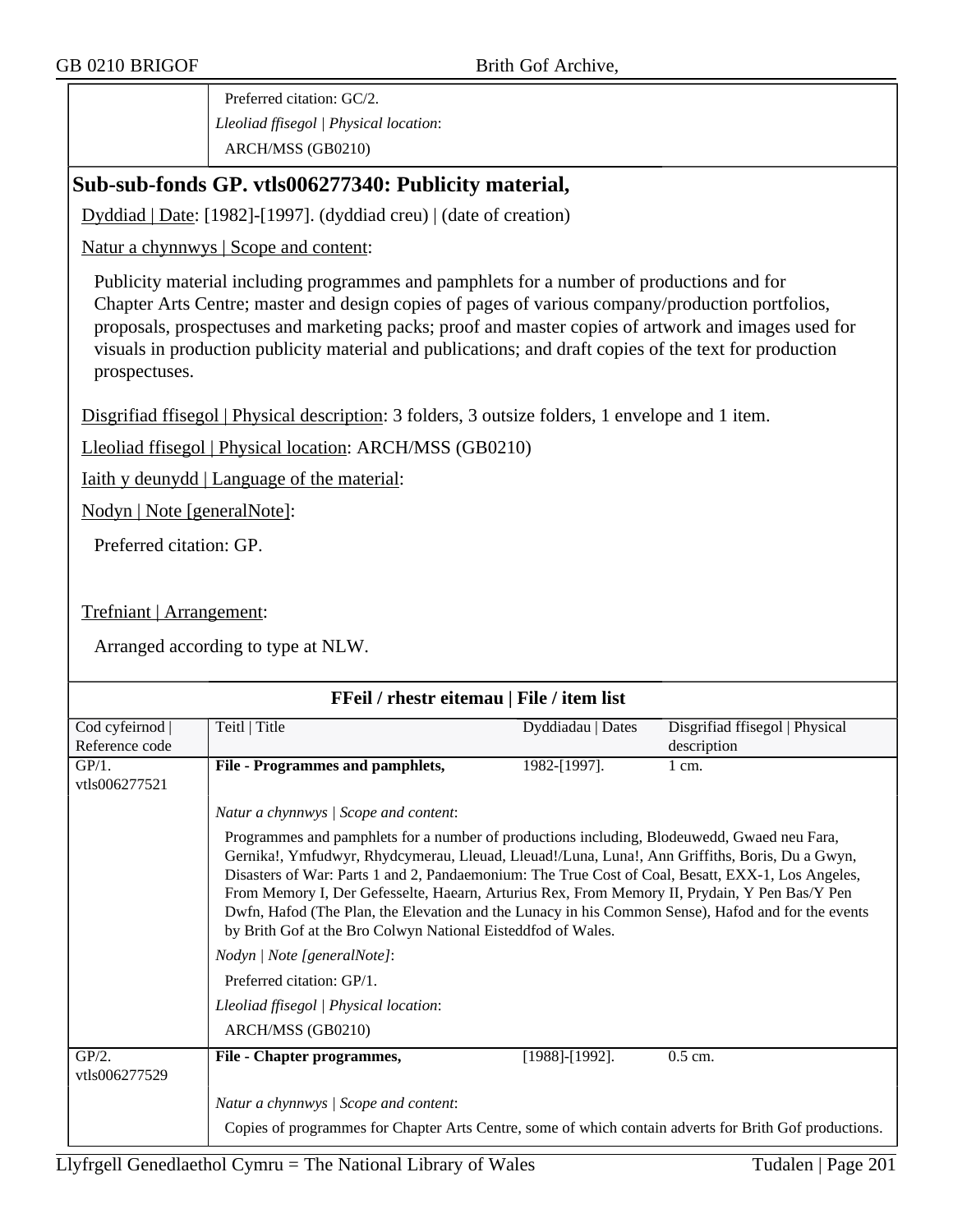|                           | Nodyn   Note [generalNote]:                                                                                                                                                     |                       |                  |  |  |
|---------------------------|---------------------------------------------------------------------------------------------------------------------------------------------------------------------------------|-----------------------|------------------|--|--|
|                           | Preferred citation: GP/2.                                                                                                                                                       |                       |                  |  |  |
|                           | Lleoliad ffisegol   Physical location:                                                                                                                                          |                       |                  |  |  |
|                           | ARCH/MSS (GB0210)                                                                                                                                                               |                       |                  |  |  |
| GP/3.<br>vtls006277535    | File - Portfolios and prospectuses,                                                                                                                                             | $[1990]$ - $[1994]$ . | $1 \text{ cm}$ . |  |  |
|                           | Natur a chynnwys / Scope and content:                                                                                                                                           |                       |                  |  |  |
|                           | Master and design copies of pages of various company/production portfolios, proposals, prospectuses and<br>marketing packs; together with copies of pages from Hybrid magazine. |                       |                  |  |  |
|                           | Nodyn   Note [generalNote]:                                                                                                                                                     |                       |                  |  |  |
|                           | <b>ITEM OUTSIDE OF BOX</b>                                                                                                                                                      |                       |                  |  |  |
|                           | Nodyn   Note [generalNote]:                                                                                                                                                     |                       |                  |  |  |
|                           | Preferred citation: GP/3.                                                                                                                                                       |                       |                  |  |  |
|                           | Lleoliad ffisegol   Physical location:                                                                                                                                          |                       |                  |  |  |
|                           | ARCH/MSS (GB0210)                                                                                                                                                               |                       |                  |  |  |
| $GP/4$ .<br>vtls006277537 | File - Portfolios,                                                                                                                                                              | [1989]-[1994].        | $1 \text{ cm}$ . |  |  |
|                           | Natur a chynnwys / Scope and content:                                                                                                                                           |                       |                  |  |  |
|                           | Original master copies of portfolio pages for various productions showing text layout, together with draft<br>copies of the portfolio texts.                                    |                       |                  |  |  |
|                           | Nodyn   Note [generalNote]:                                                                                                                                                     |                       |                  |  |  |
|                           | <b>ITEM OUTSIDE OF BOX</b>                                                                                                                                                      |                       |                  |  |  |
|                           | Nodyn   Note [generalNote]:                                                                                                                                                     |                       |                  |  |  |
|                           | Preferred citation: GP/4.                                                                                                                                                       |                       |                  |  |  |
|                           | Lleoliad ffisegol   Physical location:                                                                                                                                          |                       |                  |  |  |
|                           | ARCH/MSS (GB0210)                                                                                                                                                               |                       |                  |  |  |
| GP/5.<br>vtls006277594    | File - Artwork bits and pieces,                                                                                                                                                 | $\sqrt{1990x}$ 1992]. | $1.75$ cm.       |  |  |
|                           | Natur a chynnwys / Scope and content:                                                                                                                                           |                       |                  |  |  |
|                           | Proof and master copies of artwork and images used for visuals in production publicity material and<br>publications and including pages of the Los Angeles prospectus.          |                       |                  |  |  |
|                           | Nodyn   Note [generalNote]:                                                                                                                                                     |                       |                  |  |  |
|                           | <b>ITEM OUTSIDE OF BOX</b>                                                                                                                                                      |                       |                  |  |  |
|                           | Nodyn   Note [generalNote]:                                                                                                                                                     |                       |                  |  |  |
|                           | Preferred citation: GP/5.                                                                                                                                                       |                       |                  |  |  |
|                           | Lleoliad ffisegol   Physical location:                                                                                                                                          |                       |                  |  |  |
|                           | ARCH/MSS (GB0210)                                                                                                                                                               |                       |                  |  |  |
| GP/6.<br>vtls006277604    | File - Joiner photographs,                                                                                                                                                      | n.d.                  | 0.1 cm.          |  |  |
|                           | Natur a chynnwys / Scope and content:                                                                                                                                           |                       |                  |  |  |
|                           | A joiner of photographs of a forest scene, but which was possibly used as a graphic illustration in<br>publicity material.                                                      |                       |                  |  |  |
|                           | Nodyn   Note [generalNote]:                                                                                                                                                     |                       |                  |  |  |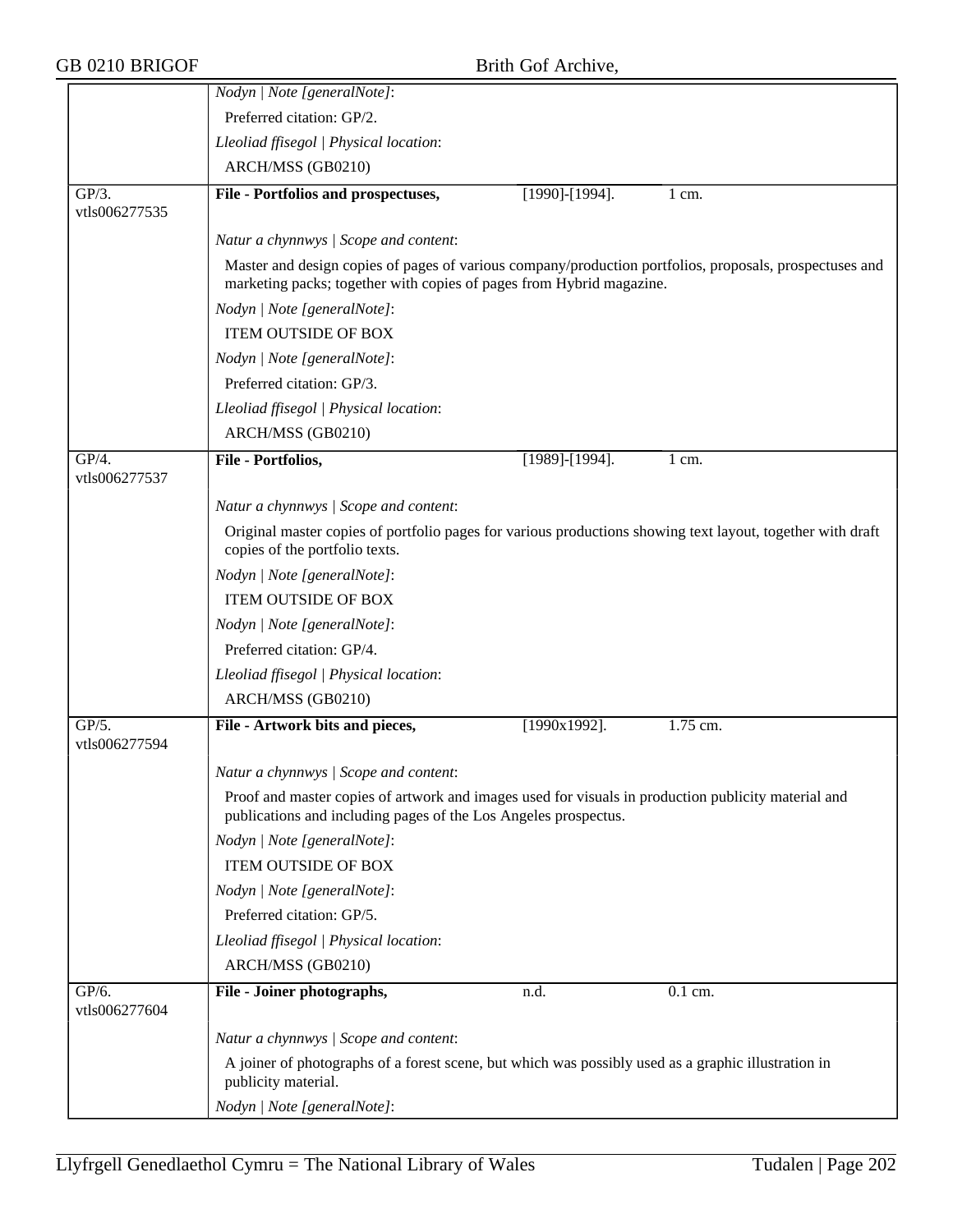|                             | <b>ITEM OUTSIDE OF BOX</b>                                                                                                                                                                                                                         |                   |                                |
|-----------------------------|----------------------------------------------------------------------------------------------------------------------------------------------------------------------------------------------------------------------------------------------------|-------------------|--------------------------------|
|                             | Nodyn   Note [generalNote]:                                                                                                                                                                                                                        |                   |                                |
|                             | Preferred citation: GP/6.                                                                                                                                                                                                                          |                   |                                |
|                             | Lleoliad ffisegol   Physical location:                                                                                                                                                                                                             |                   |                                |
|                             | ARCH/MSS (GB0210)                                                                                                                                                                                                                                  |                   |                                |
| GP/7.<br>vtls006277810      | File - Prospectus/marketing pack texts,                                                                                                                                                                                                            | $[1991]$ .        | $0.25$ cm.                     |
|                             | Natur a chynnwys / Scope and content:                                                                                                                                                                                                              |                   |                                |
|                             | Draft copies of the text for production prospectuses/marketing packs, including the prospectuses for work<br>in 1991, 1992 and 1993, Pax, Haearn, EXX-1, Patagonia, Y Pen Dwfn/Y Pen Bas, From Memory, Los<br>Angeles, and classes on performance. |                   |                                |
|                             | Nodyn   Note [generalNote]:                                                                                                                                                                                                                        |                   |                                |
|                             | Preferred citation: GP/7.                                                                                                                                                                                                                          |                   |                                |
|                             | Lleoliad ffisegol   Physical location:                                                                                                                                                                                                             |                   |                                |
|                             | ARCH/MSS (GB0210)                                                                                                                                                                                                                                  |                   |                                |
| GP/8.<br>vtls006277845      | File - Gwaed neu Fara programme,                                                                                                                                                                                                                   | $[1982]$ .        | 0.1 cm.                        |
|                             | Nodyn   Note [generalNote]:                                                                                                                                                                                                                        |                   |                                |
|                             | Preferred citation: GP/8.                                                                                                                                                                                                                          |                   |                                |
|                             | Lleoliad ffisegol   Physical location:                                                                                                                                                                                                             |                   |                                |
|                             | ARCH/MSS (GB0210)                                                                                                                                                                                                                                  |                   |                                |
|                             | Sub-sub-fonds GD. vtls006277836: Acting and devising notes,                                                                                                                                                                                        |                   |                                |
|                             | Dyddiad   Date: [1981x2004]. (dyddiad creu)   (date of creation)                                                                                                                                                                                   |                   |                                |
|                             | Natur a chynnwys   Scope and content:                                                                                                                                                                                                              |                   |                                |
|                             | Handwritten notes that appear to be notes on actions and also texts and ideas.                                                                                                                                                                     |                   |                                |
|                             | Disgrifiad ffisegol   Physical description: 1 folder and 1 envelope.                                                                                                                                                                               |                   |                                |
|                             | Lleoliad ffisegol   Physical location: ARCH/MSS (GB0210)                                                                                                                                                                                           |                   |                                |
| Nodyn   Note [generalNote]: |                                                                                                                                                                                                                                                    |                   |                                |
| Preferred citation: GD.     |                                                                                                                                                                                                                                                    |                   |                                |
|                             |                                                                                                                                                                                                                                                    |                   |                                |
| Trefniant   Arrangement:    |                                                                                                                                                                                                                                                    |                   |                                |
|                             | Arranged according to type at NLW.                                                                                                                                                                                                                 |                   |                                |
|                             | FFeil / rhestr eitemau   File / item list                                                                                                                                                                                                          |                   |                                |
| Cod cyfeirnod               | Teitl   Title                                                                                                                                                                                                                                      | Dyddiadau   Dates | Disgrifiad ffisegol   Physical |
| Reference code              |                                                                                                                                                                                                                                                    |                   | description                    |
| $GD/1$ .<br>vtls006277841   | File - Acting and devising notes,                                                                                                                                                                                                                  | $[1983]$ .        | $0.5$ cm.                      |
|                             | Natur a chynnwys / Scope and content:                                                                                                                                                                                                              |                   |                                |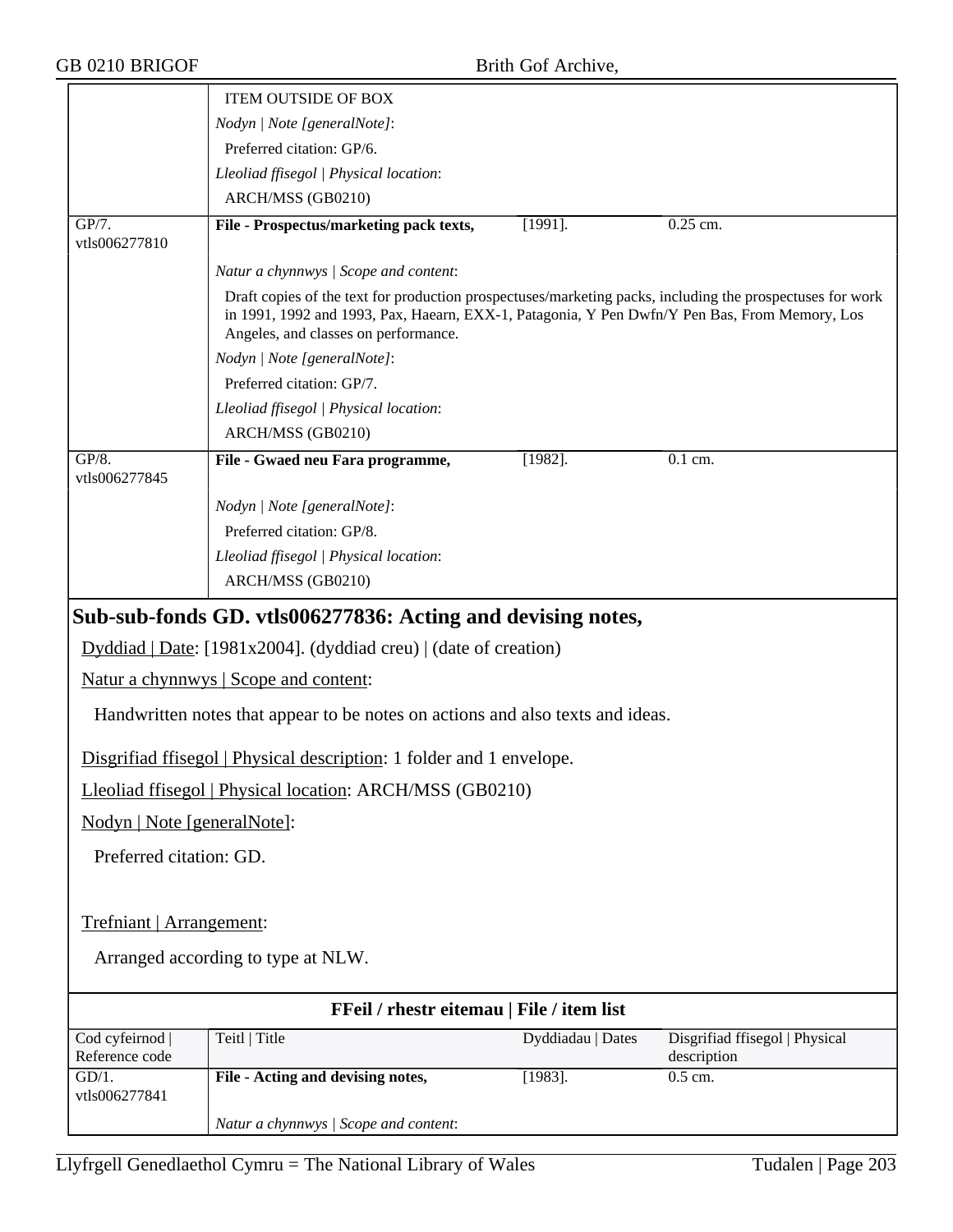|                           | ideas and actions.                                                   |      | Unidentified notes which may relate to the Ymfudwyr and Gernika productions, including notes on texts, |
|---------------------------|----------------------------------------------------------------------|------|--------------------------------------------------------------------------------------------------------|
|                           | Nodyn   Note [generalNote]:                                          |      |                                                                                                        |
|                           | Preferred citation: GD/1.                                            |      |                                                                                                        |
|                           | Lleoliad ffisegol   Physical location:                               |      |                                                                                                        |
|                           | ARCH/MSS (GB0210)                                                    |      |                                                                                                        |
| $GD/2$ .<br>vtls006277843 | File - Action notes,                                                 | n.d. | $0.1$ cm.                                                                                              |
|                           | Natur a chynnwys / Scope and content:                                |      |                                                                                                        |
|                           | Notes on actions, possibly for a performance class/workshop.         |      |                                                                                                        |
|                           | Nodyn   Note [generalNote]:                                          |      |                                                                                                        |
|                           | Preferred citation: GD/2.                                            |      |                                                                                                        |
|                           | Lleoliad ffisegol   Physical location:                               |      |                                                                                                        |
|                           | ARCH/MSS (GB0210)                                                    |      |                                                                                                        |
|                           |                                                                      |      | Sub-sub-fonds GL. vtls006277849: Lectures, presentations, conferences and seminars,                    |
|                           | $Dyddiad   Date: [1984] - 2002. (dyddiad creu)   (date of creation)$ |      |                                                                                                        |
|                           | Natur a chynnwys   Scope and content:                                |      |                                                                                                        |

Correspondence and papers relating to various lectures, presentations, conferences and seminars attended by or given by members of Brith Gof, including copies of lectures and presentations, regarding subjects such as site-specific theatre, Brith Gof's work and productions, theatre and archaeology, experimental theatre, theatre and media work, and theatre practice and theory in Wales; together with slides possibly for use in a lecture.

Disgrifiad ffisegol | Physical description: 12 folders, 9 envelopes and 1 box of slides.

Lleoliad ffisegol | Physical location: ARCH/MSS (GB0210)

Iaith y deunydd | Language of the material:

Nodyn | Note [generalNote]:

Preferred citation: GL.

Trefniant | Arrangement:

| FFeil / rhestr eitemau   File / item list |                                                                                                         |                   |                                |  |
|-------------------------------------------|---------------------------------------------------------------------------------------------------------|-------------------|--------------------------------|--|
| Cod cyfeirnod                             | Teitl   Title                                                                                           | Dyddiadau   Dates | Disgrifiad ffisegol   Physical |  |
| Reference code                            |                                                                                                         |                   | description                    |  |
| $GL/1$ .<br>vtls006278027                 | File - Seminar on site-specific theatre,                                                                | 1997.             | $0.25$ cm.                     |  |
|                                           | Natur a chynnwys / Scope and content:                                                                   |                   |                                |  |
|                                           | A copy of a seminar on site-specific theatre given by Mike Pearson at the Oerol Festival, Terschelling. |                   |                                |  |
|                                           | Nodyn / Note [generalNote]:                                                                             |                   |                                |  |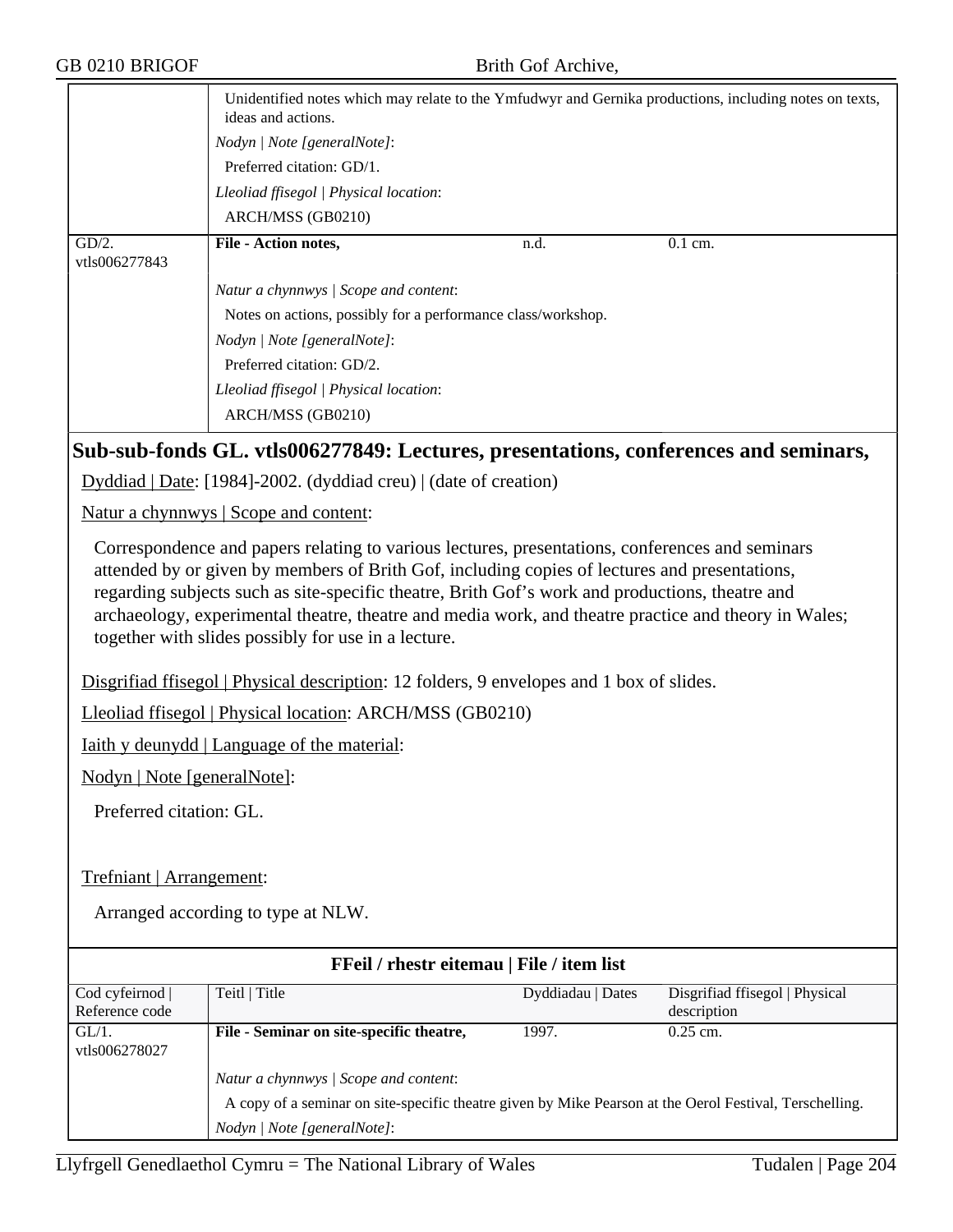|                           | Preferred citation: GL/1.                                                                                                                                                                                                                       |  |
|---------------------------|-------------------------------------------------------------------------------------------------------------------------------------------------------------------------------------------------------------------------------------------------|--|
|                           | Lleoliad ffisegol   Physical location:                                                                                                                                                                                                          |  |
|                           | ARCH/MSS (GB0210)                                                                                                                                                                                                                               |  |
| GL/2.<br>vtls006278038    | File - The Host, the Ghost and the Witness,<br>1998.<br>$0.5$ cm.                                                                                                                                                                               |  |
|                           | Natur a chynnwys / Scope and content:                                                                                                                                                                                                           |  |
|                           | A copy of a lecture/presentation by Clifford McLucas regarding the work and productions by Brith Gof.                                                                                                                                           |  |
|                           | Nodyn   Note [generalNote]:                                                                                                                                                                                                                     |  |
|                           | Preferred citation: GL/2.                                                                                                                                                                                                                       |  |
|                           | Lleoliad ffisegol   Physical location:                                                                                                                                                                                                          |  |
|                           | ARCH/MSS (GB0210)                                                                                                                                                                                                                               |  |
| $GL/3$ .<br>vtls006278059 | File - Cultural Identities - Origins,<br>1992.<br>$\overline{0.1}$ cm.<br><b>Syncretism, Cross-Influences: A Welsh</b><br>Perspective,                                                                                                          |  |
|                           | Natur a chynnwys / Scope and content:                                                                                                                                                                                                           |  |
|                           | A copy of a lecture given by Lis Hughes Jones at Ile Festival Voix de Femmes, Liège.                                                                                                                                                            |  |
|                           | Nodyn   Note [generalNote]:                                                                                                                                                                                                                     |  |
|                           | Preferred citation: GL/3.                                                                                                                                                                                                                       |  |
|                           | Lleoliad ffisegol   Physical location:                                                                                                                                                                                                          |  |
|                           | ARCH/MSS (GB0210)                                                                                                                                                                                                                               |  |
| $GL/4$ .<br>vtls006278075 | File - Experimental Theatre in Wales,<br>0.25 cm.<br>1995.                                                                                                                                                                                      |  |
|                           | Nodyn   Note [generalNote]:                                                                                                                                                                                                                     |  |
|                           | Preferred citation: GL/4.                                                                                                                                                                                                                       |  |
|                           | Lleoliad ffisegol   Physical location:                                                                                                                                                                                                          |  |
|                           | ARCH/MSS (GB0210)                                                                                                                                                                                                                               |  |
| $GL/5$ .<br>vtls006278077 | File - Theatre/Archaeology: Which<br>1994.<br>0.1 cm.<br>Underpants,                                                                                                                                                                            |  |
|                           | Natur a chynnwys / Scope and content:                                                                                                                                                                                                           |  |
|                           | A copy of a lecture given at the EAA (?European Association of Archaeologists) Meetings Ljubljana.                                                                                                                                              |  |
|                           | Nodyn   Note [generalNote]:                                                                                                                                                                                                                     |  |
|                           | Preferred citation: GL/5.                                                                                                                                                                                                                       |  |
|                           | Lleoliad ffisegol   Physical location:                                                                                                                                                                                                          |  |
|                           | ARCH/MSS (GB0210)                                                                                                                                                                                                                               |  |
| $GL/6$ .<br>vtls006278176 | File - Theoretical Archaeology Group 15th<br>1993.<br>1.5 cm.<br><b>Annual Conference,</b>                                                                                                                                                      |  |
|                           | Natur a chynnwys / Scope and content:                                                                                                                                                                                                           |  |
|                           | Correspondence and papers relating to the Theoretical Archaeology Group 15th Annual Conference, at<br>which Clifford McLucas and Mike Pearson gave presentations, including conference information, notes<br>and copies of their presentations. |  |
|                           | Nodyn   Note [generalNote]:                                                                                                                                                                                                                     |  |
|                           | Preferred citation: GL/6.                                                                                                                                                                                                                       |  |
|                           | Lleoliad ffisegol   Physical location:                                                                                                                                                                                                          |  |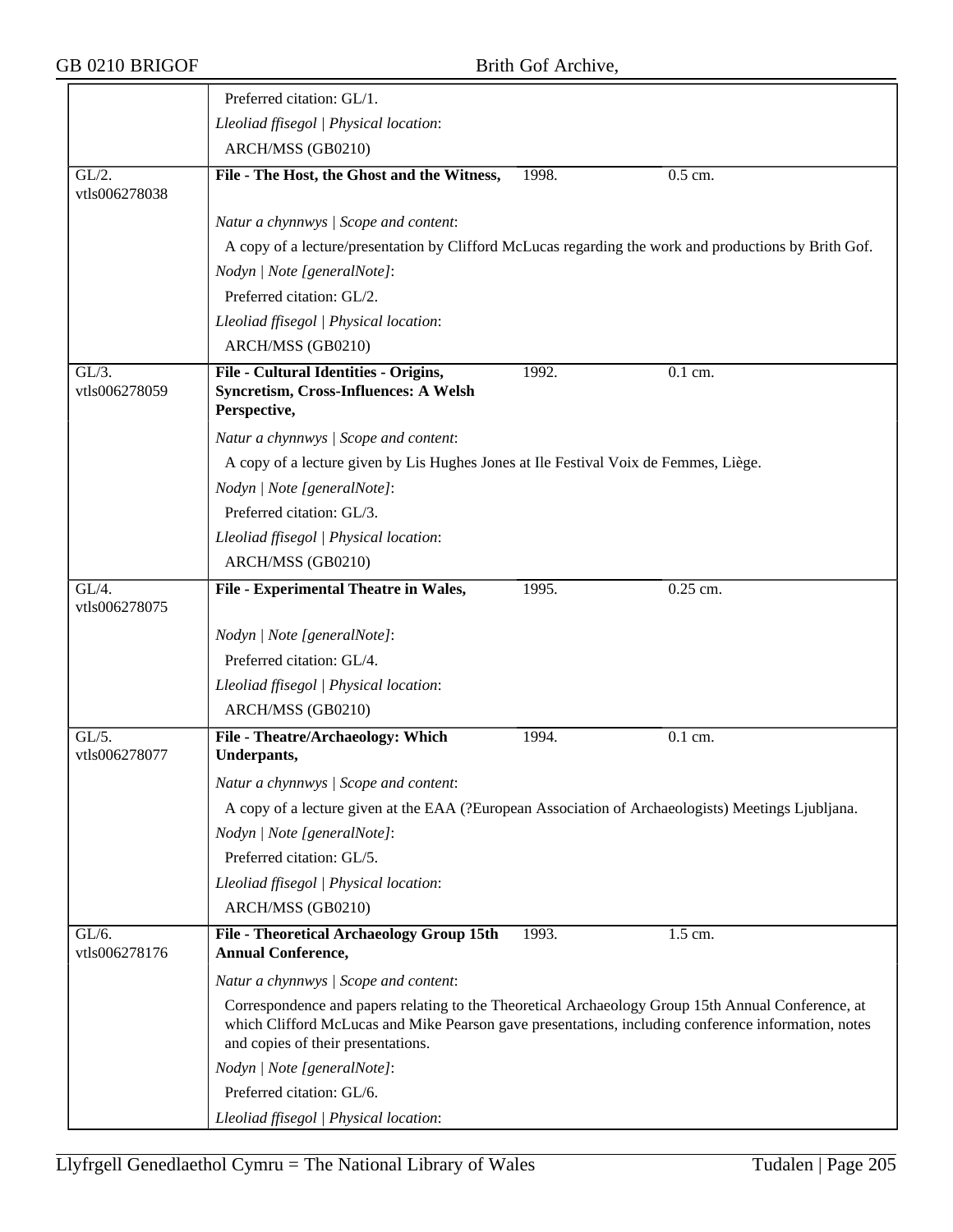|                            | ARCH/MSS (GB0210)                                                                                                                                                                                                                                                                                                                                                                                                                  |             |                      |  |  |
|----------------------------|------------------------------------------------------------------------------------------------------------------------------------------------------------------------------------------------------------------------------------------------------------------------------------------------------------------------------------------------------------------------------------------------------------------------------------|-------------|----------------------|--|--|
| $GL/7$ .                   | File - The Pointing Finger and the                                                                                                                                                                                                                                                                                                                                                                                                 | 1998, 2001. | 2.5 cm.              |  |  |
| vtls006278243              | $Moo \dots$ Wales,                                                                                                                                                                                                                                                                                                                                                                                                                 |             |                      |  |  |
|                            | Natur a chynnwys / Scope and content:                                                                                                                                                                                                                                                                                                                                                                                              |             |                      |  |  |
|                            | Papers relating to the Pointing Finger and the Moo Wales multimedia presentation, given at the<br>Pacific Coast Conference on British Studies at Stanford University, California, including a stage plan<br>showing the technical set up, conference information and copies of the presentation, with an earlier<br>version which was given at the "Performances, Places and Pasts" Centre for Performance Research<br>Conference. |             |                      |  |  |
|                            | Nodyn   Note [generalNote]:                                                                                                                                                                                                                                                                                                                                                                                                        |             |                      |  |  |
|                            | Preferred citation: GL/7.                                                                                                                                                                                                                                                                                                                                                                                                          |             |                      |  |  |
|                            | Lleoliad ffisegol   Physical location:                                                                                                                                                                                                                                                                                                                                                                                             |             |                      |  |  |
|                            | ARCH/MSS (GB0210)                                                                                                                                                                                                                                                                                                                                                                                                                  |             |                      |  |  |
| $GL/8$ .<br>vtls006278369  | File - The Culturally Located Hybridised<br>Non Object,                                                                                                                                                                                                                                                                                                                                                                            | 1997-1998.  | $\overline{0.5}$ cm. |  |  |
|                            | Natur a chynnwys / Scope and content:                                                                                                                                                                                                                                                                                                                                                                                              |             |                      |  |  |
|                            | Copies of seminar and multimedia presentation about some recent concerns in the theatre and media<br>work of Brith Gof given to staff and students at the University of Wales, Lampeter.                                                                                                                                                                                                                                           |             |                      |  |  |
|                            | Nodyn   Note [generalNote]:                                                                                                                                                                                                                                                                                                                                                                                                        |             |                      |  |  |
|                            | Preferred citation: GL/8.                                                                                                                                                                                                                                                                                                                                                                                                          |             |                      |  |  |
|                            | Lleoliad ffisegol   Physical location:                                                                                                                                                                                                                                                                                                                                                                                             |             |                      |  |  |
|                            | ARCH/MSS (GB0210)                                                                                                                                                                                                                                                                                                                                                                                                                  |             |                      |  |  |
| GL/9.                      | File - I am Here on False Pretences,                                                                                                                                                                                                                                                                                                                                                                                               | $[1999]$ .  | $0.25$ cm.           |  |  |
| vtls006278723              |                                                                                                                                                                                                                                                                                                                                                                                                                                    |             |                      |  |  |
|                            | Natur a chynnwys / Scope and content:                                                                                                                                                                                                                                                                                                                                                                                              |             |                      |  |  |
|                            | Two copies of the text for a performed lecture under the title I am Here on False Pretences, one of which<br>is noted as being given in the Embedded Technologies conference at Lampeter University.                                                                                                                                                                                                                               |             |                      |  |  |
|                            | Nodyn   Note [generalNote]:                                                                                                                                                                                                                                                                                                                                                                                                        |             |                      |  |  |
|                            | Preferred citation: GL/9.                                                                                                                                                                                                                                                                                                                                                                                                          |             |                      |  |  |
|                            | Lleoliad ffisegol   Physical location:                                                                                                                                                                                                                                                                                                                                                                                             |             |                      |  |  |
|                            | ARCH/MSS (GB0210)                                                                                                                                                                                                                                                                                                                                                                                                                  |             |                      |  |  |
| $GL/10$ .<br>vtls006278802 | <b>File - Bristol Art and Architecture Group</b><br>seminar,                                                                                                                                                                                                                                                                                                                                                                       | 1991.       | 0.5 cm.              |  |  |
|                            | Natur a chynnwys / Scope and content:                                                                                                                                                                                                                                                                                                                                                                                              |             |                      |  |  |
|                            | Papers relating to the Bristol Art and Architecture Group seminar including information and a timetable,<br>a practical exercise design brief and copies of some notes regarding Clifford McLucas' scenographies for<br>large-scale site-specific theatre pieces.                                                                                                                                                                  |             |                      |  |  |
|                            | Nodyn   Note [generalNote]:                                                                                                                                                                                                                                                                                                                                                                                                        |             |                      |  |  |
|                            | Preferred citation: GL/10.                                                                                                                                                                                                                                                                                                                                                                                                         |             |                      |  |  |
|                            | Lleoliad ffisegol   Physical location:                                                                                                                                                                                                                                                                                                                                                                                             |             |                      |  |  |
|                            | ARCH/MSS (GB0210)                                                                                                                                                                                                                                                                                                                                                                                                                  |             |                      |  |  |
| $GL/11$ .<br>vtls006278803 | <b>File - Centre for Performance Research</b>                                                                                                                                                                                                                                                                                                                                                                                      | 1993.       | 0.5 cm.              |  |  |
|                            | conference, Brecon,                                                                                                                                                                                                                                                                                                                                                                                                                |             |                      |  |  |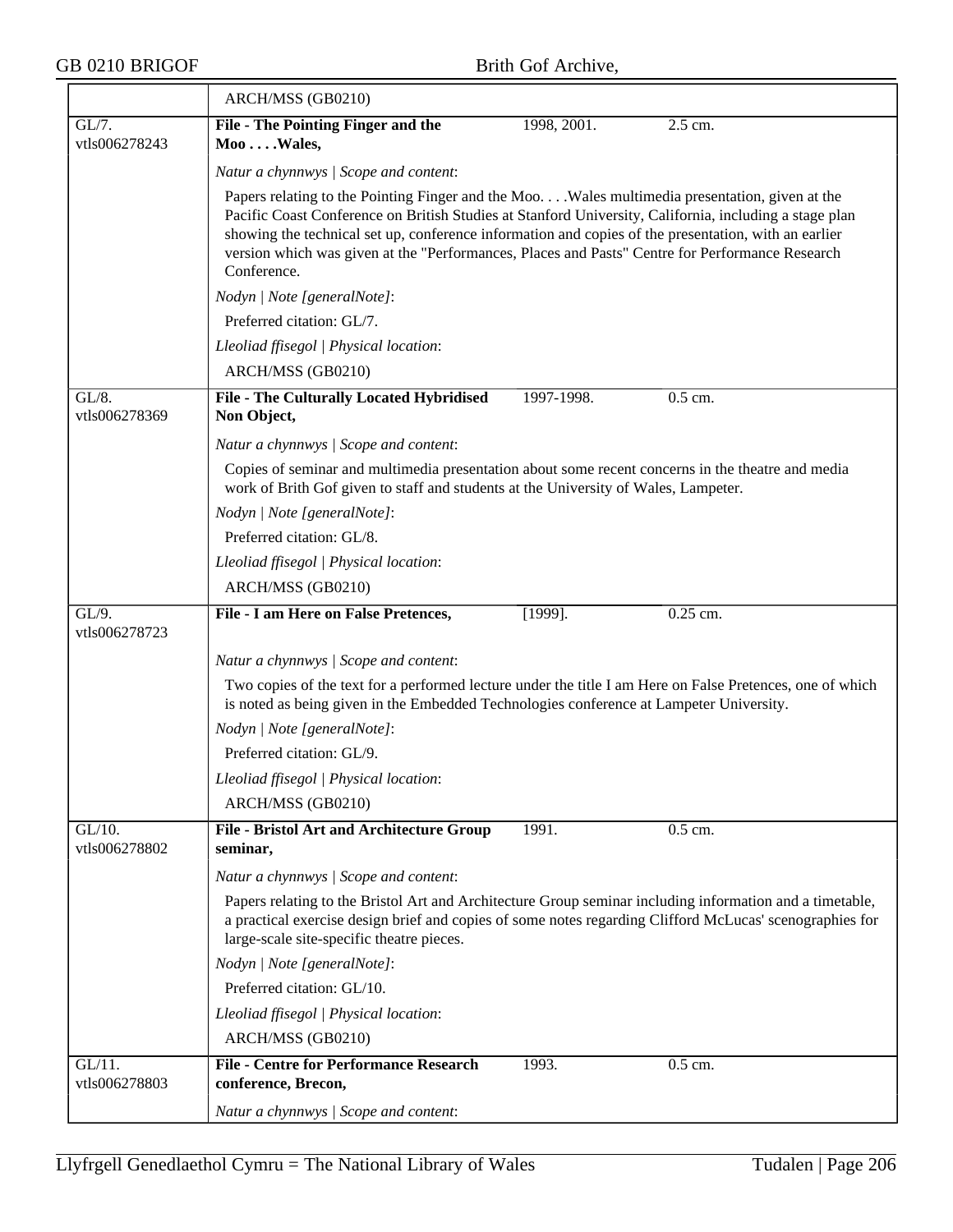|                            | Papers relating to the Centre for Performance Research conference at Brecon including, notes about Brith<br>Gof's site-specific work and site-specific theatre in general and some conference information.                                                                                                                                                                                                           |               |                  |  |  |
|----------------------------|----------------------------------------------------------------------------------------------------------------------------------------------------------------------------------------------------------------------------------------------------------------------------------------------------------------------------------------------------------------------------------------------------------------------|---------------|------------------|--|--|
|                            | Nodyn   Note [generalNote]:                                                                                                                                                                                                                                                                                                                                                                                          |               |                  |  |  |
|                            | Preferred citation: GL/11.                                                                                                                                                                                                                                                                                                                                                                                           |               |                  |  |  |
|                            | Lleoliad ffisegol   Physical location:                                                                                                                                                                                                                                                                                                                                                                               |               |                  |  |  |
|                            | ARCH/MSS (GB0210)                                                                                                                                                                                                                                                                                                                                                                                                    |               |                  |  |  |
| $GL/12$ .<br>vtls006278812 | <b>File - Large-Scale Site-Specific Theatre</b><br>Works,                                                                                                                                                                                                                                                                                                                                                            | [After 1992]. | 0.25 cm.         |  |  |
|                            | Natur a chynnwys / Scope and content:                                                                                                                                                                                                                                                                                                                                                                                |               |                  |  |  |
|                            | A copy of some notes prepared for an illustrated lecture regarding Brith Gof's large-scale site-specific<br>theatre works.                                                                                                                                                                                                                                                                                           |               |                  |  |  |
|                            | Nodyn   Note [generalNote]:                                                                                                                                                                                                                                                                                                                                                                                          |               |                  |  |  |
|                            | Preferred citation: GL/12.                                                                                                                                                                                                                                                                                                                                                                                           |               |                  |  |  |
|                            | Lleoliad ffisegol   Physical location:                                                                                                                                                                                                                                                                                                                                                                               |               |                  |  |  |
|                            | ARCH/MSS (GB0210)                                                                                                                                                                                                                                                                                                                                                                                                    |               |                  |  |  |
| $GL/13$ .<br>vtls006279016 | <b>File - Centre for Performance Research</b><br>seminars,                                                                                                                                                                                                                                                                                                                                                           | 1993.         | 1 cm.            |  |  |
|                            | Natur a chynnwys / Scope and content:                                                                                                                                                                                                                                                                                                                                                                                |               |                  |  |  |
|                            | Correspondence and papers relating to the Centre for Performance Research seminars on Devising and<br>Documentation and Performance: Process and Documentation, including administrative papers, Mike<br>Pearson's notes on 'Theatre Archaeology' and a response to the notes, presentation text by [Clifford<br>McLucas], and a prospectus for contributors for the Performance: Process and Documentation seminar. |               |                  |  |  |
|                            | Nodyn   Note [generalNote]:                                                                                                                                                                                                                                                                                                                                                                                          |               |                  |  |  |
|                            | Preferred citation: GL/13.                                                                                                                                                                                                                                                                                                                                                                                           |               |                  |  |  |
|                            | Lleoliad ffisegol   Physical location:                                                                                                                                                                                                                                                                                                                                                                               |               |                  |  |  |
|                            | ARCH/MSS (GB0210)                                                                                                                                                                                                                                                                                                                                                                                                    |               |                  |  |  |
| GL/14.<br>vtls006279174    | File - Theatre practice and theory in<br>Wales,                                                                                                                                                                                                                                                                                                                                                                      | 1994-1995.    | $1 \text{ cm}$ . |  |  |
|                            | Natur a chynnwys / Scope and content:                                                                                                                                                                                                                                                                                                                                                                                |               |                  |  |  |
|                            | Correspondence and papers relating to a conference at Gregynog and meeting held at Aberystwyth to<br>discuss theatre practice and theory in Wales; together with correspondence and papers relating to the<br>organisation of another conference at Aberystwyth the following year and the establishment of a forum<br>for debate following on from these meetings.                                                  |               |                  |  |  |
|                            | Nodyn   Note [generalNote]:                                                                                                                                                                                                                                                                                                                                                                                          |               |                  |  |  |
|                            | Preferred citation: GL/14.                                                                                                                                                                                                                                                                                                                                                                                           |               |                  |  |  |
|                            | Lleoliad ffisegol   Physical location:                                                                                                                                                                                                                                                                                                                                                                               |               |                  |  |  |
|                            | ARCH/MSS (GB0210)                                                                                                                                                                                                                                                                                                                                                                                                    |               |                  |  |  |
| $GL/15$ .<br>vtls006279218 | File - Work with students,                                                                                                                                                                                                                                                                                                                                                                                           | $[1995]$ .    | 0.5 cm.          |  |  |
|                            | Natur a chynnwys / Scope and content:                                                                                                                                                                                                                                                                                                                                                                                |               |                  |  |  |
|                            | Correspondence and papers relating to performance analysis lectures and workshops held at the<br>Department of Theatre, Film and Television studies, including notes for site-specific exercises; together<br>with memos relating to a proposal for Mike Pearson and Clifford McLucas to work with students in<br>Amsterdam.                                                                                         |               |                  |  |  |
|                            | Nodyn   Note [generalNote]:                                                                                                                                                                                                                                                                                                                                                                                          |               |                  |  |  |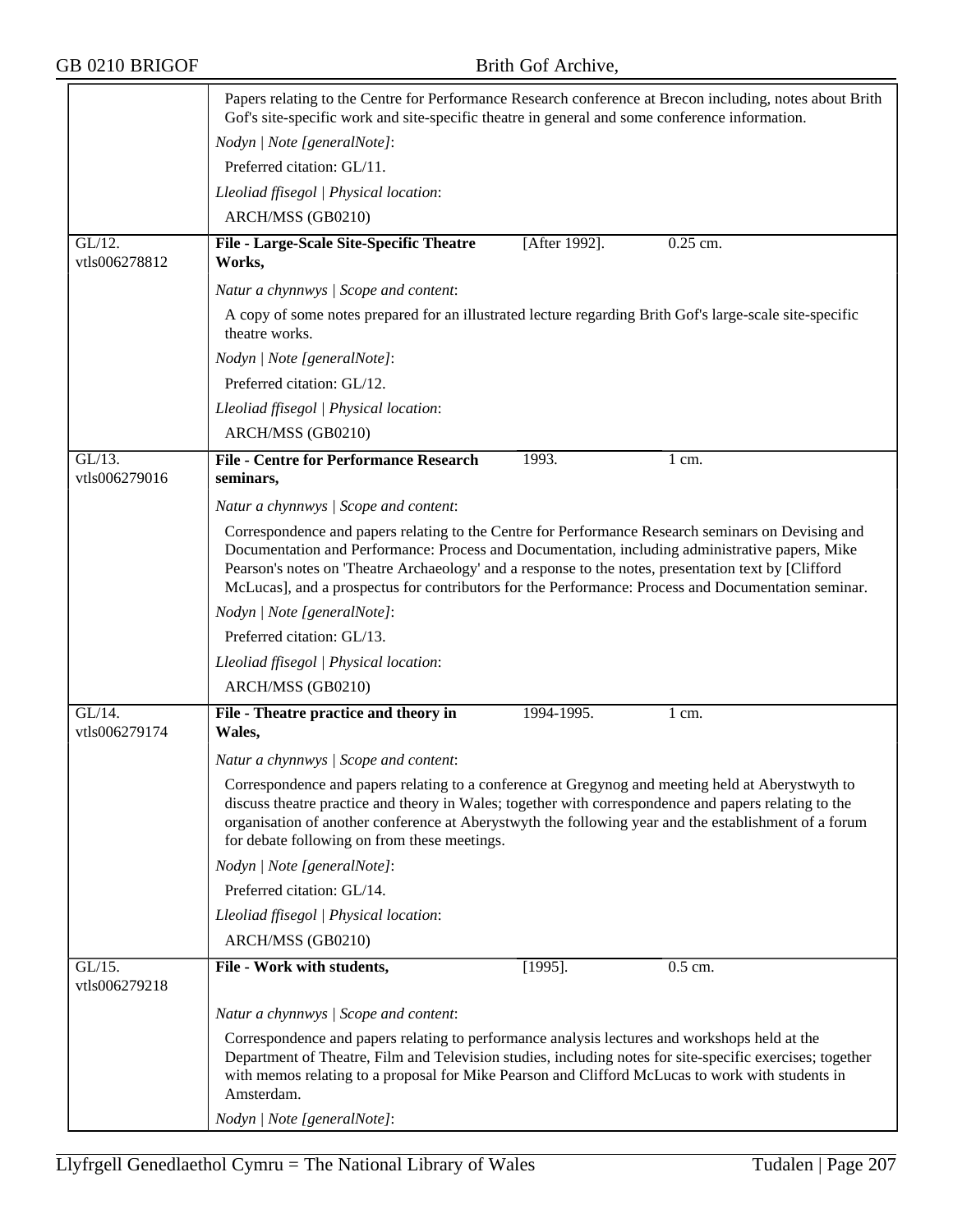|                            | Preferred citation: GL/15.                                                                                                                                                       |                 |                      |
|----------------------------|----------------------------------------------------------------------------------------------------------------------------------------------------------------------------------|-----------------|----------------------|
|                            | Lleoliad ffisegol   Physical location:                                                                                                                                           |                 |                      |
|                            | ARCH/MSS (GB0210)                                                                                                                                                                |                 |                      |
| $GL/16$ .<br>vtls006279274 | <b>File - Unidentified lectures and</b><br>presentations,                                                                                                                        | $[1989x1992]$ . | $0.5$ cm.            |
|                            | Natur a chynnwys / Scope and content:                                                                                                                                            |                 |                      |
|                            | Unidentified lectures and presentations relating to large and small-scale productions and Brith Gof and<br>their site-specific work, including a final script of a presentation. |                 |                      |
|                            | Nodyn   Note [generalNote]:                                                                                                                                                      |                 |                      |
|                            | Preferred citation: GL/16.                                                                                                                                                       |                 |                      |
|                            | Lleoliad ffisegol   Physical location:                                                                                                                                           |                 |                      |
|                            | ARCH/MSS (GB0210)                                                                                                                                                                |                 |                      |
| $GL/17$ .<br>vtls006279393 | File - Slides,                                                                                                                                                                   | $[1984x1989]$ . | 2.75 cm.             |
|                            | Natur a chynnwys / Scope and content:                                                                                                                                            |                 |                      |
|                            | Slides of various street performances, presumably by Brith Gof, and which were possibly used in<br>lectures.                                                                     |                 |                      |
|                            | Nodyn   Note [generalNote]:                                                                                                                                                      |                 |                      |
|                            | Preferred citation: GL/17.                                                                                                                                                       |                 |                      |
|                            | Lleoliad ffisegol   Physical location:                                                                                                                                           |                 |                      |
|                            | ARCH/MSS (GB0210)                                                                                                                                                                |                 |                      |
| $GL/18$ .<br>vtls006278932 | <b>File - Theatre Archaeology,</b>                                                                                                                                               | $[1992]$ .      | 0.25 cm.             |
|                            | Natur a chynnwys / Scope and content:                                                                                                                                            |                 |                      |
|                            | A [lecture] on theatre archaeology by [Mike Pearson].                                                                                                                            |                 |                      |
|                            | Nodyn   Note [generalNote]:                                                                                                                                                      |                 |                      |
|                            | Preferred citation: GL/18.                                                                                                                                                       |                 |                      |
|                            | Lleoliad ffisegol   Physical location:                                                                                                                                           |                 |                      |
|                            | ARCH/MSS (GB0210)                                                                                                                                                                |                 |                      |
| GL/19.<br>vtls006377404    | File - Unidentified notes,                                                                                                                                                       | $[1981x2004]$ . | 0.1 cm.              |
|                            | Natur a chynnwys / Scope and content:                                                                                                                                            |                 |                      |
|                            | Unidentified notes that possibly relate to a lecture.                                                                                                                            |                 |                      |
|                            | Nodyn   Note [generalNote]:                                                                                                                                                      |                 |                      |
|                            | Preferred citation: GL/19.                                                                                                                                                       |                 |                      |
|                            | Lleoliad ffisegol   Physical location:                                                                                                                                           |                 |                      |
|                            | ARCH/MSS (GB0210)                                                                                                                                                                |                 |                      |
| GL/20.<br>vtls006377408    | File - Production chronology,                                                                                                                                                    | $[1995]$ .      | $\overline{0.1}$ cm. |
|                            | Natur a chynnwys / Scope and content:                                                                                                                                            |                 |                      |
|                            | A chronology of Brith Gof productions, with production details, possibly used for a presentation/lecture.                                                                        |                 |                      |
|                            | Nodyn   Note [generalNote]:                                                                                                                                                      |                 |                      |
|                            | Preferred citation: GL/20.                                                                                                                                                       |                 |                      |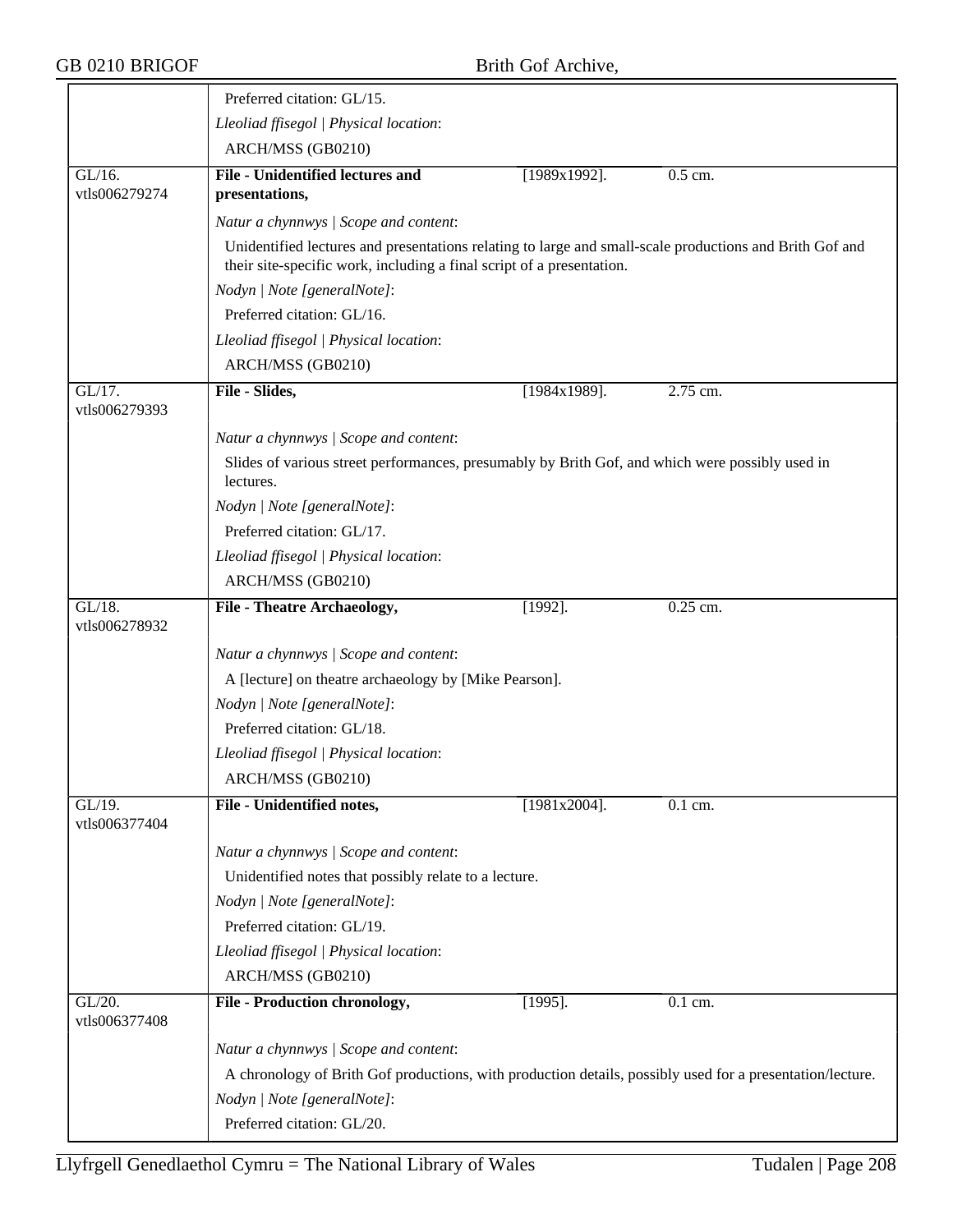*Lleoliad ffisegol | Physical location*: ARCH/MSS (GB0210)

## **Sub-sub-fonds GB. vtls006277928: Company publications and proposals,**

Dyddiad | Date: [1988]-1998. (dyddiad creu) | (date of creation)

Natur a chynnwys | Scope and content:

Company publications and proposals, including discussion papers and company prospectuses, regarding training and pedagogy, digital media developments, television and theatre projects, and an installation.

Disgrifiad ffisegol | Physical description: 7 envelopes and 2 folders.

Lleoliad ffisegol | Physical location: ARCH/MSS (GB0210)

Iaith y deunydd | Language of the material:

Nodyn | Note [generalNote]:

Preferred citation: GB.

Trefniant | Arrangement:

| FFeil / rhestr eitemau   File / item list |                                        |                                                                                                       |                                               |  |  |
|-------------------------------------------|----------------------------------------|-------------------------------------------------------------------------------------------------------|-----------------------------------------------|--|--|
| Cod cyfeirnod  <br>Reference code         | Teitl   Title                          | Dyddiadau   Dates                                                                                     | Disgrifiad ffisegol   Physical<br>description |  |  |
| GB/1.<br>vtls006277850                    | <b>File - Training proposal,</b>       | $[1988]$ .                                                                                            | $0.1$ cm.                                     |  |  |
|                                           | Natur a chynnwys / Scope and content:  |                                                                                                       |                                               |  |  |
|                                           | pedagogy.                              | A document discussing the need for training programmes and the creation of a centre devoted to active |                                               |  |  |
|                                           | Nodyn   Note [generalNote]:            |                                                                                                       |                                               |  |  |
|                                           | Preferred citation: GB/1.              |                                                                                                       |                                               |  |  |
|                                           | Lleoliad ffisegol   Physical location: |                                                                                                       |                                               |  |  |
|                                           | ARCH/MSS (GB0210)                      |                                                                                                       |                                               |  |  |
| $GB/2$ .<br>vtls006277930                 | File - Company prospectus,             | 1994.                                                                                                 | $0.5$ cm.                                     |  |  |
|                                           | Natur a chynnwys / Scope and content:  |                                                                                                       |                                               |  |  |
|                                           | A company prospectus for 1995-1999.    |                                                                                                       |                                               |  |  |
|                                           | Nodyn   Note [generalNote]:            |                                                                                                       |                                               |  |  |
|                                           | Preferred citation: GB/2.              |                                                                                                       |                                               |  |  |
|                                           | Lleoliad ffisegol   Physical location: |                                                                                                       |                                               |  |  |
|                                           | ARCH/MSS (GB0210)                      |                                                                                                       |                                               |  |  |
| $\overline{GB/3}$ .<br>vtls006277943      | File - Outline proposal,               | 1998.                                                                                                 | $0.25$ cm.                                    |  |  |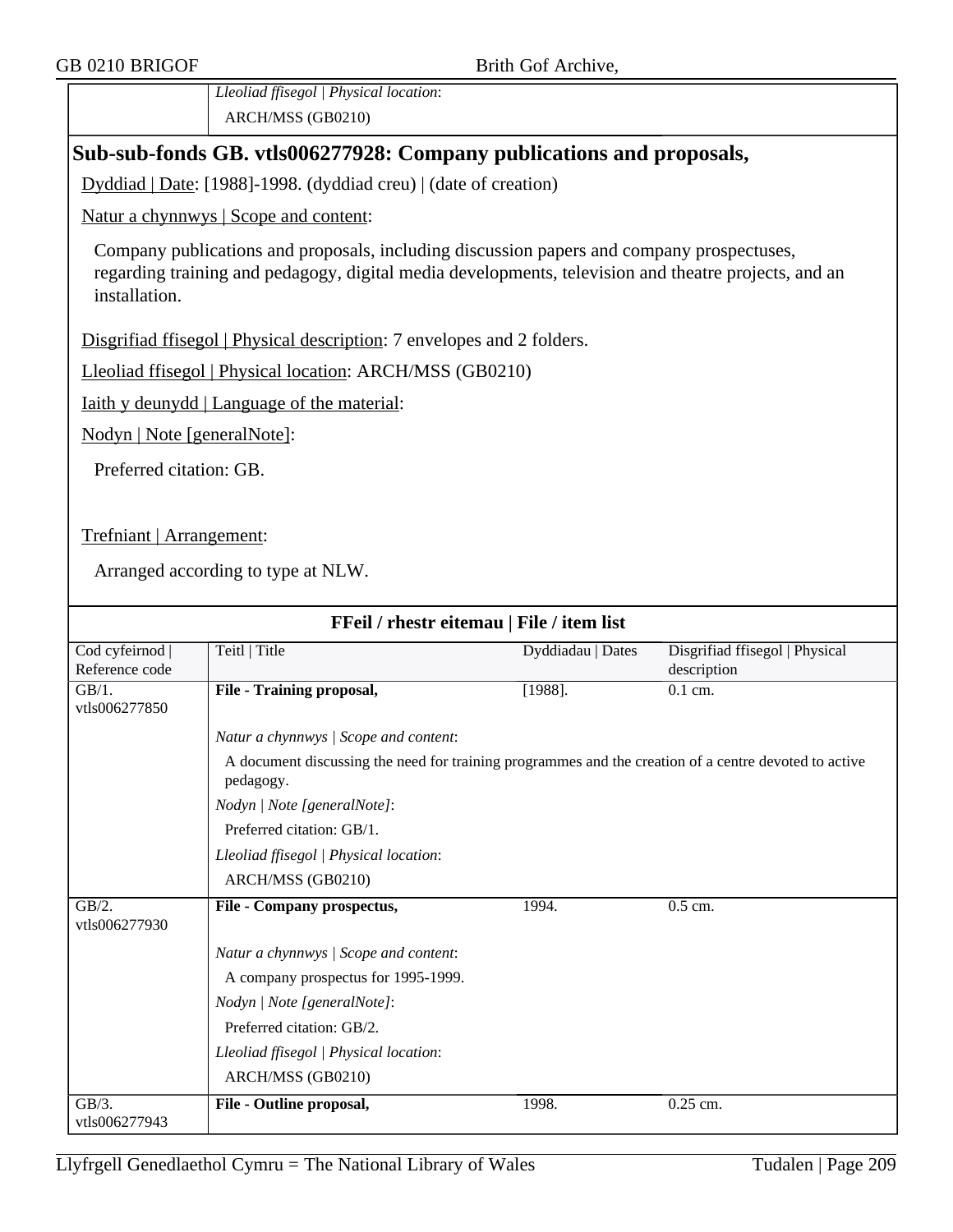$\equiv$ 

|                                      | Natur a chynnwys / Scope and content:                                                                                                                                    |       |           |  |  |  |
|--------------------------------------|--------------------------------------------------------------------------------------------------------------------------------------------------------------------------|-------|-----------|--|--|--|
|                                      | An outline proposal by Clifford McLucas relating to the establishment of a centre for digital media at<br>Lampeter University.                                           |       |           |  |  |  |
|                                      | Nodyn   Note [generalNote]:                                                                                                                                              |       |           |  |  |  |
|                                      | Preferred citation: GB/3.                                                                                                                                                |       |           |  |  |  |
|                                      | Lleoliad ffisegol   Physical location:                                                                                                                                   |       |           |  |  |  |
|                                      | ARCH/MSS (GB0210)                                                                                                                                                        |       |           |  |  |  |
| $\overline{GB/4}$ .<br>vtls006278044 | File - Bilingual proposal,                                                                                                                                               | 1995. | 0.25 cm.  |  |  |  |
|                                      | Natur a chynnwys / Scope and content:                                                                                                                                    |       |           |  |  |  |
|                                      | Design copies of a proposal for a short television piece called Bilingual; together with a letter informing<br>Clifford McLucas that the proposal had been unsuccessful. |       |           |  |  |  |
|                                      | Nodyn   Note [generalNote]:                                                                                                                                              |       |           |  |  |  |
|                                      | Preferred citation: GB/4.                                                                                                                                                |       |           |  |  |  |
|                                      | Lleoliad ffisegol   Physical location:                                                                                                                                   |       |           |  |  |  |
|                                      | ARCH/MSS (GB0210)                                                                                                                                                        |       |           |  |  |  |
| $\overline{GB/5.}$<br>vtls006278184  | File - Celtic Duet proposal,                                                                                                                                             | 1993. | $0.1$ cm. |  |  |  |
|                                      | Natur a chynnwys / Scope and content:                                                                                                                                    |       |           |  |  |  |
|                                      | An initial/outline proposal for a collaborative theatre and television project for Wales and Scotland called<br>Celtic Duet.                                             |       |           |  |  |  |
|                                      | Nodyn   Note [generalNote]:                                                                                                                                              |       |           |  |  |  |
|                                      | Preferred citation: GB/5.                                                                                                                                                |       |           |  |  |  |
|                                      | Lleoliad ffisegol   Physical location:                                                                                                                                   |       |           |  |  |  |
|                                      | ARCH/MSS (GB0210)                                                                                                                                                        |       |           |  |  |  |
| GB/6.<br>vtls006278382               | File - Brith Gof and the New Digital Media,                                                                                                                              | 1996. | 0.1 cm.   |  |  |  |
|                                      | Natur a chynnwys / Scope and content:                                                                                                                                    |       |           |  |  |  |
|                                      | A copy of an initial and outline prospectus.                                                                                                                             |       |           |  |  |  |
|                                      | Nodyn   Note [generalNote]:                                                                                                                                              |       |           |  |  |  |
|                                      | Preferred citation: GB/6.                                                                                                                                                |       |           |  |  |  |
|                                      | Lleoliad ffisegol   Physical location:                                                                                                                                   |       |           |  |  |  |
|                                      | ARCH/MSS (GB0210)                                                                                                                                                        |       |           |  |  |  |
| GB/7.<br>vtls006278948               | File - Installation at Chapter,                                                                                                                                          | 1990. | 0.1 cm.   |  |  |  |
|                                      | Natur a chynnwys / Scope and content:                                                                                                                                    |       |           |  |  |  |
|                                      | An outline proposal for an installation at Chapter, under the working title Theatre Piece Number One,<br>together with a covering letter.                                |       |           |  |  |  |
|                                      | Nodyn   Note [generalNote]:                                                                                                                                              |       |           |  |  |  |
|                                      | Preferred citation: GB/7.                                                                                                                                                |       |           |  |  |  |
|                                      | Lleoliad ffisegol   Physical location:                                                                                                                                   |       |           |  |  |  |
|                                      | ARCH/MSS (GB0210)                                                                                                                                                        |       |           |  |  |  |
| GB/8.                                | File - Digital media proposal,                                                                                                                                           | 1996. | 0.1 cm.   |  |  |  |
| vtls006279291                        |                                                                                                                                                                          |       |           |  |  |  |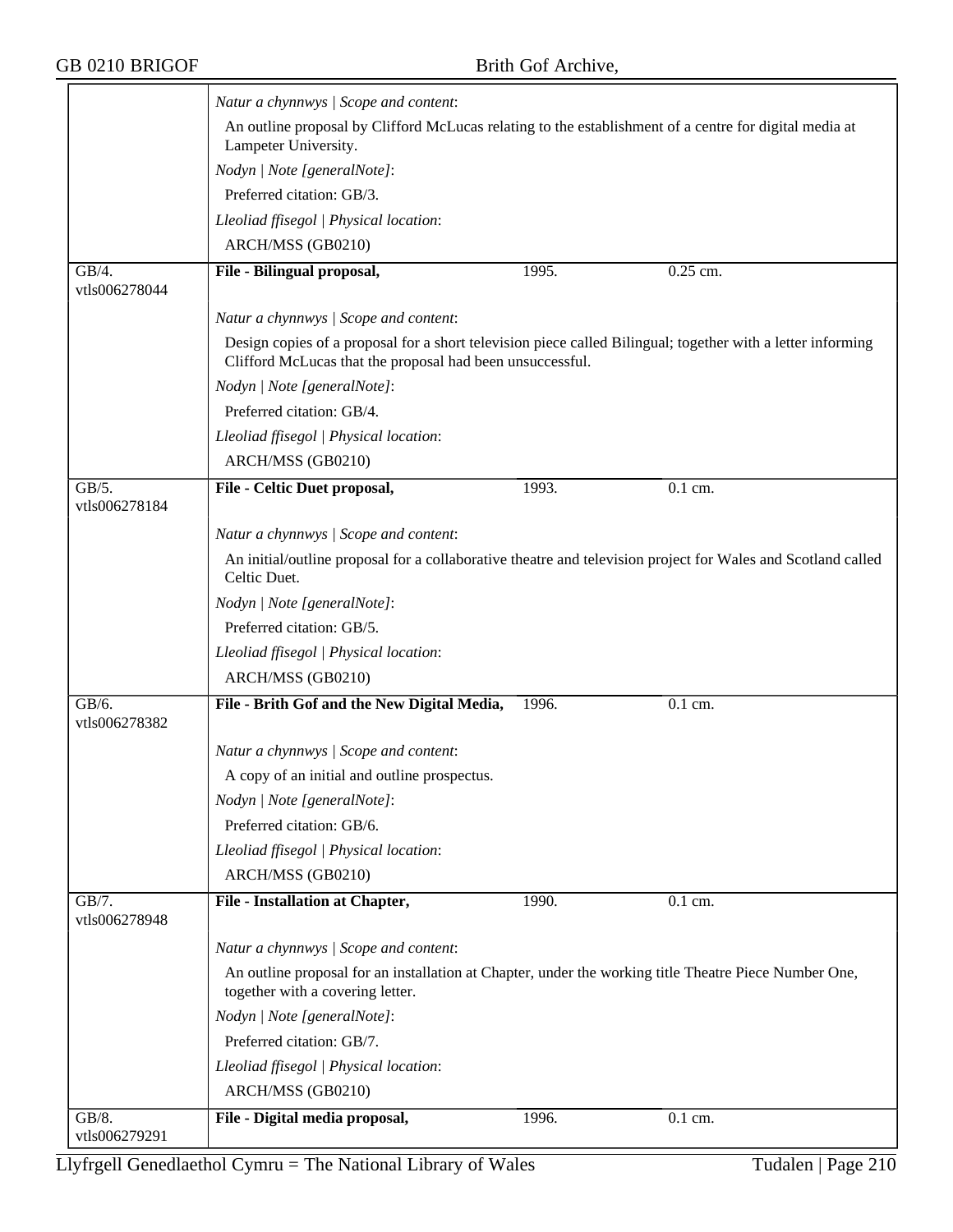|                        | Natur a chynnwys / Scope and content:<br>A proposal for a three month cross curricular pilot study to investigate the potential for digital media<br>to record and represent practices and theories regarding 'site' and 'location' emerging from the fields of<br>archaeology and site-specific performance. |  |  |  |  |
|------------------------|---------------------------------------------------------------------------------------------------------------------------------------------------------------------------------------------------------------------------------------------------------------------------------------------------------------|--|--|--|--|
|                        | Nodyn   Note [generalNote]:                                                                                                                                                                                                                                                                                   |  |  |  |  |
|                        | Preferred citation: GB/8.                                                                                                                                                                                                                                                                                     |  |  |  |  |
|                        | Lleoliad ffisegol   Physical location:                                                                                                                                                                                                                                                                        |  |  |  |  |
|                        | ARCH/MSS (GB0210)                                                                                                                                                                                                                                                                                             |  |  |  |  |
| GB/9.<br>vtls006279309 | File - Brith Gof and television,<br>$[1990]$ .<br>$0.1$ cm.                                                                                                                                                                                                                                                   |  |  |  |  |
|                        | Natur a chynnwys / Scope and content:                                                                                                                                                                                                                                                                         |  |  |  |  |
|                        | Discussion notes regarding the possibility of Brith Gof producing a television programme, presumably a<br>televised version of Pax.                                                                                                                                                                           |  |  |  |  |
|                        | Nodyn   Note [generalNote]:                                                                                                                                                                                                                                                                                   |  |  |  |  |
|                        | Preferred citation: GB/9.                                                                                                                                                                                                                                                                                     |  |  |  |  |
|                        | Lleoliad ffisegol   Physical location:                                                                                                                                                                                                                                                                        |  |  |  |  |
|                        | ARCH/MSS (GB0210)                                                                                                                                                                                                                                                                                             |  |  |  |  |
|                        |                                                                                                                                                                                                                                                                                                               |  |  |  |  |

## **Sub-sub-fonds GH. vtls006278938: Brith Gof Archive,**

Dyddiad | Date: [1998]-[2000]. (dyddiad creu) | (date of creation)

Natur a chynnwys | Scope and content:

Correspondence and papers relating to the Brith Gof archive, including the safekeeping of the archive and details of the contents of the archive.

Disgrifiad ffisegol | Physical description: 2 folders.

Lleoliad ffisegol | Physical location: ARCH/MSS (GB0210)

Iaith y deunydd | Language of the material:

Nodyn | Note [generalNote]:

Preferred citation: GH.

#### Trefniant | Arrangement:

| FFeil / rhestr eitemau   File / item list |                                                                                                                                                                               |                       |                                |  |
|-------------------------------------------|-------------------------------------------------------------------------------------------------------------------------------------------------------------------------------|-----------------------|--------------------------------|--|
| Cod cyfeirnod                             | Teitl   Title                                                                                                                                                                 | Dyddiadau   Dates     | Disgrifiad ffisegol   Physical |  |
| Reference code                            |                                                                                                                                                                               |                       | description                    |  |
| GH/1.<br>vtls006278946                    | File - Correspondence and papers,                                                                                                                                             | $[1999]$ - $[2000]$ . | $0.25$ cm.                     |  |
|                                           | Natur a chynnwys / Scope and content:                                                                                                                                         |                       |                                |  |
|                                           | Correspondence and papers relating to the Brith Gof archive, including letters regarding the safekeeping<br>and scope of the papers and notes on the contents of the archive. |                       |                                |  |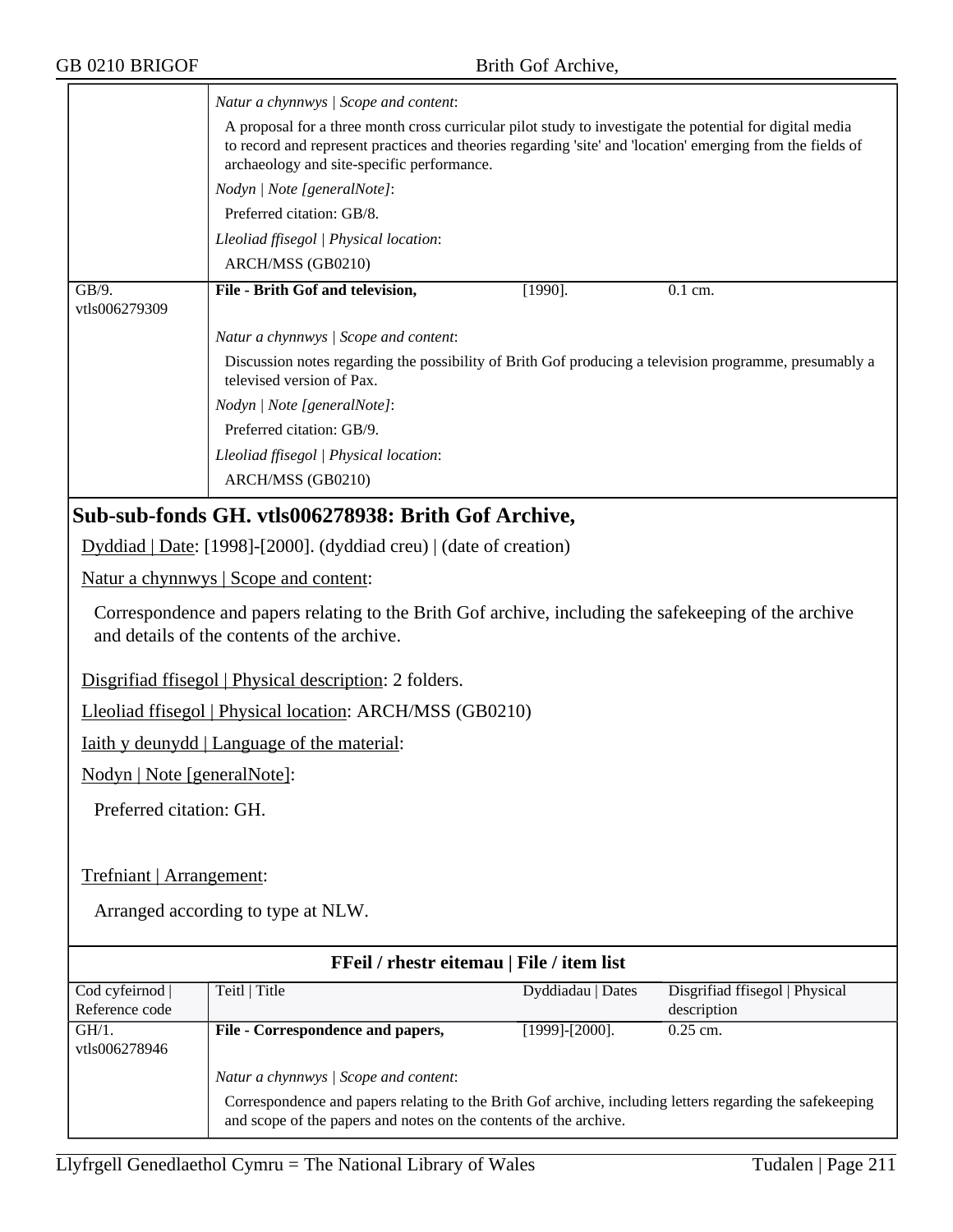| GB 0210 BRIGOF              |                                                                                                 | Brith Gof Archive, |                                |
|-----------------------------|-------------------------------------------------------------------------------------------------|--------------------|--------------------------------|
|                             | Nodyn   Note [generalNote]:                                                                     |                    |                                |
|                             | Preferred citation: GH/1.                                                                       |                    |                                |
|                             | Lleoliad ffisegol   Physical location:                                                          |                    |                                |
|                             | ARCH/MSS (GB0210)                                                                               |                    |                                |
| GH/2.<br>vtls006282186      | File - Assorted zip/SyQuest disks,                                                              | $[1998]$ .         | 1.25 cm.                       |
|                             | Natur a chynnwys / Scope and content:                                                           |                    |                                |
|                             | Lists of zip and SyQuest files/disks for various productions.                                   |                    |                                |
|                             | Nodyn   Note [generalNote]:                                                                     |                    |                                |
|                             | All disks have been removed 29.6.2011.                                                          |                    |                                |
|                             | Nodyn   Note [generalNote]:                                                                     |                    |                                |
|                             | Preferred citation: GH/2.                                                                       |                    |                                |
|                             | Lleoliad ffisegol   Physical location:                                                          |                    |                                |
|                             | ARCH/MSS (GB0210)                                                                               |                    |                                |
|                             | Sub-sub-fonds GT. vtls006279326: Other companies,                                               |                    |                                |
|                             | Dyddiad   Date: [1978x2004]. (dyddiad creu)   (date of creation)                                |                    |                                |
|                             | Natur a chynnwys   Scope and content:                                                           |                    |                                |
|                             | Articles, photographs and publicity material relating to other theatrical companies.            |                    |                                |
|                             | Disgrifiad ffisegol   Physical description: 3 folders and 2 envelopes.                          |                    |                                |
|                             | Lleoliad ffisegol   Physical location: ARCH/MSS (GB0210)                                        |                    |                                |
|                             | <u>Iaith y deunydd   Language of the material:</u>                                              |                    |                                |
| Nodyn   Note [generalNote]: |                                                                                                 |                    |                                |
| Preferred citation: GT.     |                                                                                                 |                    |                                |
|                             |                                                                                                 |                    |                                |
| Trefniant   Arrangement:    |                                                                                                 |                    |                                |
|                             |                                                                                                 |                    |                                |
|                             | Arranged according to type at NLW.                                                              |                    |                                |
|                             | FFeil / rhestr eitemau   File / item list                                                       |                    |                                |
| Cod cyfeirnod               | Teitl   Title                                                                                   | Dyddiadau   Dates  | Disgrifiad ffisegol   Physical |
| Reference code              |                                                                                                 |                    | description                    |
| $GT/1$ .<br>vtls006279327   | File - Photographs,                                                                             | n.d.               | $1 \text{ cm}$ .               |
|                             | Natur a chynnwys / Scope and content:                                                           |                    |                                |
|                             | A photograph of Earthfall Dance Company, a company performing a street performance and a framed |                    |                                |
|                             | photograph of an unknown company member with Arnold Schwarzenegger.                             |                    |                                |
|                             | Nodyn   Note [generalNote]:                                                                     |                    |                                |
|                             | Preferred citation: GT/1.                                                                       |                    |                                |